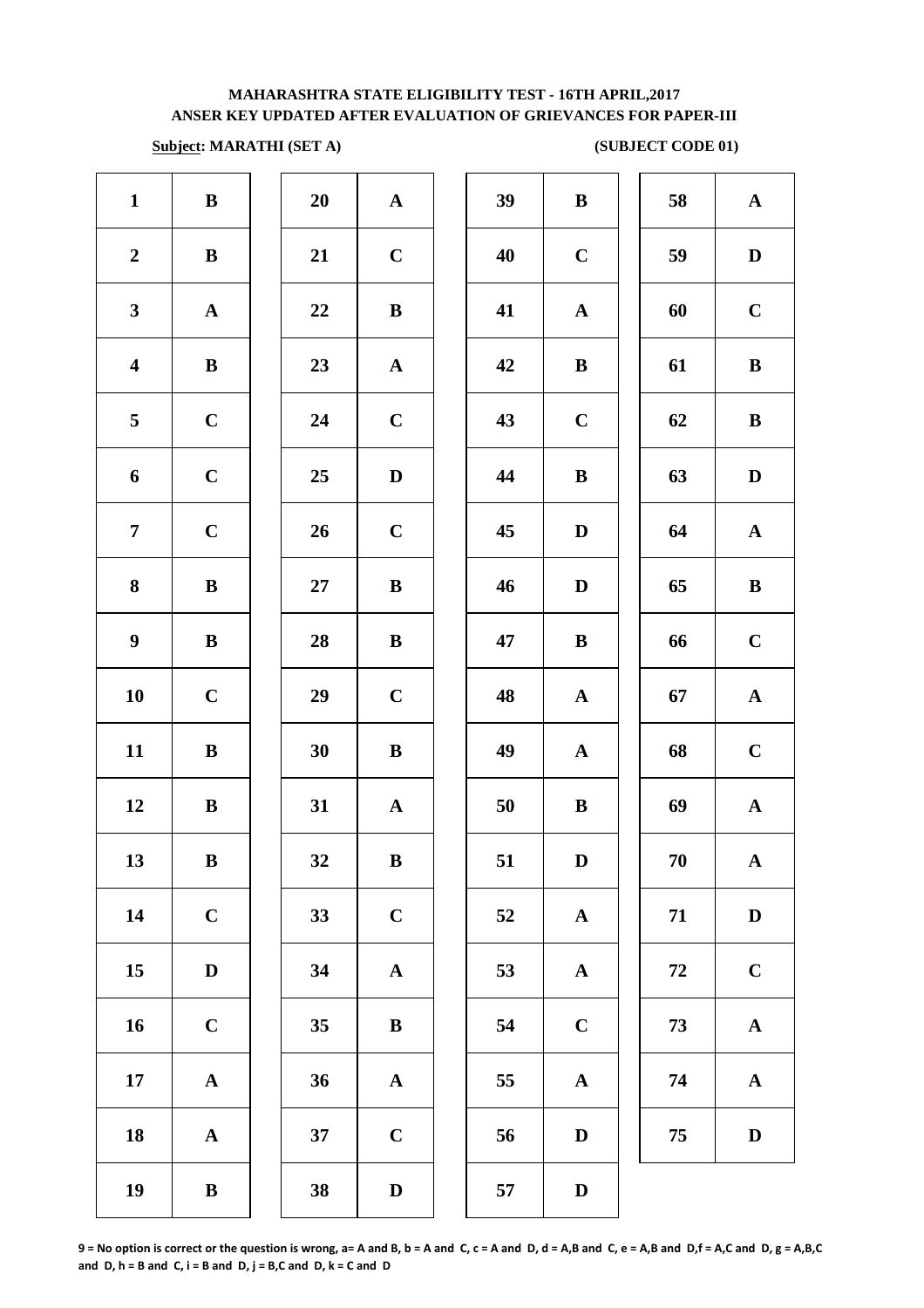### **Subject: MARATHI (SET B)** (SUBJECT CODE 01)

| $\mathbf{1}$            | $\mathbf C$  | 20 | $\mathbf C$  | 39 | $\mathbf D$  | 58         | ${\bf A}$    |
|-------------------------|--------------|----|--------------|----|--------------|------------|--------------|
| $\boldsymbol{2}$        | $\bf{B}$     | 21 | $\mathbf{A}$ | 40 | $\mathbf C$  | 59         | $\, {\bf B}$ |
| $\mathbf{3}$            | ${\bf A}$    | 22 | $\bf{B}$     | 41 | $\bf{B}$     | 60         | $\mathbf C$  |
| $\overline{\mathbf{4}}$ | $\mathbf C$  | 23 | $\mathbf C$  | 42 | $\bf{B}$     | 61         | $\mathbf C$  |
| 5 <sub>5</sub>          | $\mathbf D$  | 24 | $\bf{B}$     | 43 | $\mathbf D$  | 62         | $\mathbf C$  |
| 6                       | $\mathbf C$  | 25 | $\mathbf D$  | 44 | ${\bf A}$    | 63         | $\, {\bf B}$ |
| $7\phantom{.}$          | $\bf{B}$     | 26 | $\mathbf{D}$ | 45 | $\, {\bf B}$ | 64         | $\, {\bf B}$ |
| 8                       | $\, {\bf B}$ | 27 | $\, {\bf B}$ | 46 | $\mathbf C$  | 65         | $\mathbf C$  |
| $\boldsymbol{9}$        | $\mathbf C$  | 28 | $\mathbf{A}$ | 47 | ${\bf A}$    | 66         | $\, {\bf B}$ |
| 10                      | $\bf{B}$     | 29 | $\mathbf{A}$ | 48 | $\mathbf C$  | 67         | $\, {\bf B}$ |
| 11                      | $\mathbf A$  | 30 | $\bf{B}$     | 49 | $\mathbf A$  | 68         | $\, {\bf B}$ |
| 12                      | $\bf{B}$     | 31 | $\mathbf D$  | 50 | ${\bf A}$    | 69         | $\mathbf C$  |
| 13                      | $\mathbf C$  | 32 | $\mathbf A$  | 51 | $\mathbf D$  | 70         | $\mathbf D$  |
| 14                      | $\mathbf A$  | 33 | $\mathbf{A}$ | 52 | $\bf C$      | 71         | $\mathbf C$  |
| 15                      | $\bf{B}$     | 34 | $\mathbf C$  | 53 | $\mathbf{A}$ | ${\bf 72}$ | ${\bf A}$    |
| 16                      | $\mathbf A$  | 35 | $\mathbf A$  | 54 | $\mathbf A$  | 73         | ${\bf A}$    |
| 17                      | $\mathbf C$  | 36 | $\mathbf D$  | 55 | $\mathbf D$  | 74         | $\, {\bf B}$ |
| 18                      | $\mathbf D$  | 37 | $\mathbf D$  | 56 | $\, {\bf B}$ | 75         | ${\bf A}$    |
| 19                      | $\, {\bf B}$ | 38 | $\mathbf{A}$ | 57 | $\, {\bf B}$ |            |              |
|                         |              |    |              |    |              |            |              |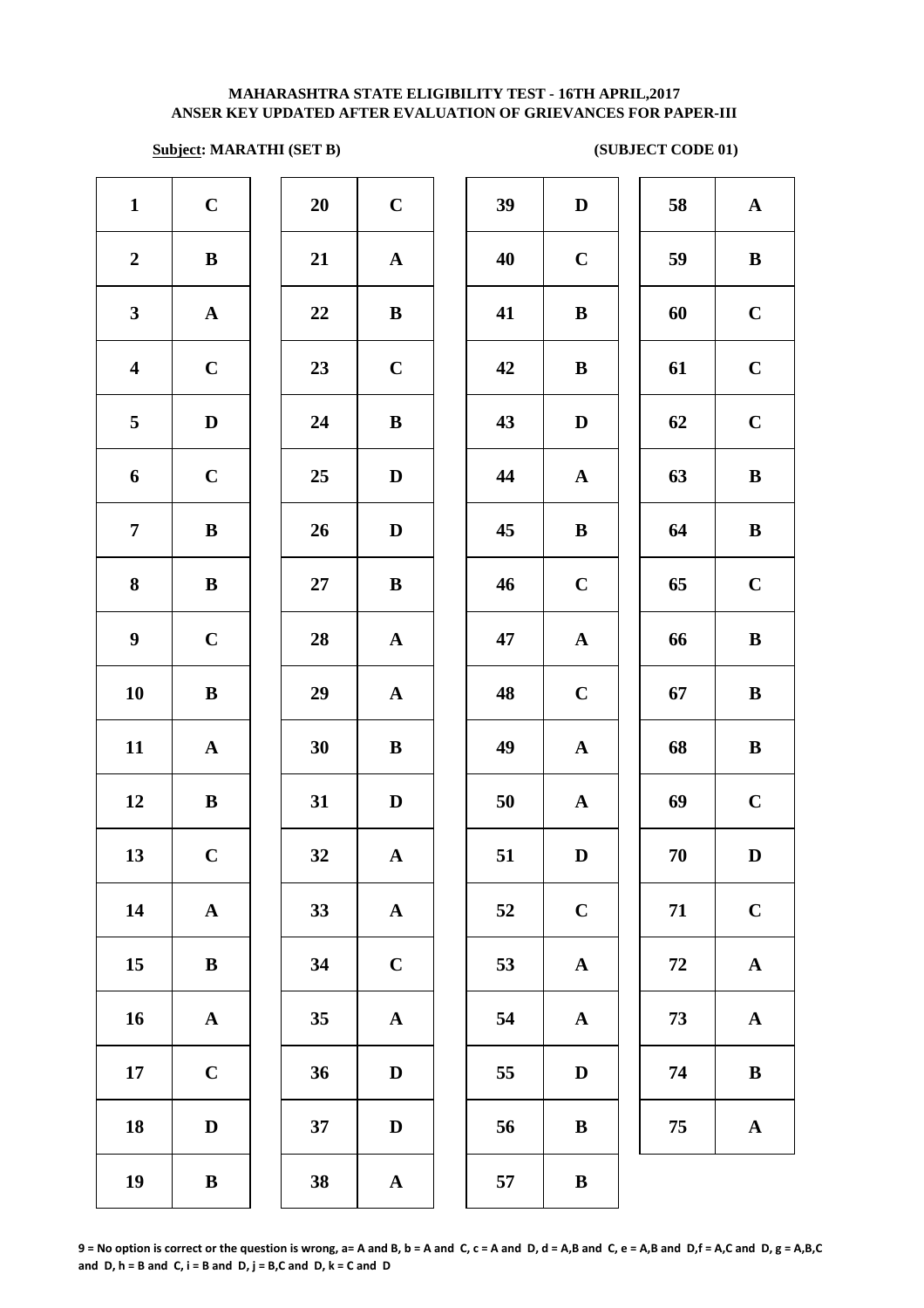### **Subject: MARATHI (SET C)** (SUBJECT CODE 01)

| $\mathbf{1}$            | ${\bf A}$             | 20 | $\, {\bf B}$          | 39 | $\mathbf A$ |
|-------------------------|-----------------------|----|-----------------------|----|-------------|
| $\boldsymbol{2}$        | $\, {\bf B}$          | 21 | $\mathbf D$           | 40 | $\mathbf A$ |
| $\mathbf{3}$            | $\mathbf C$           | 22 | ${\bf A}$             | 41 | $\mathbf D$ |
| $\overline{\mathbf{4}}$ | ${\bf A}$             | 23 | ${\bf A}$             | 42 | $\mathbf C$ |
| 5                       | $\, {\bf B}$          | 24 | $\mathbf C$           | 43 | $\mathbf A$ |
| 6                       | $\boldsymbol{\rm{A}}$ | 25 | $\mathbf A$           | 44 | $\mathbf A$ |
| $\overline{7}$          | $\mathbf C$           | 26 | $\mathbf D$           | 45 | $\bf{D}$    |
| 8                       | $\mathbf D$           | 27 | $\mathbf D$           | 46 | $\bf{B}$    |
| $\boldsymbol{9}$        | $\, {\bf B}$          | 28 | ${\bf A}$             | 47 | $\bf{B}$    |
| 10                      | $\mathbf C$           | 29 | $\mathbf D$           | 48 | $\mathbf A$ |
| 11                      | $\mathbf A$           | 30 | $\mathbf C$           | 49 | $\bf{B}$    |
| 12                      | $\, {\bf B}$          | 31 | $\, {\bf B}$          | 50 | $\mathbf C$ |
| 13                      | $\mathbf C$           | 32 | $\, {\bf B}$          | 51 | $\mathbf C$ |
| 14                      | $\, {\bf B}$          | 33 | $\mathbf D$           | 52 | $\mathbf C$ |
| 15                      | $\mathbf D$           | 34 | $\boldsymbol{\rm{A}}$ | 53 | $\bf{B}$    |
| 16                      | $\mathbf D$           | 35 | $\, {\bf B}$          | 54 | $\bf{B}$    |
| 17                      | $\bf{B}$              | 36 | $\mathbf C$           | 55 | $\mathbf C$ |
| 18                      | $\boldsymbol{\rm{A}}$ | 37 | $\boldsymbol{\rm{A}}$ | 56 | $\bf{B}$    |
| 19                      | $\boldsymbol{\rm{A}}$ | 38 | $\mathbf C$           | 57 | $\bf{B}$    |
|                         |                       |    |                       |    |             |

| 20 | B            |  |
|----|--------------|--|
| 21 | D            |  |
| 22 | $\mathbf A$  |  |
| 23 | $\mathbf{A}$ |  |
| 24 | $\mathbf C$  |  |
| 25 | $\mathbf A$  |  |
| 26 | $\mathbf D$  |  |
| 27 | D            |  |
| 28 | $\mathbf A$  |  |
| 29 | D            |  |
| 30 | $\mathbf C$  |  |
| 31 | B            |  |
| 32 | B            |  |
| 33 | $\mathbf D$  |  |
| 34 | A            |  |
| 35 | B            |  |
| 36 | $\mathbf C$  |  |
| 37 | A            |  |
|    |              |  |

| $\mathbf{1}$            | ${\bf A}$    | 20     | $\bf{B}$     | 39        | ${\bf A}$    | 58 | $\, {\bf B}$ |
|-------------------------|--------------|--------|--------------|-----------|--------------|----|--------------|
| $\overline{2}$          | $\bf{B}$     | 21     | $\mathbf D$  | 40        | $\mathbf{A}$ | 59 | $\mathbf C$  |
| $\mathbf{3}$            | $\mathbf C$  | 22     | ${\bf A}$    | 41        | $\mathbf D$  | 60 | $\mathbf D$  |
| $\overline{\mathbf{4}}$ | ${\bf A}$    | 23     | ${\bf A}$    | 42        | $\mathbf C$  | 61 | $\mathbf C$  |
| $5\phantom{.0}$         | $\, {\bf B}$ | 24     | $\mathbf C$  | 43        | ${\bf A}$    | 62 | ${\bf A}$    |
| 6                       | ${\bf A}$    | 25     | ${\bf A}$    | 44        | ${\bf A}$    | 63 | ${\bf A}$    |
| $\overline{7}$          | $\mathbf C$  | 26     | $\mathbf D$  | 45        | $\mathbf D$  | 64 | $\, {\bf B}$ |
| 8                       | $\mathbf D$  | $27\,$ | $\mathbf{D}$ | 46        | $\bf{B}$     | 65 | ${\bf A}$    |
| $\boldsymbol{9}$        | $\bf{B}$     | 28     | ${\bf A}$    | 47        | $\, {\bf B}$ | 66 | $\mathbf C$  |
| 10                      | $\mathbf C$  | 29     | D            | 48        | ${\bf A}$    | 67 | $\, {\bf B}$ |
| 11                      | $\mathbf A$  | 30     | $\mathbf C$  | 49        | $\bf{B}$     | 68 | ${\bf A}$    |
| 12                      | $\bf{B}$     | 31     | $\bf{B}$     | 50        | $\mathbf C$  | 69 | $\mathbf C$  |
| 13                      | $\mathbf C$  | 32     | ${\bf B}$    | 51        | $\mathbf C$  | 70 | $\mathbf D$  |
| 14                      | ${\bf B}$    | 33     | $\mathbf D$  | 52        | $\mathbf C$  | 71 | $\mathbf C$  |
| 15                      | $\mathbf{D}$ | 34     | $\mathbf A$  | 53        | $\bf{B}$     | 72 | $\, {\bf B}$ |
| 16                      | $\mathbf{D}$ | 35     | $\bf{B}$     | 54        | $\bf{B}$     | 73 | $\bf{B}$     |
| 17                      | $\bf{B}$     | 36     | $\mathbf C$  | 55        | $\mathbf C$  | 74 | $\mathbf C$  |
| 18                      | $\mathbf{A}$ | 37     | $\mathbf{A}$ | 56        | $\bf{B}$     | 75 | $\, {\bf B}$ |
| 10                      |              | 20     | $\mathbf{C}$ | $E^{\pi}$ | $\mathbf{D}$ |    |              |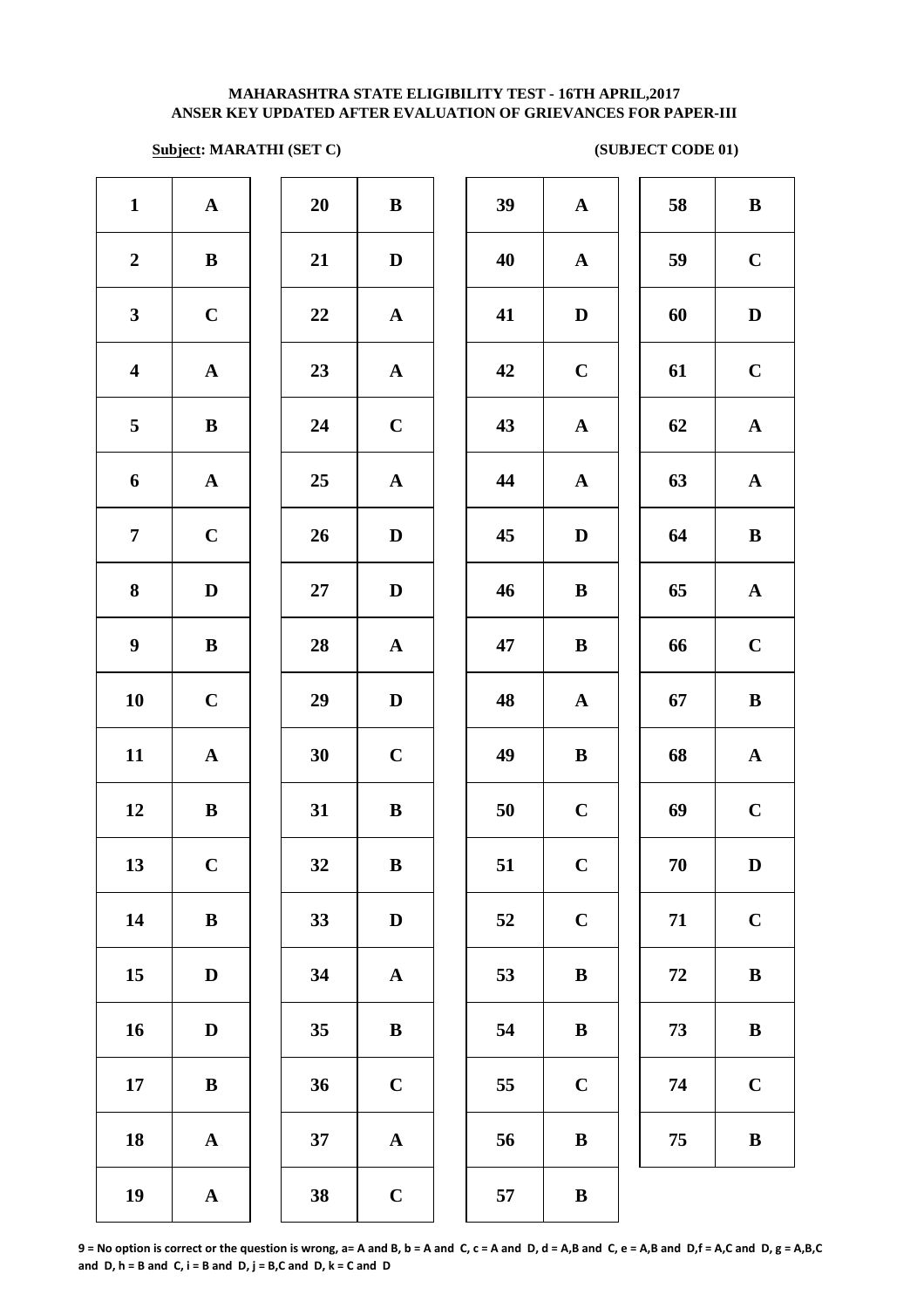### **Subject: MARATHI (SET D)** (SUBJECT CODE 01)

| $\mathbf{1}$            | ${\bf A}$    | 20     | $\mathbf C$  | 39 | $\bf{B}$     | 58         | $\mathbf A$  |
|-------------------------|--------------|--------|--------------|----|--------------|------------|--------------|
| $\boldsymbol{2}$        | ${\bf B}$    | 21     | $\bf{B}$     | 40 | $\mathbf C$  | 59         | $\mathbf C$  |
| $\mathbf{3}$            | $\mathbf C$  | 22     | $\bf{B}$     | 41 | $\mathbf C$  | 60         | $\mathbf D$  |
| $\overline{\mathbf{4}}$ | ${\bf B}$    | 23     | $\mathbf{D}$ | 42 | $\mathbf C$  | 61         | $\mathbf C$  |
| 5                       | $\mathbf D$  | 24     | ${\bf A}$    | 43 | $\bf{B}$     | 62         | $\bf{B}$     |
| 6                       | $\mathbf D$  | 25     | $\bf{B}$     | 44 | $\bf{B}$     | 63         | $\bf{B}$     |
| $\overline{7}$          | ${\bf B}$    | 26     | $\mathbf C$  | 45 | $\mathbf C$  | 64         | $\mathbf C$  |
| $\bf{8}$                | ${\bf A}$    | $27\,$ | ${\bf A}$    | 46 | $\bf{B}$     | 65         | $\bf{B}$     |
| $\boldsymbol{9}$        | ${\bf A}$    | 28     | $\mathbf C$  | 47 | $\, {\bf B}$ | 66         | $\mathbf A$  |
| 10                      | $\, {\bf B}$ | 29     | ${\bf A}$    | 48 | $\bf{B}$     | 67         | $\bf{B}$     |
| 11                      | $\mathbf D$  | 30     | ${\bf A}$    | 49 | $\mathbf C$  | 68         | $\mathbf C$  |
| 12                      | ${\bf A}$    | 31     | $\mathbf D$  | 50 | $\mathbf D$  | 69         | $\mathbf A$  |
| 13                      | $\mathbf{A}$ | 32     | $\mathbf C$  | 51 | $\bf C$      | 70         | $\bf{B}$     |
| 14                      | $\mathbf C$  | 33     | ${\bf A}$    | 52 | ${\bf A}$    | 71         | $\mathbf A$  |
| 15                      | $\mathbf A$  | 34     | ${\bf A}$    | 53 | $\mathbf{A}$ | ${\bf 72}$ | $\mathbf C$  |
| 16                      | $\mathbf D$  | 35     | $\mathbf D$  | 54 | $\, {\bf B}$ | 73         | $\mathbf{D}$ |
| 17                      | $\mathbf D$  | 36     | $\bf{B}$     | 55 | $\mathbf A$  | 74         | $\bf{B}$     |
| 18                      | ${\bf A}$    | 37     | $\, {\bf B}$ | 56 | $\mathbf C$  | 75         | $\mathbf C$  |
| 19                      | $\mathbf D$  | 38     | $\mathbf A$  | 57 | $\, {\bf B}$ |            |              |
|                         |              |        |              |    |              |            |              |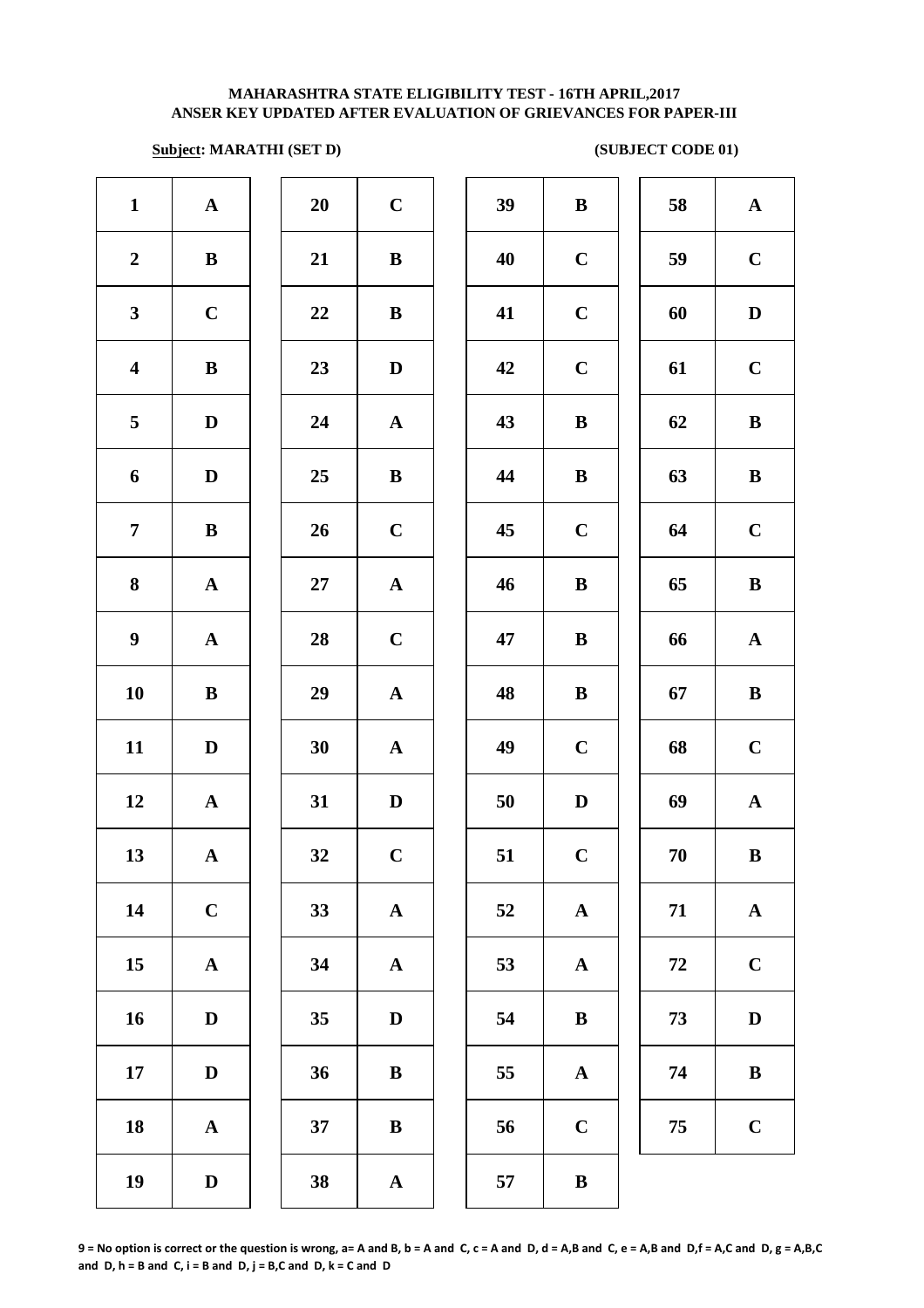# **SUBJECT: HINDI (SET A) (SUBJECT CODE 02)**

| $\mathbf{1}$            | $\, {\bf B}$ | 20        | $\mathbf A$           | 39 | $\mathbf{D}$ |
|-------------------------|--------------|-----------|-----------------------|----|--------------|
| $\boldsymbol{2}$        | $\mathbf C$  | 21        | $\mathbf D$           | 40 | $\bf{B}$     |
| $\mathbf{3}$            | $\mathbf D$  | 22        | $\bf{B}$              | 41 | $\mathbf A$  |
| $\overline{\mathbf{4}}$ | $\bf{B}$     | 23        | $\, {\bf B}$          | 42 | $\mathbf{D}$ |
| 5                       | $\mathbf A$  | 24        | ${\bf A}$             | 43 | $\bf{B}$     |
| 6                       | $\mathbf C$  | 25        | $\mathbf D$           | 44 | $\mathbf C$  |
| $\overline{7}$          | $\mathbf C$  | 26        | ${\bf A}$             | 45 | $\mathbf{D}$ |
| ${\bf 8}$               | ${\bf A}$    | $27\,$    | $\, {\bf B}$          | 46 | $\mathbf A$  |
| $\boldsymbol{9}$        | $\mathbf C$  | 28        | $\mathbf C$           | 47 | $\mathbf{D}$ |
| 10                      | ${\bf A}$    | 29        | $\mathbf D$           | 48 | $\bf{B}$     |
| 11                      | $\bf{B}$     | 30        | $\mathbf C$           | 49 | $\mathbf A$  |
| 12                      | $\mathbf D$  | 31        | $\boldsymbol{\rm{A}}$ | 50 | $\bf{B}$     |
| 13                      | $\mathbf{C}$ | <b>32</b> | B                     | 51 | $\mathbf C$  |
| 14                      | $\mathbf C$  | 33        | $\mathbf D$           | 52 | $\mathbf C$  |
| 15                      | $\mathbf D$  | 34        | $\mathbf C$           | 53 | $\mathbf A$  |
| 16                      | $\mathbf C$  | 35        | $\, {\bf B}$          | 54 | $\mathbf C$  |
| 17                      | $\, {\bf B}$ | 36        | $\boldsymbol{\rm{A}}$ | 55 | $\bf{B}$     |
| 18                      | $\bf{B}$     | 37        | $\bf{B}$              | 56 | $\mathbf A$  |
| 19                      | $\mathbf C$  | 38        | $\mathbf C$           | 57 | $\mathbf{D}$ |
|                         |              |           |                       |    |              |

| $\mathbf{1}$            | $\, {\bf B}$ | 20     | ${\bf A}$    | 39 | D            | 58         | $\mathbf C$  |
|-------------------------|--------------|--------|--------------|----|--------------|------------|--------------|
| $\overline{2}$          | $\mathbf C$  | 21     | $\mathbf{D}$ | 40 | $\bf{B}$     | 59         | $\bf{B}$     |
| $\mathbf{3}$            | $\mathbf D$  | $22\,$ | $\bf{B}$     | 41 | $\mathbf{A}$ | 60         | $\mathbf{A}$ |
| $\overline{\mathbf{4}}$ | $\, {\bf B}$ | 23     | $\bf{B}$     | 42 | D            | 61         | $\bf{B}$     |
| 5                       | ${\bf A}$    | 24     | ${\bf A}$    | 43 | $\, {\bf B}$ | 62         | $\, {\bf B}$ |
| 6                       | $\mathbf C$  | 25     | $\mathbf D$  | 44 | $\mathbf C$  | 63         | $\mathbf{A}$ |
| $\overline{7}$          | $\mathbf C$  | 26     | ${\bf A}$    | 45 | D            | 64         | $\mathbf{A}$ |
| 8                       | $\mathbf A$  | 27     | ${\bf B}$    | 46 | $\mathbf{A}$ | 65         | $\mathbf C$  |
| $\boldsymbol{9}$        | $\mathbf C$  | 28     | $\mathbf C$  | 47 | D            | 66         | $\bf{B}$     |
| 10                      | $\mathbf A$  | 29     | $\mathbf D$  | 48 | $\bf{B}$     | 67         | $\mathbf D$  |
| 11                      | $\bf{B}$     | 30     | $\mathbf C$  | 49 | $\mathbf A$  | 68         | $\mathbf A$  |
| 12                      | D            | 31     | ${\bf A}$    | 50 | $\bf{B}$     | 69         | $\mathbf A$  |
| 13                      | $\mathbf C$  | 32     | $\bf{B}$     | 51 | $\mathbf C$  | ${\bf 70}$ | $\mathbf C$  |
| 14                      | $\mathbf C$  | 33     | $\mathbf D$  | 52 | $\mathbf C$  | 71         | $\bf{B}$     |
| 15                      | D            | 34     | $\mathbf C$  | 53 | ${\bf A}$    | 72         | $\mathbf C$  |
| 16                      | $\mathbf C$  | 35     | $\bf{B}$     | 54 | $\mathbf C$  | 73         | ${\bf A}$    |
| 17                      | $\bf{B}$     | 36     | $\mathbf A$  | 55 | $\bf{B}$     | 74         | $\bf{B}$     |
| 18                      | $\bf{B}$     | 37     | B            | 56 | $\mathbf A$  | 75         | $\mathbf C$  |
| 19                      | $\mathbf C$  | 38     | $\mathbf C$  | 57 | $\mathbf{D}$ |            |              |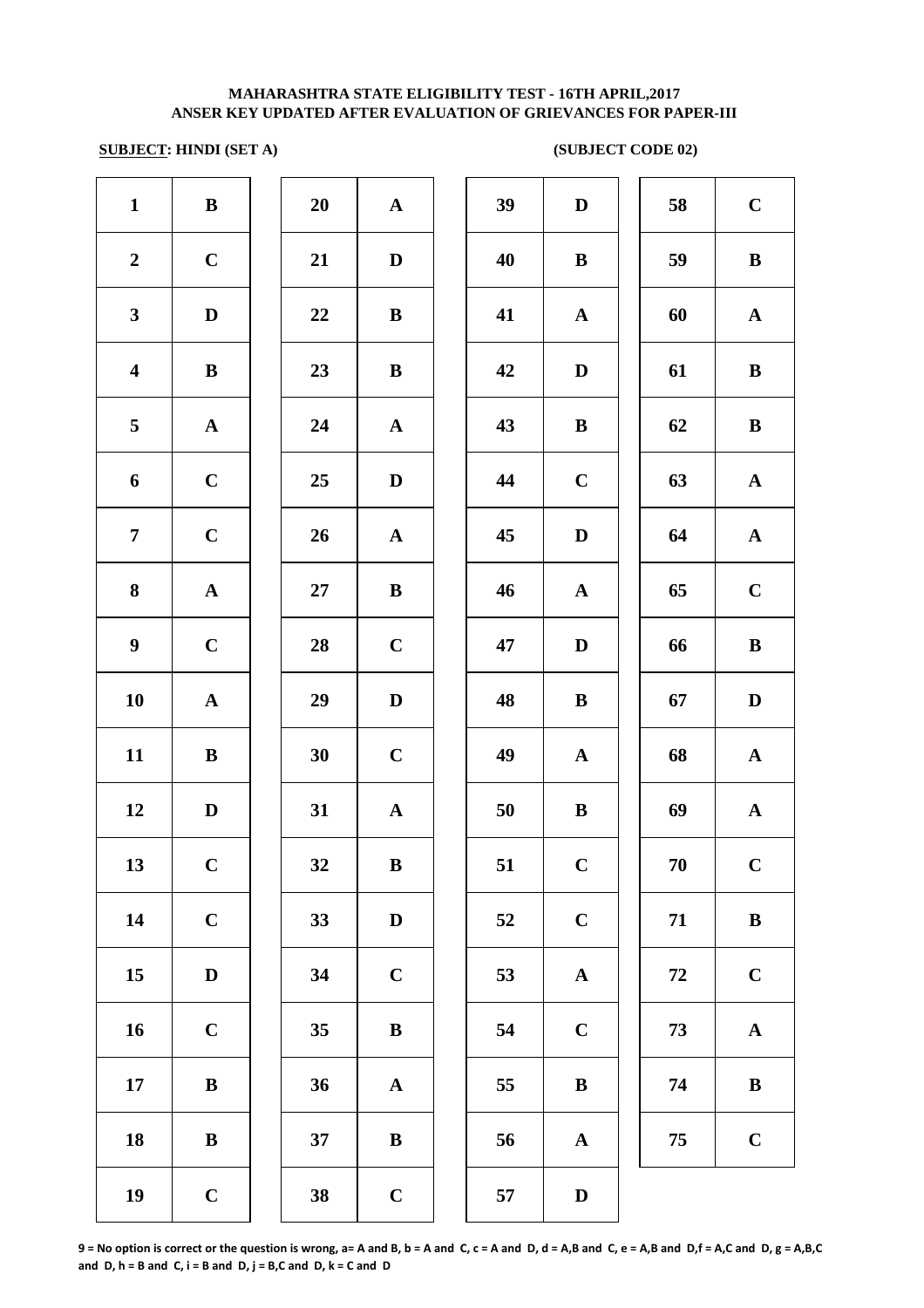### **SUBJECT:** HINDI (SET B) (SUBJECT CODE 02)

| $\mathbf{1}$            | $\mathbf D$  | 20 | ${\bf B}$    | 39 | $\bf{B}$     | 58         | $\mathbf{D}$ |
|-------------------------|--------------|----|--------------|----|--------------|------------|--------------|
| $\boldsymbol{2}$        | ${\bf B}$    | 21 | $\mathbf{A}$ | 40 | ${\bf A}$    | 59         | $\bf{B}$     |
| $\mathbf{3}$            | ${\bf B}$    | 22 | $\mathbf{D}$ | 41 | $\bf{B}$     | 60         | $\mathbf A$  |
| $\overline{\mathbf{4}}$ | ${\bf A}$    | 23 | $\bf{B}$     | 42 | $\bf{B}$     | 61         | $\mathbf C$  |
| 5                       | $\mathbf D$  | 24 | $\mathbf C$  | 43 | ${\bf A}$    | 62         | $\mathbf C$  |
| 6                       | ${\bf A}$    | 25 | $\mathbf D$  | 44 | ${\bf A}$    | 63         | $\mathbf A$  |
| $\overline{7}$          | ${\bf B}$    | 26 | ${\bf A}$    | 45 | $\mathbf C$  | 64         | $\mathbf C$  |
| 8                       | $\mathbf C$  | 27 | $\mathbf{D}$ | 46 | $\bf{B}$     | 65         | $\mathbf A$  |
| $\boldsymbol{9}$        | $\mathbf D$  | 28 | ${\bf B}$    | 47 | $\mathbf D$  | 66         | $\bf{B}$     |
| 10                      | $\mathbf C$  | 29 | $\mathbf{A}$ | 48 | ${\bf A}$    | 67         | $\mathbf{D}$ |
| 11                      | ${\bf A}$    | 30 | $\bf{B}$     | 49 | ${\bf A}$    | 68         | $\mathbf C$  |
| 12                      | ${\bf B}$    | 31 | $\mathbf C$  | 50 | $\mathbf C$  | 69         | $\mathbf C$  |
| 13                      | $\mathbf D$  | 32 | $\bf C$      | 51 | $\, {\bf B}$ | 70         | $\mathbf{D}$ |
| 14                      | $\mathbf C$  | 33 | ${\bf A}$    | 52 | $\mathbf C$  | 71         | $\mathbf C$  |
| 15                      | $\, {\bf B}$ | 34 | $\mathbf C$  | 53 | ${\bf A}$    | ${\bf 72}$ | $\bf{B}$     |
| 16                      | ${\bf A}$    | 35 | $\, {\bf B}$ | 54 | $\, {\bf B}$ | 73         | $\bf{B}$     |
| $17\,$                  | $\, {\bf B}$ | 36 | ${\bf A}$    | 55 | $\mathbf C$  | 74         | $\mathbf C$  |
| 18                      | $\mathbf C$  | 37 | $\mathbf D$  | 56 | $\bf{B}$     | 75         | $\mathbf A$  |
| 19                      | $\mathbf D$  | 38 | $\mathbf C$  | 57 | $\mathbf C$  |            |              |
|                         |              |    |              |    |              |            |              |

| 39 | $\bf{B}$              | 58 | $\mathbf D$           |
|----|-----------------------|----|-----------------------|
| 40 | ${\bf A}$             | 59 | ${\bf B}$             |
| 41 | B                     | 60 | ${\bf A}$             |
| 42 | $\bf{B}$              | 61 | $\mathbf C$           |
| 43 | $\mathbf A$           | 62 | $\mathbf C$           |
| 44 | $\mathbf A$           | 63 | $\mathbf A$           |
| 45 | $\mathbf C$           | 64 | $\mathbf C$           |
| 46 | $\bf{B}$              | 65 | $\boldsymbol{\rm{A}}$ |
| 47 | $\mathbf D$           | 66 | $\bf{B}$              |
| 48 | $\boldsymbol{\rm{A}}$ | 67 | $\mathbf D$           |
| 49 | $\boldsymbol{\rm{A}}$ | 68 | $\mathbf C$           |
| 50 | $\mathbf C$           | 69 | $\mathbf C$           |
| 51 | $\bf{B}$              | 70 | D                     |
| 52 | $\mathbf C$           | 71 | $\mathbf C$           |
| 53 | ${\bf A}$             | 72 | $\bf{B}$              |
| 54 | $\, {\bf B}$          | 73 | $\, {\bf B}$          |
| 55 | $\mathbf C$           | 74 | $\mathbf C$           |
| 56 | $\bf{B}$              | 75 | $\mathbf A$           |
|    |                       |    |                       |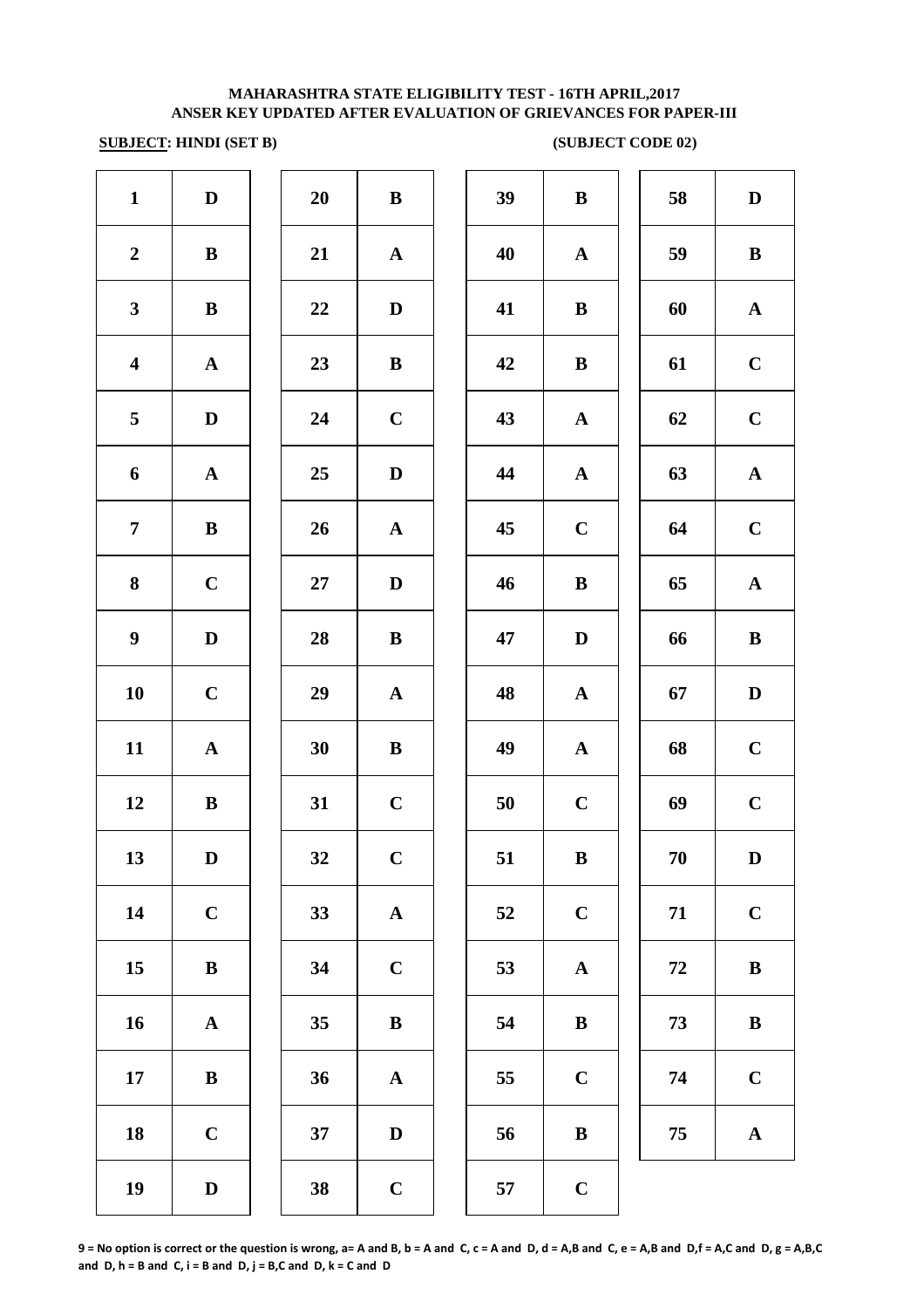# **SUBJECT: HINDI (SET C) (SUBJECT CODE 02)**

| $\mathbf{1}$            | ${\bf A}$    | 20 | $\bf{B}$              | 39 | $\mathbf A$  |
|-------------------------|--------------|----|-----------------------|----|--------------|
| $\boldsymbol{2}$        | $\, {\bf B}$ | 21 | $\mathbf C$           | 40 | $\mathbf C$  |
| $\mathbf{3}$            | $\mathbf D$  | 22 | $\mathbf C$           | 41 | $\bf{B}$     |
| $\overline{\mathbf{4}}$ | $\mathbf C$  | 23 | $\boldsymbol{\rm{A}}$ | 42 | $\mathbf C$  |
| 5                       | $\, {\bf B}$ | 24 | $\mathbf C$           | 43 | $\mathbf A$  |
| 6                       | ${\bf A}$    | 25 | $\, {\bf B}$          | 44 | $\bf{B}$     |
| $\overline{7}$          | $\, {\bf B}$ | 26 | $\mathbf A$           | 45 | $\mathbf C$  |
| 8                       | $\mathbf C$  | 27 | $\mathbf D$           | 46 | $\bf{B}$     |
| $\boldsymbol{9}$        | $\mathbf D$  | 28 | $\mathbf C$           | 47 | $\mathbf C$  |
| 10                      | $\, {\bf B}$ | 29 | $\, {\bf B}$          | 48 | $\mathbf{D}$ |
| 11                      | ${\bf A}$    | 30 | ${\bf A}$             | 49 | $\bf{B}$     |
| 12                      | $\mathbf D$  | 31 | ${\bf B}$             | 50 | $\mathbf A$  |
| 13                      | $\bf{B}$     | 32 | $\, {\bf B}$          | 51 | $\mathbf C$  |
| 14                      | $\mathbf C$  | 33 | $\boldsymbol{\rm{A}}$ | 52 | $\mathbf C$  |
| 15                      | $\mathbf D$  | 34 | $\boldsymbol{\rm{A}}$ | 53 | $\mathbf A$  |
| 16                      | ${\bf A}$    | 35 | $\mathbf C$           | 54 | $\mathbf C$  |
| 17                      | $\mathbf D$  | 36 | $\bf{B}$              | 55 | $\mathbf A$  |
| ${\bf 18}$              | $\bf{B}$     | 37 | $\mathbf D$           | 56 | $\bf{B}$     |
| 19                      | ${\bf A}$    | 38 | $\mathbf A$           | 57 | $\bf{D}$     |

| 20 | B                       |
|----|-------------------------|
| 21 | $\mathbf C$             |
| 22 | $\mathbf C$             |
| 23 | A                       |
| 24 | $\mathbf C$             |
| 25 | B                       |
| 26 | $\overline{\mathbf{A}}$ |
| 27 | D                       |
| 28 | $\mathbf C$             |
| 29 | B                       |
| 30 | $\mathbf{A}$            |
| 31 | B                       |
| 32 | B                       |
| 33 | A                       |
| 34 | A                       |
| 35 | $\overline{\mathbf{C}}$ |
| 36 | B                       |
| 37 | D                       |
|    |                         |

| $\mathbf{1}$            | $\mathbf{A}$ | 20 | ${\bf B}$    | 39 | $\mathbf{A}$ | 58       | $\mathbf C$ |
|-------------------------|--------------|----|--------------|----|--------------|----------|-------------|
| $\boldsymbol{2}$        | $\bf{B}$     | 21 | $\mathbf C$  | 40 | $\mathbf C$  | 59       | $\mathbf C$ |
| $\mathbf{3}$            | $\mathbf D$  | 22 | $\bf C$      | 41 | $\bf{B}$     | 60       | D           |
| $\overline{\mathbf{4}}$ | $\mathbf C$  | 23 | ${\bf A}$    | 42 | $\mathbf C$  | 61       | $\mathbf C$ |
| $\overline{5}$          | $\bf{B}$     | 24 | $\mathbf C$  | 43 | ${\bf A}$    | 62       | $\bf{B}$    |
| 6                       | ${\bf A}$    | 25 | $\bf{B}$     | 44 | $\bf{B}$     | 63       | $\bf{B}$    |
| $\overline{7}$          | $\, {\bf B}$ | 26 | ${\bf A}$    | 45 | $\mathbf C$  | 64       | $\mathbf C$ |
| 8                       | $\mathbf C$  | 27 | D            | 46 | $\bf{B}$     | 65       | ${\bf A}$   |
| $\boldsymbol{9}$        | $\mathbf D$  | 28 | $\mathbf C$  | 47 | $\mathbf C$  | 66       | $\mathbf D$ |
| 10                      | $\bf{B}$     | 29 | $\bf{B}$     | 48 | $\mathbf D$  | 67       | $\bf{B}$    |
| 11                      | $\mathbf{A}$ | 30 | ${\bf A}$    | 49 | $\bf{B}$     | 68       | $\bf{B}$    |
| 12                      | $\mathbf D$  | 31 | $\bf{B}$     | 50 | $\mathbf{A}$ | 69       | ${\bf A}$   |
| 13                      | $\, {\bf B}$ | 32 | $\, {\bf B}$ | 51 | $\mathbf C$  | 70       | $\mathbf D$ |
| 14                      | $\mathbf C$  | 33 | ${\bf A}$    | 52 | $\mathbf C$  | 71       | ${\bf A}$   |
| 15                      | $\mathbf D$  | 34 | ${\bf A}$    | 53 | ${\bf A}$    | $\bf 72$ | $\bf{B}$    |
| 16                      | ${\bf A}$    | 35 | $\mathbf C$  | 54 | $\mathbf C$  | 73       | $\mathbf C$ |
| 17                      | $\mathbf D$  | 36 | $\bf{B}$     | 55 | ${\bf A}$    | 74       | $\mathbf D$ |
| 18                      | $\bf{B}$     | 37 | D            | 56 | $\bf{B}$     | 75       | $\mathbf C$ |
|                         |              |    |              |    |              |          |             |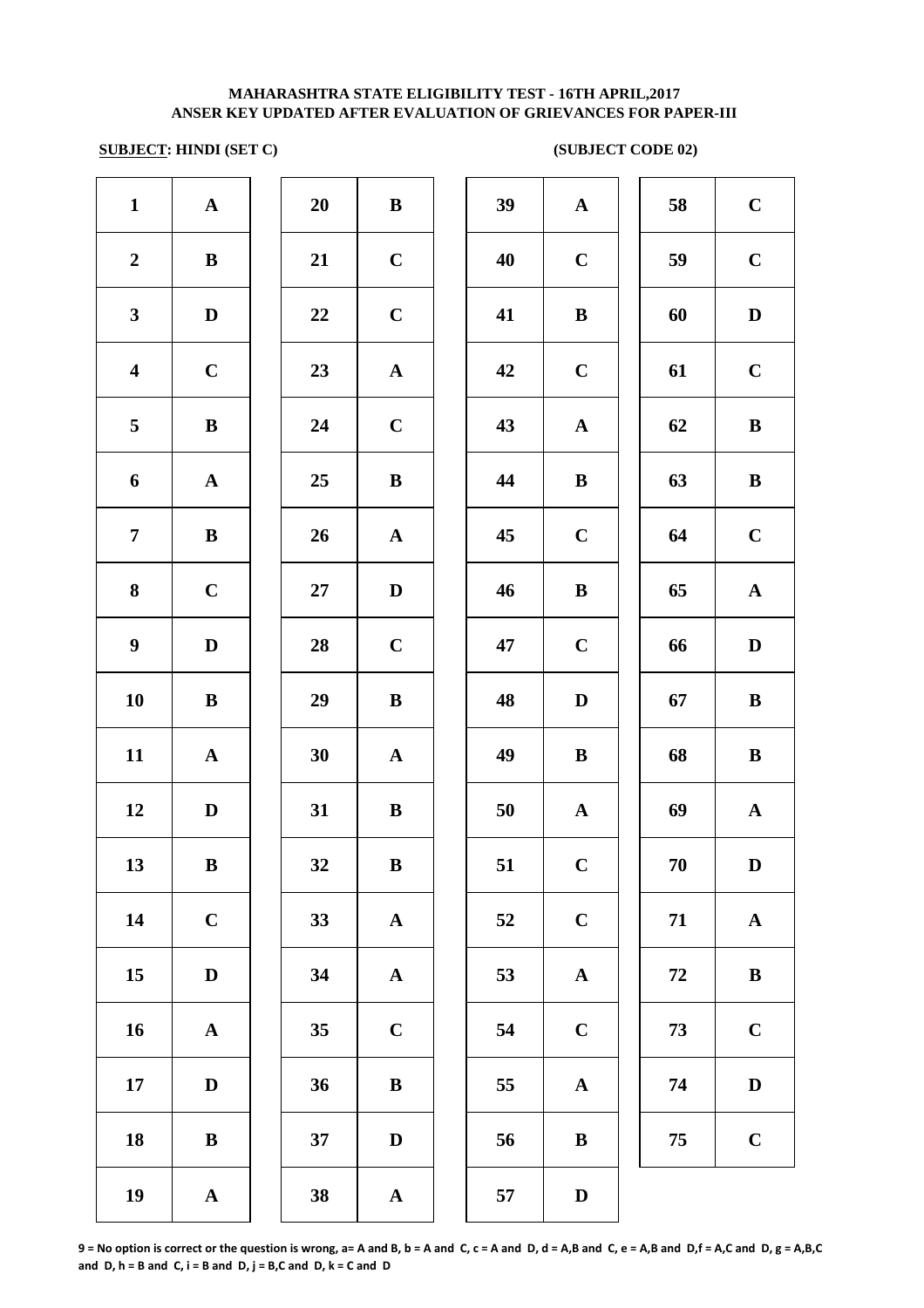# **SUBJECT: HINDI (SET D) (SUBJECT CODE 02)**

| $\mathbf{1}$            | ${\bf A}$    | 20        | $\mathbf{A}$ | 39 | $\bf{B}$     | 58     | $\bf{B}$     |
|-------------------------|--------------|-----------|--------------|----|--------------|--------|--------------|
| $\boldsymbol{2}$        | $\mathbf D$  | 21        | $\bf{B}$     | 40 | $\mathbf{A}$ | 59     | $\mathbf A$  |
| $\mathbf{3}$            | $\bf{B}$     | 22        | $\bf{B}$     | 41 | $\mathbf C$  | 60     | $\mathbf{D}$ |
| $\overline{\mathbf{4}}$ | $\bf C$      | 23        | $\mathbf{A}$ | 42 | $\bf C$      | 61     | $\mathbf A$  |
| $\overline{\mathbf{5}}$ | $\mathbf D$  | 24        | ${\bf A}$    | 43 | $\mathbf{A}$ | 62     | $\bf{B}$     |
| 6                       | $\mathbf{A}$ | 25        | $\bf C$      | 44 | $\bf C$      | 63     | $\mathbf C$  |
| $\overline{7}$          | $\mathbf D$  | 26        | $\bf{B}$     | 45 | $\mathbf{A}$ | 64     | $\mathbf D$  |
| $\bf{8}$                | $\bf{B}$     | $27\,$    | $\mathbf{D}$ | 46 | $\bf{B}$     | 65     | $\mathbf C$  |
| $\boldsymbol{9}$        | ${\bf A}$    | 28        | $\mathbf{A}$ | 47 | $\mathbf D$  | 66     | $\mathbf A$  |
| 10                      | $\bf{B}$     | 29        | $\mathbf{A}$ | 48 | $\mathbf C$  | 67     | $\bf{B}$     |
| 11                      | $\mathbf C$  | 30        | $\mathbf C$  | 49 | $\mathbf C$  | 68     | D            |
| 12                      | $\mathbf C$  | 31        | $\bf{B}$     | 50 | $\mathbf D$  | 69     | $\mathbf C$  |
| 13                      | ${\bf A}$    | <b>32</b> | $\mathbf C$  | 51 | $\mathbf C$  | $70\,$ | $\bf{B}$     |
| 14                      | $\mathbf C$  | 33        | ${\bf A}$    | 52 | $\bf{B}$     | 71     | $\mathbf A$  |
| 15                      | $\, {\bf B}$ | 34        | $\bf{B}$     | 53 | $\, {\bf B}$ | 72     | $\bf{B}$     |
| 16                      | $\mathbf{A}$ | 35        | $\mathbf C$  | 54 | $\bf C$      | 73     | $\mathbf C$  |
| 17                      | $\mathbf D$  | 36        | $\bf{B}$     | 55 | $\mathbf{A}$ | 74     | $\mathbf{D}$ |
| 18                      | $\mathbf C$  | 37        | $\mathbf C$  | 56 | $\mathbf D$  | 75     | $\bf{B}$     |
| 19                      | $\mathbf{B}$ | 38        | $\mathbf D$  | 57 | $\, {\bf B}$ |        |              |

| 39 | $\, {\bf B}$ | 58         | $\bf{B}$              |
|----|--------------|------------|-----------------------|
| 40 | $\mathbf A$  | 59         | ${\bf A}$             |
| 41 | $\mathbf C$  | 60         | D                     |
| 42 | $\mathbf C$  | 61         | ${\bf A}$             |
| 43 | ${\bf A}$    | 62         | B                     |
| 44 | $\mathbf C$  | 63         | $\mathbf C$           |
| 45 | ${\bf A}$    | 64         | $\mathbf D$           |
| 46 | B            | 65         | $\mathbf C$           |
| 47 | D            | 66         | $\mathbf A$           |
| 48 | $\mathbf C$  | 67         | ${\bf B}$             |
| 49 | $\mathbf C$  | 68         | D                     |
| 50 | D            | 69         | $\mathbf C$           |
| 51 | $\mathbf C$  | 70         | ${\bf B}$             |
| 52 | $\, {\bf B}$ | 71         | $\boldsymbol{\rm{A}}$ |
| 53 | $\, {\bf B}$ | ${\bf 72}$ | $\bf{B}$              |
| 54 | $\mathbf C$  | 73         | $\mathbf C$           |
| 55 | ${\bf A}$    | 74         | $\mathbf D$           |
| 56 | $\mathbf D$  | 75         | $\, {\bf B}$          |
| 57 | D            |            |                       |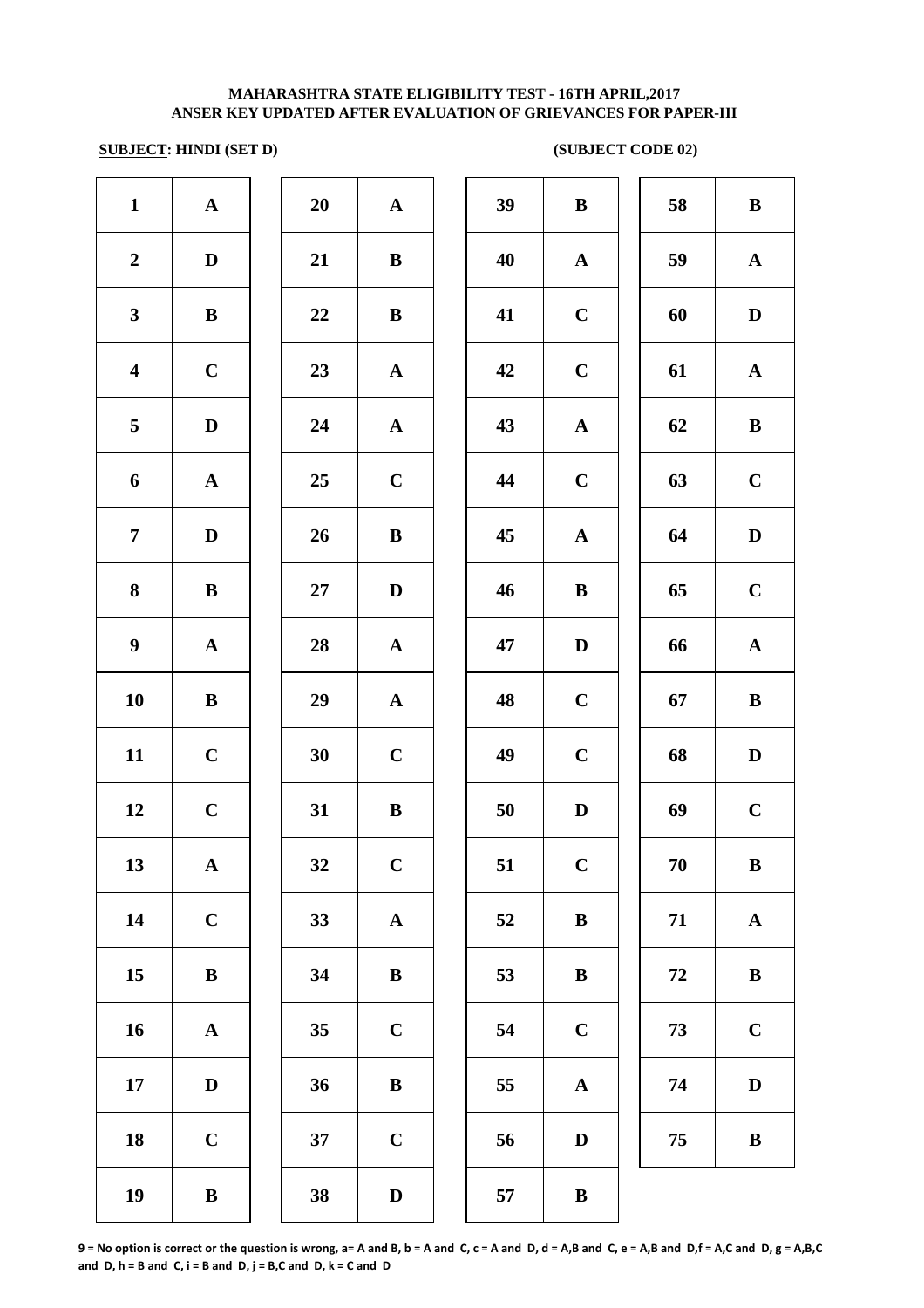# **SUBJECT: ENGLISH (SET A)** (SUBJECT CODE 03)

| $\mathbf{1}$            | $\mathbf C$  | 20 | $\mathbf C$  | 39 | $\bf{B}$     | 58 | $\mathbf{A}$ |
|-------------------------|--------------|----|--------------|----|--------------|----|--------------|
| $\boldsymbol{2}$        | $\mathbf D$  | 21 | ${\bf A}$    | 40 | $\mathbf D$  | 59 | $\bf{B}$     |
| $\mathbf{3}$            | ${\bf A}$    | 22 | $\mathbf C$  | 41 | ${\bf A}$    | 60 | ${\bf A}$    |
| $\overline{\mathbf{4}}$ | $\, {\bf B}$ | 23 | $\mathbf D$  | 42 | $\mathbf C$  | 61 | $\mathbf C$  |
| $5\phantom{.0}$         | $\mathbf C$  | 24 | ${\bf A}$    | 43 | $\, {\bf B}$ | 62 | ${\bf D}$    |
| $\boldsymbol{6}$        | $\, {\bf B}$ | 25 | $\mathbf C$  | 44 | $\mathbf D$  | 63 | $\, {\bf B}$ |
| $\overline{7}$          | $\mathbf{A}$ | 26 | $\mathbf D$  | 45 | $\bf{B}$     | 64 | $\, {\bf B}$ |
| $\bf{8}$                | $\mathbf C$  | 27 | ${\bf A}$    | 46 | $\mathbf C$  | 65 | ${\bf A}$    |
| $\boldsymbol{9}$        | $\, {\bf B}$ | 28 | $\mathbf D$  | 47 | $\mathbf C$  | 66 | ${\bf A}$    |
| 10                      | ${\bf A}$    | 29 | ${\bf A}$    | 48 | $\, {\bf B}$ | 67 | ${\bf A}$    |
| 11                      | $\mathbf C$  | 30 | ${\bf A}$    | 49 | $\mathbf C$  | 68 | $\, {\bf B}$ |
| 12                      | $\bf{B}$     | 31 | $\bf{B}$     | 50 | $\, {\bf B}$ | 69 | $\mathbf D$  |
| 13                      | $\, {\bf B}$ | 32 | ${\bf A}$    | 51 | $\mathbf C$  | 70 | $\, {\bf B}$ |
| 14                      | A/D          | 33 | $\mathbf C$  | 52 | $\, {\bf B}$ | 71 | $\mathbf C$  |
| 15                      | $\mathbf C$  | 34 | $\, {\bf B}$ | 53 | ${\bf A}$    | 72 | $\mathbf D$  |
| 16                      | ${\bf D}$    | 35 | $\mathbf C$  | 54 | $\, {\bf B}$ | 73 | $\mathbf C$  |
| 17                      | ${\bf A}$    | 36 | $\mathbf D$  | 55 | $\mathbf C$  | 74 | $\, {\bf B}$ |
| 18                      | $\mathbf C$  | 37 | $\mathbf{A}$ | 56 | $\, {\bf B}$ | 75 | $\mathbf D$  |
| 19                      | ${\bf A}$    | 38 | $\mathbf{A}$ | 57 | $\mathbf D$  |    |              |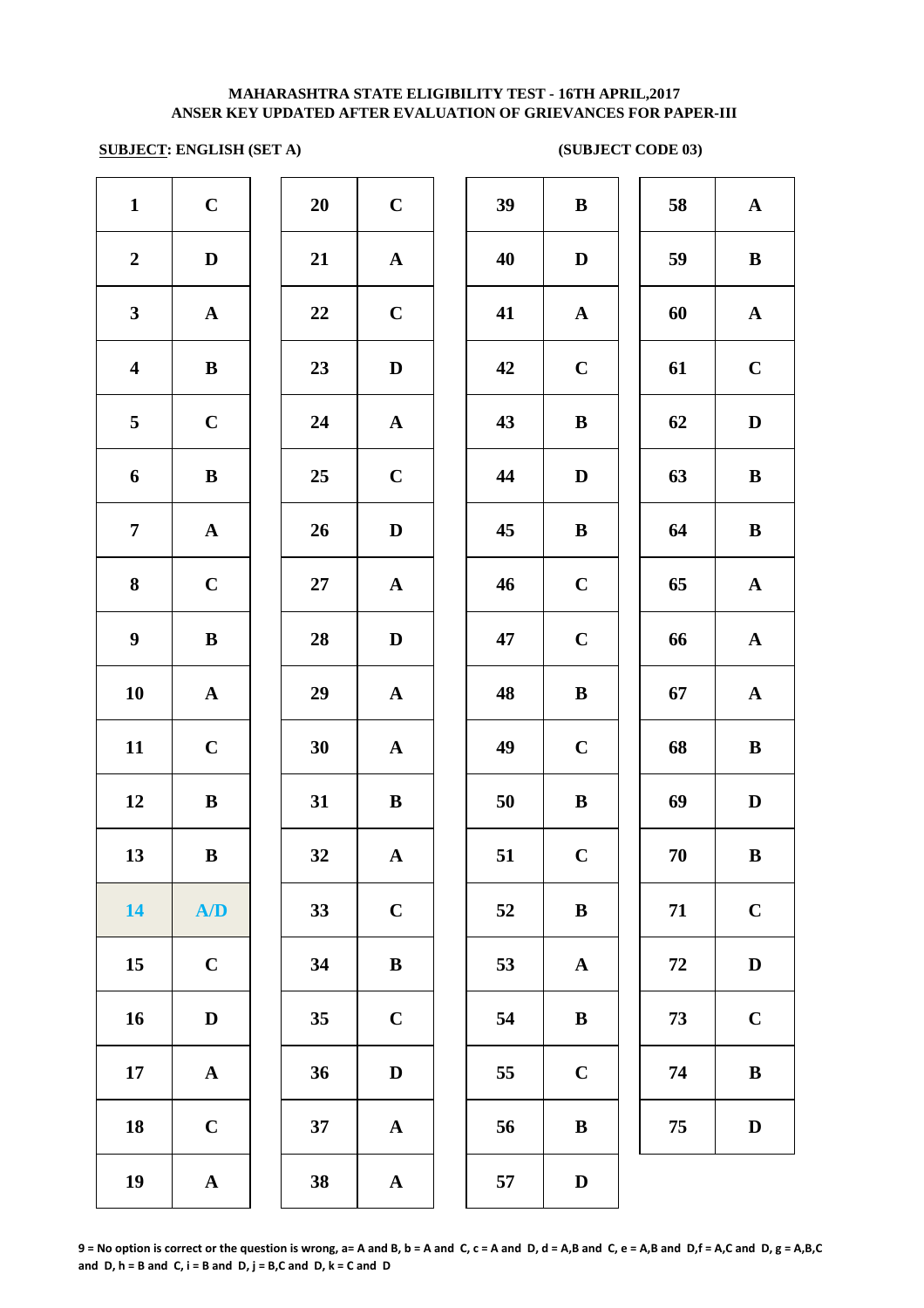# **SUBJECT: ENGLISH (SET B)** (SUBJECT CODE 03)

| $\mathbf{1}$            | ${\bf A}$    | 20 | $\mathbf D$  | 39 | $\bf{B}$     | 58 | ${\bf A}$    |
|-------------------------|--------------|----|--------------|----|--------------|----|--------------|
| $\boldsymbol{2}$        | $\mathbf C$  | 21 | $\mathbf{A}$ | 40 | $\mathbf{A}$ | 59 | ${\bf B}$    |
| $\mathbf{3}$            | D            | 22 | $\mathbf C$  | 41 | $\mathbf C$  | 60 | $\mathbf C$  |
| $\overline{\mathbf{4}}$ | ${\bf A}$    | 23 | ${\bf B}$    | 42 | $\mathbf D$  | 61 | $\bf{B}$     |
| 5                       | $\mathbf C$  | 24 | $\mathbf D$  | 43 | $\bf{B}$     | 62 | ${\bf A}$    |
| 6                       | $\mathbf D$  | 25 | ${\bf B}$    | 44 | $\bf{B}$     | 63 | $\mathbf C$  |
| $\overline{7}$          | ${\bf A}$    | 26 | $\mathbf C$  | 45 | ${\bf A}$    | 64 | $\, {\bf B}$ |
| 8                       | $\mathbf D$  | 27 | $\mathbf C$  | 46 | ${\bf A}$    | 65 | ${\bf A}$    |
| $\boldsymbol{9}$        | $\mathbf A$  | 28 | ${\bf B}$    | 47 | ${\bf A}$    | 66 | $\mathbf C$  |
| 10                      | $\mathbf A$  | 29 | $\mathbf C$  | 48 | $\bf{B}$     | 67 | $\, {\bf B}$ |
| 11                      | $\, {\bf B}$ | 30 | ${\bf B}$    | 49 | $\mathbf D$  | 68 | $\, {\bf B}$ |
| 12                      | ${\bf A}$    | 31 | $\mathbf C$  | 50 | $\bf{B}$     | 69 | A/D          |
| 13                      | $\mathbf C$  | 32 | $\, {\bf B}$ | 51 | $\mathbf C$  | 70 | $\mathbf C$  |
| 14                      | $\bf{B}$     | 33 | $\mathbf{A}$ | 52 | $\mathbf D$  | 71 | $\mathbf{D}$ |
| 15                      | $\mathbf C$  | 34 | $\bf{B}$     | 53 | $\bf C$      | 72 | $\mathbf{A}$ |
| 16                      | $\mathbf D$  | 35 | $\mathbf C$  | 54 | $\bf{B}$     | 73 | $\mathbf C$  |
| 17                      | ${\bf A}$    | 36 | $\, {\bf B}$ | 55 | D            | 74 | ${\bf A}$    |
| 18                      | ${\bf A}$    | 37 | $\mathbf D$  | 56 | $\mathbf C$  | 75 | $\mathbf C$  |
| 19                      | $\, {\bf B}$ | 38 | $\mathbf{A}$ | 57 | D            |    |              |
|                         |              |    |              |    |              |    |              |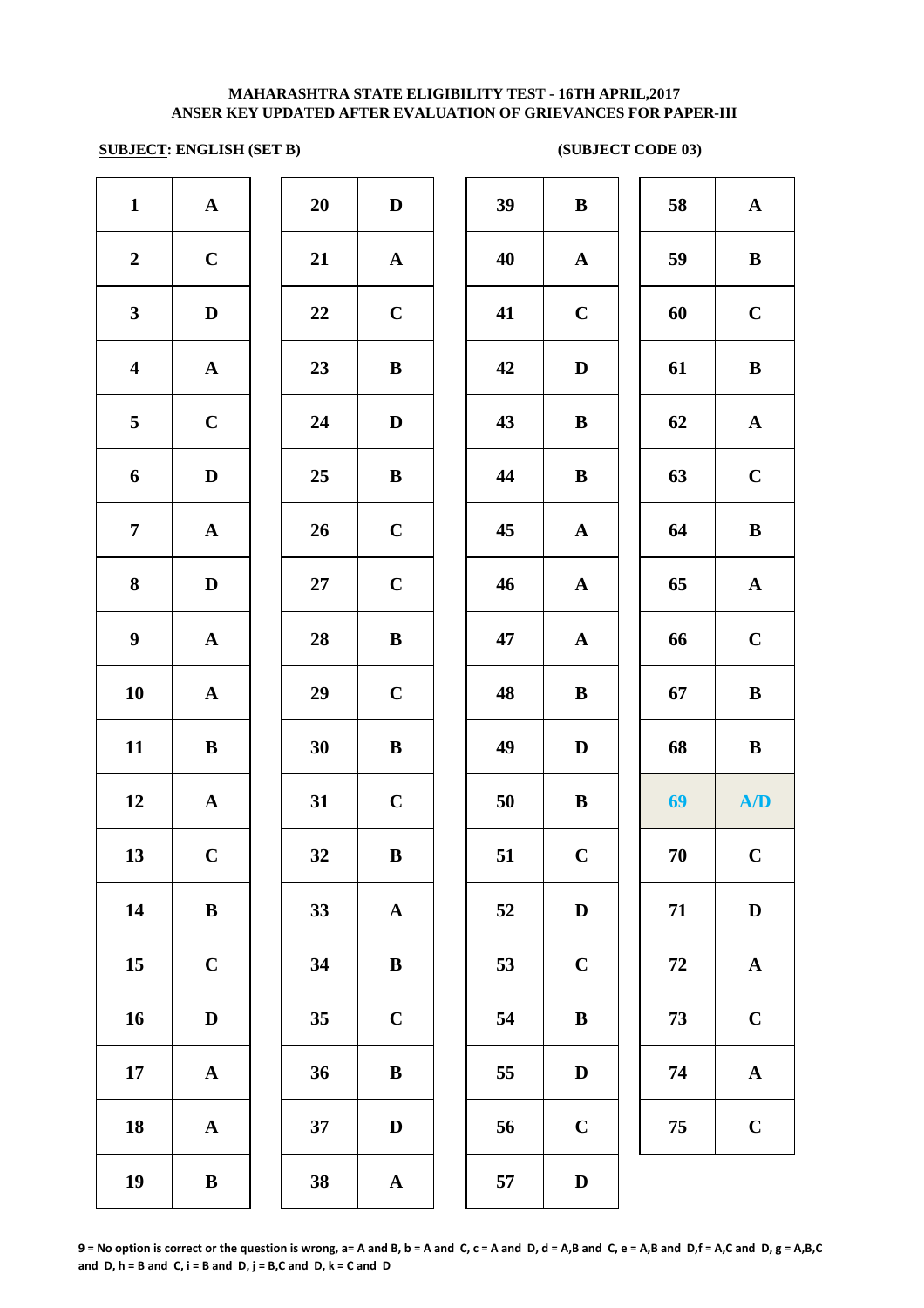# **SUBJECT: ENGLISH (SET C)** (SUBJECT CODE 03)

| $\mathbf{1}$            | $\, {\bf B}$ | 20 | $\bf{B}$     | 39 | $\mathbf D$  | 58     | $\, {\bf B}$ |
|-------------------------|--------------|----|--------------|----|--------------|--------|--------------|
| $\boldsymbol{2}$        | ${\bf A}$    | 21 | $\mathbf C$  | 40 | $\bf{B}$     | 59     | A/D          |
| $\mathbf{3}$            | $\mathbf C$  | 22 | $\bf{B}$     | 41 | $\mathbf C$  | 60     | $\mathbf C$  |
| $\overline{\mathbf{4}}$ | $\, {\bf B}$ | 23 | ${\bf A}$    | 42 | $\mathbf D$  | 61     | $\mathbf D$  |
| $\overline{\mathbf{5}}$ | $\mathbf C$  | 24 | $\bf{B}$     | 43 | $\mathbf C$  | 62     | ${\bf A}$    |
| 6                       | $\mathbf D$  | 25 | $\mathbf C$  | 44 | $\, {\bf B}$ | 63     | $\mathbf C$  |
| $\overline{7}$          | ${\bf A}$    | 26 | $\bf{B}$     | 45 | $\mathbf D$  | 64     | ${\bf A}$    |
| $\bf{8}$                | ${\bf A}$    | 27 | $\mathbf D$  | 46 | $\mathbf C$  | 65     | $\mathbf C$  |
| $\boldsymbol{9}$        | $\bf{B}$     | 28 | ${\bf A}$    | 47 | $\mathbf D$  | 66     | $\mathbf A$  |
| 10                      | $\mathbf D$  | 29 | $\bf{B}$     | 48 | $\mathbf{A}$ | 67     | $\mathbf C$  |
| 11                      | ${\bf A}$    | 30 | $\mathbf{A}$ | 49 | $\, {\bf B}$ | 68     | $\mathbf D$  |
| 12                      | $\mathbf C$  | 31 | $\mathbf C$  | 50 | $\mathbf C$  | 69     | ${\bf A}$    |
| 13                      | $\, {\bf B}$ | 32 | $\mathbf D$  | 51 | $\, {\bf B}$ | $70\,$ | $\mathbf C$  |
| 14                      | $\mathbf D$  | 33 | $\bf{B}$     | 52 | $\mathbf A$  | 71     | $\mathbf D$  |
| 15                      | $\, {\bf B}$ | 34 | $\, {\bf B}$ | 53 | $\mathbf C$  | 72     | $\mathbf A$  |
| 16                      | $\mathbf C$  | 35 | ${\bf A}$    | 54 | $\bf{B}$     | 73     | $\mathbf D$  |
| 17                      | $\mathbf C$  | 36 | $\mathbf{A}$ | 55 | $\mathbf{A}$ | 74     | ${\bf A}$    |
| 18                      | $\, {\bf B}$ | 37 | $\mathbf{A}$ | 56 | $\mathbf C$  | 75     | $\mathbf{A}$ |
| 19                      | $\mathbf C$  | 38 | $\bf{B}$     | 57 | $\bf{B}$     |        |              |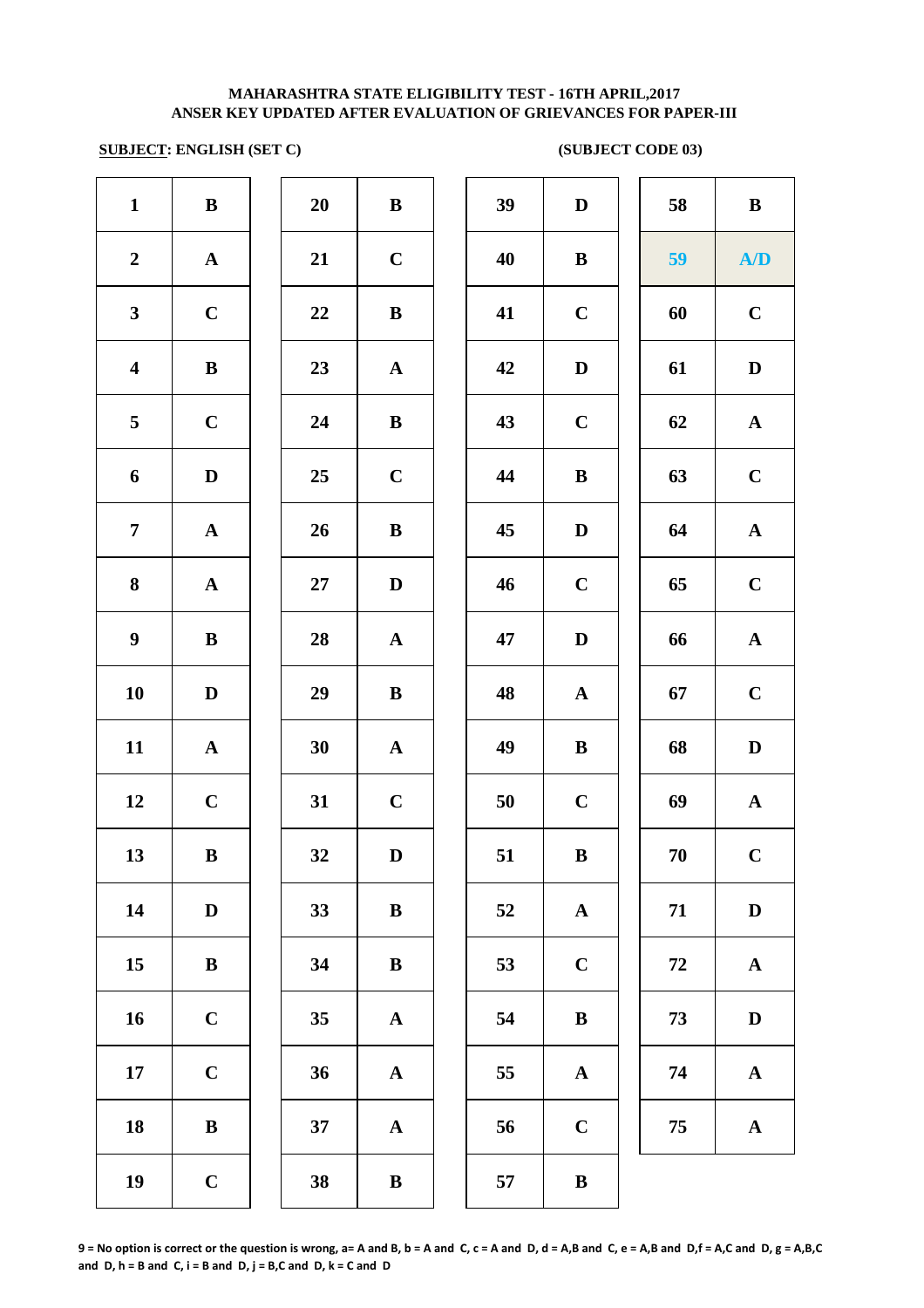# **SUBJECT: ENGLISH (SET D)** (SUBJECT CODE 03)

| 39<br>$\mathbf{1}$<br>${\bf A}$<br>20<br>${\bf A}$<br>$\bf{B}$<br>58<br>D<br>$\bf C$<br>$\mathbf C$<br>$\boldsymbol{2}$<br>21<br>40<br>$\mathbf C$<br>59<br>${\bf A}$<br>$\mathbf C$<br>$\mathbf{3}$<br>$\, {\bf B}$<br>41<br>$\, {\bf B}$<br>60<br>22<br>$\mathbf D$<br>$\overline{\mathbf{4}}$<br>23<br>42<br>61<br>$\mathbf D$<br>$\mathbf D$<br>$\bf{B}$<br>$\mathbf{A}$<br>5<br>24<br>43<br>$\mathbf C$<br>62<br>${\bf A}$<br>${\bf B}$<br>$\bf{B}$<br>$\mathbf C$<br>6<br>25<br>44<br>$\, {\bf B}$<br>63<br>D<br>${\bf A}$<br>$\overline{7}$<br>$\mathbf C$<br>26<br>${\bf A}$<br>45<br>${\bf A}$<br>64<br>${\bf A}$<br>8<br>$\mathbf C$<br>${\bf B}$<br>46<br>65<br>${\bf A}$<br>27<br>${\bf A}$<br>$\boldsymbol{9}$<br>$\bf C$<br>28<br>$\bf{B}$<br>$\, {\bf B}$<br>66<br>$\, {\bf B}$<br>47<br>10<br>$\, {\bf B}$<br>29<br>48<br>$\, {\bf B}$<br>67<br>${\bf A}$<br>$\mathbf D$<br>11<br>$\mathbf C$<br>$\mathbf C$<br>30<br>49<br>A/D<br>68<br>$\bf{B}$<br>12<br>31<br>$\mathbf C$<br>$\mathbf C$<br>69<br>${\bf B}$<br>50<br>$\, {\bf B}$<br>13<br>$\mathbf C$<br>${\bf A}$<br>32<br>51<br>$\mathbf D$<br>$70\,$<br>$\mathbf D$<br>14<br>$\mathbf C$<br>${\bf B}$<br>33<br>52<br>71<br>$\mathbf D$<br>$\mathbf{A}$<br>$\mathbf C$<br>15<br>34<br>$\, {\bf B}$<br>53<br>$\mathbf C$<br>72<br>$\mathbf A$<br>16<br>$\, {\bf B}$<br>35<br>54<br>73<br>$\mathbf A$<br>$\mathbf D$<br>${\bf A}$<br>17<br>36<br>$\mathbf C$<br>55<br>$\mathbf C$<br>$\, {\bf B}$<br>$\mathbf D$<br>74<br>37<br>18<br>$\mathbf D$<br>56<br>75<br>$\mathbf D$<br>$\mathbf{A}$<br>$\mathbf{A}$<br>19<br>$\, {\bf B}$<br>38<br>57<br>$\mathbf C$<br>${\bf A}$ |  |  |  |  |  |  |
|------------------------------------------------------------------------------------------------------------------------------------------------------------------------------------------------------------------------------------------------------------------------------------------------------------------------------------------------------------------------------------------------------------------------------------------------------------------------------------------------------------------------------------------------------------------------------------------------------------------------------------------------------------------------------------------------------------------------------------------------------------------------------------------------------------------------------------------------------------------------------------------------------------------------------------------------------------------------------------------------------------------------------------------------------------------------------------------------------------------------------------------------------------------------------------------------------------------------------------------------------------------------------------------------------------------------------------------------------------------------------------------------------------------------------------------------------------------------------------------------------------------------------------------------------------------------------------------------------------------------------------------------|--|--|--|--|--|--|
|                                                                                                                                                                                                                                                                                                                                                                                                                                                                                                                                                                                                                                                                                                                                                                                                                                                                                                                                                                                                                                                                                                                                                                                                                                                                                                                                                                                                                                                                                                                                                                                                                                                |  |  |  |  |  |  |
|                                                                                                                                                                                                                                                                                                                                                                                                                                                                                                                                                                                                                                                                                                                                                                                                                                                                                                                                                                                                                                                                                                                                                                                                                                                                                                                                                                                                                                                                                                                                                                                                                                                |  |  |  |  |  |  |
|                                                                                                                                                                                                                                                                                                                                                                                                                                                                                                                                                                                                                                                                                                                                                                                                                                                                                                                                                                                                                                                                                                                                                                                                                                                                                                                                                                                                                                                                                                                                                                                                                                                |  |  |  |  |  |  |
|                                                                                                                                                                                                                                                                                                                                                                                                                                                                                                                                                                                                                                                                                                                                                                                                                                                                                                                                                                                                                                                                                                                                                                                                                                                                                                                                                                                                                                                                                                                                                                                                                                                |  |  |  |  |  |  |
|                                                                                                                                                                                                                                                                                                                                                                                                                                                                                                                                                                                                                                                                                                                                                                                                                                                                                                                                                                                                                                                                                                                                                                                                                                                                                                                                                                                                                                                                                                                                                                                                                                                |  |  |  |  |  |  |
|                                                                                                                                                                                                                                                                                                                                                                                                                                                                                                                                                                                                                                                                                                                                                                                                                                                                                                                                                                                                                                                                                                                                                                                                                                                                                                                                                                                                                                                                                                                                                                                                                                                |  |  |  |  |  |  |
|                                                                                                                                                                                                                                                                                                                                                                                                                                                                                                                                                                                                                                                                                                                                                                                                                                                                                                                                                                                                                                                                                                                                                                                                                                                                                                                                                                                                                                                                                                                                                                                                                                                |  |  |  |  |  |  |
|                                                                                                                                                                                                                                                                                                                                                                                                                                                                                                                                                                                                                                                                                                                                                                                                                                                                                                                                                                                                                                                                                                                                                                                                                                                                                                                                                                                                                                                                                                                                                                                                                                                |  |  |  |  |  |  |
|                                                                                                                                                                                                                                                                                                                                                                                                                                                                                                                                                                                                                                                                                                                                                                                                                                                                                                                                                                                                                                                                                                                                                                                                                                                                                                                                                                                                                                                                                                                                                                                                                                                |  |  |  |  |  |  |
|                                                                                                                                                                                                                                                                                                                                                                                                                                                                                                                                                                                                                                                                                                                                                                                                                                                                                                                                                                                                                                                                                                                                                                                                                                                                                                                                                                                                                                                                                                                                                                                                                                                |  |  |  |  |  |  |
|                                                                                                                                                                                                                                                                                                                                                                                                                                                                                                                                                                                                                                                                                                                                                                                                                                                                                                                                                                                                                                                                                                                                                                                                                                                                                                                                                                                                                                                                                                                                                                                                                                                |  |  |  |  |  |  |
|                                                                                                                                                                                                                                                                                                                                                                                                                                                                                                                                                                                                                                                                                                                                                                                                                                                                                                                                                                                                                                                                                                                                                                                                                                                                                                                                                                                                                                                                                                                                                                                                                                                |  |  |  |  |  |  |
|                                                                                                                                                                                                                                                                                                                                                                                                                                                                                                                                                                                                                                                                                                                                                                                                                                                                                                                                                                                                                                                                                                                                                                                                                                                                                                                                                                                                                                                                                                                                                                                                                                                |  |  |  |  |  |  |
|                                                                                                                                                                                                                                                                                                                                                                                                                                                                                                                                                                                                                                                                                                                                                                                                                                                                                                                                                                                                                                                                                                                                                                                                                                                                                                                                                                                                                                                                                                                                                                                                                                                |  |  |  |  |  |  |
|                                                                                                                                                                                                                                                                                                                                                                                                                                                                                                                                                                                                                                                                                                                                                                                                                                                                                                                                                                                                                                                                                                                                                                                                                                                                                                                                                                                                                                                                                                                                                                                                                                                |  |  |  |  |  |  |
|                                                                                                                                                                                                                                                                                                                                                                                                                                                                                                                                                                                                                                                                                                                                                                                                                                                                                                                                                                                                                                                                                                                                                                                                                                                                                                                                                                                                                                                                                                                                                                                                                                                |  |  |  |  |  |  |
|                                                                                                                                                                                                                                                                                                                                                                                                                                                                                                                                                                                                                                                                                                                                                                                                                                                                                                                                                                                                                                                                                                                                                                                                                                                                                                                                                                                                                                                                                                                                                                                                                                                |  |  |  |  |  |  |
|                                                                                                                                                                                                                                                                                                                                                                                                                                                                                                                                                                                                                                                                                                                                                                                                                                                                                                                                                                                                                                                                                                                                                                                                                                                                                                                                                                                                                                                                                                                                                                                                                                                |  |  |  |  |  |  |
|                                                                                                                                                                                                                                                                                                                                                                                                                                                                                                                                                                                                                                                                                                                                                                                                                                                                                                                                                                                                                                                                                                                                                                                                                                                                                                                                                                                                                                                                                                                                                                                                                                                |  |  |  |  |  |  |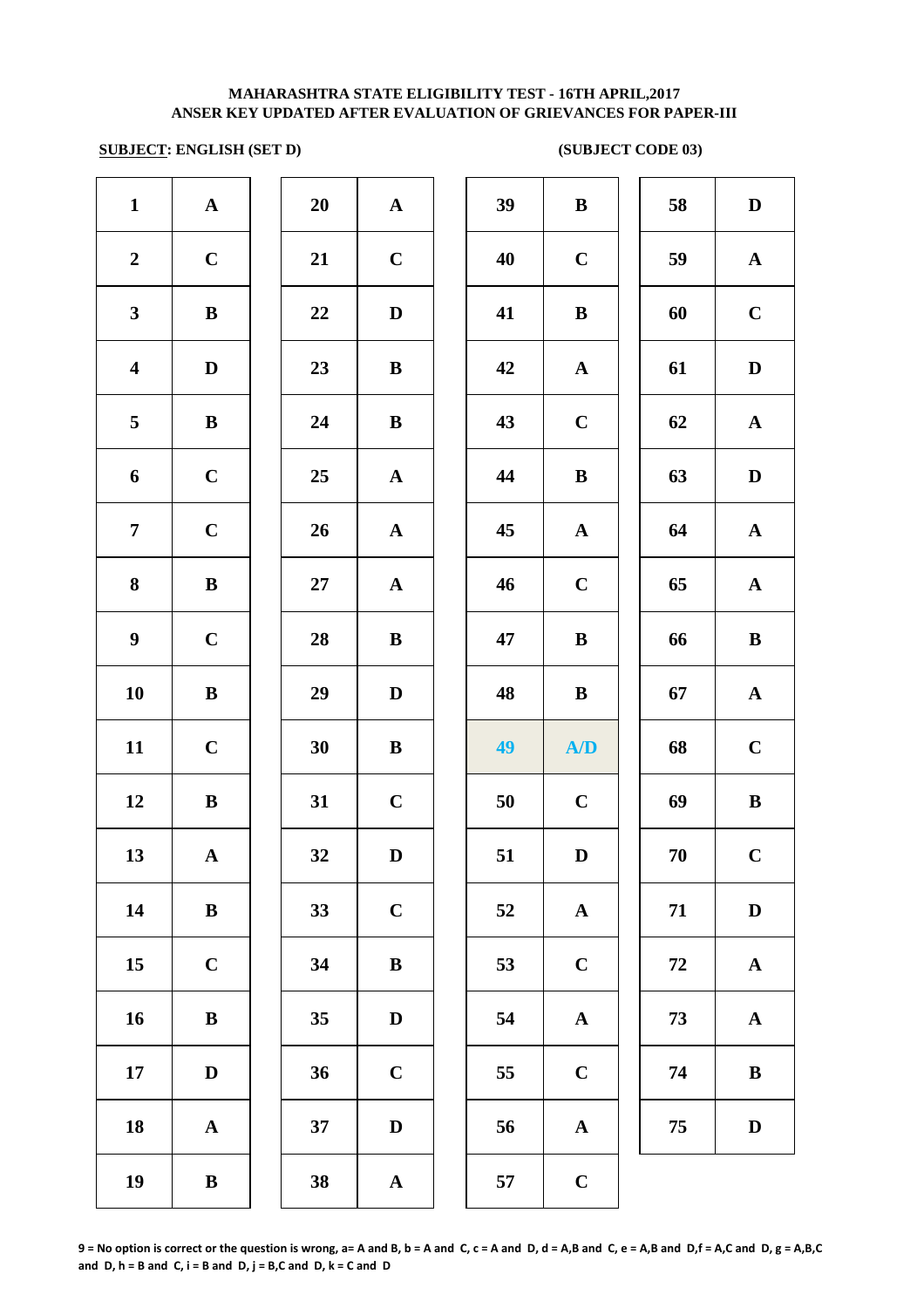## **SUBJECT: SANSKRIT (SET A)** (SUBJECT CODE 04)

|                         | $\frac{\text{SODJLCL}}{\text{SODJLCL}}$ |        |                       |    | $\omega$     |
|-------------------------|-----------------------------------------|--------|-----------------------|----|--------------|
| $\mathbf{1}$            | $\mathbf C$                             | 20     | $\, {\bf B}$          | 39 | $\bf{B}$     |
| $\boldsymbol{2}$        | $\, {\bf B}$                            | 21     | $\, {\bf B}$          | 40 | $\mathbf C$  |
| $\mathbf{3}$            | $\mathbf A$                             | 22     | ${\bf A}$             | 41 | $\mathbf C$  |
| $\overline{\mathbf{4}}$ | $\, {\bf B}$                            | 23     | ${\bf A}$             | 42 | $\mathbf C$  |
| 5                       | $\mathbf C$                             | 24     | $\mathbf C$           | 43 | $\mathbf{A}$ |
| 6                       | $\mathbf C$                             | 25     | $\boldsymbol{\rm{A}}$ | 44 | $\mathbf{A}$ |
| $\overline{7}$          | $\, {\bf B}$                            | 26     | $\mathbf C$           | 45 | $\mathbf A$  |
| 8                       | ${\bf A}$                               | $27\,$ | ${\bf A}$             | 46 | $\bf{B}$     |
| $\boldsymbol{9}$        | $\mathbf C$                             | 28     | ${\bf A}$             | 47 | $\mathbf C$  |
| 10                      | $\boldsymbol{\rm{A}}$                   | 29     | $\, {\bf B}$          | 48 | $\mathbf{D}$ |
| 11                      | $\mathbf C$                             | 30     | ${\bf A}$             | 49 | $\mathbf C$  |
| 12                      | $\mathbf D$                             | 31     | $\mathbf D$           | 50 | $\mathbf{D}$ |
| 13                      | D                                       | 32     | $\mathbf A$           | 51 | $\bf{B}$     |
| 14                      | $\mathbf C$                             | 33     | $\mathbf D$           | 52 | $\mathbf C$  |
| 15                      | $\, {\bf B}$                            | 34     | $\boldsymbol{\rm{A}}$ | 53 | $\mathbf C$  |
| 16                      | $\, {\bf B}$                            | 35     | $\mathbf A$           | 54 | $\bf{B}$     |
| $17\,$                  | $\, {\bf B}$                            | 36     | $\, {\bf B}$          | 55 | $\bf{B}$     |
| 18                      | $\, {\bf B}$                            | 37     | $\bf{B}$              | 56 | $\bf{B}$     |
| 19                      | $\boldsymbol{\rm{A}}$                   | 38     | $\mathbf D$           | 57 | $\mathbf A$  |
|                         |                                         |        |                       |    |              |

|                         | $\frac{1}{2}$ . Sain and $\frac{1}{2}$ |    |              |    |              | (90D0ECI CODE <sub>0</sub> ) |              |
|-------------------------|----------------------------------------|----|--------------|----|--------------|------------------------------|--------------|
| $\mathbf{1}$            | $\mathbf C$                            | 20 | ${\bf B}$    | 39 | $\, {\bf B}$ | 58                           | ${\bf A}$    |
| $\overline{2}$          | $\, {\bf B}$                           | 21 | $\, {\bf B}$ | 40 | $\mathbf C$  | 59                           | ${\bf A}$    |
| $\mathbf{3}$            | $\mathbf{A}$                           | 22 | ${\bf A}$    | 41 | $\mathbf C$  | 60                           | ${\bf A}$    |
| $\overline{\mathbf{4}}$ | $\bf{B}$                               | 23 | ${\bf A}$    | 42 | $\mathbf C$  | 61                           | $\bf{B}$     |
| $\overline{\mathbf{5}}$ | $\mathbf C$                            | 24 | $\mathbf C$  | 43 | ${\bf A}$    | 62                           | $\mathbf D$  |
| 6                       | $\mathbf C$                            | 25 | ${\bf A}$    | 44 | ${\bf A}$    | 63                           | $\mathbf C$  |
| $\overline{7}$          | $\bf{B}$                               | 26 | $\mathbf C$  | 45 | ${\bf A}$    | 64                           | $\mathbf C$  |
| 8                       | ${\bf A}$                              | 27 | ${\bf A}$    | 46 | $\bf{B}$     | 65                           | $\bf{B}$     |
| $\boldsymbol{9}$        | $\mathbf C$                            | 28 | ${\bf A}$    | 47 | $\mathbf C$  | 66                           | ${\bf A}$    |
| 10                      | ${\bf A}$                              | 29 | ${\bf B}$    | 48 | $\mathbf D$  | 67                           | $\mathbf C$  |
| 11                      | $\mathbf C$                            | 30 | ${\bf A}$    | 49 | $\mathbf C$  | 68                           | ${\bf B}$    |
| 12                      | $\mathbf D$                            | 31 | $\mathbf D$  | 50 | $\mathbf D$  | 69                           | ${\bf A}$    |
| 13                      | $\mathbf{D}$                           | 32 | ${\bf A}$    | 51 | $\bf{B}$     | 70                           | ${\bf A}$    |
| 14                      | $\mathbf C$                            | 33 | D            | 52 | $\mathbf C$  | 71                           | $\, {\bf B}$ |
| 15                      | $\bf{B}$                               | 34 | ${\bf A}$    | 53 | $\mathbf C$  | 72                           | $\bf{B}$     |
| 16                      | $\, {\bf B}$                           | 35 | ${\bf A}$    | 54 | $\, {\bf B}$ | 73                           | $\mathbf D$  |
| 17                      | $\, {\bf B}$                           | 36 | $\, {\bf B}$ | 55 | $\bf{B}$     | 74                           | $\mathbf C$  |
| 18                      | $\, {\bf B}$                           | 37 | $\, {\bf B}$ | 56 | $\bf{B}$     | 75                           | $\, {\bf B}$ |
| 19                      | ${\bf A}$                              | 38 | $\mathbf D$  | 57 | $\mathbf{A}$ |                              |              |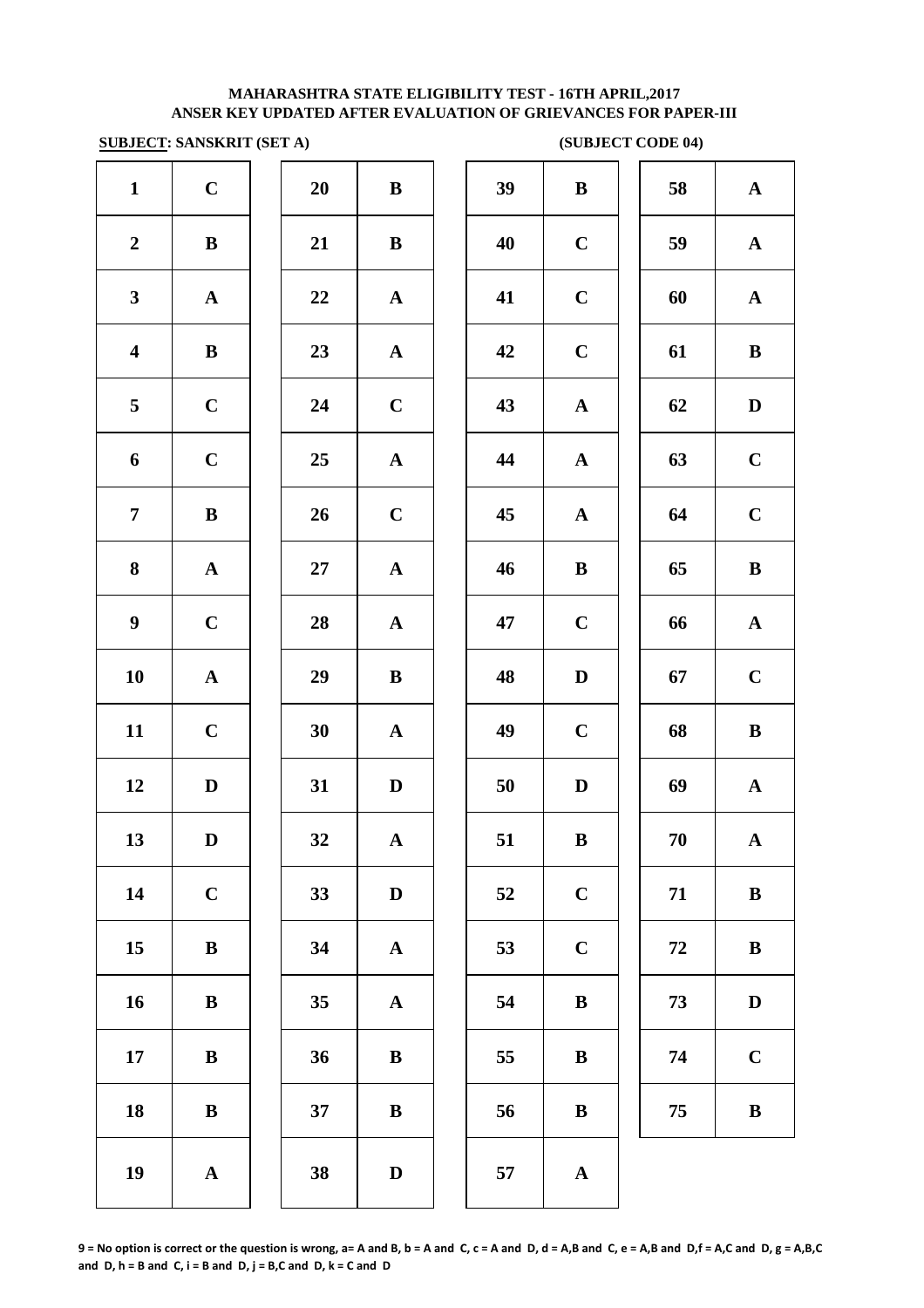# **SUBJECT: SANSKRIT (SET B) (SUBJECT CODE 04)**

| $\mathbf{1}$            | ${\bf B}$    | 20 | $\mathbf C$  | 39 | ${\bf A}$    | 58 | ${\bf A}$    |
|-------------------------|--------------|----|--------------|----|--------------|----|--------------|
| $\overline{2}$          | $\mathbf{A}$ | 21 | $\mathbf C$  | 40 | ${\bf A}$    | 59 | $\bf{B}$     |
| $\mathbf{3}$            | ${\bf A}$    | 22 | $\mathbf C$  | 41 | $\bf{B}$     | 60 | $\mathbf C$  |
| $\overline{\mathbf{4}}$ | $\mathbf C$  | 23 | ${\bf A}$    | 42 | $\mathbf D$  | 61 | $\mathbf C$  |
| 5                       | ${\bf A}$    | 24 | ${\bf A}$    | 43 | $\mathbf C$  | 62 | $\, {\bf B}$ |
| 6                       | $\mathbf C$  | 25 | ${\bf A}$    | 44 | $\mathbf C$  | 63 | $\mathbf{A}$ |
| $\overline{7}$          | ${\bf A}$    | 26 | ${\bf B}$    | 45 | $\bf{B}$     | 64 | $\mathbf C$  |
| 8                       | $\mathbf A$  | 27 | $\mathbf C$  | 46 | $\mathbf A$  | 65 | ${\bf A}$    |
| $\boldsymbol{9}$        | $\bf{B}$     | 28 | $\mathbf D$  | 47 | $\mathbf C$  | 66 | $\mathbf C$  |
| 10                      | ${\bf A}$    | 29 | $\bf C$      | 48 | $\bf{B}$     | 67 | $\mathbf D$  |
| 11                      | $\mathbf{D}$ | 30 | D            | 49 | $\mathbf{A}$ | 68 | $\mathbf D$  |
| 12                      | $\mathbf{A}$ | 31 | $\bf{B}$     | 50 | $\mathbf{A}$ | 69 | $\mathbf C$  |
| 13                      | $\mathbf D$  | 32 | $\mathbf C$  | 51 | $\, {\bf B}$ | 70 | $\, {\bf B}$ |
| 14                      | $\mathbf{A}$ | 33 | $\mathbf C$  | 52 | $\bf{B}$     | 71 | $\, {\bf B}$ |
| 15                      | ${\bf A}$    | 34 | $\bf{B}$     | 53 | $\mathbf D$  | 72 | $\, {\bf B}$ |
| 16                      | $\, {\bf B}$ | 35 | $\bf{B}$     | 54 | $\mathbf C$  | 73 | $\, {\bf B}$ |
| 17                      | ${\bf B}$    | 36 | $\bf{B}$     | 55 | $\bf{B}$     | 74 | ${\bf A}$    |
| 18                      | $\mathbf D$  | 37 | $\mathbf{A}$ | 56 | $\mathbf C$  | 75 | $\, {\bf B}$ |
| 19                      | ${\bf B}$    | 38 | ${\bf A}$    | 57 | $\bf{B}$     |    |              |
|                         |              |    |              |    |              |    |              |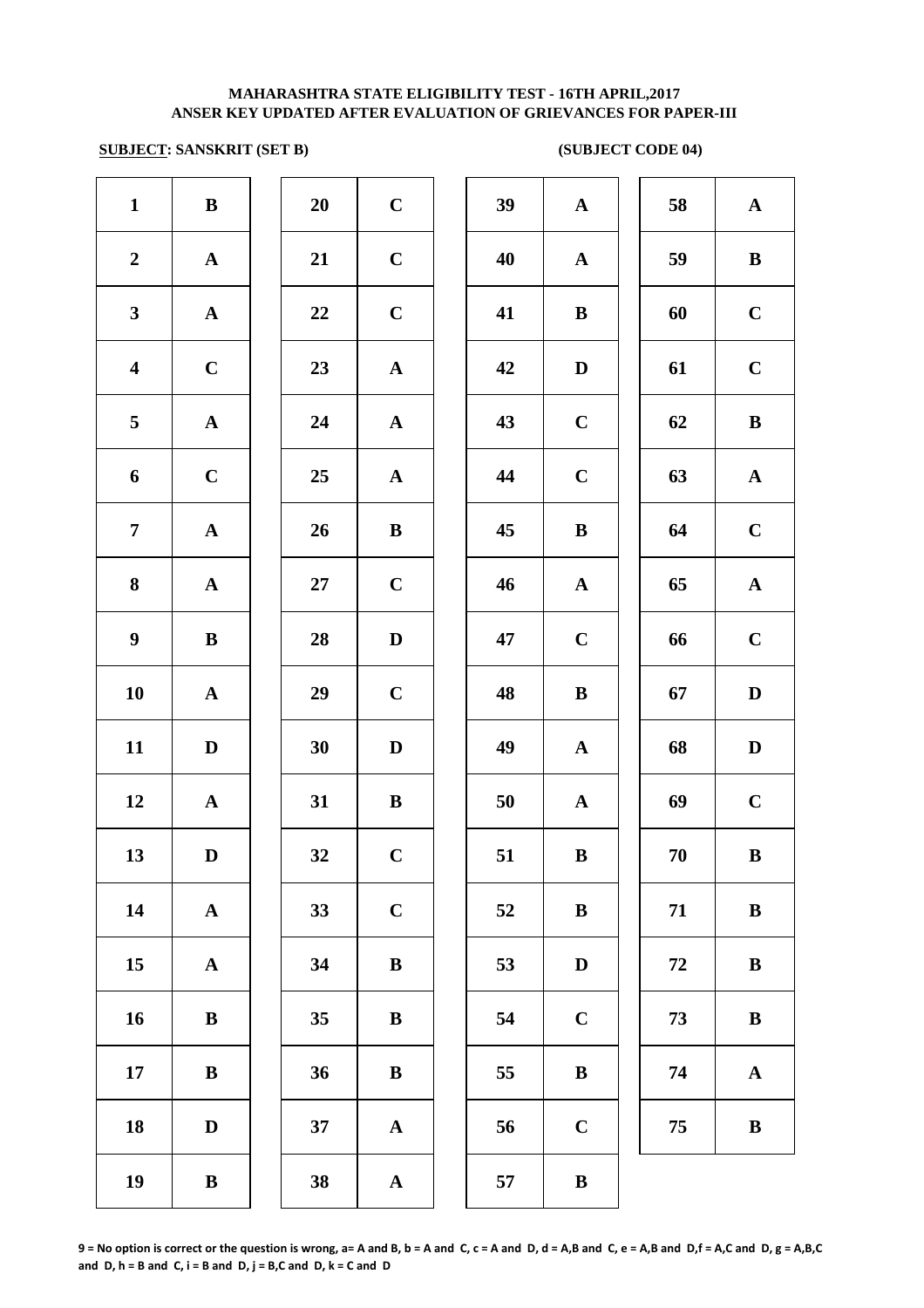# **SUBJECT: SANSKRIT (SET C) (SUBJECT CODE 04)**

| $\mathbf{1}$            | $\mathbf D$  | 20 | $\mathbf D$  | 39 | ${\bf A}$    | 58 | $\mathbf D$  |
|-------------------------|--------------|----|--------------|----|--------------|----|--------------|
| $\boldsymbol{2}$        | ${\bf A}$    | 21 | $\bf{B}$     | 40 | $\mathbf{A}$ | 59 | $\mathbf C$  |
| $\mathbf{3}$            | $\mathbf D$  | 22 | $\mathbf C$  | 41 | $\, {\bf B}$ | 60 | $\, {\bf B}$ |
| $\overline{\mathbf{4}}$ | $\mathbf A$  | 23 | $\mathbf C$  | 42 | $\bf{B}$     | 61 | $\, {\bf B}$ |
| 5 <sub>5</sub>          | ${\bf A}$    | 24 | $\bf{B}$     | 43 | $\mathbf D$  | 62 | $\, {\bf B}$ |
| 6                       | $\bf{B}$     | 25 | $\bf{B}$     | 44 | $\bf C$      | 63 | $\, {\bf B}$ |
| $\overline{7}$          | $\bf{B}$     | 26 | $\bf{B}$     | 45 | $\, {\bf B}$ | 64 | ${\bf A}$    |
| 8                       | $\mathbf D$  | 27 | $\mathbf{A}$ | 46 | $\mathbf C$  | 65 | $\, {\bf B}$ |
| $\boldsymbol{9}$        | $\bf{B}$     | 28 | ${\bf A}$    | 47 | $\bf{B}$     | 66 | $\, {\bf B}$ |
| 10                      | $\mathbf C$  | 29 | $\mathbf{A}$ | 48 | $\mathbf{A}$ | 67 | ${\bf A}$    |
| 11                      | $\mathbf C$  | 30 | ${\bf A}$    | 49 | $\, {\bf B}$ | 68 | ${\bf A}$    |
| 12                      | $\mathbf C$  | 31 | $\bf{B}$     | 50 | $\bf C$      | 69 | $\mathbf C$  |
| 13                      | $\mathbf A$  | 32 | $\mathbf D$  | 51 | $\mathbf C$  | 70 | ${\bf A}$    |
| 14                      | $\mathbf{A}$ | 33 | $\mathbf C$  | 52 | $\bf{B}$     | 71 | $\mathbf C$  |
| 15                      | $\mathbf A$  | 34 | $\mathbf C$  | 53 | ${\bf A}$    | 72 | ${\bf A}$    |
| 16                      | $\, {\bf B}$ | 35 | $\, {\bf B}$ | 54 | $\mathbf C$  | 73 | ${\bf A}$    |
| 17                      | $\mathbf C$  | 36 | ${\bf A}$    | 55 | ${\bf A}$    | 74 | $\, {\bf B}$ |
| 18                      | $\mathbf D$  | 37 | $\mathbf C$  | 56 | $\mathbf C$  | 75 | ${\bf A}$    |
| 19                      | $\mathbf C$  | 38 | $\, {\bf B}$ | 57 | $\mathbf D$  |    |              |
|                         |              |    |              |    |              |    |              |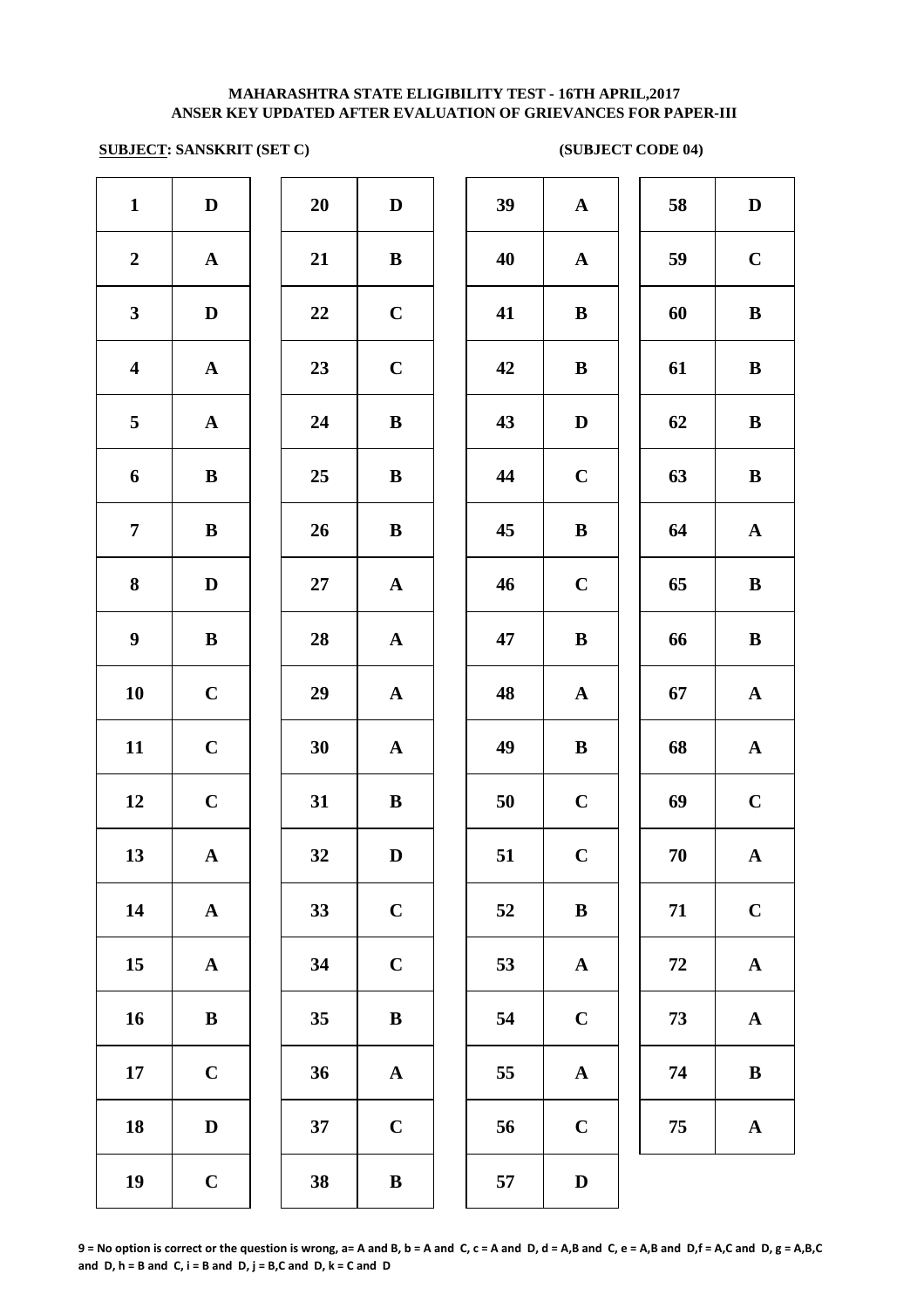# **SUBJECT: SANSKRIT (SET D) (SUBJECT CODE 04)**

| $\mathbf{1}$            | $\mathbf C$  | 20 | ${\bf A}$    | 39 | $\bf{B}$     | 58     | ${\bf A}$    |
|-------------------------|--------------|----|--------------|----|--------------|--------|--------------|
| $\boldsymbol{2}$        | $\mathbf C$  | 21 | $\bf{B}$     | 40 | $\mathbf C$  | 59     | $\bf C$      |
| $\mathbf{3}$            | ${\bf A}$    | 22 | $\mathbf D$  | 41 | $\mathbf C$  | 60     | ${\bf A}$    |
| $\overline{\mathbf{4}}$ | ${\bf A}$    | 23 | $\mathbf C$  | 42 | $\bf{B}$     | 61     | $\mathbf C$  |
| 5                       | ${\bf A}$    | 24 | $\mathbf C$  | 43 | ${\bf A}$    | 62     | ${\bf A}$    |
| 6                       | $\, {\bf B}$ | 25 | ${\bf B}$    | 44 | $\mathbf C$  | 63     | $\mathbf{A}$ |
| $\overline{7}$          | $\mathbf C$  | 26 | ${\bf A}$    | 45 | ${\bf A}$    | 64     | $\, {\bf B}$ |
| 8                       | $\mathbf D$  | 27 | $\bf C$      | 46 | $\mathbf C$  | 65     | ${\bf A}$    |
| $\boldsymbol{9}$        | $\mathbf C$  | 28 | $\, {\bf B}$ | 47 | $\mathbf D$  | 66     | $\mathbf D$  |
| 10                      | $\mathbf D$  | 29 | ${\bf A}$    | 48 | $\mathbf D$  | 67     | ${\bf A}$    |
| 11                      | ${\bf B}$    | 30 | ${\bf A}$    | 49 | $\mathbf C$  | 68     | $\mathbf D$  |
| 12                      | $\mathbf C$  | 31 | $\bf{B}$     | 50 | $\bf{B}$     | 69     | $\mathbf A$  |
| 13                      | $\mathbf C$  | 32 | $\bf{B}$     | 51 | $\, {\bf B}$ | 70     | $\mathbf{A}$ |
| 14                      | ${\bf B}$    | 33 | $\mathbf D$  | 52 | $\bf{B}$     | 71     | $\bf{B}$     |
| 15                      | $\, {\bf B}$ | 34 | $\mathbf C$  | 53 | $\bf{B}$     | 72     | $\, {\bf B}$ |
| 16                      | $\, {\bf B}$ | 35 | $\, {\bf B}$ | 54 | $\mathbf A$  | 73     | $\mathbf D$  |
| 17                      | ${\bf A}$    | 36 | $\mathbf C$  | 55 | $\bf{B}$     | 74     | $\, {\bf B}$ |
| 18                      | ${\bf A}$    | 37 | $\bf{B}$     | 56 | $\bf{B}$     | $75\,$ | $\mathbf C$  |
| 19                      | ${\bf A}$    | 38 | ${\bf A}$    | 57 | ${\bf A}$    |        |              |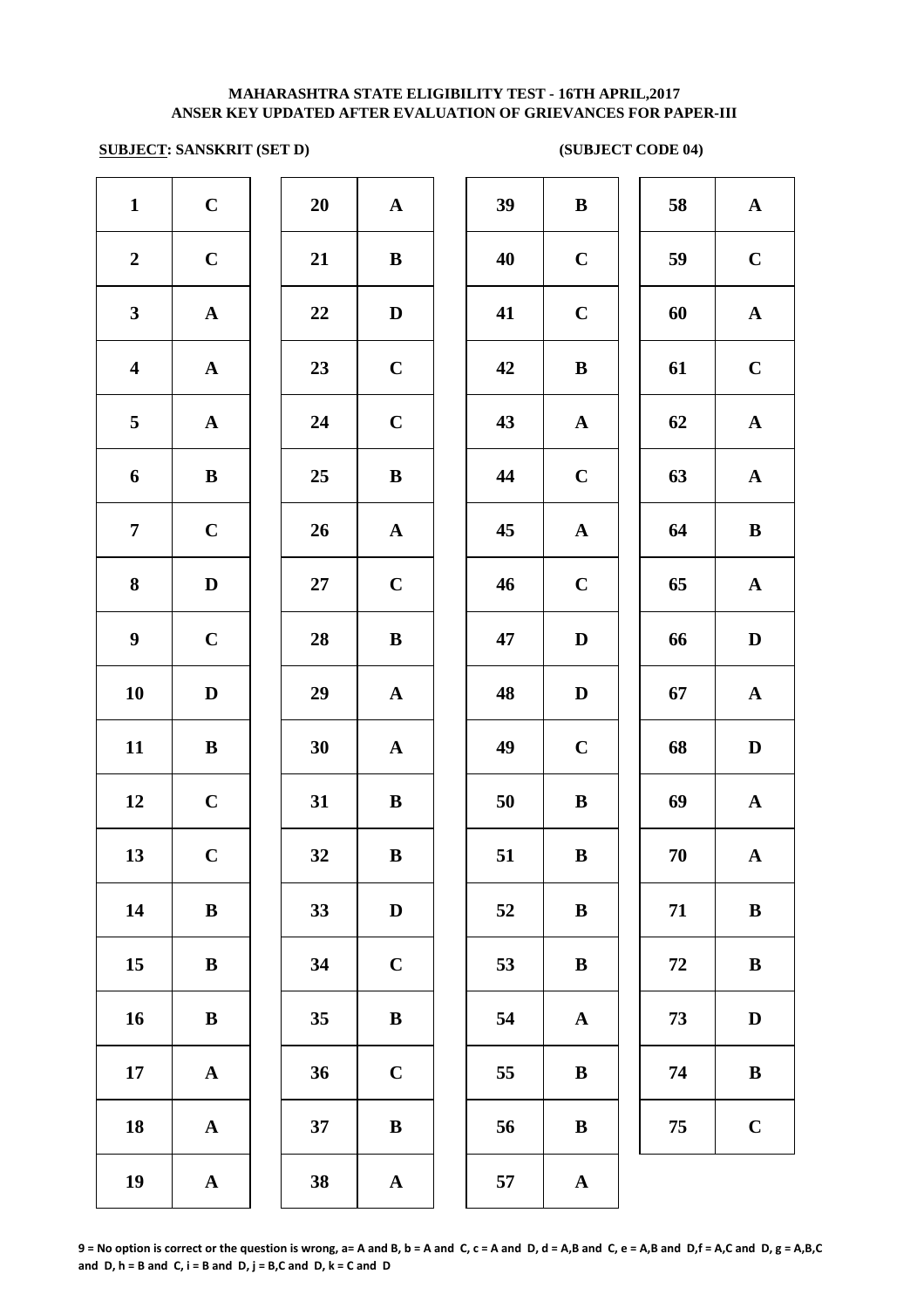# **SUBJECT: URDU (SET A)** (SUBJECT CODE 05)

| $\mathbf{1}$            | ${\bf A}$    | 20     | $\mathbf D$  | 39 | $\mathbf D$ | 58     | $\bf{B}$     |
|-------------------------|--------------|--------|--------------|----|-------------|--------|--------------|
| $\boldsymbol{2}$        | $\mathbf C$  | 21     | $\bf{B}$     | 40 | $\bf C$     | 59     | $\mathbf C$  |
| $\mathbf{3}$            | ${\bf B}$    | 22     | $\mathbf C$  | 41 | ${\bf A}$   | 60     | $\bf{B}$     |
| $\overline{\mathbf{4}}$ | $\mathbf D$  | 23     | ${\bf A}$    | 42 | $\bf{B}$    | 61     | $\mathbf{D}$ |
| 5                       | $\mathbf{B}$ | 24     | $\mathbf C$  | 43 | ${\bf A}$   | 62     | $\bf{B}$     |
| 6                       | ${\bf A}$    | 25     | $\bf{B}$     | 44 | $\mathbf D$ | 63     | $\mathbf A$  |
| $\overline{7}$          | $\mathbf D$  | 26     | $\mathbf D$  | 45 | $\mathbf C$ | 64     | $\mathbf C$  |
| 8                       | $\mathbf C$  | $27\,$ | $\mathbf C$  | 46 | $\bf{B}$    | 65     | $\bf{B}$     |
| $\boldsymbol{9}$        | $\mathbf D$  | 28     | ${\bf A}$    | 47 | ${\bf A}$   | 66     | $\bf{B}$     |
| 10                      | $\bf{B}$     | 29     | $\bf{B}$     | 48 | $\bf{B}$    | 67     | $\bf{D}$     |
| 11                      | $\bf{B}$     | 30     | $\mathbf C$  | 49 | $\mathbf C$ | 68     | $\mathbf A$  |
| 12                      | $\mathbf D$  | 31     | $\mathbf{D}$ | 50 | $\bf{B}$    | 69     | $\mathbf A$  |
| 13                      | $\mathbf A$  | 32     | $\, {\bf B}$ | 51 | ${\bf A}$   | $70\,$ | $\mathbf C$  |
| 14                      | $\mathbf C$  | 33     | ${\bf A}$    | 52 | $\mathbf C$ | 71     | $\bf{B}$     |
| 15                      | ${\bf B}$    | 34     | $\mathbf D$  | 53 | $\mathbf D$ | 72     | D            |
| 16                      | $\mathbf C$  | 35     | $\mathbf D$  | 54 | $\bf{B}$    | 73     | $\mathbf A$  |
| 17                      | $\mathbf C$  | 36     | ${\bf A}$    | 55 | $\mathbf D$ | 74     | $\mathbf C$  |
| 18                      | ${\bf A}$    | 37     | $\bf{B}$     | 56 | $\mathbf C$ | 75     | $\bf{D}$     |
| 19                      | $\mathbf C$  | 38     | $\mathbf C$  | 57 | $\mathbf D$ |        |              |

| $\mathbf{1}$            | ${\bf A}$    | 20 | $\mathbf D$  | 39 | D            | 58         | $\bf{B}$     |
|-------------------------|--------------|----|--------------|----|--------------|------------|--------------|
| $\overline{\mathbf{2}}$ | $\mathbf C$  | 21 | $\bf{B}$     | 40 | $\mathbf C$  | 59         | $\mathbf C$  |
| $\overline{\mathbf{3}}$ | $\, {\bf B}$ | 22 | $\mathbf C$  | 41 | ${\bf A}$    | 60         | $\, {\bf B}$ |
| 4                       | D            | 23 | ${\bf A}$    | 42 | $\bf{B}$     | 61         | $\mathbf{D}$ |
| 5                       | $\bf{B}$     | 24 | $\mathbf C$  | 43 | $\mathbf{A}$ | 62         | $\, {\bf B}$ |
| 6                       | $\mathbf{A}$ | 25 | $\bf{B}$     | 44 | $\mathbf D$  | 63         | $\mathbf{A}$ |
| 7                       | $\mathbf{D}$ | 26 | $\mathbf D$  | 45 | $\mathbf C$  | 64         | $\mathbf C$  |
| 8                       | $\mathbf C$  | 27 | $\mathbf C$  | 46 | $\bf{B}$     | 65         | $\bf{B}$     |
| 9                       | D            | 28 | ${\bf A}$    | 47 | $\mathbf A$  | 66         | $\bf{B}$     |
| $\overline{\mathbf{0}}$ | $\bf{B}$     | 29 | $\bf{B}$     | 48 | B            | 67         | $\mathbf{D}$ |
| $\overline{\mathbf{1}}$ | $\bf{B}$     | 30 | $\mathbf C$  | 49 | $\bf C$      | 68         | $\mathbf{A}$ |
| $\overline{2}$          | $\mathbf{D}$ | 31 | $\mathbf D$  | 50 | $\bf{B}$     | 69         | ${\bf A}$    |
| $\overline{3}$          | $\mathbf A$  | 32 | $\bf{B}$     | 51 | $\mathbf{A}$ | $70\,$     | $\mathbf C$  |
| $\overline{14}$         | $\mathbf C$  | 33 | ${\bf A}$    | 52 | $\mathbf C$  | 71         | $\, {\bf B}$ |
| $\overline{5}$          | $\, {\bf B}$ | 34 | $\mathbf D$  | 53 | D            | ${\bf 72}$ | $\mathbf D$  |
| $16 \,$                 | $\mathbf C$  | 35 | D            | 54 | $\bf{B}$     | 73         | $\mathbf{A}$ |
| $\overline{17}$         | $\mathbf C$  | 36 | $\mathbf A$  | 55 | D            | 74         | $\mathbf C$  |
| $\overline{8}$          | $\mathbf A$  | 37 | $\, {\bf B}$ | 56 | $\mathbf C$  | 75         | $\mathbf D$  |
| $\overline{9}$          | $\mathbf C$  | 38 | $\mathbf C$  | 57 | D            |            |              |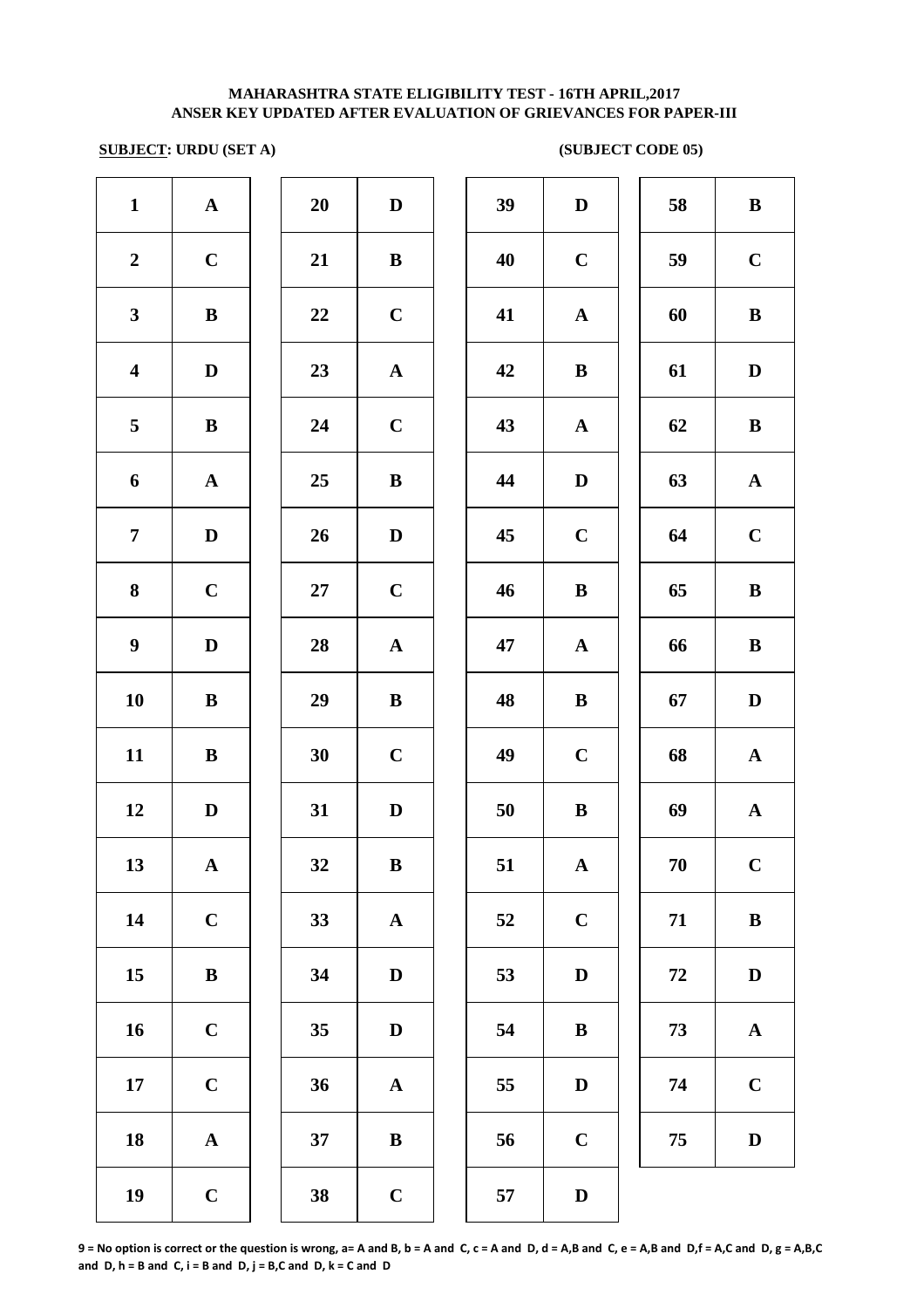# **SUBJECT: URDU (SET B)** (SUBJECT CODE 05)

| $\mathbf{1}$            | $\bf{B}$     | 20 | $\mathbf C$  | 39 | $\bf C$      | 58         | $\bf{B}$     |
|-------------------------|--------------|----|--------------|----|--------------|------------|--------------|
| $\boldsymbol{2}$        | $\mathbf C$  | 21 | ${\bf A}$    | 40 | $\, {\bf B}$ | 59         | $\mathbf{D}$ |
| $\mathbf{3}$            | ${\bf A}$    | 22 | $\, {\bf B}$ | 41 | $\mathbf D$  | 60         | $\bf{B}$     |
| $\overline{\mathbf{4}}$ | $\mathbf C$  | 23 | ${\bf A}$    | 42 | $\, {\bf B}$ | 61         | $\mathbf A$  |
| 5                       | $\bf{B}$     | 24 | $\mathbf D$  | 43 | ${\bf A}$    | 62         | $\mathbf{D}$ |
| 6                       | $\mathbf D$  | 25 | $\mathbf C$  | 44 | $\bf C$      | 63         | $\mathbf C$  |
| $\overline{7}$          | $\mathbf C$  | 26 | $\bf{B}$     | 45 | $\bf{B}$     | 64         | $\mathbf{D}$ |
| 8                       | $\mathbf{A}$ | 27 | $\mathbf{A}$ | 46 | $\bf{B}$     | 65         | $\bf{B}$     |
| $\boldsymbol{9}$        | $\bf{B}$     | 28 | $\bf{B}$     | 47 | $\mathbf D$  | 66         | $\bf{B}$     |
| 10                      | $\mathbf C$  | 29 | $\mathbf C$  | 48 | $\mathbf A$  | 67         | $\mathbf{D}$ |
| 11                      | $\mathbf D$  | 30 | $\bf{B}$     | 49 | ${\bf A}$    | 68         | $\mathbf A$  |
| 12                      | $\bf{B}$     | 31 | $\mathbf{A}$ | 50 | $\bf C$      | 69         | $\mathbf C$  |
| 13                      | ${\bf A}$    | 32 | $\mathbf C$  | 51 | $\, {\bf B}$ | $70\,$     | $\bf{B}$     |
| 14                      | $\mathbf D$  | 33 | $\mathbf D$  | 52 | $\mathbf D$  | 71         | $\mathbf C$  |
| 15                      | $\mathbf D$  | 34 | $\, {\bf B}$ | 53 | $\mathbf A$  | ${\bf 72}$ | $\mathbf C$  |
| 16                      | ${\bf A}$    | 35 | $\mathbf D$  | 54 | $\mathbf C$  | 73         | $\mathbf A$  |
| 17                      | ${\bf B}$    | 36 | $\mathbf C$  | 55 | $\mathbf D$  | 74         | $\mathbf C$  |
| 18                      | $\mathbf C$  | 37 | $\mathbf D$  | 56 | $\mathbf{A}$ | 75         | $\mathbf D$  |
| 19                      | $\mathbf D$  | 38 | $\, {\bf B}$ | 57 | $\bf C$      |            |              |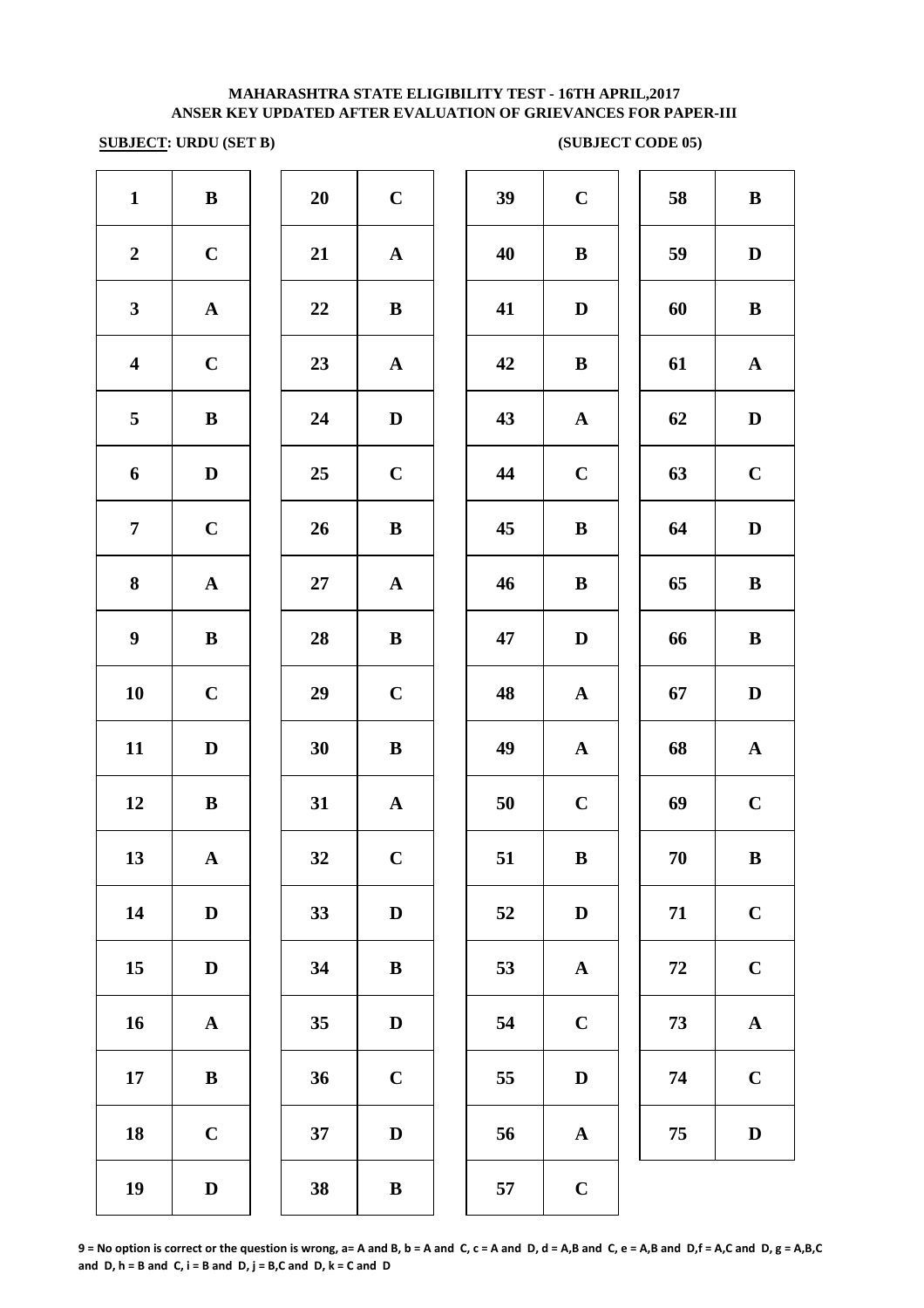# **SUBJECT: URDU (SET C)** (SUBJECT CODE 05)

| $\mathbf{1}$            | $\mathbf D$  | 20     | $\bf{B}$     | 39 | ${\bf A}$    | 58 | $\mathbf A$  |
|-------------------------|--------------|--------|--------------|----|--------------|----|--------------|
| $\boldsymbol{2}$        | $\bf{B}$     | 21     | $\mathbf{A}$ | 40 | $\bf C$      | 59 | $\mathbf C$  |
| $\mathbf{3}$            | ${\bf A}$    | 22     | $\mathbf C$  | 41 | $\bf{B}$     | 60 | $\bf{B}$     |
| $\overline{\mathbf{4}}$ | $\mathbf D$  | 23     | $\mathbf D$  | 42 | $\mathbf D$  | 61 | $\mathbf C$  |
| 5                       | $\mathbf D$  | 24     | $\bf{B}$     | 43 | ${\bf A}$    | 62 | $\mathbf C$  |
| $\boldsymbol{6}$        | ${\bf A}$    | 25     | $\mathbf D$  | 44 | $\mathbf C$  | 63 | $\mathbf A$  |
| $\overline{7}$          | $\bf{B}$     | 26     | $\mathbf C$  | 45 | $\mathbf D$  | 64 | $\mathbf C$  |
| 8                       | $\bf C$      | $27\,$ | $\mathbf D$  | 46 | ${\bf A}$    | 65 | $\mathbf{D}$ |
| $\boldsymbol{9}$        | $\mathbf D$  | 28     | $\bf{B}$     | 47 | $\mathbf C$  | 66 | $\bf{B}$     |
| 10                      | $\mathbf C$  | 29     | $\mathbf C$  | 48 | $\bf{B}$     | 67 | $\mathbf C$  |
| 11                      | ${\bf A}$    | 30     | $\bf{B}$     | 49 | $\mathbf D$  | 68 | $\mathbf A$  |
| 12                      | $\bf{B}$     | 31     | $\mathbf{D}$ | 50 | $\bf{B}$     | 69 | $\mathbf C$  |
| 13                      | ${\bf A}$    | 32     | $\, {\bf B}$ | 51 | $\mathbf A$  | 70 | $\bf{B}$     |
| 14                      | $\mathbf D$  | 33     | ${\bf A}$    | 52 | $\mathbf D$  | 71 | $\mathbf{D}$ |
| 15                      | $\bf C$      | 34     | $\mathbf C$  | 53 | $\mathbf C$  | 72 | $\mathbf C$  |
| 16                      | $\bf{B}$     | 35     | $\bf{B}$     | 54 | $\mathbf D$  | 73 | $\mathbf A$  |
| 17                      | $\mathbf{A}$ | 36     | $\bf{B}$     | 55 | $\, {\bf B}$ | 74 | $\bf{B}$     |
| 18                      | $\bf{B}$     | 37     | $\mathbf D$  | 56 | $\, {\bf B}$ | 75 | $\mathbf C$  |
| 19                      | $\bf C$      | 38     | ${\bf A}$    | 57 | $\mathbf D$  |    |              |
|                         |              |        |              |    |              |    |              |

| 39 | ${\bf A}$    | 58 | ${\bf A}$   |
|----|--------------|----|-------------|
| 40 | $\mathbf C$  | 59 | $\mathbf C$ |
| 41 | $\bf{B}$     | 60 | $\bf{B}$    |
| 42 | $\mathbf D$  | 61 | $\mathbf C$ |
| 43 | ${\bf A}$    | 62 | $\mathbf C$ |
| 44 | $\mathbf C$  | 63 | ${\bf A}$   |
| 45 | $\mathbf D$  | 64 | $\mathbf C$ |
| 46 | ${\bf A}$    | 65 | D           |
| 47 | $\mathbf C$  | 66 | $\bf{B}$    |
| 48 | B            | 67 | $\mathbf C$ |
| 49 | $\mathbf D$  | 68 | ${\bf A}$   |
| 50 | $\bf{B}$     | 69 | $\mathbf C$ |
| 51 | $\mathbf{A}$ | 70 | $\bf{B}$    |
| 52 | ${\bf D}$    | 71 | $\mathbf D$ |
| 53 | $\mathbf C$  | 72 | $\mathbf C$ |
| 54 | ${\bf D}$    | 73 | $\mathbf A$ |
| 55 | $\bf{B}$     | 74 | $\bf{B}$    |
| 56 | $\bf{B}$     | 75 | $\mathbf C$ |
|    |              |    |             |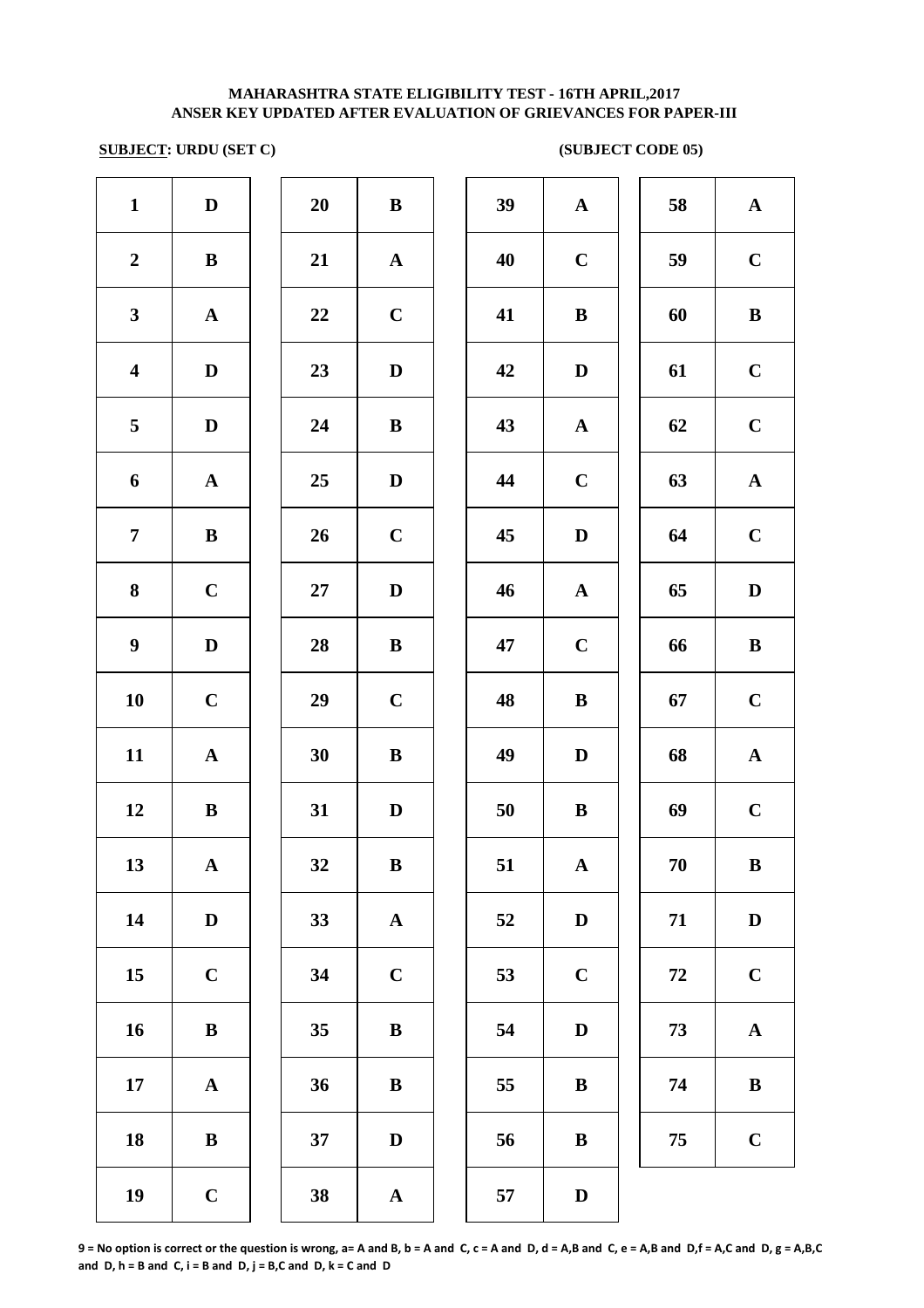# **SUBJECT: URDU (SET D)** (SUBJECT CODE 05)

| $\mathbf{1}$            | ${\bf A}$    | 20 | $\, {\bf B}$ | 39 | $\mathbf D$ | 58       | $\mathbf A$  |
|-------------------------|--------------|----|--------------|----|-------------|----------|--------------|
| $\boldsymbol{2}$        | $\bf{B}$     | 21 | $\mathbf{D}$ | 40 | $\bf{B}$    | 59       | $\mathbf C$  |
| $\mathbf{3}$            | ${\bf A}$    | 22 | $\bf{B}$     | 41 | ${\bf A}$   | 60       | $\bf{B}$     |
| $\overline{\mathbf{4}}$ | $\mathbf D$  | 23 | $\mathbf{A}$ | 42 | $\mathbf D$ | 61       | D            |
| 5                       | $\mathbf C$  | 24 | $\mathbf C$  | 43 | $\mathbf C$ | 62       | $\mathbf C$  |
| 6                       | $\bf{B}$     | 25 | $\bf{B}$     | 44 | $\mathbf D$ | 63       | $\mathbf A$  |
| $\overline{7}$          | ${\bf A}$    | 26 | $\bf{B}$     | 45 | $\bf{B}$    | 64       | $\bf{B}$     |
| 8                       | $\bf{B}$     | 27 | $\mathbf D$  | 46 | $\bf{B}$    | 65       | $\mathbf C$  |
| $\boldsymbol{9}$        | $\mathbf C$  | 28 | ${\bf A}$    | 47 | $\mathbf D$ | 66       | $\mathbf{D}$ |
| 10                      | $\bf{B}$     | 29 | ${\bf A}$    | 48 | ${\bf A}$   | 67       | $\bf{B}$     |
| 11                      | ${\bf A}$    | 30 | $\mathbf C$  | 49 | $\mathbf C$ | 68       | $\mathbf A$  |
| 12                      | $\mathbf C$  | 31 | $\bf{B}$     | 50 | $\bf{B}$    | 69       | D            |
| 13                      | D            | 32 | D            | 51 | $\mathbf C$ | 70       | D            |
| 14                      | $\, {\bf B}$ | 33 | ${\bf A}$    | 52 | $\mathbf C$ | 71       | $\mathbf A$  |
| 15                      | $\mathbf D$  | 34 | $\mathbf C$  | 53 | ${\bf A}$   | $\bf 72$ | $\bf{B}$     |
| 16                      | $\mathbf C$  | 35 | $\mathbf D$  | 54 | $\mathbf C$ | 73       | $\mathbf C$  |
| 17                      | $\mathbf D$  | 36 | $\mathbf A$  | 55 | $\mathbf D$ | 74       | $\mathbf{D}$ |
| 18                      | ${\bf B}$    | 37 | $\mathbf C$  | 56 | $\bf{B}$    | 75       | $\mathbf C$  |
| 19                      | $\mathbf C$  | 38 | $\, {\bf B}$ | 57 | $\mathbf C$ |          |              |
|                         |              |    |              |    |             |          |              |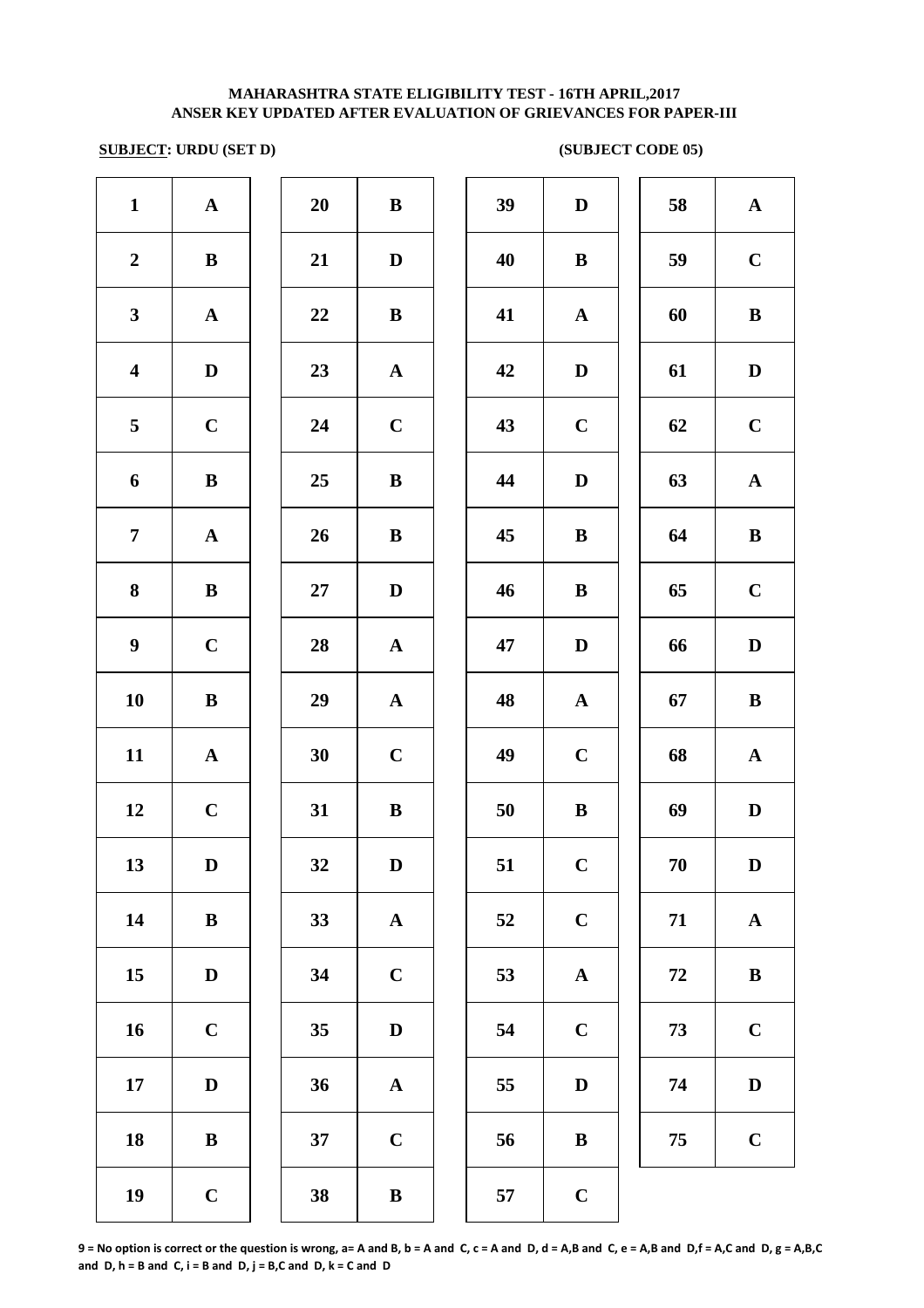### **SUBJECT: HISTORY (SET A)** (SUBJECT CODE 10)

| $\mathbf{1}$            | $\mathbf C$ | 20 | $\mathbf C$             | 39 | $\mathbf D$  | 58         | $\mathbf{D}$ |
|-------------------------|-------------|----|-------------------------|----|--------------|------------|--------------|
| $\boldsymbol{2}$        | ${\bf A}$   | 21 | ${\bf A}$               | 40 | $\bf C$      | 59         | $\bf{B}$     |
| $\mathbf{3}$            | $\mathbf D$ | 22 | $\, {\bf B}$            | 41 | $\mathbf{A}$ | 60         | $\mathbf{D}$ |
| $\overline{\mathbf{4}}$ | $\bf{B}$    | 23 | $\mathbf{D}$            | 42 | $\mathbf D$  | 61         | $\bf{B}$     |
| 5                       | ${\bf A}$   | 24 | ${\bf B}$               | 43 | $\bf{B}$     | 62         | $\mathbf A$  |
| 6                       | $\mathbf D$ | 25 | $\bf{B}$                | 44 | ${\bf A}$    | 63         | $\mathbf{D}$ |
| $\overline{7}$          | $\mathbf D$ | 26 | $\mathbf{A}$            | 45 | $\bf{B}$     | 64         | $\mathbf{D}$ |
| 8                       | $\mathbf C$ | 27 | $\mathbf{A}$            | 46 | $\mathbf C$  | 65         | $\bf{B}$     |
| $\boldsymbol{9}$        | ${\bf A}$   | 28 | $\mathbf C$             | 47 | $\mathbf A$  | 66         | $\mathbf{D}$ |
| 10                      | $\bf{B}$    | 29 | $\mathbf D$             | 48 | $\mathbf C$  | 67         | $\mathbf D$  |
| 11                      | ${\bf A}$   | 30 | ${\bf B}$               | 49 | ${\bf A}$    | 68         | $\bf{B}$     |
| 12                      | $\mathbf C$ | 31 | $\bf{B}$                | 50 | $\mathbf C$  | 69         | $\mathbf A$  |
| 13                      | $\mathbf D$ | 32 | A/C                     | 51 | $\mathbf{A}$ | $70\,$     | $\mathbf{D}$ |
| 14                      | ${\bf A}$   | 33 | $\mathbf{B}/\mathbf{D}$ | 52 | $\mathbf C$  | 71         | $\mathbf A$  |
| 15                      | ${\bf B}$   | 34 | ${\bf B}$               | 53 | $\, {\bf B}$ | ${\bf 72}$ | $\bf{B}$     |
| 16                      | ${\bf A}$   | 35 | $\mathbf C$             | 54 | $\mathbf D$  | 73         | $\bf{B}$     |
| 17                      | $\mathbf D$ | 36 | ${\bf A}$               | 55 | $\mathbf D$  | 74         | $\mathbf{D}$ |
| 18                      | ${\bf A}$   | 37 | $\bf{B}$                | 56 | $\mathbf{A}$ | 75         | $\mathbf A$  |
| 19                      | ${\bf A}$   | 38 | $\mathbf D$             | 57 | $\, {\bf B}$ |            |              |
|                         |             |    |                         |    |              |            |              |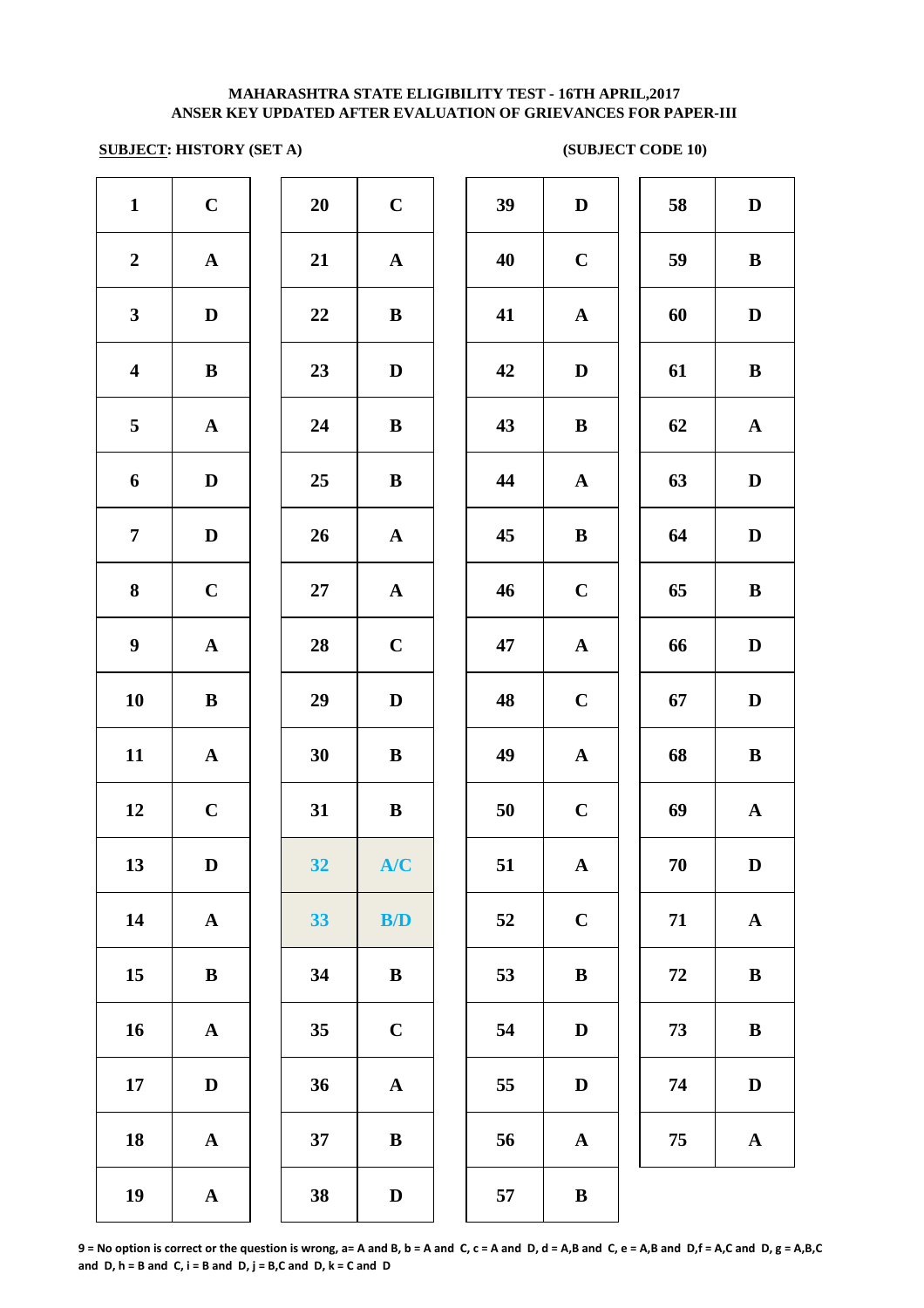# **SUBJECT: HISTORY (SET B)** (SUBJECT CODE 10)

| $\mathbf{1}$            | $\mathbf C$  | 20     | $\mathbf D$           | 39     | $\mathbf{D}$ |
|-------------------------|--------------|--------|-----------------------|--------|--------------|
| $\boldsymbol{2}$        | ${\bf A}$    | 21     | $\mathbf C$           | 40     | $\bf{B}$     |
| $\mathbf{3}$            | $\, {\bf B}$ | 22     | $\mathbf A$           | 41     | $\mathbf{D}$ |
| $\overline{\mathbf{4}}$ | $\mathbf D$  | 23     | $\mathbf D$           | 42     | $\bf{B}$     |
| 5                       | $\bf{B}$     | 24     | $\bf{B}$              | 43     | $\mathbf A$  |
| 6                       | $\bf{B}$     | 25     | ${\bf A}$             | 44     | $\bf{D}$     |
| $\overline{7}$          | ${\bf A}$    | 26     | $\bf{B}$              | 45     | $\mathbf{D}$ |
| 8                       | ${\bf A}$    | $27\,$ | $\mathbf C$           | 46     | $\bf{B}$     |
| $\boldsymbol{9}$        | $\mathbf C$  | 28     | ${\bf A}$             | 47     | $\mathbf{D}$ |
| 10                      | $\mathbf D$  | 29     | $\mathbf C$           | 48     | $\mathbf{D}$ |
| 11                      | $\, {\bf B}$ | 30     | $\boldsymbol{\rm{A}}$ | 49     | $\bf{B}$     |
| 12                      | $\, {\bf B}$ | 31     | $\mathbf C$           | $50\,$ | $\mathbf A$  |
| 13 <sup>7</sup>         | A/C          | 32     | ${\bf A}$             | 51     | $\mathbf{D}$ |
| 14                      | B/D          | 33     | $\mathbf C$           | 52     | $\mathbf A$  |
| 15                      | ${\bf B}$    | 34     | $\, {\bf B}$          | 53     | $\bf{B}$     |
| 16                      | $\mathbf C$  | 35     | $\mathbf D$           | 54     | $\bf{B}$     |
| 17                      | $\mathbf A$  | 36     | $\mathbf D$           | 55     | $\mathbf{D}$ |
| 18                      | $\, {\bf B}$ | 37     | ${\bf A}$             | 56     | $\mathbf A$  |
| 19                      | $\mathbf D$  | 38     | $\, {\bf B}$          | 57     | $\mathbf C$  |
|                         |              |        |                       |        |              |

| 20 | D                       |  |
|----|-------------------------|--|
| 21 | $\mathbf C$             |  |
| 22 | $\mathbf{A}$            |  |
| 23 | $\mathbf D$             |  |
| 24 | B                       |  |
| 25 | A                       |  |
| 26 | B                       |  |
| 27 | $\mathbf C$             |  |
| 28 | $\mathbf A$             |  |
| 29 | $\mathbf C$             |  |
| 30 | $\overline{\mathbf{A}}$ |  |
| 31 | $\mathbf C$             |  |
| 32 | $\overline{\mathbf{A}}$ |  |
| 33 | $\mathbf C$             |  |
| 34 | B                       |  |
| 35 | D                       |  |
| 36 | D                       |  |
| 37 | A                       |  |
|    |                         |  |

| $\mathbf{1}$            | $\mathbf C$  | 20 | $\mathbf D$  | 39 | $\mathbf D$  | 58 | $\mathbf A$  |
|-------------------------|--------------|----|--------------|----|--------------|----|--------------|
| $\overline{2}$          | $\mathbf A$  | 21 | $\mathbf C$  | 40 | $\bf{B}$     | 59 | $\mathbf D$  |
| $\mathbf{3}$            | $\bf{B}$     | 22 | ${\bf A}$    | 41 | $\mathbf D$  | 60 | $\, {\bf B}$ |
| $\overline{\mathbf{4}}$ | $\mathbf D$  | 23 | $\mathbf D$  | 42 | $\bf{B}$     | 61 | $\mathbf{A}$ |
| $\overline{\mathbf{5}}$ | $\bf{B}$     | 24 | $\bf{B}$     | 43 | ${\bf A}$    | 62 | $\mathbf D$  |
| 6                       | $\bf{B}$     | 25 | $\mathbf{A}$ | 44 | D            | 63 | $\mathbf D$  |
| $\overline{7}$          | $\mathbf{A}$ | 26 | $\, {\bf B}$ | 45 | D            | 64 | $\mathbf C$  |
| 8                       | ${\bf A}$    | 27 | $\mathbf C$  | 46 | $\bf{B}$     | 65 | ${\bf A}$    |
| $\boldsymbol{9}$        | $\mathbf C$  | 28 | ${\bf A}$    | 47 | $\mathbf D$  | 66 | $\, {\bf B}$ |
| 10                      | $\mathbf D$  | 29 | $\mathbf C$  | 48 | $\mathbf D$  | 67 | ${\bf A}$    |
| 11                      | $\bf{B}$     | 30 | ${\bf A}$    | 49 | $\bf{B}$     | 68 | $\mathbf C$  |
| 12                      | $\bf{B}$     | 31 | $\mathbf C$  | 50 | $\mathbf{A}$ | 69 | $\mathbf D$  |
| 13                      | A/C          | 32 | ${\bf A}$    | 51 | $\mathbf D$  | 70 | $\mathbf{A}$ |
| 14                      | B/D          | 33 | $\mathbf C$  | 52 | $\mathbf{A}$ | 71 | $\bf{B}$     |
| 15                      | ${\bf B}$    | 34 | $\bf{B}$     | 53 | $\bf{B}$     | 72 | ${\bf A}$    |
| 16                      | $\mathbf C$  | 35 | $\mathbf D$  | 54 | $\bf{B}$     | 73 | $\mathbf D$  |
| 17                      | $\mathbf{A}$ | 36 | $\mathbf{D}$ | 55 | $\mathbf D$  | 74 | ${\bf A}$    |
| 18                      | $\bf{B}$     | 37 | $\mathbf A$  | 56 | ${\bf A}$    | 75 | ${\bf A}$    |
| 19                      | $\mathbf D$  | 38 | $\, {\bf B}$ | 57 | $\mathbf C$  |    |              |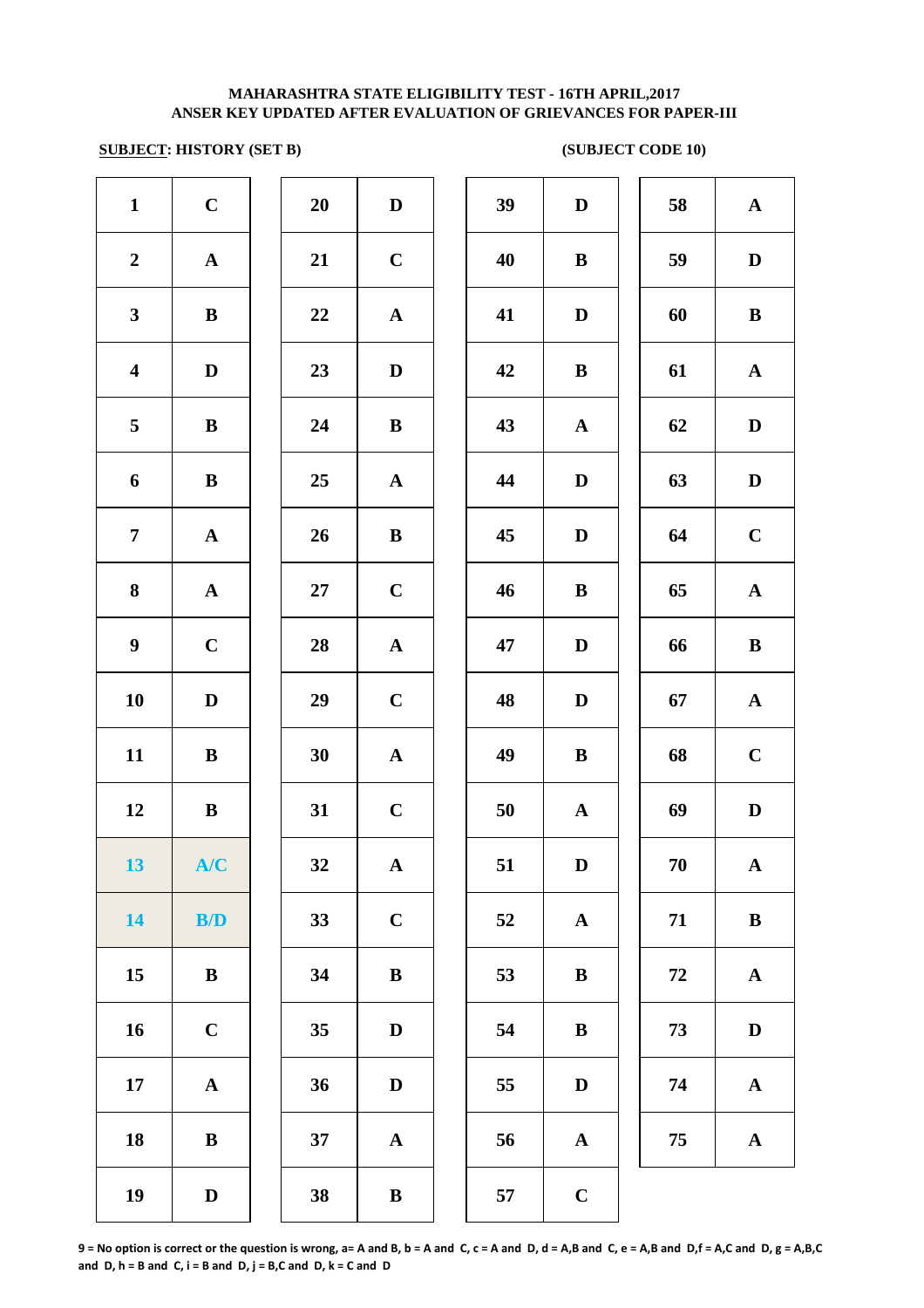# **SUBJECT: HISTORY (SET C)** (SUBJECT CODE 10)

| $\mathbf{1}$            | $\bf{B}$     | 20 | $\mathbf C$  | 39 | ${\bf A}$    | 58     | $\mathbf{D}$ |
|-------------------------|--------------|----|--------------|----|--------------|--------|--------------|
| $\overline{2}$          | A/C          | 21 | ${\bf A}$    | 40 | $\mathbf D$  | 59     | $\mathbf A$  |
| $\overline{\mathbf{3}}$ | B/D          | 22 | $\mathbf C$  | 41 | ${\bf A}$    | 60     | $\bf{B}$     |
| $\overline{\mathbf{4}}$ | $\bf{B}$     | 23 | $\, {\bf B}$ | 42 | $\bf{B}$     | 61     | $\mathbf A$  |
| 5                       | $\mathbf C$  | 24 | $\mathbf D$  | 43 | $\bf{B}$     | 62     | $\mathbf{D}$ |
| 6                       | $\mathbf{A}$ | 25 | $\mathbf D$  | 44 | $\mathbf D$  | 63     | $\mathbf A$  |
| $\overline{7}$          | $\bf{B}$     | 26 | ${\bf A}$    | 45 | $\mathbf{A}$ | 64     | $\mathbf A$  |
| 8                       | $\mathbf D$  | 27 | $\bf{B}$     | 46 | $\mathbf C$  | 65     | $\mathbf C$  |
| $\boldsymbol{9}$        | $\mathbf D$  | 28 | $\mathbf{D}$ | 47 | ${\bf A}$    | 66     | $\mathbf A$  |
| 10                      | $\mathbf C$  | 29 | $\bf{B}$     | 48 | $\mathbf D$  | 67     | $\bf{B}$     |
| 11                      | ${\bf A}$    | 30 | $\mathbf D$  | 49 | $\bf{B}$     | 68     | $\mathbf{D}$ |
| 12                      | $\mathbf D$  | 31 | ${\bf B}$    | 50 | ${\bf A}$    | 69     | $\bf{B}$     |
| 13                      | $\bf{B}$     | 32 | $\mathbf{A}$ | 51 | D            | 70     | B            |
| 14                      | ${\bf A}$    | 33 | $\mathbf D$  | 52 | $\mathbf D$  | 71     | $\mathbf A$  |
| 15                      | $\bf{B}$     | 34 | $\mathbf D$  | 53 | $\mathbf C$  | $72\,$ | $\mathbf A$  |
| 16                      | $\mathbf C$  | 35 | $\, {\bf B}$ | 54 | ${\bf A}$    | 73     | $\mathbf C$  |
| 17                      | ${\bf A}$    | 36 | $\mathbf D$  | 55 | $\bf{B}$     | 74     | $\mathbf{D}$ |
| 18                      | $\mathbf C$  | 37 | $\mathbf D$  | 56 | ${\bf A}$    | 75     | $\bf{B}$     |
| 19                      | ${\bf A}$    | 38 | $\, {\bf B}$ | 57 | $\mathbf C$  |        |              |
|                         |              |    |              |    |              |        |              |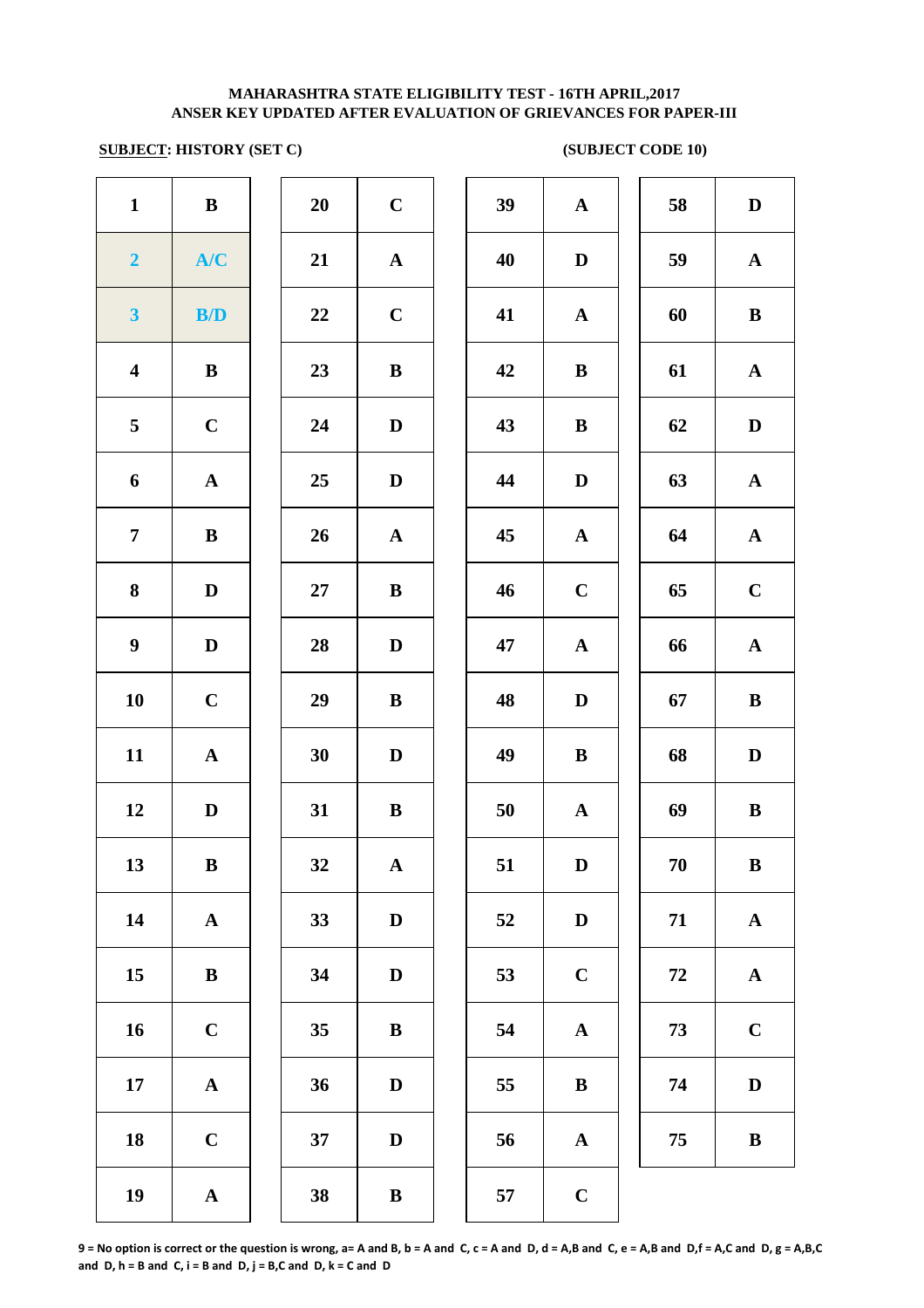### **SUBJECT: HISTORY (SET D)** (SUBJECT CODE 10)

| $\mathbf{1}$            | ${\bf A}$    | 20 | $\mathbf D$  | 39 | $\bf{B}$     | 58         | D            |
|-------------------------|--------------|----|--------------|----|--------------|------------|--------------|
| $\boldsymbol{2}$        | $\mathbf D$  | 21 | $\, {\bf B}$ | 40 | ${\bf A}$    | 59         | $\bf{B}$     |
| $\mathbf{3}$            | $\, {\bf B}$ | 22 | ${\bf A}$    | 41 | $\mathbf D$  | 60         | $\bf{B}$     |
| $\overline{\mathbf{4}}$ | ${\bf A}$    | 23 | $\mathbf{D}$ | 42 | $\mathbf D$  | 61         | ${\bf A}$    |
| 5                       | $\, {\bf B}$ | 24 | $\mathbf{D}$ | 43 | $\mathbf C$  | 62         | ${\bf A}$    |
| 6                       | $\mathbf C$  | 25 | $\bf{B}$     | 44 | $\mathbf A$  | 63         | $\mathbf C$  |
| $\overline{7}$          | ${\bf A}$    | 26 | $\mathbf D$  | 45 | $\bf{B}$     | 64         | D            |
| 8                       | $\mathbf C$  | 27 | $\mathbf D$  | 46 | $\mathbf{A}$ | 65         | $\bf{B}$     |
| $\boldsymbol{9}$        | ${\bf A}$    | 28 | $\bf{B}$     | 47 | $\mathbf C$  | 66         | $\bf{B}$     |
| 10                      | $\mathbf C$  | 29 | $\mathbf A$  | 48 | $\mathbf D$  | 67         | A/C          |
| 11                      | ${\bf A}$    | 30 | $\mathbf D$  | 49 | $\mathbf A$  | 68         | B/D          |
| 12                      | $\mathbf C$  | 31 | ${\bf A}$    | 50 | $\bf{B}$     | 69         | $\bf{B}$     |
| 13                      | $\, {\bf B}$ | 32 | $\, {\bf B}$ | 51 | ${\bf A}$    | 70         | $\bf C$      |
| 14                      | $\mathbf D$  | 33 | $\, {\bf B}$ | 52 | $\mathbf D$  | 71         | ${\bf A}$    |
| 15                      | $\mathbf D$  | 34 | $\mathbf D$  | 53 | $\mathbf A$  | ${\bf 72}$ | $\, {\bf B}$ |
| 16                      | ${\bf A}$    | 35 | ${\bf A}$    | 54 | ${\bf A}$    | 73         | D            |
| 17                      | $\, {\bf B}$ | 36 | $\mathbf C$  | 55 | $\mathbf C$  | 74         | D            |
| 18                      | $\mathbf D$  | 37 | ${\bf A}$    | 56 | $\mathbf{A}$ | 75         | $\mathbf C$  |
| 19                      | $\, {\bf B}$ | 38 | $\mathbf D$  | 57 | $\, {\bf B}$ |            |              |
|                         |              |    |              |    |              |            |              |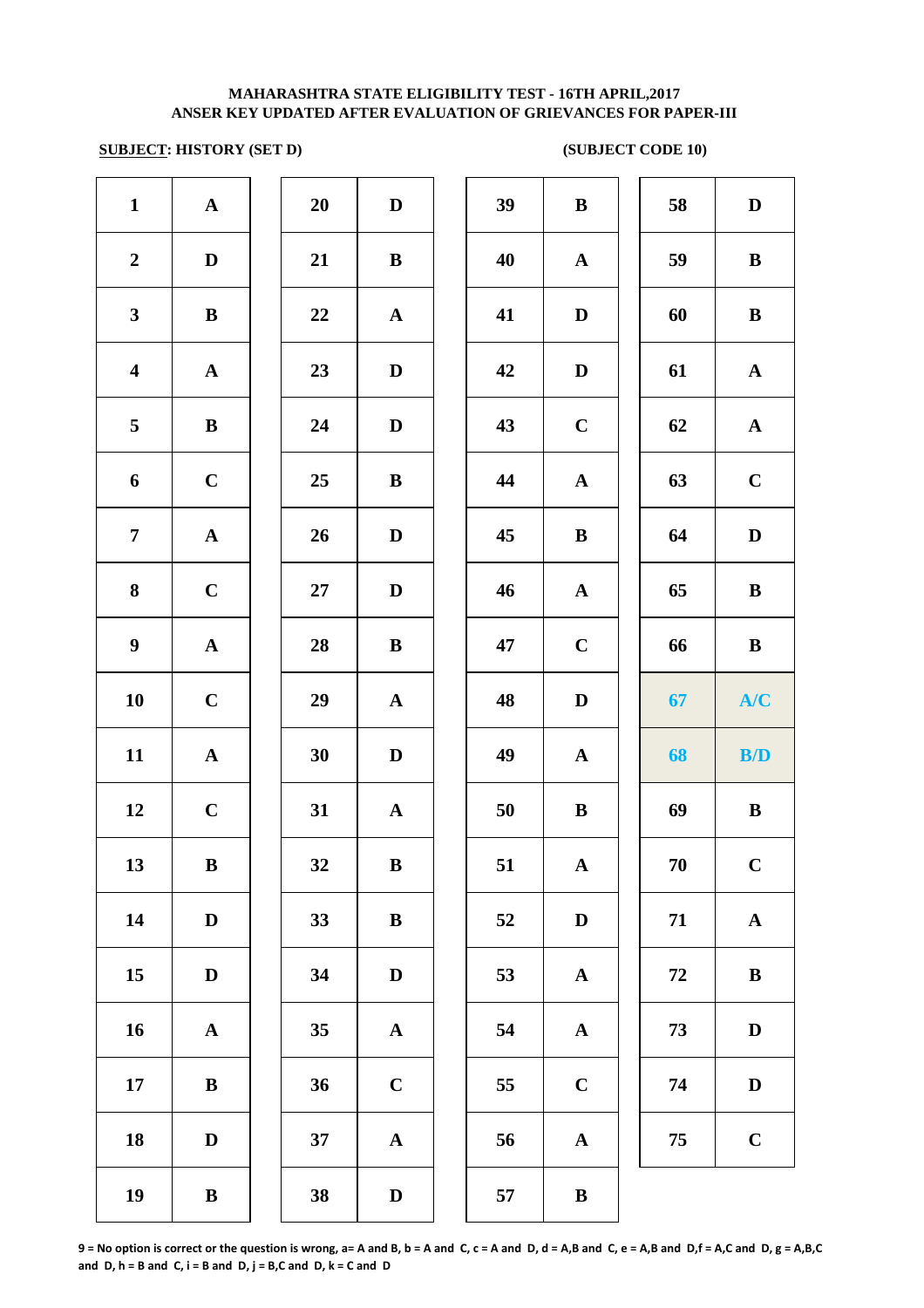### **SUBJECT: ECONOMICS (SET A)** (SUBJECT CODE 11)

| $\mathbf{1}$            | $\mathbf C$  | 20        | ${\bf A}$    | 39 | $\mathbf D$      | 58         | $\mathbf D$  |
|-------------------------|--------------|-----------|--------------|----|------------------|------------|--------------|
| $\boldsymbol{2}$        | $\mathbf C$  | 21        | $\mathbf D$  | 40 | $\bf{B}$         | 59         | $\mathbf{D}$ |
| $\mathbf{3}$            | $\bf{B}$     | 22        | $\mathbf{A}$ | 41 | $\mathbf{A}$     | 60         | $\mathbf A$  |
| $\overline{\mathbf{4}}$ | ${\bf A}$    | 23        | $\mathbf D$  | 42 | $\mathbf C$      | 61         | $\mathbf A$  |
| 5                       | $\mathbf C$  | 24        | $\bf{B}$     | 43 | $\, {\bf B}$     | 62         | $\mathbf C$  |
| 6                       | ${\bf A}$    | 25        | $\mathbf C$  | 44 | $\mathbf D$      | 63         | $\mathbf C$  |
| $\overline{7}$          | $\bf{B}$     | 26        | $\mathbf C$  | 45 | $\bf{B}$         | 64         | $\mathbf A$  |
| 8                       | $\mathbf{D}$ | $27\,$    | $\bf{B}$     | 46 | $\, {\bf B}$     | 65         | D            |
| $\boldsymbol{9}$        | ${\bf A}$    | 28        | $\bf{B}$     | 47 | $\mathbf D$      | 66         | $\mathbf A$  |
| 10                      | ${\bf A}$    | 29        | $\mathbf D$  | 48 | $\, {\bf B}$     | 67         | $\mathbf A$  |
| 11                      | $\mathbf C$  | 30        | ${\bf A}$    | 49 | $\mathbf{A}$     | 68         | $\mathbf A$  |
| 12                      | ${\bf A}$    | 31        | $\mathbf{D}$ | 50 | $\mathbf D$      | 69         | $\mathbf A$  |
| 13                      | $\mathbf C$  | <b>32</b> | B            | 51 | $\mathbf C$      | 70         | $\mathbf C$  |
| 14                      | $\bf{B}$     | 33        | $\bf{B}$     | 52 | ${\bf A}$        | 71         | $\bf{B}$     |
| 15                      | $\bf{B}$     | 34        | $\bf C$      | 53 | $\boldsymbol{9}$ | ${\bf 72}$ | $\bf{B}$     |
| 16                      | ${\bf A}$    | 35        | $\bf{B}$     | 54 | $\mathbf A$      | 73         | $\mathbf C$  |
| 17                      | $\mathbf D$  | 36        | ${\bf A}$    | 55 | $\bf{B}$         | 74         | $\bf{B}$     |
| 18                      | ${\bf A}$    | 37        | ${\bf A}$    | 56 | $\mathbf D$      | 75         | $\bf{B}$     |
| 19                      | $\mathbf D$  | 38        | ${\bf A}$    | 57 | $\, {\bf B}$     |            |              |
|                         |              |           |              |    |                  |            |              |

| 39 | $\mathbf D$           | 58 | $\mathbf D$ |
|----|-----------------------|----|-------------|
| 40 | $\bf{B}$              | 59 | $\mathbf D$ |
| 41 | ${\bf A}$             | 60 | $\mathbf A$ |
| 42 | $\mathbf C$           | 61 | ${\bf A}$   |
| 43 | B                     | 62 | $\mathbf C$ |
| 44 | $\mathbf D$           | 63 | $\mathbf C$ |
| 45 | B                     | 64 | ${\bf A}$   |
| 46 | $\bf{B}$              | 65 | $\mathbf D$ |
| 47 | $\mathbf D$           | 66 | ${\bf A}$   |
| 48 | $\bf{B}$              | 67 | ${\bf A}$   |
| 49 | ${\bf A}$             | 68 | ${\bf A}$   |
| 50 | $\mathbf D$           | 69 | $\mathbf A$ |
| 51 | $\mathbf C$           | 70 | $\mathbf C$ |
| 52 | $\boldsymbol{\rm{A}}$ | 71 | $\bf{B}$    |
| 53 | 9                     | 72 | $\bf{B}$    |
| 54 | ${\bf A}$             | 73 | $\mathbf C$ |
| 55 | B                     | 74 | $\bf{B}$    |
| 56 | $\mathbf D$           | 75 | $\bf{B}$    |
| 57 | B                     |    |             |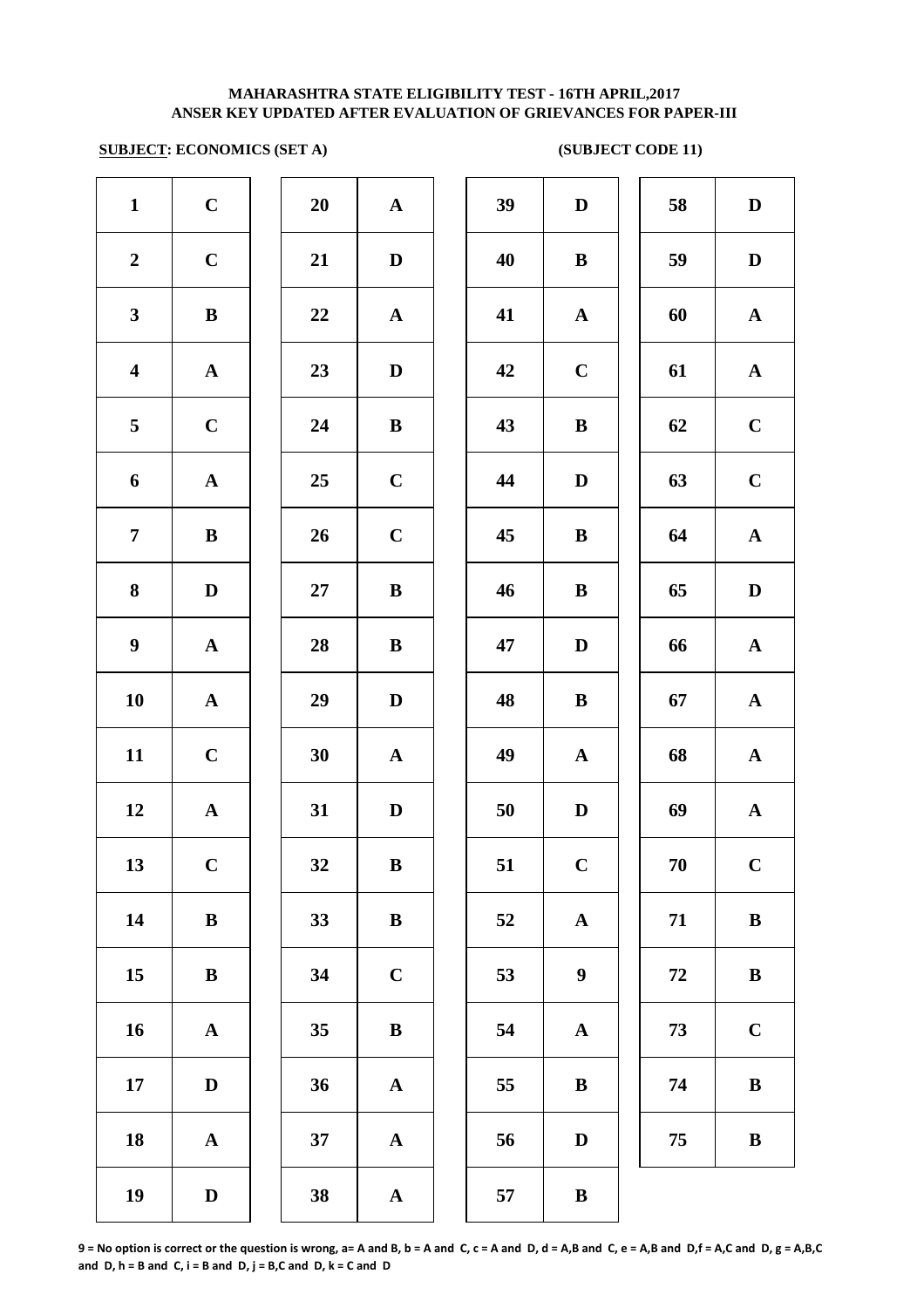### **SUBJECT: ECONOMICS (SET B)** (SUBJECT CODE 11)

| $\mathbf{1}$            | $\mathbf D$           | 20 | $\, {\bf B}$     | 39         | $\mathbf{D}$ |
|-------------------------|-----------------------|----|------------------|------------|--------------|
| $\boldsymbol{2}$        | $\boldsymbol{\rm{A}}$ | 21 | ${\bf A}$        | 40         | $\mathbf A$  |
| $\mathbf{3}$            | $\mathbf D$           | 22 | $\mathbf C$      | 41         | $\mathbf A$  |
| $\overline{\mathbf{4}}$ | $\bf{B}$              | 23 | $\bf{B}$         | 42         | $\mathbf C$  |
| 5                       | $\mathbf C$           | 24 | $\mathbf D$      | 43         | $\mathbf C$  |
| 6                       | $\mathbf C$           | 25 | $\bf{B}$         | 44         | $\mathbf A$  |
| $\overline{7}$          | $\bf{B}$              | 26 | $\bf{B}$         | 45         | $\mathbf{D}$ |
| $\bf{8}$                | $\, {\bf B}$          | 27 | $\mathbf D$      | 46         | $\mathbf A$  |
| $\boldsymbol{9}$        | $\mathbf D$           | 28 | $\, {\bf B}$     | 47         | $\mathbf A$  |
| ${\bf 10}$              | $\boldsymbol{\rm{A}}$ | 29 | $\mathbf A$      | 48         | $\mathbf{A}$ |
| 11                      | $\mathbf D$           | 30 | $\mathbf D$      | 49         | $\mathbf{A}$ |
| 12                      | $\, {\bf B}$          | 31 | $\mathbf C$      | 50         | $\mathbf C$  |
| 13                      | $\bf{B}$              | 32 | ${\bf A}$        | 51         | $\bf{B}$     |
| 14                      | $\mathbf C$           | 33 | $\boldsymbol{9}$ | 52         | $\bf{B}$     |
| 15                      | $\bf{B}$              | 34 | $\mathbf A$      | 53         | $\mathbf C$  |
| 16                      | ${\bf A}$             | 35 | $\, {\bf B}$     | 54         | $\bf{B}$     |
| 17                      | $\boldsymbol{\rm{A}}$ | 36 | $\mathbf D$      | 55         | $\bf{B}$     |
| 18                      | $\boldsymbol{\rm{A}}$ | 37 | $\, {\bf B}$     | 56         | $\mathbf C$  |
| 19                      | $\mathbf D$           | 38 | $\mathbf{D}%$    | ${\bf 57}$ | $\mathbf C$  |
|                         |                       |    |                  |            |              |

| 20 | B                       |
|----|-------------------------|
| 21 | $\mathbf{A}$            |
| 22 | $\mathbf C$             |
| 23 | B                       |
| 24 | D                       |
| 25 | B                       |
| 26 | B                       |
| 27 | D                       |
| 28 | B                       |
|    |                         |
| 29 | $\mathbf A$             |
| 30 | D                       |
| 31 | $\overline{\mathbf{C}}$ |
| 32 | A                       |
| 33 | 9                       |
| 34 | $\mathbf A$             |
| 35 | B                       |
| 36 | D                       |
| 37 | B                       |

| $\mathbf{1}$            | $\mathbf D$  | 20 | $\, {\bf B}$     | 39                 | $\mathbf D$  | 58 | $\, {\bf B}$ |
|-------------------------|--------------|----|------------------|--------------------|--------------|----|--------------|
| $\overline{2}$          | $\mathbf{A}$ | 21 | ${\bf A}$        | 40                 | $\mathbf{A}$ | 59 | ${\bf A}$    |
| $\mathbf{3}$            | D            | 22 | $\mathbf C$      | 41                 | ${\bf A}$    | 60 | $\mathbf C$  |
| $\overline{\mathbf{4}}$ | $\bf{B}$     | 23 | $\bf{B}$         | 42                 | $\mathbf C$  | 61 | ${\bf A}$    |
| $\overline{5}$          | $\mathbf C$  | 24 | D                | 43                 | $\mathbf C$  | 62 | $\bf{B}$     |
| 6                       | $\mathbf C$  | 25 | $\bf{B}$         | 44                 | ${\bf A}$    | 63 | D            |
| $\overline{7}$          | $\, {\bf B}$ | 26 | $\bf{B}$         | 45                 | $\mathbf D$  | 64 | ${\bf A}$    |
| 8                       | $\bf{B}$     | 27 | $\mathbf D$      | 46                 | $\mathbf{A}$ | 65 | ${\bf A}$    |
| $\boldsymbol{9}$        | $\mathbf D$  | 28 | $\bf{B}$         | 47                 | ${\bf A}$    | 66 | $\mathbf C$  |
| 10                      | ${\bf A}$    | 29 | ${\bf A}$        | 48                 | ${\bf A}$    | 67 | ${\bf A}$    |
| 11                      | $\mathbf D$  | 30 | $\mathbf D$      | 49                 | ${\bf A}$    | 68 | $\mathbf C$  |
| 12                      | $\bf{B}$     | 31 | $\mathbf C$      | 50                 | $\mathbf C$  | 69 | $\bf{B}$     |
| 13                      | $\bf{B}$     | 32 | ${\bf A}$        | 51                 | $\, {\bf B}$ | 70 | $\bf{B}$     |
| 14                      | $\mathbf C$  | 33 | $\boldsymbol{9}$ | 52                 | B            | 71 | ${\bf A}$    |
| 15                      | $\, {\bf B}$ | 34 | ${\bf A}$        | 53                 | $\mathbf C$  | 72 | $\mathbf D$  |
| 16                      | ${\bf A}$    | 35 | $\bf{B}$         | 54                 | $\bf{B}$     | 73 | ${\bf A}$    |
| 17                      | ${\bf A}$    | 36 | $\mathbf D$      | 55                 | $\bf{B}$     | 74 | $\mathbf D$  |
| 18                      | ${\bf A}$    | 37 | $\bf{B}$         | 56                 | $\mathbf C$  | 75 | ${\bf A}$    |
| 10                      | $\mathbf{r}$ | 20 | $\mathbf{r}$     | $E_{\overline{z}}$ |              |    |              |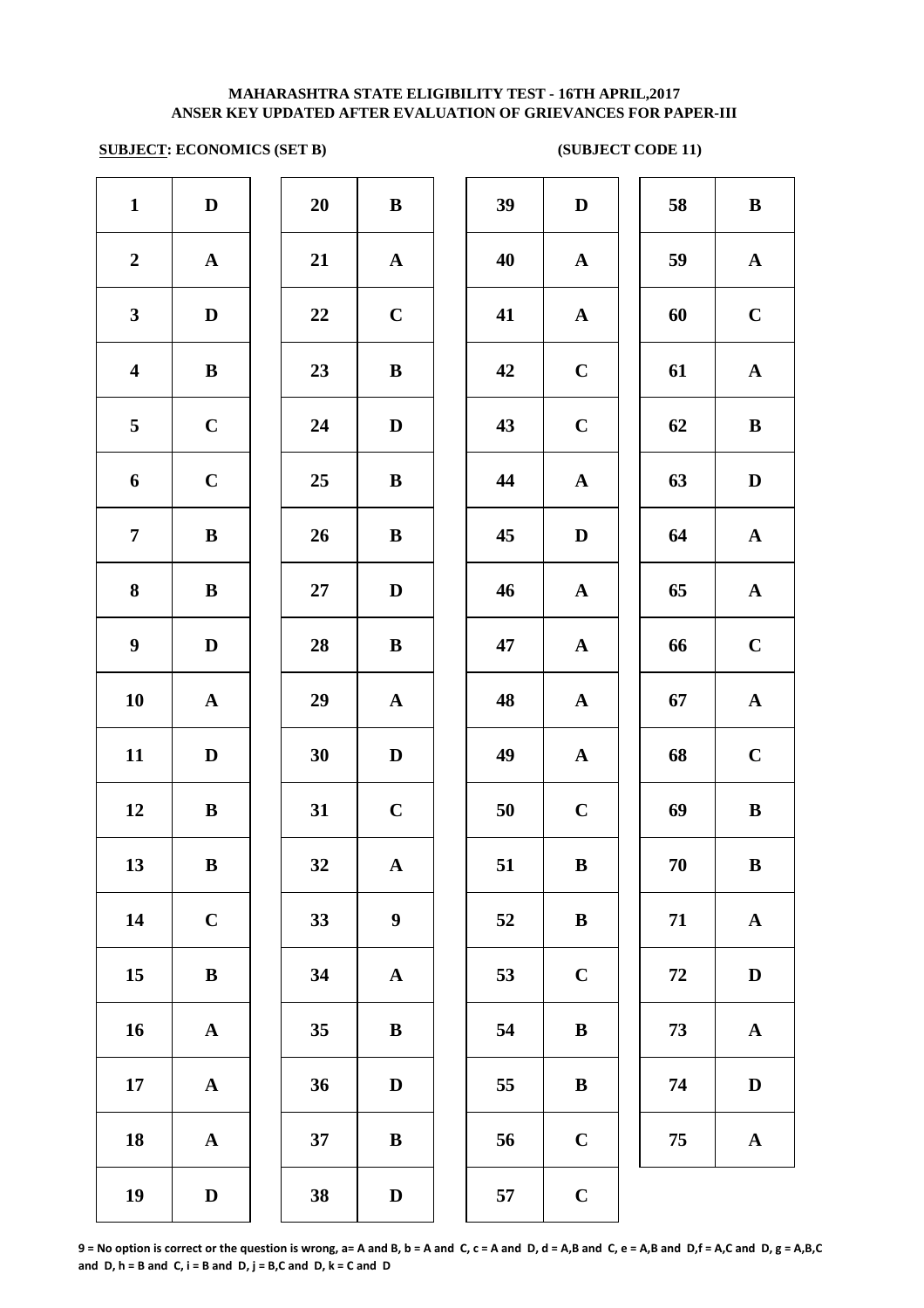### **SUBJECT: ECONOMICS (SET C)** (SUBJECT CODE 11)

| $\mathbf{1}$            | $\mathbf D$           | 20     | $\mathbf D$           | 39     | $\mathbf A$ |
|-------------------------|-----------------------|--------|-----------------------|--------|-------------|
| $\boldsymbol{2}$        | $\, {\bf B}$          | 21     | $\mathbf C$           | 40     | $\mathbf C$ |
| $\mathbf{3}$            | $\, {\bf B}$          | 22     | $\mathbf A$           | 41     | $\bf{B}$    |
| $\overline{\mathbf{4}}$ | $\mathbf C$           | 23     | $\boldsymbol{9}$      | 42     | $\bf{B}$    |
| 5                       | $\bf{B}$              | 24     | $\mathbf A$           | 43     | $\mathbf C$ |
| 6                       | ${\bf A}$             | 25     | $\bf{B}$              | 44     | $\bf{B}$    |
| $\overline{7}$          | ${\bf A}$             | 26     | $\mathbf D$           | 45     | $\bf{B}$    |
| 8                       | ${\bf A}$             | $27\,$ | $\bf{B}$              | 46     | $\mathbf C$ |
| $\boldsymbol{9}$        | ${\bf D}$             | 28     | $\mathbf D$           | 47     | $\mathbf C$ |
| 10                      | $\, {\bf B}$          | 29     | $\mathbf D$           | 48     | $\bf{B}$    |
| 11                      | $\boldsymbol{\rm{A}}$ | 30     | $\boldsymbol{\rm{A}}$ | 49     | $\mathbf A$ |
| 12                      | $\mathbf C$           | 31     | $\boldsymbol{\rm{A}}$ | $50\,$ | $\mathbf C$ |
| 13                      | $\bf{B}$              | 32     | $\mathbf C$           | 51     | $\mathbf A$ |
| 14                      | $\mathbf D$           | 33     | $\mathbf C$           | 52     | $\bf{B}$    |
| 15                      | $\bf{B}$              | 34     | $\mathbf A$           | 53     | $\bf{D}$    |
| 16                      | $\bf{B}$              | 35     | $\mathbf D$           | 54     | $\mathbf A$ |
| 17                      | $\mathbf D$           | 36     | $\mathbf A$           | 55     | $\mathbf A$ |
| 18                      | $\, {\bf B}$          | 37     | $\mathbf A$           | 56     | $\mathbf C$ |
| 19                      | $\boldsymbol{\rm{A}}$ | 38     | $\boldsymbol{\rm{A}}$ | 57     | $\mathbf A$ |
|                         |                       |        |                       |        |             |

| 20 | D                       |  |
|----|-------------------------|--|
| 21 | $\mathbf C$             |  |
| 22 | $\mathbf{A}$            |  |
| 23 | 9                       |  |
| 24 | $\mathbf A$             |  |
| 25 | B                       |  |
| 26 | D                       |  |
| 27 | B                       |  |
| 28 | D                       |  |
| 29 | D                       |  |
| 30 | $\mathbf{A}$            |  |
| 31 | $\overline{\mathbf{A}}$ |  |
| 32 | $\overline{\mathbf{C}}$ |  |
| 33 | $\mathbf C$             |  |
| 34 | A                       |  |
| 35 | D                       |  |
| 36 | A                       |  |
| 37 | A                       |  |
|    |                         |  |

| $\mathbf{1}$            | $\mathbf D$  | 20     | $\mathbf D$      | 39 | ${\bf A}$    | 58 | $\mathbf C$  |
|-------------------------|--------------|--------|------------------|----|--------------|----|--------------|
| $\overline{2}$          | $\bf{B}$     | 21     | $\mathbf C$      | 40 | $\mathbf C$  | 59 | $\bf{B}$     |
| $\mathbf{3}$            | ${\bf B}$    | 22     | ${\bf A}$        | 41 | $\bf{B}$     | 60 | $\, {\bf B}$ |
| $\overline{\mathbf{4}}$ | $\mathbf C$  | 23     | $\boldsymbol{9}$ | 42 | $\bf{B}$     | 61 | ${\bf A}$    |
| 5                       | $\, {\bf B}$ | 24     | ${\bf A}$        | 43 | $\mathbf C$  | 62 | $\mathbf D$  |
| 6                       | ${\bf A}$    | 25     | $\, {\bf B}$     | 44 | $\, {\bf B}$ | 63 | ${\bf A}$    |
| $\overline{7}$          | ${\bf A}$    | 26     | D                | 45 | $\, {\bf B}$ | 64 | $\mathbf D$  |
| $\boldsymbol{8}$        | ${\bf A}$    | $27\,$ | $\, {\bf B}$     | 46 | $\mathbf C$  | 65 | ${\bf A}$    |
| $\boldsymbol{9}$        | D            | 28     | $\mathbf D$      | 47 | $\mathbf C$  | 66 | $\mathbf D$  |
| 10                      | $\bf{B}$     | 29     | $\mathbf D$      | 48 | $\bf{B}$     | 67 | ${\bf A}$    |
| 11                      | $\mathbf A$  | 30     | ${\bf A}$        | 49 | ${\bf A}$    | 68 | ${\bf D}$    |
| 12                      | $\mathbf C$  | 31     | $\mathbf{A}$     | 50 | $\mathbf C$  | 69 | $\bf{B}$     |
| 13                      | $\, {\bf B}$ | 32     | $\mathbf C$      | 51 | $\mathbf A$  | 70 | $\mathbf C$  |
| 14                      | D            | 33     | $\mathbf C$      | 52 | $\bf{B}$     | 71 | $\mathbf C$  |
| 15                      | ${\bf B}$    | 34     | ${\bf A}$        | 53 | D            | 72 | $\bf{B}$     |
| 16                      | $\bf{B}$     | 35     | $\mathbf D$      | 54 | ${\bf A}$    | 73 | $\bf{B}$     |
| 17                      | D            | 36     | ${\bf A}$        | 55 | $\mathbf A$  | 74 | $\mathbf D$  |
| 18                      | $\, {\bf B}$ | 37     | ${\bf A}$        | 56 | $\mathbf C$  | 75 | ${\bf A}$    |
| 10                      |              | 38     |                  | 57 |              |    |              |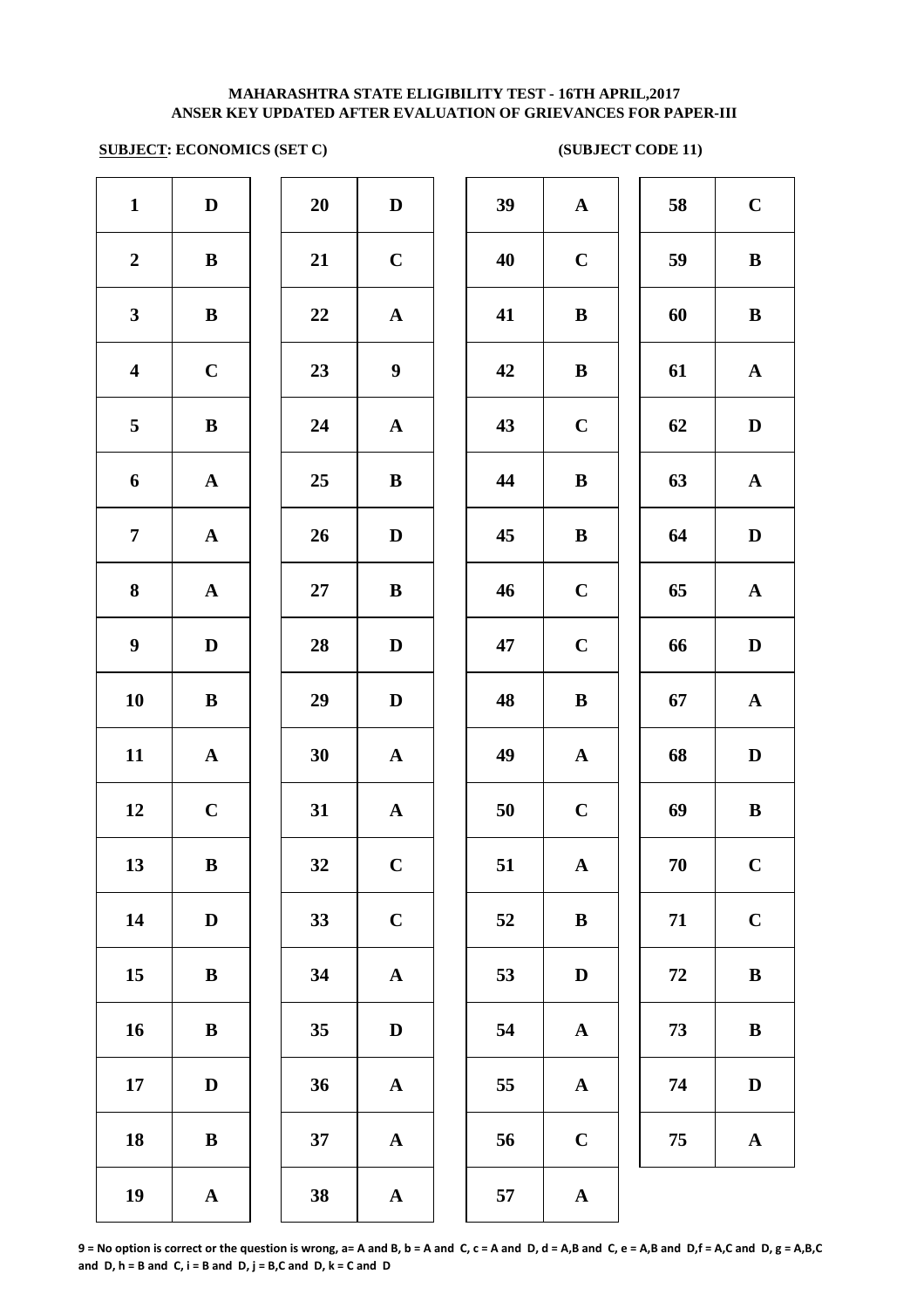# **SUBJECT: ECONOMICS (SET D) (SUBJECT CODE 11)**

| $\mathbf{1}$            | ${\bf A}$             | 20     | $\mathbf A$           | 39 | $\mathbf A$  |
|-------------------------|-----------------------|--------|-----------------------|----|--------------|
| $\boldsymbol{2}$        | $\mathbf C$           | 21     | $\mathbf A$           | 40 | $\mathbf C$  |
| $\mathbf{3}$            | $\, {\bf B}$          | 22     | $\mathbf C$           | 41 | $\mathbf A$  |
| $\overline{\mathbf{4}}$ | $\mathbf D$           | 23     | $\mathbf C$           | 42 | $\bf{B}$     |
| 5                       | $\, {\bf B}$          | 24     | $\boldsymbol{\rm{A}}$ | 43 | $\mathbf{D}$ |
| 6                       | $\, {\bf B}$          | 25     | $\mathbf D$           | 44 | $\mathbf A$  |
| $\overline{7}$          | $\mathbf D$           | 26     | $\boldsymbol{\rm{A}}$ | 45 | $\mathbf A$  |
| 8                       | $\bf{B}$              | $27\,$ | ${\bf A}$             | 46 | $\mathbf C$  |
| $\boldsymbol{9}$        | ${\bf A}$             | 28     | ${\bf A}$             | 47 | $\mathbf A$  |
| 10                      | ${\bf D}$             | 29     | $\mathbf A$           | 48 | $\mathbf C$  |
| 11                      | $\mathbf C$           | 30     | $\mathbf C$           | 49 | $\bf{B}$     |
| 12                      | $\boldsymbol{\rm{A}}$ | 31     | $\, {\bf B}$          | 50 | $\bf{B}$     |
| 13                      | $\boldsymbol{9}$      | 32     | $\, {\bf B}$          | 51 | $\mathbf A$  |
| 14                      | ${\bf A}$             | 33     | $\mathbf C$           | 52 | $\mathbf{D}$ |
| 15                      | $\bf{B}$              | 34     | $\, {\bf B}$          | 53 | $\mathbf A$  |
| 16                      | $\mathbf D$           | 35     | $\, {\bf B}$          | 54 | $\bf{D}$     |
| 17                      | $\bf{B}$              | 36     | $\mathbf C$           | 55 | $\mathbf A$  |
| 18                      | $\mathbf D$           | 37     | $\mathbf C$           | 56 | $\bf{D}$     |
| 19                      | $\mathbf D$           | 38     | $\, {\bf B}$          | 57 | $\mathbf A$  |
|                         |                       |        |                       |    |              |

| 20 | $\overline{\mathbf{A}}$ |  |
|----|-------------------------|--|
| 21 | $\mathbf A$             |  |
| 22 | $\mathbf C$             |  |
| 23 | $\mathbf C$             |  |
| 24 | $\mathbf{A}$            |  |
| 25 | D                       |  |
| 26 | $\mathbf A$             |  |
| 27 | $\mathbf A$             |  |
| 28 | ${\bf A}$               |  |
| 29 | $\mathbf A$             |  |
| 30 | $\mathbf C$             |  |
| 31 | B                       |  |
| 32 | B                       |  |
| 33 | $\mathbf C$             |  |
| 34 | B                       |  |
| 35 | B                       |  |
| 36 | $\mathbf C$             |  |
| 37 | $\overline{\mathbf{C}}$ |  |
|    |                         |  |

| $\mathbf{1}$            | ${\bf A}$        | 20 | ${\bf A}$    | 39 | ${\bf A}$    | 58     | $\mathbf D$  |
|-------------------------|------------------|----|--------------|----|--------------|--------|--------------|
| $\overline{2}$          | $\mathbf C$      | 21 | ${\bf A}$    | 40 | $\mathbf C$  | 59     | $\, {\bf B}$ |
| $\mathbf{3}$            | $\, {\bf B}$     | 22 | $\mathbf C$  | 41 | $\mathbf{A}$ | 60     | $\mathbf C$  |
| $\overline{\mathbf{4}}$ | $\mathbf D$      | 23 | $\mathbf C$  | 42 | $\bf{B}$     | 61     | $\mathbf C$  |
| $5\phantom{.0}$         | $\bf{B}$         | 24 | ${\bf A}$    | 43 | $\mathbf D$  | 62     | $\, {\bf B}$ |
| $\boldsymbol{6}$        | $\bf{B}$         | 25 | $\mathbf{D}$ | 44 | ${\bf A}$    | 63     | $\, {\bf B}$ |
| $\overline{7}$          | D                | 26 | $\mathbf{A}$ | 45 | $\mathbf{A}$ | 64     | $\mathbf D$  |
| 8                       | $\bf{B}$         | 27 | $\mathbf{A}$ | 46 | $\mathbf C$  | 65     | ${\bf A}$    |
| $\boldsymbol{9}$        | $\mathbf{A}$     | 28 | $\mathbf{A}$ | 47 | $\mathbf{A}$ | 66     | $\mathbf D$  |
| 10                      | $\mathbf D$      | 29 | $\mathbf A$  | 48 | $\mathbf C$  | 67     | $\, {\bf B}$ |
| 11                      | $\mathbf C$      | 30 | $\mathbf C$  | 49 | $\bf{B}$     | 68     | $\, {\bf B}$ |
| 12                      | $\mathbf A$      | 31 | $\bf{B}$     | 50 | $\bf{B}$     | 69     | $\mathbf C$  |
| 13                      | $\boldsymbol{9}$ | 32 | $\, {\bf B}$ | 51 | $\mathbf A$  | $70\,$ | $\, {\bf B}$ |
| 14                      | ${\bf A}$        | 33 | $\bf C$      | 52 | $\mathbf D$  | 71     | ${\bf A}$    |
| 15                      | $\bf{B}$         | 34 | $\bf{B}$     | 53 | $\mathbf{A}$ | 72     | ${\bf A}$    |
| 16                      | D                | 35 | $\bf{B}$     | 54 | $\mathbf D$  | 73     | ${\bf A}$    |
| 17                      | $\bf{B}$         | 36 | $\mathbf C$  | 55 | $\mathbf{A}$ | 74     | $\mathbf D$  |
| 18                      | D                | 37 | $\mathbf C$  | 56 | $\mathbf D$  | 75     | $\bf{B}$     |
| 10                      | $\mathbf{D}$     | 38 | $\mathbf{R}$ | 57 | Δ            |        |              |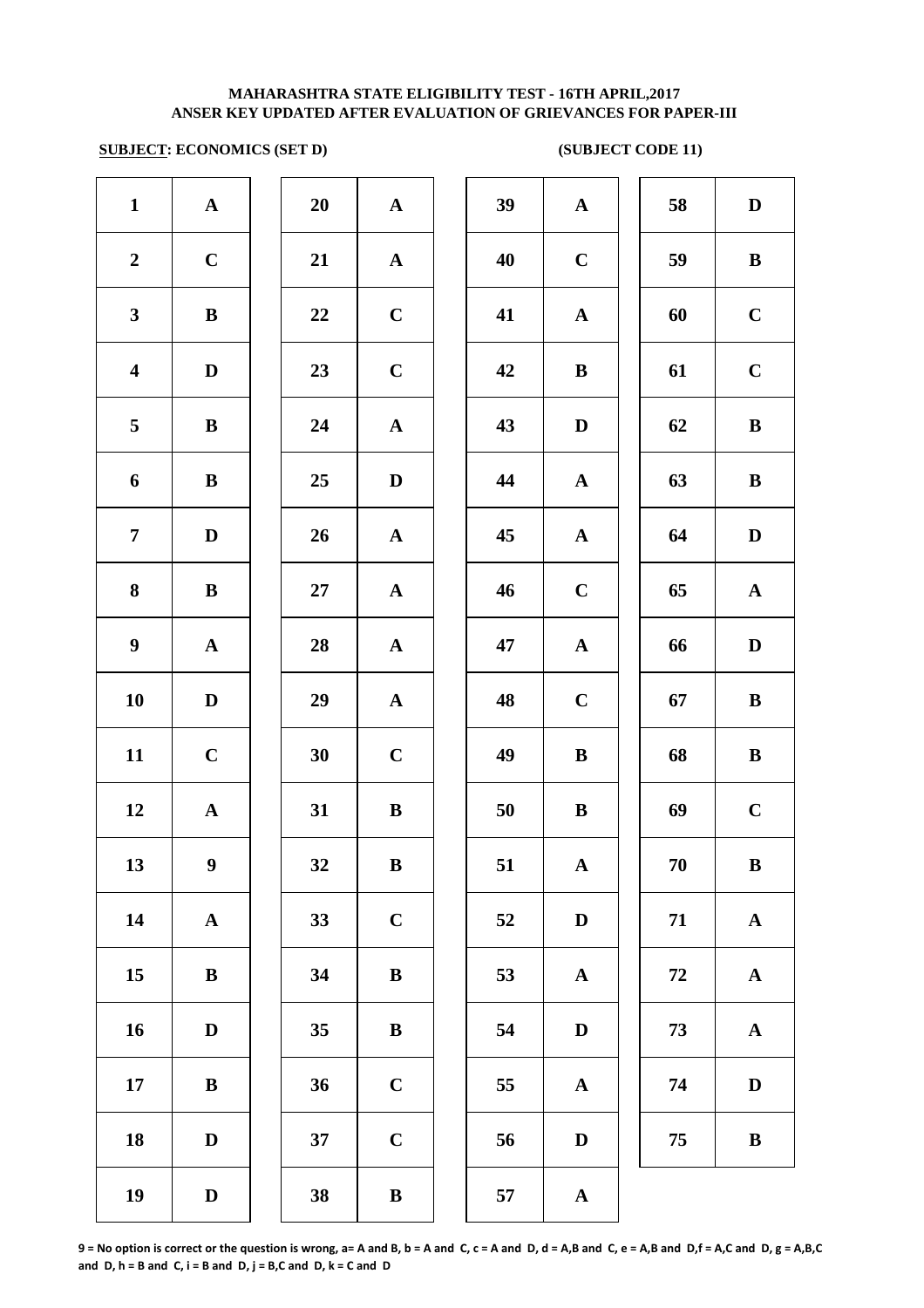### **SUBJECT: PHILOSOPHY (SET A)** (SUBJECT CODE 12)

| $\mathbf{1}$            | ${\bf A}$             | 20     | $\mathbf D$           | 39 | $\mathbf A$ |
|-------------------------|-----------------------|--------|-----------------------|----|-------------|
| $\boldsymbol{2}$        | $\mathbf C$           | 21     | D                     | 40 | $\bf{B}$    |
| $\mathbf{3}$            | $\mathbf D$           | 22     | $\mathbf D$           | 41 | $\mathbf D$ |
| $\overline{\mathbf{4}}$ | $\, {\bf B}$          | 23     | $\mathbf C$           | 42 | $\mathbf C$ |
| 5                       | ${\bf A}$             | 24     | $\, {\bf B}$          | 43 | $\bf{B}$    |
| 6                       | $\mathbf C$           | 25     | $\, {\bf B}$          | 44 | $\bf{B}$    |
| $\overline{7}$          | $\mathbf C$           | 26     | $\, {\bf B}$          | 45 | $\mathbf D$ |
| $\bf{8}$                | $\boldsymbol{\rm{A}}$ | $27\,$ | $\mathbf D$           | 46 | $\mathbf C$ |
| $\boldsymbol{9}$        | $\, {\bf B}$          | 28     | $\mathbf C$           | 47 | $\bf{D}$    |
| 10                      | $\boldsymbol{\rm{A}}$ | 29     | $\boldsymbol{\rm{A}}$ | 48 | $\bf{B}$    |
| 11                      | $\mathbf C$           | 30     | $\, {\bf B}$          | 49 | $\mathbf C$ |
| 12                      | ${\bf A}$             | 31     | ${\bf A}$             | 50 | D           |
| 13                      | $\mathbf D$           | 32     | $\mathbf D$           | 51 | $\mathbf C$ |
| 14                      | $\mathbf C$           | 33     | $\mathbf C$           | 52 | $\mathbf A$ |
| 15                      | $\bf{B}$              | 34     | $\boldsymbol{\rm{A}}$ | 53 | $\mathbf D$ |
| 16                      | $\mathbf D$           | 35     | $\bf{B}$              | 54 | $\mathbf A$ |
| 17                      | $\boldsymbol{\rm{A}}$ | 36     | ${\bf A}$             | 55 | $\bf{B}$    |
| 18                      | $\mathbf D$           | 37     | ${\bf A}$             | 56 | $\bf{D}$    |
| 19                      | $\mathbf C$           | 38     | $\mathbf C$           | 57 | $\bf{B}$    |

| 20 | D                       |  |
|----|-------------------------|--|
| 21 | D                       |  |
| 22 | D                       |  |
| 23 | $\mathbf C$             |  |
| 24 | B                       |  |
| 25 | B                       |  |
| 26 | B                       |  |
| 27 | D                       |  |
| 28 | $\mathbf C$             |  |
| 29 | $\overline{\mathbf{A}}$ |  |
| 30 | B                       |  |
| 31 | $\overline{\mathbf{A}}$ |  |
| 32 | D                       |  |
| 33 | $\mathbf C$             |  |
| 34 | A                       |  |
| 35 | B                       |  |
| 36 | A                       |  |
| 37 | $\mathbf A$             |  |
|    |                         |  |

| $\mathbf{1}$            | ${\bf A}$    | 20     | D            | 39 | ${\bf A}$    | 58 | ${\bf A}$    |
|-------------------------|--------------|--------|--------------|----|--------------|----|--------------|
| $\overline{2}$          | $\mathbf C$  | 21     | D            | 40 | $\bf{B}$     | 59 | $\mathbf C$  |
| $\mathbf{3}$            | $\mathbf D$  | 22     | $\mathbf D$  | 41 | $\mathbf D$  | 60 | $\mathbf D$  |
| $\overline{\mathbf{4}}$ | $\bf{B}$     | 23     | $\mathbf C$  | 42 | $\mathbf C$  | 61 | $\, {\bf B}$ |
| $5\phantom{.0}$         | ${\bf A}$    | 24     | $\, {\bf B}$ | 43 | $\, {\bf B}$ | 62 | $\, {\bf B}$ |
| 6                       | $\mathbf C$  | 25     | $\bf{B}$     | 44 | $\bf{B}$     | 63 | $\mathbf C$  |
| $\overline{7}$          | $\mathbf C$  | 26     | $\bf{B}$     | 45 | $\mathbf D$  | 64 | $\mathbf C$  |
| 8                       | $\mathbf A$  | $27\,$ | $\mathbf{D}$ | 46 | $\mathbf C$  | 65 | $\, {\bf B}$ |
| $\boldsymbol{9}$        | $\bf{B}$     | 28     | $\mathbf C$  | 47 | $\mathbf D$  | 66 | $\, {\bf B}$ |
| 10                      | $\mathbf{A}$ | 29     | $\mathbf{A}$ | 48 | $\, {\bf B}$ | 67 | $\, {\bf B}$ |
| 11                      | $\mathbf C$  | 30     | $\bf{B}$     | 49 | $\mathbf C$  | 68 | $\mathbf D$  |
| 12                      | $\mathbf A$  | 31     | $\mathbf{A}$ | 50 | $\mathbf D$  | 69 | $\mathbf D$  |
| 13                      | D            | 32     | $\mathbf D$  | 51 | $\mathbf C$  | 70 | D            |
| 14                      | $\mathbf C$  | 33     | $\mathbf C$  | 52 | $\mathbf{A}$ | 71 | $\mathbf C$  |
| 15                      | $\, {\bf B}$ | 34     | $\mathbf A$  | 53 | $\mathbf D$  | 72 | $\mathbf C$  |
| 16                      | D            | 35     | $\bf{B}$     | 54 | ${\bf A}$    | 73 | ${\bf A}$    |
| 17                      | ${\bf A}$    | 36     | $\mathbf{A}$ | 55 | $\bf{B}$     | 74 | $\mathbf D$  |
| 18                      | $\mathbf D$  | 37     | ${\bf A}$    | 56 | D            | 75 | $\, {\bf B}$ |
| 19                      | $\mathbf C$  | 38     | $\mathbf C$  | 57 | $\bf{B}$     |    |              |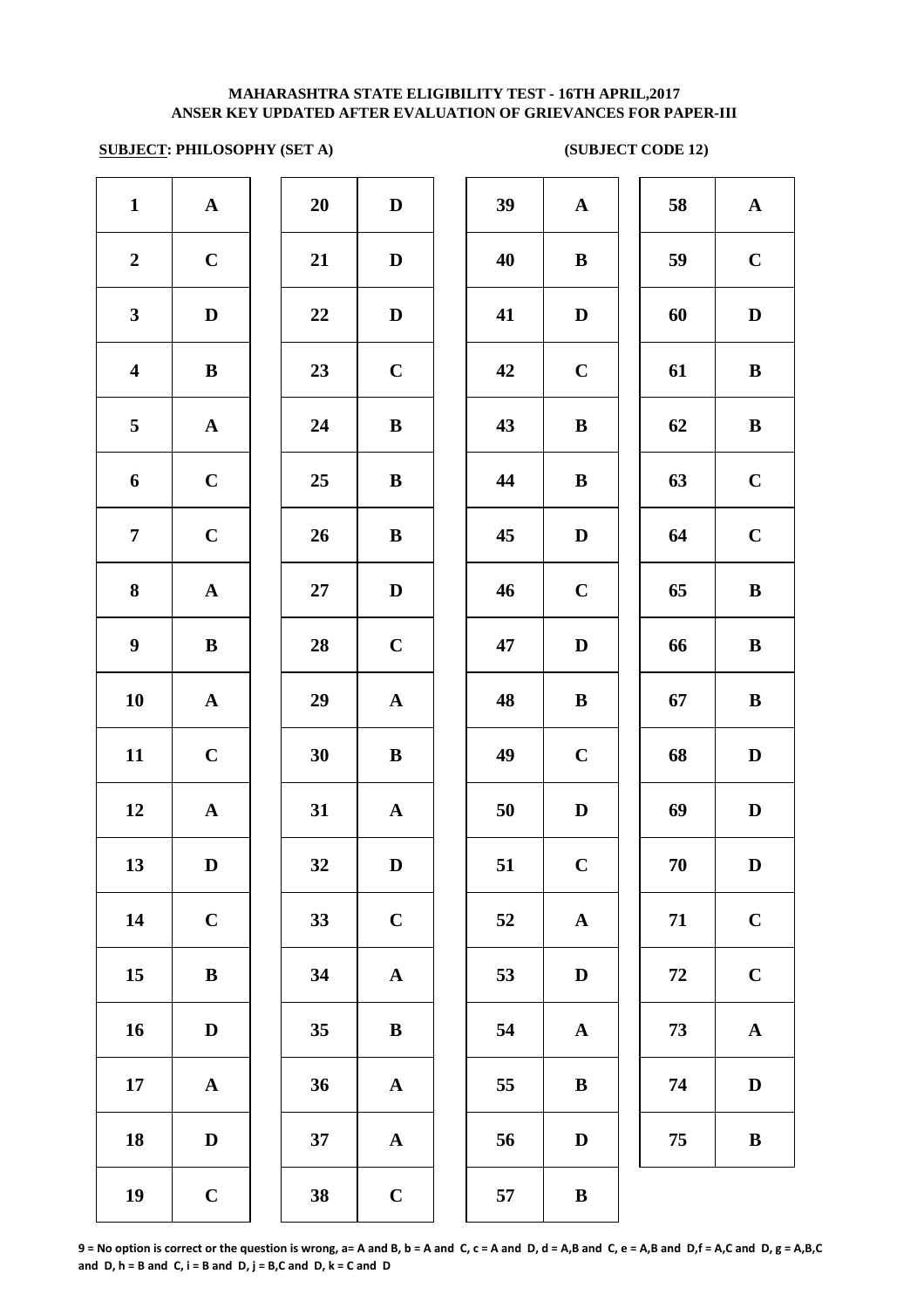# **SUBJECT: PHILOSOPHY (SET B)** (SUBJECT CODE 12)

| $\mathbf{1}$            | $\mathbf D$           | 20 | $\, {\bf B}$ | 39 | $\mathbf C$  |
|-------------------------|-----------------------|----|--------------|----|--------------|
| $\boldsymbol{2}$        | $\mathbf D$           | 21 | $\mathbf D$  | 40 | $\mathbf{D}$ |
| $\mathbf{3}$            | $\mathbf C$           | 22 | $\mathbf C$  | 41 | $\bf{B}$     |
| $\overline{\mathbf{4}}$ | $\bf{B}$              | 23 | $\bf{B}$     | 42 | $\bf{B}$     |
| 5                       | $\bf{B}$              | 24 | $\bf{B}$     | 43 | $\mathbf C$  |
| 6                       | $\bf{B}$              | 25 | $\mathbf D$  | 44 | $\mathbf C$  |
| $\overline{7}$          | $\mathbf D$           | 26 | $\mathbf C$  | 45 | $\bf{B}$     |
| $\bf{8}$                | $\mathbf C$           | 27 | ${\bf D}$    | 46 | $\bf{B}$     |
| $\boldsymbol{9}$        | $\boldsymbol{\rm{A}}$ | 28 | $\, {\bf B}$ | 47 | $\bf{B}$     |
| 10                      | $\, {\bf B}$          | 29 | $\mathbf C$  | 48 | $\mathbf{D}$ |
| 11                      | $\boldsymbol{\rm{A}}$ | 30 | $\mathbf D$  | 49 | $\mathbf{D}$ |
| 12                      | $\mathbf D$           | 31 | $\mathbf C$  | 50 | $\mathbf{D}$ |
| 13                      | $\mathbf C$           | 32 | ${\bf A}$    | 51 | $\mathbf C$  |
| 14                      | $\boldsymbol{\rm{A}}$ | 33 | $\mathbf D$  | 52 | $\mathbf C$  |
| 15                      | $\bf{B}$              | 34 | $\mathbf A$  | 53 | $\mathbf A$  |
| 16                      | ${\bf A}$             | 35 | $\, {\bf B}$ | 54 | $\mathbf{D}$ |
| 17                      | $\boldsymbol{\rm{A}}$ | 36 | $\mathbf D$  | 55 | $\bf{B}$     |
| 18                      | $\mathbf C$           | 37 | $\, {\bf B}$ | 56 | $\mathbf A$  |
| 19                      | $\boldsymbol{\rm{A}}$ | 38 | $\mathbf A$  | 57 | $\mathbf C$  |
|                         |                       |    |              |    |              |

| 20 | B            |
|----|--------------|
| 21 | D            |
| 22 | $\mathbf C$  |
| 23 | B            |
| 24 | B            |
| 25 | D            |
| 26 | $\mathbf C$  |
| 27 | D            |
| 28 | B            |
| 29 | $\mathbf C$  |
| 30 | D            |
| 31 | $\mathbf C$  |
| 32 | $\mathbf A$  |
| 33 | D            |
| 34 | $\mathbf{A}$ |
| 35 | B            |
| 36 | D            |
| 37 | B            |
|    |              |

| $\mathbf{1}$            | $\mathbf D$  | 20     | $\bf{B}$     | 39 | $\mathbf C$ | 58 | $\mathbf D$  |
|-------------------------|--------------|--------|--------------|----|-------------|----|--------------|
| $\overline{2}$          | D            | 21     | $\mathbf{D}$ | 40 | D           | 59 | $\, {\bf B}$ |
| $\mathbf{3}$            | $\mathbf C$  | 22     | $\mathbf C$  | 41 | $\bf{B}$    | 60 | ${\bf A}$    |
| $\overline{\mathbf{4}}$ | $\bf{B}$     | 23     | $\bf{B}$     | 42 | $\bf{B}$    | 61 | $\mathbf C$  |
| $\overline{5}$          | $\bf{B}$     | 24     | $\bf{B}$     | 43 | $\mathbf C$ | 62 | $\mathbf C$  |
| 6                       | $\, {\bf B}$ | 25     | $\mathbf{D}$ | 44 | $\mathbf C$ | 63 | ${\bf A}$    |
| $\overline{7}$          | $\mathbf D$  | 26     | $\mathbf C$  | 45 | ${\bf B}$   | 64 | $\bf{B}$     |
| 8                       | $\mathbf C$  | $27\,$ | $\mathbf D$  | 46 | ${\bf B}$   | 65 | ${\bf A}$    |
| $\boldsymbol{9}$        | ${\bf A}$    | 28     | $\bf{B}$     | 47 | ${\bf B}$   | 66 | $\mathbf C$  |
| 10                      | $\, {\bf B}$ | 29     | $\mathbf C$  | 48 | D           | 67 | ${\bf A}$    |
| 11                      | ${\bf A}$    | 30     | $\mathbf D$  | 49 | D           | 68 | $\mathbf D$  |
| 12                      | D            | 31     | $\mathbf C$  | 50 | D           | 69 | $\mathbf C$  |
| 13                      | $\mathbf C$  | 32     | ${\bf A}$    | 51 | $\mathbf C$ | 70 | $\bf{B}$     |
| 14                      | ${\bf A}$    | 33     | $\mathbf{D}$ | 52 | $\mathbf C$ | 71 | $\mathbf D$  |
| 15                      | $\bf{B}$     | 34     | ${\bf A}$    | 53 | ${\bf A}$   | 72 | ${\bf A}$    |
| 16                      | ${\bf A}$    | 35     | $\bf{B}$     | 54 | $\mathbf D$ | 73 | $\mathbf D$  |
| 17                      | ${\bf A}$    | 36     | $\mathbf D$  | 55 | $\bf{B}$    | 74 | $\mathbf C$  |
| 18                      | $\mathbf C$  | 37     | $\bf{B}$     | 56 | ${\bf A}$   | 75 | $\mathbf D$  |
| 10                      | Δ            | 38     |              | 57 | $\mathbf C$ |    |              |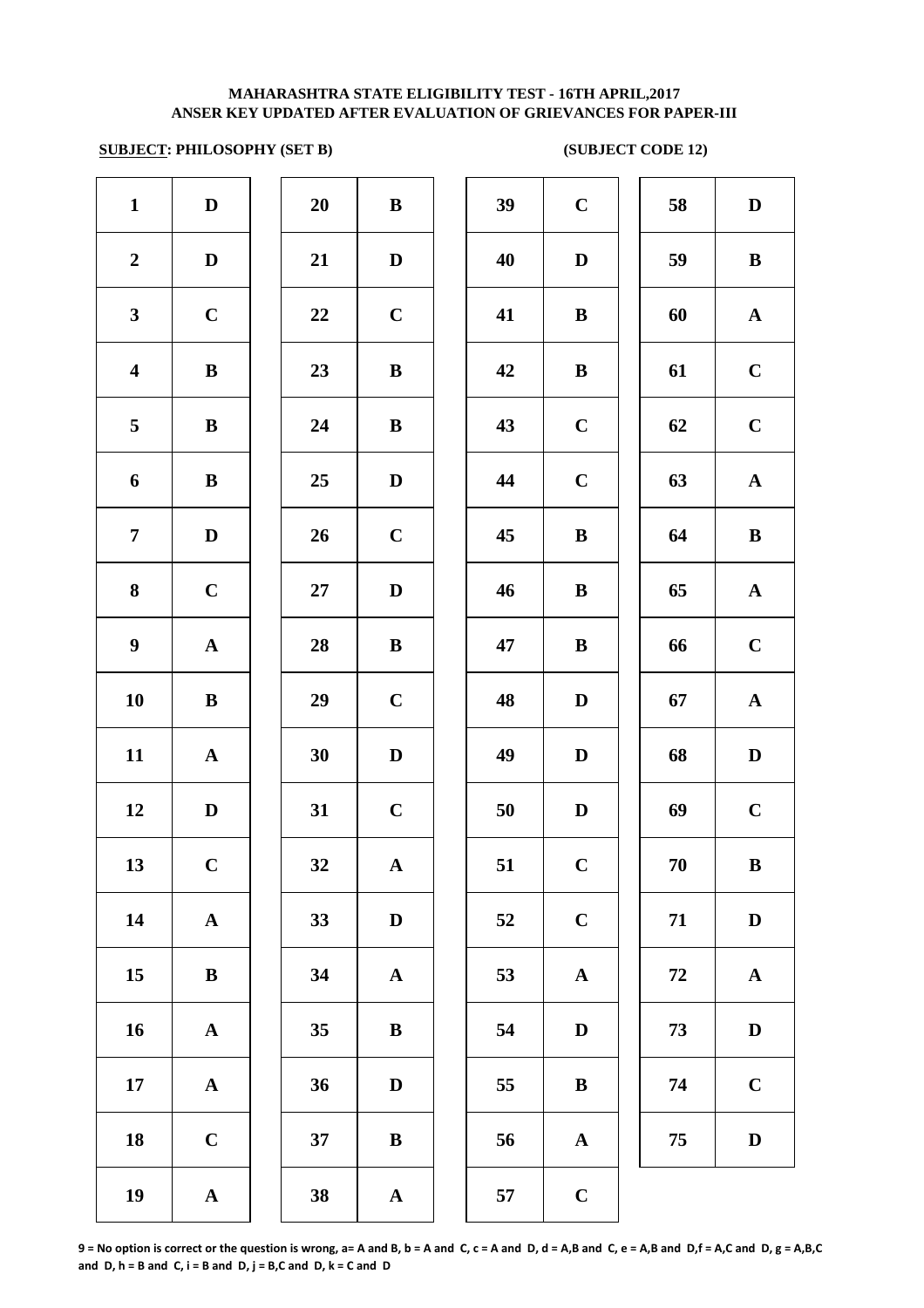# **SUBJECT: PHILOSOPHY (SET C)** (SUBJECT CODE 12)

| $\mathbf{1}$            | $\boldsymbol{\rm{A}}$ | 20 | $\mathbf D$  | 39 | $\mathbf{D}$ |
|-------------------------|-----------------------|----|--------------|----|--------------|
| $\boldsymbol{2}$        | $\mathbf D$           | 21 | $\mathbf C$  | 40 | $\mathbf{D}$ |
| $\mathbf{3}$            | $\mathbf C$           | 22 | $\mathbf A$  | 41 | $\mathbf C$  |
| $\overline{\mathbf{4}}$ | ${\bf A}$             | 23 | $\mathbf D$  | 42 | $\mathbf C$  |
| 5                       | $\bf{B}$              | 24 | ${\bf A}$    | 43 | $\mathbf A$  |
| 6                       | ${\bf A}$             | 25 | $\bf{B}$     | 44 | $\mathbf{D}$ |
| $\overline{7}$          | ${\bf A}$             | 26 | $\mathbf D$  | 45 | $\bf{B}$     |
| 8                       | $\mathbf C$           | 27 | $\, {\bf B}$ | 46 | $\mathbf A$  |
| $\boldsymbol{9}$        | $\boldsymbol{\rm{A}}$ | 28 | $\mathbf A$  | 47 | $\mathbf C$  |
| 10                      | $\, {\bf B}$          | 29 | $\mathbf C$  | 48 | $\mathbf{D}$ |
| 11                      | $\mathbf D$           | 30 | ${\bf D}$    | 49 | $\bf{B}$     |
| 12                      | $\mathbf C$           | 31 | $\, {\bf B}$ | 50 | $\mathbf A$  |
| 13                      | ${\bf B}$             | 32 | $\, {\bf B}$ | 51 | $\mathbf C$  |
| 14                      | $\bf{B}$              | 33 | $\mathbf C$  | 52 | $\mathbf C$  |
| 15                      | $\mathbf D$           | 34 | $\mathbf C$  | 53 | $\mathbf A$  |
| 16                      | $\mathbf C$           | 35 | $\, {\bf B}$ | 54 | $\bf{B}$     |
| 17                      | $\mathbf D$           | 36 | $\, {\bf B}$ | 55 | $\mathbf A$  |
| 18                      | $\, {\bf B}$          | 37 | $\, {\bf B}$ | 56 | $\mathbf C$  |
| 19                      | $\mathbf C$           | 38 | $\mathbf D$  | 57 | $\mathbf{A}$ |

| 20 | $\bf{D}$                |
|----|-------------------------|
| 21 | $\mathbf C$             |
| 22 | $\mathbf A$             |
| 23 | D                       |
| 24 | $\overline{\mathbf{A}}$ |
| 25 | B                       |
| 26 | D                       |
| 27 | B                       |
| 28 | $\mathbf A$             |
| 29 | $\mathbf C$             |
| 30 | D                       |
| 31 | B                       |
| 32 | B                       |
| 33 | $\mathbf C$             |
| 34 | $\mathbf C$             |
| 35 | B                       |
| 36 | B                       |
| 37 | B                       |
|    |                         |

| $\mathbf{1}$            | ${\bf A}$    | 20     | $\mathbf D$  | 39 | $\mathbf D$  | 58 | $\mathbf D$   |
|-------------------------|--------------|--------|--------------|----|--------------|----|---------------|
| $\overline{2}$          | $\mathbf D$  | 21     | $\mathbf C$  | 40 | $\mathbf D$  | 59 | $\mathbf C$   |
| 3                       | $\mathbf C$  | 22     | ${\bf A}$    | 41 | $\mathbf C$  | 60 | $\bf{B}$      |
| $\overline{\mathbf{4}}$ | ${\bf A}$    | 23     | $\mathbf D$  | 42 | $\mathbf C$  | 61 | $\mathbf D$   |
| 5                       | ${\bf B}$    | 24     | ${\bf A}$    | 43 | ${\bf A}$    | 62 | ${\bf A}$     |
| 6                       | ${\bf A}$    | 25     | $\, {\bf B}$ | 44 | $\mathbf D$  | 63 | ${\bf D}$     |
| $\overline{7}$          | ${\bf A}$    | 26     | $\mathbf D$  | 45 | $\, {\bf B}$ | 64 | $\mathbf C$   |
| $\bf 8$                 | $\mathbf C$  | $27\,$ | $\, {\bf B}$ | 46 | $\mathbf A$  | 65 | $\mathbf{D}%$ |
| $\boldsymbol{9}$        | $\mathbf A$  | 28     | ${\bf A}$    | 47 | $\mathbf C$  | 66 | $\mathbf D$   |
| 10                      | $\, {\bf B}$ | 29     | $\mathbf C$  | 48 | $\mathbf D$  | 67 | $\mathbf D$   |
| 11                      | D            | 30     | $\mathbf D$  | 49 | $\bf{B}$     | 68 | $\mathbf C$   |
| 12                      | $\mathbf C$  | 31     | $\bf{B}$     | 50 | ${\bf A}$    | 69 | $\, {\bf B}$  |
| 13                      | $\bf{B}$     | 32     | B            | 51 | $\mathbf C$  | 70 | $\bf{B}$      |
| 14                      | $\, {\bf B}$ | 33     | $\mathbf C$  | 52 | $\mathbf C$  | 71 | $\bf{B}$      |
| 15                      | $\mathbf D$  | 34     | $\mathbf C$  | 53 | $\mathbf A$  | 72 | $\mathbf D$   |
| 16                      | $\mathbf C$  | 35     | $\bf{B}$     | 54 | $\bf{B}$     | 73 | $\mathbf C$   |
| 17                      | $\mathbf D$  | 36     | $\bf{B}$     | 55 | ${\bf A}$    | 74 | ${\bf A}$     |
| 18                      | $\, {\bf B}$ | 37     | $\bf{B}$     | 56 | $\mathbf C$  | 75 | $\, {\bf B}$  |
| 19                      | $\mathbf C$  | 38     | D            | 57 | $\mathbf{A}$ |    |               |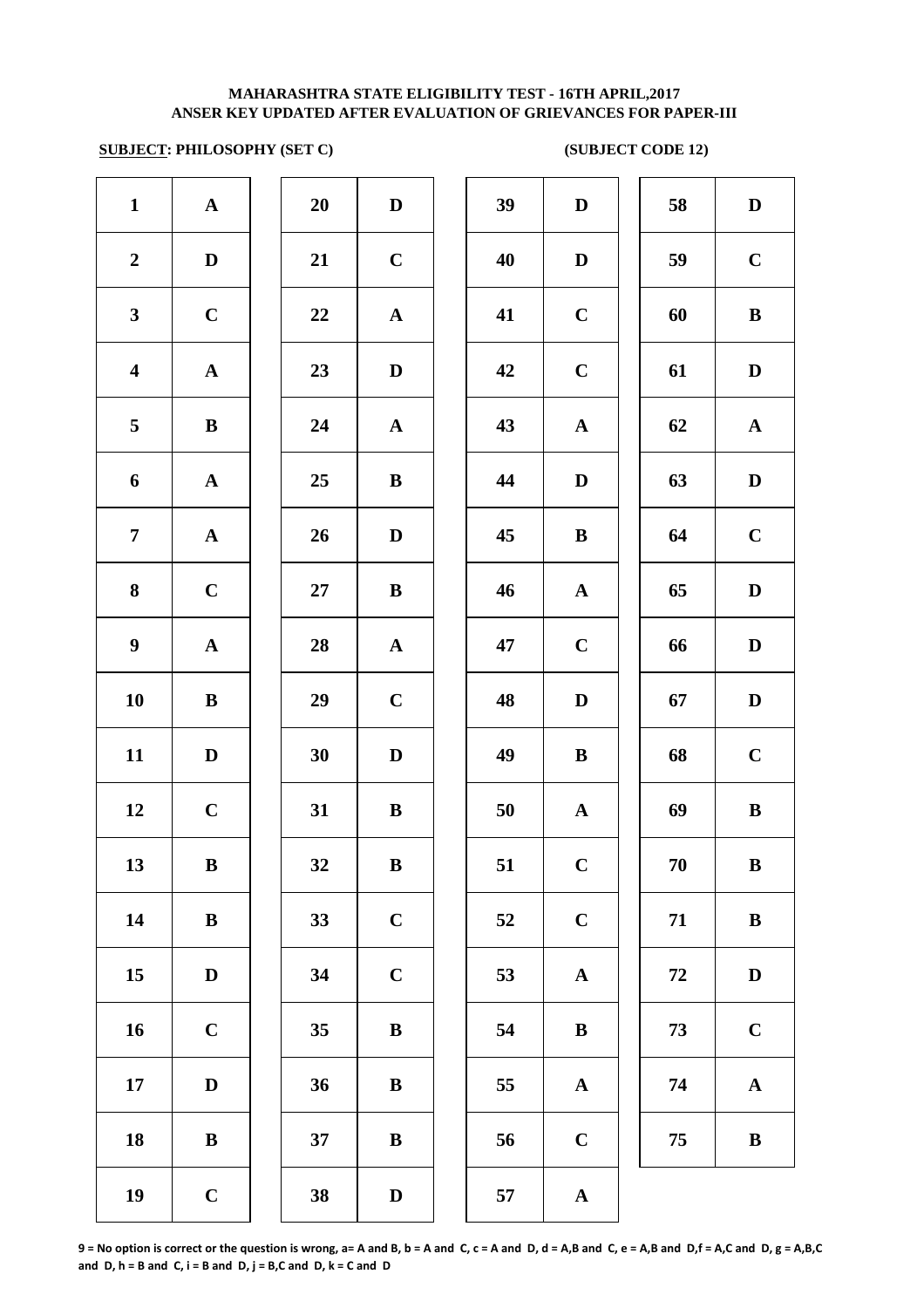# **SUBJECT: PHILOSOPHY (SET D)** (SUBJECT CODE 12)

| $\mathbf{1}$            | $\mathbf D$           | 20        | $\mathbf D$           | 39 | $\bf{B}$     |
|-------------------------|-----------------------|-----------|-----------------------|----|--------------|
| $\boldsymbol{2}$        | $\mathbf C$           | 21        | $\bf{B}$              | 40 | $\mathbf A$  |
| $\mathbf{3}$            | ${\bf B}$             | 22        | $\bf{B}$              | 41 | $\mathbf C$  |
| $\overline{\mathbf{4}}$ | ${\bf B}$             | 23        | $\mathbf C$           | 42 | $\mathbf C$  |
| $\overline{\mathbf{5}}$ | $\mathbf D$           | 24        | $\mathbf C$           | 43 | $\mathbf A$  |
| 6                       | $\mathbf C$           | 25        | $\, {\bf B}$          | 44 | $\bf{B}$     |
| $\overline{7}$          | $\mathbf D$           | 26        | $\, {\bf B}$          | 45 | $\mathbf{A}$ |
| 8                       | $\, {\bf B}$          | <b>27</b> | $\, {\bf B}$          | 46 | $\mathbf C$  |
| $\boldsymbol{9}$        | $\mathbf C$           | 28        | $\mathbf D$           | 47 | $\mathbf A$  |
| 10                      | $\mathbf D$           | 29        | $\mathbf{D}%$         | 48 | $\mathbf{D}$ |
| 11                      | $\mathbf C$           | 30        | $\mathbf D$           | 49 | $\mathbf C$  |
| 12                      | $\boldsymbol{\rm{A}}$ | 31        | $\mathbf C$           | 50 | $\bf{B}$     |
| 13                      | $\mathbf D$           | 32        | $\mathbf C$           | 51 | $\bf{D}$     |
| 14                      | $\boldsymbol{\rm{A}}$ | 33        | $\boldsymbol{\rm{A}}$ | 52 | $\mathbf A$  |
| 15                      | $\bf{B}$              | 34        | $\mathbf D$           | 53 | $\mathbf{D}$ |
| 16                      | $\mathbf D$           | 35        | $\, {\bf B}$          | 54 | $\mathbf C$  |
| 17                      | $\, {\bf B}$          | 36        | $\boldsymbol{\rm{A}}$ | 55 | $\mathbf{D}$ |
| 18                      | $\boldsymbol{\rm{A}}$ | 37        | $\mathbf C$           | 56 | $\bf{D}$     |
| 19                      | $\mathbf C$           | 38        | $\mathbf D$           | 57 | $\mathbf{D}$ |

| 20 | D                       |
|----|-------------------------|
| 21 | B                       |
| 22 | B                       |
| 23 | $\mathbf C$             |
| 24 | $\mathbf C$             |
| 25 | B                       |
| 26 | B                       |
| 27 | B                       |
| 28 | D                       |
| 29 | D                       |
| 30 | D                       |
| 31 | $\overline{C}$          |
| 32 | $\mathbf C$             |
| 33 | $\mathbf A$             |
| 34 | D                       |
| 35 | B                       |
| 36 | A                       |
| 37 | $\overline{\mathbf{C}}$ |
|    |                         |

| $\mathbf{1}$            | $\mathbf D$  | 20     | $\mathbf D$  | 39 | $\bf{B}$     | 58 | $\mathbf C$           |
|-------------------------|--------------|--------|--------------|----|--------------|----|-----------------------|
| $\overline{2}$          | $\mathbf C$  | 21     | $\bf{B}$     | 40 | ${\bf A}$    | 59 | $\, {\bf B}$          |
| $\mathbf{3}$            | $\bf{B}$     | 22     | ${\bf B}$    | 41 | $\mathbf C$  | 60 | $\, {\bf B}$          |
| $\overline{\mathbf{4}}$ | ${\bf B}$    | 23     | $\mathbf C$  | 42 | $\mathbf C$  | 61 | $\, {\bf B}$          |
| $5\overline{)}$         | $\mathbf D$  | 24     | $\mathbf C$  | 43 | ${\bf A}$    | 62 | $\mathbf D$           |
| 6                       | $\mathbf C$  | 25     | ${\bf B}$    | 44 | $\, {\bf B}$ | 63 | $\mathbf C$           |
| $\overline{7}$          | $\mathbf D$  | 26     | ${\bf B}$    | 45 | ${\bf A}$    | 64 | ${\bf A}$             |
| 8                       | $\, {\bf B}$ | $27\,$ | $\bf{B}$     | 46 | $\mathbf C$  | 65 | $\, {\bf B}$          |
| $\boldsymbol{9}$        | $\mathbf C$  | 28     | $\mathbf{D}$ | 47 | ${\bf A}$    | 66 | ${\bf A}$             |
| 10                      | $\mathbf D$  | 29     | $\mathbf{D}$ | 48 | $\mathbf D$  | 67 | $\mathbf D$           |
| 11                      | $\mathbf C$  | 30     | $\mathbf D$  | 49 | $\mathbf C$  | 68 | $\mathbf C$           |
| 12                      | $\mathbf{A}$ | 31     | $\mathbf C$  | 50 | $\, {\bf B}$ | 69 | ${\bf A}$             |
| 13                      | D            | 32     | $\mathbf C$  | 51 | D            | 70 | $\bf{B}$              |
| 14                      | ${\bf A}$    | 33     | ${\bf A}$    | 52 | ${\bf A}$    | 71 | $\mathbf A$           |
| 15                      | $\bf{B}$     | 34     | $\mathbf D$  | 53 | $\mathbf D$  | 72 | $\boldsymbol{\rm{A}}$ |
| 16                      | $\mathbf D$  | 35     | ${\bf B}$    | 54 | $\mathbf C$  | 73 | $\mathbf C$           |
| 17                      | $\, {\bf B}$ | 36     | ${\bf A}$    | 55 | ${\bf D}$    | 74 | $\mathbf A$           |
| 18                      | ${\bf A}$    | 37     | $\mathbf C$  | 56 | $\mathbf D$  | 75 | $\, {\bf B}$          |
| 19                      | $\mathbf C$  | 38     | $\mathbf D$  | 57 | D            |    |                       |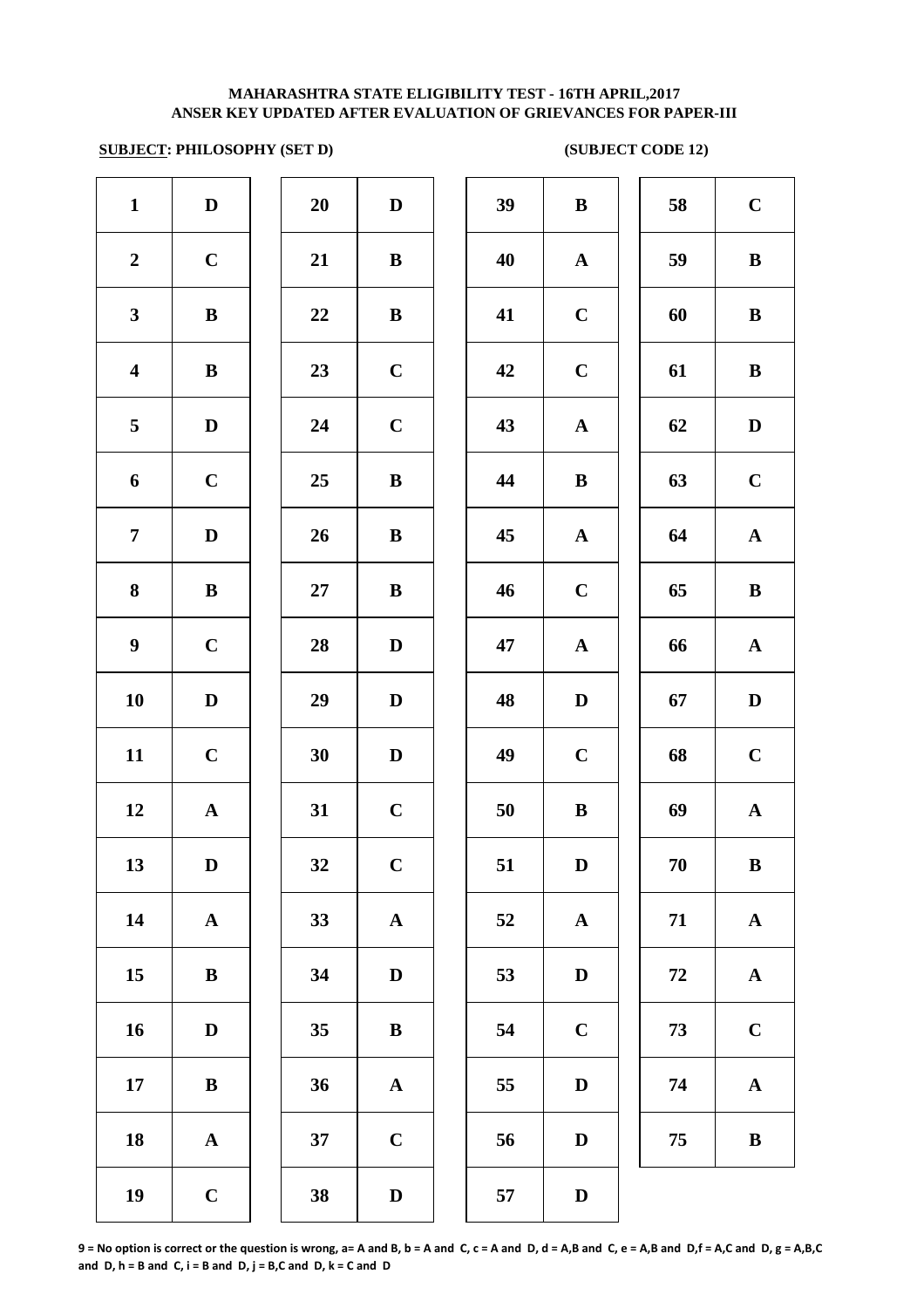### **SUBJECT: PSYCHOLOGY (SET A)** (SUBJECT CODE 13)

| $\mathbf{1}$            | $\mathbf C$  | 20 | ${\bf A}$             | 39 | $\bf{B}$     |
|-------------------------|--------------|----|-----------------------|----|--------------|
| $\boldsymbol{2}$        | $\mathbf C$  | 21 | $\, {\bf B}$          | 40 | $\mathbf D$  |
| $\mathbf{3}$            | $\mathbf C$  | 22 | $\mathbf D$           | 41 | $\mathbf C$  |
| $\overline{\mathbf{4}}$ | $\mathbf D$  | 23 | $\bf{B}$              | 42 | $\mathbf C$  |
| $\overline{\mathbf{5}}$ | $\, {\bf B}$ | 24 | $\, {\bf B}$          | 43 | $\mathbf{D}$ |
| 6                       | ${\bf A}$    | 25 | ${\bf A}$             | 44 | $\mathbf A$  |
| $\boldsymbol{7}$        | $\bf{B}$     | 26 | $\bf{B}$              | 45 | $\mathbf A$  |
| ${\bf 8}$               | $\mathbf C$  | 27 | $\bf{B}$              | 46 | $\bf{B}$     |
| $\boldsymbol{9}$        | $\mathbf C$  | 28 | $\mathbf C$           | 47 | $\bf{B}$     |
| 10                      | $\mathbf C$  | 29 | $\boldsymbol{\rm{A}}$ | 48 | $\mathbf{D}$ |
| 11                      | $\mathbf C$  | 30 | $\mathbf D$           | 49 | $\bf{B}$     |
| 12                      | $\mathbf D$  | 31 | $\mathbf D$           | 50 | $\bf{B}$     |
| 13                      | $\bf{B}$     | 32 | $\mathbf D$           | 51 | $\bf{D}$     |
| 14                      | $\mathbf D$  | 33 | $\boldsymbol{\rm{A}}$ | 52 | $\mathbf{D}$ |
| 15                      | $\mathbf C$  | 34 | $\mathbf C$           | 53 | $\bf{B}$     |
| 16                      | $\mathbf C$  | 35 | $\boldsymbol{\rm{A}}$ | 54 | $\bf{B}$     |
| 17                      | ${\bf A}$    | 36 | $\boldsymbol{\rm{A}}$ | 55 | $\bf{B}$     |
| 18                      | $\bf{B}$     | 37 | $\boldsymbol{\rm{A}}$ | 56 | $\mathbf C$  |
| 19                      | $\bf{B}$     | 38 | $\bf{B}$              | 57 | $\mathbf C$  |
|                         |              |    |                       |    |              |

| $\mathbf{1}$            | $\mathbf C$  | 20         | ${\bf A}$    | 39 | $\bf{B}$     | 58 | $\mathbf{A}$ |
|-------------------------|--------------|------------|--------------|----|--------------|----|--------------|
| $\overline{2}$          | $\mathbf C$  | 21         | $\bf{B}$     | 40 | D            | 59 | $\mathbf D$  |
| 3                       | $\mathbf C$  | 22         | D            | 41 | $\mathbf C$  | 60 | $\bf{B}$     |
| $\overline{\mathbf{4}}$ | $\mathbf D$  | 23         | $\bf{B}$     | 42 | $\mathbf C$  | 61 | ${\bf A}$    |
| $\overline{5}$          | $\, {\bf B}$ | 24         | $\bf{B}$     | 43 | $\mathbf D$  | 62 | $\mathbf D$  |
| 6                       | ${\bf A}$    | 25         | ${\bf A}$    | 44 | $\mathbf{A}$ | 63 | $\mathbf C$  |
| $\overline{7}$          | $\, {\bf B}$ | 26         | $\bf{B}$     | 45 | ${\bf A}$    | 64 | $\mathbf D$  |
| $\boldsymbol{8}$        | $\mathbf C$  | ${\bf 27}$ | ${\bf B}$    | 46 | $\, {\bf B}$ | 65 | $\mathbf C$  |
| $\boldsymbol{9}$        | $\mathbf C$  | 28         | $\mathbf C$  | 47 | $\, {\bf B}$ | 66 | $\mathbf D$  |
| 10                      | $\mathbf C$  | 29         | ${\bf A}$    | 48 | D            | 67 | $\bf{B}$     |
| 11                      | $\mathbf C$  | 30         | D            | 49 | $\bf{B}$     | 68 | $\mathbf D$  |
| 12                      | D            | 31         | $\mathbf D$  | 50 | $\bf{B}$     | 69 | $\mathbf C$  |
| 13                      | B            | 32         | D            | 51 | D            | 70 | $\mathbf{A}$ |
| 14                      | $\mathbf D$  | 33         | $\mathbf{A}$ | 52 | $\mathbf D$  | 71 | ${\bf A}$    |
| 15                      | $\mathbf C$  | 34         | $\mathbf C$  | 53 | $\bf{B}$     | 72 | $\mathbf A$  |
| 16                      | $\mathbf C$  | 35         | ${\bf A}$    | 54 | $\bf{B}$     | 73 | $\, {\bf B}$ |
| 17                      | $\mathbf A$  | 36         | $\mathbf A$  | 55 | $\bf{B}$     | 74 | $\mathbf A$  |
| 18                      | $\bf{B}$     | 37         | $\mathbf{A}$ | 56 | $\mathbf C$  | 75 | $\, {\bf B}$ |
| 19                      | $\bf{B}$     | 38         | $\, {\bf B}$ | 57 | $\mathbf C$  |    |              |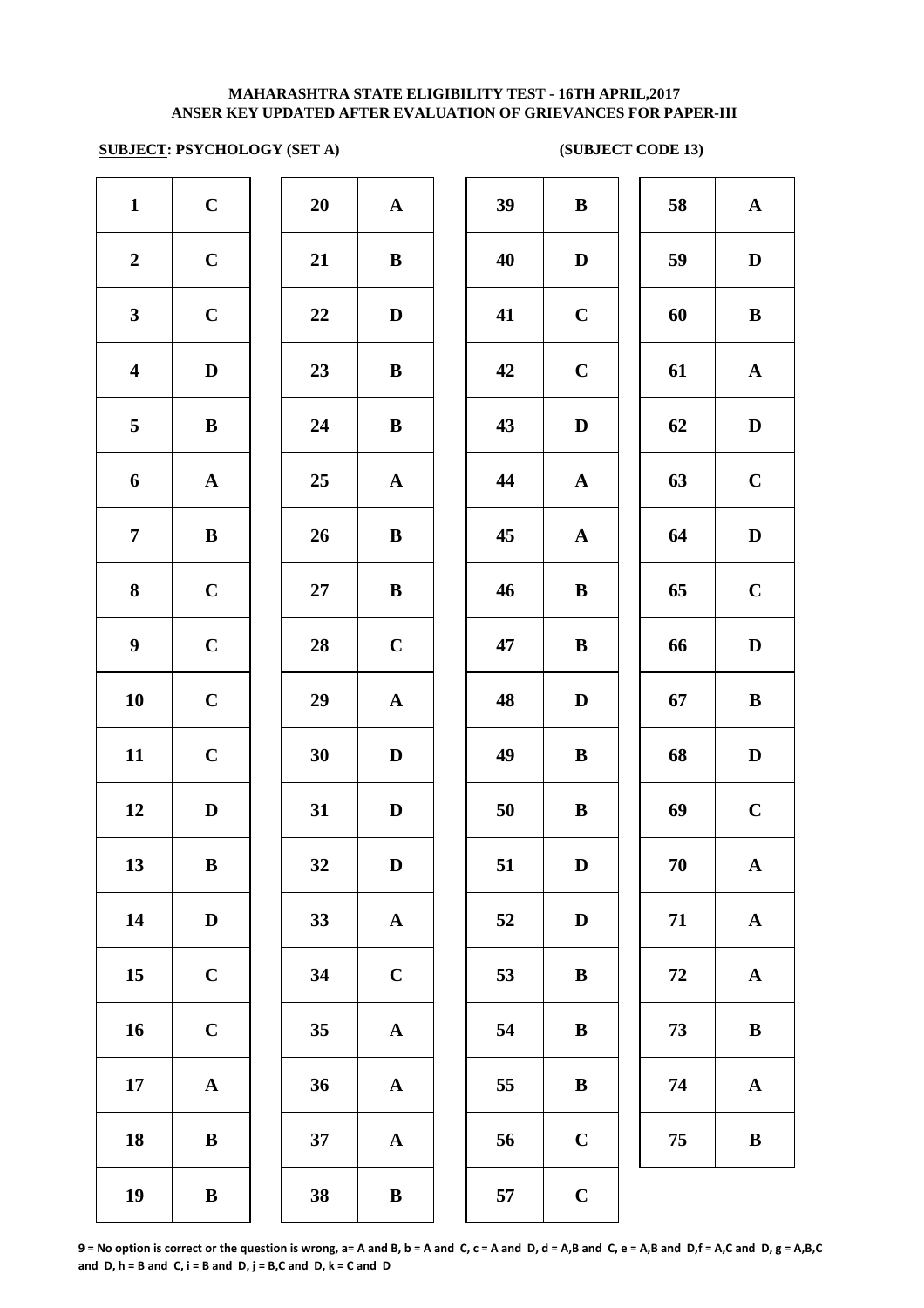### **SUBJECT: PSYCHOLOGY (SET B) (SUBJECT CODE 13)**

| $\mathbf{1}$            | $\, {\bf B}$          | 20 | $\mathbf D$           | 39 | $\mathbf{D}$ |
|-------------------------|-----------------------|----|-----------------------|----|--------------|
| $\boldsymbol{2}$        | $\mathbf D$           | 21 | $\mathbf C$           | 40 | $\bf{B}$     |
| $\mathbf{3}$            | $\bf{B}$              | 22 | $\mathbf C$           | 41 | $\mathbf A$  |
| $\overline{\mathbf{4}}$ | $\bf{B}$              | 23 | $\mathbf D$           | 42 | $\mathbf{D}$ |
| 5                       | $\boldsymbol{\rm{A}}$ | 24 | $\mathbf A$           | 43 | $\mathbf C$  |
| 6                       | $\bf{B}$              | 25 | $\mathbf A$           | 44 | $\mathbf{D}$ |
| $\overline{7}$          | $\bf{B}$              | 26 | $\bf{B}$              | 45 | $\mathbf C$  |
| 8                       | $\mathbf C$           | 27 | $\bf{B}$              | 46 | $\mathbf{D}$ |
| $\boldsymbol{9}$        | $\boldsymbol{\rm{A}}$ | 28 | $\mathbf D$           | 47 | $\bf{B}$     |
| 10                      | $\mathbf D$           | 29 | $\, {\bf B}$          | 48 | $\mathbf{D}$ |
| 11                      | $\mathbf D$           | 30 | $\, {\bf B}$          | 49 | $\mathbf C$  |
| 12                      | $\mathbf D$           | 31 | $\mathbf D$           | 50 | $\mathbf{A}$ |
| 13                      | ${\bf A}$             | 32 | $\mathbf D$           | 51 | $\mathbf A$  |
| 14                      | $\mathbf C$           | 33 | $\, {\bf B}$          | 52 | $\mathbf A$  |
| 15                      | $\boldsymbol{\rm{A}}$ | 34 | $\, {\bf B}$          | 53 | $\bf{B}$     |
| 16                      | $\boldsymbol{\rm{A}}$ | 35 | $\bf{B}$              | 54 | $\mathbf A$  |
| 17                      | $\boldsymbol{\rm{A}}$ | 36 | $\mathbf C$           | 55 | $\bf{B}$     |
| 18                      | $\bf{B}$              | 37 | $\mathbf C$           | 56 | $\mathbf C$  |
| 19                      | $\, {\bf B}$          | 38 | $\boldsymbol{\rm{A}}$ | 57 | $\mathbf C$  |
|                         |                       |    |                       |    |              |

| 20 | $\mathbf D$             |  |
|----|-------------------------|--|
| 21 | $\mathbf C$             |  |
| 22 | $\mathbf C$             |  |
| 23 | D                       |  |
| 24 | $\mathbf{A}$            |  |
| 25 | $\mathbf{A}$            |  |
| 26 | B                       |  |
| 27 | B                       |  |
| 28 | D                       |  |
| 29 | B                       |  |
| 30 | B                       |  |
| 31 | D                       |  |
| 32 | D                       |  |
| 33 | B                       |  |
| 34 | B                       |  |
| 35 | B                       |  |
| 36 | $\mathbf C$             |  |
| 37 | $\overline{\mathbf{C}}$ |  |
|    |                         |  |

| $\mathbf{1}$            | $\, {\bf B}$ | 20              | $\mathbf D$  | 39 | $\mathbf D$  | 58 | $\bf C$      |
|-------------------------|--------------|-----------------|--------------|----|--------------|----|--------------|
| $\overline{2}$          | $\mathbf D$  | 21              | $\mathbf C$  | 40 | $\bf{B}$     | 59 | $\mathbf D$  |
| $\mathbf{3}$            | $\, {\bf B}$ | $22\,$          | $\mathbf C$  | 41 | $\mathbf{A}$ | 60 | $\bf{B}$     |
| $\overline{\mathbf{4}}$ | $\bf{B}$     | 23              | $\mathbf{D}$ | 42 | $\mathbf D$  | 61 | ${\bf A}$    |
| $5\overline{)}$         | $\mathbf{A}$ | 24              | ${\bf A}$    | 43 | $\mathbf C$  | 62 | $\bf{B}$     |
| 6                       | ${\bf B}$    | 25              | ${\bf A}$    | 44 | D            | 63 | $\mathbf C$  |
| $\overline{7}$          | ${\bf B}$    | 26              | $\bf{B}$     | 45 | $\bf C$      | 64 | $\mathbf C$  |
| 8                       | $\mathbf C$  | $27\,$          | $\bf{B}$     | 46 | $\mathbf D$  | 65 | $\mathbf C$  |
| $\boldsymbol{9}$        | ${\bf A}$    | 28              | $\mathbf D$  | 47 | $\bf{B}$     | 66 | $\mathbf C$  |
| 10                      | D            | 29              | $\bf{B}$     | 48 | $\mathbf D$  | 67 | $\mathbf D$  |
| 11                      | D            | 30              | $\bf{B}$     | 49 | $\mathbf C$  | 68 | $\, {\bf B}$ |
| 12                      | D            | 31              | $\mathbf D$  | 50 | ${\bf A}$    | 69 | D            |
| 13                      | $\mathbf{A}$ | 32              | $\mathbf D$  | 51 | $\mathbf{A}$ | 70 | $\mathbf C$  |
| 14                      | $\mathbf C$  | 33              | $\bf{B}$     | 52 | $\mathbf{A}$ | 71 | $\mathbf C$  |
| 15                      | ${\bf A}$    | 34              | $\bf{B}$     | 53 | $\bf{B}$     | 72 | ${\bf A}$    |
| 16                      | ${\bf A}$    | 35 <sub>5</sub> | $\bf{B}$     | 54 | ${\bf A}$    | 73 | ${\bf B}$    |
| 17                      | ${\bf A}$    | 36              | $\mathbf C$  | 55 | $\bf{B}$     | 74 | $\, {\bf B}$ |
| 18                      | $\, {\bf B}$ | 37              | $\mathbf C$  | 56 | $\mathbf C$  | 75 | ${\bf A}$    |
| 10                      | $\mathbf{R}$ | 38              |              | 57 | $\mathbf C$  |    |              |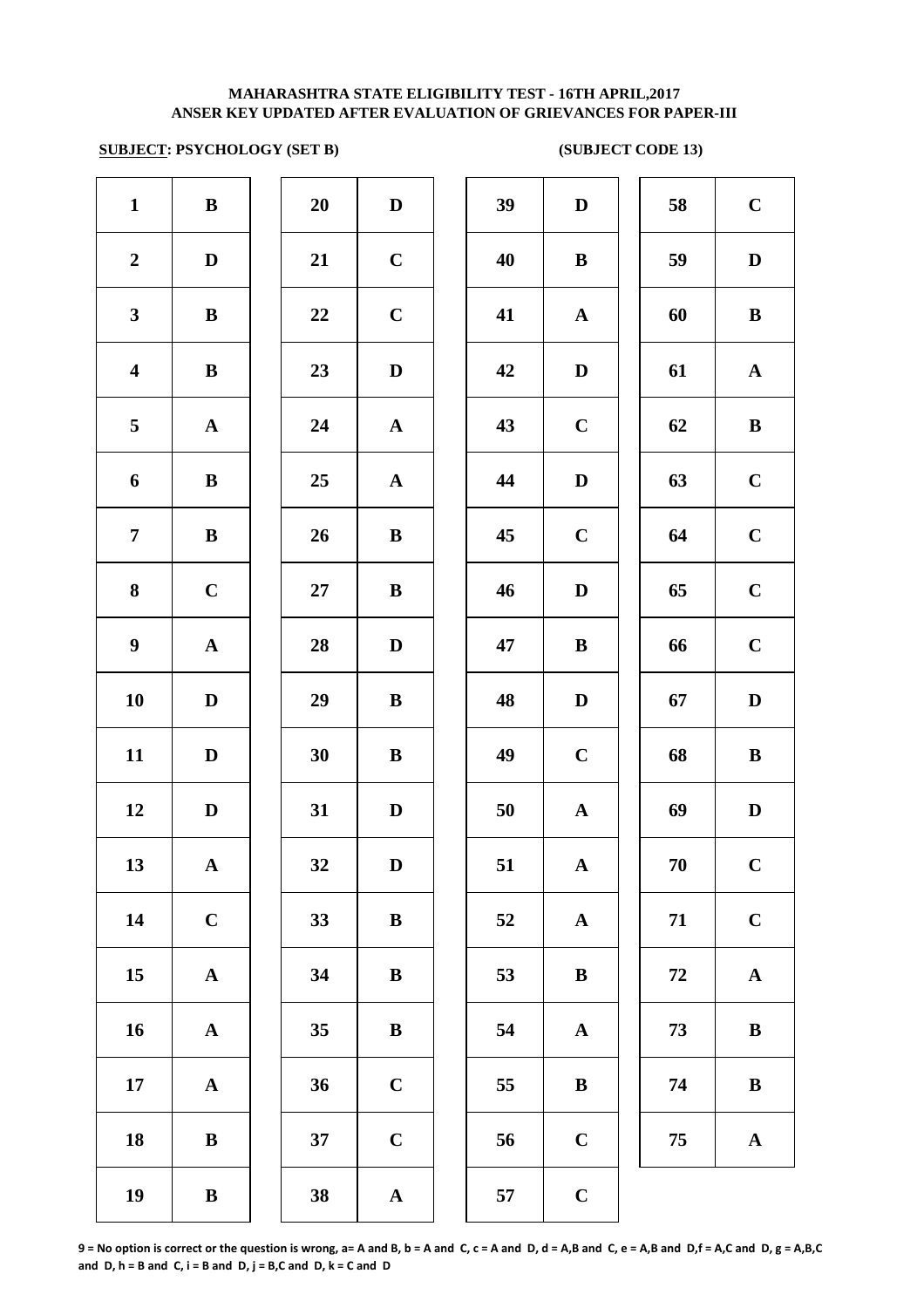# **SUBJECT: PSYCHOLOGY (SET C) (SUBJECT CODE 13)**

| $\mathbf{1}$            | $\mathbf D$  | 20     | $\bf{B}$     | 39 | $\mathbf C$  | 58 | $\bf{B}$     |
|-------------------------|--------------|--------|--------------|----|--------------|----|--------------|
| $\boldsymbol{2}$        | $\mathbf D$  | 21     | $\mathbf D$  | 40 | $\mathbf{A}$ | 59 | $\mathbf{D}$ |
| $\mathbf{3}$            | ${\bf A}$    | 22     | $\mathbf D$  | 41 | $\mathbf{A}$ | 60 | $\mathbf C$  |
| $\overline{\mathbf{4}}$ | $\mathbf C$  | 23     | $\bf{B}$     | 42 | $\mathbf{A}$ | 61 | $\mathbf C$  |
| $\overline{\mathbf{5}}$ | ${\bf A}$    | 24     | $\bf{B}$     | 43 | $\, {\bf B}$ | 62 | $\mathbf A$  |
| 6                       | ${\bf A}$    | 25     | $\bf{B}$     | 44 | $\mathbf{A}$ | 63 | $\bf{B}$     |
| $\overline{7}$          | ${\bf A}$    | 26     | $\mathbf C$  | 45 | $\, {\bf B}$ | 64 | $\bf{B}$     |
| $\bf{8}$                | ${\bf B}$    | $27\,$ | $\mathbf C$  | 46 | $\mathbf C$  | 65 | $\mathbf A$  |
| $\boldsymbol{9}$        | $\bf{B}$     | 28     | ${\bf A}$    | 47 | $\mathbf C$  | 66 | $\bf{B}$     |
| 10                      | $\mathbf D$  | 29     | D            | 48 | $\mathbf C$  | 67 | D            |
| 11                      | $\mathbf C$  | 30     | $\bf{B}$     | 49 | $\mathbf D$  | 68 | $\bf{B}$     |
| 12                      | $\mathbf C$  | 31     | ${\bf A}$    | 50 | $\bf{B}$     | 69 | $\bf{B}$     |
| 13                      | $\mathbf D$  | 32     | $\mathbf D$  | 51 | $\mathbf A$  | 70 | $\mathbf A$  |
| 14                      | ${\bf A}$    | 33     | $\mathbf C$  | 52 | $\, {\bf B}$ | 71 | $\bf{B}$     |
| 15                      | $\mathbf{A}$ | 34     | $\mathbf D$  | 53 | $\mathbf C$  | 72 | $\bf{B}$     |
| 16                      | $\bf{B}$     | 35     | $\mathbf C$  | 54 | $\mathbf C$  | 73 | $\mathbf C$  |
| 17                      | $\bf{B}$     | 36     | $\mathbf D$  | 55 | $\mathbf C$  | 74 | $\mathbf A$  |
| 18                      | $\mathbf D$  | 37     | $\bf{B}$     | 56 | $\bf C$      | 75 | $\mathbf{D}$ |
| 19                      | $\bf{B}$     | 38     | $\mathbf{D}$ | 57 | $\mathbf D$  |    |              |
|                         |              |        |              |    |              |    |              |

| 39 | $\mathbf C$  | 58 | $\bf{B}$     |
|----|--------------|----|--------------|
| 40 | $\mathbf{A}$ | 59 | D            |
| 41 | $\mathbf A$  | 60 | $\mathbf C$  |
| 42 | $\mathbf A$  | 61 | $\mathbf C$  |
| 43 | $\bf{B}$     | 62 | $\mathbf A$  |
| 44 | $\mathbf A$  | 63 | $\bf{B}$     |
| 45 | $\bf{B}$     | 64 | $\bf{B}$     |
| 46 | $\mathbf C$  | 65 | ${\bf A}$    |
| 47 | $\mathbf C$  | 66 | $\bf{B}$     |
| 48 | $\mathbf C$  | 67 | D            |
| 49 | D            | 68 | $\bf{B}$     |
| 50 | $\bf{B}$     | 69 | $\bf{B}$     |
| 51 | $\mathbf{A}$ | 70 | $\mathbf{A}$ |
| 52 | $\bf{B}$     | 71 | $\bf{B}$     |
| 53 | $\mathbf C$  | 72 | $\bf{B}$     |
| 54 | $\mathbf C$  | 73 | $\mathbf C$  |
| 55 | $\mathbf C$  | 74 | $\mathbf{A}$ |
| 56 | $\mathbf C$  | 75 | D            |
| 57 | D            |    |              |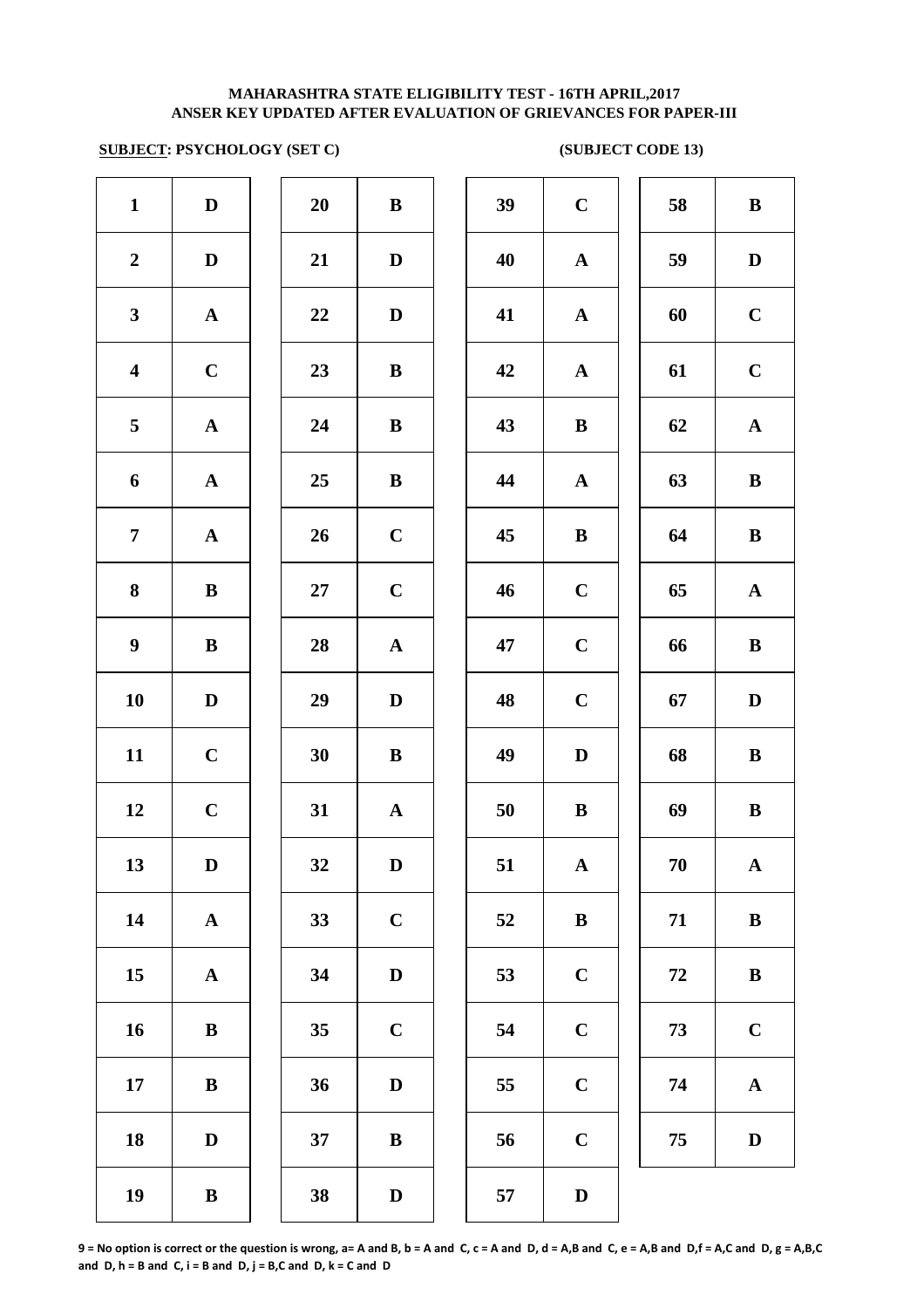### **SUBJECT: PSYCHOLOGY (SET D) (SUBJECT CODE 13)**

| $\mathbf{1}$            | $\mathbf C$  | 20 | $\, {\bf B}$ | 39 | $\mathbf D$  | 58     | $\bf{B}$     |
|-------------------------|--------------|----|--------------|----|--------------|--------|--------------|
| $\boldsymbol{2}$        | $\mathbf C$  | 21 | ${\bf A}$    | 40 | $\bf{B}$     | 59     | $\bf{B}$     |
| $\mathbf{3}$            | $\mathbf D$  | 22 | $\mathbf D$  | 41 | $\mathbf{A}$ | 60     | $\mathbf A$  |
| $\overline{\mathbf{4}}$ | ${\bf A}$    | 23 | $\mathbf C$  | 42 | $\bf{B}$     | 61     | $\bf{B}$     |
| 5                       | ${\bf A}$    | 24 | $\mathbf D$  | 43 | $\bf C$      | 62     | $\bf{B}$     |
| 6                       | ${\bf B}$    | 25 | $\mathbf C$  | 44 | $\bf C$      | 63     | $\mathbf C$  |
| $\overline{7}$          | $\bf{B}$     | 26 | $\mathbf D$  | 45 | $\mathbf C$  | 64     | $\mathbf A$  |
| 8                       | $\mathbf D$  | 27 | $\bf{B}$     | 46 | $\mathbf C$  | 65     | $\mathbf{D}$ |
| $\boldsymbol{9}$        | $\bf{B}$     | 28 | $\mathbf D$  | 47 | $\mathbf D$  | 66     | $\mathbf D$  |
| 10                      | ${\bf B}$    | 29 | $\mathbf C$  | 48 | $\bf{B}$     | 67     | $\mathbf{D}$ |
| 11                      | $\mathbf D$  | 30 | ${\bf A}$    | 49 | $\mathbf D$  | 68     | $\mathbf A$  |
| 12                      | $\mathbf D$  | 31 | ${\bf A}$    | 50 | $\mathbf C$  | 69     | $\mathbf C$  |
| 13                      | ${\bf B}$    | 32 | $\mathbf{A}$ | 51 | $\mathbf C$  | 70     | $\mathbf A$  |
| 14                      | $\, {\bf B}$ | 33 | $\, {\bf B}$ | 52 | ${\bf A}$    | 71     | $\mathbf A$  |
| 15                      | ${\bf B}$    | 34 | ${\bf A}$    | 53 | $\bf{B}$     | $72\,$ | $\mathbf A$  |
| 16                      | $\mathbf C$  | 35 | $\, {\bf B}$ | 54 | $\bf{B}$     | 73     | $\bf{B}$     |
| 17                      | $\mathbf C$  | 36 | $\mathbf C$  | 55 | $\mathbf{A}$ | 74     | $\bf{B}$     |
| 18                      | ${\bf A}$    | 37 | $\mathbf C$  | 56 | $\bf{B}$     | 75     | $\mathbf D$  |
| 19                      | $\mathbf D$  | 38 | $\mathbf C$  | 57 | $\mathbf D$  |        |              |

| 39 | $\mathbf D$  | 58 | ${\bf B}$             |
|----|--------------|----|-----------------------|
| 40 | $\bf{B}$     | 59 | $\, {\bf B}$          |
| 41 | $\mathbf A$  | 60 | ${\bf A}$             |
| 42 | $\bf{B}$     | 61 | $\, {\bf B}$          |
| 43 | $\mathbf C$  | 62 | $\bf{B}$              |
| 44 | $\mathbf C$  | 63 | $\mathbf C$           |
| 45 | $\mathbf C$  | 64 | ${\bf A}$             |
| 46 | $\mathbf C$  | 65 | $\mathbf D$           |
| 47 | D            | 66 | $\mathbf D$           |
| 48 | $\bf{B}$     | 67 | D                     |
| 49 | D            | 68 | ${\bf A}$             |
| 50 | $\mathbf C$  | 69 | $\mathbf C$           |
| 51 | $\mathbf C$  | 70 | A                     |
| 52 | $\mathbf A$  | 71 | ${\bf A}$             |
| 53 | $\, {\bf B}$ | 72 | $\boldsymbol{\rm{A}}$ |
| 54 | $\, {\bf B}$ | 73 | $\, {\bf B}$          |
| 55 | $\mathbf A$  | 74 | $\, {\bf B}$          |
| 56 | $\, {\bf B}$ | 75 | $\mathbf D$           |
|    |              |    |                       |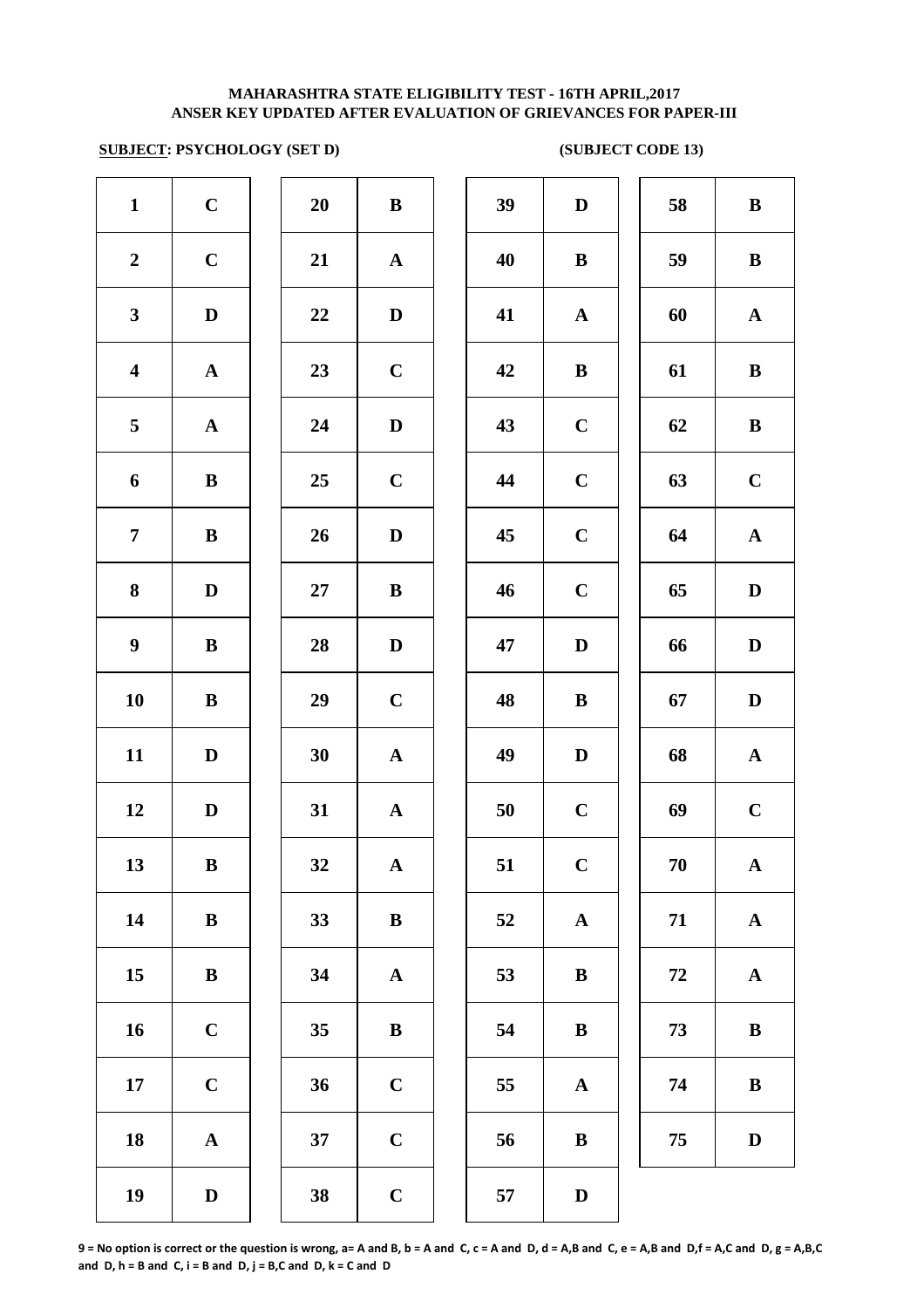# **SUBJECT: SOCIOLOGY (SET A)** (SUBJECT CODE 14)

| $\mathbf{1}$            | $\boldsymbol{\rm{A}}$ | 20 | ${\bf A}$             | 39 | $\mathbf C$               |
|-------------------------|-----------------------|----|-----------------------|----|---------------------------|
| $\boldsymbol{2}$        | $\, {\bf B}$          | 21 | $\mathbf C$           | 40 | $\mathbf A$               |
| $\mathbf{3}$            | $\mathbf C$           | 22 | $\mathbf C$           | 41 | $\mathbf C$               |
| $\overline{\mathbf{4}}$ | $\boldsymbol{\rm{A}}$ | 23 | $\bf{B}$              | 42 | $\mathbf A$               |
| 5                       | $\mathbf C$           | 24 | $\mathbf C$           | 43 | $\mathbf C$               |
| 6                       | $\bf{B}$              | 25 | $\bf{B}$              | 44 | $\bf{D}$                  |
| $\overline{7}$          | $\mathbf D$           | 26 | ${\bf A}$             | 45 | D                         |
| 8                       | $\bf{B}$              | 27 | ${\bf A}$             | 46 | $\bf{B}$                  |
| $\boldsymbol{9}$        | $\, {\bf B}$          | 28 | $\, {\bf B}$          | 47 | $\mathbf{D}$              |
| 10                      | $\mathbf C$           | 29 | $\mathbf D$           | 48 | $\mathbf C$               |
| 11                      | $\boldsymbol{\rm{A}}$ | 30 | $\mathbf C$           | 49 | D                         |
| 12                      | $\mathbf D$           | 31 | $\mathbf A$           | 50 | $\mathbf A$               |
| 13                      | $\, {\bf B}$          | 32 | $\bf{B}$              | 51 | $\boldsymbol{\mathsf{A}}$ |
| 14                      | $\mathbf D$           | 33 | $\, {\bf B}$          | 52 | $\mathbf C$               |
| 15                      | $\boldsymbol{\rm{A}}$ | 34 | $\mathbf C$           | 53 | $\mathbf A$               |
| 16                      | $\mathbf C$           | 35 | $\boldsymbol{\rm{A}}$ | 54 | $\bf{B}$                  |
| 17                      | $\mathbf C$           | 36 | $\mathbf D$           | 55 | D                         |
| 18                      | $\mathbf C$           | 37 | $\mathbf C$           | 56 | $\bf{B}$                  |
| 19                      | $\boldsymbol{\rm{A}}$ | 38 | $\mathbf C$           | 57 | $\bf{B}$                  |
|                         |                       |    |                       |    |                           |

| 20 | A                       |
|----|-------------------------|
| 21 | $\mathbf C$             |
| 22 | $\mathbf C$             |
| 23 | B                       |
| 24 | $\mathbf C$             |
| 25 | B                       |
| 26 | $\mathbf{A}$            |
| 27 | $\mathbf A$             |
| 28 | B                       |
| 29 | $\mathbf D$             |
| 30 | $\mathbf C$             |
| 31 | $\overline{\mathbf{A}}$ |
| 32 | B                       |
| 33 | B                       |
| 34 | $\mathbf C$             |
| 35 | $\overline{\mathbf{A}}$ |
| 36 | D                       |
| 37 | $\mathbf C$             |
|    |                         |

| $\mathbf{1}$            | ${\bf A}$    | 20     | ${\bf A}$    | 39 | $\mathbf C$  | 58 | ${\bf A}$    |
|-------------------------|--------------|--------|--------------|----|--------------|----|--------------|
| $\overline{2}$          | ${\bf B}$    | 21     | $\mathbf C$  | 40 | ${\bf A}$    | 59 | $\, {\bf B}$ |
| $\mathbf{3}$            | $\mathbf C$  | 22     | $\mathbf C$  | 41 | $\mathbf C$  | 60 | $\mathbf D$  |
| $\overline{\mathbf{4}}$ | ${\bf A}$    | 23     | $\bf{B}$     | 42 | ${\bf A}$    | 61 | ${\bf A}$    |
| $\overline{5}$          | $\mathbf C$  | 24     | $\mathbf C$  | 43 | $\mathbf C$  | 62 | $\mathbf C$  |
| 6                       | $\, {\bf B}$ | 25     | $\bf{B}$     | 44 | $\mathbf D$  | 63 | $\mathbf C$  |
| $\overline{7}$          | $\mathbf{D}$ | 26     | ${\bf A}$    | 45 | $\mathbf D$  | 64 | $\, {\bf B}$ |
| 8                       | $\bf{B}$     | $27\,$ | ${\bf A}$    | 46 | $\, {\bf B}$ | 65 | $\mathbf C$  |
| $\boldsymbol{9}$        | $\bf{B}$     | 28     | $\bf{B}$     | 47 | $\mathbf D$  | 66 | $\mathbf C$  |
| 10                      | $\mathbf C$  | 29     | $\mathbf D$  | 48 | $\mathbf C$  | 67 | $\, {\bf B}$ |
| 11                      | $\mathbf A$  | 30     | $\mathbf C$  | 49 | $\mathbf D$  | 68 | ${\bf A}$    |
| 12                      | D            | 31     | $\mathbf{A}$ | 50 | $\mathbf A$  | 69 | $\, {\bf B}$ |
| 13                      | $\, {\bf B}$ | 32     | $\bf{B}$     | 51 | $\mathbf A$  | 70 | $\bf{B}$     |
| 14                      | $\mathbf D$  | 33     | $\, {\bf B}$ | 52 | $\mathbf C$  | 71 | ${\bf A}$    |
| 15                      | ${\bf A}$    | 34     | $\mathbf C$  | 53 | ${\bf A}$    | 72 | ${\bf A}$    |
| 16                      | $\mathbf C$  | 35     | $\mathbf A$  | 54 | $\bf{B}$     | 73 | $\mathbf C$  |
| 17                      | $\mathbf C$  | 36     | $\mathbf D$  | 55 | D            | 74 | $\mathbf C$  |
| 18                      | $\mathbf C$  | 37     | $\mathbf C$  | 56 | $\bf{B}$     | 75 | $\mathbf A$  |
| 19                      | $\mathbf A$  | 38     | $\mathbf C$  | 57 | $\bf{B}$     |    |              |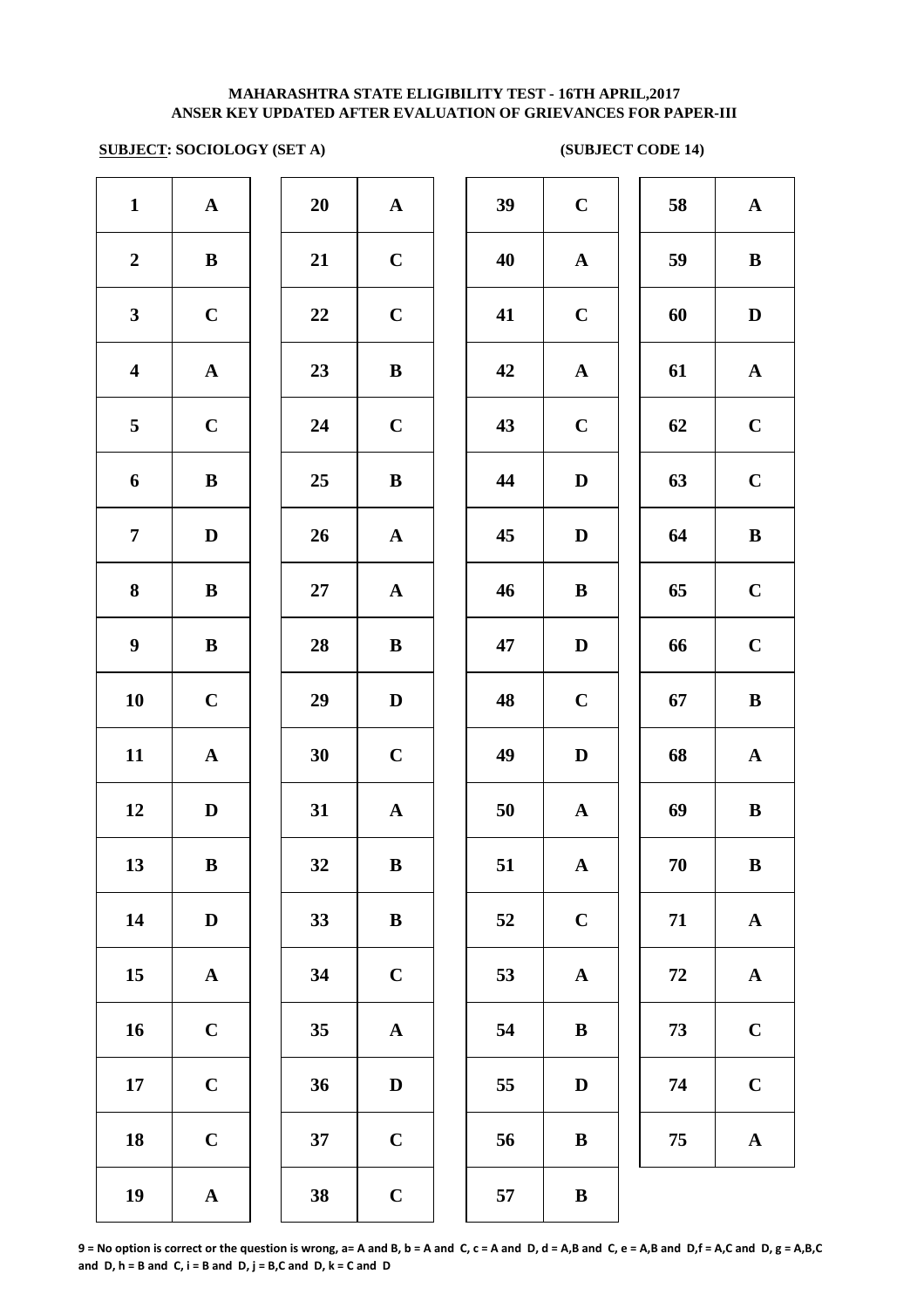### **SUBJECT: SOCIOLOGY (SET B)** (SUBJECT CODE 14)

| $\mathbf{1}$            | $\mathbf C$           | 20 | ${\bf A}$             | 39 | $\bf{B}$     |
|-------------------------|-----------------------|----|-----------------------|----|--------------|
| $\boldsymbol{2}$        | $\mathbf C$           | 21 | $\mathbf C$           | 40 | $\mathbf{D}$ |
| $\mathbf{3}$            | $\, {\bf B}$          | 22 | ${\bf A}$             | 41 | $\mathbf A$  |
| $\overline{\mathbf{4}}$ | $\mathbf C$           | 23 | $\mathbf C$           | 42 | $\mathbf C$  |
| 5                       | $\bf{B}$              | 24 | $\mathbf D$           | 43 | $\mathbf C$  |
| 6                       | $\boldsymbol{\rm{A}}$ | 25 | $\mathbf D$           | 44 | $\bf{B}$     |
| $\overline{7}$          | $\boldsymbol{\rm{A}}$ | 26 | $\, {\bf B}$          | 45 | $\mathbf C$  |
| 8                       | $\bf{B}$              | 27 | $\mathbf D$           | 46 | $\mathbf C$  |
| $\boldsymbol{9}$        | $\mathbf D$           | 28 | $\mathbf C$           | 47 | $\bf{B}$     |
| 10                      | $\mathbf C$           | 29 | $\mathbf D$           | 48 | $\mathbf A$  |
| 11                      | $\boldsymbol{\rm{A}}$ | 30 | $\boldsymbol{\rm{A}}$ | 49 | $\bf{B}$     |
| 12                      | $\, {\bf B}$          | 31 | $\boldsymbol{\rm{A}}$ | 50 | $\bf{B}$     |
| 13                      | $\, {\bf B}$          | 32 | $\mathbf C$           | 51 | $\mathbf A$  |
| 14                      | $\mathbf C$           | 33 | ${\bf A}$             | 52 | $\mathbf A$  |
| 15                      | $\boldsymbol{\rm{A}}$ | 34 | $\, {\bf B}$          | 53 | $\mathbf C$  |
| 16                      | $\mathbf D$           | 35 | $\mathbf D$           | 54 | $\mathbf C$  |
| 17                      | $\mathbf C$           | 36 | $\bf{B}$              | 55 | $\mathbf A$  |
| 18                      | $\mathbf C$           | 37 | $\bf{B}$              | 56 | $\mathbf A$  |
| 19                      | $\mathbf C$           | 38 | $\boldsymbol{\rm{A}}$ | 57 | $\bf{B}$     |
|                         |                       |    |                       |    |              |

| 20 | $\mathbf A$    |
|----|----------------|
| 21 | $\mathbf C$    |
| 22 | $\mathbf{A}$   |
| 23 | $\overline{C}$ |
| 24 | D              |
| 25 | $\mathbf D$    |
| 26 | B              |
| 27 | D              |
| 28 | $\mathbf C$    |
| 29 | D              |
| 30 | $\mathbf A$    |
| 31 | $\mathbf A$    |
| 32 | $\mathbf C$    |
| 33 | $\mathbf A$    |
| 34 | B              |
| 35 | $\mathbf D$    |
| 36 | B              |
| 37 | B              |
| 20 |                |

| $\mathbf{1}$            | $\mathbf C$  | 20 | ${\bf A}$    | 39 | $\, {\bf B}$ | 58 | $\mathbf C$           |
|-------------------------|--------------|----|--------------|----|--------------|----|-----------------------|
| $\overline{2}$          | $\mathbf C$  | 21 | $\mathbf C$  | 40 | $\mathbf D$  | 59 | ${\bf A}$             |
| $\mathbf{3}$            | $\, {\bf B}$ | 22 | ${\bf A}$    | 41 | ${\bf A}$    | 60 | $\mathbf C$           |
| $\overline{\mathbf{4}}$ | $\mathbf C$  | 23 | $\mathbf C$  | 42 | $\mathbf C$  | 61 | $\, {\bf B}$          |
| $5\phantom{.0}$         | $\bf{B}$     | 24 | D            | 43 | $\mathbf C$  | 62 | $\mathbf D$           |
| 6                       | $\mathbf{A}$ | 25 | D            | 44 | $\bf{B}$     | 63 | $\bf{B}$              |
| $\overline{7}$          | $\mathbf{A}$ | 26 | $\bf{B}$     | 45 | $\mathbf C$  | 64 | $\, {\bf B}$          |
| $\boldsymbol{8}$        | $\bf{B}$     | 27 | $\mathbf D$  | 46 | $\mathbf C$  | 65 | $\mathbf C$           |
| $\boldsymbol{9}$        | $\mathbf D$  | 28 | $\mathbf C$  | 47 | $\, {\bf B}$ | 66 | ${\bf A}$             |
| 10                      | $\mathbf C$  | 29 | $\mathbf D$  | 48 | $\mathbf{A}$ | 67 | $\mathbf D$           |
| 11                      | ${\bf A}$    | 30 | ${\bf A}$    | 49 | $\bf{B}$     | 68 | $\, {\bf B}$          |
| 12                      | $\, {\bf B}$ | 31 | ${\bf A}$    | 50 | $\bf{B}$     | 69 | $\mathbf D$           |
| 13                      | $\, {\bf B}$ | 32 | $\mathbf C$  | 51 | ${\bf A}$    | 70 | $\mathbf{A}$          |
| 14                      | $\mathbf C$  | 33 | $\mathbf A$  | 52 | ${\bf A}$    | 71 | $\mathbf C$           |
| 15                      | ${\bf A}$    | 34 | $\, {\bf B}$ | 53 | $\mathbf C$  | 72 | $\mathbf C$           |
| 16                      | $\mathbf D$  | 35 | $\mathbf D$  | 54 | $\mathbf C$  | 73 | $\mathbf C$           |
| 17                      | $\mathbf C$  | 36 | $\bf{B}$     | 55 | ${\bf A}$    | 74 | ${\bf A}$             |
| 18                      | $\mathbf C$  | 37 | ${\bf B}$    | 56 | $\mathbf A$  | 75 | $\boldsymbol{\rm{A}}$ |
| 19                      | $\mathbf C$  | 38 | ${\bf A}$    | 57 | $\bf{B}$     |    |                       |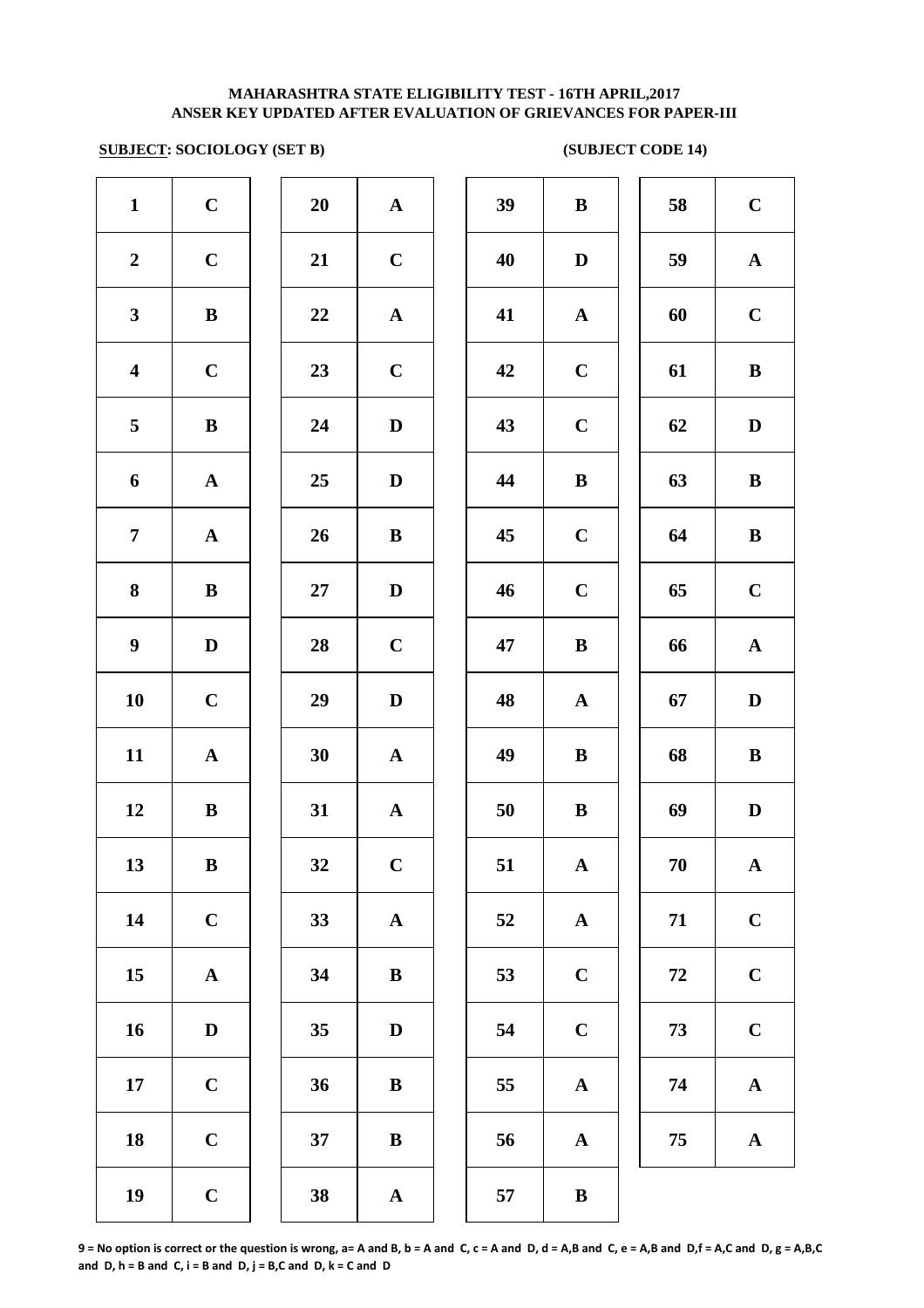### **SUBJECT: SOCIOLOGY (SET C)** (SUBJECT CODE 14)

| $\mathbf{1}$            | $\boldsymbol{\rm{A}}$ | 20 | $\mathbf A$           | 39 | $\bf{B}$     |
|-------------------------|-----------------------|----|-----------------------|----|--------------|
| $\boldsymbol{2}$        | $\bf{B}$              | 21 | ${\bf A}$             | 40 | $\bf{B}$     |
| $\mathbf{3}$            | $\bf{B}$              | 22 | $\mathbf C$           | 41 | $\mathbf A$  |
| $\overline{\mathbf{4}}$ | $\mathbf C$           | 23 | $\mathbf A$           | 42 | $\mathbf A$  |
| $\overline{\mathbf{5}}$ | ${\bf A}$             | 24 | $\bf{B}$              | 43 | $\mathbf C$  |
| 6                       | $\mathbf D$           | 25 | $\mathbf D$           | 44 | $\mathbf C$  |
| $\overline{7}$          | $\mathbf C$           | 26 | $\, {\bf B}$          | 45 | $\mathbf A$  |
| 8                       | $\mathbf C$           | 27 | $\, {\bf B}$          | 46 | $\mathbf A$  |
| $\boldsymbol{9}$        | $\mathbf C$           | 28 | $\mathbf A$           | 47 | $\bf{B}$     |
| ${\bf 10}$              | $\boldsymbol{\rm{A}}$ | 29 | $\, {\bf B}$          | 48 | $\mathbf C$  |
| 11                      | $\mathbf C$           | 30 | $\mathbf D$           | 49 | $\mathbf A$  |
| 12                      | $\boldsymbol{\rm{A}}$ | 31 | $\mathbf A$           | 50 | $\mathbf C$  |
| 13                      | $\mathbf C$           | 32 | $\mathbf C$           | 51 | $\bf{B}$     |
| 14                      | $\mathbf D$           | 33 | $\mathbf C$           | 52 | $\bf{D}$     |
| 15                      | $\mathbf D$           | 34 | $\, {\bf B}$          | 53 | $\bf{B}$     |
| 16                      | $\bf{B}$              | 35 | $\mathbf C$           | 54 | $\bf{B}$     |
| 17                      | $\mathbf D$           | 36 | $\mathbf C$           | 55 | $\mathbf C$  |
| 18                      | $\mathbf C$           | 37 | $\, {\bf B}$          | 56 | $\mathbf A$  |
| 19                      | $\mathbf D$           | 38 | $\boldsymbol{\rm{A}}$ | 57 | $\mathbf{D}$ |
|                         |                       |    |                       |    |              |

| 20 | $\mathbf A$    |
|----|----------------|
| 21 | $\mathbf A$    |
| 22 | $\mathbf C$    |
| 23 | $\mathbf{A}$   |
| 24 | B              |
| 25 | D              |
| 26 | B              |
| 27 | B              |
| 28 | $\mathbf A$    |
| 29 | B              |
| 30 | D              |
| 31 | $\mathbf A$    |
| 32 | $\mathbf C$    |
| 33 | $\overline{C}$ |
| 34 | B              |
| 35 | $\mathbf C$    |
| 36 | $\mathbf C$    |
| 37 | B              |
|    |                |

| $\mathbf{1}$            | ${\bf A}$    | 20 | ${\bf A}$               | 39 | $\bf{B}$     | 58 | $\, {\bf B}$ |
|-------------------------|--------------|----|-------------------------|----|--------------|----|--------------|
| $\boldsymbol{2}$        | $\bf{B}$     | 21 | ${\bf A}$               | 40 | $\bf{B}$     | 59 | $\mathbf D$  |
| $\mathbf{3}$            | $\, {\bf B}$ | 22 | $\mathbf C$             | 41 | ${\bf A}$    | 60 | ${\bf A}$    |
| $\overline{\mathbf{4}}$ | $\mathbf C$  | 23 | ${\bf A}$               | 42 | ${\bf A}$    | 61 | $\mathbf C$  |
| 5                       | ${\bf A}$    | 24 | $\, {\bf B}$            | 43 | $\mathbf C$  | 62 | $\mathbf C$  |
| 6                       | $\mathbf D$  | 25 | $\mathbf D$             | 44 | $\mathbf C$  | 63 | $\mathbf C$  |
| $\overline{7}$          | $\mathbf C$  | 26 | $\, {\bf B}$            | 45 | ${\bf A}$    | 64 | ${\bf A}$    |
| 8                       | $\mathbf C$  | 27 | $\, {\bf B}$            | 46 | $\mathbf A$  | 65 | ${\bf A}$    |
| $\boldsymbol{9}$        | $\mathbf C$  | 28 | $\mathbf{A}$            | 47 | $\bf{B}$     | 66 | $\mathbf C$  |
| 10                      | ${\bf A}$    | 29 | $\bf{B}$                | 48 | $\mathbf C$  | 67 | $\mathbf C$  |
| 11                      | $\mathbf C$  | 30 | $\mathbf D$             | 49 | $\mathbf A$  | 68 | $\, {\bf B}$ |
| 12                      | $\mathbf{A}$ | 31 | ${\bf A}$               | 50 | $\mathbf C$  | 69 | $\mathbf C$  |
| 13                      | $\mathbf C$  | 32 | $\mathbf C$             | 51 | $\bf{B}$     | 70 | $\bf{B}$     |
| 14                      | $\mathbf D$  | 33 | $\mathbf C$             | 52 | D            | 71 | ${\bf A}$    |
| 15                      | $\mathbf D$  | 34 | $\bf{B}$                | 53 | $\, {\bf B}$ | 72 | ${\bf A}$    |
| 16                      | $\bf{B}$     | 35 | $\mathbf C$             | 54 | $\, {\bf B}$ | 73 | $\, {\bf B}$ |
| 17                      | D            | 36 | $\mathbf C$             | 55 | $\mathbf C$  | 74 | $\mathbf D$  |
| 18                      | $\mathbf C$  | 37 | $\bf{B}$                | 56 | ${\bf A}$    | 75 | $\mathbf C$  |
| 19                      | D            | 38 | $\overline{\mathbf{A}}$ | 57 | D            |    |              |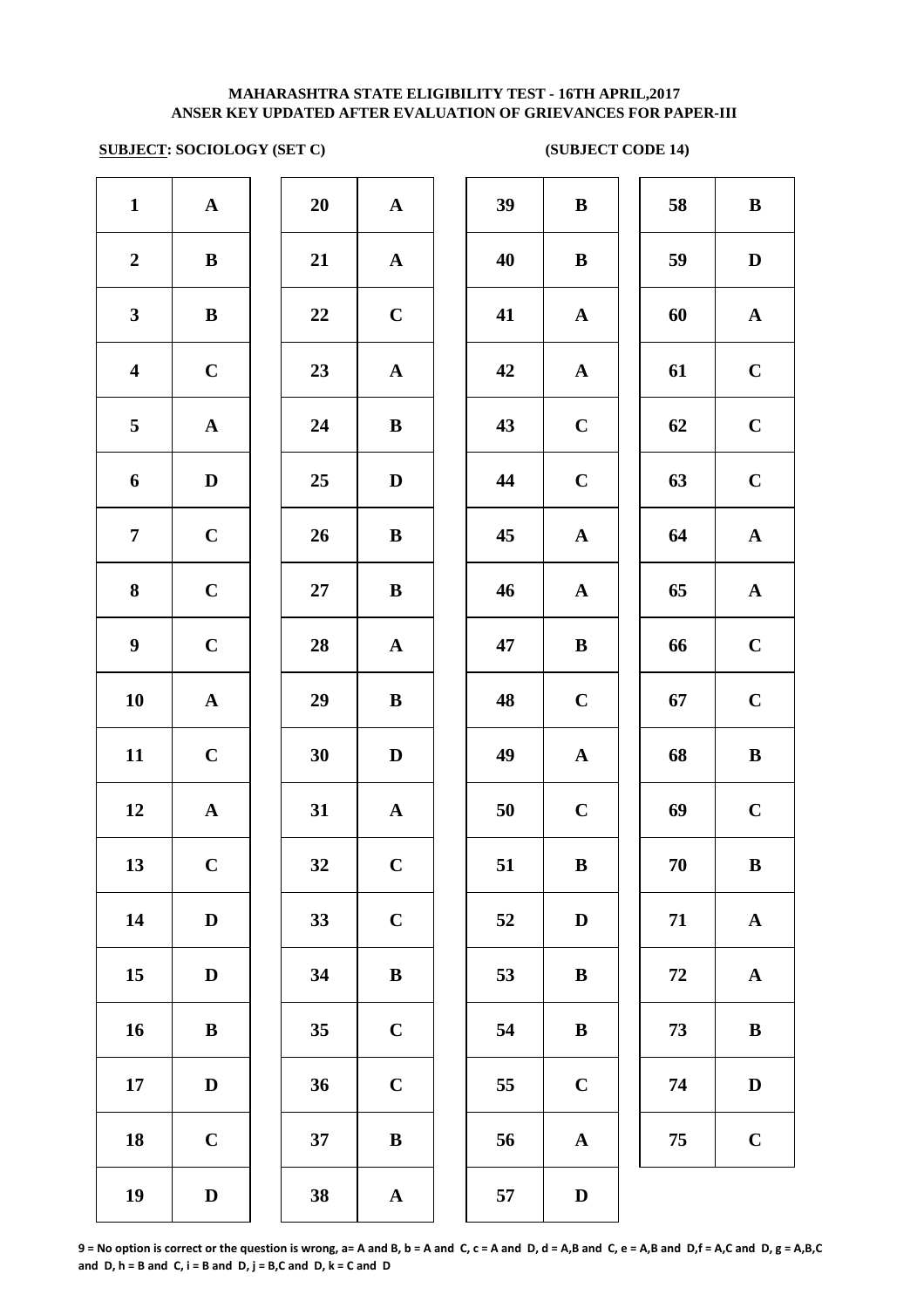### **SUBJECT: SOCIOLOGY (SET D) (SUBJECT CODE 14)**

| $\mathbf{1}$            | $\mathbf C$           | 20 | $\mathbf D$           | 39 | $\mathbf A$  |
|-------------------------|-----------------------|----|-----------------------|----|--------------|
| $\boldsymbol{2}$        | $\boldsymbol{\rm{A}}$ | 21 | ${\bf A}$             | 40 | $\mathbf C$  |
| $\mathbf{3}$            | $\mathbf C$           | 22 | $\mathbf C$           | 41 | $\bf{B}$     |
| $\overline{\mathbf{4}}$ | $\mathbf D$           | 23 | $\mathbf C$           | 42 | $\bf{D}$     |
| $\overline{\mathbf{5}}$ | $\mathbf D$           | 24 | $\bf{B}$              | 43 | $\bf{B}$     |
| 6                       | ${\bf B}$             | 25 | $\mathbf C$           | 44 | $\bf{B}$     |
| $\overline{7}$          | $\mathbf D$           | 26 | $\mathbf C$           | 45 | $\mathbf C$  |
| 8                       | $\mathbf C$           | 27 | $\, {\bf B}$          | 46 | $\mathbf A$  |
| $\boldsymbol{9}$        | $\mathbf D$           | 28 | ${\bf A}$             | 47 | $\mathbf{D}$ |
| 10                      | $\boldsymbol{\rm{A}}$ | 29 | $\, {\bf B}$          | 48 | $\bf{B}$     |
| 11                      | $\boldsymbol{\rm{A}}$ | 30 | $\, {\bf B}$          | 49 | $\mathbf{D}$ |
| 12                      | $\mathbf C$           | 31 | $\mathbf A$           | 50 | $\mathbf{A}$ |
| 13                      | ${\bf A}$             | 32 | $\mathbf{A}$          | 51 | $\mathbf C$  |
| 14                      | $\bf{B}$              | 33 | $\mathbf C$           | 52 | $\mathbf C$  |
| 15                      | $\mathbf D$           | 34 | $\mathbf C$           | 53 | $\mathbf C$  |
| 16                      | $\bf{B}$              | 35 | $\boldsymbol{\rm{A}}$ | 54 | $\mathbf A$  |
| 17                      | $\, {\bf B}$          | 36 | $\boldsymbol{\rm{A}}$ | 55 | $\mathbf A$  |
| 18                      | $\boldsymbol{\rm{A}}$ | 37 | $\, {\bf B}$          | 56 | $\mathbf C$  |
| 19                      | $\, {\bf B}$          | 38 | $\mathbf C$           | 57 | $\mathbf C$  |

| 20 | D                       |
|----|-------------------------|
| 21 | $\mathbf{A}$            |
| 22 | $\mathbf C$             |
| 23 | $\mathbf C$             |
| 24 | B                       |
| 25 | $\mathbf C$             |
| 26 | $\mathbf C$             |
| 27 | B                       |
| 28 | $\mathbf A$             |
| 29 | B                       |
| 30 | B                       |
| 31 | $\mathbf A$             |
| 32 | $\overline{\mathbf{A}}$ |
| 33 | $\mathbf C$             |
| 34 | $\mathbf C$             |
| 35 | A                       |
| 36 | A                       |
| 37 | в                       |
|    |                         |

| $\mathbf{1}$            | $\mathbf C$  | 20     | $\mathbf D$  | 39        | ${\bf A}$    | 58 | $\, {\bf B}$ |
|-------------------------|--------------|--------|--------------|-----------|--------------|----|--------------|
| $\overline{2}$          | ${\bf A}$    | 21     | ${\bf A}$    | 40        | $\mathbf C$  | 59 | $\mathbf C$  |
| $\mathbf{3}$            | $\mathbf C$  | 22     | $\mathbf C$  | 41        | $\bf{B}$     | 60 | $\, {\bf B}$ |
| $\overline{\mathbf{4}}$ | $\mathbf D$  | 23     | $\bf C$      | 42        | $\mathbf D$  | 61 | ${\bf A}$    |
| 5                       | $\mathbf D$  | 24     | $\, {\bf B}$ | 43        | $\, {\bf B}$ | 62 | ${\bf A}$    |
| 6                       | $\, {\bf B}$ | 25     | $\mathbf C$  | 44        | $\, {\bf B}$ | 63 | $\, {\bf B}$ |
| $\overline{7}$          | D            | 26     | $\mathbf C$  | 45        | $\mathbf C$  | 64 | $\mathbf D$  |
| $\boldsymbol{8}$        | $\mathbf C$  | $27\,$ | $\, {\bf B}$ | 46        | $\mathbf{A}$ | 65 | $\mathbf C$  |
| $\boldsymbol{9}$        | $\mathbf D$  | 28     | ${\bf A}$    | 47        | $\mathbf D$  | 66 | $\mathbf{A}$ |
| 10                      | ${\bf A}$    | 29     | $\bf{B}$     | 48        | $\bf{B}$     | 67 | $\, {\bf B}$ |
| 11                      | $\mathbf A$  | 30     | $\bf{B}$     | 49        | $\mathbf D$  | 68 | $\, {\bf B}$ |
| 12                      | $\mathbf C$  | 31     | $\mathbf{A}$ | 50        | $\mathbf{A}$ | 69 | $\mathbf C$  |
| 13                      | $\mathbf A$  | 32     | $\mathbf A$  | 51        | $\mathbf C$  | 70 | $\mathbf A$  |
| 14                      | $\bf{B}$     | 33     | $\mathbf C$  | 52        | $\mathbf C$  | 71 | $\mathbf D$  |
| 15                      | D            | 34     | $\mathbf C$  | 53        | $\mathbf C$  | 72 | $\mathbf C$  |
| 16                      | $\bf{B}$     | 35     | ${\bf A}$    | 54        | ${\bf A}$    | 73 | $\mathbf C$  |
| 17                      | $\bf{B}$     | 36     | $\mathbf{A}$ | 55        | ${\bf A}$    | 74 | $\mathbf C$  |
| 18                      | $\mathbf{A}$ | 37     | $\bf{B}$     | 56        | $\mathbf C$  | 75 | ${\bf A}$    |
| 10                      | $\mathbf{D}$ | 20     | $\mathbf{C}$ | $E^{\pi}$ | $\mathbf C$  |    |              |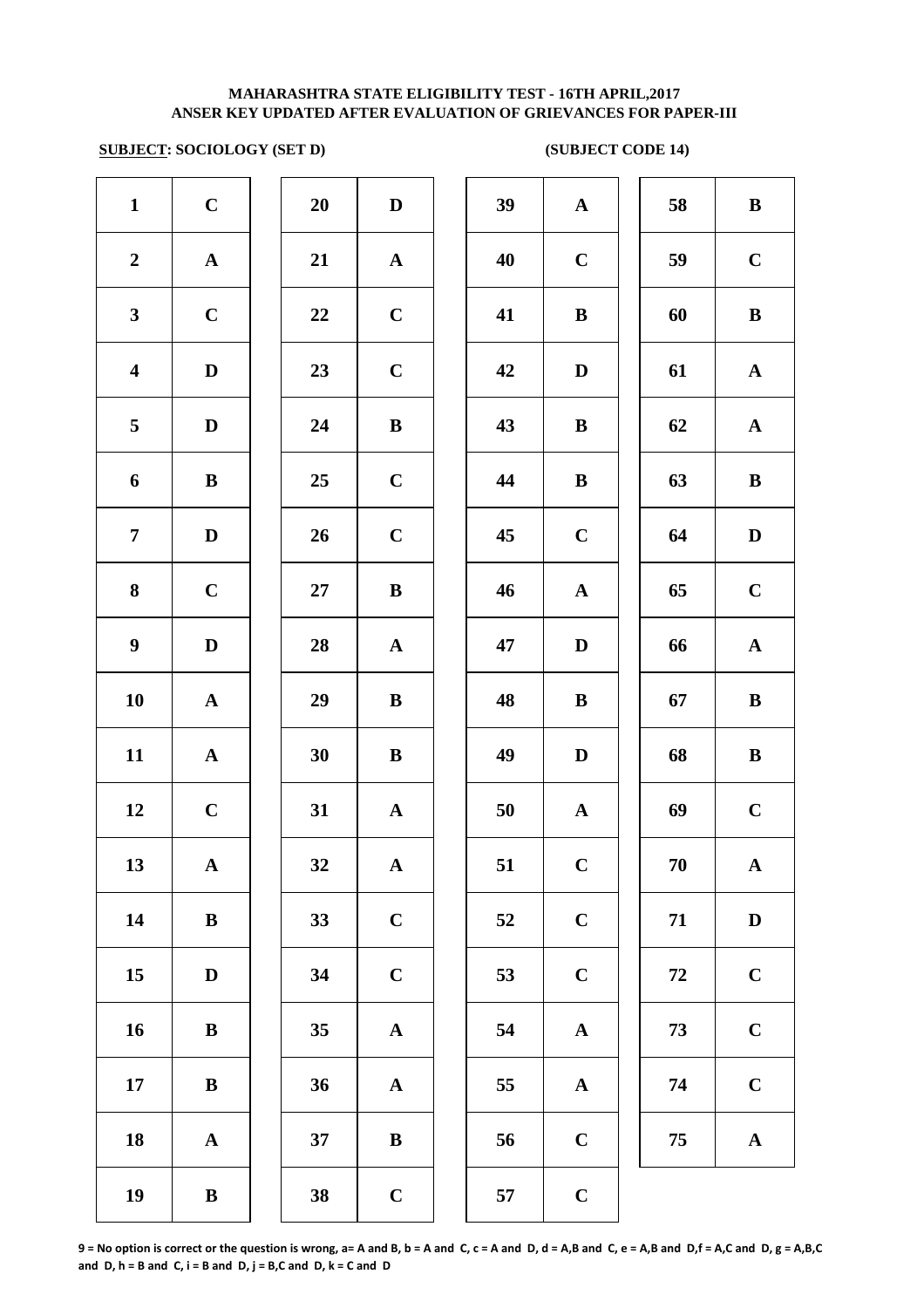### **ANSER KEY UPDATED AFTER EVALUATION OF GRIEVANCES FOR PAPER-III MAHARASHTRA STATE ELIGIBILITY TEST - 16TH APRIL,2017**

# **SUBJECT: POLITICAL SCIENCE (SET A) (SUBJECT CODE 15)**

| $\mathbf{1}$            | $\mathbf D$           | 20 | $\, {\bf B}$          | 39 | $\mathbf C$  |
|-------------------------|-----------------------|----|-----------------------|----|--------------|
| $\boldsymbol{2}$        | $\mathbf C$           | 21 | ${\bf A}$             | 40 | $\mathbf{D}$ |
| $\mathbf{3}$            | $\, {\bf B}$          | 22 | ${\bf A}$             | 41 | $\mathbf A$  |
| $\overline{\mathbf{4}}$ | $\mathbf C$           | 23 | $\mathbf C$           | 42 | $\mathbf A$  |
| 5                       | $\mathbf D$           | 24 | $\boldsymbol{\rm{A}}$ | 43 | $\bf{B}$     |
| 6                       | $\boldsymbol{\rm{A}}$ | 25 | $\bf{B}$              | 44 | $\bf{B}$     |
| $\overline{7}$          | $\mathbf C$           | 26 | $\bf{B}$              | 45 | $\mathbf A$  |
| 8                       | $\bf{B}$              | 27 | $\mathbf D$           | 46 | D            |
| $\boldsymbol{9}$        | $\mathbf D$           | 28 | $\mathbf D$           | 47 | $\bf{D}$     |
| 10                      | ${\bf k}$             | 29 | $\, {\bf B}$          | 48 | $\mathbf A$  |
| 11                      | $\, {\bf B}$          | 30 | $\, {\bf B}$          | 49 | $\mathbf{D}$ |
| 12                      | $\mathbf D$           | 31 | $\mathbf h$           | 50 | $\mathbf A$  |
| 13                      | $\mathbf c$           | 32 | $\mathbf D$           | 51 | $\mathbf C$  |
| 14                      | $\mathbf C$           | 33 | $\, {\bf B}$          | 52 | $\bf{B}$     |
| 15                      | $\mathbf D$           | 34 | $\boldsymbol{9}$      | 53 | $\mathbf C$  |
| 16                      | $\mathbf D$           | 35 | $\mathbf D$           | 54 | $\bf{B}$     |
| 17                      | $\mathbf C$           | 36 | $\mathbf D$           | 55 | $\bf{B}$     |
| 18                      | ${\bf A}$             | 37 | $\mathbf C$           | 56 | $\mathbf C$  |
| 19                      | $\mathbf D$           | 38 | $\, {\bf B}$          | 57 | $\bf{B}$     |
|                         |                       |    |                       |    |              |

| 20 | B            |  |
|----|--------------|--|
| 21 | $\mathbf{A}$ |  |
| 22 | $\mathbf A$  |  |
| 23 | $\mathbf C$  |  |
| 24 | $\mathbf A$  |  |
| 25 | B            |  |
| 26 | B            |  |
| 27 | D            |  |
| 28 | D            |  |
| 29 | B            |  |
| 30 | B            |  |
| 31 | h            |  |
| 32 | D            |  |
| 33 | B            |  |
| 34 | 9            |  |
| 35 | D            |  |
| 36 | D            |  |
| 37 | $\mathbf C$  |  |
|    |              |  |

| $\mathbf{1}$            | $\mathbf D$  | 20 | ${\bf B}$        | 39             | $\mathbf C$  | 58 | $\mathbf C$             |
|-------------------------|--------------|----|------------------|----------------|--------------|----|-------------------------|
| $\overline{2}$          | $\mathbf C$  | 21 | ${\bf A}$        | 40             | $\mathbf D$  | 59 | $\mathbf C$             |
| $\mathbf{3}$            | $\bf{B}$     | 22 | ${\bf A}$        | 41             | ${\bf A}$    | 60 | $\mathbf D$             |
| $\overline{\mathbf{4}}$ | $\mathbf C$  | 23 | $\mathbf C$      | 42             | $\mathbf{A}$ | 61 | $\mathbf C$             |
| $5\overline{)}$         | $\mathbf D$  | 24 | ${\bf A}$        | 43             | $\, {\bf B}$ | 62 | $\mathbf D$             |
| 6                       | ${\bf A}$    | 25 | $\bf{B}$         | 44             | $\, {\bf B}$ | 63 | $\mathbf D$             |
| $\overline{7}$          | $\mathbf C$  | 26 | ${\bf B}$        | 45             | ${\bf A}$    | 64 | ${\bf A}$               |
| 8                       | $\bf{B}$     | 27 | $\mathbf D$      | 46             | $\mathbf D$  | 65 | $\mathbf C$             |
| $\boldsymbol{9}$        | D            | 28 | $\mathbf D$      | 47             | $\mathbf D$  | 66 | $\overline{\mathbf{9}}$ |
| 10                      | ${\bf k}$    | 29 | $\bf{B}$         | 48             | $\mathbf{A}$ | 67 | ${\bf A}$               |
| 11                      | ${\bf B}$    | 30 | $\bf{B}$         | 49             | $\mathbf D$  | 68 | $\, {\bf B}$            |
| 12                      | D            | 31 | $\mathbf h$      | 50             | $\mathbf{A}$ | 69 | $\mathbf A$             |
| 13                      | $\mathbf c$  | 32 | D                | 51             | $\mathbf C$  | 70 | $\mathbf C$             |
| 14                      | $\mathbf C$  | 33 | ${\bf B}$        | 52             | $\, {\bf B}$ | 71 | $\mathbf D$             |
| 15                      | $\mathbf D$  | 34 | $\boldsymbol{9}$ | 53             | $\mathbf C$  | 72 | $\mathbf D$             |
| 16                      | $\mathbf D$  | 35 | $\mathbf D$      | 54             | $\, {\bf B}$ | 73 | $\mathbf D$             |
| 17                      | $\mathbf C$  | 36 | $\mathbf D$      | 55             | $\, {\bf B}$ | 74 | $\mathbf C$             |
| 18                      | ${\bf A}$    | 37 | $\mathbf C$      | 56             | $\mathbf C$  | 75 | $\mathbf D$             |
| 10                      | $\mathbf{r}$ | 20 | $\mathbf{D}$     | E <sub>H</sub> | $\mathbf{D}$ |    |                         |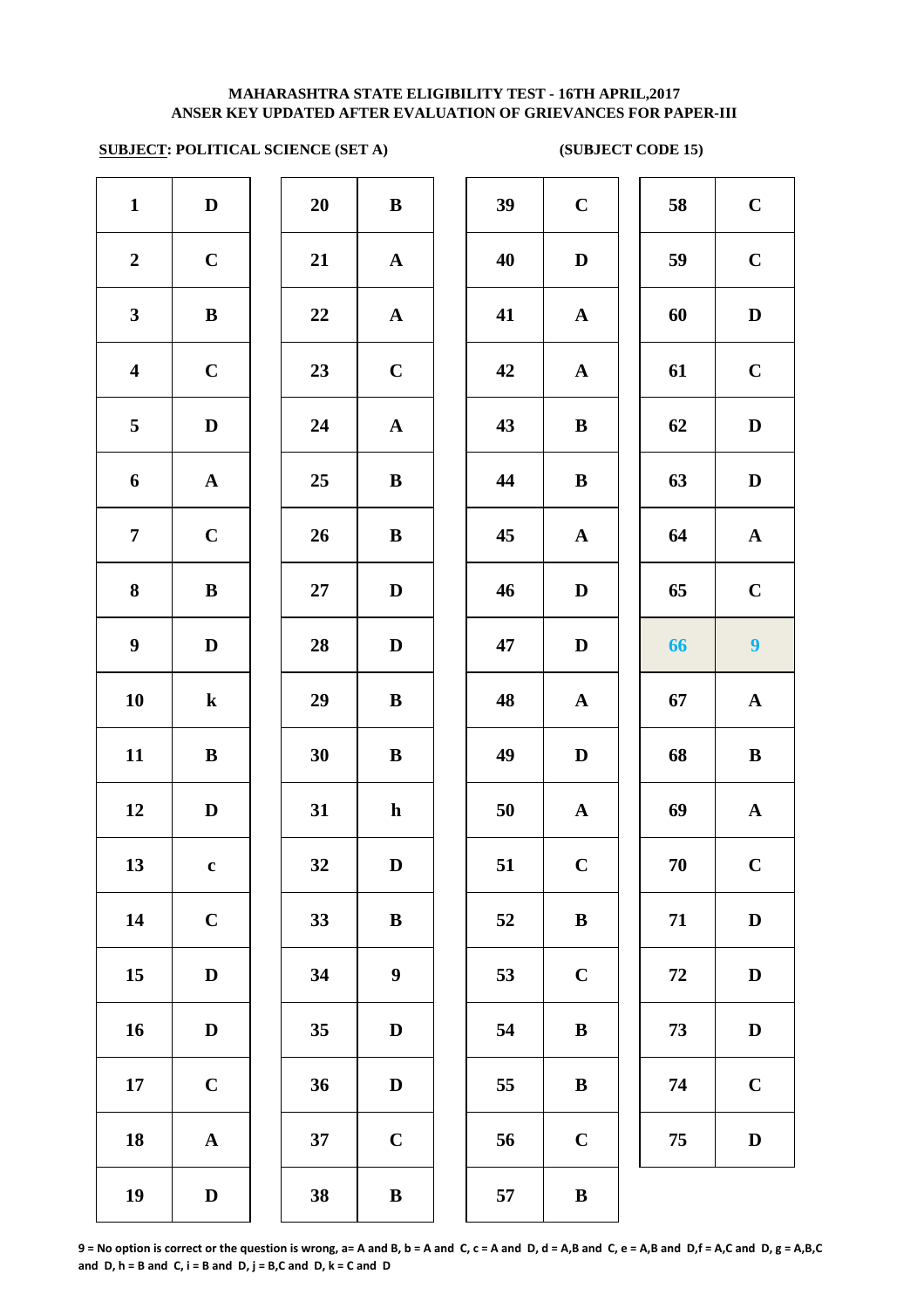# **SUBJECT: POLITICAL SCIENCE (SET B) (SUBJECT CODE 15)**

| $\mathbf{1}$            | $\boldsymbol{\rm{A}}$ | 20     | $\mathbf D$  | 39 | $\mathbf C$    |
|-------------------------|-----------------------|--------|--------------|----|----------------|
| $\boldsymbol{2}$        | $\boldsymbol{\rm{A}}$ | 21     | $\mathbf A$  | 40 | $\mathbf{D}$   |
| $\mathbf{3}$            | $\mathbf C$           | 22     | $\mathbf A$  | 41 | $\mathbf C$    |
| $\overline{\mathbf{4}}$ | $\mathbf A$           | 23     | $\, {\bf B}$ | 42 | $\mathbf{D}$   |
| 5                       | $\, {\bf B}$          | 24     | $\bf{B}$     | 43 | $\mathbf{D}$   |
| 6                       | ${\bf B}$             | 25     | ${\bf A}$    | 44 | $\mathbf{A}$   |
| $\overline{7}$          | $\mathbf D$           | 26     | $\mathbf D$  | 45 | $\mathbf C$    |
| ${\bf 8}$               | $\mathbf D$           | $27\,$ | $\mathbf D$  | 46 | $\overline{9}$ |
| $\boldsymbol{9}$        | $\, {\bf B}$          | 28     | ${\bf A}$    | 47 | $\mathbf A$    |
| 10                      | $\, {\bf B}$          | 29     | $\mathbf D$  | 48 | $\bf{B}$       |
| 11                      | $\mathbf h$           | 30     | ${\bf A}$    | 49 | $\mathbf A$    |
| 12                      | $\mathbf D$           | 31     | $\mathbf C$  | 50 | $\mathbf C$    |
| 13                      | $\, {\bf B}$          | 32     | $\, {\bf B}$ | 51 | $\bf{D}$       |
| 14                      | $\boldsymbol{9}$      | 33     | $\mathbf C$  | 52 | $\mathbf{D}$   |
| 15                      | $\mathbf D$           | 34     | $\, {\bf B}$ | 53 | $\mathbf{D}$   |
| 16                      | $\mathbf D$           | 35     | $\, {\bf B}$ | 54 | $\mathbf C$    |
| 17                      | $\mathbf C$           | 36     | $\mathbf C$  | 55 | $\mathbf{D}$   |
| 18                      | $\, {\bf B}$          | 37     | $\, {\bf B}$ | 56 | $\mathbf{D}$   |
| 19                      | $\mathbf C$           | 38     | $\mathbf C$  | 57 | $\mathbf C$    |
|                         |                       |        |              |    |                |

| $\mathbf{1}$            | ${\bf A}$        | 20     | D            | 39 | $\mathbf C$      | 58 | $\bf{B}$     |
|-------------------------|------------------|--------|--------------|----|------------------|----|--------------|
| $\overline{2}$          | ${\bf A}$        | 21     | $\mathbf{A}$ | 40 | D                | 59 | $\mathbf C$  |
| $\mathbf{3}$            | $\mathbf C$      | 22     | ${\bf A}$    | 41 | $\mathbf C$      | 60 | $\mathbf D$  |
| $\overline{\mathbf{4}}$ | ${\bf A}$        | 23     | $\bf{B}$     | 42 | $\mathbf D$      | 61 | ${\bf A}$    |
| 5                       | $\bf{B}$         | 24     | $\bf{B}$     | 43 | D                | 62 | $\bf C$      |
| 6                       | $\bf{B}$         | 25     | ${\bf A}$    | 44 | ${\bf A}$        | 63 | $\, {\bf B}$ |
| $\overline{7}$          | $\mathbf D$      | 26     | $\mathbf D$  | 45 | $\mathbf C$      | 64 | $\mathbf D$  |
| $\boldsymbol{8}$        | $\mathbf D$      | $27\,$ | $\mathbf D$  | 46 | $\boldsymbol{9}$ | 65 | $\bf k$      |
| $\boldsymbol{9}$        | $\bf{B}$         | 28     | $\mathbf{A}$ | 47 | $\mathbf{A}$     | 66 | $\bf{B}$     |
| 10                      | $\bf{B}$         | 29     | $\mathbf D$  | 48 | $\bf{B}$         | 67 | $\mathbf D$  |
| 11                      | $\mathbf{h}$     | 30     | ${\bf A}$    | 49 | ${\bf A}$        | 68 | $\mathbf c$  |
| 12                      | D                | 31     | $\mathbf C$  | 50 | $\mathbf C$      | 69 | $\mathbf C$  |
| 13                      | $\bf{B}$         | 32     | $\bf{B}$     | 51 | D                | 70 | D            |
| 14                      | $\boldsymbol{9}$ | 33     | $\mathbf C$  | 52 | $\mathbf D$      | 71 | $\mathbf D$  |
| 15                      | $\mathbf D$      | 34     | $\bf{B}$     | 53 | $\mathbf D$      | 72 | $\mathbf C$  |
| 16                      | $\mathbf D$      | 35     | $\bf{B}$     | 54 | $\mathbf C$      | 73 | ${\bf A}$    |
| 17                      | $\mathbf C$      | 36     | $\mathbf C$  | 55 | D                | 74 | $\mathbf D$  |
| 18                      | $\, {\bf B}$     | 37     | $\, {\bf B}$ | 56 | $\mathbf D$      | 75 | $\, {\bf B}$ |
| 19                      | $\mathbf C$      | 38     | $\mathbf C$  | 57 | $\mathbf C$      |    |              |
|                         |                  |        |              |    |                  |    |              |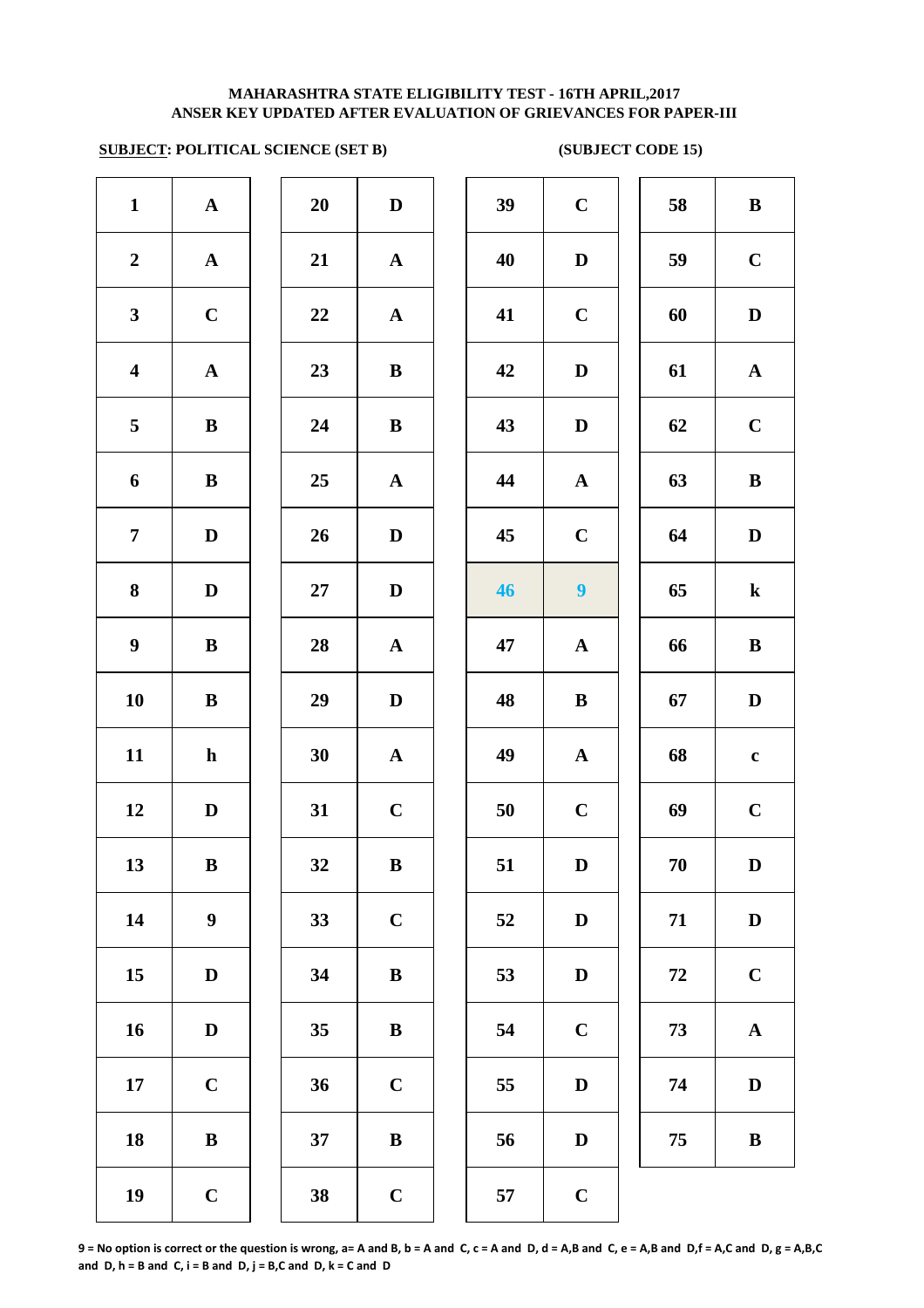# **SUBJECT: POLITICAL SCIENCE (SET C) (SUBJECT CODE 15)**

| $\mathbf{1}$            | $\mathbf h$           | 20 | ${\bf A}$             | 39 | $\mathbf A$  |
|-------------------------|-----------------------|----|-----------------------|----|--------------|
| $\boldsymbol{2}$        | $\mathbf D$           | 21 | $\mathbf C$           | 40 | $\mathbf C$  |
| $\mathbf{3}$            | ${\bf B}$             | 22 | $\bf{B}$              | 41 | $\mathbf{D}$ |
| $\overline{\mathbf{4}}$ | 9                     | 23 | $\mathbf C$           | 42 | $\mathbf{D}$ |
| 5                       | $\mathbf D$           | 24 | $\, {\bf B}$          | 43 | $\bf{D}$     |
| 6                       | $\mathbf D$           | 25 | $\bf{B}$              | 44 | $\mathbf C$  |
| $\overline{7}$          | $\mathbf C$           | 26 | $\mathbf C$           | 45 | $\mathbf{D}$ |
| $\bf{8}$                | $\, {\bf B}$          | 27 | $\, {\bf B}$          | 46 | $\mathbf{D}$ |
| $\boldsymbol{9}$        | $\mathbf C$           | 28 | $\mathbf C$           | 47 | $\mathbf C$  |
| 10                      | $\mathbf D$           | 29 | $\mathbf C$           | 48 | $\bf{B}$     |
| 11                      | $\boldsymbol{\rm{A}}$ | 30 | $\mathbf D$           | 49 | $\mathbf C$  |
| 12                      | $\boldsymbol{\rm{A}}$ | 31 | $\mathbf C$           | 50 | $\mathbf{D}$ |
| 13                      | $\bf{B}$              | 32 | D                     | 51 | $\mathbf A$  |
| 14                      | $\, {\bf B}$          | 33 | $\mathbf D$           | 52 | $\mathbf C$  |
| 15                      | ${\bf A}$             | 34 | $\boldsymbol{\rm{A}}$ | 53 | $\bf{B}$     |
| 16                      | $\mathbf D$           | 35 | $\mathbf C$           | 54 | $\mathbf{D}$ |
| 17                      | $\mathbf D$           | 36 | 9                     | 55 | $\bf k$      |
| 18                      | $\boldsymbol{\rm{A}}$ | 37 | $\mathbf A$           | 56 | $\bf{B}$     |
| 19                      | $\mathbf D$           | 38 | $\, {\bf B}$          | 57 | $\mathbf{D}$ |
|                         |                       |    |                       |    |              |

| 20 | $\mathbf A$ |
|----|-------------|
| 21 | $\mathbf C$ |
| 22 | B           |
| 23 | $\mathbf C$ |
| 24 | B           |
| 25 | B           |
| 26 | $\mathbf C$ |
| 27 | B           |
| 28 | $\mathbf C$ |
| 29 | $\mathbf C$ |
| 30 | D           |
| 31 | $\mathbf C$ |
| 32 | $\bf{D}$    |
| 33 | D           |
| 34 | A           |
| 35 | $\mathbf C$ |
| 36 | 9           |
| 37 | A           |
| 38 | R           |

| $\mathbf{1}$            | $\mathbf{h}$              | 20 | ${\bf A}$        | 39 | ${\bf A}$    | 58 | $\mathbf c$  |
|-------------------------|---------------------------|----|------------------|----|--------------|----|--------------|
| $\boldsymbol{2}$        | $\mathbf D$               | 21 | $\mathbf C$      | 40 | $\mathbf C$  | 59 | $\mathbf C$  |
| $\mathbf{3}$            | $\, {\bf B}$              | 22 | $\, {\bf B}$     | 41 | $\mathbf D$  | 60 | $\mathbf D$  |
| $\overline{\mathbf{4}}$ | $\boldsymbol{9}$          | 23 | $\mathbf C$      | 42 | $\mathbf D$  | 61 | $\mathbf D$  |
| 5                       | $\mathbf D$               | 24 | $\, {\bf B}$     | 43 | $\mathbf D$  | 62 | $\mathbf C$  |
| $\boldsymbol{6}$        | $\mathbf D$               | 25 | $\, {\bf B}$     | 44 | $\mathbf C$  | 63 | $\mathbf A$  |
| $\overline{7}$          | $\mathbf C$               | 26 | $\mathbf C$      | 45 | $\mathbf D$  | 64 | $\mathbf D$  |
| $\boldsymbol{8}$        | $\, {\bf B}$              | 27 | $\, {\bf B}$     | 46 | D            | 65 | $\, {\bf B}$ |
| $\boldsymbol{9}$        | $\mathbf C$               | 28 | $\mathbf C$      | 47 | $\mathbf C$  | 66 | ${\bf A}$    |
| 10                      | D                         | 29 | $\mathbf C$      | 48 | $\bf{B}$     | 67 | ${\bf A}$    |
| 11                      | $\mathbf{A}$              | 30 | $\mathbf D$      | 49 | $\mathbf C$  | 68 | $\mathbf C$  |
| 12                      | $\mathbf{A}$              | 31 | $\mathbf C$      | 50 | $\mathbf D$  | 69 | $\mathbf A$  |
| 13                      | $\, {\bf B}$              | 32 | $\mathbf D$      | 51 | $\mathbf{A}$ | 70 | $\, {\bf B}$ |
| 14                      | ${\bf B}$                 | 33 | $\mathbf D$      | 52 | $\mathbf C$  | 71 | $\bf{B}$     |
| 15                      | ${\bf A}$                 | 34 | $\mathbf{A}$     | 53 | $\bf{B}$     | 72 | $\mathbf D$  |
| 16                      | $\mathbf D$               | 35 | $\mathbf C$      | 54 | D            | 73 | D            |
| 17                      | $\mathbf D$               | 36 | $\boldsymbol{9}$ | 55 | ${\bf k}$    | 74 | $\, {\bf B}$ |
| 18                      | $\boldsymbol{\mathbf{A}}$ | 37 | $\mathbf A$      | 56 | $\bf{B}$     | 75 | $\, {\bf B}$ |
| 19                      | $\mathbf D$               | 38 | $\bf{B}$         | 57 | $\mathbf D$  |    |              |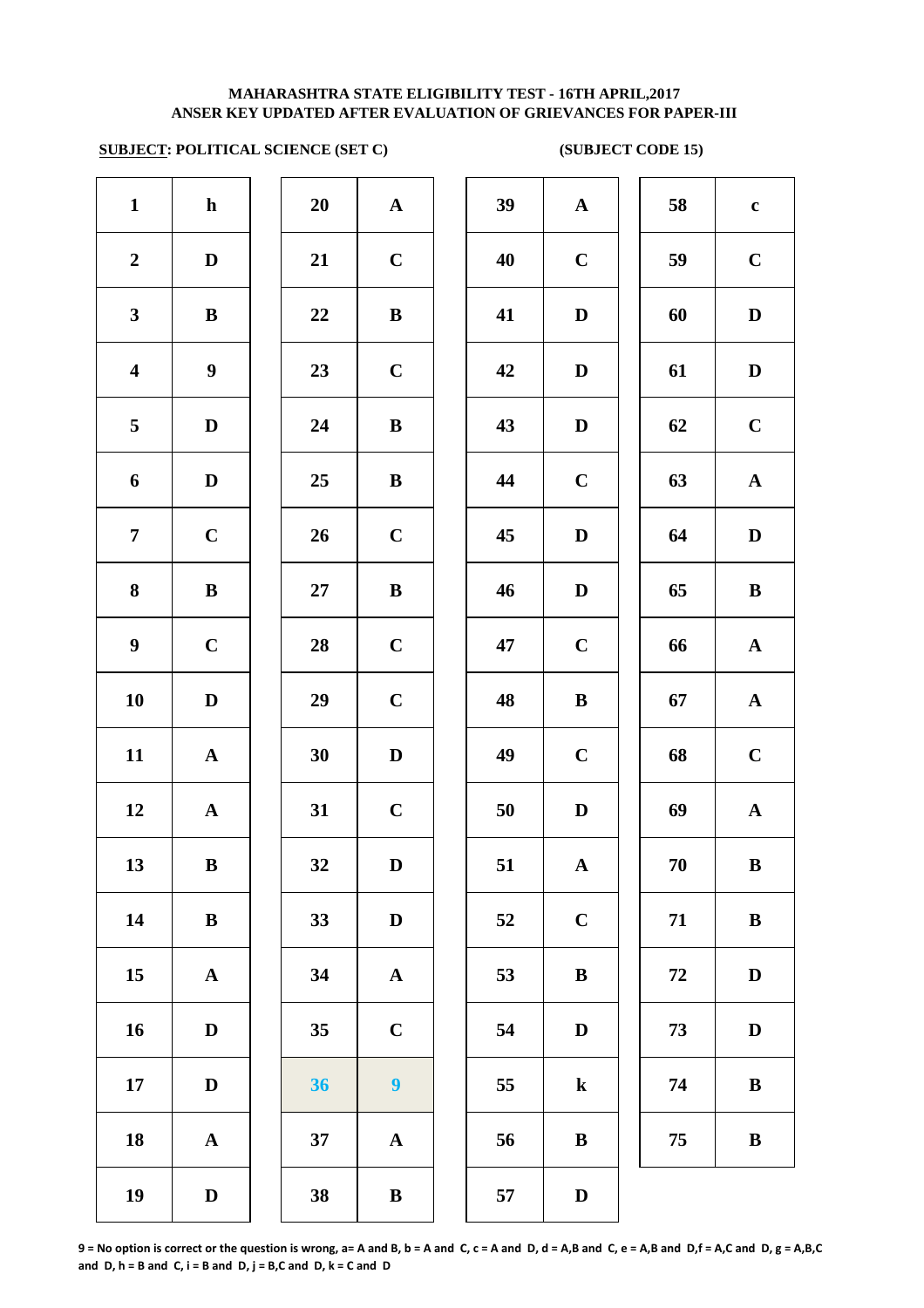# **SUBJECT: POLITICAL SCIENCE (SET D) (SUBJECT CODE 15)**

| $\mathbf C$<br>$\mathbf{D}$<br>$\mathbf A$<br>$\mathbf C$<br>$\bf{B}$ |
|-----------------------------------------------------------------------|
|                                                                       |
|                                                                       |
|                                                                       |
|                                                                       |
|                                                                       |
| $\mathbf{D}$                                                          |
| $\bf k$                                                               |
| $\bf{B}$                                                              |
| $\mathbf{D}$                                                          |
| $\mathbf c$                                                           |
| $\mathbf C$                                                           |
| $\mathbf{D}$                                                          |
| $\mathbf{D}$                                                          |
| $\mathbf C$                                                           |
| $\mathbf A$                                                           |
| $\mathbf{D}$                                                          |
| $\bf{B}$                                                              |
|                                                                       |
| $\mathbf A$                                                           |
|                                                                       |

| 20 | D                       |
|----|-------------------------|
| 21 | $\mathbf C$             |
| 22 | D                       |
| 23 | D                       |
| 24 | $\mathbf A$             |
| 25 | $\mathbf C$             |
| 26 | 9                       |
| 27 | $\mathbf A$             |
| 28 | B                       |
| 29 | $\mathbf{A}$            |
| 30 | $\mathbf C$             |
| 31 | D                       |
| 32 | D                       |
| 33 | D                       |
| 34 | $\mathbf C$             |
| 35 | D                       |
| 36 | D                       |
| 37 | $\overline{\mathbf{C}}$ |
|    |                         |

| $\mathbf{1}$            | ${\bf A}$    | 20 | $\mathbf D$    | 39 | $\mathbf C$  | 58 | $\mathbf C$      |
|-------------------------|--------------|----|----------------|----|--------------|----|------------------|
| $\overline{2}$          | ${\bf A}$    | 21 | $\mathbf C$    | 40 | D            | 59 | ${\bf A}$        |
| $\mathbf{3}$            | $\bf{B}$     | 22 | D              | 41 | $\mathbf{A}$ | 60 | $\bf{B}$         |
| $\overline{\mathbf{4}}$ | $\bf{B}$     | 23 | D              | 42 | $\mathbf C$  | 61 | $\bf{B}$         |
| $\overline{5}$          | ${\bf A}$    | 24 | ${\bf A}$      | 43 | $\bf{B}$     | 62 | $\mathbf D$      |
| 6                       | $\mathbf D$  | 25 | $\mathbf C$    | 44 | D            | 63 | $\mathbf D$      |
| $\overline{7}$          | $\mathbf{D}$ | 26 | 9 <sup>°</sup> | 45 | $\bf k$      | 64 | $\bf{B}$         |
| 8                       | ${\bf A}$    | 27 | ${\bf A}$      | 46 | $\bf{B}$     | 65 | $\bf{B}$         |
| $\boldsymbol{9}$        | $\mathbf D$  | 28 | $\bf{B}$       | 47 | D            | 66 | $\mathbf{h}$     |
| 10                      | ${\bf A}$    | 29 | ${\bf A}$      | 48 | $\mathbf c$  | 67 | $\mathbf D$      |
| 11                      | $\mathbf C$  | 30 | $\mathbf C$    | 49 | $\mathbf C$  | 68 | $\bf{B}$         |
| 12                      | $\bf{B}$     | 31 | D              | 50 | D            | 69 | $\boldsymbol{9}$ |
| 13                      | $\mathbf C$  | 32 | $\mathbf{D}$   | 51 | $\mathbf D$  | 70 | $\mathbf D$      |
| 14                      | $\bf{B}$     | 33 | $\mathbf D$    | 52 | $\mathbf C$  | 71 | $\mathbf D$      |
| 15                      | $\bf{B}$     | 34 | $\mathbf C$    | 53 | ${\bf A}$    | 72 | $\mathbf C$      |
| 16                      | $\mathbf C$  | 35 | D              | 54 | D            | 73 | $\bf{B}$         |
| 17                      | $\, {\bf B}$ | 36 | D              | 55 | $\bf{B}$     | 74 | $\mathbf C$      |
| 18                      | $\mathbf C$  | 37 | $\mathbf C$    | 56 | ${\bf A}$    | 75 | $\mathbf D$      |
| 10                      | $\mathbf C$  | 38 | $\mathbf{p}$   | 57 |              |    |                  |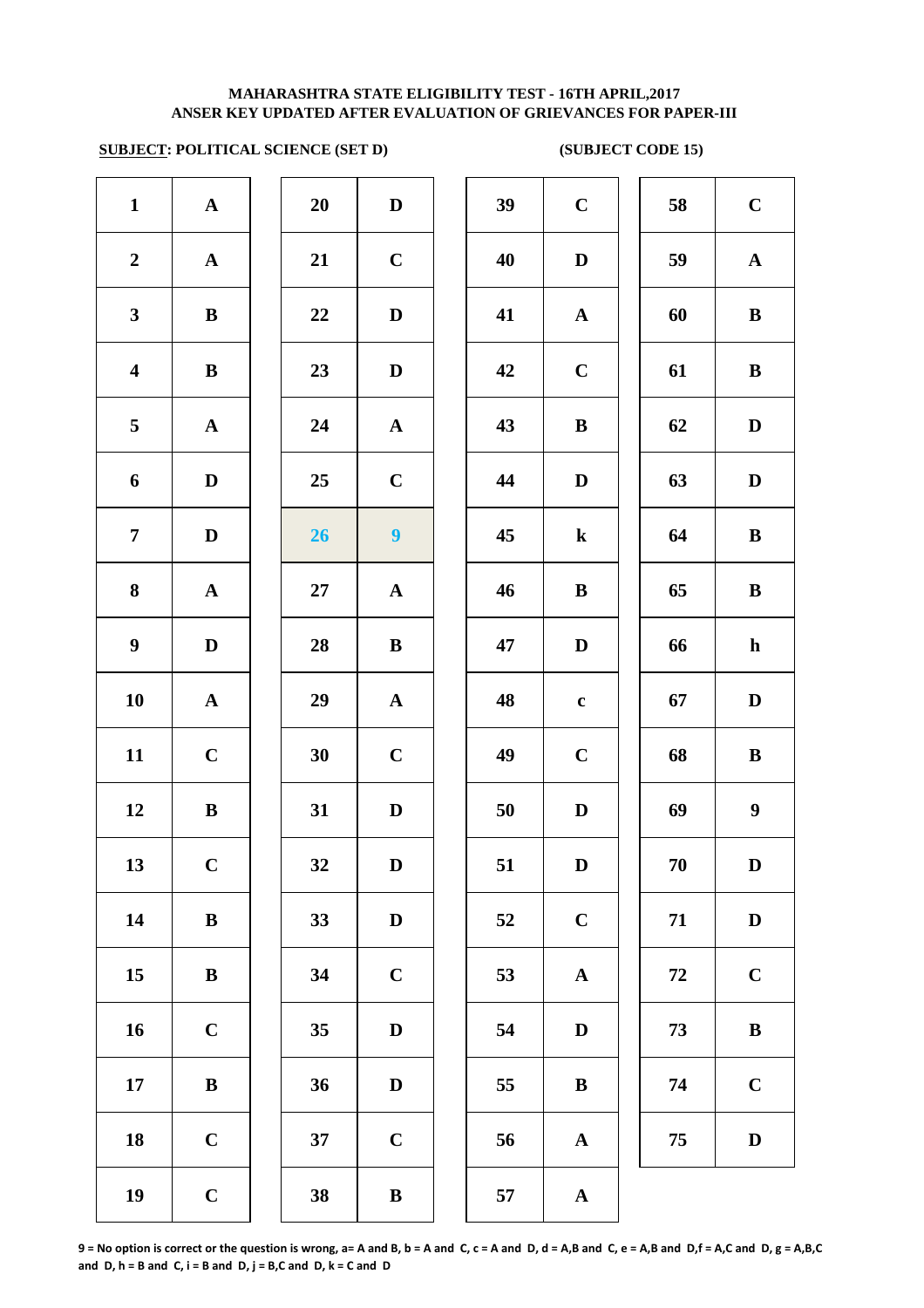# **SUBJECT: DEFENCE & STRATEGIC STUDIES (SET A) (SUBJECT CODE 16)**

| $\mathbf{1}$            | $\mathbf C$  | 20 | $\mathbf D$  | 39 | ${\bf A}$    | 58 | $\mathbf C$  |
|-------------------------|--------------|----|--------------|----|--------------|----|--------------|
| $\boldsymbol{2}$        | $\mathbf C$  | 21 | $\mathbf C$  | 40 | $\mathbf C$  | 59 | $\mathbf{D}$ |
| $\mathbf{3}$            | $\mathbf D$  | 22 | ${\bf A}$    | 41 | $\mathbf{A}$ | 60 | $\mathbf C$  |
| $\overline{\mathbf{4}}$ | $\mathbf C$  | 23 | $\bf{B}$     | 42 | $\mathbf D$  | 61 | $\mathbf{D}$ |
| 5                       | $\bf{B}$     | 24 | $\mathbf C$  | 43 | $\mathbf{A}$ | 62 | $\mathbf A$  |
| $\boldsymbol{6}$        | ${\bf A}$    | 25 | $\mathbf C$  | 44 | $\bf{B}$     | 63 | $\bf{B}$     |
| $\overline{7}$          | $\mathbf{A}$ | 26 | $\mathbf C$  | 45 | ${\bf A}$    | 64 | $\bf{B}$     |
| 8                       | $\mathbf C$  | 27 | $\mathbf{D}$ | 46 | $\, {\bf B}$ | 65 | $\bf{B}$     |
| $\boldsymbol{9}$        | $\mathbf D$  | 28 | $\bf{B}$     | 47 | ${\bf A}$    | 66 | $\bf{B}$     |
| 10                      | $\mathbf C$  | 29 | $\mathbf{D}$ | 48 | ${\bf A}$    | 67 | $\bf{B}$     |
| 11                      | $\bf{B}$     | 30 | $\mathbf{D}$ | 49 | $\mathbf C$  | 68 | $\mathbf D$  |
| 12                      | $\bf{B}$     | 31 | ${\bf A}$    | 50 | $\mathbf D$  | 69 | $\mathbf A$  |
| 13                      | $\mathbf D$  | 32 | $\mathbf C$  | 51 | $\mathbf C$  | 70 | $\bf{B}$     |
| 14                      | $\, {\bf B}$ | 33 | ${\bf B}$    | 52 | $\mathbf C$  | 71 | $\mathbf{D}$ |
| 15                      | $\bf{B}$     | 34 | ${\bf A}$    | 53 | ${\bf A}$    | 72 | $\mathbf{D}$ |
| 16                      | $\mathbf C$  | 35 | $\bf{B}$     | 54 | $\, {\bf B}$ | 73 | $\bf{B}$     |
| 17                      | $\mathbf C$  | 36 | $\mathbf C$  | 55 | ${\bf A}$    | 74 | $\mathbf A$  |
| 18                      | $\bf C$      | 37 | ${\bf A}$    | 56 | $\, {\bf B}$ | 75 | $\mathbf A$  |
| 19                      | $\mathbf{A}$ | 38 | $\mathbf{A}$ | 57 | $\, {\bf B}$ |    |              |

| 39 | ${\bf A}$             | 58 | $\mathbf C$ |
|----|-----------------------|----|-------------|
| 40 | $\mathbf C$           | 59 | D           |
| 41 | $\mathbf A$           | 60 | $\mathbf C$ |
| 42 | D                     | 61 | $\mathbf D$ |
| 43 | ${\bf A}$             | 62 | $\mathbf A$ |
| 44 | B                     | 63 | B           |
| 45 | $\mathbf A$           | 64 | B           |
| 46 | $\bf{B}$              | 65 | B           |
| 47 | $\boldsymbol{\rm{A}}$ | 66 | B           |
| 48 | ${\bf A}$             | 67 | $\bf{B}$    |
| 49 | $\mathbf C$           | 68 | D           |
| 50 | D                     | 69 | ${\bf A}$   |
| 51 | $\mathbf C$           | 70 | B           |
| 52 | $\mathbf C$           | 71 | $\mathbf D$ |
| 53 | $\mathbf A$           | 72 | $\mathbf D$ |
| 54 | B                     | 73 | B           |
| 55 | $\mathbf A$           | 74 | $\mathbf A$ |
| 56 | B                     | 75 | $\mathbf A$ |
| 57 | $\bf{B}$              |    |             |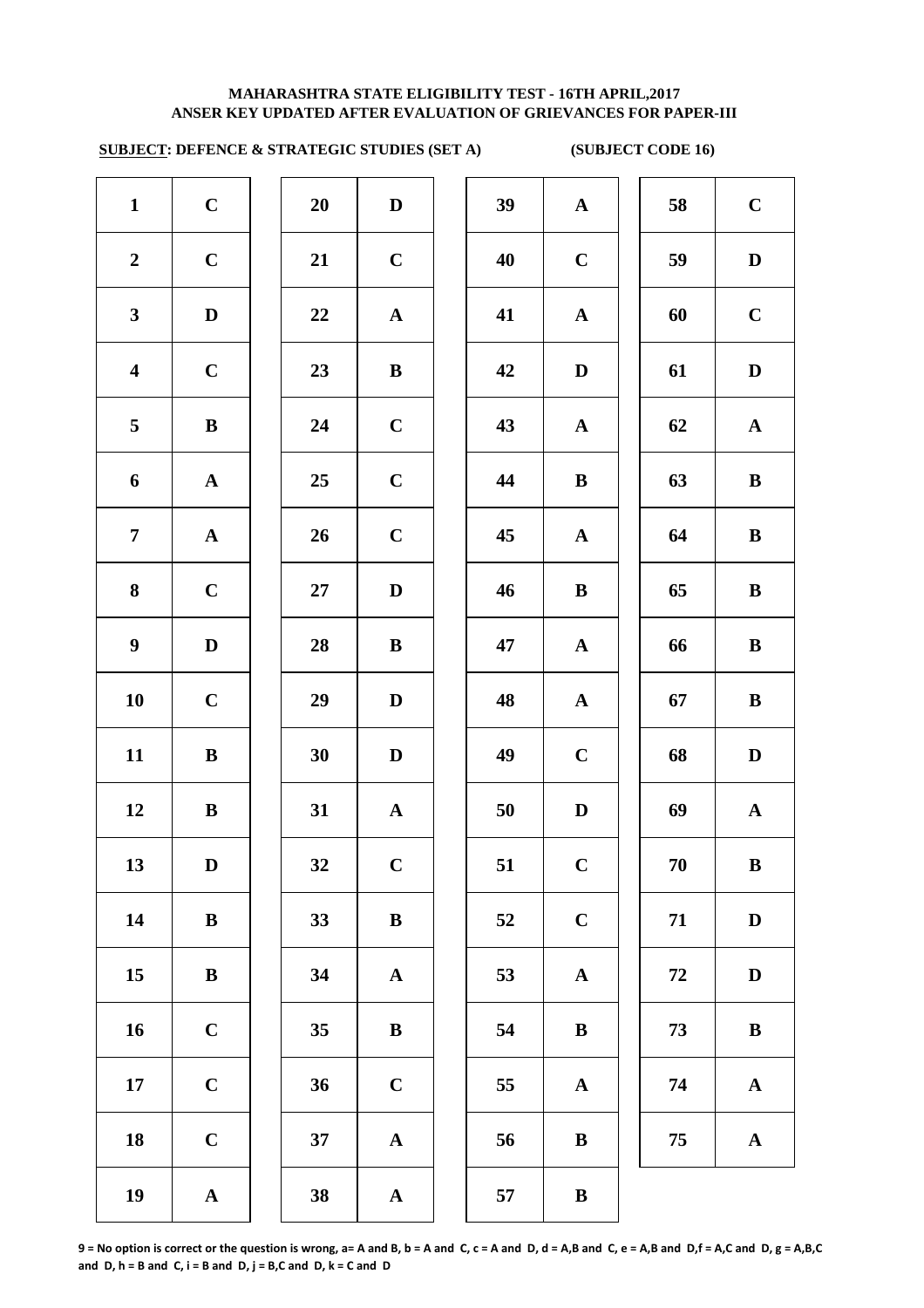## **ANSER KEY UPDATED AFTER EVALUATION OF GRIEVANCES FOR PAPER-III MAHARASHTRA STATE ELIGIBILITY TEST - 16TH APRIL,2017**

# **SUBJECT: DEFENCE & STRATEGIC STUDIES (SET B) (SUBJECT CODE 16)**

| 58<br>$\mathbf D$<br>$\mathbf D$<br>$\mathbf C$<br>$\mathbf C$<br>59<br>60<br>$\bf{B}$<br>$\mathbf D$                                                                     |
|---------------------------------------------------------------------------------------------------------------------------------------------------------------------------|
|                                                                                                                                                                           |
|                                                                                                                                                                           |
|                                                                                                                                                                           |
| 61<br>${\bf A}$                                                                                                                                                           |
| 62<br>${\bf A}$                                                                                                                                                           |
| $\mathbf C$<br>63                                                                                                                                                         |
| 64<br>$\mathbf D$                                                                                                                                                         |
| $\bf C$<br>65                                                                                                                                                             |
| 66<br>$\, {\bf B}$                                                                                                                                                        |
| $\bf{B}$<br>67                                                                                                                                                            |
| $\mathbf D$<br>${\bf A}$<br>68                                                                                                                                            |
| $\bf{B}$<br>69                                                                                                                                                            |
| $70\,$<br>$\bf{B}$                                                                                                                                                        |
| $\mathbf C$<br>71                                                                                                                                                         |
| $\mathbf C$<br>72                                                                                                                                                         |
| $\mathbf C$<br>73<br>${\bf A}$                                                                                                                                            |
| ${\bf A}$<br>${\bf A}$<br>74                                                                                                                                              |
| 75<br>$\mathbf D$                                                                                                                                                         |
|                                                                                                                                                                           |
| ${\bf A}$<br>$\bf{B}$<br>$\bf{B}$<br>$\bf{B}$<br>$\bf{B}$<br>$\bf{B}$<br>$\mathbf{D}$<br>$\bf{B}$<br>$\mathbf D$<br>$\mathbf D$<br>$\bf{B}$<br>$\mathbf C$<br>$\mathbf C$ |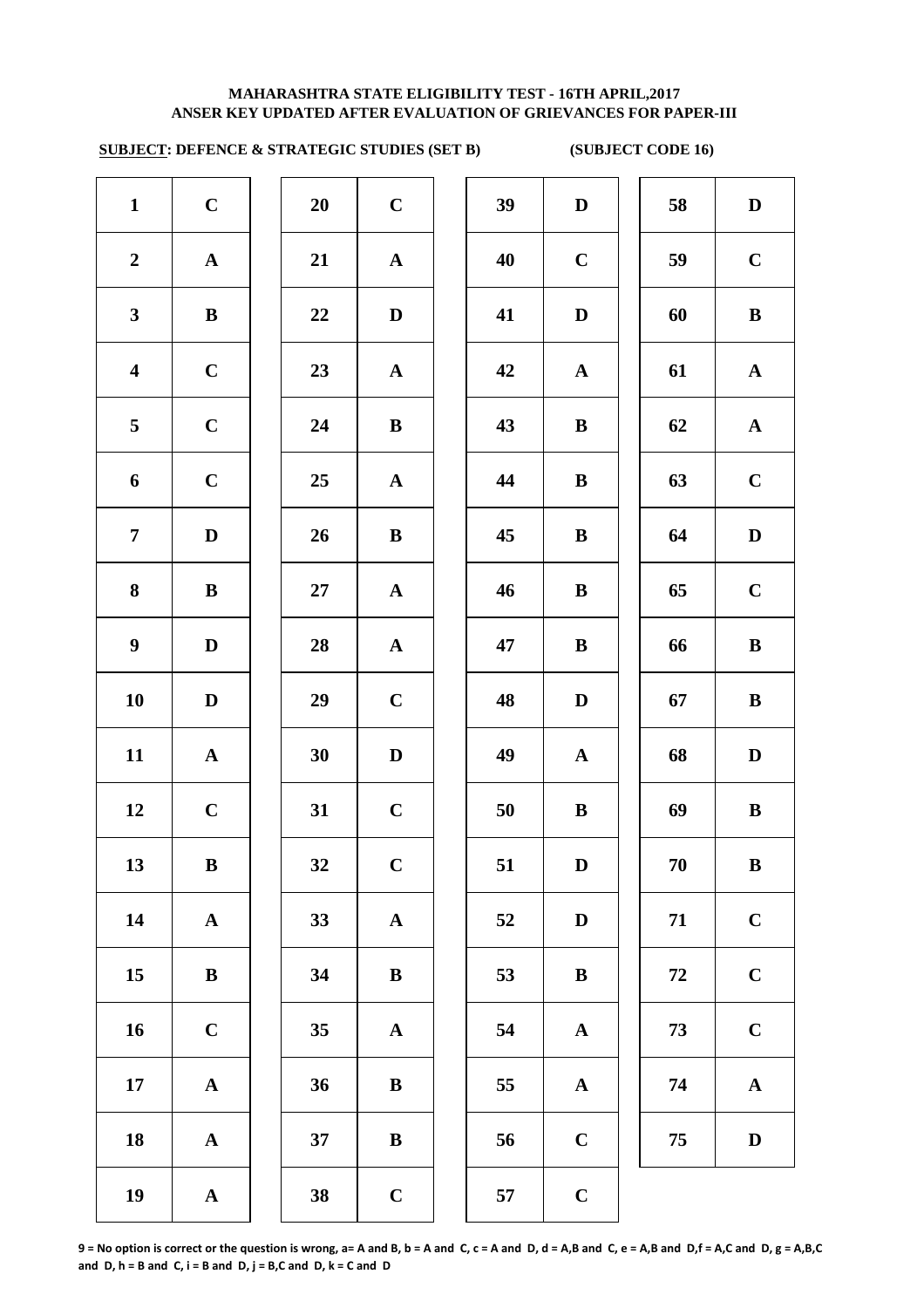# **SUBJECT: DEFENCE & STRATEGIC STUDIES (SET C) (SUBJECT CODE 16)**

| $\mathbf{1}$            | ${\bf A}$    | 20     | $\mathbf D$  | 39 | ${\bf A}$    | 58     | D            |
|-------------------------|--------------|--------|--------------|----|--------------|--------|--------------|
| $\boldsymbol{2}$        | $\mathbf C$  | 21     | $\mathbf C$  | 40 | $\, {\bf B}$ | 59     | $\bf{B}$     |
| $\mathbf{3}$            | $\bf{B}$     | 22     | $\mathbf C$  | 41 | $\mathbf D$  | 60     | $\bf{B}$     |
| $\overline{\mathbf{4}}$ | ${\bf A}$    | 23     | ${\bf A}$    | 42 | $\mathbf D$  | 61     | $\mathbf C$  |
| 5                       | $\bf{B}$     | 24     | $\bf{B}$     | 43 | $\, {\bf B}$ | 62     | $\mathbf C$  |
| 6                       | $\mathbf C$  | 25     | ${\bf A}$    | 44 | $\mathbf{A}$ | 63     | $\mathbf C$  |
| $\overline{7}$          | ${\bf A}$    | 26     | $\, {\bf B}$ | 45 | ${\bf A}$    | 64     | $\mathbf A$  |
| 8                       | ${\bf A}$    | $27\,$ | $\, {\bf B}$ | 46 | $\mathbf C$  | 65     | $\mathbf D$  |
| $\boldsymbol{9}$        | ${\bf A}$    | 28     | $\mathbf C$  | 47 | $\mathbf C$  | 66     | $\mathbf C$  |
| ${\bf 10}$              | $\mathbf C$  | 29     | $\mathbf D$  | 48 | $\mathbf D$  | 67     | $\mathbf A$  |
| 11                      | ${\bf A}$    | 30     | $\mathbf C$  | 49 | $\mathbf C$  | 68     | $\bf{B}$     |
| 12                      | $\mathbf D$  | 31     | $\mathbf D$  | 50 | $\, {\bf B}$ | 69     | $\mathbf C$  |
| 13                      | ${\bf A}$    | 32     | ${\bf A}$    | 51 | ${\bf A}$    | $70\,$ | $\mathbf C$  |
| 14                      | $\, {\bf B}$ | 33     | $\, {\bf B}$ | 52 | ${\bf A}$    | 71     | $\mathbf C$  |
| 15                      | ${\bf A}$    | 34     | $\bf{B}$     | 53 | $\mathbf C$  | 72     | $\mathbf D$  |
| 16                      | $\bf{B}$     | 35     | $\bf{B}$     | 54 | $\mathbf D$  | 73     | $\bf{B}$     |
| 17                      | ${\bf A}$    | 36     | $\bf{B}$     | 55 | $\mathbf C$  | 74     | $\mathbf{D}$ |
| 18                      | ${\bf A}$    | 37     | $\, {\bf B}$ | 56 | $\, {\bf B}$ | 75     | $\mathbf{D}$ |
| 19                      | $\mathbf C$  | 38     | $\mathbf D$  | 57 | $\bf{B}$     |        |              |
|                         |              |        |              |    |              |        |              |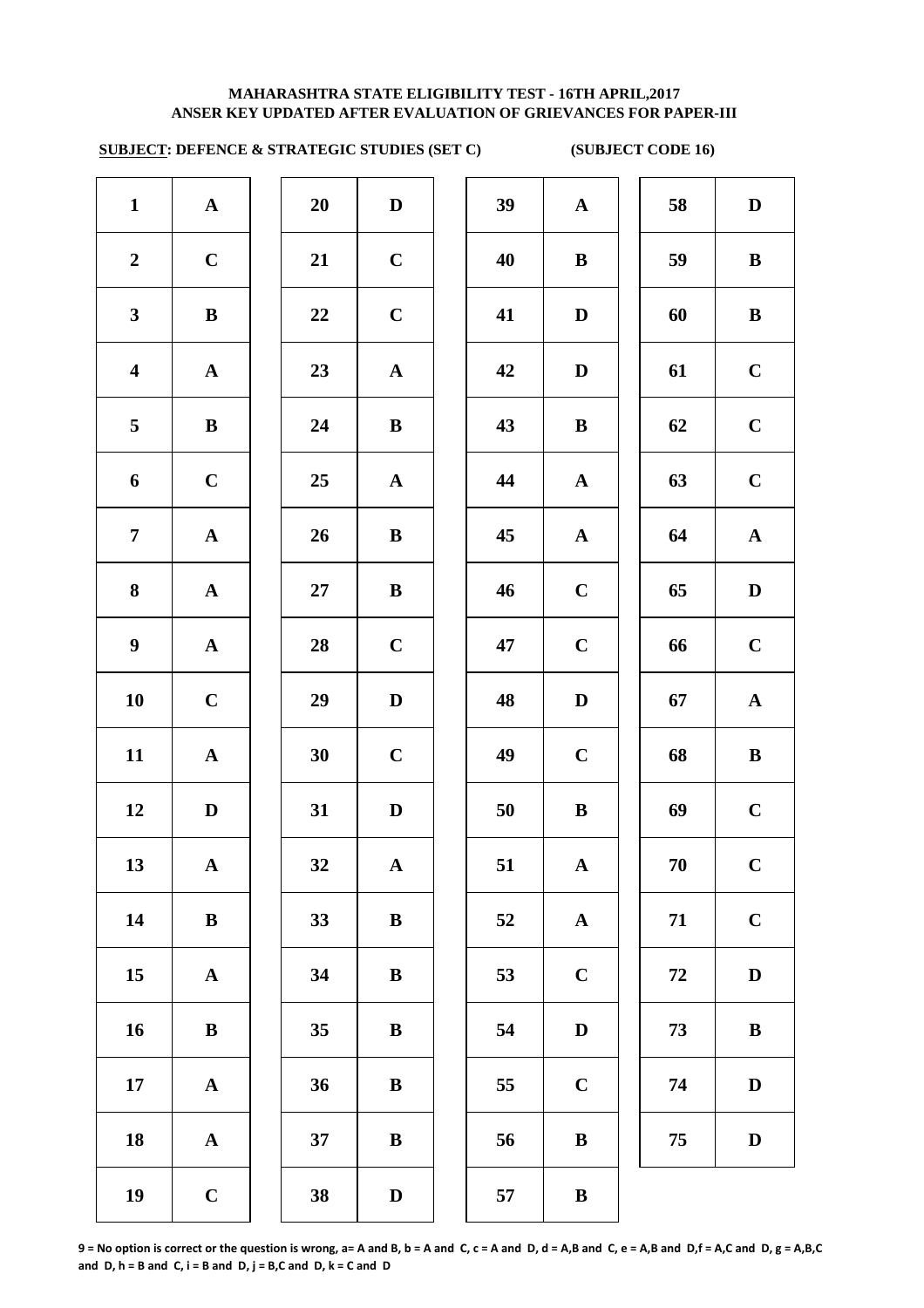# **SUBJECT: DEFENCE & STRATEGIC STUDIES (SET D) (SUBJECT CODE 16)**

| $\mathbf{1}$            | $\mathbf{A}$ | 20 | $\mathbf C$  | 39 | $\mathbf C$  | 58 | $\bf{B}$     |
|-------------------------|--------------|----|--------------|----|--------------|----|--------------|
| $\boldsymbol{2}$        | $\mathbf D$  | 21 | $\mathbf D$  | 40 | $\bf{B}$     | 59 | $\mathbf C$  |
| $\mathbf{3}$            | ${\bf A}$    | 22 | ${\bf A}$    | 41 | $\mathbf{A}$ | 60 | $\mathbf C$  |
| $\overline{\mathbf{4}}$ | ${\bf B}$    | 23 | $\, {\bf B}$ | 42 | $\mathbf{A}$ | 61 | $\mathbf C$  |
| $5\phantom{.0}$         | ${\bf A}$    | 24 | $\, {\bf B}$ | 43 | $\mathbf C$  | 62 | $\mathbf D$  |
| 6                       | ${\bf B}$    | 25 | $\, {\bf B}$ | 44 | $\mathbf D$  | 63 | $\bf{B}$     |
| $\overline{7}$          | ${\bf A}$    | 26 | $\, {\bf B}$ | 45 | $\mathbf C$  | 64 | $\mathbf{D}$ |
| 8                       | ${\bf A}$    | 27 | $\, {\bf B}$ | 46 | $\bf{B}$     | 65 | $\mathbf{D}$ |
| $\boldsymbol{9}$        | $\mathbf C$  | 28 | $\mathbf D$  | 47 | $\bf{B}$     | 66 | $\mathbf A$  |
| 10                      | $\mathbf D$  | 29 | ${\bf A}$    | 48 | $\mathbf D$  | 67 | $\mathbf C$  |
| 11                      | $\mathbf C$  | 30 | $\bf{B}$     | 49 | $\bf{B}$     | 68 | $\bf{B}$     |
| 12                      | $\mathbf C$  | 31 | $\mathbf D$  | 50 | $\bf{B}$     | 69 | $\mathbf A$  |
| 13                      | $\mathbf A$  | 32 | $\mathbf D$  | 51 | $\mathbf C$  | 70 | $\bf{B}$     |
| 14                      | ${\bf B}$    | 33 | $\, {\bf B}$ | 52 | $\mathbf C$  | 71 | $\mathbf C$  |
| 15                      | ${\bf A}$    | 34 | ${\bf A}$    | 53 | $\bf C$      | 72 | $\mathbf A$  |
| 16                      | ${\bf B}$    | 35 | ${\bf A}$    | 54 | ${\bf A}$    | 73 | $\mathbf A$  |
| 17                      | $\, {\bf B}$ | 36 | $\mathbf C$  | 55 | $\mathbf D$  | 74 | $\mathbf A$  |
| 18                      | $\mathbf C$  | 37 | $\mathbf C$  | 56 | $\mathbf C$  | 75 | $\mathbf C$  |
| 19                      | $\mathbf D$  | 38 | $\mathbf D$  | 57 | ${\bf A}$    |    |              |
|                         |              |    |              |    |              |    |              |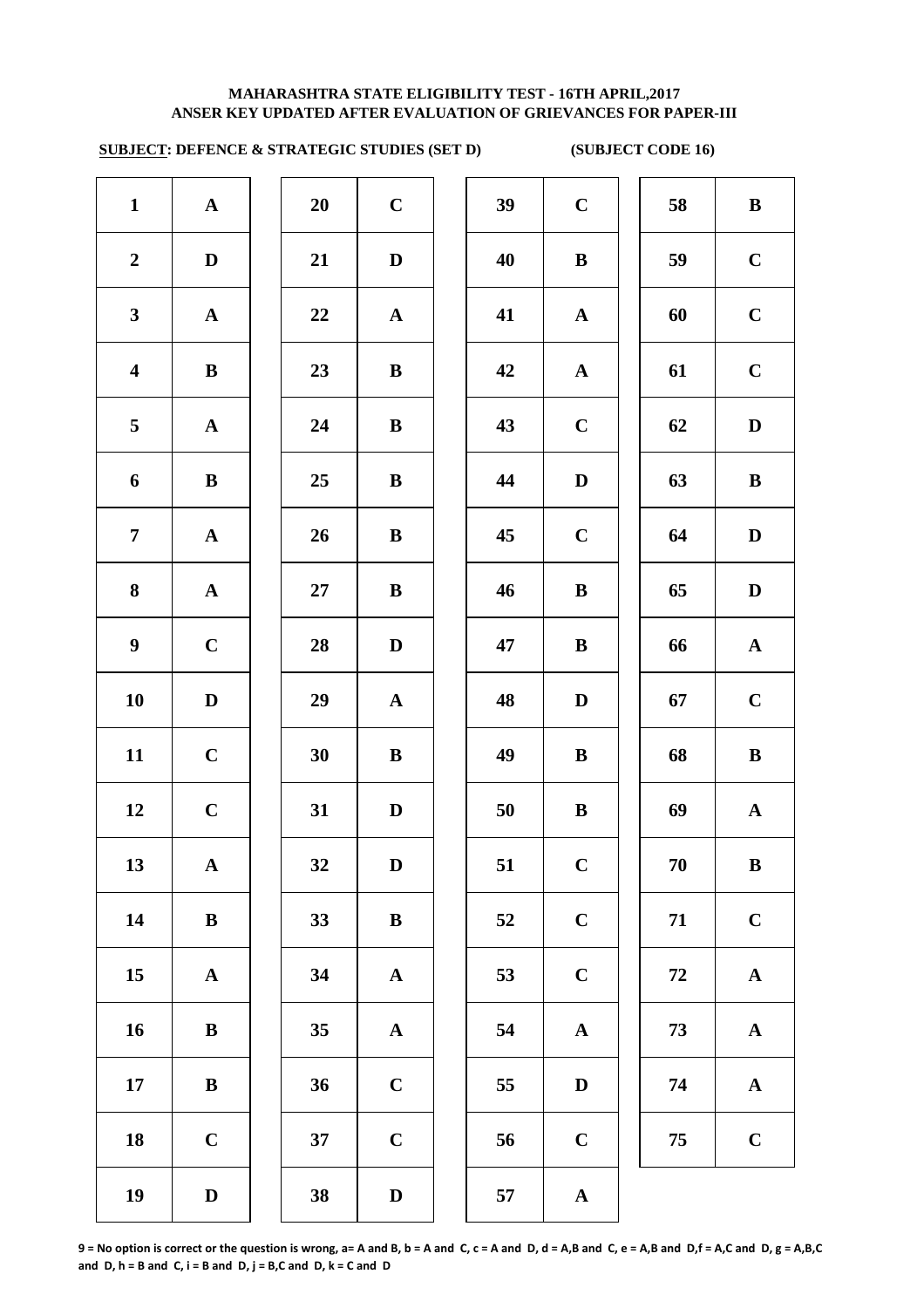# **SUBJECT: HOME SCIENCE (SET A)** (SUBJECT CODE 17)

| $\mathbf{1}$            | $\mathbf C$           | 20 | ${\bf A}$             | 39 | $\mathbf C$  |
|-------------------------|-----------------------|----|-----------------------|----|--------------|
| $\boldsymbol{2}$        | $\boldsymbol{\rm{A}}$ | 21 | ${\bf A}$             | 40 | $\mathbf A$  |
| $\mathbf{3}$            | $\bf{B}$              | 22 | $\mathbf C$           | 41 | $\mathbf C$  |
| $\overline{\mathbf{4}}$ | $\mathbf D$           | 23 | $\mathbf C$           | 42 | $\bf{B}$     |
| 5                       | ${\bf A}$             | 24 | ${\bf A}$             | 43 | $\mathbf{D}$ |
| 6                       | $\mathbf C$           | 25 | ${\bf A}$             | 44 | $\mathbf A$  |
| $\overline{7}$          | $\mathbf C$           | 26 | $\mathbf D$           | 45 | $\bf{B}$     |
| 8                       | $\mathbf D$           | 27 | ${\bf A}$             | 46 | $\mathbf{D}$ |
| $\boldsymbol{9}$        | $\mathbf D$           | 28 | $\, {\bf B}$          | 47 | $\mathbf A$  |
| ${\bf 10}$              | $\mathbf C$           | 29 | $\mathbf D$           | 48 | $\mathbf{A}$ |
| 11                      | $\mathbf C$           | 30 | $\, {\bf B}$          | 49 | $\bf{B}$     |
| 12                      | $\boldsymbol{\rm{A}}$ | 31 | $\mathbf D$           | 50 | $\mathbf A$  |
| 13                      | $\mathbf C$           | 32 | $\mathbf C$           | 51 | $\mathbf{D}$ |
| 14                      | $\, {\bf B}$          | 33 | $\mathbf C$           | 52 | $\bf{B}$     |
| 15                      | $\mathbf C$           | 34 | $\boldsymbol{\rm{A}}$ | 53 | $\bf{B}$     |
| 16                      | $\boldsymbol{\rm{A}}$ | 35 | $\mathbf C$           | 54 | $\bf{B}$     |
| 17                      | $\mathbf C$           | 36 | $\, {\bf B}$          | 55 | $\mathbf{D}$ |
| 18                      | $\mathbf D$           | 37 | $\mathbf C$           | 56 | $\mathbf C$  |
| 19                      | $\boldsymbol{\rm{A}}$ | 38 | $\, {\bf B}$          | 57 | $\mathbf{D}$ |
|                         |                       |    |                       |    |              |

| 20        | $\mathbf A$  |
|-----------|--------------|
| 21        | $\mathbf A$  |
| 22        | $\mathbf C$  |
| 23        | $\mathbf C$  |
| 24        | $\mathbf{A}$ |
| 25        | $\mathbf A$  |
| 26        | D            |
| <b>27</b> | $\mathbf{A}$ |
| 28        | B            |
| 29        | D            |
| 30        | B            |
| 31        | D            |
| 32        | $\mathbf C$  |
| 33        | $\mathbf C$  |
| 34        | $\mathbf A$  |
| 35        | $\mathbf C$  |
| 36        | B            |
|           |              |
| 37        | $\mathbf C$  |

| $\mathbf{1}$            | $\mathbf C$  | 20             | ${\bf A}$    | 39 | $\mathbf C$  | 58 | $\, {\bf B}$ |
|-------------------------|--------------|----------------|--------------|----|--------------|----|--------------|
| $\overline{2}$          | ${\bf A}$    | 21             | ${\bf A}$    | 40 | ${\bf A}$    | 59 | $\, {\bf B}$ |
| $\mathbf{3}$            | $\bf{B}$     | 22             | $\mathbf C$  | 41 | $\mathbf C$  | 60 | ${\bf A}$    |
| $\overline{\mathbf{4}}$ | $\mathbf D$  | 23             | $\mathbf C$  | 42 | $\, {\bf B}$ | 61 | $\mathbf C$  |
| 5                       | ${\bf A}$    | 24             | ${\bf A}$    | 43 | $\mathbf D$  | 62 | $\mathbf D$  |
| 6                       | $\mathbf C$  | 25             | ${\bf A}$    | 44 | ${\bf A}$    | 63 | $\mathbf D$  |
| $\overline{7}$          | $\mathbf C$  | 26             | $\mathbf D$  | 45 | $\, {\bf B}$ | 64 | $\mathbf A$  |
| 8                       | $\mathbf D$  | $27\,$         | ${\bf A}$    | 46 | $\mathbf D$  | 65 | $\, {\bf B}$ |
| $\boldsymbol{9}$        | D            | 28             | $\bf{B}$     | 47 | $\mathbf{A}$ | 66 | $\mathbf C$  |
| 10                      | $\mathbf C$  | 29             | $\mathbf{D}$ | 48 | $\mathbf A$  | 67 | $\, {\bf B}$ |
| 11                      | $\mathbf C$  | 30             | $\bf{B}$     | 49 | $\, {\bf B}$ | 68 | $\mathbf C$  |
| 12                      | $\mathbf{A}$ | 31             | $\mathbf{D}$ | 50 | $\mathbf{A}$ | 69 | $\mathbf D$  |
| 13                      | $\mathbf C$  | 32             | $\mathbf C$  | 51 | D            | 70 | $\mathbf A$  |
| 14                      | ${\bf B}$    | 33             | $\mathbf C$  | 52 | $\bf{B}$     | 71 | $\bf{B}$     |
| 15                      | $\mathbf C$  | 34             | $\mathbf A$  | 53 | ${\bf B}$    | 72 | $\mathbf D$  |
| 16                      | ${\bf A}$    | 35             | $\bf C$      | 54 | $\, {\bf B}$ | 73 | $\mathbf D$  |
| 17                      | $\mathbf C$  | 36             | $\, {\bf B}$ | 55 | $\mathbf D$  | 74 | $\, {\bf B}$ |
| 18                      | $\mathbf D$  | 37             | $\mathbf C$  | 56 | $\mathbf C$  | 75 | ${\bf A}$    |
| 10                      |              | 2 <sub>Q</sub> | $\mathbf{p}$ | 57 | $\mathbf{D}$ |    |              |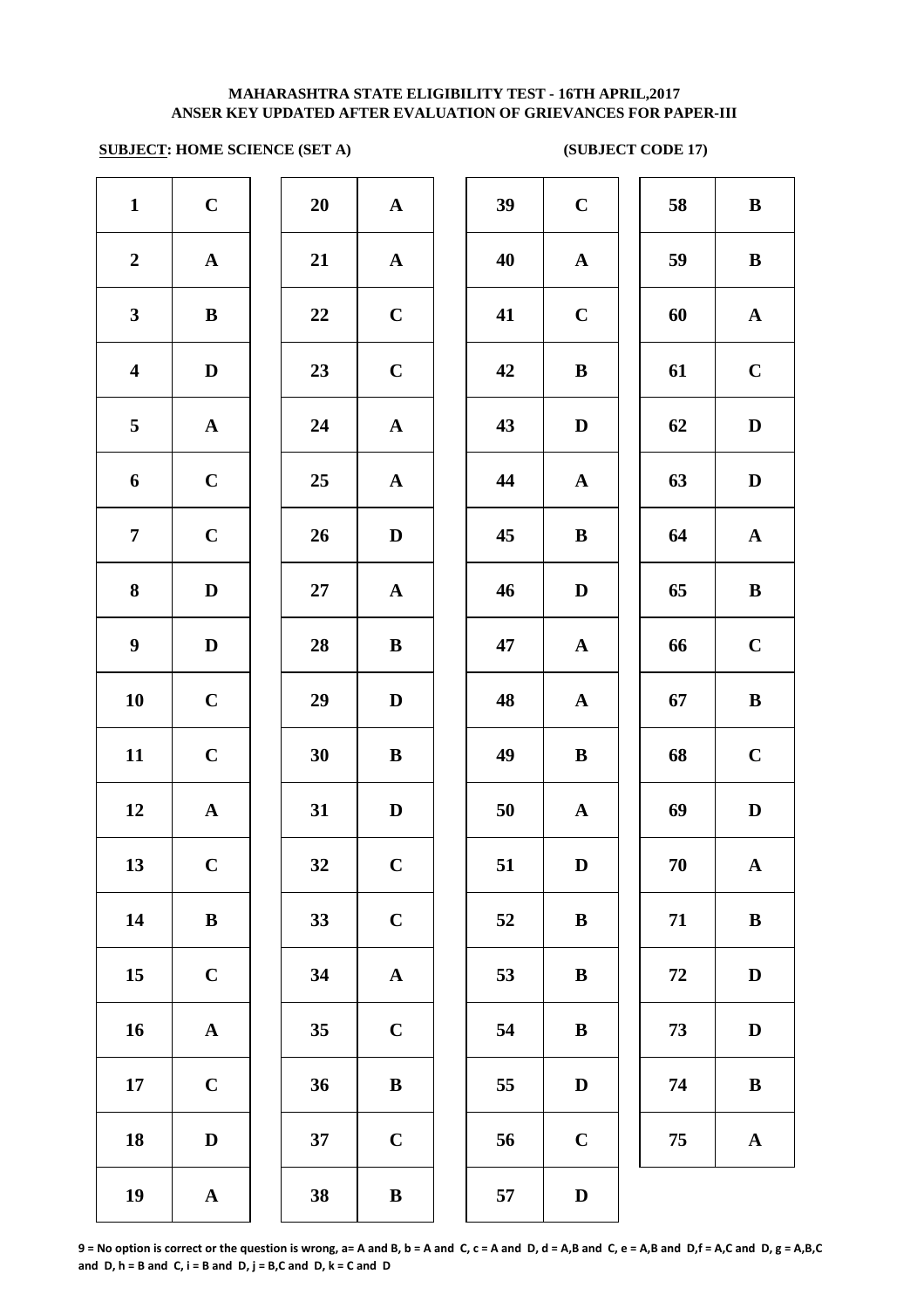# **SUBJECT: HOME SCIENCE (SET B)** (SUBJECT CODE 17)

| $\mathbf{1}$            | $\mathbf{A}$ | 20       | ${\bf A}$    | 39 | $\bf{B}$     | 58         | $\bf{B}$     |
|-------------------------|--------------|----------|--------------|----|--------------|------------|--------------|
| $\boldsymbol{2}$        | $\mathbf C$  | 21       | $\mathbf C$  | 40 | $\mathbf{A}$ | 59         | $\mathbf{D}$ |
| $\mathbf{3}$            | $\mathbf C$  | $\bf 22$ | $\bf{B}$     | 41 | $\mathbf C$  | 60         | $\mathbf A$  |
| $\overline{\mathbf{4}}$ | ${\bf A}$    | 23       | $\mathbf D$  | 42 | $\mathbf D$  | 61         | $\mathbf C$  |
| 5                       | $\mathbf{A}$ | 24       | $\mathbf{A}$ | 43 | $\mathbf D$  | 62         | $\mathbf C$  |
| 6                       | $\mathbf D$  | 25       | $\bf{B}$     | 44 | $\mathbf{A}$ | 63         | $\mathbf{D}$ |
| $\overline{7}$          | $\mathbf A$  | 26       | $\mathbf D$  | 45 | $\bf{B}$     | 64         | $\mathbf{D}$ |
| $\bf{8}$                | $\bf{B}$     | 27       | $\mathbf{A}$ | 46 | $\mathbf C$  | 65         | $\mathbf C$  |
| $\boldsymbol{9}$        | $\mathbf D$  | 28       | ${\bf A}$    | 47 | $\, {\bf B}$ | 66         | $\mathbf C$  |
| 10                      | $\bf{B}$     | 29       | $\mathbf{B}$ | 48 | $\mathbf C$  | 67         | $\mathbf A$  |
| 11                      | $\mathbf D$  | 30       | $\mathbf{A}$ | 49 | $\mathbf D$  | 68         | $\mathbf C$  |
| 12                      | $\mathbf C$  | 31       | $\mathbf{D}$ | 50 | $\mathbf{A}$ | 69         | $\bf{B}$     |
| 13                      | $\mathbf C$  | 32       | B            | 51 | B            | 70         | $\mathbf C$  |
| 14                      | ${\bf A}$    | 33       | $\bf{B}$     | 52 | $\mathbf D$  | 71         | $\mathbf A$  |
| 15                      | $\mathbf C$  | 34       | $\bf{B}$     | 53 | $\mathbf D$  | ${\bf 72}$ | $\mathbf C$  |
| 16                      | $\, {\bf B}$ | 35       | $\mathbf D$  | 54 | $\bf{B}$     | 73         | $\mathbf{D}$ |
| 17                      | $\mathbf C$  | 36       | $\bf C$      | 55 | ${\bf A}$    | 74         | $\mathbf A$  |
| 18                      | $\, {\bf B}$ | 37       | $\mathbf D$  | 56 | $\bf C$      | 75         | $\mathbf A$  |
| 19                      | $\mathbf C$  | 38       | $\bf{B}$     | 57 | ${\bf A}$    |            |              |

| 39 | $\bf{B}$              | 58 | $\bf{B}$    |
|----|-----------------------|----|-------------|
| 40 | $\mathbf A$           | 59 | $\mathbf D$ |
| 41 | $\mathbf C$           | 60 | ${\bf A}$   |
| 42 | $\mathbf D$           | 61 | $\mathbf C$ |
| 43 | $\mathbf D$           | 62 | $\mathbf C$ |
| 44 | $\mathbf A$           | 63 | D           |
| 45 | B                     | 64 | D           |
| 46 | $\mathbf C$           | 65 | $\mathbf C$ |
| 47 | B                     | 66 | $\mathbf C$ |
| 48 | $\mathbf C$           | 67 | $\mathbf A$ |
| 49 | $\mathbf D$           | 68 | $\mathbf C$ |
| 50 | $\boldsymbol{\rm{A}}$ | 69 | $\bf{B}$    |
| 51 | B                     | 70 | $\mathbf C$ |
| 52 | D                     | 71 | $\mathbf A$ |
| 53 | D                     | 72 | $\mathbf C$ |
| 54 | B                     | 73 | D           |
| 55 | $\boldsymbol{\rm{A}}$ | 74 | $\mathbf A$ |
| 56 | $\mathbf C$           | 75 | $\mathbf A$ |
| EΠ |                       |    |             |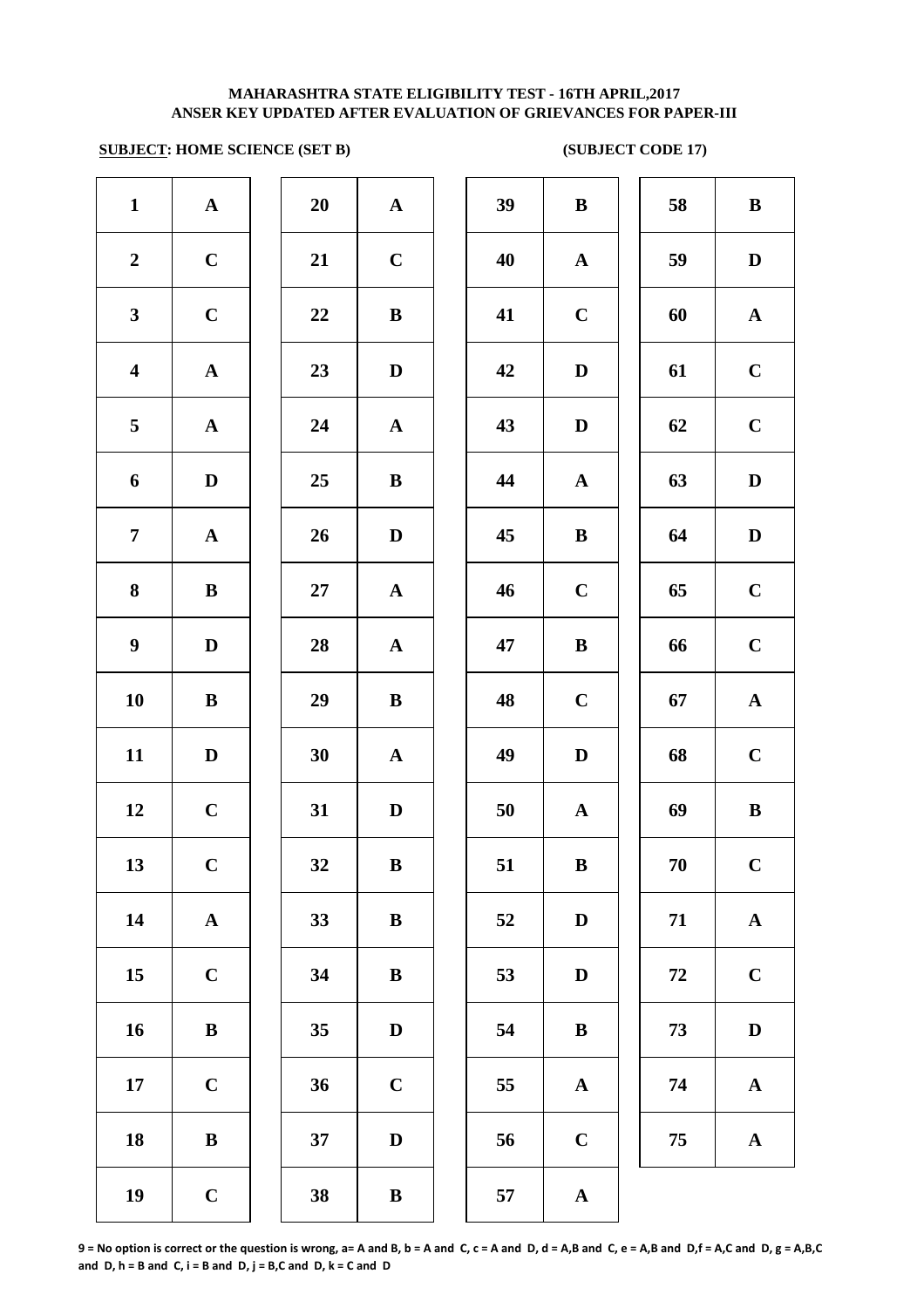### **ANSER KEY UPDATED AFTER EVALUATION OF GRIEVANCES FOR PAPER-III MAHARASHTRA STATE ELIGIBILITY TEST - 16TH APRIL,2017**

# **SUBJECT: HOME SCIENCE (SET C)** (SUBJECT CODE 17)

| $\mathbf{1}$            | $\mathbf D$  | 20        | ${\bf A}$   | 39 | $\mathbf D$  | 58 | $\mathbf C$  |
|-------------------------|--------------|-----------|-------------|----|--------------|----|--------------|
| $\boldsymbol{2}$        | $\mathbf C$  | 21        | D           | 40 | $\mathbf{A}$ | 59 | $\bf{B}$     |
| $\mathbf{3}$            | $\mathbf C$  | 22        | ${\bf B}$   | 41 | $\bf{B}$     | 60 | $\mathbf C$  |
| $\overline{\mathbf{4}}$ | ${\bf A}$    | 23        | ${\bf B}$   | 42 | $\mathbf D$  | 61 | $\mathbf A$  |
| 5                       | $\mathbf C$  | 24        | $\bf{B}$    | 43 | $\mathbf D$  | 62 | $\mathbf C$  |
| 6                       | $\bf{B}$     | 25        | $\mathbf D$ | 44 | $\, {\bf B}$ | 63 | $\mathbf{D}$ |
| $\overline{7}$          | $\mathbf C$  | 26        | $\mathbf C$ | 45 | $\mathbf{A}$ | 64 | $\mathbf A$  |
| 8                       | $\bf{B}$     | $27\,$    | $\mathbf D$ | 46 | $\mathbf C$  | 65 | $\mathbf A$  |
| $\boldsymbol{9}$        | $\mathbf C$  | 28        | $\bf{B}$    | 47 | $\mathbf{A}$ | 66 | $\mathbf A$  |
| 10                      | ${\bf A}$    | 29        | $\bf{B}$    | 48 | $\, {\bf B}$ | 67 | $\mathbf C$  |
| 11                      | $\mathbf C$  | 30        | ${\bf A}$   | 49 | $\mathbf D$  | 68 | $\mathbf C$  |
| 12                      | $\bf{B}$     | 31        | $\mathbf C$ | 50 | $\mathbf{A}$ | 69 | $\mathbf A$  |
| 13                      | D            | <b>32</b> | D           | 51 | $\mathbf C$  | 70 | $\mathbf{A}$ |
| 14                      | ${\bf A}$    | 33        | $\mathbf D$ | 52 | $\mathbf C$  | 71 | $\mathbf{D}$ |
| 15                      | $\bf{B}$     | 34        | ${\bf A}$   | 53 | $\mathbf D$  | 72 | $\mathbf A$  |
| 16                      | $\mathbf D$  | 35        | $\bf{B}$    | 54 | $\mathbf D$  | 73 | $\bf{B}$     |
| 17                      | ${\bf A}$    | 36        | $\bf C$     | 55 | $\mathbf C$  | 74 | $\mathbf D$  |
| 18                      | ${\bf A}$    | 37        | ${\bf B}$   | 56 | $\mathbf C$  | 75 | $\bf{B}$     |
| 19                      | $\, {\bf B}$ | 38        | $\mathbf C$ | 57 | $\mathbf{A}$ |    |              |
|                         |              |           |             |    |              |    |              |

| 39 | $\mathbf D$ | 58 | $\mathbf C$           |
|----|-------------|----|-----------------------|
| 40 | ${\bf A}$   | 59 | $\bf{B}$              |
| 41 | $\bf{B}$    | 60 | $\mathbf C$           |
| 42 | D           | 61 | $\mathbf A$           |
| 43 | $\mathbf D$ | 62 | $\mathbf C$           |
| 44 | $\bf{B}$    | 63 | $\mathbf D$           |
| 45 | $\mathbf A$ | 64 | $\mathbf A$           |
| 46 | $\mathbf C$ | 65 | $\mathbf A$           |
| 47 | $\mathbf A$ | 66 | $\boldsymbol{\rm{A}}$ |
| 48 | B           | 67 | $\mathbf C$           |
| 49 | $\mathbf D$ | 68 | $\mathbf C$           |
| 50 | ${\bf A}$   | 69 | ${\bf A}$             |
| 51 | $\mathbf C$ | 70 | $\mathbf A$           |
| 52 | $\mathbf C$ | 71 | $\mathbf D$           |
| 53 | ${\bf D}$   | 72 | $\mathbf A$           |
| 54 | $\mathbf D$ | 73 | $\bf{B}$              |
| 55 | $\mathbf C$ | 74 | $\mathbf D$           |
| 56 | $\mathbf C$ | 75 | B                     |
|    |             |    |                       |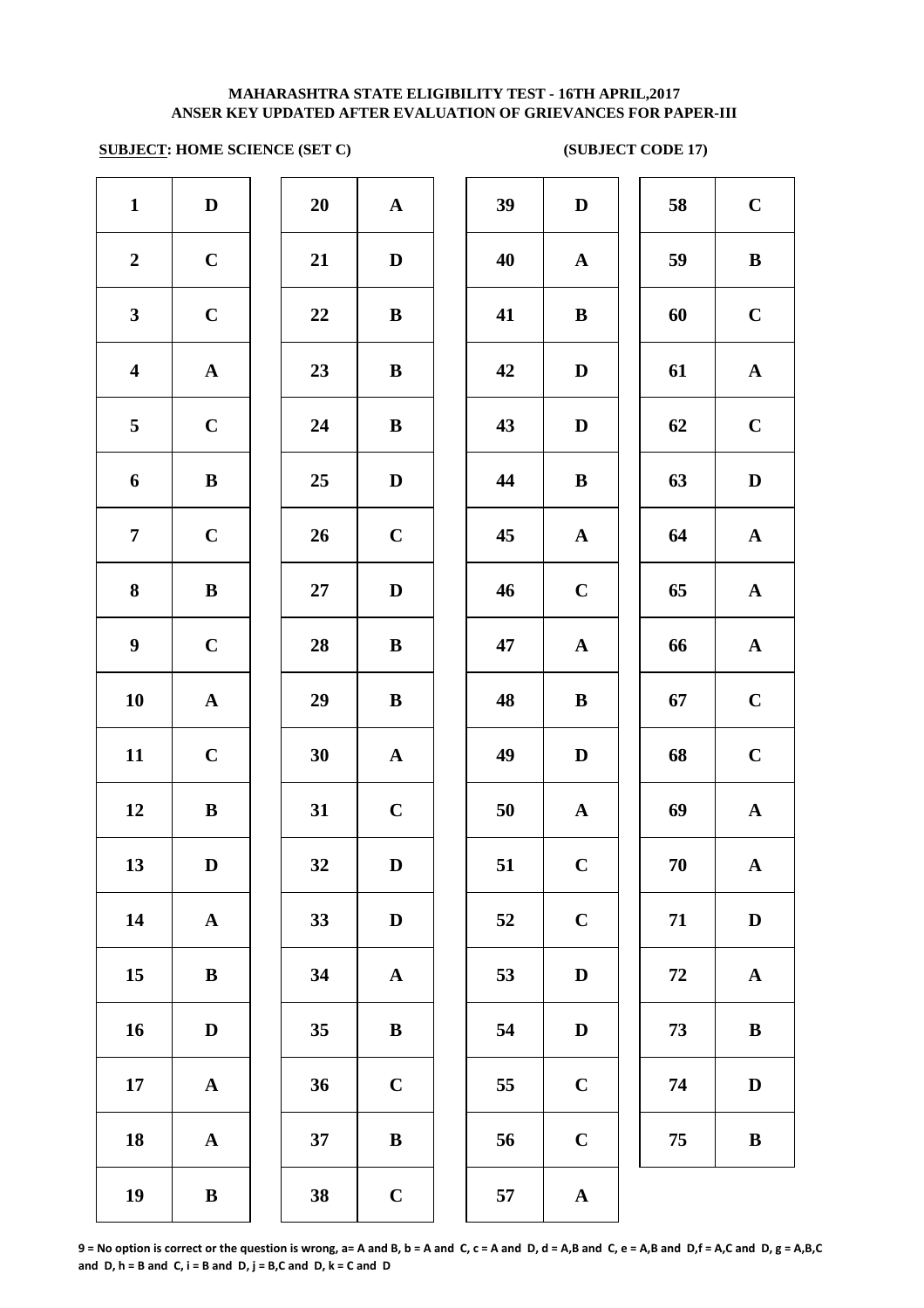### **SUBJECT: HOME SCIENCE (SET D)** (SUBJECT CODE 17)

| $\mathbf{1}$            | $\mathbf C$           | 20 | $\mathbf A$           | 39 | $\mathbf{D}$ |
|-------------------------|-----------------------|----|-----------------------|----|--------------|
| $\boldsymbol{2}$        | $\bf{B}$              | 21 | $\mathbf C$           | 40 | $\mathbf A$  |
| $\mathbf{3}$            | $\mathbf D$           | 22 | $\mathbf D$           | 41 | $\mathbf C$  |
| $\overline{\mathbf{4}}$ | ${\bf A}$             | 23 | ${\bf D}$             | 42 | $\mathbf C$  |
| $\overline{\mathbf{5}}$ | $\, {\bf B}$          | 24 | $\mathbf A$           | 43 | $\mathbf{D}$ |
| 6                       | $\mathbf D$           | 25 | $\, {\bf B}$          | 44 | $\mathbf{D}$ |
| $\overline{7}$          | ${\bf A}$             | 26 | $\mathbf C$           | 45 | $\mathbf C$  |
| ${\bf 8}$               | $\boldsymbol{\rm{A}}$ | 27 | $\, {\bf B}$          | 46 | $\mathbf C$  |
| $\boldsymbol{9}$        | $\, {\bf B}$          | 28 | $\mathbf C$           | 47 | $\mathbf A$  |
| 10                      | ${\bf A}$             | 29 | $\mathbf D$           | 48 | $\mathbf C$  |
| 11                      | $\mathbf D$           | 30 | $\mathbf A$           | 49 | $\bf{B}$     |
| 12                      | $\, {\bf B}$          | 31 | $\, {\bf B}$          | 50 | $\mathbf C$  |
| 13                      | $\bf{B}$              | 32 | $\mathbf D$           | 51 | A            |
| 14                      | ${\bf B}$             | 33 | $\mathbf D$           | 52 | $\mathbf C$  |
| 15                      | $\mathbf D$           | 34 | $\bf{B}$              | 53 | $\mathbf{D}$ |
| 16                      | $\mathbf C$           | 35 | $\boldsymbol{\rm{A}}$ | 54 | $\mathbf A$  |
| 17                      | $\mathbf D$           | 36 | $\mathbf C$           | 55 | $\mathbf A$  |
| 18                      | $\, {\bf B}$          | 37 | $\boldsymbol{\rm{A}}$ | 56 | $\mathbf A$  |
| 19                      | $\, {\bf B}$          | 38 | $\, {\bf B}$          | 57 | $\mathbf C$  |

| 20     | $\mathbf{A}$            |  |
|--------|-------------------------|--|
| 21     | $\mathbf C$             |  |
| 22     | D                       |  |
| 23     | D                       |  |
| 24     | $\mathbf{A}$            |  |
| 25     | B                       |  |
| 26     | $\mathbf C$             |  |
| $27\,$ | B                       |  |
| 28     | $\mathbf C$             |  |
| 29     | D                       |  |
| 30     | $\mathbf A$             |  |
| 31     | $\bf{B}$                |  |
| 32     | D                       |  |
| 33     | D                       |  |
| 34     | B                       |  |
| 35     | $\mathbf A$             |  |
| 36     | $\mathbf C$             |  |
| 37     | $\overline{\mathbf{A}}$ |  |
| 38     | R                       |  |

| $\mathbf{1}$            | $\mathbf C$  | 20 | ${\bf A}$    | 39 | $\mathbf D$  | 58 | $\mathbf C$  |
|-------------------------|--------------|----|--------------|----|--------------|----|--------------|
| $\overline{2}$          | $\, {\bf B}$ | 21 | $\mathbf C$  | 40 | $\mathbf{A}$ | 59 | ${\bf A}$    |
| $\mathbf{3}$            | D            | 22 | $\mathbf D$  | 41 | $\mathbf C$  | 60 | ${\bf A}$    |
| $\overline{\mathbf{4}}$ | $\mathbf A$  | 23 | D            | 42 | $\mathbf C$  | 61 | $\mathbf D$  |
| $\overline{5}$          | $\bf{B}$     | 24 | $\mathbf{A}$ | 43 | $\mathbf D$  | 62 | $\mathbf{A}$ |
| 6                       | $\mathbf D$  | 25 | $\bf{B}$     | 44 | $\mathbf D$  | 63 | $\bf{B}$     |
| $\overline{7}$          | $\mathbf A$  | 26 | $\mathbf C$  | 45 | $\mathbf C$  | 64 | $\mathbf{D}$ |
| 8                       | $\mathbf{A}$ | 27 | $\bf{B}$     | 46 | $\mathbf C$  | 65 | $\bf{B}$     |
| $\boldsymbol{9}$        | $\bf{B}$     | 28 | $\mathbf C$  | 47 | $\mathbf{A}$ | 66 | $\mathbf D$  |
| 10                      | $\mathbf A$  | 29 | $\mathbf D$  | 48 | $\mathbf C$  | 67 | $\mathbf C$  |
| 11                      | D            | 30 | $\mathbf{A}$ | 49 | $\, {\bf B}$ | 68 | $\mathbf C$  |
| 12                      | $\bf{B}$     | 31 | $\bf{B}$     | 50 | $\mathbf C$  | 69 | ${\bf A}$    |
| 13                      | ${\bf B}$    | 32 | $\mathbf D$  | 51 | $\mathbf{A}$ | 70 | $\mathbf C$  |
| 14                      | $\bf{B}$     | 33 | $\mathbf D$  | 52 | $\mathbf C$  | 71 | $\, {\bf B}$ |
| 15                      | D            | 34 | $\bf{B}$     | 53 | D            | 72 | $\mathbf C$  |
| 16                      | $\mathbf C$  | 35 | ${\bf A}$    | 54 | $\mathbf A$  | 73 | $\, {\bf B}$ |
| 17                      | D            | 36 | $\mathbf C$  | 55 | $\mathbf A$  | 74 | $\mathbf C$  |
| 18                      | $\bf{B}$     | 37 | $\mathbf A$  | 56 | $\mathbf{A}$ | 75 | ${\bf A}$    |
| 19                      | $\bf{B}$     | 38 | $\, {\bf B}$ | 57 | $\mathbf C$  |    |              |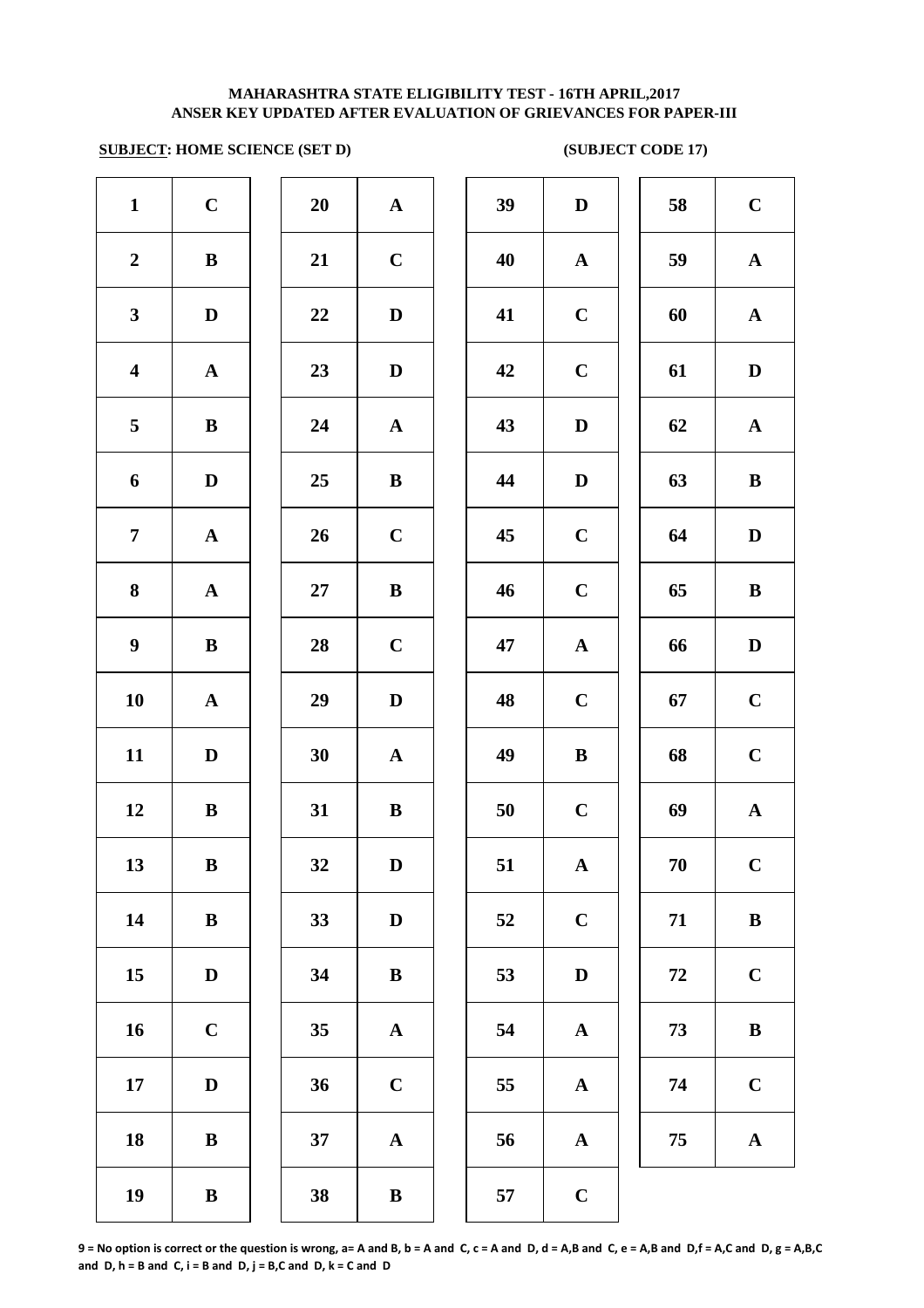# **SUBJECT: LIBRARY & INFORMATION SCIENCE (SET A) (SUBJECT CODE 18)**

| $\mathbf{1}$     | $\mathbf C$ | 20 | $\bf{B}$     | 39 | $\mathbf{A}$ | 58         | $\mathbf{D}$ |
|------------------|-------------|----|--------------|----|--------------|------------|--------------|
| $\boldsymbol{2}$ | $\mathbf D$ | 21 | $\mathbf D$  | 40 | $\mathbf{A}$ | 59         | $\mathbf A$  |
| $\mathbf{3}$     | $\mathbf C$ | 22 | $\mathbf C$  | 41 | $\mathbf D$  | 60         | $\mathbf A$  |
| $\boldsymbol{4}$ | $\bf{B}$    | 23 | $\bf{B}$     | 42 | $\mathbf{A}$ | 61         | $\bf{B}$     |
| $5\overline{)}$  | $\bf{B}$    | 24 | $\mathbf C$  | 43 | $\bf{B}$     | 62         | $\mathbf A$  |
| 6                | $\mathbf C$ | 25 | $\mathbf C$  | 44 | $\mathbf D$  | 63         | $\bf{B}$     |
| $7\overline{ }$  | $\mathbf C$ | 26 | $\mathbf C$  | 45 | $\mathbf C$  | 64         | $\bf{B}$     |
| 8                | $\bf{B}$    | 27 | ${\bf A}$    | 46 | $\mathbf D$  | 65         | D            |
| $\boldsymbol{9}$ | $\bf{B}$    | 28 | $\mathbf D$  | 47 | $\bf{B}$     | 66         | $\bf{B}$     |
| 10               | $\mathbf D$ | 29 | $\bf{B}$     | 48 | ${\bf A}$    | 67         | $\mathbf C$  |
| 11               | $\bf{B}$    | 30 | $\bf{B}$     | 49 | $\bf{B}$     | 68         | $\mathbf A$  |
| 12               | $\mathbf C$ | 31 | $\mathbf C$  | 50 | $\mathbf D$  | 69         | $\mathbf D$  |
| 13               | $\mathbf C$ | 32 | $\, {\bf B}$ | 51 | $\mathbf D$  | $70\,$     | $\bf{B}$     |
| 14               | $\mathbf D$ | 33 | ${\bf A}$    | 52 | $\bf{B}$     | 71         | $\mathbf C$  |
| 15               | ${\bf A}$   | 34 | ${\bf A}$    | 53 | ${\bf A}$    | ${\bf 72}$ | $\mathbf{D}$ |
| 16               | ${\bf A}$   | 35 | $\mathbf C$  | 54 | $\bf{B}$     | 73         | $\mathbf A$  |
| 17               | $\mathbf C$ | 36 | $\mathbf D$  | 55 | $\mathbf D$  | 74         | $\bf{B}$     |
| 18               | $\bf{B}$    | 37 | $\mathbf D$  | 56 | ${\bf A}$    | 75         | $\bf{B}$     |
| 19               | $\bf{B}$    | 38 | $\mathbf D$  | 57 | $\bf{B}$     |            |              |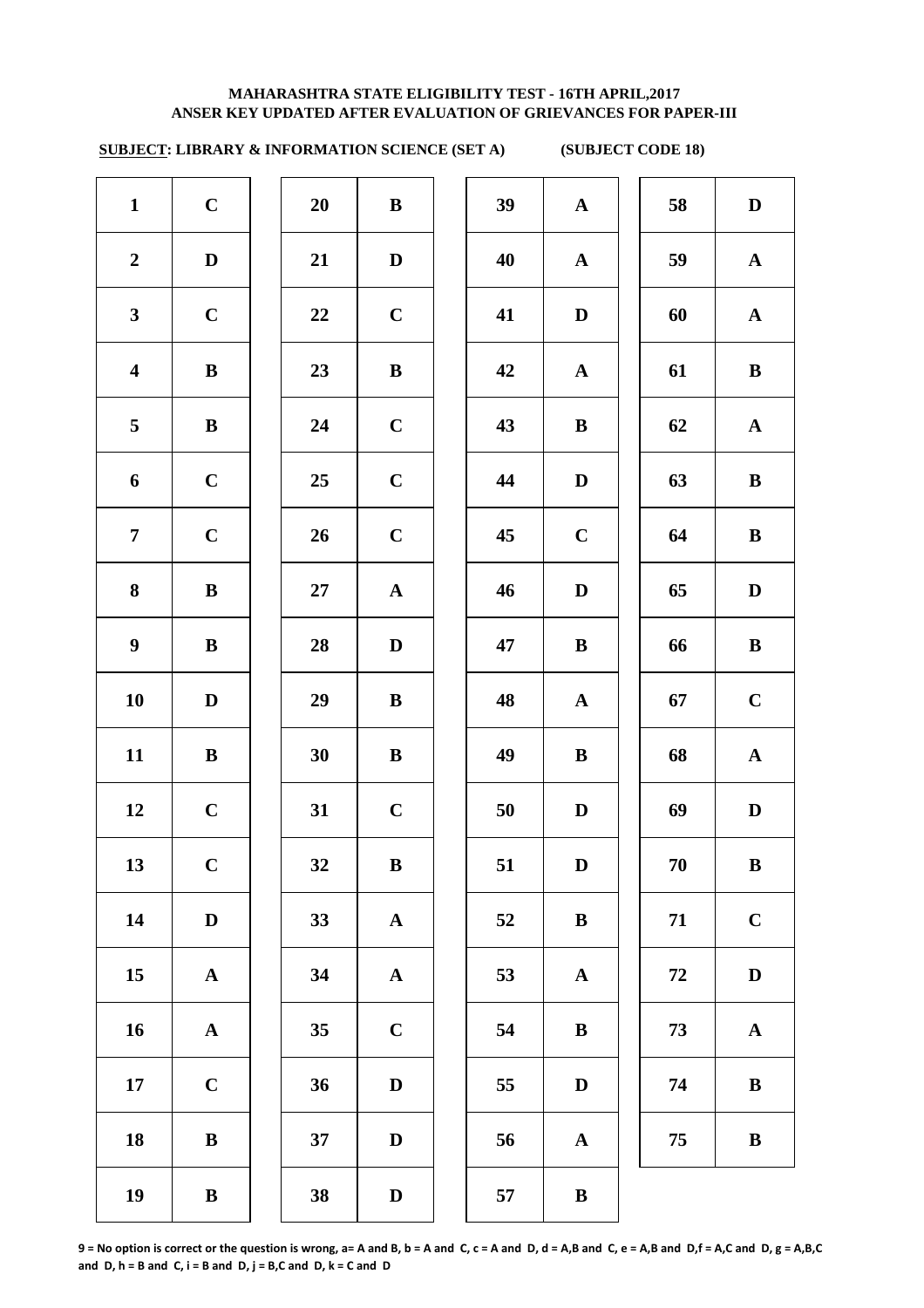# **SUBJECT: LIBRARY & INFORMATION SCIENCE (SET B) (SUBJECT CODE 18)**

| $\mathbf{1}$            | $\mathbf D$  | 20     | ${\bf A}$   | 39 | ${\bf A}$   | 58 | $\mathbf C$  |
|-------------------------|--------------|--------|-------------|----|-------------|----|--------------|
| $\boldsymbol{2}$        | $\mathbf C$  | 21     | $\mathbf D$ | 40 | ${\bf A}$   | 59 | $\bf{B}$     |
| $\mathbf{3}$            | $\, {\bf B}$ | 22     | ${\bf A}$   | 41 | $\bf{B}$    | 60 | $\bf{B}$     |
| $\overline{\mathbf{4}}$ | $\mathbf C$  | 23     | $\bf{B}$    | 42 | ${\bf A}$   | 61 | $\mathbf C$  |
| 5                       | $\mathbf C$  | 24     | $\mathbf D$ | 43 | $\bf{B}$    | 62 | $\mathbf C$  |
| 6                       | $\mathbf C$  | 25     | $\mathbf C$ | 44 | $\bf{B}$    | 63 | $\bf{B}$     |
| $\overline{7}$          | ${\bf A}$    | 26     | $\mathbf D$ | 45 | $\mathbf D$ | 64 | $\bf{B}$     |
| 8                       | $\mathbf D$  | $27\,$ | $\bf{B}$    | 46 | $\bf{B}$    | 65 | $\mathbf{D}$ |
| $\boldsymbol{9}$        | ${\bf B}$    | 28     | ${\bf A}$   | 47 | $\mathbf C$ | 66 | $\bf{B}$     |
| 10                      | $\bf{B}$     | 29     | $\bf{B}$    | 48 | ${\bf A}$   | 67 | $\mathbf C$  |
| 11                      | $\mathbf C$  | 30     | $\mathbf D$ | 49 | $\mathbf D$ | 68 | $\mathbf C$  |
| 12                      | $\bf{B}$     | 31     | $\mathbf D$ | 50 | $\bf{B}$    | 69 | $\mathbf D$  |
| 13                      | ${\bf A}$    | 32     | $\bf{B}$    | 51 | $\mathbf C$ | 70 | $\mathbf A$  |
| 14                      | ${\bf A}$    | 33     | ${\bf A}$   | 52 | $\mathbf D$ | 71 | $\mathbf A$  |
| 15                      | $\mathbf C$  | 34     | $\bf{B}$    | 53 | ${\bf A}$   | 72 | $\mathbf C$  |
| 16                      | $\mathbf D$  | 35     | $\mathbf D$ | 54 | $\bf{B}$    | 73 | $\bf{B}$     |
| 17                      | $\mathbf D$  | 36     | ${\bf A}$   | 55 | $\bf{B}$    | 74 | $\bf{B}$     |
| 18                      | $\mathbf D$  | 37     | ${\bf B}$   | 56 | $\mathbf C$ | 75 | $\bf{B}$     |
| 19                      | ${\bf A}$    | 38     | $\mathbf D$ | 57 | $\mathbf D$ |    |              |
|                         |              |        |             |    |             |    |              |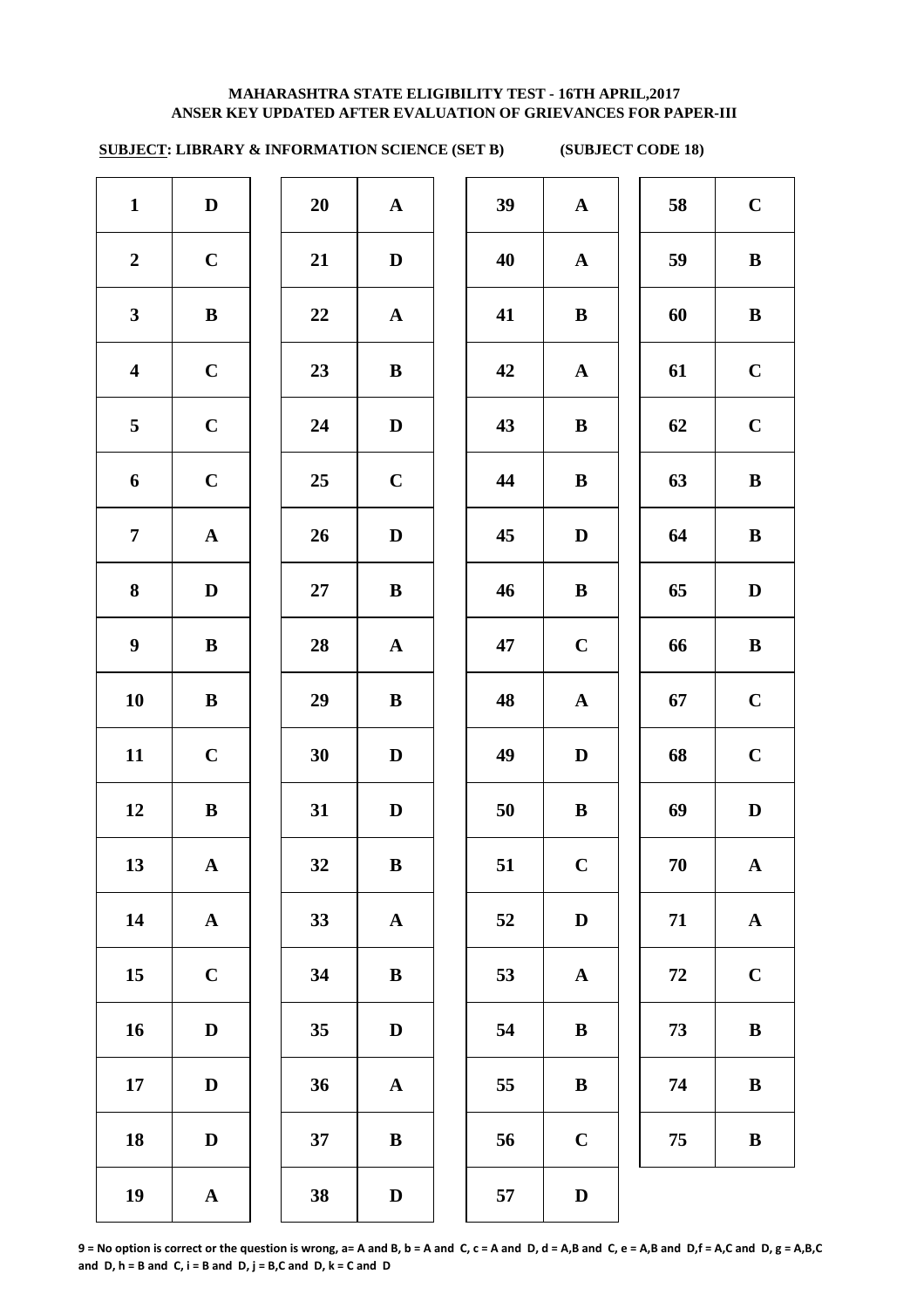# **SUBJECT: LIBRARY & INFORMATION SCIENCE (SET C) (SUBJECT CODE 18)**

| $\mathbf{1}$            | $\mathbf C$  | 20     | $\mathbf D$  | 39 | $\mathbf D$ | 58         | $\mathbf C$  |
|-------------------------|--------------|--------|--------------|----|-------------|------------|--------------|
| $\boldsymbol{2}$        | ${\bf B}$    | 21     | $\mathbf D$  | 40 | $\bf{B}$    | 59         | $\mathbf{D}$ |
| $\mathbf{3}$            | ${\bf A}$    | 22     | $\bf{B}$     | 41 | $\mathbf C$ | 60         | $\mathbf A$  |
| $\overline{\mathbf{4}}$ | ${\bf A}$    | 23     | ${\bf A}$    | 42 | $\mathbf D$ | 61         | $\mathbf A$  |
| $5\overline{)}$         | $\mathbf C$  | 24     | $\bf{B}$     | 43 | ${\bf A}$   | 62         | $\mathbf C$  |
| 6                       | $\mathbf D$  | 25     | $\mathbf D$  | 44 | $\bf{B}$    | 63         | $\bf{B}$     |
| $\overline{7}$          | $\mathbf D$  | 26     | ${\bf A}$    | 45 | $\bf{B}$    | 64         | $\bf{B}$     |
| 8                       | $\mathbf D$  | $27\,$ | $\bf{B}$     | 46 | $\mathbf C$ | 65         | $\bf{B}$     |
| $\boldsymbol{9}$        | ${\bf A}$    | 28     | $\mathbf D$  | 47 | $\mathbf D$ | 66         | $\mathbf{D}$ |
| 10                      | ${\bf A}$    | 29     | ${\bf A}$    | 48 | $\mathbf C$ | 67         | $\mathbf C$  |
| 11                      | $\mathbf D$  | 30     | ${\bf A}$    | 49 | $\bf{B}$    | 68         | $\bf{B}$     |
| 12                      | ${\bf A}$    | 31     | $\bf{B}$     | 50 | $\bf{B}$    | 69         | $\mathbf C$  |
| 13                      | $\, {\bf B}$ | 32     | $\mathbf A$  | 51 | $\mathbf C$ | $70\,$     | $\mathbf C$  |
| 14                      | $\mathbf D$  | 33     | $\, {\bf B}$ | 52 | $\mathbf C$ | 71         | $\mathbf C$  |
| 15                      | $\mathbf C$  | 34     | $\, {\bf B}$ | 53 | $\bf{B}$    | ${\bf 72}$ | $\mathbf A$  |
| 16                      | $\mathbf D$  | 35     | $\mathbf D$  | 54 | $\bf{B}$    | 73         | $\mathbf{D}$ |
| 17                      | $\bf{B}$     | 36     | $\bf{B}$     | 55 | $\mathbf D$ | 74         | $\bf{B}$     |
| 18                      | ${\bf A}$    | 37     | $\mathbf C$  | 56 | $\bf{B}$    | 75         | $\bf{B}$     |
| 19                      | $\, {\bf B}$ | 38     | ${\bf A}$    | 57 | $\mathbf C$ |            |              |
|                         |              |        |              |    |             |            |              |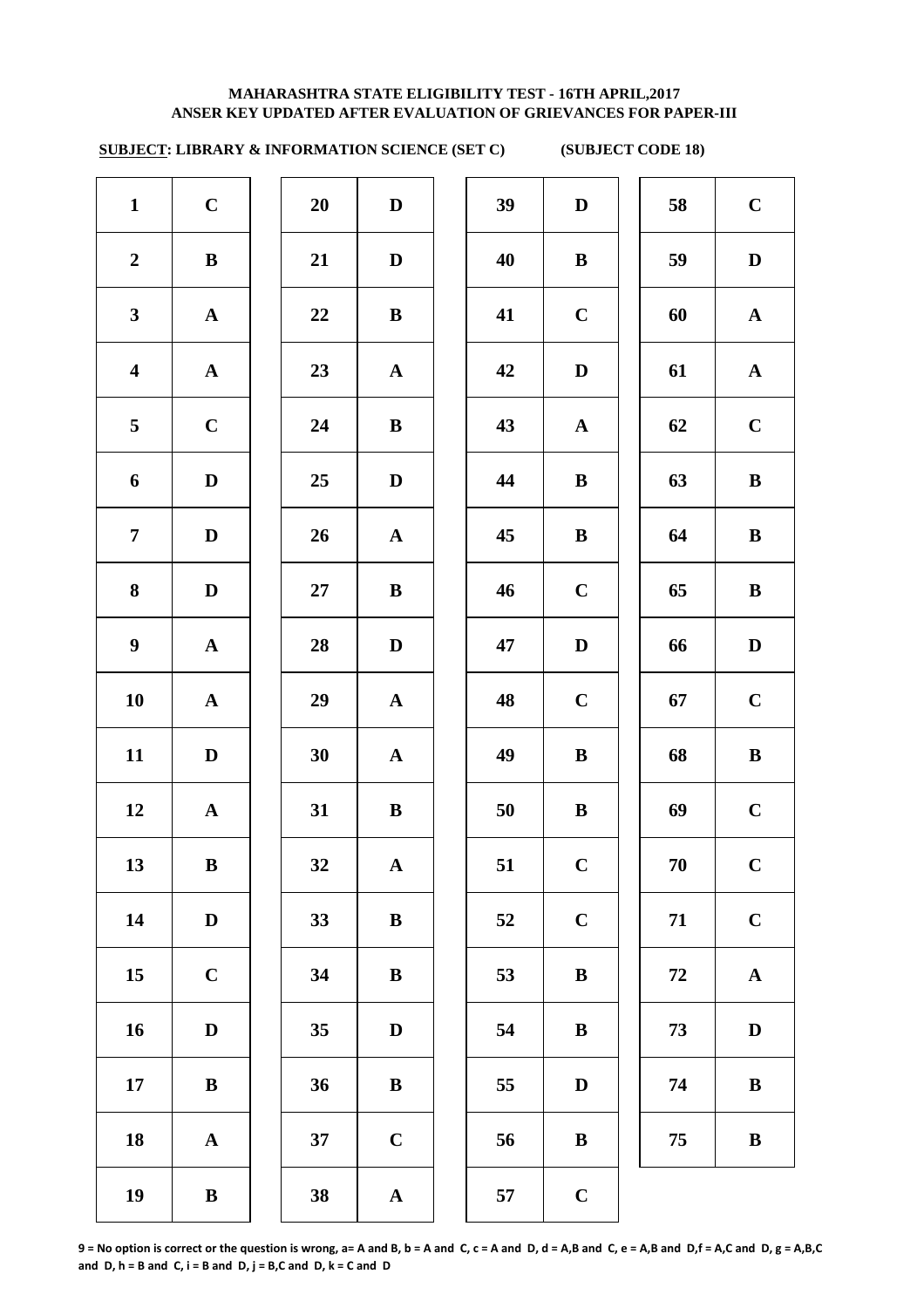## **ANSER KEY UPDATED AFTER EVALUATION OF GRIEVANCES FOR PAPER-III MAHARASHTRA STATE ELIGIBILITY TEST - 16TH APRIL,2017**

# **SUBJECT: LIBRARY & INFORMATION SCIENCE (SET D) (SUBJECT CODE 18)**

| $\mathbf{1}$            | $\mathbf D$  | 20     | $\mathbf{A}$ | 39 | $\bf{B}$    | 58 | $\bf{B}$     |
|-------------------------|--------------|--------|--------------|----|-------------|----|--------------|
| $\boldsymbol{2}$        | ${\bf A}$    | 21     | $\bf{B}$     | 40 | $\bf{B}$    | 59 | $\mathbf C$  |
| $\mathbf{3}$            | $\mathbf{B}$ | 22     | ${\bf A}$    | 41 | $\bf C$     | 60 | $\mathbf C$  |
| $\overline{\mathbf{4}}$ | $\mathbf D$  | 23     | $\bf{B}$     | 42 | $\mathbf C$ | 61 | $\mathbf C$  |
| 5                       | $\mathbf C$  | 24     | $\bf{B}$     | 43 | $\bf{B}$    | 62 | $\mathbf A$  |
| 6                       | $\mathbf D$  | 25     | $\mathbf D$  | 44 | $\bf{B}$    | 63 | D            |
| $\overline{7}$          | $\bf{B}$     | 26     | $\bf{B}$     | 45 | $\mathbf D$ | 64 | $\bf{B}$     |
| 8                       | ${\bf A}$    | $27\,$ | $\mathbf C$  | 46 | $\bf{B}$    | 65 | $\bf{B}$     |
| $\boldsymbol{9}$        | ${\bf B}$    | 28     | ${\bf A}$    | 47 | $\mathbf C$ | 66 | $\mathbf C$  |
| 10                      | $\mathbf D$  | 29     | $\mathbf{D}$ | 48 | $\bf C$     | 67 | $\bf{B}$     |
| 11                      | $\mathbf D$  | 30     | $\bf{B}$     | 49 | $\mathbf D$ | 68 | $\mathbf A$  |
| 12                      | ${\bf B}$    | 31     | $\mathbf C$  | 50 | ${\bf A}$   | 69 | $\mathbf A$  |
| 13                      | ${\bf A}$    | 32     | $\mathbf D$  | 51 | $\mathbf A$ | 70 | $\mathbf C$  |
| 14                      | $\, {\bf B}$ | 33     | ${\bf A}$    | 52 | $\mathbf C$ | 71 | $\mathbf{D}$ |
| 15                      | $\mathbf D$  | 34     | $\bf{B}$     | 53 | $\bf{B}$    | 72 | $\mathbf{D}$ |
| 16                      | ${\bf A}$    | 35     | $\bf{B}$     | 54 | $\bf{B}$    | 73 | $\mathbf{D}$ |
| 17                      | $\bf{B}$     | 36     | $\mathbf C$  | 55 | $\bf{B}$    | 74 | $\mathbf A$  |
| 18                      | $\mathbf D$  | 37     | $\mathbf D$  | 56 | $\mathbf D$ | 75 | $\mathbf A$  |
| 19                      | ${\bf A}$    | 38     | $\mathbf C$  | 57 | $\mathbf C$ |    |              |
|                         |              |        |              |    |             |    |              |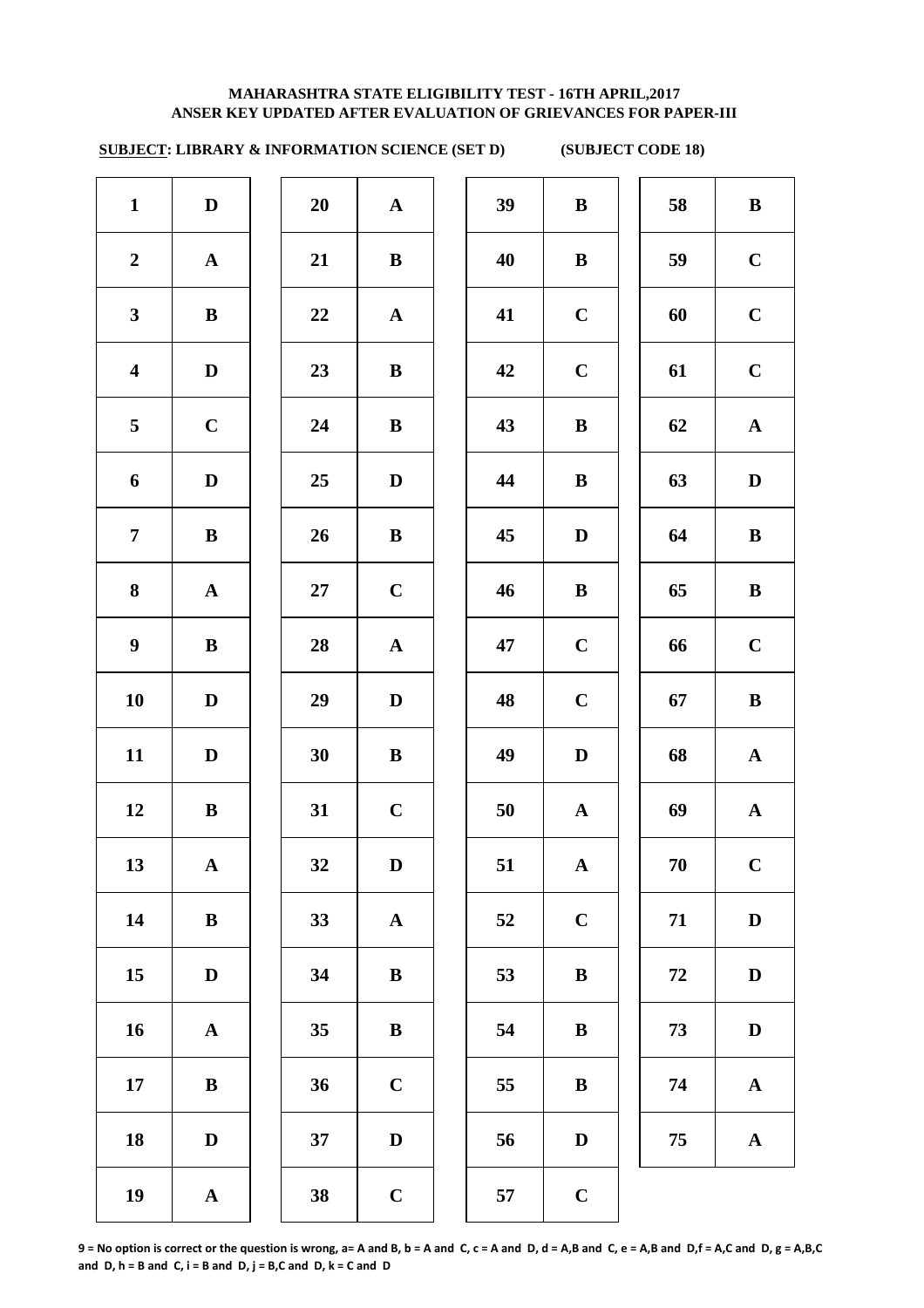**SUBJECT: JOURNALISM & MASS COMMUNICATION (SET A) (SUBJECT CODE 19)** 

| $\mathbf{1}$            | ${\bf A}$    | 20     | ${\bf B}$    | 39 | $\, {\bf B}$ | 58     | $\, {\bf B}$ |
|-------------------------|--------------|--------|--------------|----|--------------|--------|--------------|
| $\overline{2}$          | $\mathbf D$  | 21     | $\bf C$      | 40 | $\, {\bf B}$ | 59     | ${\bf A}$    |
| $\mathbf{3}$            | $\, {\bf B}$ | 22     | $\mathbf D$  | 41 | $\, {\bf B}$ | 60     | $\mathbf{A}$ |
| $\overline{\mathbf{4}}$ | $\mathbf C$  | 23     | ${\bf A}$    | 42 | $\mathbf C$  | 61     | $\, {\bf B}$ |
| $5\phantom{.0}$         | $\mathbf D$  | 24     | $\mathbf{B}$ | 43 | $\mathbf C$  | 62     | $\mathbf D$  |
| $\boldsymbol{6}$        | ${\bf A}$    | 25     | ${\bf A}$    | 44 | $\, {\bf B}$ | 63     | $\mathbf D$  |
| $\overline{7}$          | $\mathbf D$  | 26     | ${\bf A}$    | 45 | $\mathbf C$  | 64     | $\mathbf C$  |
| $\bf{8}$                | $\, {\bf B}$ | $27\,$ | $\mathbf D$  | 46 | $\mathbf A$  | 65     | $\, {\bf B}$ |
| $\boldsymbol{9}$        | $\, {\bf B}$ | 28     | $\mathbf C$  | 47 | $\mathbf A$  | 66     | $\mathbf C$  |
| 10                      | $\bf{B}$     | 29     | $\mathbf D$  | 48 | $\mathbf{A}$ | 67     | $\mathbf D$  |
| 11                      | $\mathbf C$  | 30     | $\bf{B}$     | 49 | $\, {\bf B}$ | 68     | $\mathbf D$  |
| 12                      | ${\bf A}$    | 31     | $\bf{B}$     | 50 | $\mathbf D$  | 69     | $\mathbf D$  |
| 13                      | $\bf{B}$     | 32     | $\mathbf C$  | 51 | $\mathbf C$  | 70     | D            |
| 14                      | $\mathbf C$  | 33     | $\bf{B}$     | 52 | $\mathbf D$  | 71     | $\mathbf C$  |
| 15                      | $\, {\bf B}$ | 34     | ${\bf B}$    | 53 | $\mathbf{A}$ | $72\,$ | ${\bf A}$    |
| 16                      | $\mathbf C$  | 35     | $\, {\bf B}$ | 54 | $\mathbf A$  | 73     | $\mathbf D$  |
| $17\,$                  | $\mathbf C$  | 36     | $\, {\bf B}$ | 55 | $\mathbf D$  | 74     | ${\bf A}$    |
| 18                      | $\, {\bf B}$ | 37     | $\mathbf C$  | 56 | $\, {\bf B}$ | 75     | $\bf{B}$     |
| 19                      | $\mathbf C$  | 38     | $\mathbf A$  | 57 | $\mathbf D$  |        |              |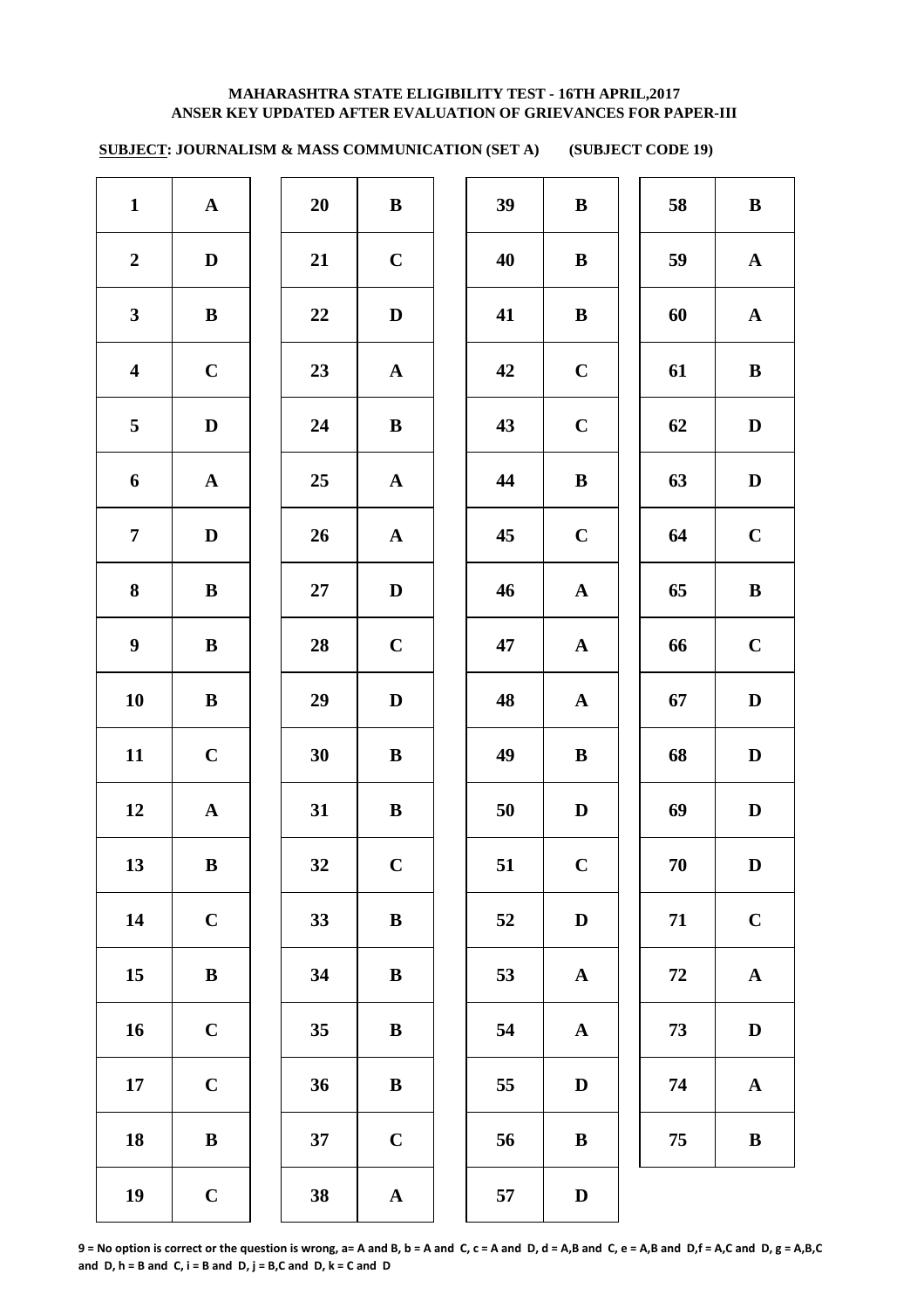**SUBJECT: JOURNALISM & MASS COMMUNICATION (SET B) (SUBJECT CODE 19)** 

| $\mathbf{1}$            | $\mathbf C$  | 20     | ${\bf B}$    | 39 | ${\bf A}$    | 58     | ${\bf B}$    |
|-------------------------|--------------|--------|--------------|----|--------------|--------|--------------|
| $\overline{2}$          | $\mathbf D$  | 21     | $\bf{B}$     | 40 | ${\bf A}$    | 59     | $\mathbf C$  |
| $\mathbf{3}$            | ${\bf A}$    | 22     | $\mathbf C$  | 41 | $\, {\bf B}$ | 60     | $\mathbf D$  |
| $\overline{\mathbf{4}}$ | $\mathbf{B}$ | 23     | $\mathbf C$  | 42 | $\mathbf D$  | 61     | ${\bf A}$    |
| $5\phantom{.0}$         | ${\bf A}$    | 24     | $\mathbf{B}$ | 43 | $\mathbf D$  | 62     | $\mathbf D$  |
| $\boldsymbol{6}$        | ${\bf A}$    | 25     | $\bf C$      | 44 | $\mathbf C$  | 63     | $\, {\bf B}$ |
| $\overline{7}$          | $\mathbf D$  | 26     | ${\bf A}$    | 45 | $\, {\bf B}$ | 64     | $\bf{B}$     |
| 8                       | $\mathbf C$  | $27\,$ | ${\bf A}$    | 46 | $\mathbf C$  | 65     | $\, {\bf B}$ |
| $\boldsymbol{9}$        | $\mathbf D$  | 28     | ${\bf A}$    | 47 | $\mathbf D$  | 66     | $\mathbf C$  |
| 10                      | $\bf{B}$     | 29     | $\bf{B}$     | 48 | $\mathbf D$  | 67     | ${\bf A}$    |
| 11                      | $\, {\bf B}$ | 30     | $\mathbf D$  | 49 | $\mathbf D$  | 68     | ${\bf B}$    |
| 12                      | $\mathbf C$  | 31     | $\mathbf C$  | 50 | $\mathbf D$  | 69     | $\mathbf C$  |
| 13                      | $\bf{B}$     | 32     | D            | 51 | $\mathbf C$  | 70     | $\bf{B}$     |
| 14                      | $\, {\bf B}$ | 33     | ${\bf A}$    | 52 | $\mathbf{A}$ | 71     | $\mathbf C$  |
| 15                      | $\, {\bf B}$ | 34     | ${\bf A}$    | 53 | $\mathbf D$  | $72\,$ | $\mathbf C$  |
| 16                      | $\, {\bf B}$ | 35     | $\mathbf D$  | 54 | $\mathbf A$  | 73     | $\, {\bf B}$ |
| $17\,$                  | $\mathbf C$  | 36     | $\, {\bf B}$ | 55 | $\, {\bf B}$ | 74     | $\mathbf C$  |
| 18                      | $\mathbf A$  | 37     | $\mathbf D$  | 56 | $\mathbf A$  | 75     | $\, {\bf B}$ |
| 19                      | $\bf{B}$     | 38     | $\bf{B}$     | 57 | $\mathbf D$  |        |              |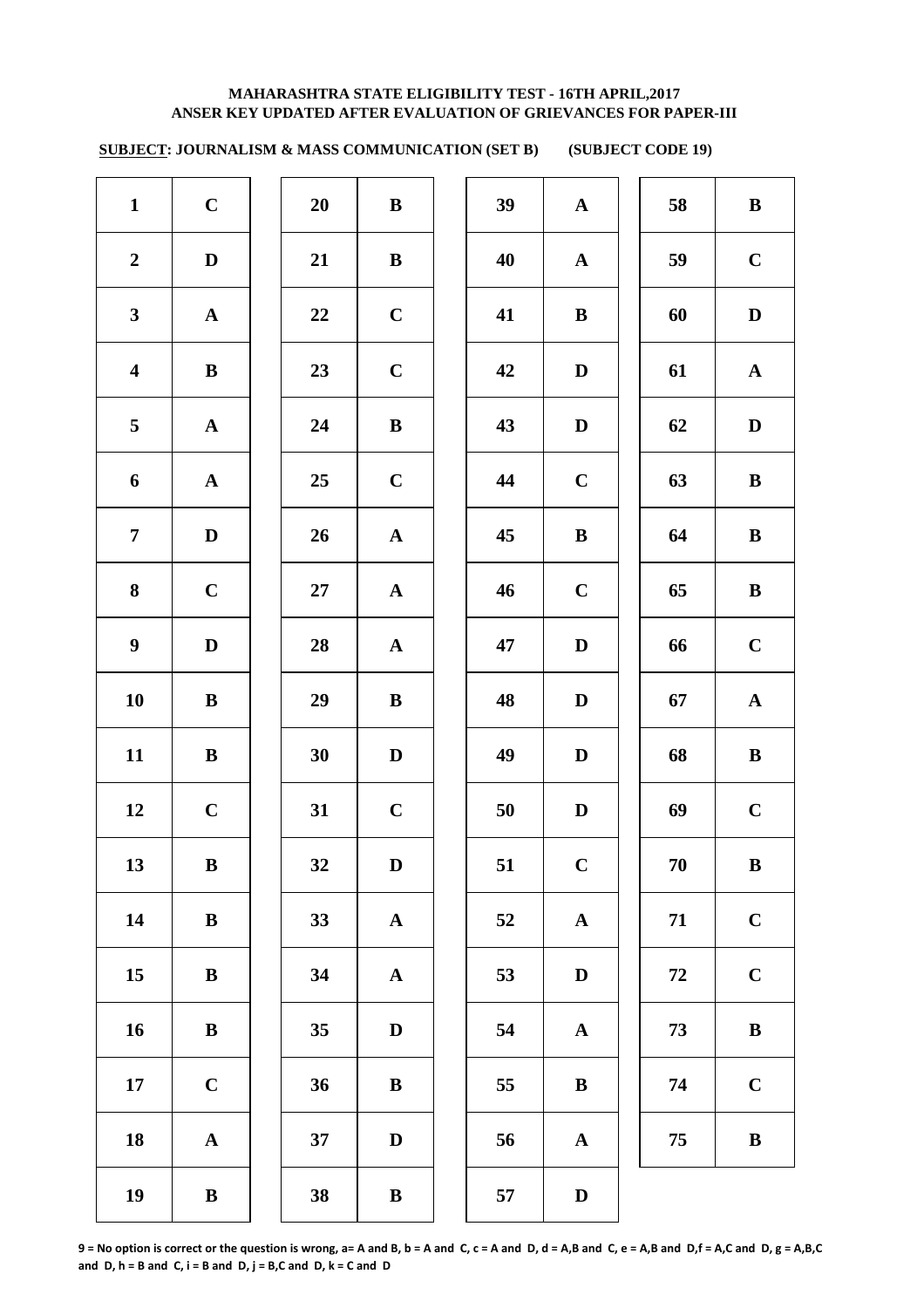**SUBJECT: JOURNALISM & MASS COMMUNICATION (SET C) (SUBJECT CODE 19)** 

| $\mathbf{1}$            | $\, {\bf B}$ | 20     | $\mathbf D$  | 39 | $\mathbf D$  | 58 | $\, {\bf B}$ |
|-------------------------|--------------|--------|--------------|----|--------------|----|--------------|
| $\boldsymbol{2}$        | $\mathbf C$  | 21     | $\mathbf C$  | 40 | $\mathbf D$  | 59 | $\mathbf C$  |
| $\mathbf{3}$            | ${\bf B}$    | 22     | D            | 41 | $\mathbf C$  | 60 | $\, {\bf B}$ |
| $\overline{\mathbf{4}}$ | $\bf{B}$     | 23     | ${\bf A}$    | 42 | ${\bf A}$    | 61 | $\mathbf C$  |
| $5\overline{)}$         | $\bf{B}$     | 24     | ${\bf A}$    | 43 | $\mathbf D$  | 62 | $\mathbf C$  |
| 6                       | ${\bf B}$    | 25     | $\mathbf D$  | 44 | $\mathbf{A}$ | 63 | $\, {\bf B}$ |
| $\overline{7}$          | $\mathbf C$  | 26     | ${\bf B}$    | 45 | $\bf{B}$     | 64 | $\mathbf C$  |
| $\bf{8}$                | ${\bf A}$    | $27\,$ | $\mathbf D$  | 46 | $\mathbf{A}$ | 65 | $\, {\bf B}$ |
| $\boldsymbol{9}$        | ${\bf B}$    | 28     | ${\bf B}$    | 47 | $\mathbf D$  | 66 | $\mathbf C$  |
| 10                      | $\bf{B}$     | 29     | ${\bf A}$    | 48 | $\, {\bf B}$ | 67 | $\mathbf D$  |
| 11                      | ${\bf B}$    | 30     | ${\bf A}$    | 49 | $\mathbf C$  | 68 | ${\bf A}$    |
| 12                      | $\mathbf C$  | 31     | $\bf{B}$     | 50 | $\mathbf D$  | 69 | $\, {\bf B}$ |
| 13                      | $\mathbf C$  | 32     | $\mathbf D$  | 51 | $\mathbf{A}$ | 70 | $\mathbf{A}$ |
| 14                      | ${\bf B}$    | 33     | $\mathbf D$  | 52 | $\mathbf D$  | 71 | ${\bf A}$    |
| 15                      | $\mathbf C$  | 34     | $\mathbf C$  | 53 | $\, {\bf B}$ | 72 | $\mathbf D$  |
| 16                      | ${\bf A}$    | 35     | $\, {\bf B}$ | 54 | $\, {\bf B}$ | 73 | $\mathbf C$  |
| 17                      | ${\bf A}$    | 36     | $\mathbf C$  | 55 | $\, {\bf B}$ | 74 | $\mathbf D$  |
| 18                      | ${\bf A}$    | 37     | $\mathbf D$  | 56 | $\mathbf C$  | 75 | $\, {\bf B}$ |
| 19                      | $\, {\bf B}$ | 38     | $\mathbf D$  | 57 | ${\bf A}$    |    |              |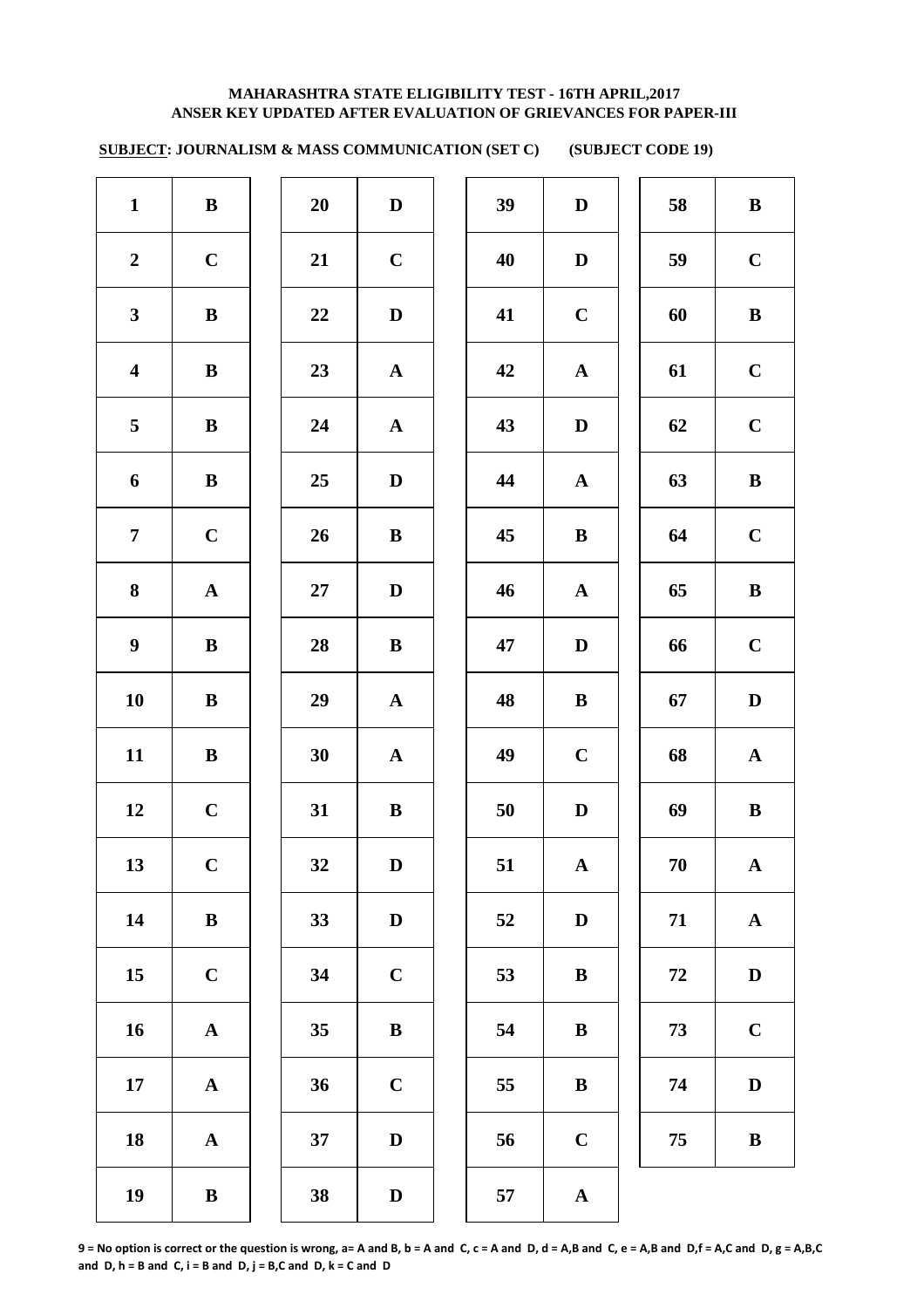**SUBJECT: JOURNALISM & MASS COMMUNICATION (SET D) (SUBJECT CODE 19)** 

| $\mathbf{1}$            | $\bf{B}$     | 20     | ${\bf A}$    | 39 | $\mathbf C$  | 58     | $\mathbf{A}$ |
|-------------------------|--------------|--------|--------------|----|--------------|--------|--------------|
| $\overline{2}$          | $\mathbf C$  | 21     | $\bf{B}$     | 40 | $\mathbf D$  | 59     | $\bf{B}$     |
| $\mathbf{3}$            | $\mathbf C$  | 22     | $\mathbf D$  | 41 | ${\bf A}$    | 60     | ${\bf A}$    |
| $\overline{\mathbf{4}}$ | $\, {\bf B}$ | 23     | $\mathbf D$  | 42 | $\mathbf D$  | 61     | ${\bf A}$    |
| $5\phantom{.0}$         | $\mathbf C$  | 24     | $\mathbf C$  | 43 | $\, {\bf B}$ | 62     | $\mathbf D$  |
| $\boldsymbol{6}$        | ${\bf A}$    | 25     | $\, {\bf B}$ | 44 | $\, {\bf B}$ | 63     | $\mathbf C$  |
| $\overline{7}$          | ${\bf A}$    | 26     | $\mathbf C$  | 45 | $\, {\bf B}$ | 64     | $\mathbf D$  |
| $\bf{8}$                | ${\bf A}$    | $27\,$ | $\mathbf D$  | 46 | $\mathbf C$  | 65     | $\, {\bf B}$ |
| $\boldsymbol{9}$        | $\, {\bf B}$ | 28     | $\mathbf D$  | 47 | $\mathbf A$  | 66     | $\, {\bf B}$ |
| 10                      | $\mathbf D$  | 29     | $\mathbf D$  | 48 | $\, {\bf B}$ | 67     | $\mathbf C$  |
| 11                      | $\mathbf C$  | 30     | $\mathbf D$  | 49 | $\mathbf C$  | 68     | ${\bf B}$    |
| 12                      | $\mathbf D$  | 31     | $\mathbf C$  | 50 | $\, {\bf B}$ | 69     | ${\bf B}$    |
| 13                      | $\mathbf{A}$ | 32     | $\mathbf{A}$ | 51 | $\mathbf C$  | 70     | $\bf{B}$     |
| 14                      | ${\bf A}$    | 33     | $\mathbf D$  | 52 | $\mathbf C$  | 71     | $\, {\bf B}$ |
| 15                      | $\mathbf D$  | 34     | ${\bf A}$    | 53 | $\, {\bf B}$ | $72\,$ | $\mathbf C$  |
| 16                      | $\, {\bf B}$ | 35     | $\, {\bf B}$ | 54 | $\mathbf C$  | 73     | ${\bf A}$    |
| $17\,$                  | $\mathbf D$  | 36     | ${\bf A}$    | 55 | $\, {\bf B}$ | 74     | $\, {\bf B}$ |
| 18                      | $\, {\bf B}$ | 37     | $\mathbf D$  | 56 | $\mathbf C$  | 75     | $\, {\bf B}$ |
| 19                      | $\mathbf A$  | 38     | $\bf{B}$     | 57 | $\mathbf D$  |        |              |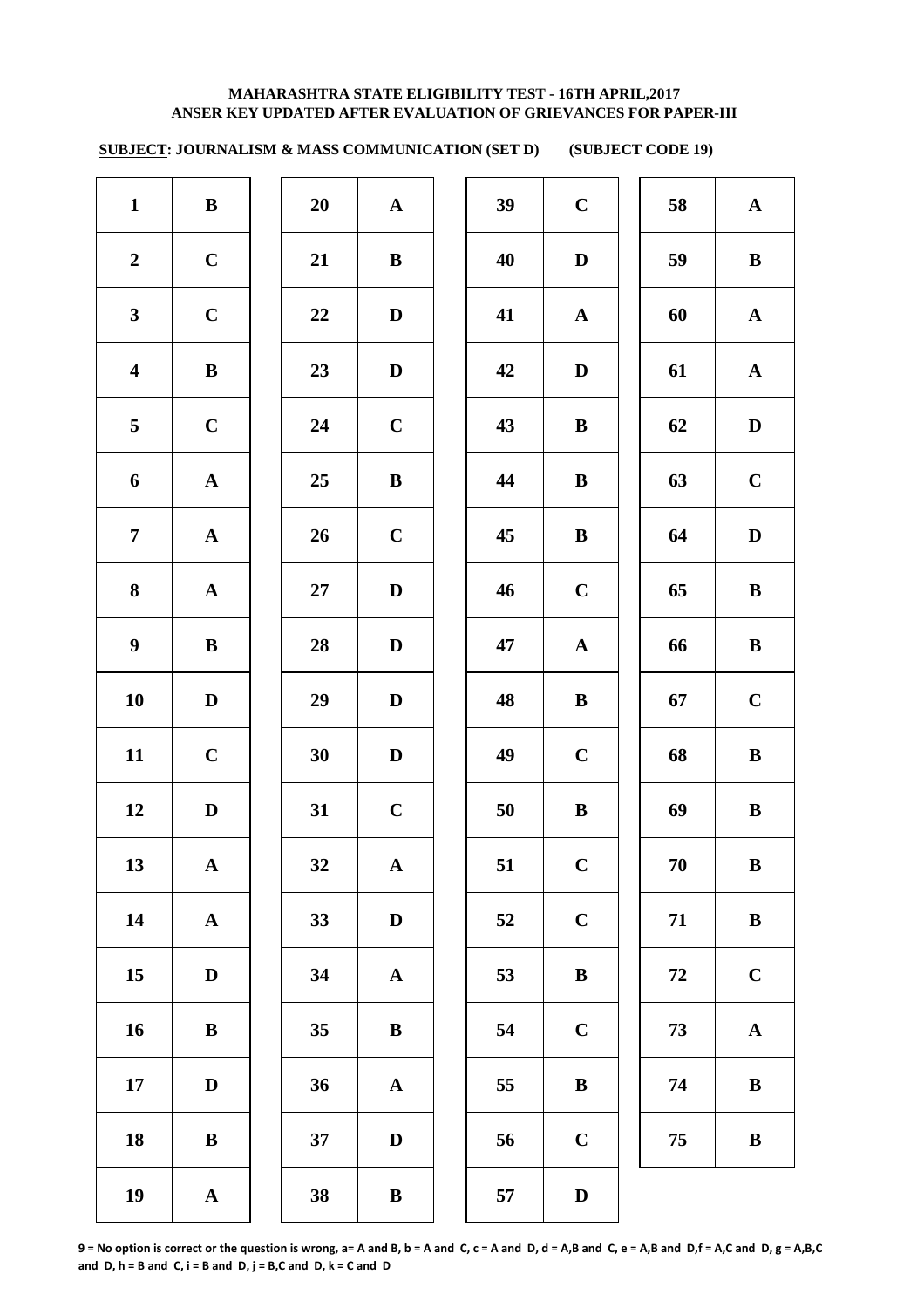### **ANSER KEY UPDATED AFTER EVALUATION OF GRIEVANCES FOR PAPER-III MAHARASHTRA STATE ELIGIBILITY TEST - 16TH APRIL,2017**

### **SUBJECT: SOCIAL WORK (SET A)** (SUBJECT CODE 20)

| $\mathbf{1}$            | $\mathbf A$           | 20 | $\, {\bf B}$ | 39 | $\mathbf A$  |
|-------------------------|-----------------------|----|--------------|----|--------------|
| $\boldsymbol{2}$        | ${\bf A}$             | 21 | $\, {\bf B}$ | 40 | $\mathbf C$  |
| $\mathbf{3}$            | $\, {\bf B}$          | 22 | $\mathbf D$  | 41 | $\mathbf{D}$ |
| $\overline{\mathbf{4}}$ | $\mathbf C$           | 23 | $\mathbf C$  | 42 | $\mathbf C$  |
| 5                       | $\boldsymbol{\rm{A}}$ | 24 | $\, {\bf B}$ | 43 | $\mathbf A$  |
| 6                       | $\mathbf C$           | 25 | $\mathbf D$  | 44 | $\mathbf A$  |
| $\overline{7}$          | $\boldsymbol{\rm{A}}$ | 26 | $\mathbf C$  | 45 | $\mathbf C$  |
| 8                       | $\mathbf C$           | 27 | ${\bf A}$    | 46 | $\mathbf C$  |
| $\boldsymbol{9}$        | $\mathbf C$           | 28 | $\mathbf D$  | 47 | $\mathbf C$  |
| 10                      | $\bf{B}$              | 29 | $\, {\bf B}$ | 48 | $\mathbf A$  |
| 11                      | $\mathbf D$           | 30 | $\, {\bf B}$ | 49 | $\mathbf{D}$ |
| 12                      | $\bf{B}$              | 31 | $\mathbf C$  | 50 | $\mathbf C$  |
| 13                      | $\, {\bf B}$          | 32 | $\bf{B}$     | 51 | $\mathbf{D}$ |
| 14                      | ${\bf A}$             | 33 | $\mathbf D$  | 52 | $\mathbf A$  |
| 15                      | $\mathbf D$           | 34 | $\mathbf D$  | 53 | $\mathbf C$  |
| 16                      | $\mathbf C$           | 35 | $\, {\bf B}$ | 54 | $\mathbf{D}$ |
| 17                      | $\mathbf D$           | 36 | $\mathbf C$  | 55 | $\bf{D}$     |
| 18                      | $\bf{B}$              | 37 | $\mathbf C$  | 56 | $\bf{B}$     |
| 19                      | $\bf{B}$              | 38 | $\mathbf C$  | 57 | $\mathbf C$  |
|                         |                       |    |              |    |              |

| 20 | B                       |  |
|----|-------------------------|--|
| 21 | B                       |  |
| 22 | D                       |  |
| 23 | $\mathbf C$             |  |
| 24 | B                       |  |
| 25 | D                       |  |
| 26 | $\mathbf C$             |  |
| 27 | $\mathbf A$             |  |
| 28 | D                       |  |
| 29 | B                       |  |
| 30 | B                       |  |
| 31 | $\mathbf C$             |  |
| 32 | B                       |  |
| 33 | D                       |  |
| 34 | D                       |  |
| 35 | B                       |  |
| 36 | $\mathbf C$             |  |
| 37 | $\overline{\mathbf{C}}$ |  |
|    |                         |  |

| $\mathbf{1}$            | ${\bf A}$    | 20 | $\, {\bf B}$ | 39 | ${\bf A}$   | 58 | ${\bf A}$    |
|-------------------------|--------------|----|--------------|----|-------------|----|--------------|
| $\overline{2}$          | ${\bf A}$    | 21 | $\bf{B}$     | 40 | $\mathbf C$ | 59 | $\mathbf C$  |
| $\mathbf{3}$            | $\bf{B}$     | 22 | $\mathbf D$  | 41 | $\mathbf D$ | 60 | $\mathbf C$  |
| $\overline{\mathbf{4}}$ | $\mathbf C$  | 23 | $\mathbf C$  | 42 | $\mathbf C$ | 61 | $\mathbf D$  |
| $\overline{5}$          | ${\bf A}$    | 24 | $\bf{B}$     | 43 | ${\bf A}$   | 62 | $\bf{B}$     |
| 6                       | $\mathbf C$  | 25 | $\mathbf D$  | 44 | ${\bf A}$   | 63 | ${\bf A}$    |
| $\overline{7}$          | ${\bf A}$    | 26 | $\mathbf C$  | 45 | $\mathbf C$ | 64 | ${\bf A}$    |
| 8                       | $\mathbf C$  | 27 | ${\bf A}$    | 46 | $\mathbf C$ | 65 | $\, {\bf B}$ |
| $\boldsymbol{9}$        | $\mathbf C$  | 28 | $\mathbf D$  | 47 | $\mathbf C$ | 66 | ${\bf A}$    |
| 10                      | $\bf{B}$     | 29 | $\, {\bf B}$ | 48 | ${\bf A}$   | 67 | $\mathbf C$  |
| 11                      | $\mathbf D$  | 30 | $\bf{B}$     | 49 | $\mathbf D$ | 68 | ${\bf A}$    |
| 12                      | $\bf{B}$     | 31 | $\mathbf C$  | 50 | $\mathbf C$ | 69 | $\mathbf C$  |
| 13                      | $\bf{B}$     | 32 | $\bf{B}$     | 51 | D           | 70 | $\mathbf C$  |
| 14                      | ${\bf A}$    | 33 | $\mathbf D$  | 52 | ${\bf A}$   | 71 | $\, {\bf B}$ |
| 15                      | $\mathbf D$  | 34 | $\mathbf D$  | 53 | $\mathbf C$ | 72 | D            |
| 16                      | $\mathbf C$  | 35 | $\bf{B}$     | 54 | D           | 73 | $\mathbf D$  |
| 17                      | $\mathbf D$  | 36 | $\mathbf C$  | 55 | $\mathbf D$ | 74 | $\, {\bf B}$ |
| 18                      | ${\bf B}$    | 37 | $\mathbf C$  | 56 | $\bf{B}$    | 75 | $\mathbf C$  |
| 10                      | $\mathbf{R}$ | 38 | $\mathbf C$  | 57 | $\mathbf C$ |    |              |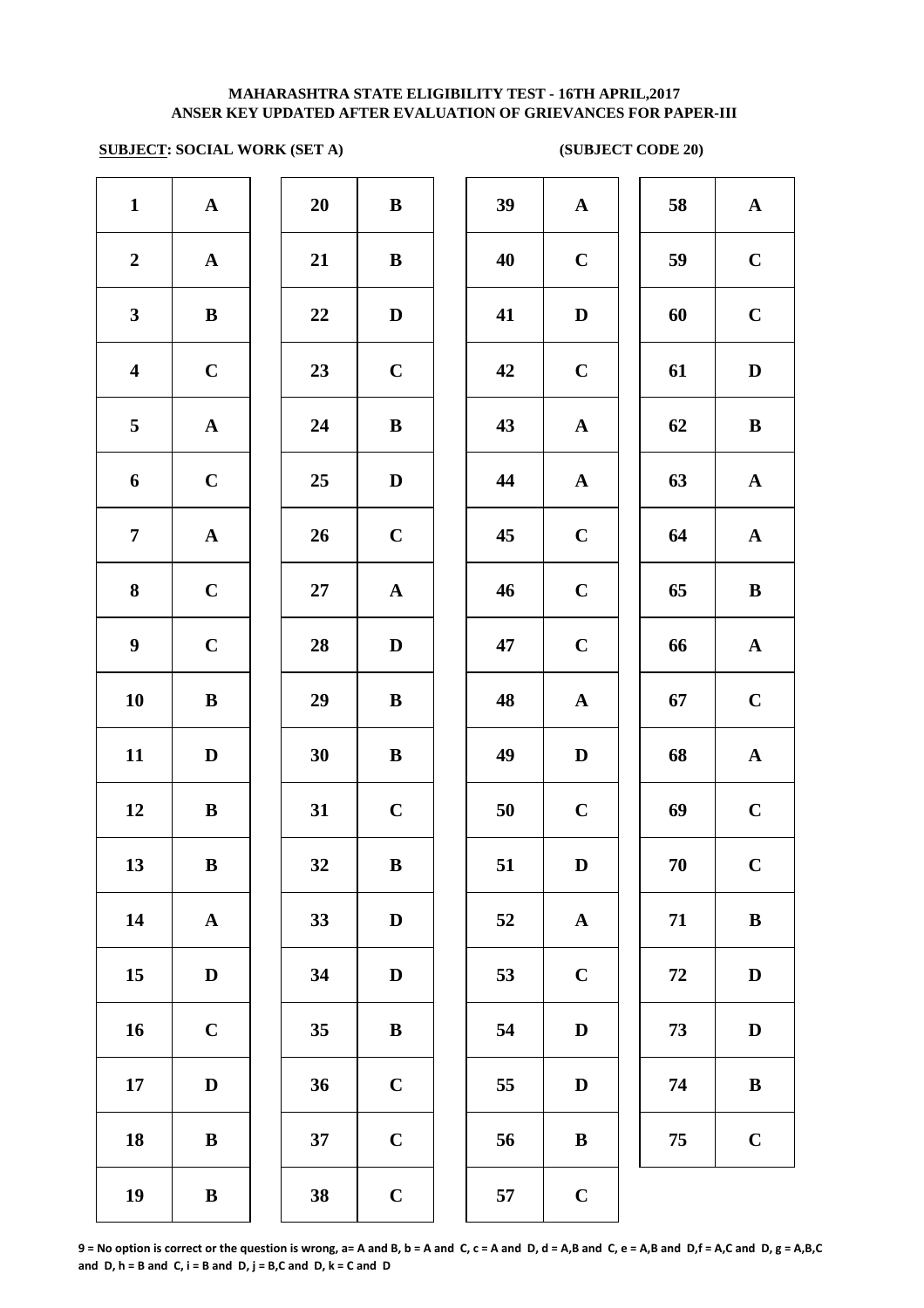### **SUBJECT: SOCIAL WORK (SET B)** (SUBJECT CODE 20)

| $\mathbf{1}$            | $\, {\bf B}$          | 20 | $\mathbf C$           | 39     | $\mathbf C$  |
|-------------------------|-----------------------|----|-----------------------|--------|--------------|
| $\boldsymbol{2}$        | $\mathbf D$           | 21 | $\mathbf D$           | 40     | $\mathbf C$  |
| $\mathbf{3}$            | $\mathbf C$           | 22 | $\mathbf C$           | 41     | $\mathbf{D}$ |
| $\overline{\mathbf{4}}$ | $\, {\bf B}$          | 23 | $\boldsymbol{\rm{A}}$ | 42     | $\bf{B}$     |
| 5                       | $\mathbf D$           | 24 | $\boldsymbol{\rm{A}}$ | 43     | $\mathbf A$  |
| 6                       | $\mathbf C$           | 25 | $\mathbf C$           | 44     | $\mathbf A$  |
| $\overline{7}$          | ${\bf A}$             | 26 | $\mathbf C$           | 45     | $\bf{B}$     |
| 8                       | $\mathbf D$           | 27 | $\mathbf C$           | 46     | $\mathbf A$  |
| $\boldsymbol{9}$        | $\, {\bf B}$          | 28 | $\mathbf A$           | 47     | $\mathbf C$  |
| 10                      | $\, {\bf B}$          | 29 | $\mathbf{D}%$         | 48     | $\mathbf{A}$ |
| 11                      | $\mathbf C$           | 30 | $\mathbf C$           | 49     | $\mathbf C$  |
| 12                      | $\, {\bf B}$          | 31 | $\mathbf D$           | $50\,$ | $\mathbf C$  |
| 13                      | $\mathbf D$           | 32 | ${\bf A}$             | 51     | $\bf{B}$     |
| 14                      | $\mathbf D$           | 33 | $\mathbf C$           | 52     | $\mathbf{D}$ |
| 15                      | $\, {\bf B}$          | 34 | $\mathbf D$           | 53     | $\mathbf{D}$ |
| 16                      | $\mathbf C$           | 35 | $\mathbf D$           | 54     | $\bf{B}$     |
| 17                      | $\mathbf C$           | 36 | $\bf{B}$              | 55     | $\mathbf C$  |
| 18                      | $\mathbf C$           | 37 | $\mathbf C$           | 56     | $\mathbf A$  |
| 19                      | $\boldsymbol{\rm{A}}$ | 38 | $\boldsymbol{\rm{A}}$ | 57     | $\mathbf A$  |
|                         |                       |    |                       |        |              |

| $\boldsymbol{0}$        | $\mathbf C$    |  |
|-------------------------|----------------|--|
| $\mathbf{1}$            | D              |  |
| $\overline{2}$          | $\mathbf C$    |  |
| $\ddot{\textbf{3}}$     | $\mathbf A$    |  |
| $\frac{1}{4}$           | $\mathbf{A}$   |  |
| $\mathbf{5}$            | $\mathbf C$    |  |
| $\boldsymbol{\delta}$   | $\mathbf C$    |  |
| $\mathbf{7}$            | $\mathbf C$    |  |
| $\boldsymbol{8}$        | $\mathbf{A}$   |  |
| $\mathbf{9}$            | D              |  |
| $\overline{\mathbf{0}}$ | $\mathbf C$    |  |
| $\mathbf{1}$            | D              |  |
| $\overline{2}$          | $\mathbf{A}$   |  |
| $\mathbf{3}$            | $\mathbf C$    |  |
| $\frac{1}{4}$           | $\mathbf D$    |  |
| $\overline{5}$          | $\mathbf D$    |  |
| $6\,$                   | $\bf{B}$       |  |
| $7^{\circ}$             | $\overline{C}$ |  |
| ₿.                      |                |  |

| $\mathbf{1}$            | $\, {\bf B}$ | 20     | $\mathbf C$  | 39 | $\mathbf C$  | 58 | $\, {\bf B}$ |
|-------------------------|--------------|--------|--------------|----|--------------|----|--------------|
| $\overline{2}$          | D            | 21     | $\mathbf D$  | 40 | $\mathbf C$  | 59 | $\mathbf C$  |
| $\mathbf{3}$            | $\mathbf C$  | $22\,$ | $\mathbf C$  | 41 | $\mathbf D$  | 60 | ${\bf A}$    |
| $\overline{\mathbf{4}}$ | $\, {\bf B}$ | 23     | $\mathbf{A}$ | 42 | $\, {\bf B}$ | 61 | $\mathbf C$  |
| $\overline{5}$          | $\mathbf D$  | 24     | ${\bf A}$    | 43 | $\mathbf A$  | 62 | ${\bf A}$    |
| 6                       | $\mathbf C$  | 25     | $\mathbf C$  | 44 | $\mathbf{A}$ | 63 | $\mathbf C$  |
| $\overline{7}$          | $\mathbf A$  | 26     | $\mathbf C$  | 45 | $\bf{B}$     | 64 | $\mathbf C$  |
| 8                       | D            | 27     | $\mathbf C$  | 46 | $\mathbf{A}$ | 65 | $\, {\bf B}$ |
| $\boldsymbol{9}$        | $\, {\bf B}$ | 28     | ${\bf A}$    | 47 | $\mathbf C$  | 66 | ${\bf D}$    |
| 10                      | ${\bf B}$    | 29     | $\mathbf D$  | 48 | ${\bf A}$    | 67 | $\, {\bf B}$ |
| 11                      | $\mathbf C$  | 30     | $\mathbf C$  | 49 | $\mathbf C$  | 68 | $\, {\bf B}$ |
| 12                      | $\bf{B}$     | 31     | $\mathbf D$  | 50 | $\mathbf C$  | 69 | ${\bf A}$    |
| 13                      | $\mathbf D$  | 32     | ${\bf A}$    | 51 | $\, {\bf B}$ | 70 | $\mathbf D$  |
| 14                      | D            | 33     | $\mathbf C$  | 52 | D            | 71 | $\mathbf C$  |
| 15                      | $\, {\bf B}$ | 34     | D            | 53 | D            | 72 | ${\bf D}$    |
| 16                      | $\mathbf C$  | 35     | $\mathbf D$  | 54 | $\bf{B}$     | 73 | $\bf{B}$     |
| 17                      | $\mathbf C$  | 36     | $\bf{B}$     | 55 | $\mathbf C$  | 74 | $\bf{B}$     |
| 18                      | $\mathbf C$  | 37     | $\mathbf C$  | 56 | $\mathbf A$  | 75 | $\bf{B}$     |
| 19                      | $\mathbf{A}$ | 38     | $\mathbf A$  | 57 | $\mathbf{A}$ |    |              |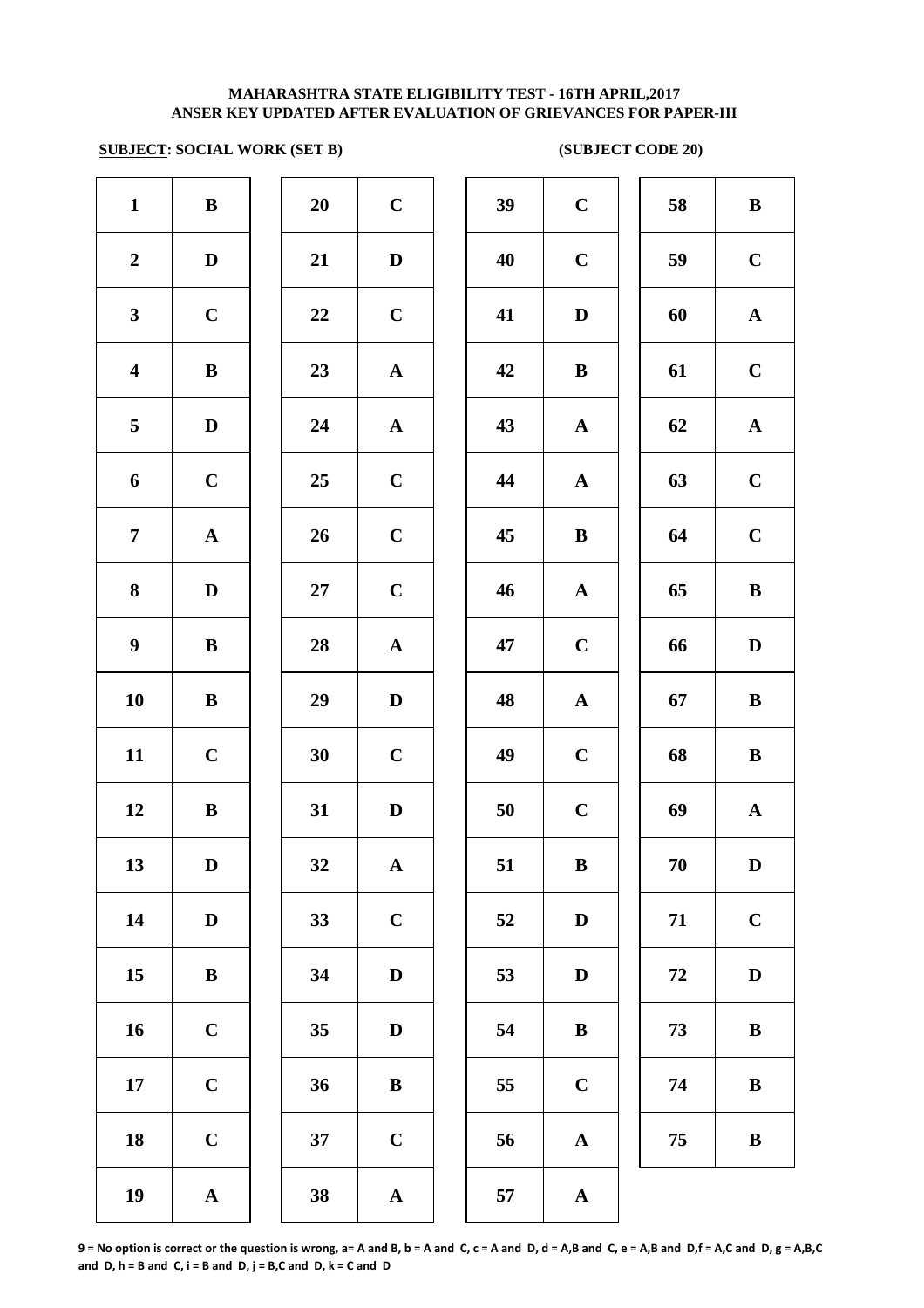### **SUBJECT: SOCIAL WORK (SET C)** (SUBJECT CODE 20)

| $\mathbf{1}$            | $\mathbf C$  | 20     | $\mathbf C$  | 39 | $\bf C$      | 58         | $\bf{B}$     |
|-------------------------|--------------|--------|--------------|----|--------------|------------|--------------|
| $\boldsymbol{2}$        | ${\bf B}$    | 21     | $\mathbf D$  | 40 | $\mathbf C$  | 59         | $\mathbf A$  |
| $\mathbf{3}$            | $\mathbf D$  | 22     | ${\bf A}$    | 41 | $\bf{B}$     | 60         | $\mathbf D$  |
| $\overline{\mathbf{4}}$ | $\mathbf D$  | 23     | $\bf C$      | 42 | $\mathbf D$  | 61         | $\mathbf C$  |
| 5                       | $\mathbf{B}$ | 24     | $\mathbf{D}$ | 43 | $\mathbf D$  | 62         | D            |
| 6                       | $\mathbf C$  | 25     | $\mathbf{D}$ | 44 | $\bf{B}$     | 63         | $\bf{B}$     |
| $\overline{7}$          | $\mathbf C$  | 26     | $\bf{B}$     | 45 | $\mathbf C$  | 64         | $\bf{B}$     |
| 8                       | $\mathbf C$  | $27\,$ | $\mathbf C$  | 46 | $\mathbf{A}$ | 65         | $\bf{B}$     |
| $\boldsymbol{9}$        | ${\bf A}$    | 28     | ${\bf A}$    | 47 | $\mathbf{A}$ | 66         | $\bf{B}$     |
| 10                      | $\mathbf C$  | 29     | $\mathbf C$  | 48 | $\bf{B}$     | 67         | $\mathbf{D}$ |
| 11                      | $\mathbf D$  | 30     | $\mathbf C$  | 49 | $\bf C$      | 68         | $\mathbf C$  |
| 12                      | $\mathbf C$  | 31     | $\mathbf{D}$ | 50 | $\mathbf{A}$ | 69         | $\bf{B}$     |
| 13                      | ${\bf A}$    | 32     | $\, {\bf B}$ | 51 | $\mathbf C$  | 70         | $\mathbf{D}$ |
| 14                      | ${\bf A}$    | 33     | ${\bf A}$    | 52 | ${\bf A}$    | 71         | $\mathbf C$  |
| 15                      | $\mathbf C$  | 34     | ${\bf A}$    | 53 | $\mathbf C$  | ${\bf 72}$ | $\mathbf A$  |
| 16                      | $\mathbf C$  | 35     | $\bf{B}$     | 54 | $\mathbf C$  | 73         | $\mathbf{D}$ |
| 17                      | $\mathbf C$  | 36     | $\mathbf{A}$ | 55 | $\, {\bf B}$ | 74         | $\bf{B}$     |
| 18                      | ${\bf A}$    | 37     | $\mathbf C$  | 56 | $\mathbf D$  | 75         | $\bf{B}$     |
| 19                      | $\mathbf D$  | 38     | ${\bf A}$    | 57 | $\bf{B}$     |            |              |
|                         |              |        |              |    |              |            |              |

| 39 | $\mathbf C$           | 58 | B           |
|----|-----------------------|----|-------------|
| 40 | $\mathbf C$           | 59 | $\mathbf A$ |
| 41 | $\bf{B}$              | 60 | D           |
| 42 | D                     | 61 | $\mathbf C$ |
| 43 | D                     | 62 | D           |
| 44 | B                     | 63 | $\bf{B}$    |
| 45 | $\mathbf C$           | 64 | $\bf{B}$    |
| 46 | $\mathbf A$           | 65 | B           |
| 47 | $\boldsymbol{\rm{A}}$ | 66 | $\bf{B}$    |
| 48 | $\bf{B}$              | 67 | D           |
| 49 | $\mathbf C$           | 68 | $\mathbf C$ |
| 50 | ${\bf A}$             | 69 | B           |
| 51 | <sup>-</sup> C        | 70 | D           |
| 52 | ${\bf A}$             | 71 | $\mathbf C$ |
| 53 | $\mathbf C$           | 72 | ${\bf A}$   |
| 54 | $\mathbf C$           | 73 | D           |
| 55 | B                     | 74 | $\bf{B}$    |
| 56 | $\mathbf D$           | 75 | $\bf{B}$    |
| 57 | $\bf{B}$              |    |             |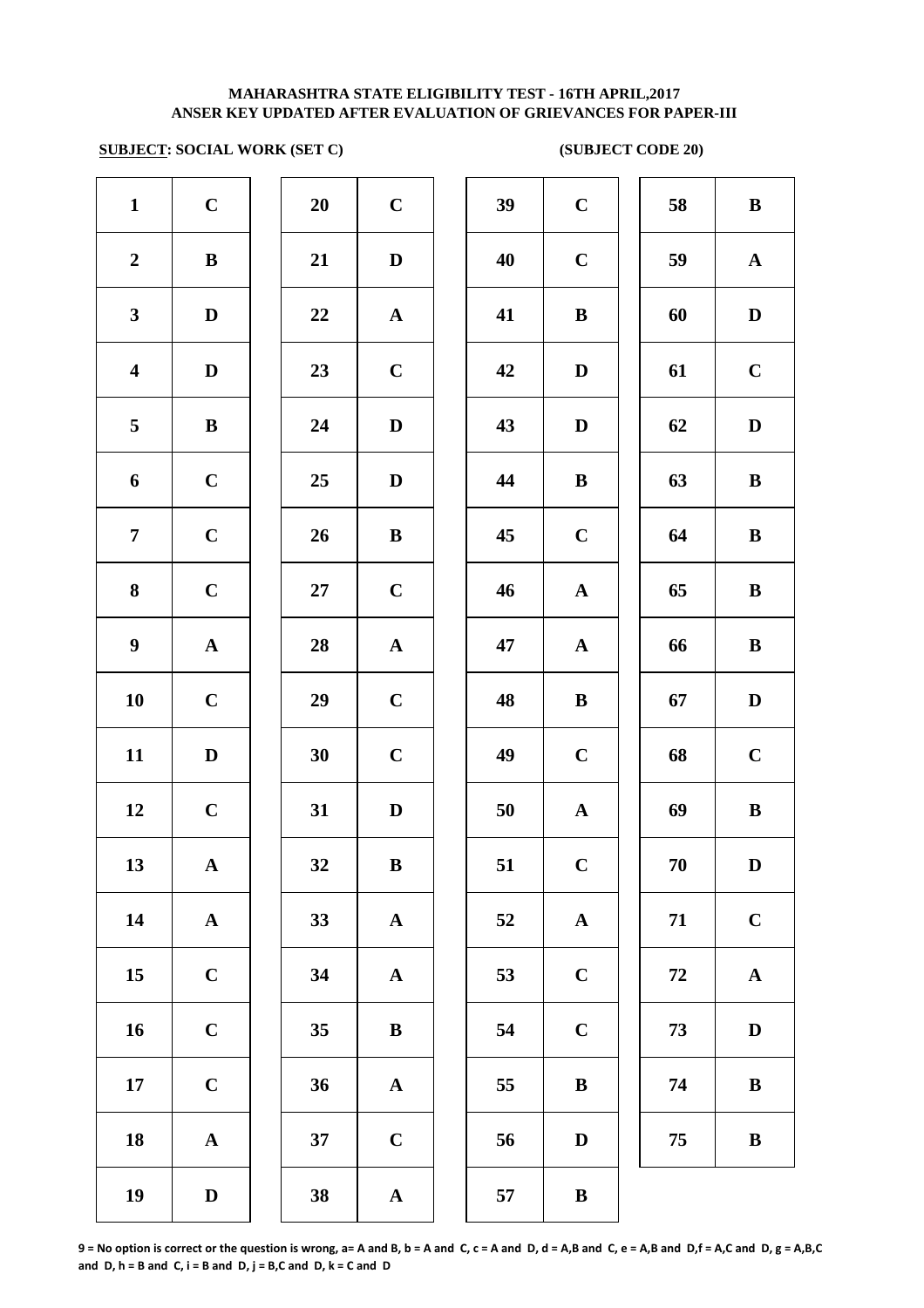### **SUBJECT: SOCIAL WORK (SET D) (SUBJECT CODE 20)**

| $\mathbf{1}$            | $\mathbf D$ | 20        | $\mathbf C$ | 39 | $\mathbf C$  | 58 | $\mathbf C$  |
|-------------------------|-------------|-----------|-------------|----|--------------|----|--------------|
| $\boldsymbol{2}$        | $\mathbf C$ | 21        | $\mathbf D$ | 40 | ${\bf A}$    | 59 | $\bf{B}$     |
| $\mathbf{3}$            | ${\bf A}$   | 22        | $\bf{B}$    | 41 | $\mathbf C$  | 60 | $\mathbf{D}$ |
| $\overline{\mathbf{4}}$ | ${\bf A}$   | 23        | ${\bf A}$   | 42 | ${\bf A}$    | 61 | $\mathbf C$  |
| 5                       | $\mathbf C$ | 24        | ${\bf A}$   | 43 | $\bf C$      | 62 | $\mathbf A$  |
| 6                       | $\mathbf C$ | 25        | $\bf{B}$    | 44 | $\bf C$      | 63 | $\mathbf{D}$ |
| $\overline{7}$          | $\bf C$     | 26        | ${\bf A}$   | 45 | $\bf{B}$     | 64 | $\bf{B}$     |
| 8                       | ${\bf A}$   | $27\,$    | $\mathbf C$ | 46 | $\mathbf D$  | 65 | $\bf{B}$     |
| $\boldsymbol{9}$        | $\mathbf D$ | 28        | ${\bf A}$   | 47 | $\bf{B}$     | 66 | $\mathbf C$  |
| 10                      | $\mathbf C$ | 29        | $\mathbf C$ | 48 | $\bf{B}$     | 67 | $\bf{B}$     |
| 11                      | $\mathbf D$ | 30        | $\mathbf C$ | 49 | $\mathbf{A}$ | 68 | D            |
| 12                      | ${\bf A}$   | 31        | $\bf{B}$    | 50 | $\mathbf D$  | 69 | D            |
| 13                      | $\mathbf C$ | <b>32</b> | D           | 51 | $\mathbf C$  | 70 | $\bf{B}$     |
| 14                      | $\mathbf D$ | 33        | $\mathbf D$ | 52 | $\mathbf D$  | 71 | $\mathbf C$  |
| 15                      | $\mathbf D$ | 34        | ${\bf B}$   | 53 | $\bf{B}$     | 72 | $\mathbf C$  |
| 16                      | ${\bf B}$   | 35        | $\mathbf C$ | 54 | $\bf{B}$     | 73 | $\mathbf C$  |
| 17                      | $\mathbf C$ | 36        | ${\bf A}$   | 55 | $\bf{B}$     | 74 | $\mathbf A$  |
| 18                      | ${\bf A}$   | 37        | ${\bf A}$   | 56 | $\bf{B}$     | 75 | $\mathbf C$  |
| 19                      | $\mathbf C$ | 38        | $\bf{B}$    | 57 | $\mathbf D$  |    |              |
|                         |             |           |             |    |              |    |              |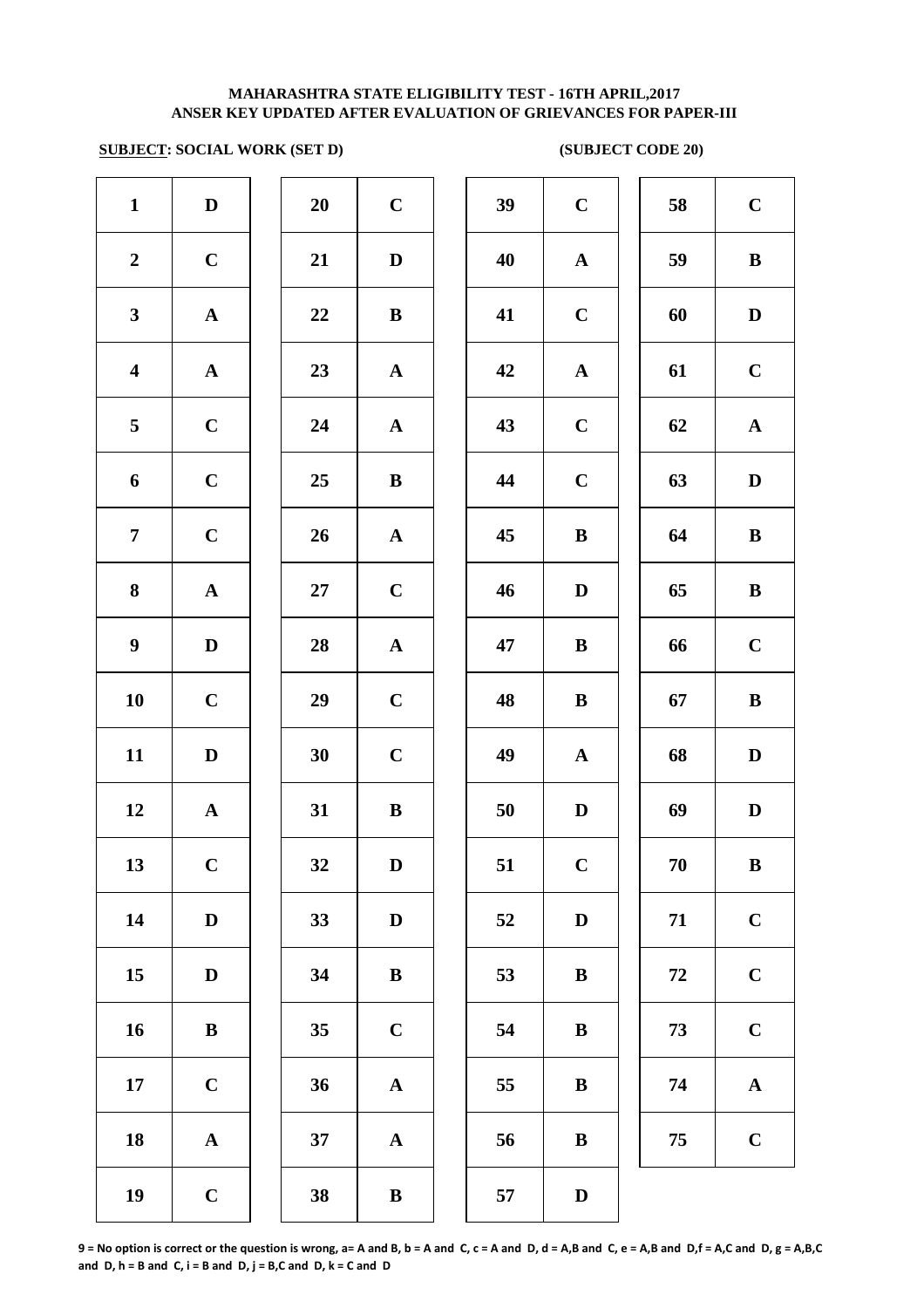# **SUBJECT: PUBLIC ADMINISTRATION (SET A) (SUBJECT CODE 21)**

| $\mathbf{1}$            | $\mathbf D$           | 20 | $\mathbf C$           | 39 | $\boldsymbol{\mathsf{A}}$ |
|-------------------------|-----------------------|----|-----------------------|----|---------------------------|
| $\boldsymbol{2}$        | $\mathbf D$           | 21 | $\mathbf D$           | 40 | $\mathbf{D}$              |
| $\mathbf{3}$            | $\mathbf C$           | 22 | $\, {\bf B}$          | 41 | $\mathbf A$               |
| $\overline{\mathbf{4}}$ | $\boldsymbol{\rm{A}}$ | 23 | $\mathbf C$           | 42 | $\mathbf C$               |
| 5                       | $\boldsymbol{\rm{A}}$ | 24 | $\bf{B}$              | 43 | $\bf{D}$                  |
| 6                       | $\mathbf C$           | 25 | $\bf{B}$              | 44 | $\mathbf A$               |
| $\overline{7}$          | $\mathbf C$           | 26 | ${\bf A}$             | 45 | $\mathbf C$               |
| 8                       | $\boldsymbol{\rm{A}}$ | 27 | $\mathbf D$           | 46 | $\mathbf{D}$              |
| $\boldsymbol{9}$        | ${\bf A}$             | 28 | ${\bf A}$             | 47 | $\bf{B}$                  |
| 10                      | $\mathbf C$           | 29 | $\mathbf C$           | 48 | $\mathbf D$               |
| 11                      | $\boldsymbol{\rm{A}}$ | 30 | $\mathbf D$           | 49 | $\bf{B}$                  |
| 12                      | $\boldsymbol{\rm{A}}$ | 31 | $\, {\bf B}$          | 50 | $\bf{B}$                  |
| 13                      | ${\bf A}$             | 32 | $\mathbf D$           | 51 | $\bf{B}$                  |
| 14                      | $\mathbf C$           | 33 | $\mathbf D$           | 52 | $\mathbf C$               |
| 15                      | $\mathbf C$           | 34 | $\mathbf D$           | 53 | $\mathbf A$               |
| 16                      | $\mathbf D$           | 35 | $\bf{B}$              | 54 | $\mathbf C$               |
| 17                      | $\mathbf C$           | 36 | $\mathbf C$           | 55 | $\bf{B}$                  |
| 18                      | $\, {\bf B}$          | 37 | $\boldsymbol{\rm{A}}$ | 56 | $\mathbf C$               |
| 19                      | $\, {\bf B}$          | 38 | $\mathbf C$           | 57 | $\bf{B}$                  |
|                         |                       |    |                       |    |                           |

| 20 | $\mathbf C$             |  |
|----|-------------------------|--|
| 21 | D                       |  |
| 22 | B                       |  |
| 23 | $\mathbf C$             |  |
| 24 | B                       |  |
| 25 | B                       |  |
| 26 | $\mathbf A$             |  |
| 27 | D                       |  |
| 28 | $\mathbf A$             |  |
| 29 | $\mathbf C$             |  |
| 30 | D                       |  |
| 31 | B                       |  |
| 32 | $\bf{D}$                |  |
| 33 | D                       |  |
| 34 | D                       |  |
| 35 | B                       |  |
| 36 | $\overline{\mathbf{C}}$ |  |
| 37 | A                       |  |
|    |                         |  |

| $\mathbf{1}$            | $\mathbf D$  | 20 | $\bf C$     | 39 | $\mathbf A$  | 58         | ${\bf A}$    |
|-------------------------|--------------|----|-------------|----|--------------|------------|--------------|
| $\overline{2}$          | $\mathbf D$  | 21 | $\mathbf D$ | 40 | $\mathbf D$  | 59         | $\mathbf C$  |
| $\mathbf{3}$            | $\mathbf C$  | 22 | $\bf{B}$    | 41 | $\mathbf{A}$ | 60         | $\mathbf C$  |
| $\overline{\mathbf{4}}$ | ${\bf A}$    | 23 | $\mathbf C$ | 42 | $\mathbf C$  | 61         | ${\bf D}$    |
| $\overline{\mathbf{5}}$ | ${\bf A}$    | 24 | ${\bf B}$   | 43 | $\mathbf D$  | 62         | $\mathbf C$  |
| 6                       | $\mathbf C$  | 25 | ${\bf B}$   | 44 | ${\bf A}$    | 63         | ${\bf A}$    |
| $\overline{7}$          | $\mathbf C$  | 26 | ${\bf A}$   | 45 | $\mathbf C$  | 64         | $\mathbf D$  |
| 8                       | ${\bf A}$    | 27 | $\mathbf D$ | 46 | $\mathbf D$  | 65         | $\mathbf C$  |
| $\boldsymbol{9}$        | ${\bf A}$    | 28 | ${\bf A}$   | 47 | $\, {\bf B}$ | 66         | $\mathbf C$  |
| 10                      | $\mathbf C$  | 29 | $\bf C$     | 48 | $\mathbf D$  | 67         | $\, {\bf B}$ |
| 11                      | ${\bf A}$    | 30 | $\mathbf D$ | 49 | $\bf{B}$     | 68         | $\mathbf D$  |
| 12                      | ${\bf A}$    | 31 | ${\bf B}$   | 50 | $\bf{B}$     | 69         | $\mathbf C$  |
| 13                      | $\mathbf{A}$ | 32 | $\mathbf D$ | 51 | $\, {\bf B}$ | 70         | $\mathbf C$  |
| 14                      | $\mathbf C$  | 33 | $\mathbf D$ | 52 | $\mathbf C$  | 71         | $\mathbf C$  |
| 15                      | $\mathbf C$  | 34 | $\mathbf D$ | 53 | ${\bf A}$    | ${\bf 72}$ | $\mathbf D$  |
| 16                      | $\mathbf D$  | 35 | $\bf{B}$    | 54 | $\mathbf C$  | 73         | $\mathbf D$  |
| 17                      | $\mathbf C$  | 36 | $\mathbf C$ | 55 | $\, {\bf B}$ | 74         | ${\bf A}$    |
| 18                      | $\bf{B}$     | 37 | ${\bf A}$   | 56 | $\mathbf C$  | 75         | ${\bf A}$    |
| 10                      | $\mathbf{R}$ | 38 | $\mathbf C$ | 57 | $\mathbf{R}$ |            |              |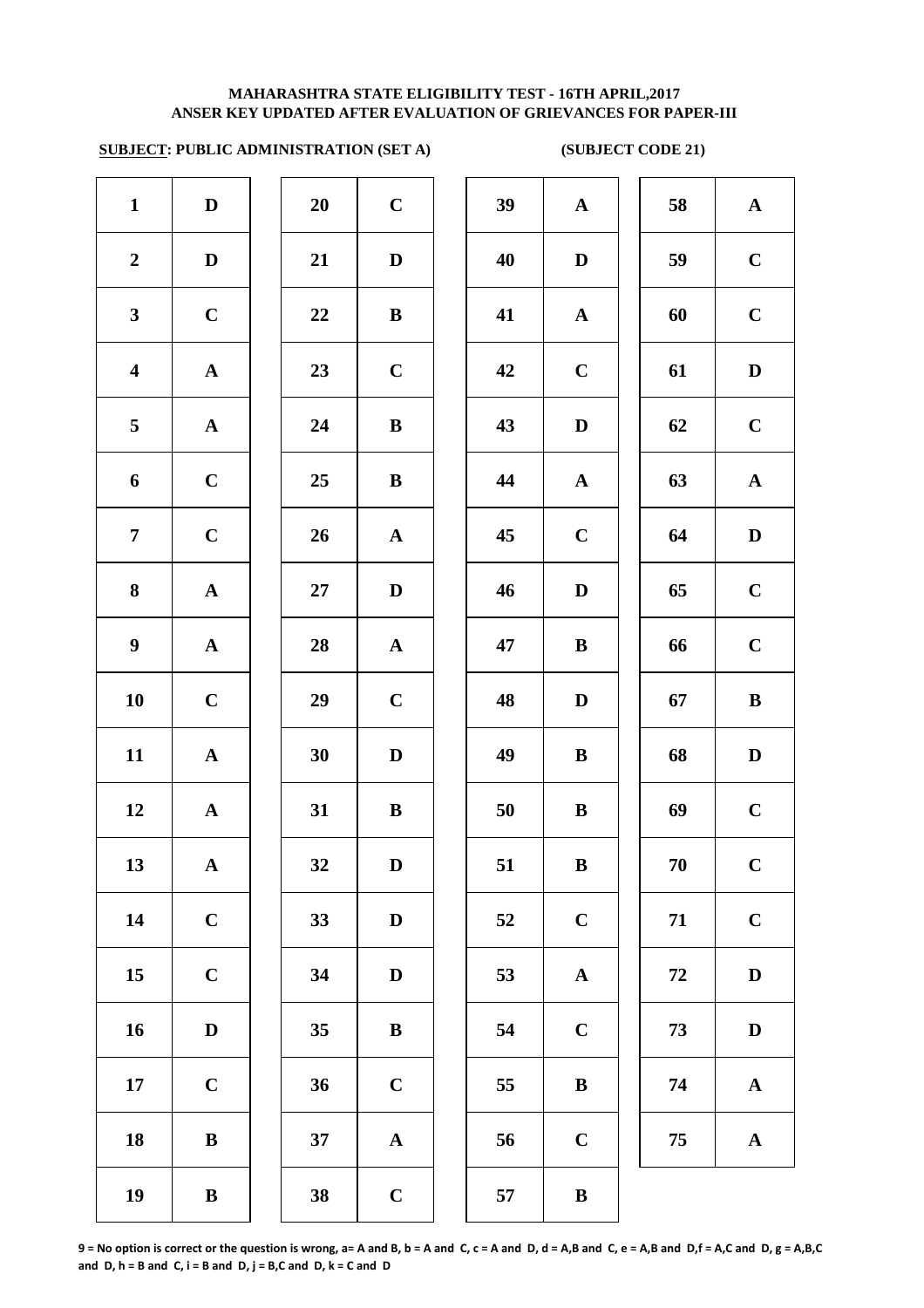### **ANSER KEY UPDATED AFTER EVALUATION OF GRIEVANCES FOR PAPER-III MAHARASHTRA STATE ELIGIBILITY TEST - 16TH APRIL,2017**

# **SUBJECT: PUBLIC ADMINISTRATION (SET B) (SUBJECT CODE 21)**

| $\mathbf{1}$            | $\mathbf D$           | 20        | $\mathbf D$           | 39 | $\mathbf C$  |
|-------------------------|-----------------------|-----------|-----------------------|----|--------------|
| $\boldsymbol{2}$        | $\bf{B}$              | 21        | ${\bf A}$             | 40 | $\mathbf C$  |
| $\mathbf{3}$            | $\mathbf C$           | 22        | $\mathbf C$           | 41 | $\mathbf{D}$ |
| $\overline{\mathbf{4}}$ | $\bf{B}$              | 23        | $\mathbf D$           | 42 | $\mathbf C$  |
| 5                       | $\bf{B}$              | 24        | ${\bf A}$             | 43 | $\mathbf A$  |
| 6                       | ${\bf A}$             | 25        | $\mathbf C$           | 44 | $\mathbf{D}$ |
| $\overline{7}$          | $\mathbf D$           | 26        | $\mathbf D$           | 45 | $\mathbf C$  |
| 8                       | $\boldsymbol{\rm{A}}$ | <b>27</b> | $\, {\bf B}$          | 46 | $\mathbf C$  |
| $\boldsymbol{9}$        | $\mathbf C$           | 28        | $\mathbf D$           | 47 | $\bf{B}$     |
| 10                      | $\mathbf D$           | 29        | $\, {\bf B}$          | 48 | $\mathbf{D}$ |
| 11                      | $\, {\bf B}$          | 30        | $\, {\bf B}$          | 49 | $\mathbf C$  |
| 12                      | $\mathbf D$           | 31        | $\bf{B}$              | 50 | $\mathbf C$  |
| 13                      | D                     | 32        | $\mathbf C$           | 51 | $\mathbf C$  |
| 14                      | $\mathbf D$           | 33        | $\boldsymbol{\rm{A}}$ | 52 | $\mathbf{D}$ |
| 15                      | $\bf{B}$              | 34        | $\mathbf C$           | 53 | $\mathbf{D}$ |
| 16                      | $\mathbf C$           | 35        | $\, {\bf B}$          | 54 | $\mathbf A$  |
| 17                      | $\boldsymbol{\rm{A}}$ | 36        | $\mathbf C$           | 55 | $\mathbf A$  |
| 18                      | $\mathbf C$           | 37        | $\, {\bf B}$          | 56 | $\bf{D}$     |
| 19                      | $\boldsymbol{\rm{A}}$ | 38        | $\boldsymbol{\rm{A}}$ | 57 | $\mathbf{D}$ |
|                         |                       |           |                       |    |              |

| 20 | $\bf{D}$    |
|----|-------------|
| 21 | $\mathbf A$ |
| 22 | $\mathbf C$ |
| 23 | D           |
| 24 | A           |
| 25 | $\mathbf C$ |
| 26 | D           |
| 27 | B           |
| 28 | D           |
| 29 | B           |
| 30 | B           |
| 31 | B           |
| 32 | $\mathbf C$ |
| 33 | A           |
| 34 | $\mathbf C$ |
| 35 | B           |
| 36 | $\mathbf C$ |
| 37 | B           |
|    |             |

| $\mathbf{1}$            | $\mathbf D$  | 20 | $\mathbf D$  | 39 | $\mathbf C$  | 58 | $\mathbf C$  |
|-------------------------|--------------|----|--------------|----|--------------|----|--------------|
| $\overline{2}$          | $\bf{B}$     | 21 | ${\bf A}$    | 40 | $\mathbf C$  | 59 | ${\bf A}$    |
| $\mathbf{3}$            | $\mathbf C$  | 22 | $\mathbf C$  | 41 | $\mathbf D$  | 60 | ${\bf A}$    |
| $\overline{\mathbf{4}}$ | $\, {\bf B}$ | 23 | $\mathbf D$  | 42 | $\mathbf C$  | 61 | $\mathbf C$  |
| $5\phantom{.0}$         | $\bf{B}$     | 24 | ${\bf A}$    | 43 | ${\bf A}$    | 62 | $\mathbf C$  |
| 6                       | $\mathbf{A}$ | 25 | $\mathbf C$  | 44 | $\mathbf D$  | 63 | ${\bf A}$    |
| $\overline{7}$          | $\mathbf D$  | 26 | $\mathbf D$  | 45 | $\mathbf C$  | 64 | ${\bf A}$    |
| 8                       | ${\bf A}$    | 27 | ${\bf B}$    | 46 | $\mathbf C$  | 65 | $\mathbf C$  |
| $\boldsymbol{9}$        | $\mathbf C$  | 28 | $\mathbf D$  | 47 | $\bf{B}$     | 66 | ${\bf A}$    |
| 10                      | $\mathbf D$  | 29 | ${\bf B}$    | 48 | $\mathbf D$  | 67 | ${\bf A}$    |
| 11                      | ${\bf B}$    | 30 | $\bf{B}$     | 49 | $\mathbf C$  | 68 | ${\bf A}$    |
| 12                      | D            | 31 | $\bf{B}$     | 50 | $\mathbf C$  | 69 | $\mathbf C$  |
| 13                      | $\mathbf{D}$ | 32 | $\mathbf C$  | 51 | $\mathbf C$  | 70 | $\mathbf C$  |
| 14                      | $\mathbf D$  | 33 | ${\bf A}$    | 52 | $\mathbf D$  | 71 | $\mathbf D$  |
| 15                      | $\, {\bf B}$ | 34 | $\mathbf C$  | 53 | $\mathbf D$  | 72 | $\mathbf C$  |
| 16                      | $\mathbf C$  | 35 | $\bf{B}$     | 54 | ${\bf A}$    | 73 | $\, {\bf B}$ |
| 17                      | ${\bf A}$    | 36 | $\mathbf C$  | 55 | ${\bf A}$    | 74 | $\bf{B}$     |
| 18                      | $\mathbf C$  | 37 | $\, {\bf B}$ | 56 | $\mathbf D$  | 75 | $\mathbf C$  |
| 10                      |              | 38 |              | 57 | $\mathbf{D}$ |    |              |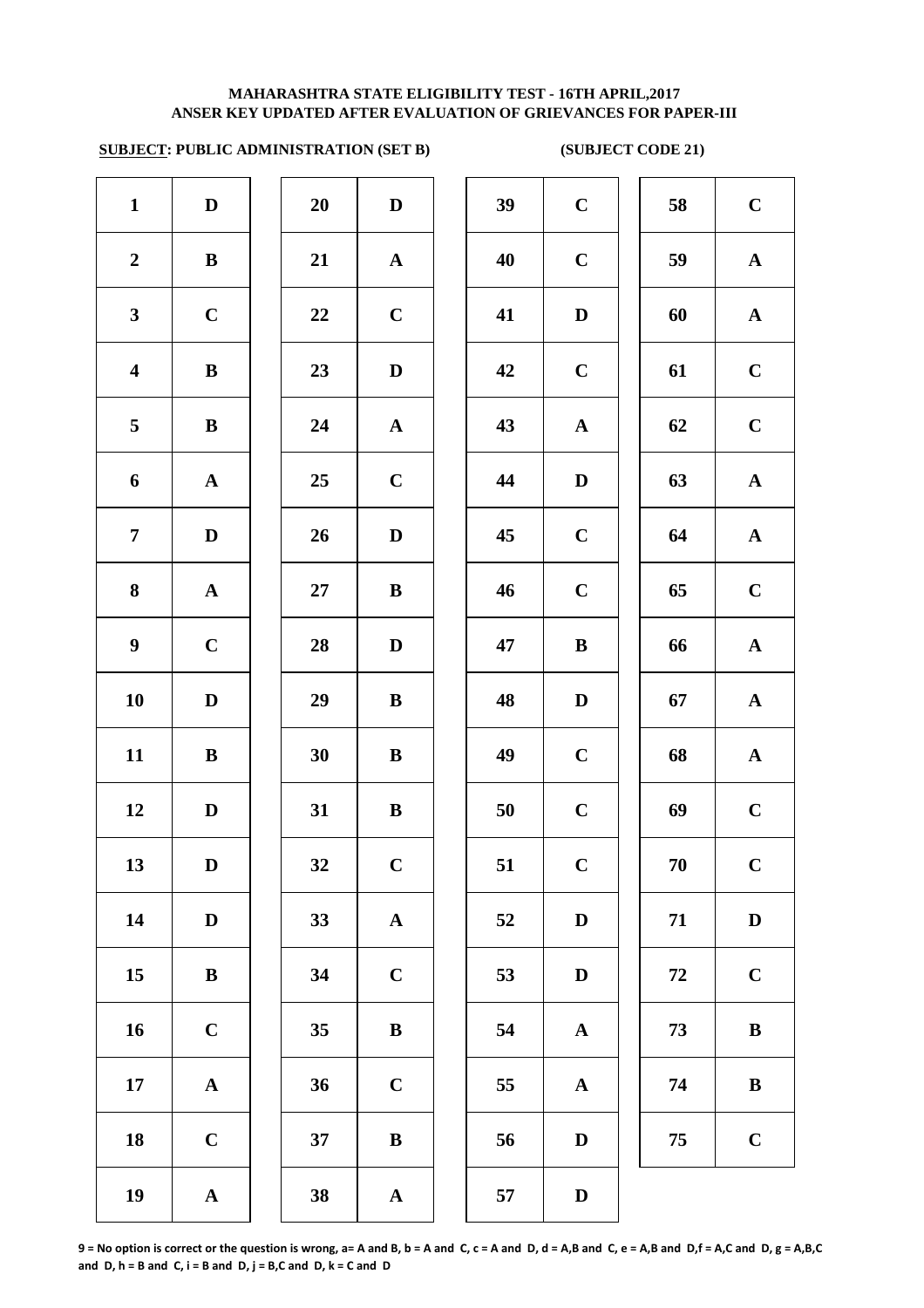# **SUBJECT: PUBLIC ADMINISTRATION (SET C) (SUBJECT CODE 21)**

| $\mathbf{1}$            | $\, {\bf B}$          | 20 | $\, {\bf B}$ | 39 | $\mathbf C$  |
|-------------------------|-----------------------|----|--------------|----|--------------|
| $\boldsymbol{2}$        | $\mathbf D$           | 21 | $\bf{B}$     | 40 | $\mathbf C$  |
| $\mathbf{3}$            | $\mathbf D$           | 22 | $\mathbf C$  | 41 | $\mathbf C$  |
| $\overline{\mathbf{4}}$ | $\mathbf D$           | 23 | $\mathbf A$  | 42 | $\mathbf{D}$ |
| 5                       | $\bf{B}$              | 24 | $\mathbf C$  | 43 | $\bf{D}$     |
| 6                       | $\mathbf C$           | 25 | $\bf{B}$     | 44 | $\mathbf A$  |
| $\overline{7}$          | ${\bf A}$             | 26 | $\mathbf C$  | 45 | $\mathbf A$  |
| $\bf{8}$                | $\mathbf C$           | 27 | $\, {\bf B}$ | 46 | $\mathbf{D}$ |
| $\boldsymbol{9}$        | ${\bf A}$             | 28 | $\mathbf A$  | 47 | $\mathbf{D}$ |
| 10                      | $\mathbf D$           | 29 | $\mathbf C$  | 48 | $\mathbf C$  |
| 11                      | $\boldsymbol{\rm{A}}$ | 30 | $\mathbf C$  | 49 | $\mathbf{A}$ |
| 12                      | $\mathbf C$           | 31 | $\mathbf D$  | 50 | $\mathbf{A}$ |
| 13                      | $\mathbf D$           | 32 | $\mathbf C$  | 51 | $\mathbf C$  |
| 14                      | $\boldsymbol{\rm{A}}$ | 33 | $\mathbf A$  | 52 | $\mathbf C$  |
| 15                      | $\mathbf C$           | 34 | $\mathbf D$  | 53 | $\mathbf A$  |
| 16                      | $\mathbf D$           | 35 | $\mathbf C$  | 54 | $\mathbf A$  |
| 17                      | $\, {\bf B}$          | 36 | $\mathbf C$  | 55 | $\mathbf C$  |
| 18                      | $\mathbf D$           | 37 | $\, {\bf B}$ | 56 | $\mathbf A$  |
| 19                      | $\, {\bf B}$          | 38 | $\mathbf D$  | 57 | $\mathbf A$  |

| 20 | B                       |
|----|-------------------------|
| 21 | B                       |
| 22 | $\mathbf C$             |
| 23 | $\mathbf A$             |
| 24 | $\mathbf C$             |
| 25 | B                       |
| 26 | $\mathbf C$             |
| 27 | B                       |
| 28 | $\mathbf A$             |
| 29 | $\overline{C}$          |
| 30 | $\overline{C}$          |
| 31 | D                       |
| 32 | $\overline{\mathbf{C}}$ |
| 33 | A                       |
| 34 | D                       |
| 35 | $\mathbf C$             |
| 36 | $\mathbf C$             |
| 37 | B                       |
|    |                         |

| $\mathbf{1}$            | $\bf{B}$     | 20             | $\bf{B}$     | 39 | $\mathbf C$  | 58 | $\mathbf{A}$ |
|-------------------------|--------------|----------------|--------------|----|--------------|----|--------------|
| $\overline{2}$          | D            | 21             | $\bf{B}$     | 40 | $\mathbf C$  | 59 | $\mathbf C$  |
| $\mathbf{3}$            | $\mathbf D$  | 22             | $\mathbf C$  | 41 | $\mathbf C$  | 60 | $\mathbf C$  |
| $\overline{\mathbf{4}}$ | $\mathbf D$  | 23             | ${\bf A}$    | 42 | $\mathbf D$  | 61 | $\mathbf D$  |
| $\overline{\mathbf{5}}$ | $\, {\bf B}$ | 24             | $\mathbf C$  | 43 | $\mathbf D$  | 62 | $\mathbf C$  |
| 6                       | $\mathbf C$  | 25             | $\bf{B}$     | 44 | ${\bf A}$    | 63 | $\bf{B}$     |
| $\overline{7}$          | ${\bf A}$    | 26             | $\mathbf C$  | 45 | $\mathbf{A}$ | 64 | $\bf{B}$     |
| 8                       | $\mathbf C$  | 27             | $\bf{B}$     | 46 | $\mathbf D$  | 65 | $\mathbf C$  |
| $\boldsymbol{9}$        | ${\bf A}$    | 28             | ${\bf A}$    | 47 | $\mathbf D$  | 66 | $\mathbf D$  |
| 10                      | $\mathbf D$  | 29             | $\mathbf C$  | 48 | $\mathbf C$  | 67 | $\bf{B}$     |
| 11                      | $\mathbf{A}$ | 30             | $\mathbf C$  | 49 | ${\bf A}$    | 68 | $\mathbf C$  |
| 12                      | $\mathbf C$  | 31             | $\mathbf D$  | 50 | ${\bf A}$    | 69 | $\, {\bf B}$ |
| 13                      | $\mathbf D$  | 32             | $\mathbf C$  | 51 | $\mathbf C$  | 70 | $\, {\bf B}$ |
| 14                      | ${\bf A}$    | 33             | ${\bf A}$    | 52 | $\mathbf C$  | 71 | ${\bf A}$    |
| 15                      | $\mathbf C$  | 34             | $\mathbf D$  | 53 | ${\bf A}$    | 72 | $\mathbf D$  |
| 16                      | $\mathbf D$  | 35             | $\mathbf C$  | 54 | ${\bf A}$    | 73 | ${\bf A}$    |
| 17                      | $\bf{B}$     | 36             | $\mathbf C$  | 55 | $\mathbf C$  | 74 | $\mathbf C$  |
| 18                      | $\mathbf D$  | 37             | $\bf{B}$     | 56 | ${\bf A}$    | 75 | D            |
| 10                      | $\mathbf{p}$ | 2 <sub>Q</sub> | $\mathbf{D}$ | 57 |              |    |              |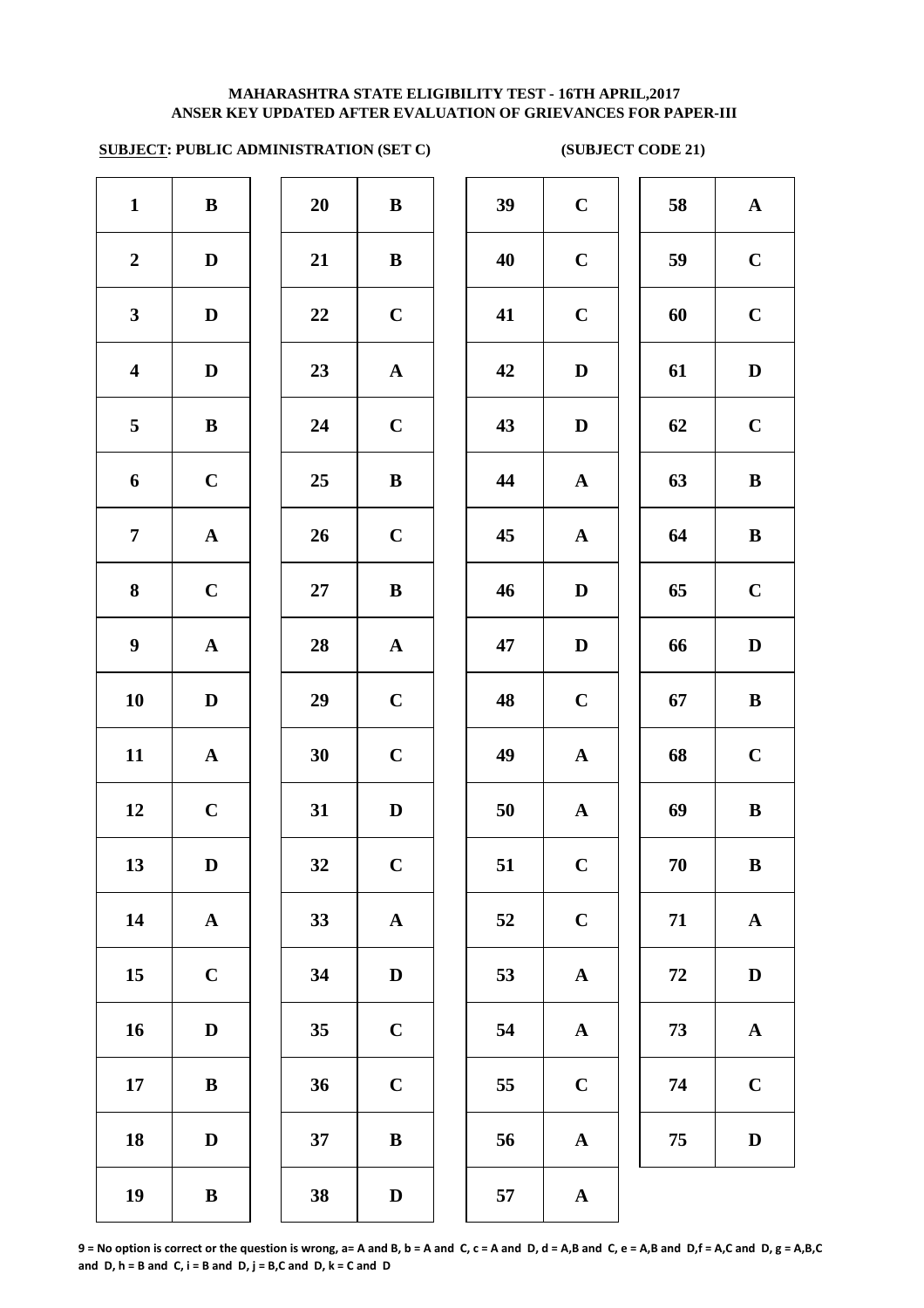# **SUBJECT: PUBLIC ADMINISTRATION (SET D) (SUBJECT CODE 21)**

| $\mathbf{1}$            | $\boldsymbol{\rm{A}}$ | 20 | $\mathbf C$           | 39 | $\mathbf A$               |
|-------------------------|-----------------------|----|-----------------------|----|---------------------------|
| $\boldsymbol{2}$        | $\mathbf C$           | 21 | $\mathbf D$           | 40 | $\boldsymbol{\mathsf{A}}$ |
| $\mathbf{3}$            | $\mathbf D$           | 22 | $\mathbf C$           | 41 | $\mathbf C$               |
| $\overline{\mathbf{4}}$ | ${\bf A}$             | 23 | $\mathbf A$           | 42 | $\mathbf C$               |
| 5                       | $\mathbf C$           | 24 | $\mathbf D$           | 43 | $\mathbf A$               |
| 6                       | $\mathbf D$           | 25 | $\mathbf C$           | 44 | $\mathbf{A}$              |
| $\overline{7}$          | $\bf{B}$              | 26 | $\mathbf C$           | 45 | $\mathbf C$               |
| 8                       | $\mathbf D$           | 27 | $\bf{B}$              | 46 | $\mathbf{A}$              |
| $\boldsymbol{9}$        | $\bf{B}$              | 28 | $\mathbf D$           | 47 | $\mathbf A$               |
| 10                      | $\, {\bf B}$          | 29 | $\mathbf C$           | 48 | $\mathbf A$               |
| 11                      | $\, {\bf B}$          | 30 | $\mathbf C$           | 49 | $\mathbf C$               |
| 12                      | $\mathbf C$           | 31 | $\mathbf C$           | 50 | $\mathbf C$               |
| 13                      | ${\bf A}$             | 32 | $\mathbf D$           | 51 | $\bf{D}$                  |
| 14                      | $\mathbf C$           | 33 | $\mathbf D$           | 52 | $\mathbf C$               |
| 15                      | $\, {\bf B}$          | 34 | ${\bf A}$             | 53 | $\bf{B}$                  |
| 16                      | $\mathbf C$           | 35 | $\boldsymbol{\rm{A}}$ | 54 | $\bf{B}$                  |
| 17                      | $\bf{B}$              | 36 | $\mathbf D$           | 55 | $\mathbf C$               |
| 18                      | ${\bf A}$             | 37 | $\mathbf D$           | 56 | $\bf{D}$                  |
| 19                      | $\mathbf C$           | 38 | $\mathbf C$           | 57 | $\bf{B}$                  |
|                         |                       |    |                       |    |                           |

| 20 | $\mathbf C$             |
|----|-------------------------|
| 21 | $\mathbf D$             |
| 22 | $\mathbf C$             |
| 23 | $\overline{\mathbf{A}}$ |
| 24 | D                       |
| 25 | $\mathbf C$             |
| 26 | $\mathbf C$             |
| 27 | B                       |
| 28 | D                       |
| 29 | $\mathbf C$             |
| 30 | $\mathbf C$             |
| 31 | $\mathbf C$             |
| 32 | $\bf{D}$                |
| 33 | D                       |
| 34 | A                       |
| 35 | $\overline{\mathbf{A}}$ |
| 36 | D                       |
| 37 | D                       |
|    |                         |

| $\mathbf{1}$            | ${\bf A}$    | 20     | $\mathbf C$ | 39 | ${\bf A}$    | 58 | $\mathbf C$  |
|-------------------------|--------------|--------|-------------|----|--------------|----|--------------|
| $\boldsymbol{2}$        | $\mathbf C$  | 21     | $\mathbf D$ | 40 | ${\bf A}$    | 59 | $\bf{B}$     |
| $\mathbf{3}$            | $\mathbf D$  | 22     | $\mathbf C$ | 41 | $\mathbf C$  | 60 | $\bf{B}$     |
| $\overline{\mathbf{4}}$ | ${\bf A}$    | 23     | ${\bf A}$   | 42 | $\mathbf C$  | 61 | ${\bf A}$    |
| $\overline{5}$          | $\mathbf C$  | 24     | $\mathbf D$ | 43 | ${\bf A}$    | 62 | $\mathbf D$  |
| 6                       | $\mathbf D$  | 25     | $\mathbf C$ | 44 | ${\bf A}$    | 63 | ${\bf A}$    |
| $\overline{7}$          | $\bf{B}$     | 26     | $\mathbf C$ | 45 | $\mathbf C$  | 64 | $\mathbf C$  |
| 8                       | $\mathbf D$  | $27\,$ | $\bf{B}$    | 46 | $\mathbf{A}$ | 65 | $\mathbf D$  |
| $\boldsymbol{9}$        | $\bf{B}$     | 28     | $\mathbf D$ | 47 | ${\bf A}$    | 66 | $\, {\bf B}$ |
| 10                      | $\, {\bf B}$ | 29     | $\mathbf C$ | 48 | ${\bf A}$    | 67 | $\mathbf D$  |
| 11                      | $\, {\bf B}$ | 30     | $\mathbf C$ | 49 | $\mathbf C$  | 68 | $\mathbf D$  |
| 12                      | $\mathbf C$  | 31     | $\mathbf C$ | 50 | $\mathbf C$  | 69 | $\mathbf D$  |
| 13                      | ${\bf A}$    | 32     | $\mathbf D$ | 51 | $\mathbf D$  | 70 | $\bf{B}$     |
| 14                      | $\mathbf C$  | 33     | $\mathbf D$ | 52 | $\mathbf C$  | 71 | $\mathbf C$  |
| 15                      | ${\bf B}$    | 34     | ${\bf A}$   | 53 | $\, {\bf B}$ | 72 | $\mathbf A$  |
| 16                      | $\mathbf C$  | 35     | ${\bf A}$   | 54 | $\bf{B}$     | 73 | $\mathbf C$  |
| 17                      | $\, {\bf B}$ | 36     | $\mathbf D$ | 55 | $\mathbf C$  | 74 | $\mathbf A$  |
| 18                      | ${\bf A}$    | 37     | $\mathbf D$ | 56 | $\mathbf D$  | 75 | $\mathbf D$  |
| 19                      | $\mathbf C$  | 38     | $\mathbf C$ | 57 | $\mathbf{R}$ |    |              |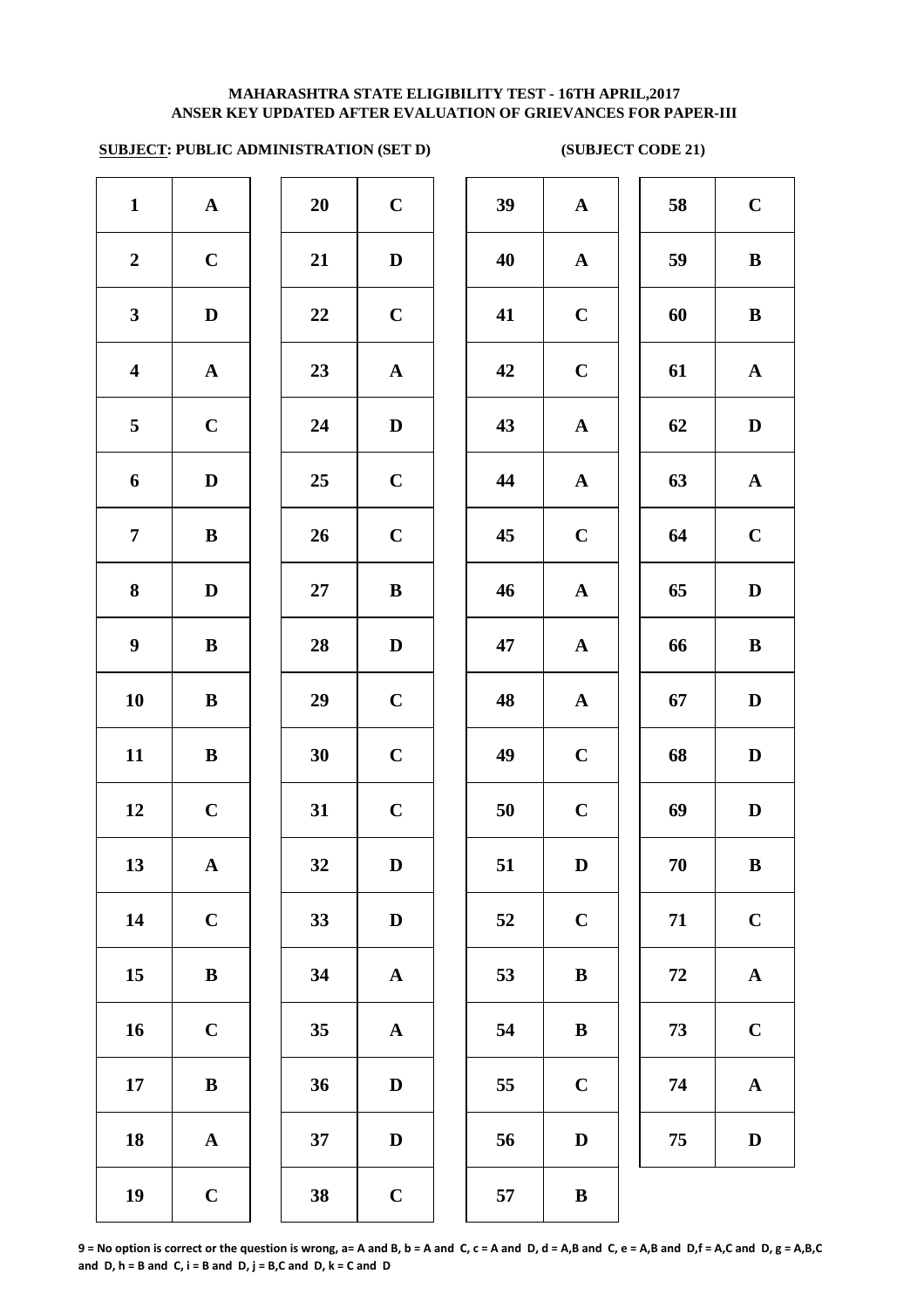# **SUBJECT: ENVIRONMENTAL SCIENCE (SET A) (SUBJECT CODE 31)**

| $\mathbf{1}$            | $\mathbf C$           | 20     | $\mathbf C$           | 39 | $\mathbf A$  |
|-------------------------|-----------------------|--------|-----------------------|----|--------------|
| $\boldsymbol{2}$        | ${\bf A}$             | 21     | ${\bf A}$             | 40 | $\bf{B}$     |
| $\mathbf{3}$            | $\mathbf C$           | 22     | $\mathbf C$           | 41 | $\bf{B}$     |
| $\overline{\mathbf{4}}$ | $\mathbf A$           | 23     | $\mathbf D$           | 42 | $\mathbf{D}$ |
| $\overline{\mathbf{5}}$ | ${\bf A}$             | 24     | $\mathbf D$           | 43 | $\mathbf A$  |
| 6                       | $\, {\bf B}$          | 25     | $\mathbf C$           | 44 | $\mathbf{D}$ |
| $\overline{7}$          | $\mathbf C$           | 26     | $\mathbf C$           | 45 | $\mathbf A$  |
| 8                       | $\mathbf C$           | $27\,$ | $\boldsymbol{\rm{A}}$ | 46 | $\mathbf C$  |
| $\boldsymbol{9}$        | $\boldsymbol{\rm{A}}$ | 28     | $\mathbf A$           | 47 | $\mathbf{D}$ |
| 10                      | $\mathbf D$           | 29     | $\mathbf C$           | 48 | $\mathbf{D}$ |
| 11                      | $\mathbf C$           | 30     | $\boldsymbol{\rm{A}}$ | 49 | $\mathbf A$  |
| 12                      | $\mathbf D$           | 31     | $\mathbf C$           | 50 | $\mathbf C$  |
| 13                      | $\mathbf C$           | 32     | $\mathbf C$           | 51 | $\bf{B}$     |
| 14                      | $\boldsymbol{\rm{A}}$ | 33     | $\mathbf C$           | 52 | $\mathbf A$  |
| 15                      | $\mathbf D$           | 34     | $\boldsymbol{\rm{A}}$ | 53 | $\mathbf C$  |
| 16                      | $\mathbf C$           | 35     | $\bf{B}$              | 54 | $\mathbf C$  |
| $17\phantom{.}$         | $\mathbf D$           | 36     | ${\bf A}$             | 55 | $\mathbf A$  |
| 18                      | ${\bf A}$             | 37     | ${\bf A}$             | 56 | $\bf{B}$     |
| 19                      | $\, {\bf B}$          | 38     | $\mathbf A$           | 57 | $\bf{D}$     |

| 20 | $\mathbf C$             |  |
|----|-------------------------|--|
| 21 | $\mathbf A$             |  |
| 22 | $\overline{\mathbf{C}}$ |  |
| 23 | D                       |  |
| 24 | D                       |  |
| 25 | $\mathbf C$             |  |
| 26 | $\mathbf C$             |  |
| 27 | $\mathbf{A}$            |  |
| 28 | $\mathbf{A}$            |  |
| 29 | $\mathbf C$             |  |
| 30 | $\mathbf A$             |  |
| 31 | $\overline{\mathbf{C}}$ |  |
| 32 | $\mathbf C$             |  |
| 33 | $\mathbf C$             |  |
| 34 | A                       |  |
| 35 | B                       |  |
| 36 | $\mathbf A$             |  |
| 37 | $\mathbf A$             |  |
|    |                         |  |

| $\mathbf{1}$            | $\mathbf C$  | 20     | $\mathbf C$ | 39 | ${\bf A}$    | 58     | $\bf{B}$     |
|-------------------------|--------------|--------|-------------|----|--------------|--------|--------------|
| $\overline{2}$          | ${\bf A}$    | 21     | ${\bf A}$   | 40 | $\bf{B}$     | 59     | $\, {\bf B}$ |
| $\mathbf{3}$            | $\mathbf C$  | 22     | $\mathbf C$ | 41 | $\bf{B}$     | 60     | $\mathbf C$  |
| $\overline{\mathbf{4}}$ | ${\bf A}$    | 23     | $\mathbf D$ | 42 | $\mathbf D$  | 61     | $\mathbf D$  |
| 5                       | ${\bf A}$    | 24     | $\mathbf D$ | 43 | ${\bf A}$    | 62     | $\, {\bf B}$ |
| 6                       | $\, {\bf B}$ | 25     | $\mathbf C$ | 44 | $\mathbf D$  | 63     | $\mathbf C$  |
| $\overline{7}$          | $\mathbf C$  | 26     | $\mathbf C$ | 45 | $\mathbf{A}$ | 64     | $\mathbf C$  |
| $\boldsymbol{8}$        | $\mathbf C$  | $27\,$ | ${\bf A}$   | 46 | $\mathbf C$  | 65     | $\mathbf C$  |
| $\boldsymbol{9}$        | $\mathbf{A}$ | 28     | ${\bf A}$   | 47 | $\mathbf D$  | 66     | ${\bf A}$    |
| 10                      | D            | 29     | $\mathbf C$ | 48 | $\mathbf D$  | 67     | ${\bf A}$    |
| 11                      | $\mathbf C$  | 30     | ${\bf A}$   | 49 | ${\bf A}$    | 68     | $\mathbf D$  |
| 12                      | D            | 31     | $\mathbf C$ | 50 | $\mathbf C$  | 69     | $\mathbf D$  |
| 13                      | $\mathbf C$  | 32     | $\mathbf C$ | 51 | $\, {\bf B}$ | $70\,$ | $\mathbf A$  |
| 14                      | ${\bf A}$    | 33     | $\bf C$     | 52 | ${\bf A}$    | 71     | $\mathbf C$  |
| 15                      | $\mathbf D$  | 34     | ${\bf A}$   | 53 | $\mathbf C$  | 72     | $\mathbf C$  |
| 16                      | $\mathbf C$  | 35     | $\bf{B}$    | 54 | $\mathbf C$  | 73     | $\mathbf C$  |
| 17                      | $\mathbf D$  | 36     | ${\bf A}$   | 55 | $\mathbf{A}$ | 74     | $\mathbf C$  |
| 18                      | $\mathbf A$  | 37     | ${\bf A}$   | 56 | $\, {\bf B}$ | 75     | $\mathbf A$  |
| 19                      | $\bf{B}$     | 38     | $\mathbf A$ | 57 | D            |        |              |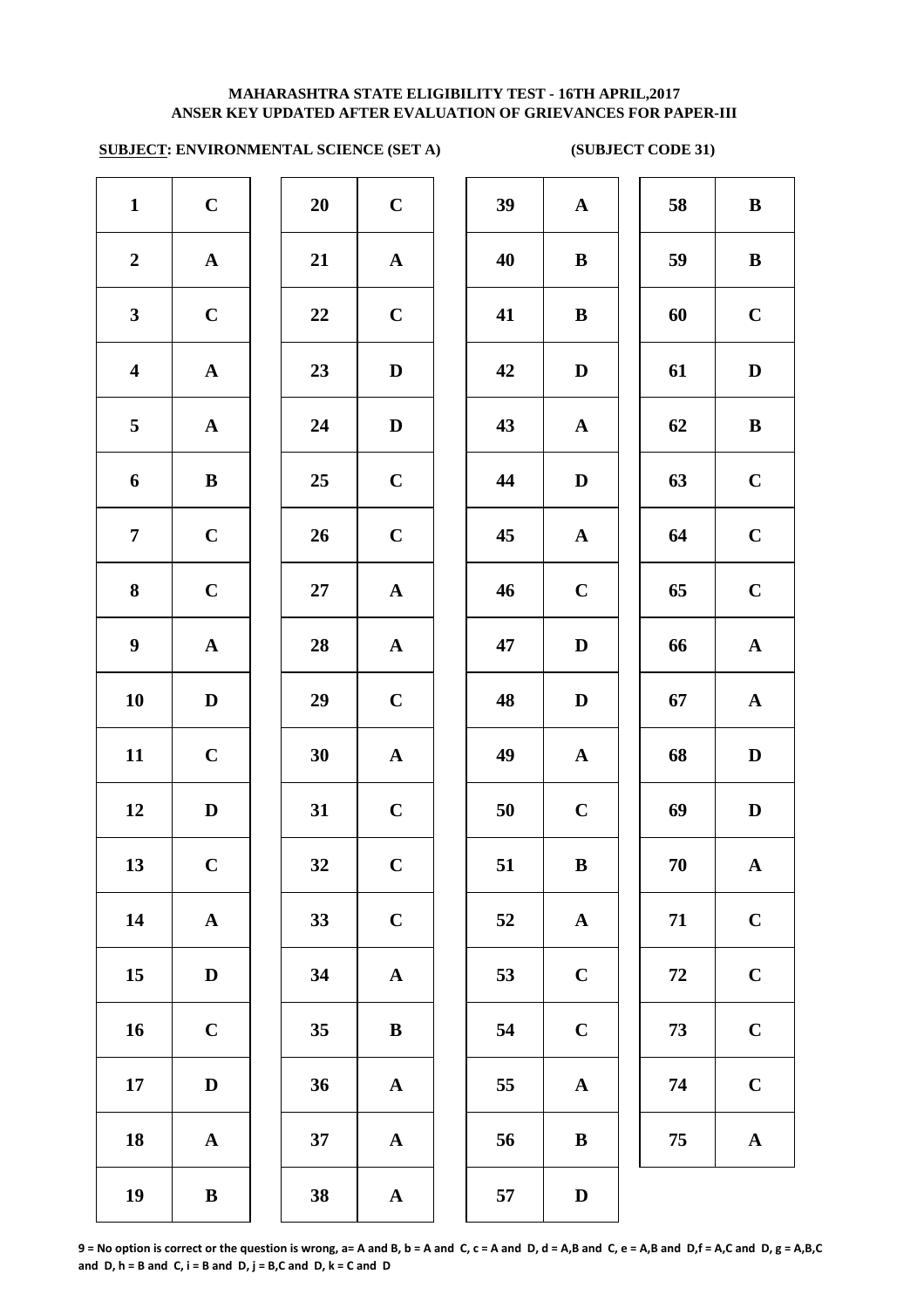## **SUBJECT: ENVIRONMENTAL SCIENCE (SET B) (SUBJECT CODE 31)**

| $\mathbf{1}$            | ${\bf A}$             | 20     |                       |    |              |
|-------------------------|-----------------------|--------|-----------------------|----|--------------|
|                         |                       |        | $\, {\bf B}$          | 39 | $\bf{B}$     |
| $\boldsymbol{2}$        | $\mathbf C$           | 21     | $\, {\bf B}$          | 40 | $\mathbf C$  |
| $\mathbf{3}$            | $\mathbf D$           | 22     | $\mathbf D$           | 41 | $\mathbf D$  |
| $\overline{\mathbf{4}}$ | $\mathbf D$           | 23     | $\mathbf A$           | 42 | $\bf{B}$     |
| 5                       | $\mathbf C$           | 24     | $\mathbf D$           | 43 | $\mathbf C$  |
| 6                       | $\mathbf C$           | 25     | $\boldsymbol{\rm{A}}$ | 44 | $\mathbf C$  |
| $\overline{7}$          | ${\bf A}$             | 26     | $\mathbf C$           | 45 | $\mathbf C$  |
| $\bf{8}$                | $\boldsymbol{\rm{A}}$ | $27\,$ | $\mathbf D$           | 46 | $\mathbf A$  |
| $\boldsymbol{9}$        | $\mathbf C$           | 28     | $\mathbf D$           | 47 | $\mathbf A$  |
| 10                      | $\boldsymbol{\rm{A}}$ | 29     | $\boldsymbol{\rm{A}}$ | 48 | $\mathbf{D}$ |
| 11                      | $\mathbf C$           | 30     | $\mathbf C$           | 49 | $\mathbf{D}$ |
| 12                      | $\mathbf C$           | 31     | $\, {\bf B}$          | 50 | $\mathbf A$  |
| 13                      | $\mathbf C$           | 32     | ${\bf A}$             | 51 | $\mathbf C$  |
| 14                      | $\boldsymbol{\rm{A}}$ | 33     | $\mathbf C$           | 52 | $\mathbf C$  |
| 15                      | $\, {\bf B}$          | 34     | $\mathbf C$           | 53 | $\mathbf C$  |
| 16                      | $\boldsymbol{\rm{A}}$ | 35     | $\boldsymbol{\rm{A}}$ | 54 | $\mathbf C$  |
| 17                      | ${\bf A}$             | 36     | $\, {\bf B}$          | 55 | $\mathbf A$  |
| 18                      | $\boldsymbol{\rm{A}}$ | 37     | $\mathbf D$           | 56 | $\mathbf C$  |
| 19                      | ${\bf A}$             | 38     | $\, {\bf B}$          | 57 | $\mathbf A$  |

| $\mathbf{1}$            | $\mathbf A$ | 20 | $\bf{B}$     | 39 | $\bf{B}$     | 58       | $\mathbf C$  |
|-------------------------|-------------|----|--------------|----|--------------|----------|--------------|
| $\overline{2}$          | $\mathbf C$ | 21 | ${\bf B}$    | 40 | $\mathbf C$  | 59       | $\mathbf{A}$ |
| $\mathbf{3}$            | $\mathbf D$ | 22 | $\mathbf D$  | 41 | $\mathbf D$  | 60       | $\mathbf A$  |
| $\overline{\mathbf{4}}$ | $\mathbf D$ | 23 | $\mathbf{A}$ | 42 | $\bf{B}$     | 61       | $\bf{B}$     |
| $\overline{5}$          | $\mathbf C$ | 24 | $\mathbf D$  | 43 | $\mathbf C$  | 62       | $\mathbf C$  |
| 6                       | $\mathbf C$ | 25 | $\mathbf{A}$ | 44 | $\mathbf C$  | 63       | $\mathbf C$  |
| $\overline{7}$          | ${\bf A}$   | 26 | $\mathbf C$  | 45 | $\mathbf C$  | 64       | ${\bf A}$    |
| 8                       | ${\bf A}$   | 27 | D            | 46 | ${\bf A}$    | 65       | $\mathbf{D}$ |
| $\boldsymbol{9}$        | $\mathbf C$ | 28 | D            | 47 | $\mathbf{A}$ | 66       | $\mathbf C$  |
| 10                      | ${\bf A}$   | 29 | $\mathbf{A}$ | 48 | D            | 67       | $\mathbf D$  |
| 11                      | $\mathbf C$ | 30 | $\mathbf C$  | 49 | $\mathbf D$  | 68       | $\mathbf C$  |
| 12                      | $\mathbf C$ | 31 | $\bf{B}$     | 50 | $\mathbf A$  | 69       | ${\bf A}$    |
| 13                      | $\mathbf C$ | 32 | ${\bf A}$    | 51 | $\mathbf C$  | $70\,$   | $\mathbf D$  |
| 14                      | ${\bf A}$   | 33 | $\mathbf C$  | 52 | $\mathbf C$  | 71       | $\mathbf C$  |
| 15                      | $\bf{B}$    | 34 | $\mathbf C$  | 53 | $\mathbf C$  | $\bf 72$ | $\mathbf D$  |
| 16                      | ${\bf A}$   | 35 | ${\bf A}$    | 54 | $\bf C$      | 73       | ${\bf A}$    |
| 17                      | ${\bf A}$   | 36 | $\bf{B}$     | 55 | ${\bf A}$    | 74       | $\, {\bf B}$ |
| 18                      | ${\bf A}$   | 37 | $\mathbf D$  | 56 | $\mathbf C$  | 75       | $\mathbf C$  |
| 19                      | ${\bf A}$   | 38 | ${\bf B}$    | 57 | ${\bf A}$    |          |              |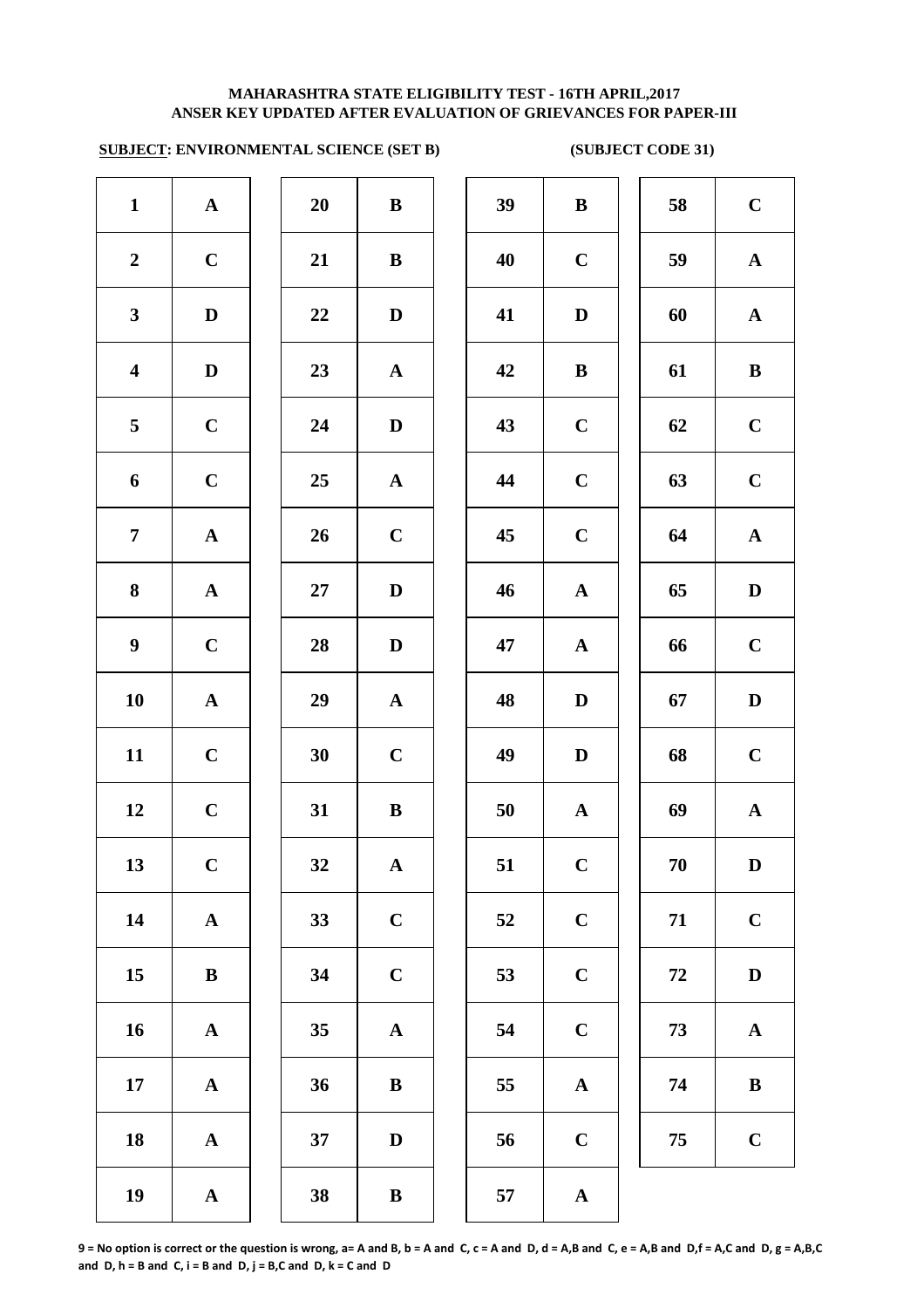# **SUBJECT: ENVIRONMENTAL SCIENCE (SET C) (SUBJECT CODE 31)**

| $\mathbf{1}$            | $\mathbf C$           | 20     | $\mathbf C$           | 39 | $\mathbf{D}$ |
|-------------------------|-----------------------|--------|-----------------------|----|--------------|
| $\boldsymbol{2}$        | $\mathbf C$           | 21     | $\, {\bf B}$          | 40 | $\mathbf A$  |
| $\mathbf{3}$            | $\mathbf C$           | $22\,$ | ${\bf A}$             | 41 | $\mathbf C$  |
| $\overline{\mathbf{4}}$ | ${\bf A}$             | 23     | $\mathbf C$           | 42 | $\mathbf C$  |
| 5                       | $\, {\bf B}$          | 24     | $\mathbf C$           | 43 | $\mathbf C$  |
| 6                       | $\boldsymbol{\rm{A}}$ | 25     | $\boldsymbol{\rm{A}}$ | 44 | $\mathbf C$  |
| $\overline{7}$          | $\boldsymbol{\rm{A}}$ | 26     | $\bf{B}$              | 45 | $\mathbf A$  |
| 8                       | $\boldsymbol{\rm{A}}$ | 27     | $\mathbf D$           | 46 | $\mathbf C$  |
| $\boldsymbol{9}$        | ${\bf A}$             | 28     | $\, {\bf B}$          | 47 | $\mathbf A$  |
| 10                      | $\bf{B}$              | 29     | $\, {\bf B}$          | 48 | $\mathbf C$  |
| 11                      | $\, {\bf B}$          | 30     | $\mathbf C$           | 49 | $\mathbf A$  |
| 12                      | $\mathbf D$           | 31     | $\mathbf{D}%$         | 50 | $\mathbf A$  |
| 13                      | $\mathbf A$           | 32     | $\bf{B}$              | 51 | $\bf{B}$     |
| 14                      | $\mathbf D$           | 33     | $\mathbf C$           | 52 | $\mathbf C$  |
| 15                      | ${\bf A}$             | 34     | $\mathbf C$           | 53 | $\mathbf C$  |
| 16                      | $\mathbf C$           | 35     | $\mathbf C$           | 54 | $\mathbf A$  |
| 17                      | $\mathbf D$           | 36     | $\mathbf A$           | 55 | $\bf{D}$     |
| 18                      | $\mathbf D$           | 37     | ${\bf A}$             | 56 | $\mathbf C$  |
| 19                      | ${\bf A}$             | 38     | $\mathbf D$           | 57 | $\mathbf{D}$ |
|                         |                       |        |                       |    |              |

| 20 | $\mathbf C$  |  |
|----|--------------|--|
| 21 | B            |  |
| 22 | $\mathbf{A}$ |  |
| 23 | $\mathbf C$  |  |
| 24 | $\mathbf C$  |  |
| 25 | $\mathbf{A}$ |  |
| 26 | B            |  |
| 27 | D            |  |
| 28 | B            |  |
| 29 | B            |  |
| 30 | $\mathbf C$  |  |
| 31 | D            |  |
| 32 | B            |  |
| 33 | $\mathbf C$  |  |
| 34 | $\mathbf C$  |  |
| 35 | $\mathbf C$  |  |
| 36 | $\mathbf A$  |  |
| 37 | $\mathbf A$  |  |
|    |              |  |

| $\mathbf{1}$            | $\mathbf C$  | 20 | $\mathbf C$  | 39 | $\mathbf D$  | 58 | $\mathbf C$ |
|-------------------------|--------------|----|--------------|----|--------------|----|-------------|
| $\overline{2}$          | $\mathbf C$  | 21 | $\bf{B}$     | 40 | ${\bf A}$    | 59 | ${\bf A}$   |
| $\mathbf{3}$            | $\mathbf C$  | 22 | ${\bf A}$    | 41 | $\mathbf C$  | 60 | D           |
| $\overline{\mathbf{4}}$ | ${\bf A}$    | 23 | $\mathbf C$  | 42 | $\mathbf C$  | 61 | $\mathbf C$ |
| $5\overline{)}$         | $\bf{B}$     | 24 | $\mathbf C$  | 43 | $\mathbf C$  | 62 | D           |
| 6                       | $\mathbf{A}$ | 25 | $\mathbf{A}$ | 44 | $\mathbf C$  | 63 | ${\bf A}$   |
| $\overline{7}$          | ${\bf A}$    | 26 | $\bf{B}$     | 45 | ${\bf A}$    | 64 | $\bf{B}$    |
| 8                       | ${\bf A}$    | 27 | $\mathbf D$  | 46 | $\mathbf C$  | 65 | $\mathbf C$ |
| $\boldsymbol{9}$        | ${\bf A}$    | 28 | $\bf{B}$     | 47 | ${\bf A}$    | 66 | ${\bf A}$   |
| 10                      | $\bf{B}$     | 29 | $\bf{B}$     | 48 | $\mathbf C$  | 67 | $\mathbf C$ |
| 11                      | $\, {\bf B}$ | 30 | $\mathbf C$  | 49 | ${\bf A}$    | 68 | $\mathbf D$ |
| 12                      | D            | 31 | D            | 50 | $\mathbf{A}$ | 69 | $\mathbf D$ |
| 13                      | ${\bf A}$    | 32 | $\bf{B}$     | 51 | $\bf{B}$     | 70 | $\mathbf C$ |
| 14                      | $\mathbf D$  | 33 | $\mathbf C$  | 52 | $\mathbf C$  | 71 | $\mathbf C$ |
| 15                      | ${\bf A}$    | 34 | $\mathbf C$  | 53 | $\mathbf C$  | 72 | ${\bf A}$   |
| 16                      | $\mathbf C$  | 35 | $\mathbf C$  | 54 | ${\bf A}$    | 73 | ${\bf A}$   |
| 17                      | $\mathbf D$  | 36 | ${\bf A}$    | 55 | $\mathbf D$  | 74 | $\mathbf C$ |
| 18                      | $\mathbf D$  | 37 | ${\bf A}$    | 56 | $\mathbf C$  | 75 | ${\bf A}$   |
| 19                      | $\mathbf A$  | 38 | $\mathbf{D}$ | 57 | $\mathbf{D}$ |    |             |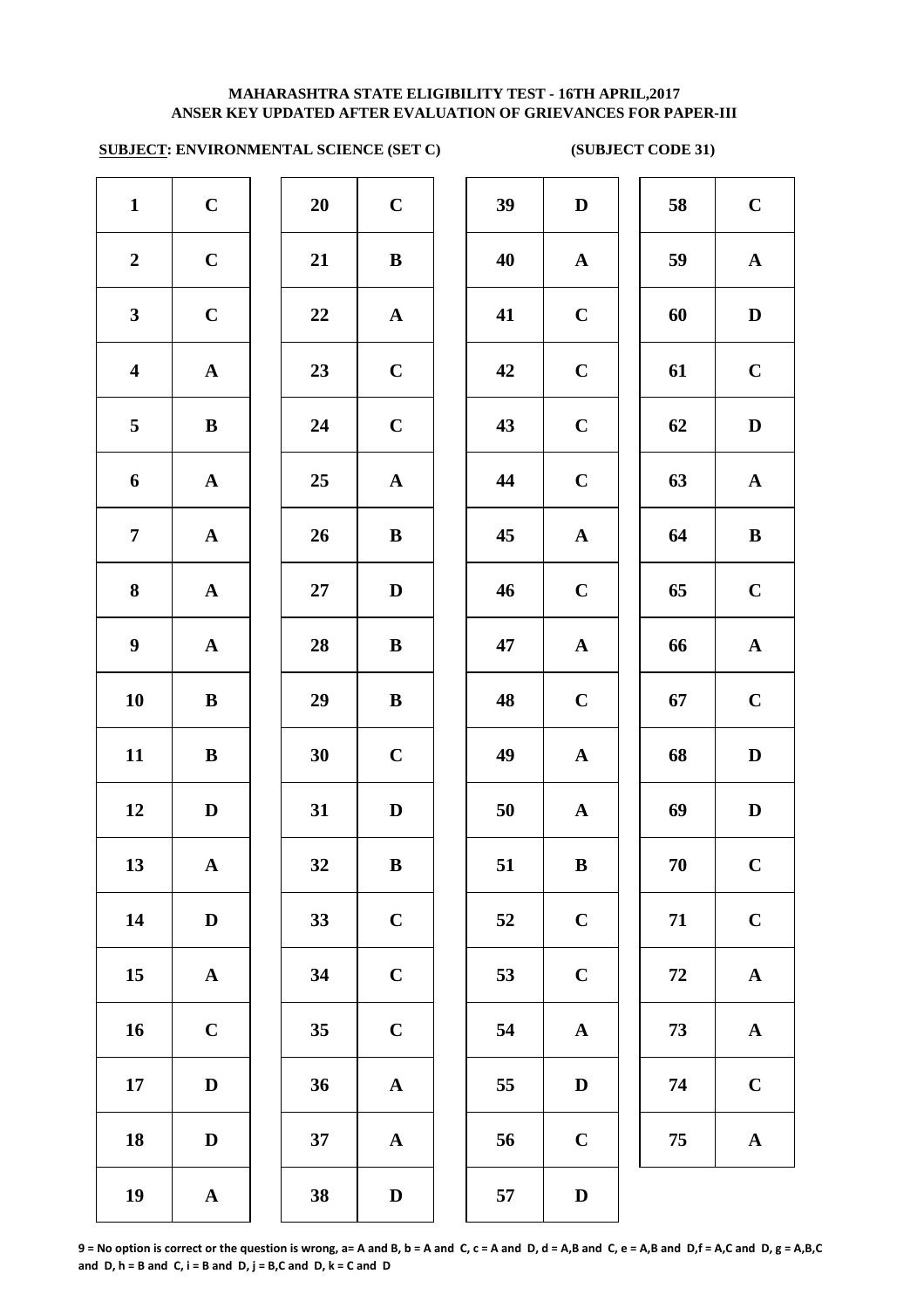### **ANSER KEY UPDATED AFTER EVALUATION OF GRIEVANCES FOR PAPER-III MAHARASHTRA STATE ELIGIBILITY TEST - 16TH APRIL,2017**

# **SUBJECT: ENVIRONMENTAL SCIENCE (SET D) (SUBJECT CODE 31)**

| $\mathbf C$<br>39<br>$\mathbf{1}$<br>$\, {\bf B}$<br>20<br>40<br>$\boldsymbol{2}$<br>$\mathbf D$<br>$\mathbf D$<br>21<br>$\mathbf{3}$<br>22<br>$\, {\bf B}$<br>41<br>${\bf A}$<br>$\overline{\mathbf{4}}$<br>42<br>$\mathbf D$<br>23<br>$\mathbf C$<br>5<br>24<br>$\mathbf C$<br>43<br>${\bf A}$<br>$\mathbf C$<br>44<br>6<br>$\mathbf C$<br>25<br>$\overline{7}$<br>26<br>$\mathbf D$<br>$\boldsymbol{\rm{A}}$<br>45<br>8<br>$\mathbf D$<br>$27\,$<br>$\mathbf A$<br>46<br>$\boldsymbol{9}$<br>$\boldsymbol{\rm{A}}$<br>28<br>47<br>$\mathbf D$<br>$\mathbf C$<br>10<br>48<br>29<br>$\mathbf D$<br>11<br>30<br>${\bf A}$<br>49<br>$\bf{B}$<br>12<br>$\boldsymbol{\rm{A}}$<br>31<br>$\mathbf C$<br>50<br>13<br>32<br>$\mathbf C$<br>51<br>$\mathbf C$<br>14<br>$\mathbf C$<br>33<br>$\mathbf C$<br>52<br>34<br>15<br>$\boldsymbol{\rm{A}}$<br>$\mathbf C$<br>53<br>16<br>$\, {\bf B}$<br>35<br>${\bf A}$<br>54<br>36<br>17<br>$\mathbf C$<br>$\mathbf D$<br>55<br>37<br>$\boldsymbol{\rm{A}}$<br>18<br>$\bf{B}$<br>56<br>19<br>$\bf{B}$<br>38<br>$\mathbf C$<br>57 |  |  |  |              |
|--------------------------------------------------------------------------------------------------------------------------------------------------------------------------------------------------------------------------------------------------------------------------------------------------------------------------------------------------------------------------------------------------------------------------------------------------------------------------------------------------------------------------------------------------------------------------------------------------------------------------------------------------------------------------------------------------------------------------------------------------------------------------------------------------------------------------------------------------------------------------------------------------------------------------------------------------------------------------------------------------------------------------------------------------------------------|--|--|--|--------------|
|                                                                                                                                                                                                                                                                                                                                                                                                                                                                                                                                                                                                                                                                                                                                                                                                                                                                                                                                                                                                                                                                    |  |  |  | $\mathbf A$  |
|                                                                                                                                                                                                                                                                                                                                                                                                                                                                                                                                                                                                                                                                                                                                                                                                                                                                                                                                                                                                                                                                    |  |  |  | $\mathbf A$  |
|                                                                                                                                                                                                                                                                                                                                                                                                                                                                                                                                                                                                                                                                                                                                                                                                                                                                                                                                                                                                                                                                    |  |  |  | $\bf{B}$     |
|                                                                                                                                                                                                                                                                                                                                                                                                                                                                                                                                                                                                                                                                                                                                                                                                                                                                                                                                                                                                                                                                    |  |  |  | $\mathbf C$  |
|                                                                                                                                                                                                                                                                                                                                                                                                                                                                                                                                                                                                                                                                                                                                                                                                                                                                                                                                                                                                                                                                    |  |  |  | $\mathbf C$  |
|                                                                                                                                                                                                                                                                                                                                                                                                                                                                                                                                                                                                                                                                                                                                                                                                                                                                                                                                                                                                                                                                    |  |  |  | $\mathbf A$  |
|                                                                                                                                                                                                                                                                                                                                                                                                                                                                                                                                                                                                                                                                                                                                                                                                                                                                                                                                                                                                                                                                    |  |  |  | $\mathbf{D}$ |
|                                                                                                                                                                                                                                                                                                                                                                                                                                                                                                                                                                                                                                                                                                                                                                                                                                                                                                                                                                                                                                                                    |  |  |  | $\mathbf C$  |
|                                                                                                                                                                                                                                                                                                                                                                                                                                                                                                                                                                                                                                                                                                                                                                                                                                                                                                                                                                                                                                                                    |  |  |  | $\mathbf{D}$ |
|                                                                                                                                                                                                                                                                                                                                                                                                                                                                                                                                                                                                                                                                                                                                                                                                                                                                                                                                                                                                                                                                    |  |  |  | $\mathbf C$  |
|                                                                                                                                                                                                                                                                                                                                                                                                                                                                                                                                                                                                                                                                                                                                                                                                                                                                                                                                                                                                                                                                    |  |  |  | $\mathbf A$  |
|                                                                                                                                                                                                                                                                                                                                                                                                                                                                                                                                                                                                                                                                                                                                                                                                                                                                                                                                                                                                                                                                    |  |  |  | $\mathbf{D}$ |
|                                                                                                                                                                                                                                                                                                                                                                                                                                                                                                                                                                                                                                                                                                                                                                                                                                                                                                                                                                                                                                                                    |  |  |  | $\mathbf C$  |
|                                                                                                                                                                                                                                                                                                                                                                                                                                                                                                                                                                                                                                                                                                                                                                                                                                                                                                                                                                                                                                                                    |  |  |  | $\mathbf{D}$ |
|                                                                                                                                                                                                                                                                                                                                                                                                                                                                                                                                                                                                                                                                                                                                                                                                                                                                                                                                                                                                                                                                    |  |  |  | $\mathbf A$  |
|                                                                                                                                                                                                                                                                                                                                                                                                                                                                                                                                                                                                                                                                                                                                                                                                                                                                                                                                                                                                                                                                    |  |  |  | $\bf{B}$     |
|                                                                                                                                                                                                                                                                                                                                                                                                                                                                                                                                                                                                                                                                                                                                                                                                                                                                                                                                                                                                                                                                    |  |  |  | $\mathbf C$  |
|                                                                                                                                                                                                                                                                                                                                                                                                                                                                                                                                                                                                                                                                                                                                                                                                                                                                                                                                                                                                                                                                    |  |  |  | $\mathbf A$  |
|                                                                                                                                                                                                                                                                                                                                                                                                                                                                                                                                                                                                                                                                                                                                                                                                                                                                                                                                                                                                                                                                    |  |  |  | $\mathbf C$  |

| 20 | $\mathbf C$  |  |
|----|--------------|--|
| 21 | D            |  |
| 22 | B            |  |
| 23 | $\mathbf C$  |  |
| 24 | $\mathbf C$  |  |
| 25 | $\mathbf C$  |  |
| 26 | $\mathbf{A}$ |  |
| 27 | $\mathbf A$  |  |
| 28 | D            |  |
| 29 | D            |  |
| 30 | $\mathbf A$  |  |
| 31 | $\mathbf C$  |  |
| 32 | $\mathbf C$  |  |
| 33 | $\mathbf C$  |  |
| 34 | $\mathbf C$  |  |
| 35 | $\mathbf A$  |  |
| 36 | $\mathbf C$  |  |
| 37 | A            |  |
| 38 | $\mathbf C$  |  |

| $\mathbf{1}$            | ${\bf B}$    | 20 | $\mathbf C$  | 39 | ${\bf A}$    | 58         | $\mathbf D$  |
|-------------------------|--------------|----|--------------|----|--------------|------------|--------------|
| $\overline{2}$          | $\mathbf D$  | 21 | $\mathbf D$  | 40 | ${\bf A}$    | 59         | $\mathbf D$  |
| $\mathbf{3}$            | ${\bf A}$    | 22 | $\, {\bf B}$ | 41 | $\, {\bf B}$ | 60         | $\mathbf C$  |
| $\overline{\mathbf{4}}$ | $\mathbf D$  | 23 | $\mathbf C$  | 42 | $\mathbf C$  | 61         | $\mathbf C$  |
| $\overline{\mathbf{5}}$ | ${\bf A}$    | 24 | $\mathbf C$  | 43 | $\mathbf C$  | 62         | ${\bf A}$    |
| 6                       | $\mathbf C$  | 25 | $\mathbf C$  | 44 | $\mathbf A$  | 63         | $\mathbf{A}$ |
| $\overline{7}$          | $\mathbf D$  | 26 | $\mathbf{A}$ | 45 | $\mathbf D$  | 64         | $\mathbf C$  |
| 8                       | $\mathbf D$  | 27 | $\mathbf{A}$ | 46 | $\mathbf C$  | 65         | $\mathbf A$  |
| $\boldsymbol{9}$        | $\mathbf A$  | 28 | D            | 47 | $\mathbf D$  | 66         | $\mathbf C$  |
| 10                      | $\mathbf C$  | 29 | D            | 48 | $\mathbf C$  | 67         | $\mathbf C$  |
| 11                      | $\, {\bf B}$ | 30 | $\mathbf{A}$ | 49 | ${\bf A}$    | 68         | $\mathbf C$  |
| 12                      | ${\bf A}$    | 31 | $\mathbf C$  | 50 | $\mathbf D$  | 69         | $\mathbf A$  |
| 13                      | $\mathbf C$  | 32 | $\mathbf C$  | 51 | $\mathbf C$  | ${\bf 70}$ | $\, {\bf B}$ |
| 14                      | $\mathbf C$  | 33 | $\mathbf C$  | 52 | D            | 71         | $\mathbf{A}$ |
| 15                      | $\mathbf A$  | 34 | $\mathbf C$  | 53 | ${\bf A}$    | 72         | ${\bf A}$    |
| 16                      | $\, {\bf B}$ | 35 | ${\bf A}$    | 54 | $\bf{B}$     | 73         | $\mathbf{A}$ |
| 17                      | $\mathbf D$  | 36 | $\mathbf C$  | 55 | $\mathbf C$  | 74         | $\mathbf A$  |
| 18                      | $\bf{B}$     | 37 | ${\bf A}$    | 56 | ${\bf A}$    | 75         | $\, {\bf B}$ |
| 19                      | $\bf{B}$     | 38 | $\mathbf C$  | 57 | $\mathbf C$  |            |              |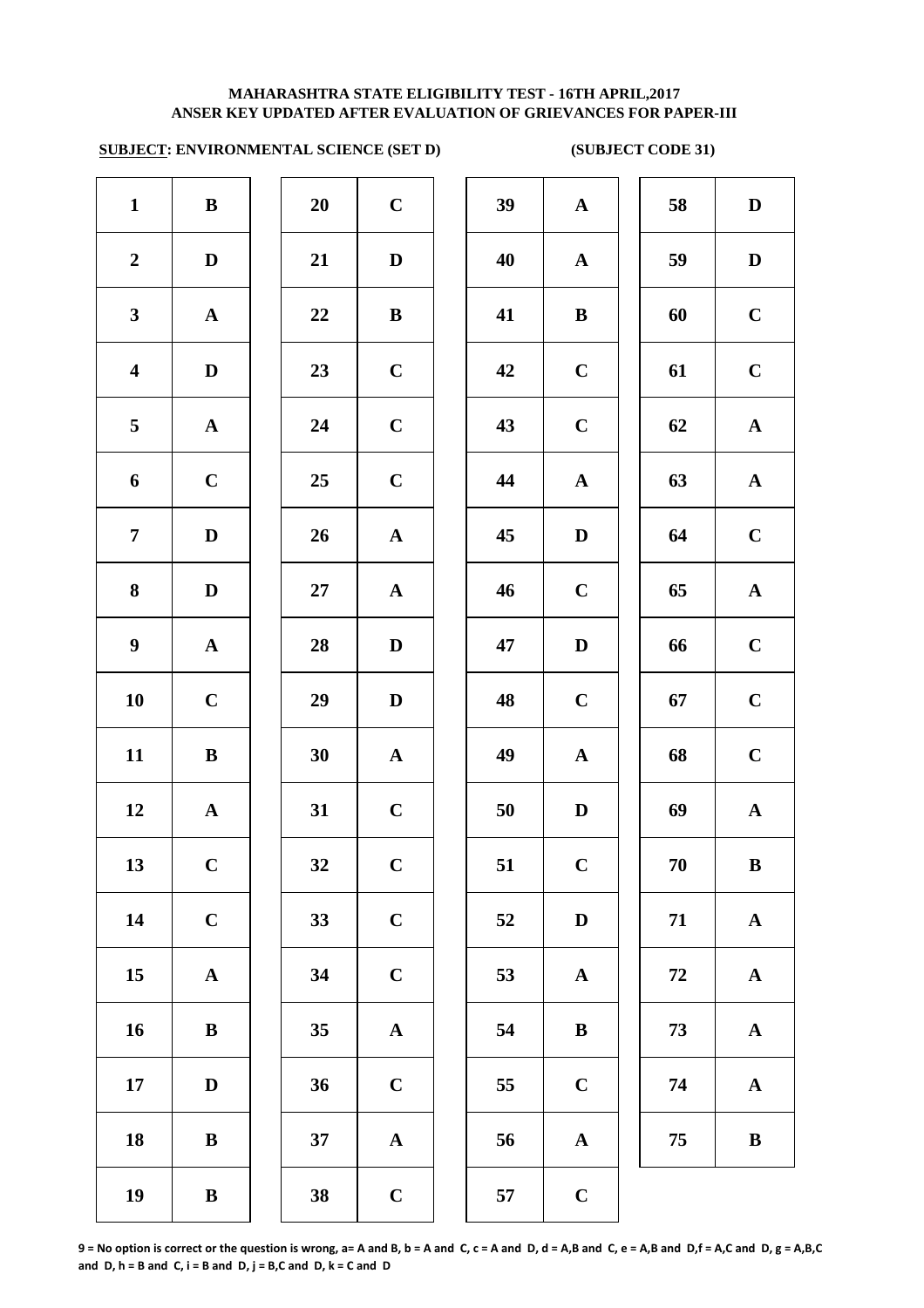# **SUBJECT: PHYSICAL SCIENCE (SET A) (SUBJECT CODE 32)**

| $\mathbf{1}$            | $\mathbf D$           | 20     | ${\bf A}$             | 39 | $\mathbf{D}$     |
|-------------------------|-----------------------|--------|-----------------------|----|------------------|
| $\boldsymbol{2}$        | $\mathbf A$           | 21     | $\mathbf C$           | 40 | $\mathbf C$      |
| $\mathbf{3}$            | $\bf{B}$              | 22     | $\mathbf D$           | 41 | $\bf{B}$         |
| $\overline{\mathbf{4}}$ | $\mathbf D$           | 23     | $\, {\bf B}$          | 42 | $\boldsymbol{9}$ |
| 5                       | $\mathbf C$           | 24     | $\, {\bf B}$          | 43 | $\mathbf A$      |
| 6                       | ${\bf A}$             | 25     | $\bf{B}$              | 44 | $\mathbf C$      |
| $\overline{7}$          | $\, {\bf B}$          | 26     | $\mathbf C$           | 45 | $\mathbf A$      |
| 8                       | $\boldsymbol{\rm{A}}$ | $27\,$ | $\boldsymbol{\rm{A}}$ | 46 | $\mathbf C$      |
| $\boldsymbol{9}$        | $\boldsymbol{\rm{A}}$ | 28     | $\, {\bf B}$          | 47 | $\bf{B}$         |
| 10                      | $\boldsymbol{\rm{A}}$ | 29     | $\mathbf D$           | 48 | $\mathbf C$      |
| 11                      | ${\bf A}$             | 30     | $\, {\bf B}$          | 49 | $\mathbf D$      |
| 12                      | ${\bf A}$             | 31     | $\, {\bf B}$          | 50 | $\mathbf{D}$     |
| 13                      | $\mathbf C$           | 32     | $\mathbf C$           | 51 | $\bf{B}$         |
| 14                      | $\, {\bf B}$          | 33     | $\mathbf D$           | 52 | $\mathbf A$      |
| 15                      | $\mathbf D$           | 34     | $\mathbf C$           | 53 | $\bf{B}$         |
| 16                      | $\mathbf D$           | 35     | $\, {\bf B}$          | 54 | $\mathbf C$      |
| 17                      | $\mathbf D$           | 36     | $\mathbf D$           | 55 | $\mathbf C$      |
| 18                      | $\boldsymbol{\rm{A}}$ | 37     | $\mathbf A$           | 56 | $\mathbf A$      |
| 19                      | $\boldsymbol{\rm{A}}$ | 38     | $\, {\bf B}$          | 57 | $\mathbf A$      |
|                         |                       |        |                       |    |                  |

| 20 | $\mathbf A$  |  |
|----|--------------|--|
| 21 | $\mathbf C$  |  |
| 22 | D            |  |
| 23 | B            |  |
| 24 | B            |  |
| 25 | B            |  |
| 26 | $\mathbf C$  |  |
| 27 | $\mathbf{A}$ |  |
| 28 | B            |  |
| 29 | D            |  |
| 30 | B            |  |
| 31 | B            |  |
| 32 | $\mathbf C$  |  |
| 33 | D            |  |
| 34 | $\mathbf C$  |  |
| 35 | $\bf{B}$     |  |
| 36 | D            |  |
| 37 | A            |  |
|    |              |  |

| $\mathbf{1}$            | $\mathbf D$  | 20 | ${\bf A}$    | 39 | $\mathbf D$      | 58 | $\mathbf D$  |
|-------------------------|--------------|----|--------------|----|------------------|----|--------------|
| $\overline{2}$          | $\mathbf{A}$ | 21 | $\mathbf C$  | 40 | $\mathbf C$      | 59 | B/A          |
| $\mathbf{3}$            | $\bf{B}$     | 22 | D            | 41 | $\bf{B}$         | 60 | $\bf{B}$     |
| $\overline{\mathbf{4}}$ | $\mathbf D$  | 23 | $\bf{B}$     | 42 | $\boldsymbol{9}$ | 61 | $\mathbf D$  |
| $\overline{5}$          | $\mathbf C$  | 24 | B            | 43 | $\mathbf{A}$     | 62 | ${\bf A}$    |
| 6                       | ${\bf A}$    | 25 | $\bf{B}$     | 44 | $\mathbf C$      | 63 | $\mathbf{A}$ |
| $\overline{7}$          | $\bf{B}$     | 26 | $\mathbf C$  | 45 | $\mathbf{A}$     | 64 | $\mathbf D$  |
| 8                       | $\mathbf{A}$ | 27 | $\mathbf{A}$ | 46 | $\mathbf C$      | 65 | $\bf{B}$     |
| $\boldsymbol{9}$        | ${\bf A}$    | 28 | ${\bf B}$    | 47 | $\bf{B}$         | 66 | $\mathbf{D}$ |
| 10                      | ${\bf A}$    | 29 | $\mathbf{D}$ | 48 | $\mathbf C$      | 67 | ${\bf A}$    |
| 11                      | ${\bf A}$    | 30 | $\bf{B}$     | 49 | D                | 68 | $\bf{B}$     |
| 12                      | ${\bf A}$    | 31 | $\bf{B}$     | 50 | D                | 69 | ${\bf A}$    |
| 13                      | $\mathbf C$  | 32 | $\mathbf C$  | 51 | $\bf{B}$         | 70 | $\bf{B}$     |
| 14                      | $\bf{B}$     | 33 | $\mathbf D$  | 52 | $\mathbf{A}$     | 71 | $\bf{B}$     |
| 15                      | $\mathbf D$  | 34 | $\mathbf C$  | 53 | $\bf{B}$         | 72 | $\mathbf D$  |
| 16                      | $\mathbf D$  | 35 | $\bf{B}$     | 54 | $\mathbf C$      | 73 | ${\bf A}$    |
| 17                      | $\mathbf D$  | 36 | $\mathbf{D}$ | 55 | $\mathbf C$      | 74 | $\bf{B}$     |
| 18                      | $\mathbf{A}$ | 37 | ${\bf A}$    | 56 | ${\bf A}$        | 75 | $\mathbf{A}$ |
| 10                      |              | 38 | $\mathbf{R}$ | 57 |                  |    |              |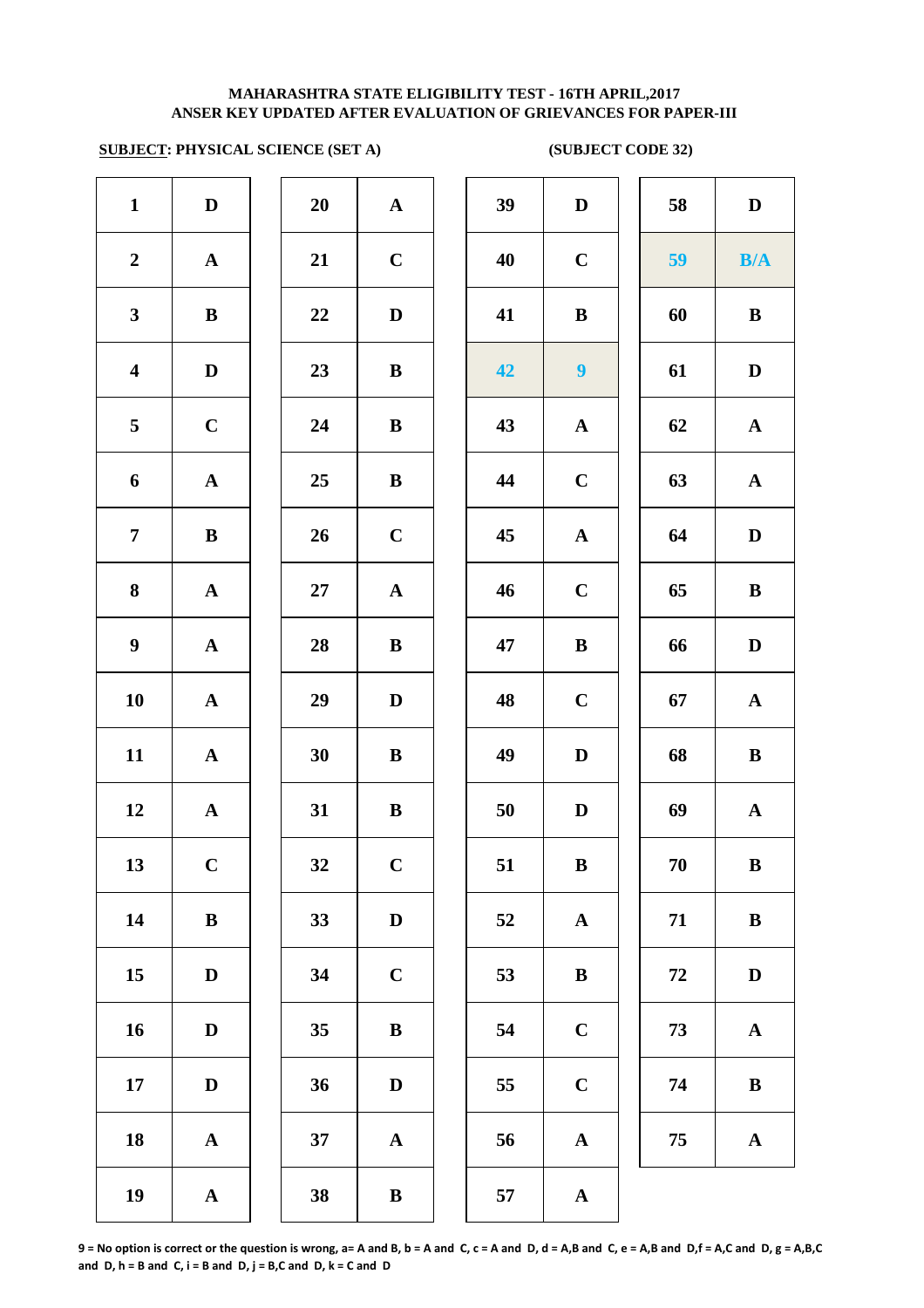# **SUBJECT: PHYSICAL SCIENCE (SET B) (SUBJECT CODE 32)**

|                         |              | $\mathbf{u}$ |                |    |              | $\sim$ $\sim$ $\sim$ $\sim$ $\sim$ $\sim$ $\sim$ |              |
|-------------------------|--------------|--------------|----------------|----|--------------|--------------------------------------------------|--------------|
| $\mathbf{1}$            | $\mathbf C$  | 20           | $\mathbf C$    | 39 | B/A          | 58                                               | $\bf{B}$     |
| $\boldsymbol{2}$        | $\mathbf D$  | 21           | $\bf{B}$       | 40 | $\bf{B}$     | 59                                               | D            |
| 3 <sup>1</sup>          | $\bf{B}$     | 22           | $\overline{9}$ | 41 | $\mathbf D$  | 60                                               | $\mathbf C$  |
| $\overline{\mathbf{4}}$ | $\bf{B}$     | 23           | ${\bf A}$      | 42 | ${\bf A}$    | 61                                               | $\mathbf A$  |
| $5\overline{)}$         | $\, {\bf B}$ | 24           | $\mathbf C$    | 43 | ${\bf A}$    | 62                                               | $\bf{B}$     |
| 6                       | $\mathbf C$  | 25           | ${\bf A}$      | 44 | $\mathbf D$  | 63                                               | $\mathbf A$  |
| $\overline{7}$          | ${\bf A}$    | 26           | $\mathbf C$    | 45 | $\bf{B}$     | 64                                               | $\mathbf A$  |
| 8                       | $\bf{B}$     | $27\,$       | ${\bf B}$      | 46 | $\mathbf D$  | 65                                               | $\mathbf A$  |
| $\boldsymbol{9}$        | $\mathbf D$  | 28           | $\mathbf C$    | 47 | ${\bf A}$    | 66                                               | $\mathbf A$  |
| 10                      | $\bf{B}$     | 29           | $\mathbf D$    | 48 | $\bf{B}$     | 67                                               | $\mathbf A$  |
| 11                      | $\bf{B}$     | 30           | $\mathbf D$    | 49 | $\mathbf A$  | 68                                               | $\mathbf C$  |
| 12                      | $\mathbf C$  | 31           | $\, {\bf B}$   | 50 | $\, {\bf B}$ | 69                                               | $\bf{B}$     |
| 13                      | $\mathbf D$  | 32           | ${\bf A}$      | 51 | $\bf{B}$     | $70\,$                                           | $\bf{D}$     |
| 14                      | $\bf C$      | 33           | $\bf{B}$       | 52 | $\mathbf D$  | 71                                               | $\mathbf{D}$ |
| 15                      | $\, {\bf B}$ | 34           | $\mathbf C$    | 53 | ${\bf A}$    | ${\bf 72}$                                       | $\mathbf{D}$ |
| 16                      | $\mathbf D$  | 35           | $\mathbf C$    | 54 | $\bf{B}$     | 73                                               | $\mathbf A$  |
| 17                      | ${\bf A}$    | 36           | ${\bf A}$      | 55 | ${\bf A}$    | 74                                               | $\mathbf A$  |
| 18                      | $\, {\bf B}$ | 37           | ${\bf A}$      | 56 | $\mathbf D$  | 75                                               | $\mathbf A$  |
| 19                      | $\mathbf D$  | 38           | $\mathbf D$    | 57 | ${\bf A}$    |                                                  |              |
|                         |              |              |                |    |              |                                                  |              |

| 39 | B/A                   | 58 | $\bf{B}$    |
|----|-----------------------|----|-------------|
| 40 | $\bf{B}$              | 59 | D           |
| 41 | $\mathbf D$           | 60 | $\mathbf C$ |
| 42 | $\mathbf A$           | 61 | $\mathbf A$ |
| 43 | ${\bf A}$             | 62 | $\bf{B}$    |
| 44 | D                     | 63 | ${\bf A}$   |
| 45 | $\bf{B}$              | 64 | ${\bf A}$   |
| 46 | $\mathbf D$           | 65 | ${\bf A}$   |
| 47 | ${\bf A}$             | 66 | ${\bf A}$   |
| 48 | $\bf{B}$              | 67 | ${\bf A}$   |
| 49 | ${\bf A}$             | 68 | $\mathbf C$ |
| 50 | $\bf{B}$              | 69 | B           |
| 51 | $\bf{B}$              | 70 | $\mathbf D$ |
| 52 | $\mathbf D$           | 71 | ${\bf D}$   |
| 53 | $\boldsymbol{\rm{A}}$ | 72 | $\mathbf D$ |
| 54 | $\bf{B}$              | 73 | $\mathbf A$ |
| 55 | $\mathbf A$           | 74 | ${\bf A}$   |
| 56 | D                     | 75 | $\mathbf A$ |
|    |                       |    |             |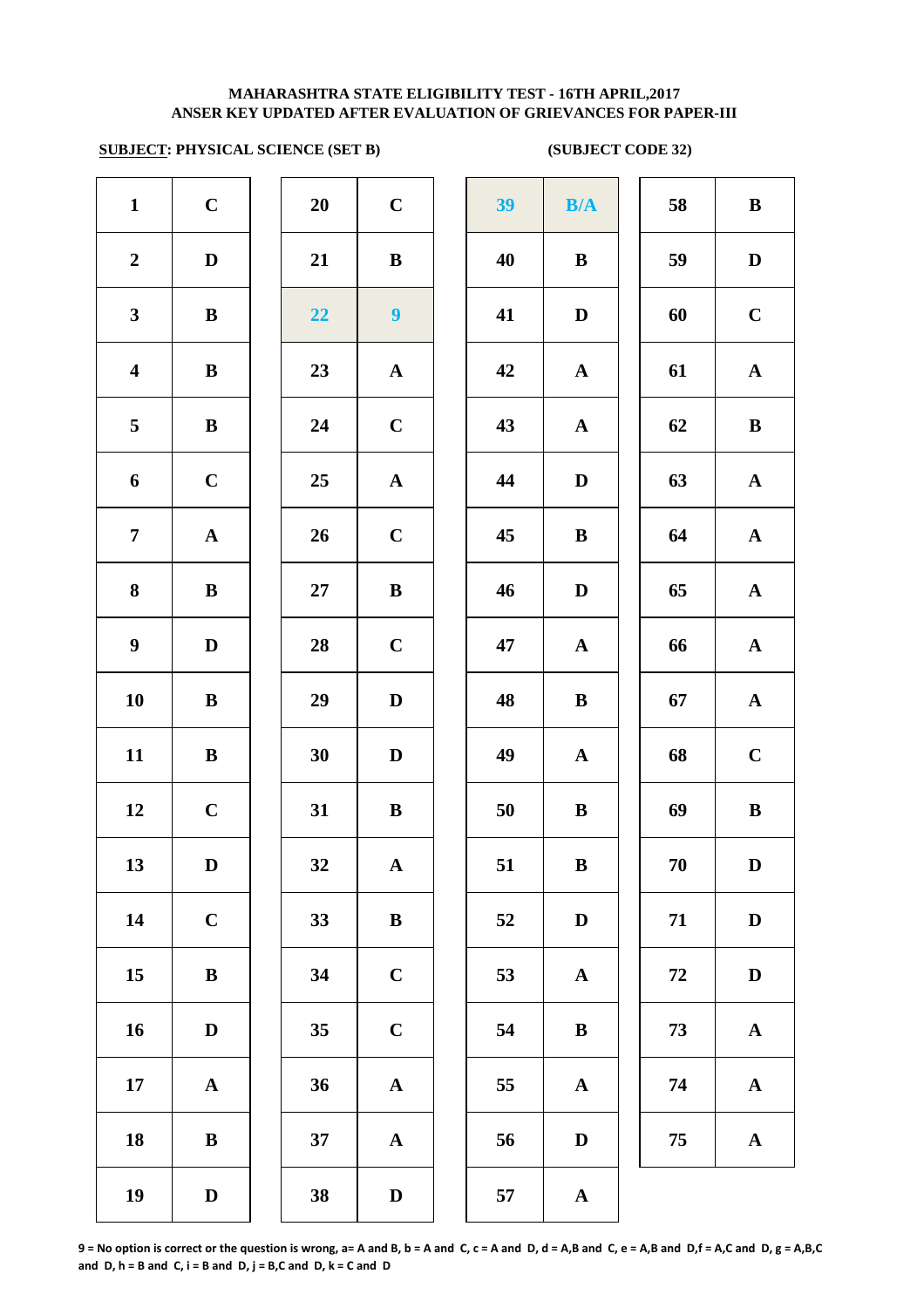# **SUBJECT: PHYSICAL SCIENCE (SET C) (SUBJECT CODE 32)**

| 39<br>$\mathbf D$<br>$\mathbf A$        |
|-----------------------------------------|
| $\bf{B}$<br>40<br>$\bf{B}$              |
| 41<br>$\bf{B}$<br>$\mathbf A$           |
| 42<br>$\bf{B}$<br>$\bf{D}$              |
| $\mathbf C$<br>43<br>$\mathbf A$        |
| $\bf{B}$<br>$\mathbf C$<br>44           |
| 45<br>$\mathbf A$<br>$\mathbf A$        |
| $\mathbf{D}$<br>46<br>${\bf A}$         |
| $\mathbf D$<br>47<br>$\mathbf A$        |
| $\bf{B}$<br>B/A<br>48                   |
| $\mathbf{D}$<br>$\, {\bf B}$<br>49      |
| $\mathbf C$<br>$\mathbf{D}%$<br>50      |
| 51<br>$\mathbf A$<br>$\mathbf{A}$       |
| $\bf{B}$<br>$\boldsymbol{\rm{A}}$<br>52 |
| $\mathbf D$<br>53<br>$\mathbf A$        |
| $\, {\bf B}$<br>$\mathbf A$<br>54       |
| $\mathbf D$<br>55<br>$\mathbf A$        |
| $\mathbf A$<br>56<br>$\mathbf A$        |
| $\, {\bf B}$<br>$\mathbf{A}$<br>57      |
|                                         |

| 20 | D                       |
|----|-------------------------|
| 21 | B                       |
| 22 | $\mathbf{A}$            |
| 23 | B                       |
| 24 | $\mathbf C$             |
| 25 | $\mathbf C$             |
| 26 | $\mathbf A$             |
| 27 | $\mathbf A$             |
| 28 | D                       |
| 29 | B/A                     |
| 30 | B                       |
| 31 |                         |
|    | D                       |
| 32 | $\mathbf A$             |
| 33 | $\overline{\mathbf{A}}$ |
| 34 | D                       |
| 35 | B                       |
| 36 | D                       |
| 37 | A                       |

| $\mathbf{1}$            | ${\bf B}$        | 20       | $\mathbf D$  | 39 | $\mathbf{A}$ | 58         | $\mathbf C$  |
|-------------------------|------------------|----------|--------------|----|--------------|------------|--------------|
| $\overline{2}$          | $\mathbf C$      | 21       | $\bf{B}$     | 40 | $\bf{B}$     | 59         | $\, {\bf B}$ |
| $\mathbf{3}$            | $\mathbf D$      | $\bf 22$ | ${\bf A}$    | 41 | $\, {\bf B}$ | 60         | $\mathbf D$  |
| $\overline{\mathbf{4}}$ | $\mathbf C$      | 23       | $\, {\bf B}$ | 42 | $\mathbf D$  | 61         | $\mathbf D$  |
| $\overline{\mathbf{5}}$ | $\, {\bf B}$     | 24       | $\mathbf C$  | 43 | $\mathbf A$  | 62         | $\mathbf D$  |
| $\boldsymbol{6}$        | D                | 25       | $\mathbf C$  | 44 | $\, {\bf B}$ | 63         | ${\bf A}$    |
| $\overline{7}$          | ${\bf A}$        | 26       | ${\bf A}$    | 45 | $\mathbf A$  | 64         | $\mathbf A$  |
| 8                       | $\bf{B}$         | 27       | $\mathbf{A}$ | 46 | $\mathbf D$  | 65         | ${\bf A}$    |
| $\boldsymbol{9}$        | D                | 28       | D            | 47 | ${\bf A}$    | 66         | $\mathbf C$  |
| 10                      | $\mathbf C$      | 29       | B/A          | 48 | $\bf{B}$     | 67         | ${\bf D}$    |
| 11                      | $\, {\bf B}$     | 30       | $\bf{B}$     | 49 | $\mathbf D$  | 68         | $\, {\bf B}$ |
| 12 <sub>2</sub>         | $\boldsymbol{9}$ | 31       | $\mathbf D$  | 50 | $\mathbf C$  | 69         | $\, {\bf B}$ |
| 13                      | $\mathbf A$      | 32       | $\mathbf{A}$ | 51 | $\mathbf A$  | 70         | $\bf{B}$     |
| 14                      | $\mathbf C$      | 33       | ${\bf A}$    | 52 | $\bf{B}$     | 71         | $\mathbf C$  |
| 15                      | $\mathbf A$      | 34       | $\mathbf D$  | 53 | ${\bf A}$    | ${\bf 72}$ | $\mathbf A$  |
| 16                      | $\mathbf C$      | 35       | $\, {\bf B}$ | 54 | $\mathbf A$  | 73         | $\, {\bf B}$ |
| 17                      | $\, {\bf B}$     | 36       | $\mathbf D$  | 55 | $\mathbf A$  | 74         | $\mathbf D$  |
| 18                      | $\mathbf C$      | 37       | ${\bf A}$    | 56 | $\mathbf A$  | 75         | $\bf{B}$     |
| 19                      | D                | 38       | $\bf{B}$     | 57 | $\mathbf{A}$ |            |              |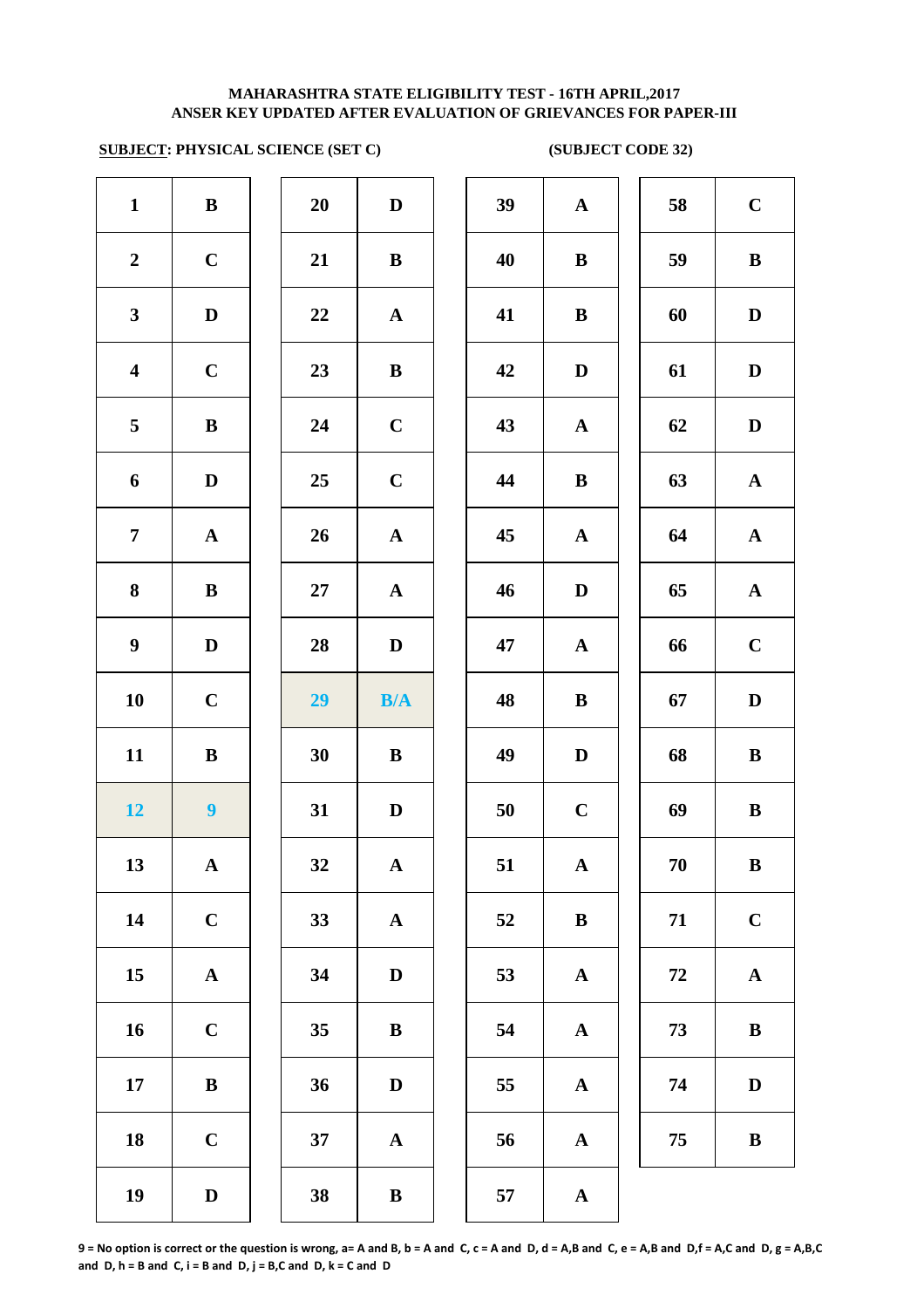# **SUBJECT: PHYSICAL SCIENCE (SET D) (SUBJECT CODE 32)**

| $\mathbf{1}$            | ${\bf B}$             | 20     | $\, {\bf B}$          | 39 | $\mathbf{D}$ |
|-------------------------|-----------------------|--------|-----------------------|----|--------------|
| $\overline{2}$          | $\boldsymbol{9}$      | 21     | $\mathbf D$           | 40 | $\mathbf C$  |
| $\mathbf{3}$            | $\boldsymbol{\rm{A}}$ | 22     | $\mathbf A$           | 41 | $\mathbf A$  |
| $\overline{\mathbf{4}}$ | $\mathbf C$           | 23     | $\mathbf A$           | 42 | $\bf{B}$     |
| 5                       | $\boldsymbol{\rm{A}}$ | 24     | $\mathbf D$           | 43 | $\mathbf A$  |
| 6                       | $\mathbf C$           | 25     | $\, {\bf B}$          | 44 | $\mathbf A$  |
| $\overline{7}$          | $\bf{B}$              | 26     | $\mathbf D$           | 45 | $\mathbf A$  |
| 8                       | $\mathbf C$           | $27\,$ | ${\bf A}$             | 46 | $\mathbf A$  |
| $\boldsymbol{9}$        | $\mathbf D$           | 28     | $\bf{B}$              | 47 | $\mathbf A$  |
| 10                      | $\mathbf D$           | 29     | ${\bf A}$             | 48 | $\mathbf C$  |
| 11                      | $\bf{B}$              | 30     | $\, {\bf B}$          | 49 | $\bf{B}$     |
| 12                      | $\boldsymbol{\rm{A}}$ | 31     | $\, {\bf B}$          | 50 | $\mathbf{D}$ |
| 13                      | $\bf{B}$              | 32     | $\mathbf D$           | 51 | $\mathbf{D}$ |
| 14                      | $\mathbf C$           | 33     | $\boldsymbol{\rm{A}}$ | 52 | $\mathbf{D}$ |
| 15                      | $\mathbf C$           | 34     | $\, {\bf B}$          | 53 | $\mathbf A$  |
| 16                      | $\boldsymbol{\rm{A}}$ | 35     | $\boldsymbol{\rm{A}}$ | 54 | $\mathbf A$  |
| 17                      | $\boldsymbol{\rm{A}}$ | 36     | $\mathbf D$           | 55 | $\mathbf A$  |
| 18                      | $\mathbf D$           | 37     | ${\bf A}$             | 56 | $\mathbf C$  |
| 19                      | B/A                   | 38     | $\, {\bf B}$          | 57 | $\mathbf{D}$ |

| 20 | B            |
|----|--------------|
| 21 | D            |
| 22 | $\mathbf A$  |
| 23 | $\mathbf{A}$ |
| 24 | D            |
| 25 | B            |
| 26 | D            |
| 27 | $\mathbf{A}$ |
| 28 | B            |
| 29 | $\mathbf{A}$ |
| 30 | B            |
| 31 | B            |
| 32 | $\bf{D}$     |
| 33 | A            |
| 34 | B            |
| 35 | $\mathbf A$  |
| 36 | D            |
| 37 | $\mathbf{A}$ |
|    |              |

| $\mathbf{1}$            | $\bf{B}$         | 20     | $\, {\bf B}$ | 39 | $\mathbf D$  | 58         | $\, {\bf B}$ |
|-------------------------|------------------|--------|--------------|----|--------------|------------|--------------|
| $\overline{\mathbf{2}}$ | $\boldsymbol{9}$ | 21     | $\mathbf D$  | 40 | $\mathbf C$  | 59         | $\, {\bf B}$ |
| $\mathbf{3}$            | ${\bf A}$        | 22     | ${\bf A}$    | 41 | ${\bf A}$    | 60         | $\, {\bf B}$ |
| $\overline{\mathbf{4}}$ | $\mathbf C$      | 23     | ${\bf A}$    | 42 | $\bf{B}$     | 61         | $\mathbf C$  |
| $\overline{5}$          | ${\bf A}$        | 24     | $\mathbf D$  | 43 | ${\bf A}$    | 62         | ${\bf A}$    |
| 6                       | $\mathbf C$      | 25     | $\bf{B}$     | 44 | ${\bf A}$    | 63         | $\bf{B}$     |
| $\overline{7}$          | $\bf{B}$         | 26     | $\mathbf D$  | 45 | $\mathbf{A}$ | 64         | $\mathbf D$  |
| 8                       | $\mathbf C$      | $27\,$ | ${\bf A}$    | 46 | ${\bf A}$    | 65         | $\bf{B}$     |
| $\boldsymbol{9}$        | $\mathbf D$      | 28     | $\bf{B}$     | 47 | ${\bf A}$    | 66         | $\, {\bf B}$ |
| 10                      | $\mathbf D$      | 29     | ${\bf A}$    | 48 | $\mathbf C$  | 67         | $\mathbf C$  |
| 11                      | $\bf{B}$         | 30     | $\bf{B}$     | 49 | $\bf{B}$     | 68         | $\mathbf D$  |
| 12                      | ${\bf A}$        | 31     | $\bf{B}$     | 50 | D            | 69         | $\mathbf C$  |
| 13                      | $\bf{B}$         | 32     | $\mathbf D$  | 51 | ${\bf D}$    | 70         | $\mathbf{B}$ |
| 14                      | $\mathbf C$      | 33     | ${\bf A}$    | 52 | $\mathbf D$  | 71         | $\mathbf D$  |
| 15                      | $\mathbf C$      | 34     | $\, {\bf B}$ | 53 | $\mathbf{A}$ | ${\bf 72}$ | ${\bf A}$    |
| 16                      | ${\bf A}$        | 35     | ${\bf A}$    | 54 | $\mathbf{A}$ | 73         | $\bf{B}$     |
| 17                      | ${\bf A}$        | 36     | $\mathbf D$  | 55 | ${\bf A}$    | 74         | $\mathbf D$  |
| 18                      | $\mathbf D$      | 37     | ${\bf A}$    | 56 | $\mathbf C$  | 75         | $\mathbf C$  |
| 19 <sup>°</sup>         | B/A              | 38     | $\, {\bf B}$ | 57 | $\mathbf D$  |            |              |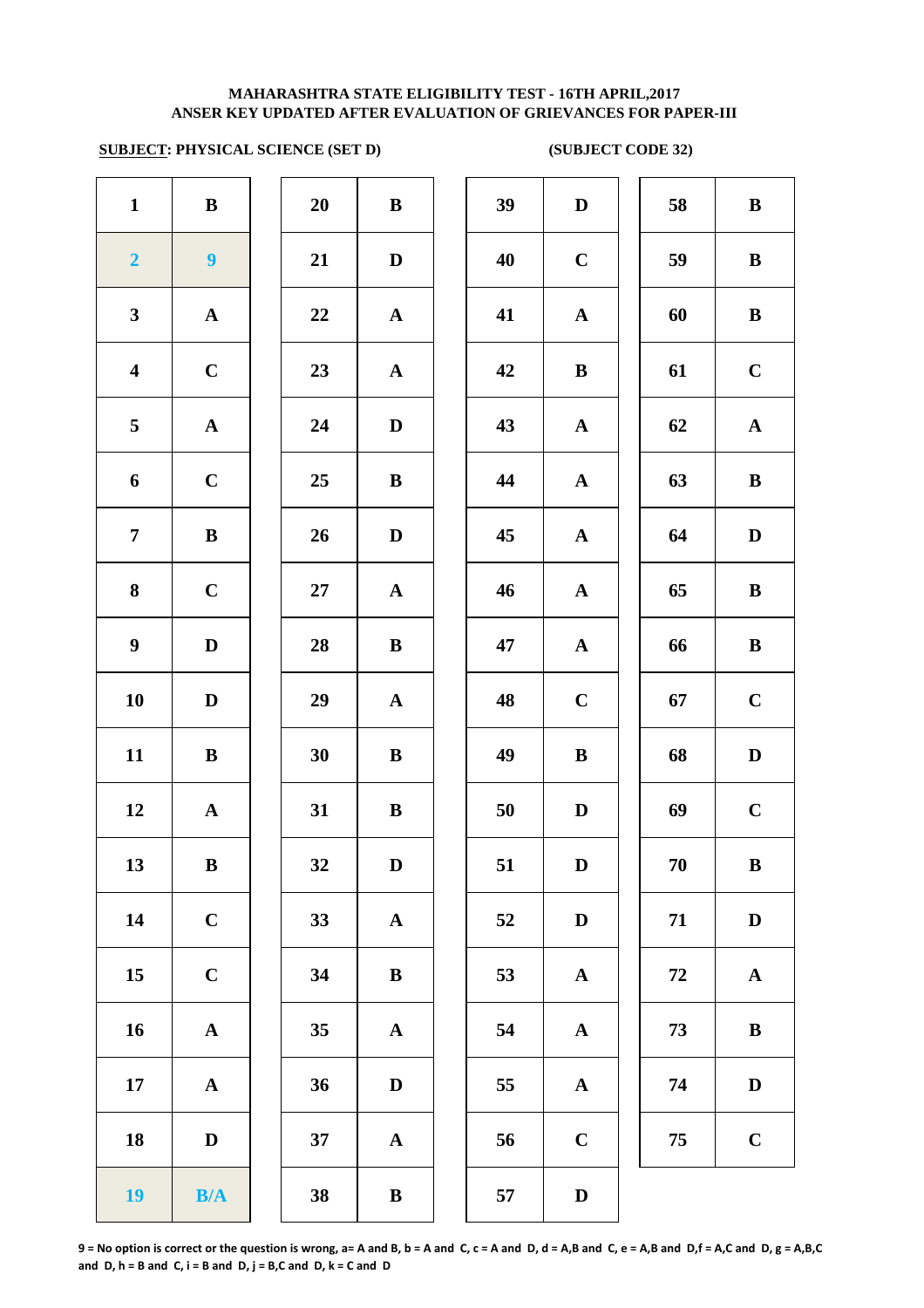# **ANSER KEY UPDATED AFTER EVALUATION OF GRIEVANCES FOR PAPER-III MAHARASHTRA STATE ELIGIBILITY TEST - 16TH APRIL,2017**

# **SUBJECT: CHEMICAL SCIENCE (SET A)** (SUBJECT CODE 33)

| $\mathbf{1}$            | $\mathbf C$           | 20 | $\mathbf D$           | 39 | $\mathbf A$  |
|-------------------------|-----------------------|----|-----------------------|----|--------------|
| $\boldsymbol{2}$        | $\bf{B}$              | 21 | $\mathbf D$           | 40 | $\mathbf{D}$ |
| $\mathbf{3}$            | $\mathbf C$           | 22 | $\, {\bf B}$          | 41 | $\mathbf{D}$ |
| $\overline{\mathbf{4}}$ | $\boldsymbol{\rm{A}}$ | 23 | $\mathbf C$           | 42 | $\mathbf A$  |
| 5                       | $\mathbf D$           | 24 | $\boldsymbol{\rm{A}}$ | 43 | $\bf{B}$     |
| 6                       | $\bf{B}$              | 25 | ${\bf A}$             | 44 | $\mathbf C$  |
| $\overline{7}$          | $\bf{B}$              | 26 | ${\bf A}$             | 45 | $\mathbf A$  |
| 8                       | $\bf{B}$              | 27 | $\mathbf D$           | 46 | $\mathbf{D}$ |
| $\boldsymbol{9}$        | $\bf{B}$              | 28 | $\bf{B}$              | 47 | $\bf{B}$     |
| ${\bf 10}$              | $\mathbf D$           | 29 | $\mathbf A$           | 48 | $\mathbf A$  |
| 11                      | $\mathbf C$           | 30 | $\, {\bf B}$          | 49 | $\bf{B}$     |
| 12                      | $\boldsymbol{\rm{A}}$ | 31 | $\mathbf C$           | 50 | $\mathbf A$  |
| 13                      | $\mathbf C$           | 32 | $\mathbf A$           | 51 | $\mathbf C$  |
| 14                      | $\mathbf D$           | 33 | $\mathbf D$           | 52 | $\bf{B}$     |
| 15                      | $\mathbf C$           | 34 | $\, {\bf B}$          | 53 | $\bf{D}$     |
| 16                      | $\mathbf a$           | 35 | $\boldsymbol{\rm{A}}$ | 54 | $\mathbf A$  |
| 17                      | $\mathbf D$           | 36 | $\boldsymbol{9}$      | 55 | $\bf{D}$     |
| <b>18</b>               | B/A                   | 37 | $\mathbf C$           | 56 | $\mathbf C$  |
| 19                      | $\boldsymbol{\rm{A}}$ | 38 | $\mathbf C$           | 57 | $\mathbf{D}$ |
|                         |                       |    |                       |    |              |

| 20 | D                       |  |
|----|-------------------------|--|
| 21 | D                       |  |
| 22 | B                       |  |
| 23 | $\mathbf C$             |  |
| 24 | $\mathbf A$             |  |
| 25 | $\mathbf A$             |  |
| 26 | $\mathbf{A}$            |  |
| 27 | D                       |  |
| 28 | B                       |  |
| 29 | $\mathbf{A}$            |  |
| 30 | B                       |  |
| 31 | $\mathbf C$             |  |
| 32 | Ą                       |  |
| 33 | D                       |  |
| 34 | B                       |  |
| 35 | A                       |  |
| 36 | 9                       |  |
| 37 | $\overline{\mathbf{C}}$ |  |
| 38 | C                       |  |

| $\mathbf{1}$            | $\mathbf C$  | 20 | $\mathbf D$      | 39 | $\mathbf A$  | 58       | $\mathbf D$      |
|-------------------------|--------------|----|------------------|----|--------------|----------|------------------|
| $\overline{2}$          | $\, {\bf B}$ | 21 | $\mathbf D$      | 40 | $\mathbf D$  | 59       | $\, {\bf B}$     |
| $\mathbf{3}$            | $\mathbf C$  | 22 | $\bf{B}$         | 41 | D            | 60       | $\boldsymbol{9}$ |
| $\overline{\mathbf{4}}$ | ${\bf A}$    | 23 | $\mathbf C$      | 42 | $\mathbf{A}$ | 61       | $\bf{B}$         |
| $\overline{5}$          | D            | 24 | ${\bf A}$        | 43 | $\, {\bf B}$ | 62       | ${\bf A}$        |
| $\boldsymbol{6}$        | $\bf{B}$     | 25 | $\mathbf{A}$     | 44 | $\mathbf C$  | 63       | $\bf{B}$         |
| $\overline{7}$          | $\bf{B}$     | 26 | $\mathbf{A}$     | 45 | $\mathbf A$  | 64       | ${\bf A}$        |
| 8                       | $\bf{B}$     | 27 | D                | 46 | D            | 65       | $\bf{B}$         |
| $\boldsymbol{9}$        | $\bf{B}$     | 28 | $\bf{B}$         | 47 | $\bf{B}$     | 66       | $\mathbf D$      |
| 10                      | $\mathbf D$  | 29 | $\mathbf{A}$     | 48 | $\mathbf{A}$ | 67       | $\mathbf C$      |
| 11                      | $\mathbf C$  | 30 | $\bf{B}$         | 49 | $\bf{B}$     | 68       | $\mathbf D$      |
| 12                      | ${\bf A}$    | 31 | $\mathbf C$      | 50 | ${\bf A}$    | 69       | ${\bf A}$        |
| 13                      | $\mathbf C$  | 32 | $\mathbf{A}$     | 51 | $\mathbf C$  | $70\,$   | $\mathbf A$      |
| 14                      | $\mathbf D$  | 33 | D                | 52 | $\bf{B}$     | 71       | $\mathbf C$      |
| 15                      | $\mathbf C$  | 34 | $\, {\bf B}$     | 53 | D            | $\bf 72$ | $\, {\bf B}$     |
| 16                      | $\bf a$      | 35 | $\mathbf A$      | 54 | $\mathbf{A}$ | 73       | $\mathbf C$      |
| 17                      | D            | 36 | $\boldsymbol{9}$ | 55 | D            | 74       | $\bf{B}$         |
| 18                      | B/A          | 37 | $\mathbf C$      | 56 | $\mathbf C$  | 75       | ${\bf A}$        |
| 19                      | $\mathbf A$  | 38 | $\mathbf C$      | 57 | $\mathbf D$  |          |                  |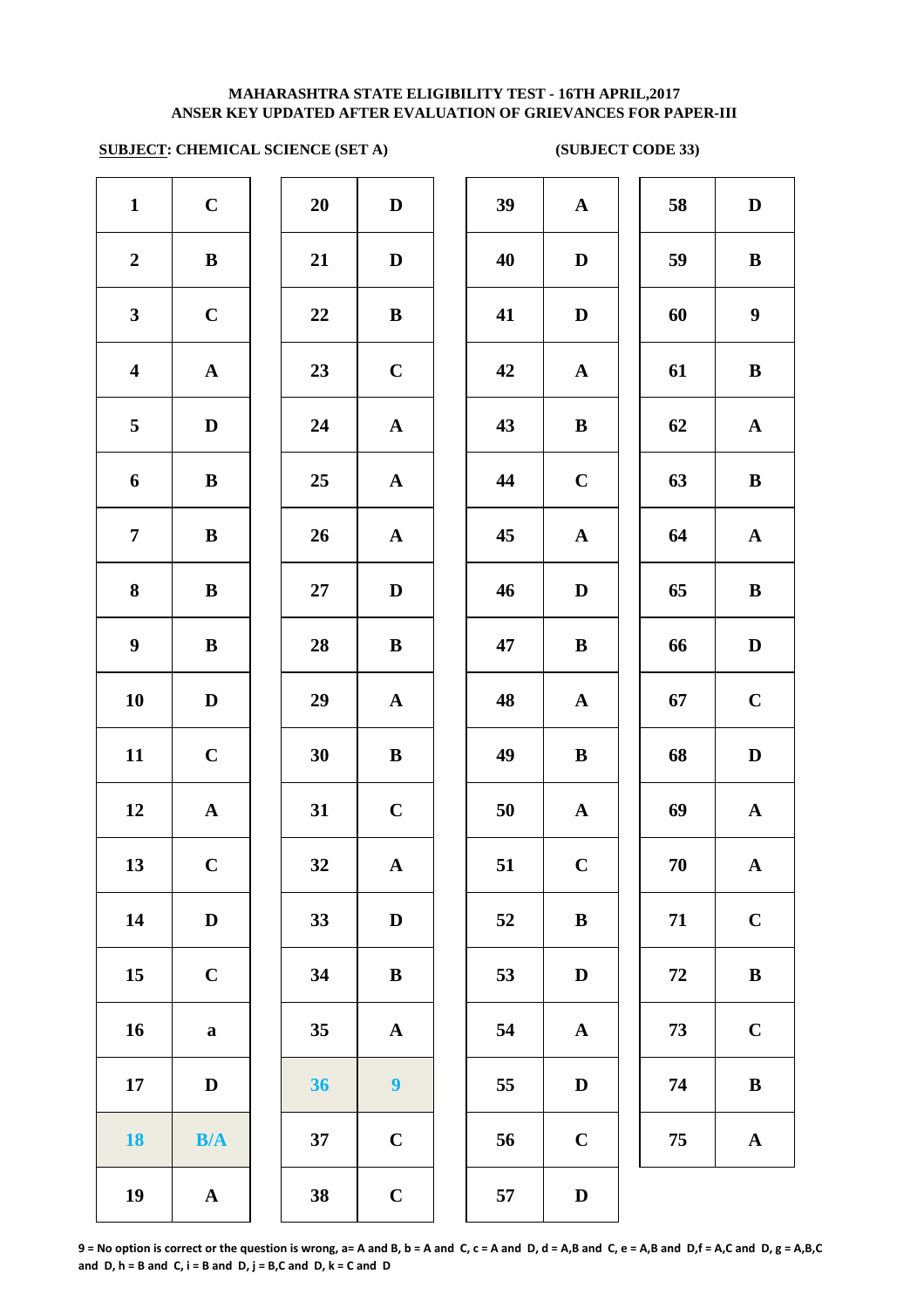# **SUBJECT: CHEMICAL SCIENCE (SET B) (SUBJECT CODE 33)**

| $\mathbf{1}$            | $\mathbf D$      | 20     | $\mathbf D$  | 39 | $\bf{B}$         | 58 | $\mathbf C$  |
|-------------------------|------------------|--------|--------------|----|------------------|----|--------------|
| $\boldsymbol{2}$        | $\bf{B}$         | 21     | $\mathbf{D}$ | 40 | $\boldsymbol{9}$ | 59 | $\mathbf{A}$ |
| $\mathbf{3}$            | $\mathbf C$      | 22     | ${\bf A}$    | 41 | $\bf{B}$         | 60 | $\mathbf D$  |
| $\overline{\mathbf{4}}$ | ${\bf A}$        | 23     | $\bf{B}$     | 42 | ${\bf A}$        | 61 | $\, {\bf B}$ |
| 5                       | ${\bf A}$        | 24     | $\mathbf C$  | 43 | $\bf{B}$         | 62 | $\bf{B}$     |
| 6                       | ${\bf A}$        | 25     | ${\bf A}$    | 44 | ${\bf A}$        | 63 | $\bf{B}$     |
| $\overline{7}$          | $\mathbf D$      | 26     | $\mathbf D$  | 45 | $\bf{B}$         | 64 | $\bf{B}$     |
| $\boldsymbol{8}$        | $\bf{B}$         | $27\,$ | $\bf{B}$     | 46 | $\mathbf D$      | 65 | $\mathbf D$  |
| $\boldsymbol{9}$        | ${\bf A}$        | 28     | ${\bf A}$    | 47 | $\mathbf C$      | 66 | $\mathbf C$  |
| 10                      | $\bf{B}$         | 29     | $\bf{B}$     | 48 | D                | 67 | ${\bf A}$    |
| 11                      | $\mathbf C$      | 30     | ${\bf A}$    | 49 | ${\bf A}$        | 68 | $\mathbf C$  |
| 12                      | $\mathbf{A}$     | 31     | $\mathbf C$  | 50 | $\mathbf{A}$     | 69 | $\mathbf D$  |
| 13                      | $\mathbf D$      | 32     | $\, {\bf B}$ | 51 | $\mathbf C$      | 70 | $\mathbf C$  |
| 14                      | ${\bf B}$        | 33     | $\mathbf D$  | 52 | $\bf{B}$         | 71 | $\mathbf a$  |
| 15                      | ${\bf A}$        | 34     | ${\bf A}$    | 53 | $\mathbf C$      | 72 | $\mathbf D$  |
| 16                      | $\boldsymbol{9}$ | 35     | $\mathbf D$  | 54 | $\bf{B}$         | 73 | B/A          |
| 17                      | $\mathbf C$      | 36     | $\mathbf C$  | 55 | $\mathbf{A}$     | 74 | ${\bf A}$    |
| 18                      | $\mathbf C$      | 37     | $\mathbf D$  | 56 | $\mathbf C$      | 75 | $\mathbf D$  |
| 19                      | ${\bf A}$        | 38     | $\mathbf{D}$ | 57 | $\bf{B}$         |    |              |
|                         |                  |        |              |    |                  |    |              |

| $\bf{B}$              | 58 | $\mathbf C$ |
|-----------------------|----|-------------|
| 9                     | 59 | $\mathbf A$ |
| $\bf{B}$              | 60 | D           |
| $\mathbf{A}$          | 61 | $\bf{B}$    |
| $\bf{B}$              | 62 | $\bf{B}$    |
| $\boldsymbol{\rm{A}}$ | 63 | $\bf{B}$    |
| $\bf{B}$              | 64 | B           |
| $\mathbf D$           | 65 | $\mathbf D$ |
| $\mathbf C$           | 66 | $\mathbf C$ |
| $\mathbf D$           | 67 | ${\bf A}$   |
| $\boldsymbol{\rm{A}}$ | 68 | $\mathbf C$ |
| $\boldsymbol{\rm{A}}$ | 69 | D           |
| $\mathbf C$           | 70 | $\bf C$     |
| $\bf{B}$              | 71 | $\mathbf a$ |
| $\mathbf C$           | 72 | $\mathbf D$ |
| $\bf{B}$              | 73 | B/A         |
| $\boldsymbol{\rm{A}}$ | 74 | $\mathbf A$ |
| $\mathbf C$           | 75 | $\mathbf D$ |
| $\bf{B}$              |    |             |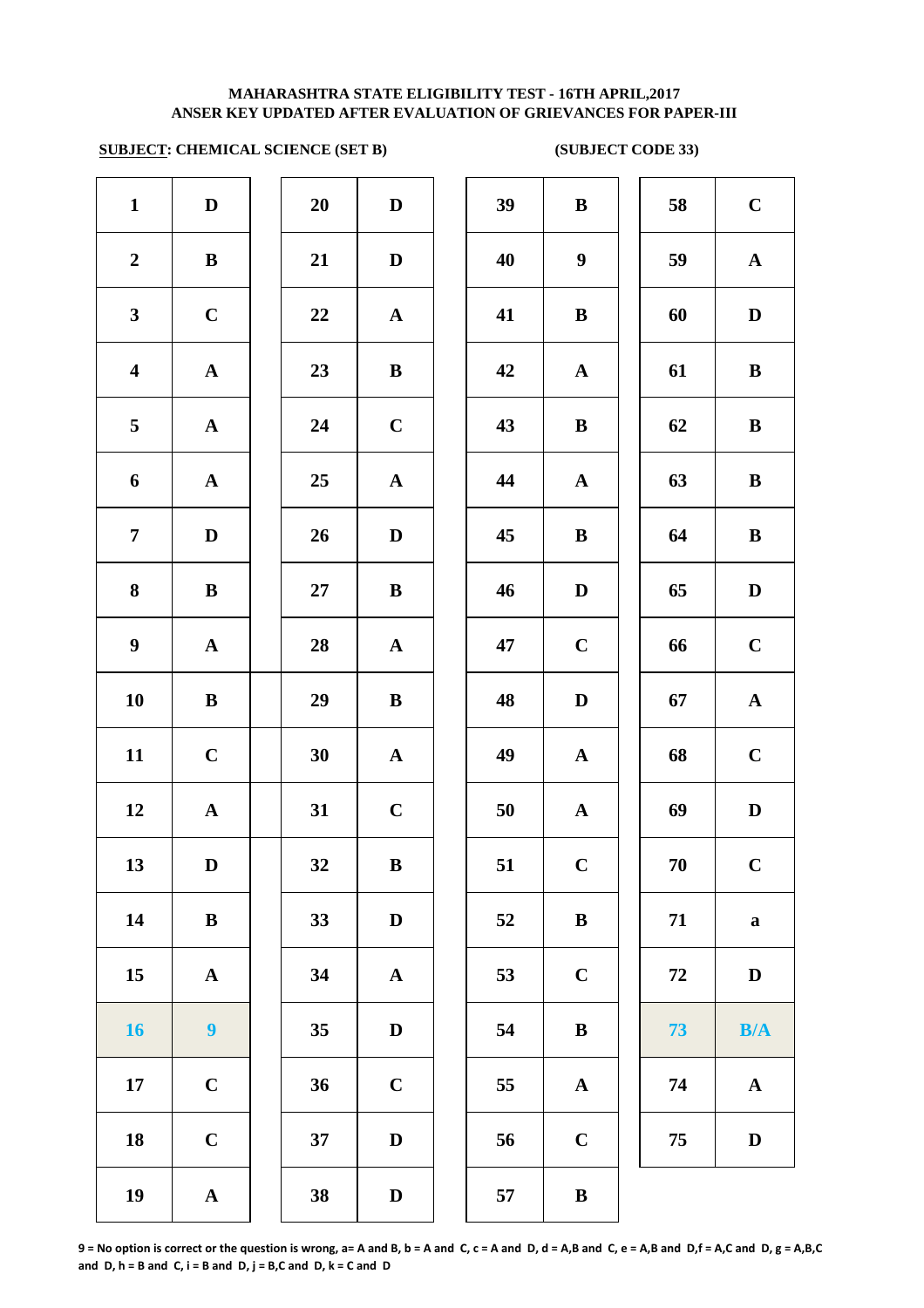# **SUBJECT: CHEMICAL SCIENCE (SET C)** (SUBJECT CODE 33)

| $\mathbf{1}$            | $\mathbf C$           | 20 | ${\bf A}$             | 39     | $\mathbf A$  |
|-------------------------|-----------------------|----|-----------------------|--------|--------------|
| $\boldsymbol{2}$        | $\boldsymbol{\rm{A}}$ | 21 | $\mathbf C$           | 40     | $\mathbf A$  |
| $\mathbf{3}$            | $\mathbf D$           | 22 | $\, {\bf B}$          | 41     | $\mathbf C$  |
| $\overline{\mathbf{4}}$ | $\bf{B}$              | 23 | $\mathbf D$           | 42     | $\bf{B}$     |
| 5                       | ${\bf A}$             | 24 | ${\bf A}$             | 43     | $\mathbf C$  |
| $\boldsymbol{6}$        | $\boldsymbol{9}$      | 25 | $\mathbf D$           | 44     | $\bf{B}$     |
| $\overline{7}$          | $\mathbf C$           | 26 | $\mathbf C$           | 45     | $\mathbf A$  |
| 8                       | $\mathbf C$           | 27 | $\mathbf D$           | 46     | $\mathbf C$  |
| $\boldsymbol{9}$        | ${\bf A}$             | 28 | $\mathbf D$           | 47     | $\bf{B}$     |
| 10                      | $\mathbf D$           | 29 | $\, {\bf B}$          | 48     | $\mathbf C$  |
| 11                      | $\mathbf D$           | 30 | $\boldsymbol{9}$      | 49     | $\mathbf A$  |
| 12                      | $\boldsymbol{\rm{A}}$ | 31 | $\, {\bf B}$          | $50\,$ | $\mathbf{D}$ |
| 13                      | $\bf{B}$              | 32 | ${\bf A}$             | 51     | $\bf{B}$     |
| 14                      | $\mathbf C$           | 33 | $\, {\bf B}$          | 52     | $\bf{B}$     |
| 15                      | $\boldsymbol{\rm{A}}$ | 34 | $\boldsymbol{\rm{A}}$ | 53     | $\bf{B}$     |
| 16                      | $\mathbf D$           | 35 | $\, {\bf B}$          | 54     | $\bf{B}$     |
| 17                      | $\bf{B}$              | 36 | $\mathbf D$           | 55     | $\mathbf{D}$ |
| 18                      | ${\bf A}$             | 37 | $\mathbf C$           | 56     | $\mathbf C$  |
| 19                      | $\, {\bf B}$          | 38 | $\mathbf D$           | 57     | $\mathbf{A}$ |

| 20 | $\mathbf A$ |
|----|-------------|
| 21 | $\mathbf C$ |
| 22 | B           |
| 23 | D           |
| 24 | $\mathbf A$ |
| 25 | D           |
| 26 | $\mathbf C$ |
| 27 | D           |
| 28 | D           |
| 29 | B           |
| 30 | 9           |
| 31 | B           |
| 32 | $\mathbf A$ |
| 33 | B           |
| 34 | A           |
| 35 | B           |
| 36 | D           |
| 37 | $\mathbf C$ |
|    |             |

| $\mathbf{1}$            | $\mathbf C$      | 20     | ${\bf A}$        | 39 | ${\bf A}$    | 58       | $\mathbf C$  |
|-------------------------|------------------|--------|------------------|----|--------------|----------|--------------|
| $\boldsymbol{2}$        | ${\bf A}$        | 21     | $\bf C$          | 40 | ${\bf A}$    | 59       | $\mathbf D$  |
| $\mathbf{3}$            | $\mathbf D$      | $22\,$ | $\bf{B}$         | 41 | $\mathbf C$  | 60       | $\mathbf C$  |
| $\overline{\mathbf{4}}$ | $\, {\bf B}$     | 23     | $\mathbf D$      | 42 | $\, {\bf B}$ | 61       | $\bf a$      |
| $\overline{\mathbf{5}}$ | ${\bf A}$        | 24     | $\mathbf A$      | 43 | $\mathbf C$  | 62       | $\mathbf D$  |
| $\boldsymbol{6}$        | $\boldsymbol{9}$ | 25     | $\mathbf D$      | 44 | $\, {\bf B}$ | 63       | B/A          |
| $\overline{7}$          | $\mathbf C$      | 26     | $\mathbf C$      | 45 | ${\bf A}$    | 64       | $\mathbf A$  |
| 8                       | $\mathbf C$      | 27     | $\mathbf D$      | 46 | $\mathbf C$  | 65       | $\mathbf D$  |
| $\boldsymbol{9}$        | $\mathbf A$      | 28     | $\mathbf{D}$     | 47 | $\, {\bf B}$ | 66       | D            |
| 10                      | $\mathbf D$      | 29     | $\bf{B}$         | 48 | $\mathbf C$  | 67       | $\, {\bf B}$ |
| 11                      | $\mathbf D$      | 30     | $\boldsymbol{9}$ | 49 | $\mathbf A$  | 68       | $\mathbf C$  |
| 12                      | ${\bf A}$        | 31     | $\bf{B}$         | 50 | $\mathbf D$  | 69       | $\mathbf A$  |
| 13                      | $\, {\bf B}$     | 32     | $\mathbf A$      | 51 | $\, {\bf B}$ | 70       | ${\bf A}$    |
| 14                      | $\mathbf C$      | 33     | $\, {\bf B}$     | 52 | $\bf{B}$     | 71       | ${\bf A}$    |
| 15                      | $\mathbf A$      | 34     | ${\bf A}$        | 53 | $\bf{B}$     | $\bf 72$ | $\mathbf D$  |
| 16                      | D                | 35     | $\bf{B}$         | 54 | $\bf{B}$     | 73       | $\, {\bf B}$ |
| 17                      | $\, {\bf B}$     | 36     | $\mathbf D$      | 55 | $\mathbf D$  | 74       | $\mathbf A$  |
| 18                      | $\mathbf{A}$     | 37     | $\mathbf C$      | 56 | $\mathbf C$  | 75       | $\, {\bf B}$ |
| 19                      | $\, {\bf B}$     | 38     | $\mathbf D$      | 57 | ${\bf A}$    |          |              |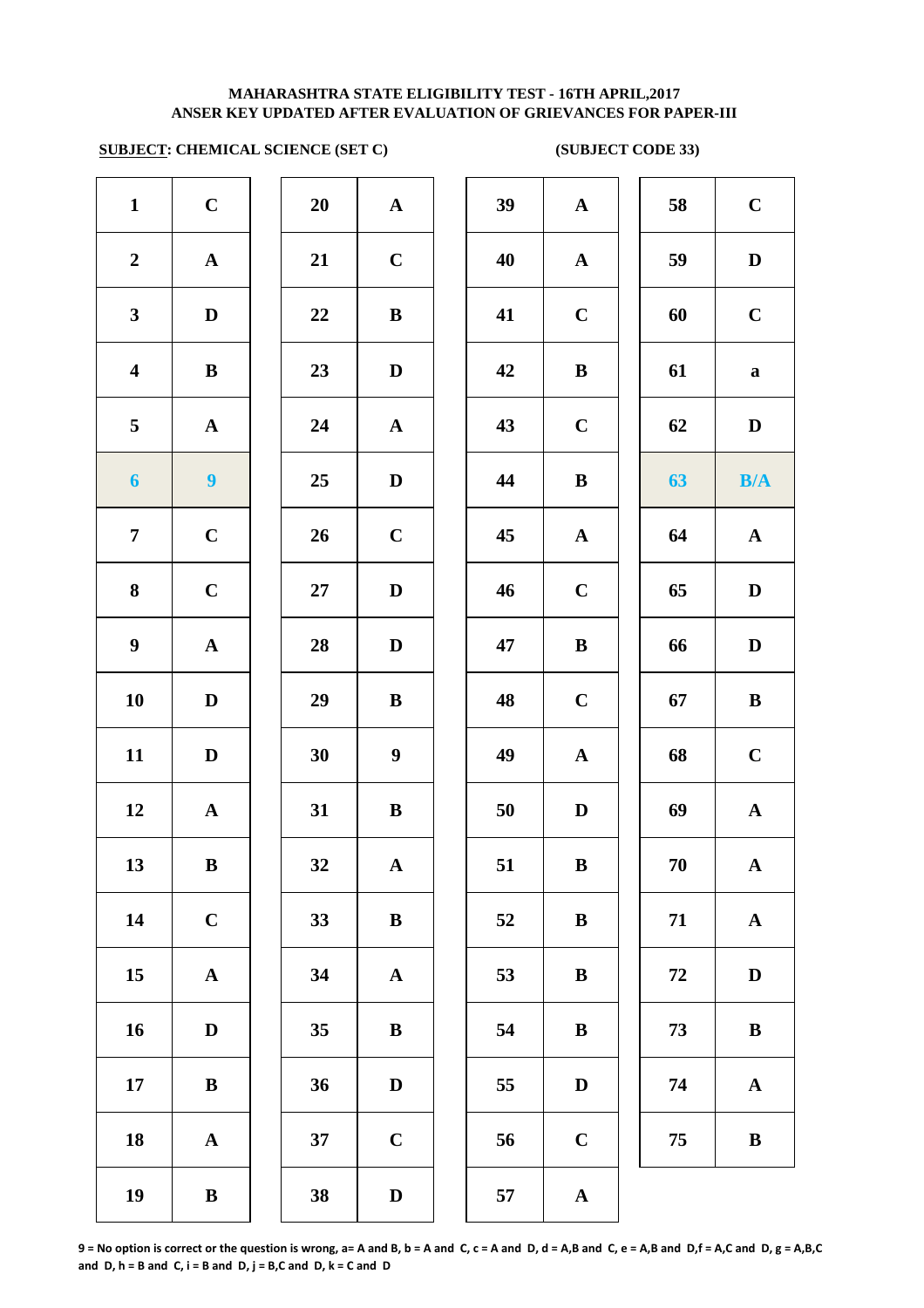# **SUBJECT: CHEMICAL SCIENCE (SET D) (SUBJECT CODE 33)**

| $\mathbf{1}$            | $\mathbf D$           | 20 | $\boldsymbol{9}$      | 39 | $\mathbf A$  |
|-------------------------|-----------------------|----|-----------------------|----|--------------|
| $\boldsymbol{2}$        | ${\bf A}$             | 21 | $\, {\bf B}$          | 40 | $\mathbf D$  |
| $\mathbf{3}$            | $\, {\bf B}$          | 22 | ${\bf A}$             | 41 | $\bf{B}$     |
| $\overline{\mathbf{4}}$ | $\mathbf C$           | 23 | $\bf{B}$              | 42 | $\bf{B}$     |
| 5                       | $\boldsymbol{\rm{A}}$ | 24 | $\boldsymbol{\rm{A}}$ | 43 | $\bf{B}$     |
| 6                       | $\mathbf D$           | 25 | $\bf{B}$              | 44 | $\bf{B}$     |
| $\overline{7}$          | $\bf{B}$              | 26 | $\mathbf D$           | 45 | $\bf{D}$     |
| 8                       | ${\bf A}$             | 27 | $\mathbf C$           | 46 | $\mathbf C$  |
| $\boldsymbol{9}$        | $\, {\bf B}$          | 28 | $\mathbf D$           | 47 | $\mathbf{A}$ |
| 10                      | $\boldsymbol{\rm{A}}$ | 29 | $\boldsymbol{\rm{A}}$ | 48 | $\mathbf C$  |
| 11                      | $\mathbf C$           | 30 | $\boldsymbol{\rm{A}}$ | 49 | $\mathbf D$  |
| 12                      | $\, {\bf B}$          | 31 | $\mathbf C$           | 50 | $\mathbf C$  |
| 13                      | $\mathbf D$           | 32 | $\bf{B}$              | 51 | a            |
| 14                      | $\boldsymbol{\rm{A}}$ | 33 | $\mathbf C$           | 52 | $\bf{D}$     |
| 15                      | $\mathbf D$           | 34 | $\, {\bf B}$          | 53 | B/           |
| 16                      | $\mathbf C$           | 35 | $\boldsymbol{\rm{A}}$ | 54 | $\mathbf A$  |
| 17                      | $\mathbf D$           | 36 | $\mathbf C$           | 55 | $\bf{D}$     |
| 18                      | $\mathbf D$           | 37 | $\, {\bf B}$          | 56 | $\bf{D}$     |
| 19                      | $\, {\bf B}$          | 38 | $\mathbf C$           | 57 | $\bf{B}$     |
|                         |                       |    |                       |    |              |

| 20 | 9            |  |
|----|--------------|--|
| 21 | B            |  |
| 22 | $\mathbf{A}$ |  |
| 23 | B            |  |
| 24 | $\mathbf{A}$ |  |
| 25 | B            |  |
| 26 | D            |  |
| 27 | $\mathbf C$  |  |
| 28 | D            |  |
| 29 | $\mathbf A$  |  |
| 30 | $\mathbf A$  |  |
| 31 | $\mathbf C$  |  |
| 32 | B            |  |
| 33 | $\mathbf C$  |  |
| 34 | B            |  |
| 35 | $\mathbf A$  |  |
| 36 | $\mathbf C$  |  |
| 37 | B            |  |
|    |              |  |

| $\mathbf{1}$            | $\mathbf D$  | 20 | $\boldsymbol{9}$ | 39 | ${\bf A}$    | 58 | $\mathbf C$      |
|-------------------------|--------------|----|------------------|----|--------------|----|------------------|
| $\overline{2}$          | ${\bf A}$    | 21 | ${\bf B}$        | 40 | $\mathbf D$  | 59 | ${\bf A}$        |
| $\mathbf{3}$            | ${\bf B}$    | 22 | ${\bf A}$        | 41 | $\, {\bf B}$ | 60 | ${\bf A}$        |
| $\overline{\mathbf{4}}$ | $\mathbf C$  | 23 | $\bf{B}$         | 42 | $\, {\bf B}$ | 61 | ${\bf A}$        |
| $5\phantom{.0}$         | ${\bf A}$    | 24 | ${\bf A}$        | 43 | $\, {\bf B}$ | 62 | $\mathbf D$      |
| $\boldsymbol{6}$        | $\mathbf D$  | 25 | $\bf{B}$         | 44 | $\, {\bf B}$ | 63 | $\, {\bf B}$     |
| $\overline{7}$          | $\, {\bf B}$ | 26 | $\mathbf D$      | 45 | $\mathbf D$  | 64 | ${\bf A}$        |
| 8                       | $\mathbf{A}$ | 27 | $\mathbf C$      | 46 | $\mathbf C$  | 65 | $\, {\bf B}$     |
| $\boldsymbol{9}$        | ${\bf B}$    | 28 | $\mathbf D$      | 47 | $\mathbf{A}$ | 66 | $\mathbf C$      |
| 10                      | $\mathbf{A}$ | 29 | ${\bf A}$        | 48 | $\mathbf C$  | 67 | ${\bf A}$        |
| 11                      | $\mathbf C$  | 30 | $\mathbf{A}$     | 49 | $\mathbf D$  | 68 | $\mathbf D$      |
| 12                      | $\, {\bf B}$ | 31 | $\mathbf C$      | 50 | $\mathbf C$  | 69 | $\, {\bf B}$     |
| 13                      | $\mathbf D$  | 32 | $\, {\bf B}$     | 51 | $\mathbf a$  | 70 | $\mathbf{A}$     |
| 14                      | ${\bf A}$    | 33 | $\mathbf C$      | 52 | $\mathbf D$  | 71 | $\boldsymbol{9}$ |
| 15                      | $\mathbf D$  | 34 | $\, {\bf B}$     | 53 | B/A          | 72 | $\mathbf C$      |
| 16                      | $\mathbf C$  | 35 | ${\bf A}$        | 54 | $\mathbf A$  | 73 | $\mathbf C$      |
| 17                      | $\mathbf{D}$ | 36 | $\mathbf C$      | 55 | D            | 74 | $\mathbf A$      |
| 18                      | $\mathbf D$  | 37 | $\, {\bf B}$     | 56 | $\mathbf D$  | 75 | $\mathbf D$      |
| 19                      | $\, {\bf B}$ | 38 | $\mathbf C$      | 57 | $\, {\bf B}$ |    |                  |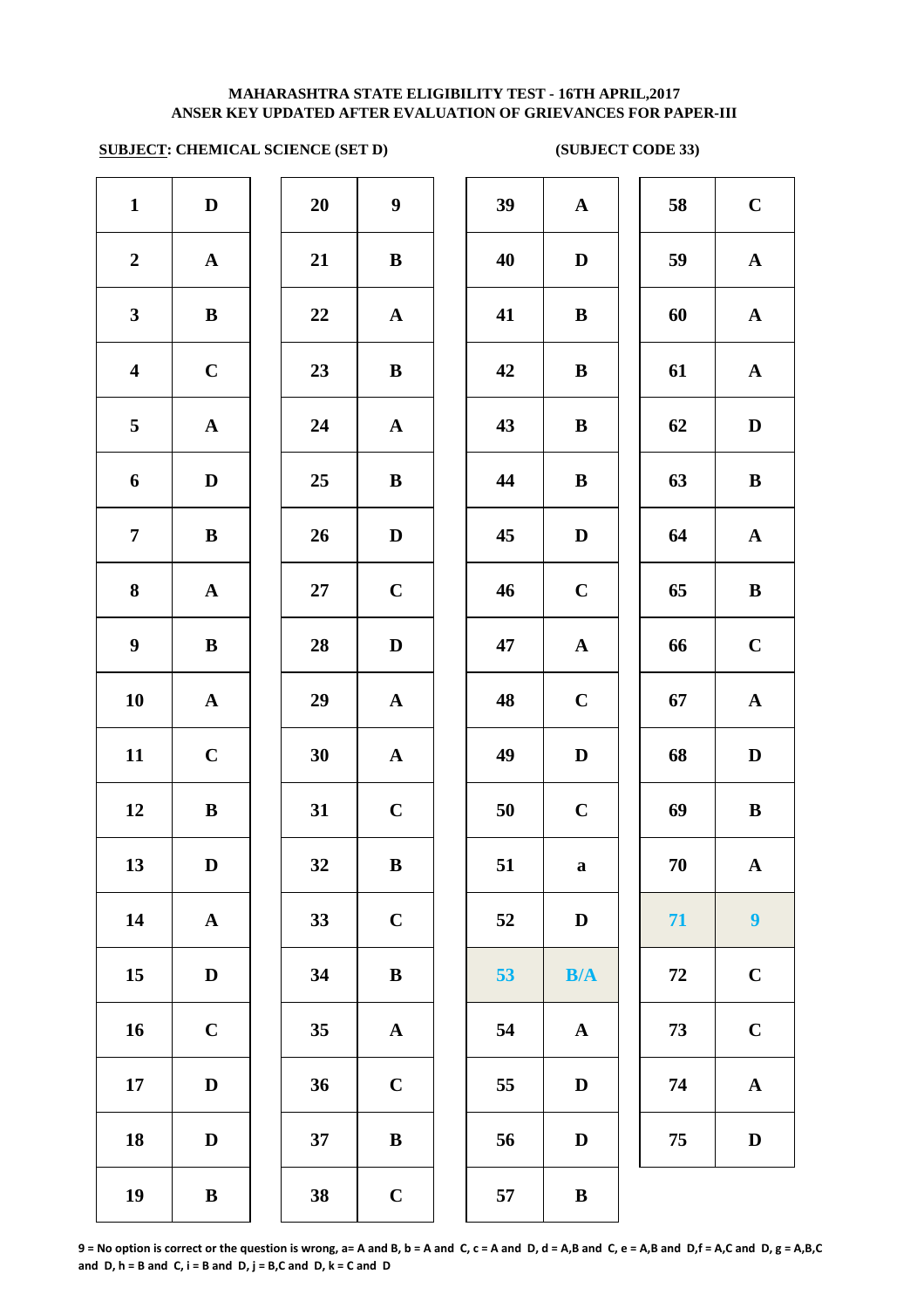# **SUBJECT: LIFE SCIENCE (SET A)** (SUBJECT CODE 34)

| $\mathbf{1}$            | ${\bf A}$    | 20     | $\mathbf C$  | 39 | $\mathbf C$      | 58 | D/B          |
|-------------------------|--------------|--------|--------------|----|------------------|----|--------------|
| $\boldsymbol{2}$        | ${\bf A}$    | 21     | $\, {\bf B}$ | 40 | $\bf{B}$         | 59 | $\mathbf C$  |
| $\mathbf{3}$            | $\, {\bf B}$ | 22     | $\mathbf D$  | 41 | $\boldsymbol{9}$ | 60 | $\bf{B}$     |
| $\overline{\mathbf{4}}$ | ${\bf A}$    | 23     | $\, {\bf B}$ | 42 | $\bf{B}$         | 61 | $\mathbf{A}$ |
| 5                       | $\mathbf C$  | 24     | ${\bf A}$    | 43 | $\mathbf C$      | 62 | D            |
| 6                       | $\mathbf A$  | 25     | $\mathbf C$  | 44 | $\bf{B}$         | 63 | $\mathbf C$  |
| $\overline{7}$          | ${\bf A}$    | 26     | $\mathbf D$  | 45 | $\mathbf D$      | 64 | $\mathbf C$  |
| 8                       | $\mathbf d$  | $27\,$ | $\mathbf C$  | 46 | $\mathbf{A}$     | 65 | $\mathbf D$  |
| $\boldsymbol{9}$        | ${\bf A}$    | 28     | ${\bf A}$    | 47 | $\mathbf D$      | 66 | $\mathbf C$  |
| 10                      | $\mathbf D$  | 29     | $\mathbf C$  | 48 | $\mathbf C$      | 67 | $\mathbf C$  |
| 11                      | $\mathbf C$  | 30     | $\mathbf{A}$ | 49 | $\mathbf D$      | 68 | ${\bf A}$    |
| 12                      | $\mathbf D$  | 31     | $\mathbf D$  | 50 | $\mathbf{A}$     | 69 | $\mathbf C$  |
| 13                      | $\bf{B}$     | 32     | $\mathbf C$  | 51 | D                | 70 | ${\bf B}$    |
| 14                      | $\mathbf C$  | 33     | $\, {\bf B}$ | 52 | ${\bf A}$        | 71 | ${\bf A}$    |
| 15                      | ${\bf A}$    | 34     | $\mathbf C$  | 53 | ${\bf A}$        | 72 | $\mathbf C$  |
| 16                      | ${\bf A}$    | 35     | ${\bf B}$    | 54 | $\bf{B}$         | 73 | $\mathbf{A}$ |
| 17                      | ${\bf A}$    | 36     | $\mathbf C$  | 55 | $\mathbf D$      | 74 | $\bf{B}$     |
| 18                      | $\mathbf C$  | 37     | $\mathbf C$  | 56 | $\bf C$          | 75 | $\mathbf C$  |
| 19                      | $\, {\bf B}$ | 38     | $\, {\bf B}$ | 57 | $\, {\bf B}$     |    |              |

| 39 | $\mathbf C$           | 58 | D/B                   |
|----|-----------------------|----|-----------------------|
| 40 | B                     | 59 | $\mathbf C$           |
| 41 | $\boldsymbol{9}$      | 60 | $\bf{B}$              |
| 42 | B                     | 61 | $\mathbf A$           |
| 43 | $\mathbf C$           | 62 | $\mathbf D$           |
| 44 | B                     | 63 | $\mathbf C$           |
| 45 | $\mathbf D$           | 64 | $\mathbf C$           |
| 46 | $\boldsymbol{\rm{A}}$ | 65 | $\mathbf D$           |
| 47 | D                     | 66 | $\mathbf C$           |
| 48 | $\mathbf C$           | 67 | $\mathbf C$           |
| 49 | D                     | 68 | ${\bf A}$             |
| 50 | $\mathbf A$           | 69 | $\mathbf C$           |
| 51 | D                     | 70 | $\, {\bf B}$          |
| 52 | $\boldsymbol{\rm{A}}$ | 71 | $\boldsymbol{\rm{A}}$ |
| 53 | $\boldsymbol{\rm{A}}$ | 72 | $\mathbf C$           |
| 54 | $\bf{B}$              | 73 | $\mathbf A$           |
| 55 | $\mathbf D$           | 74 | $\bf{B}$              |
| 56 | $\mathbf C$           | 75 | $\mathbf C$           |
|    |                       |    |                       |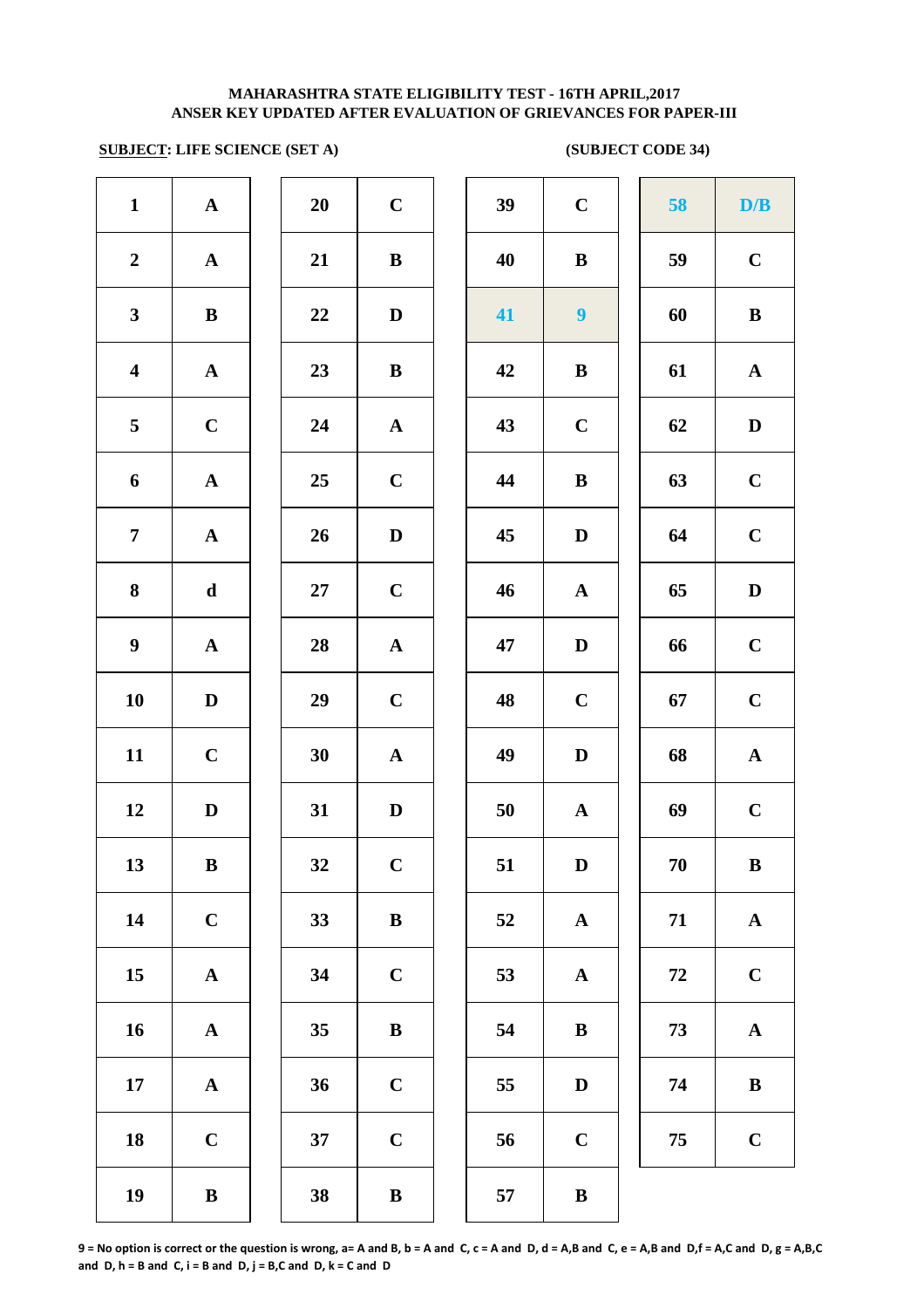# **ANSER KEY UPDATED AFTER EVALUATION OF GRIEVANCES FOR PAPER-III MAHARASHTRA STATE ELIGIBILITY TEST - 16TH APRIL,2017**

# **SUBJECT: LIFE SCIENCE (SET B)** (SUBJECT CODE 34)

| $\mathbf{1}$            | $\, {\bf B}$          | 20 | $\, {\bf B}$            | 39 | $\mathbf C$  |
|-------------------------|-----------------------|----|-------------------------|----|--------------|
| $\boldsymbol{2}$        | $\mathbf D$           | 21 | $\overline{\mathbf{9}}$ | 40 | $\bf{B}$     |
| $\mathbf{3}$            | $\, {\bf B}$          | 22 | $\, {\bf B}$            | 41 | $\mathbf A$  |
| $\overline{\mathbf{4}}$ | $\boldsymbol{\rm{A}}$ | 23 | $\mathbf C$             | 42 | $\mathbf{D}$ |
| 5                       | $\mathbf C$           | 24 | $\, {\bf B}$            | 43 | $\mathbf C$  |
| 6                       | $\mathbf D$           | 25 | $\mathbf D$             | 44 | $\mathbf C$  |
| $\overline{7}$          | $\mathbf C$           | 26 | ${\bf A}$               | 45 | $\mathbf{D}$ |
| 8                       | $\boldsymbol{\rm{A}}$ | 27 | $\mathbf D$             | 46 | $\mathbf C$  |
| $\boldsymbol{9}$        | $\mathbf C$           | 28 | $\mathbf C$             | 47 | $\mathbf C$  |
| 10                      | $\boldsymbol{\rm{A}}$ | 29 | $\mathbf D$             | 48 | $\mathbf{A}$ |
| 11                      | $\mathbf D$           | 30 | $\mathbf A$             | 49 | $\mathbf C$  |
| 12                      | $\mathbf C$           | 31 | $\mathbf D$             | 50 | $\bf{B}$     |
| 13                      | $\bf{B}$              | 32 | ${\bf A}$               | 51 | $\mathbf A$  |
| 14                      | $\mathbf C$           | 33 | $\boldsymbol{\rm{A}}$   | 52 | $\mathbf C$  |
| 15                      | $\, {\bf B}$          | 34 | $\bf{B}$                | 53 | $\mathbf A$  |
| 16                      | $\mathbf C$           | 35 | $\mathbf D$             | 54 | $\bf{B}$     |
| 17                      | $\mathbf C$           | 36 | $\mathbf C$             | 55 | $\mathbf C$  |
| 18                      | $\, {\bf B}$          | 37 | $\, {\bf B}$            | 56 | $\mathbf A$  |
| 19                      | $\mathbf C$           | 38 | $\mathbf{D}/\mathbf{B}$ | 57 | $\mathbf A$  |
|                         |                       |    |                         |    |              |

| 20 | B           |  |
|----|-------------|--|
| 21 | 9           |  |
| 22 | B           |  |
| 23 | $\mathbf C$ |  |
| 24 | B           |  |
| 25 | D           |  |
| 26 | $\mathbf A$ |  |
| 27 | D           |  |
| 28 | $\mathbf C$ |  |
| 29 | D           |  |
| 30 | $\mathbf A$ |  |
| 31 | D           |  |
| 32 | A           |  |
| 33 | $\mathbf A$ |  |
| 34 | B           |  |
| 35 | D           |  |
| 36 | $\mathbf C$ |  |
| 37 | B           |  |
|    |             |  |

| $\mathbf{1}$            | $\bf{B}$     | 20              | $\bf{B}$         | 39 | $\mathbf C$  | 58 | $\bf{B}$     |
|-------------------------|--------------|-----------------|------------------|----|--------------|----|--------------|
| $\overline{2}$          | $\mathbf D$  | 21              | $\boldsymbol{9}$ | 40 | $\bf{B}$     | 59 | ${\bf A}$    |
| $\mathbf{3}$            | $\bf{B}$     | 22              | $\, {\bf B}$     | 41 | ${\bf A}$    | 60 | $\mathbf C$  |
| $\overline{\mathbf{4}}$ | ${\bf A}$    | 23              | $\mathbf C$      | 42 | $\mathbf D$  | 61 | ${\bf A}$    |
| $\overline{5}$          | $\mathbf C$  | 24              | $\, {\bf B}$     | 43 | $\mathbf C$  | 62 | ${\bf A}$    |
| 6                       | $\mathbf D$  | 25              | $\mathbf D$      | 44 | $\mathbf C$  | 63 | $\mathbf d$  |
| $\overline{7}$          | $\mathbf C$  | $26\phantom{.}$ | ${\bf A}$        | 45 | $\mathbf D$  | 64 | ${\bf A}$    |
| $\boldsymbol{8}$        | ${\bf A}$    | $27\,$          | $\mathbf D$      | 46 | $\mathbf C$  | 65 | $\mathbf D$  |
| $\boldsymbol{9}$        | $\mathbf C$  | 28              | $\mathbf C$      | 47 | $\mathbf C$  | 66 | $\mathbf C$  |
| 10                      | $\mathbf{A}$ | 29              | $\mathbf{D}$     | 48 | $\mathbf{A}$ | 67 | $\mathbf D$  |
| 11                      | D            | 30              | ${\bf A}$        | 49 | $\mathbf C$  | 68 | $\, {\bf B}$ |
| 12                      | $\mathbf C$  | 31              | $\mathbf D$      | 50 | $\bf{B}$     | 69 | $\mathbf C$  |
| 13                      | $\bf{B}$     | 32              | $\mathbf{A}$     | 51 | $\mathbf{A}$ | 70 | $\mathbf A$  |
| 14                      | $\mathbf C$  | 33              | $\mathbf{A}$     | 52 | $\mathbf C$  | 71 | ${\bf A}$    |
| 15                      | $\, {\bf B}$ | 34              | $\bf{B}$         | 53 | ${\bf A}$    | 72 | ${\bf A}$    |
| 16                      | $\mathbf C$  | 35              | $\mathbf D$      | 54 | $\bf{B}$     | 73 | $\mathbf C$  |
| 17                      | $\mathbf C$  | 36              | $\mathbf C$      | 55 | $\mathbf C$  | 74 | $\, {\bf B}$ |
| 18                      | $\, {\bf B}$ | 37              | $\, {\bf B}$     | 56 | ${\bf A}$    | 75 | $\mathbf C$  |
| 19                      | $\mathbf C$  | 38              | D/B              | 57 | $\mathbf{A}$ |    |              |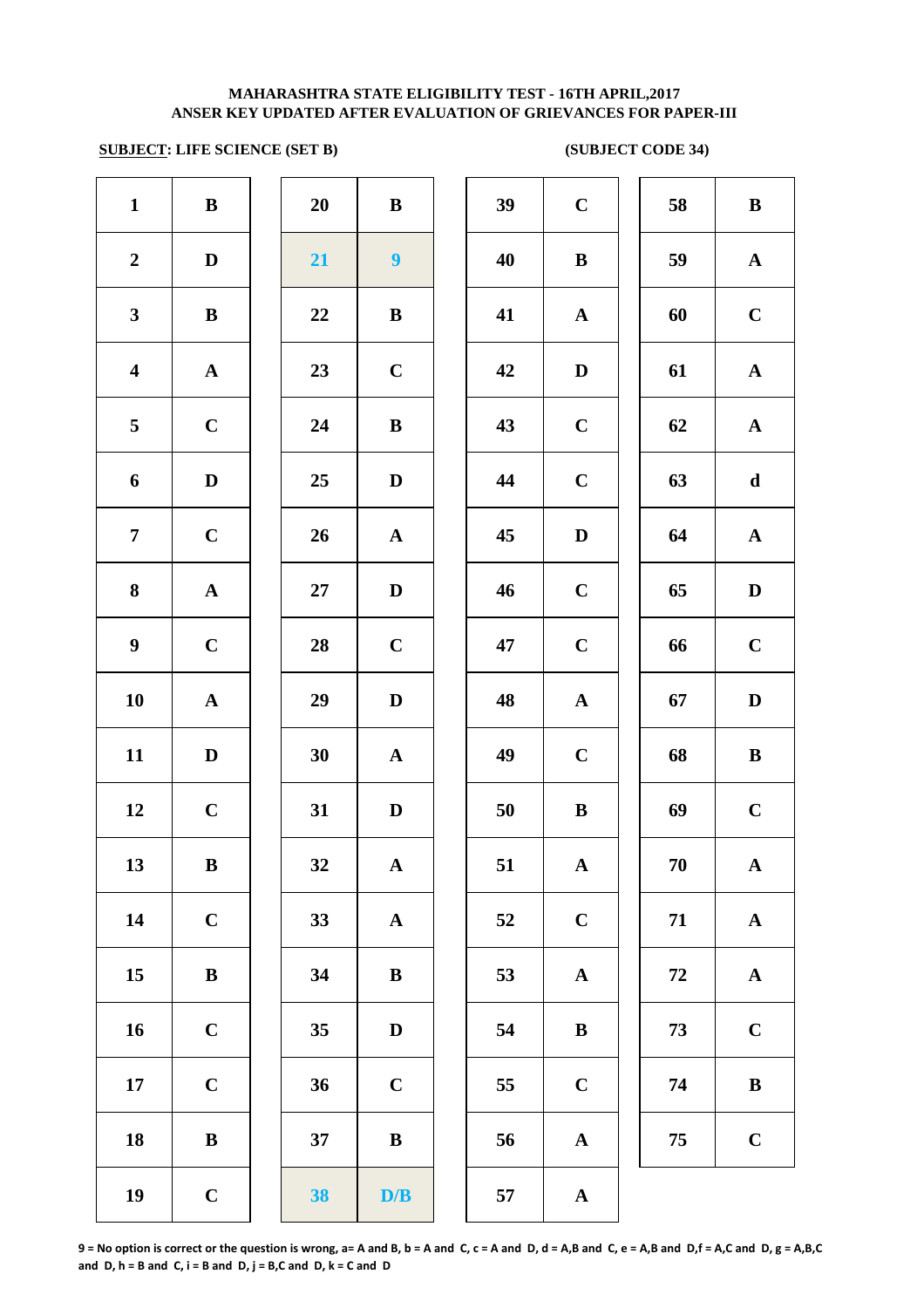# **SUBJECT: LIFE SCIENCE (SET C)** (SUBJECT CODE 34)

| $\mathbf{1}$            | ${\bf D}$        | 20     | $\mathbf A$           | 39 | $\mathbf C$  |
|-------------------------|------------------|--------|-----------------------|----|--------------|
| $\boldsymbol{2}$        | $\mathbf C$      | 21     | $\mathbf D$           | 40 | $\bf{B}$     |
| $\mathbf{3}$            | $\, {\bf B}$     | 22     | ${\bf A}$             | 41 | $\mathbf A$  |
| $\overline{\mathbf{4}}$ | $\mathbf C$      | 23     | ${\bf A}$             | 42 | $\mathbf C$  |
| 5                       | $\, {\bf B}$     | 24     | $\, {\bf B}$          | 43 | $\mathbf{A}$ |
| 6                       | $\mathbf C$      | 25     | $\mathbf D$           | 44 | $\bf{B}$     |
| $\boldsymbol{7}$        | $\mathbf C$      | 26     | $\mathbf C$           | 45 | $\mathbf C$  |
| $\bf{8}$                | $\, {\bf B}$     | $27\,$ | $\, {\bf B}$          | 46 | $\mathbf A$  |
| $\boldsymbol{9}$        | $\mathbf C$      | 28     | D/B                   | 47 | $\mathbf A$  |
| 10                      | $\, {\bf B}$     | 29     | $\mathbf C$           | 48 | $\bf{B}$     |
| 11                      | $\boldsymbol{9}$ | 30     | $\, {\bf B}$          | 49 | $\mathbf A$  |
| 12                      | $\bf{B}$         | 31     | ${\bf A}$             | 50 | $\mathbf C$  |
| 13                      | $\mathbf C$      | 32     | D                     | 51 | $\mathbf A$  |
| 14                      | ${\bf B}$        | 33     | $\mathbf C$           | 52 | $\mathbf A$  |
| 15                      | $\mathbf D$      | 34     | $\mathbf C$           | 53 | $\mathbf d$  |
| 16                      | ${\bf A}$        | 35     | $\mathbf D$           | 54 | $\mathbf A$  |
| 17                      | $\mathbf D$      | 36     | $\mathbf C$           | 55 | $\mathbf{D}$ |
| 18                      | $\mathbf C$      | 37     | $\mathbf C$           | 56 | $\mathbf C$  |
| 19                      | ${\bf D}$        | 38     | $\boldsymbol{\rm{A}}$ | 57 | $\mathbf{D}$ |
|                         |                  |        |                       |    |              |

| 20 | $\mathbf A$             |  |
|----|-------------------------|--|
| 21 | D                       |  |
| 22 | $\mathbf A$             |  |
| 23 | $\mathbf{A}$            |  |
| 24 | B                       |  |
| 25 | D                       |  |
| 26 | $\mathbf C$             |  |
| 27 | B                       |  |
| 28 | D/B                     |  |
|    |                         |  |
| 29 | $\mathbf C$             |  |
| 30 | B                       |  |
| 31 | $\overline{\mathbf{A}}$ |  |
| 32 | D                       |  |
| 33 | $\mathbf C$             |  |
| 34 | $\mathbf C$             |  |
| 35 | D                       |  |
| 36 | $\mathbf C$             |  |
| 37 | $\overline{\mathbf{C}}$ |  |

| $\mathbf{1}$            | $\mathbf D$      | 20       | ${\bf A}$    | 39 | $\mathbf C$  | 58     | $\bf{B}$     |
|-------------------------|------------------|----------|--------------|----|--------------|--------|--------------|
| $\overline{2}$          | $\mathbf C$      | 21       | $\mathbf D$  | 40 | $\bf{B}$     | 59     | $\mathbf C$  |
| $\mathbf{3}$            | $\, {\bf B}$     | $\bf 22$ | ${\bf A}$    | 41 | ${\bf A}$    | 60     | ${\bf A}$    |
| $\overline{\mathbf{4}}$ | $\mathbf C$      | 23       | ${\bf A}$    | 42 | $\mathbf C$  | 61     | ${\bf A}$    |
| $\overline{\mathbf{5}}$ | $\, {\bf B}$     | 24       | $\, {\bf B}$ | 43 | ${\bf A}$    | 62     | ${\bf A}$    |
| 6                       | $\mathbf C$      | 25       | $\mathbf{D}$ | 44 | $\bf{B}$     | 63     | $\mathbf C$  |
| $\overline{7}$          | $\mathbf C$      | 26       | $\mathbf C$  | 45 | $\mathbf C$  | 64     | $\, {\bf B}$ |
| 8                       | $\bf{B}$         | 27       | $\bf{B}$     | 46 | $\mathbf{A}$ | 65     | $\mathbf C$  |
| $\boldsymbol{9}$        | $\mathbf C$      | 28       | D/B          | 47 | ${\bf A}$    | 66     | $\bf{B}$     |
| 10                      | $\bf{B}$         | 29       | $\mathbf C$  | 48 | $\bf{B}$     | 67     | $\mathbf D$  |
| 11                      | $\boldsymbol{9}$ | 30       | ${\bf B}$    | 49 | $\mathbf{A}$ | 68     | $\, {\bf B}$ |
| 12                      | $\bf{B}$         | 31       | $\mathbf A$  | 50 | $\mathbf C$  | 69     | ${\bf A}$    |
| 13                      | $\mathbf C$      | 32       | $\mathbf D$  | 51 | ${\bf A}$    | $70\,$ | $\mathbf C$  |
| 14                      | $\bf{B}$         | 33       | $\mathbf C$  | 52 | $\mathbf{A}$ | 71     | $\mathbf D$  |
| 15                      | D                | 34       | $\mathbf C$  | 53 | $\mathbf d$  | 72     | $\mathbf C$  |
| 16                      | $\mathbf A$      | 35       | $\mathbf D$  | 54 | ${\bf A}$    | 73     | ${\bf A}$    |
| 17                      | D                | 36       | $\mathbf C$  | 55 | $\mathbf D$  | 74     | $\mathbf C$  |
| 18                      | $\mathbf C$      | 37       | $\mathbf C$  | 56 | $\mathbf C$  | 75     | ${\bf A}$    |
| 19                      | $\mathbf{D}$     | 38       | $\Delta$     | 57 | $\mathbf{D}$ |        |              |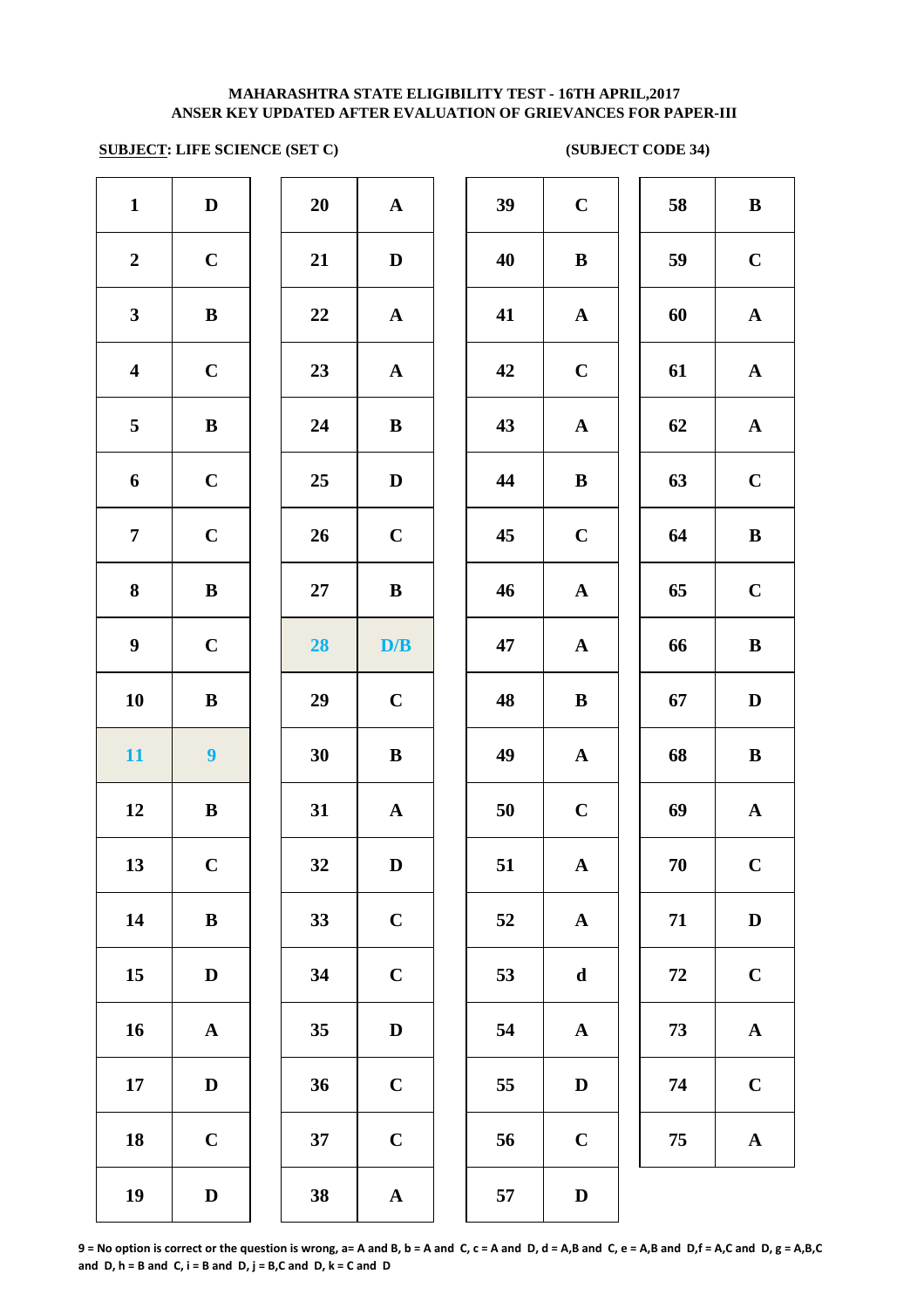# **SUBJECT: LIFE SCIENCE (SET D)** (SUBJECT CODE 34)

| $\mathbf{1}$            | $\boldsymbol{9}$      | 20 | $\, {\bf B}$          | 39 | $\mathbf A$  |
|-------------------------|-----------------------|----|-----------------------|----|--------------|
| $\boldsymbol{2}$        | $\bf{B}$              | 21 | ${\bf A}$             | 40 | $\mathbf C$  |
| $\mathbf{3}$            | $\mathbf C$           | 22 | $\mathbf D$           | 41 | $\mathbf A$  |
| $\overline{\mathbf{4}}$ | $\bf{B}$              | 23 | $\mathbf C$           | 42 | $\mathbf A$  |
| 5                       | $\mathbf D$           | 24 | $\mathbf C$           | 43 | $\mathbf d$  |
| 6                       | ${\bf A}$             | 25 | $\mathbf D$           | 44 | $\mathbf A$  |
| $\overline{7}$          | $\mathbf D$           | 26 | $\mathbf C$           | 45 | $\mathbf{D}$ |
| $\bf{8}$                | $\mathbf C$           | 27 | $\mathbf C$           | 46 | $\mathbf C$  |
| $\boldsymbol{9}$        | $\mathbf D$           | 28 | $\mathbf A$           | 47 | $\mathbf{D}$ |
| 10                      | $\boldsymbol{\rm{A}}$ | 29 | $\mathbf C$           | 48 | $\bf{B}$     |
| 11                      | $\mathbf D$           | 30 | $\, {\bf B}$          | 49 | $\mathbf C$  |
| 12                      | $\boldsymbol{\rm{A}}$ | 31 | $\boldsymbol{\rm{A}}$ | 50 | $\mathbf{A}$ |
| 13                      | ${\bf A}$             | 32 | $\mathbf C$           | 51 | $\mathbf A$  |
| 14                      | $\, {\bf B}$          | 33 | $\mathbf A$           | 52 | $\mathbf A$  |
| 15                      | $\mathbf D$           | 34 | $\, {\bf B}$          | 53 | $\mathbf C$  |
| 16                      | $\mathbf C$           | 35 | $\mathbf C$           | 54 | $\bf{B}$     |
| 17                      | $\, {\bf B}$          | 36 | $\boldsymbol{\rm{A}}$ | 55 | $\mathbf C$  |
| <b>18</b>               | D/B                   | 37 | $\boldsymbol{\rm{A}}$ | 56 | $\bf{B}$     |
| 19                      | $\mathbf C$           | 38 | $\, {\bf B}$          | 57 | $\mathbf{D}$ |
|                         |                       |    |                       |    |              |

| 20 | B                       |
|----|-------------------------|
| 21 | $\mathbf A$             |
| 22 | D                       |
| 23 | $\mathbf C$             |
| 24 | $\mathbf C$             |
| 25 | D                       |
| 26 | $\mathbf C$             |
| 27 | $\mathbf C$             |
| 28 | $\mathbf A$             |
| 29 | $\mathbf C$             |
| 30 | B                       |
| 31 | $\mathbf A$             |
| 32 | $\overline{\mathbf{C}}$ |
| 33 | $\mathbf{A}$            |
| 34 | B                       |
| 35 | $\mathbf C$             |
| 36 | A                       |
| 37 | $\overline{\mathbf{A}}$ |
|    |                         |

| $\mathbf{1}$            | $\boldsymbol{9}$ | 20     | ${\bf B}$    | 39 | ${\bf A}$   | 58 | $\, {\bf B}$ |
|-------------------------|------------------|--------|--------------|----|-------------|----|--------------|
| $\overline{2}$          | $\, {\bf B}$     | 21     | ${\bf A}$    | 40 | $\mathbf C$ | 59 | ${\bf A}$    |
| $\mathbf{3}$            | $\mathbf C$      | $22\,$ | $\mathbf D$  | 41 | $\mathbf A$ | 60 | $\mathbf C$  |
| $\overline{\mathbf{4}}$ | $\, {\bf B}$     | 23     | $\mathbf C$  | 42 | $\mathbf A$ | 61 | $\mathbf D$  |
| $\overline{\mathbf{5}}$ | D                | 24     | $\mathbf C$  | 43 | $\mathbf d$ | 62 | $\mathbf C$  |
| 6                       | $\mathbf{A}$     | 25     | $\mathbf D$  | 44 | $\mathbf A$ | 63 | ${\bf A}$    |
| $\overline{7}$          | D                | 26     | $\mathbf C$  | 45 | $\mathbf D$ | 64 | $\mathbf C$  |
| 8                       | $\mathbf C$      | 27     | $\mathbf C$  | 46 | $\mathbf C$ | 65 | ${\bf A}$    |
| $\boldsymbol{9}$        | D                | 28     | ${\bf A}$    | 47 | $\mathbf D$ | 66 | $\mathbf D$  |
| 10                      | $\mathbf A$      | 29     | $\mathbf C$  | 48 | $\bf{B}$    | 67 | $\mathbf C$  |
| 11                      | $\mathbf D$      | 30     | $\bf{B}$     | 49 | $\mathbf C$ | 68 | $\, {\bf B}$ |
| 12                      | ${\bf A}$        | 31     | ${\bf A}$    | 50 | ${\bf A}$   | 69 | $\mathbf C$  |
| 13                      | ${\bf A}$        | 32     | $\mathbf C$  | 51 | ${\bf A}$   | 70 | $\, {\bf B}$ |
| 14                      | $\bf{B}$         | 33     | ${\bf A}$    | 52 | $\mathbf A$ | 71 | $\mathbf C$  |
| 15                      | D                | 34     | $\, {\bf B}$ | 53 | $\mathbf C$ | 72 | $\mathbf C$  |
| 16                      | $\mathbf C$      | 35     | $\mathbf C$  | 54 | $\bf{B}$    | 73 | $\, {\bf B}$ |
| 17                      | $\bf{B}$         | 36     | ${\bf A}$    | 55 | $\mathbf C$ | 74 | $\mathbf C$  |
| 18                      | D/B              | 37     | $\mathbf A$  | 56 | $\bf{B}$    | 75 | $\, {\bf B}$ |
| 19                      | $\mathbf C$      | 38     | $\bf{B}$     | 57 | D           |    |              |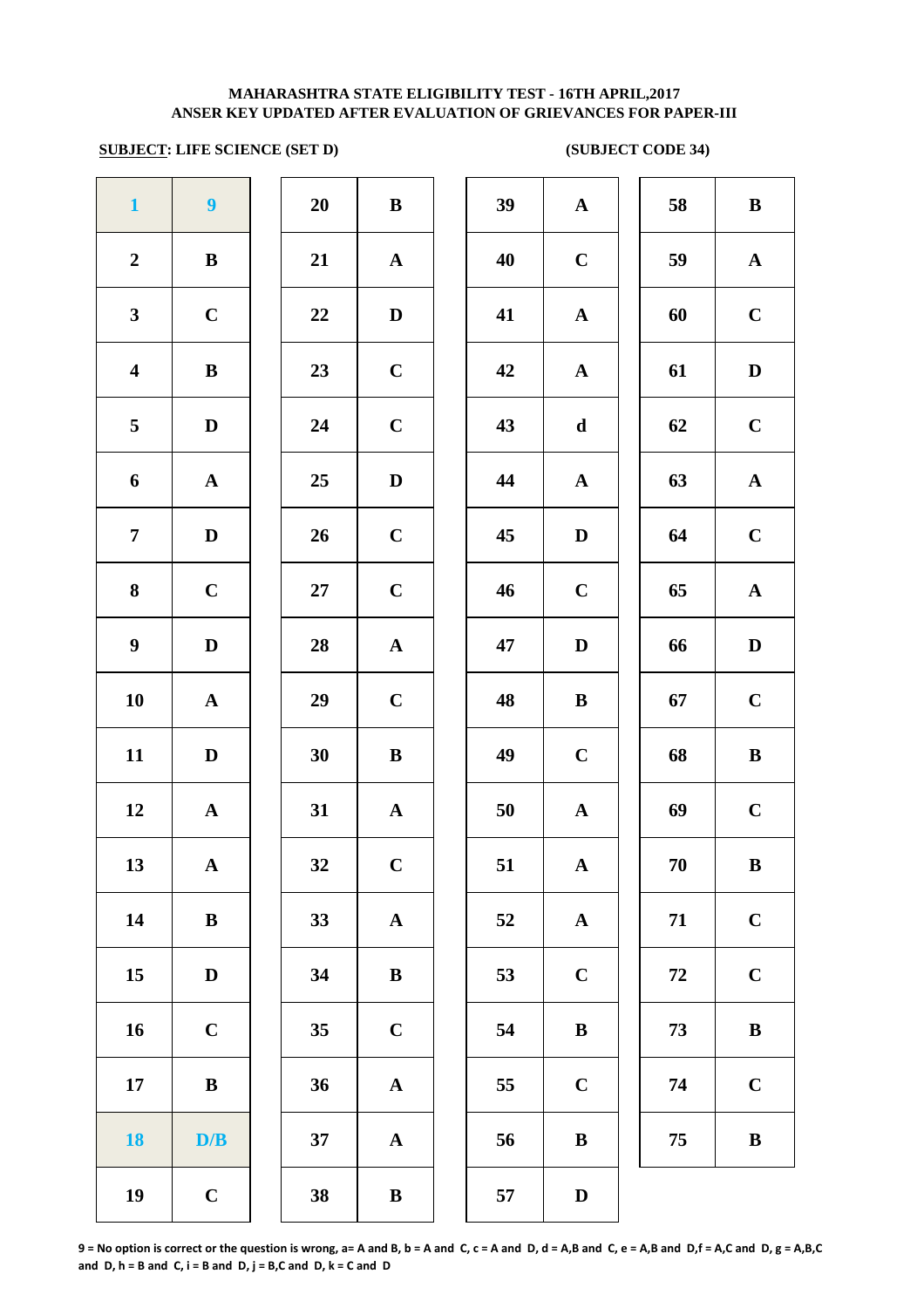**SUBJECT: EARTH, ATMOSPHERIC,OCEAN & PLANETARY SCIENCE (SET A) (SUBJECT CODE 35)** 

| $\mathbf{1}$            | $\bf{B}$     | 20              | $\mathbf C$  | 39 | $\bf{B}$     | 58 | $\bf{B}$    |
|-------------------------|--------------|-----------------|--------------|----|--------------|----|-------------|
| $\boldsymbol{2}$        | $\bf{B}$     | 21              | $\mathbf C$  | 40 | $\bf C$      | 59 | $\mathbf C$ |
| $\mathbf{3}$            | $\mathbf C$  | 22              | $\, {\bf B}$ | 41 | $\bf{B}$     | 60 | $\mathbf A$ |
| $\overline{\mathbf{4}}$ | $\mathbf C$  | 23              | $\mathbf{A}$ | 42 | $\mathbf C$  | 61 | $\mathbf C$ |
| 5                       | $\mathbf D$  | 24              | $\bf C$      | 43 | $\mathbf D$  | 62 | $\mathbf A$ |
| 6                       | ${\bf A}$    | 25              | $\mathbf C$  | 44 | $\mathbf D$  | 63 | $\mathbf A$ |
| $\overline{7}$          | ${\bf A}$    | 26              | $\mathbf C$  | 45 | $\bf{B}$     | 64 | $\mathbf C$ |
| 8                       | ${\bf A}$    | $27\,$          | ${\bf A}$    | 46 | $\mathbf{A}$ | 65 | $\bf{B}$    |
| $\boldsymbol{9}$        | $\bf{B}$     | 28              | $\, {\bf B}$ | 47 | $\bf{B}$     | 66 | $\bf{B}$    |
| 10                      | $\mathbf{D}$ | 29              | $\mathbf C$  | 48 | $\mathbf D$  | 67 | $\bf{B}$    |
| 11                      | $\mathbf C$  | 30              | $\mathbf C$  | 49 | $\bf{B}$     | 68 | $\mathbf C$ |
| 12                      | $\mathbf{D}$ | 31              | $\mathbf C$  | 50 | $\mathbf C$  | 69 | $\mathbf C$ |
| 13                      | ${\bf A}$    | 32              | $\mathbf D$  | 51 | $\mathbf C$  | 70 | $\bf{B}$    |
| 14                      | $\mathbf C$  | 33              | $\bf C$      | 52 | $\bf{B}$     | 71 | $\mathbf C$ |
| 15                      | $\mathbf D$  | 34              | $\mathbf C$  | 53 | $\mathbf C$  | 72 | $\bf{B}$    |
| 16                      | $\mathbf C$  | 35 <sub>5</sub> | ${\bf A}$    | 54 | $\, {\bf B}$ | 73 | $\mathbf C$ |
| 17                      | ${\bf A}$    | 36              | $\mathbf D$  | 55 | $\mathbf D$  | 74 | $\bf{B}$    |
| 18                      | $\mathbf C$  | 37              | $\mathbf D$  | 56 | $\bf C$      | 75 | $\mathbf A$ |
| 19                      | $\bf{B}$     | 38              | $\mathbf D$  | 57 | $\mathbf C$  |    |             |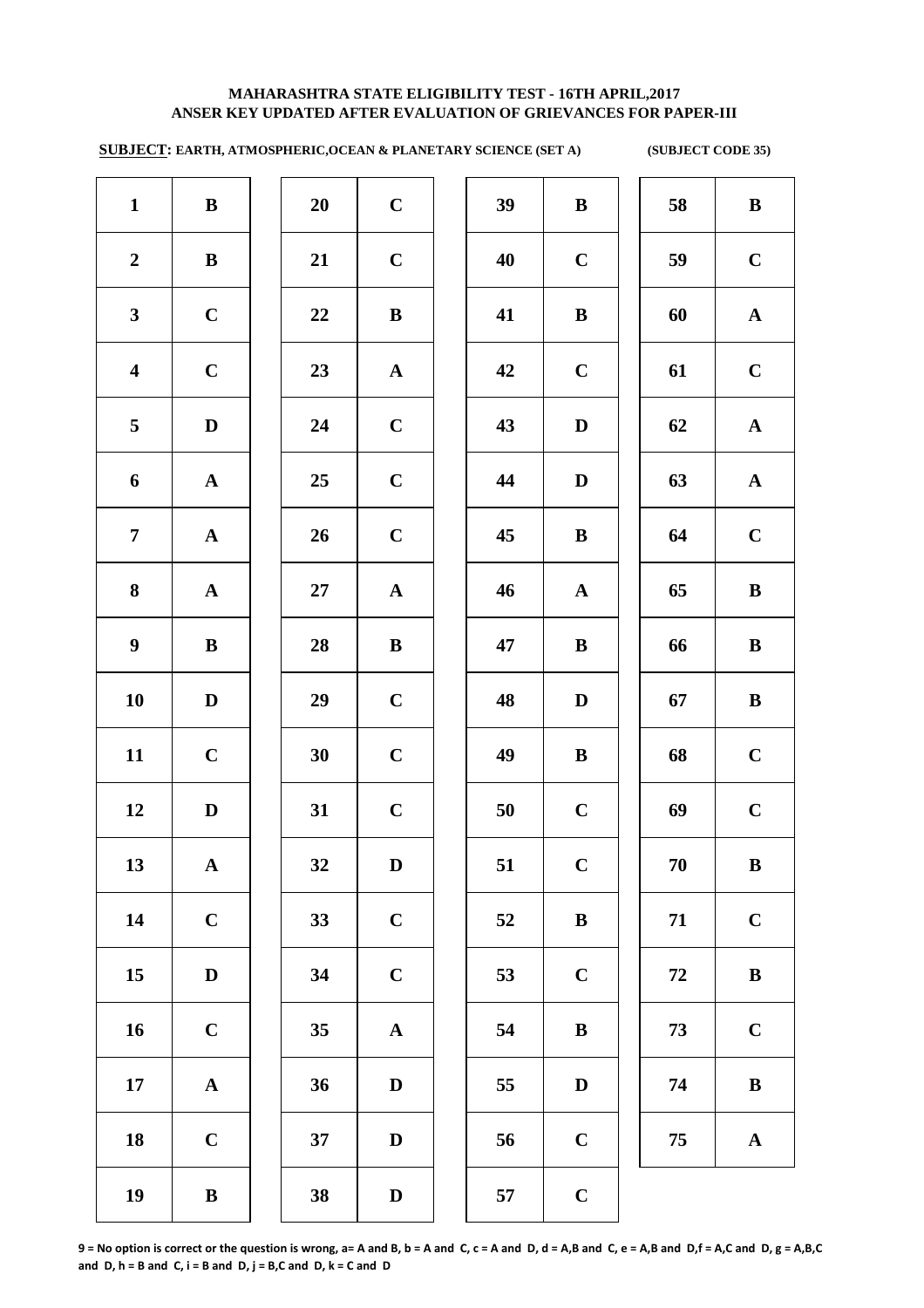**SUBJECT: EARTH, ATMOSPHERIC,OCEAN & PLANETARY SCIENCE (SET B) (SUBJECT CODE 35)** 

| $\mathbf{1}$            | $\mathbf C$  | 20 | $\mathbf C$  | 39 | $\mathbf C$  | 58         | $\mathbf C$  |
|-------------------------|--------------|----|--------------|----|--------------|------------|--------------|
| $\boldsymbol{2}$        | $\bf{B}$     | 21 | $\bf{B}$     | 40 | ${\bf A}$    | 59         | $\mathbf C$  |
| $\mathbf{3}$            | ${\bf A}$    | 22 | $\mathbf C$  | 41 | $\mathbf C$  | 60         | D            |
| $\overline{\mathbf{4}}$ | $\mathbf C$  | 23 | $\mathbf D$  | 42 | ${\bf A}$    | 61         | ${\bf A}$    |
| 5                       | $\mathbf C$  | 24 | $\mathbf D$  | 43 | ${\bf A}$    | 62         | $\mathbf{A}$ |
| 6                       | $\mathbf C$  | 25 | $\bf{B}$     | 44 | $\mathbf C$  | 63         | $\mathbf{A}$ |
| $\overline{7}$          | ${\bf A}$    | 26 | ${\bf A}$    | 45 | $\bf{B}$     | 64         | $\bf{B}$     |
| 8                       | $\bf{B}$     | 27 | $\bf{B}$     | 46 | $\, {\bf B}$ | 65         | $\mathbf D$  |
| $\boldsymbol{9}$        | $\mathbf C$  | 28 | $\mathbf D$  | 47 | $\, {\bf B}$ | 66         | $\mathbf C$  |
| 10                      | $\mathbf C$  | 29 | ${\bf B}$    | 48 | $\mathbf C$  | 67         | $\mathbf D$  |
| 11                      | $\mathbf C$  | 30 | $\mathbf C$  | 49 | $\mathbf C$  | 68         | ${\bf A}$    |
| 12                      | $\mathbf D$  | 31 | $\mathbf C$  | 50 | $\, {\bf B}$ | 69         | $\mathbf C$  |
| 13                      | $\mathbf C$  | 32 | $\bf{B}$     | 51 | $\mathbf C$  | 70         | D            |
| 14                      | $\mathbf C$  | 33 | $\mathbf C$  | 52 | $\bf{B}$     | 71         | $\mathbf C$  |
| 15                      | ${\bf A}$    | 34 | ${\bf B}$    | 53 | $\mathbf C$  | ${\bf 72}$ | ${\bf A}$    |
| 16                      | $\mathbf D$  | 35 | $\mathbf D$  | 54 | $\bf{B}$     | 73         | $\mathbf C$  |
| 17                      | $\mathbf D$  | 36 | $\mathbf C$  | 55 | ${\bf A}$    | 74         | $\, {\bf B}$ |
| 18                      | $\mathbf D$  | 37 | $\mathbf C$  | 56 | $\, {\bf B}$ | 75         | $\mathbf C$  |
| 19                      | $\, {\bf B}$ | 38 | $\, {\bf B}$ | 57 | $\, {\bf B}$ |            |              |
|                         |              |    |              |    |              |            |              |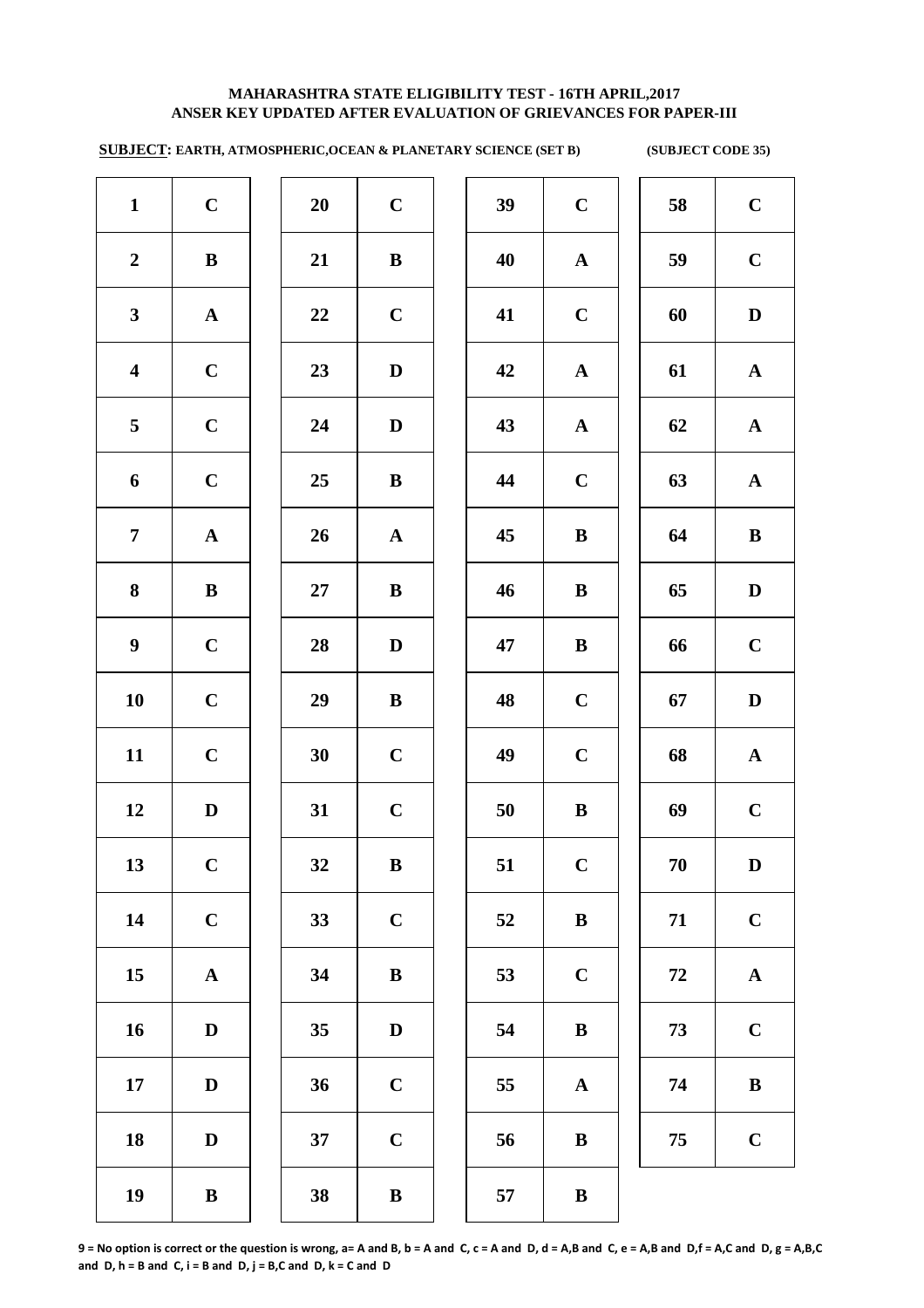# **ANSER KEY UPDATED AFTER EVALUATION OF GRIEVANCES FOR PAPER-III MAHARASHTRA STATE ELIGIBILITY TEST - 16TH APRIL,2017**

**SUBJECT: EARTH, ATMOSPHERIC,OCEAN & PLANETARY SCIENCE (SET C) (SUBJECT CODE 35)** 

| $\mathbf{1}$            | $\mathbf C$  | 20     | $\mathbf C$ | 39 | $\mathbf C$  | 58         | $\mathbf A$  |
|-------------------------|--------------|--------|-------------|----|--------------|------------|--------------|
| $\boldsymbol{2}$        | $\mathbf D$  | 21     | $\mathbf C$ | 40 | $\bf{B}$     | 59         | $\mathbf C$  |
| $\mathbf{3}$            | $\mathbf C$  | 22     | $\bf{B}$    | 41 | $\mathbf C$  | 60         | $\mathbf{D}$ |
| $\overline{\mathbf{4}}$ | $\mathbf C$  | 23     | $\mathbf C$ | 42 | $\, {\bf B}$ | 61         | $\mathbf C$  |
| 5                       | ${\bf A}$    | 24     | $\bf{B}$    | 43 | $\bf C$      | 62         | $\mathbf A$  |
| 6                       | $\mathbf D$  | 25     | $\mathbf D$ | 44 | $\, {\bf B}$ | 63         | $\mathbf C$  |
| $\overline{7}$          | $\mathbf D$  | 26     | $\mathbf C$ | 45 | ${\bf A}$    | 64         | $\bf{B}$     |
| 8                       | $\mathbf D$  | $27\,$ | $\mathbf C$ | 46 | $\, {\bf B}$ | 65         | $\mathbf C$  |
| $\boldsymbol{9}$        | $\, {\bf B}$ | 28     | $\bf{B}$    | 47 | $\, {\bf B}$ | 66         | $\mathbf C$  |
| 10                      | $\mathbf C$  | 29     | $\mathbf C$ | 48 | $\mathbf C$  | 67         | $\bf{B}$     |
| 11                      | $\bf{B}$     | 30     | ${\bf A}$   | 49 | $\mathbf C$  | 68         | $\mathbf A$  |
| 12                      | $\mathbf C$  | 31     | $\mathbf C$ | 50 | $\mathbf D$  | 69         | $\mathbf C$  |
| 13                      | D            | 32     | ${\bf A}$   | 51 | $\mathbf{A}$ | $70\,$     | $\mathbf C$  |
| 14                      | $\mathbf D$  | 33     | ${\bf A}$   | 52 | $\mathbf{A}$ | 71         | $\mathbf C$  |
| 15                      | $\, {\bf B}$ | 34     | $\mathbf C$ | 53 | ${\bf A}$    | ${\bf 72}$ | $\mathbf A$  |
| 16                      | ${\bf A}$    | 35     | ${\bf B}$   | 54 | $\, {\bf B}$ | 73         | $\bf{B}$     |
| 17                      | $\bf{B}$     | 36     | ${\bf B}$   | 55 | $\mathbf D$  | 74         | $\mathbf C$  |
| 18                      | $\mathbf D$  | 37     | ${\bf B}$   | 56 | $\mathbf C$  | 75         | $\mathbf C$  |
| 19                      | $\, {\bf B}$ | 38     | $\mathbf C$ | 57 | $\mathbf D$  |            |              |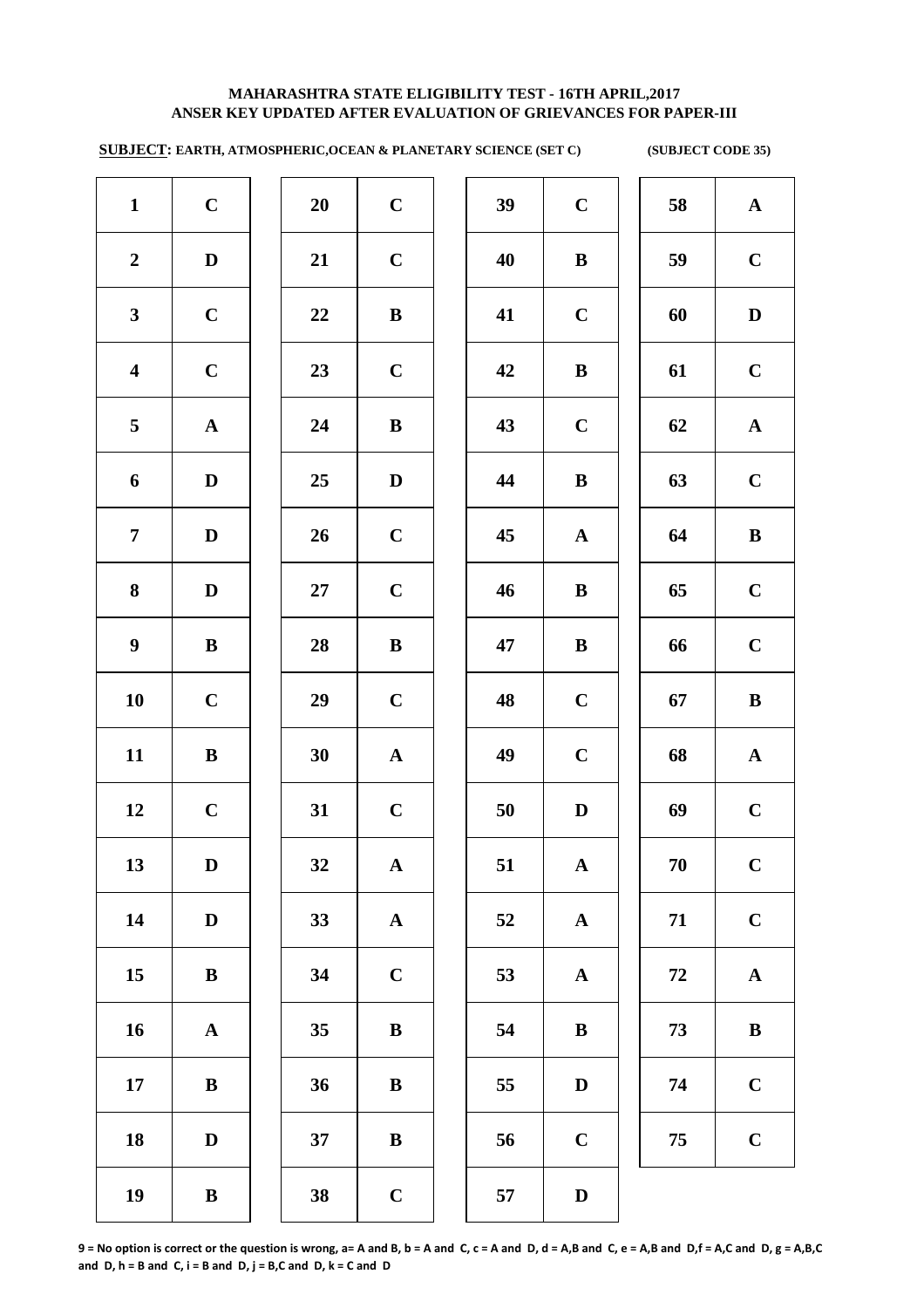**SUBJECT: EARTH, ATMOSPHERIC,OCEAN & PLANETARY SCIENCE (SET D) (SUBJECT CODE 35)** 

| $\mathbf{1}$            | $\bf{B}$     | 20        | ${\bf A}$    | 39 | $\mathbf C$  | 58         | $\mathbf A$  |
|-------------------------|--------------|-----------|--------------|----|--------------|------------|--------------|
| $\boldsymbol{2}$        | $\mathbf C$  | 21        | $\mathbf C$  | 40 | $\mathbf D$  | 59         | $\mathbf C$  |
| $\mathbf{3}$            | $\mathbf D$  | 22        | ${\bf A}$    | 41 | ${\bf A}$    | 60         | $\mathbf C$  |
| $\overline{\mathbf{4}}$ | $\mathbf{D}$ | 23        | $\mathbf{A}$ | 42 | $\mathbf{A}$ | 61         | $\mathbf C$  |
| 5                       | $\bf{B}$     | 24        | $\mathbf C$  | 43 | ${\bf A}$    | 62         | $\mathbf A$  |
| 6                       | ${\bf A}$    | 25        | $\bf{B}$     | 44 | $\bf{B}$     | 63         | $\bf{B}$     |
| $\overline{7}$          | $\mathbf{B}$ | 26        | $\bf{B}$     | 45 | $\mathbf D$  | 64         | $\mathbf C$  |
| 8                       | $\mathbf D$  | $27\,$    | $\bf{B}$     | 46 | $\bf C$      | 65         | $\mathbf C$  |
| $\boldsymbol{9}$        | $\mathbf{B}$ | 28        | $\mathbf C$  | 47 | $\mathbf D$  | 66         | $\mathbf C$  |
| 10                      | $\mathbf C$  | 29        | $\bf C$      | 48 | ${\bf A}$    | 67         | $\mathbf D$  |
| 11                      | $\mathbf C$  | 30        | $\bf{B}$     | 49 | $\mathbf C$  | 68         | $\mathbf C$  |
| 12                      | $\bf{B}$     | 31        | $\mathbf C$  | 50 | $\mathbf D$  | 69         | $\mathbf C$  |
| 13                      | $\mathbf C$  | <b>32</b> | B            | 51 | $\mathbf C$  | 70         | $\mathbf A$  |
| 14                      | $\bf{B}$     | 33        | $\mathbf C$  | 52 | ${\bf A}$    | 71         | $\mathbf{D}$ |
| 15                      | $\mathbf D$  | 34        | $\bf{B}$     | 53 | $\mathbf C$  | ${\bf 72}$ | $\mathbf{D}$ |
| 16                      | $\mathbf C$  | 35        | ${\bf A}$    | 54 | $\, {\bf B}$ | 73         | $\mathbf{D}$ |
| 17                      | $\mathbf C$  | 36        | ${\bf B}$    | 55 | $\bf C$      | 74         | $\bf{B}$     |
| 18                      | ${\bf B}$    | 37        | $\bf{B}$     | 56 | $\mathbf C$  | 75         | $\mathbf C$  |
| 19                      | $\mathbf C$  | 38        | $\mathbf C$  | 57 | $\bf{B}$     |            |              |
|                         |              |           |              |    |              |            |              |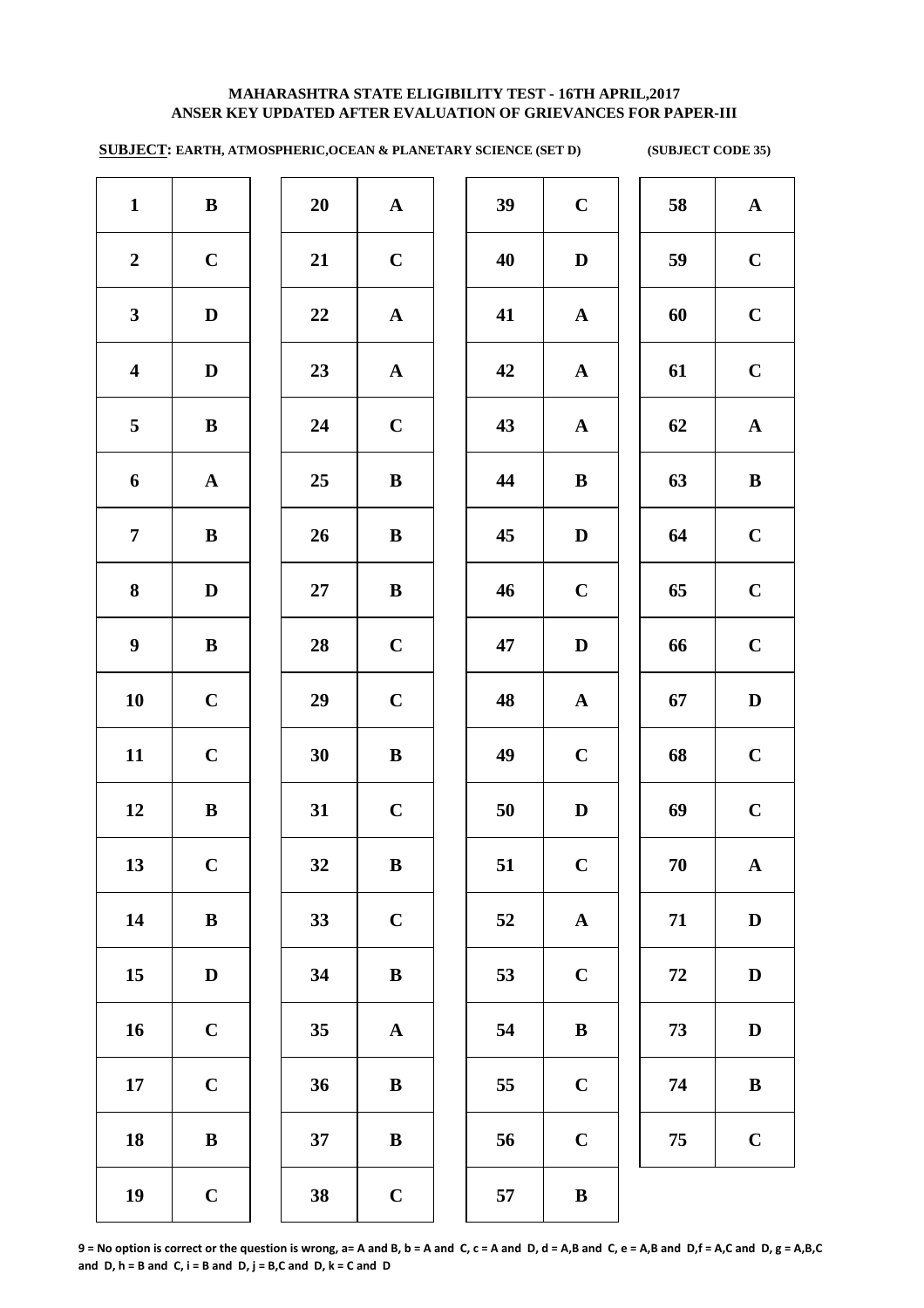# **SUBJECT: GEOGRAPHY (SET A) (SUBJECT CODE 36)**

| $\mathbf{1}$            | $\mathbf C$  | 20     | ${\bf A}$   | 39 | $\mathbf D$  | 58 | $\mathbf D$  |
|-------------------------|--------------|--------|-------------|----|--------------|----|--------------|
| $\boldsymbol{2}$        | $\mathbf D$  | 21     | $\bf C$     | 40 | $\, {\bf B}$ | 59 | $\, {\bf B}$ |
| $\mathbf{3}$            | ${\bf B}$    | 22     | ${\bf A}$   | 41 | $\, {\bf B}$ | 60 | $\mathbf{A}$ |
| $\overline{\mathbf{4}}$ | $\mathbf D$  | 23     | ${\bf A}$   | 42 | $\mathbf C$  | 61 | C/A          |
| 5                       | ${\bf A}$    | 24     | $\bf{B}$    | 43 | ${\bf A}$    | 62 | $\bf{B}$     |
| $\boldsymbol{6}$        | ${\bf A}$    | 25     | $\mathbf C$ | 44 | $\mathbf C$  | 63 | $\mathbf D$  |
| $\overline{7}$          | ${\bf A}$    | 26     | $\bf{B}$    | 45 | ${\bf A}$    | 64 | $\bf{B}$     |
| 8                       | $\mathbf{B}$ | $27\,$ | $\bf{B}$    | 46 | $\mathbf D$  | 65 | ${\bf A}$    |
| $\boldsymbol{9}$        | $\mathbf C$  | 28     | $\mathbf C$ | 47 | $\mathbf C$  | 66 | ${\bf A}$    |
| ${\bf 10}$              | ${\bf A}$    | 29     | ${\bf A}$   | 48 | ${\bf A}$    | 67 | $\bf{B}$     |
| 11                      | $\mathbf D$  | 30     | ${\bf A}$   | 49 | $\mathbf C$  | 68 | $\bf C$      |
| 12                      | $\mathbf D$  | 31     | $\mathbf C$ | 50 | ${\bf A}$    | 69 | $\mathbf C$  |
| 13                      | $\mathbf C$  | 32     | $\mathbf D$ | 51 | $\, {\bf B}$ | 70 | ${\bf A}$    |
| 14                      | ${\bf A}$    | 33     | ${\bf A}$   | 52 | $\mathbf C$  | 71 | ${\bf A}$    |
| 15 <sup>15</sup>        | $\mathbf{B}$ | 34     | $\mathbf D$ | 53 | $\mathbf C$  | 72 | $\mathbf D$  |
| 16                      | $\mathbf D$  | 35     | $\mathbf D$ | 54 | ${\bf A}$    | 73 | C/B          |
| 17                      | $\mathbf{B}$ | 36     | $\bf{B}$    | 55 | $\mathbf D$  | 74 | $\mathbf D$  |
| 18                      | $\mathbf{B}$ | 37     | $\mathbf C$ | 56 | $\mathbf{A}$ | 75 | $\bf{B}$     |
| 19                      | ${\bf A}$    | 38     | $\mathbf C$ | 57 | $\mathbf C$  |    |              |
|                         |              |        |             |    |              |    |              |

| 39 | $\mathbf D$           | 58 | $\mathbf D$           |
|----|-----------------------|----|-----------------------|
| 40 | $\bf{B}$              | 59 | B                     |
| 41 | $\bf{B}$              | 60 | $\mathbf A$           |
| 42 | $\mathbf C$           | 61 | C/A                   |
| 43 | ${\bf A}$             | 62 | $\bf{B}$              |
| 44 | $\mathbf C$           | 63 | D                     |
| 45 | $\mathbf A$           | 64 | $\bf{B}$              |
| 46 | D                     | 65 | $\mathbf A$           |
| 47 | $\mathbf C$           | 66 | $\boldsymbol{\rm{A}}$ |
| 48 | $\boldsymbol{\rm{A}}$ | 67 | $\bf{B}$              |
| 49 | $\mathbf C$           | 68 | $\mathbf C$           |
| 50 | $\boldsymbol{\rm{A}}$ | 69 | $\mathbf C$           |
| 51 | ${\bf B}$             | 70 | $\mathbf A$           |
| 52 | $\mathbf C$           | 71 | $\mathbf{A}$          |
| 53 | $\mathbf C$           | 72 | $\mathbf D$           |
| 54 | $\mathbf A$           | 73 | C/B                   |
| 55 | $\mathbf D$           | 74 | $\mathbf D$           |
| 56 | ${\bf A}$             | 75 | $\, {\bf B}$          |
| 57 | $\mathbf C$           |    |                       |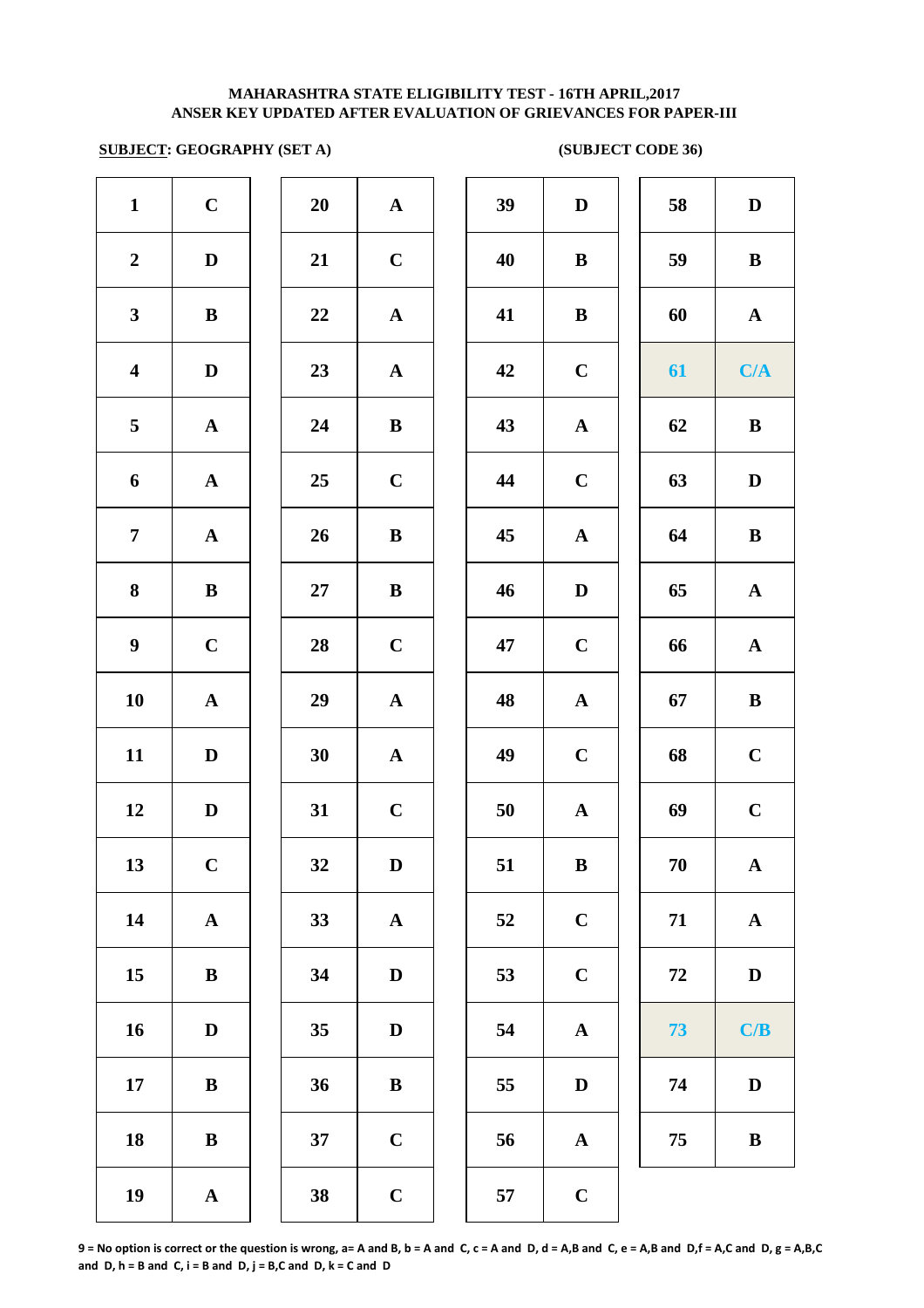# **SUBJECT: GEOGRAPHY (SET B) (SUBJECT CODE 36)**

| $\mathbf{1}$            | $\mathbf C$ | 20 | $\bf{B}$    | 39 | $\, {\bf B}$ | 58 | $\bf{B}$     |
|-------------------------|-------------|----|-------------|----|--------------|----|--------------|
| $\boldsymbol{2}$        | ${\bf A}$   | 21 | $\bf{B}$    | 40 | ${\bf A}$    | 59 | $\mathbf{D}$ |
| $\mathbf{3}$            | ${\bf A}$   | 22 | $\bf C$     | 41 | C/A          | 60 | $\mathbf A$  |
| $\overline{\mathbf{4}}$ | $\bf{B}$    | 23 | ${\bf A}$   | 42 | $\, {\bf B}$ | 61 | $\mathbf A$  |
| 5                       | $\mathbf C$ | 24 | $\mathbf C$ | 43 | $\mathbf D$  | 62 | $\mathbf A$  |
| 6                       | $\bf{B}$    | 25 | ${\bf A}$   | 44 | $\, {\bf B}$ | 63 | $\bf{B}$     |
| $\overline{7}$          | $\bf{B}$    | 26 | $\mathbf D$ | 45 | ${\bf A}$    | 64 | $\mathbf C$  |
| $\bf{8}$                | $\mathbf C$ | 27 | $\mathbf C$ | 46 | ${\bf A}$    | 65 | $\mathbf A$  |
| $\boldsymbol{9}$        | ${\bf A}$   | 28 | ${\bf A}$   | 47 | $\, {\bf B}$ | 66 | $\mathbf{D}$ |
| 10                      | ${\bf A}$   | 29 | $\mathbf C$ | 48 | $\mathbf C$  | 67 | D            |
| 11                      | $\mathbf C$ | 30 | ${\bf A}$   | 49 | $\mathbf C$  | 68 | $\mathbf C$  |
| 12                      | $\mathbf D$ | 31 | $\bf{B}$    | 50 | ${\bf A}$    | 69 | $\mathbf A$  |
| 13                      | ${\bf A}$   | 32 | $\mathbf C$ | 51 | $\mathbf{A}$ | 70 | $\bf{B}$     |
| 14                      | $\mathbf D$ | 33 | $\bf C$     | 52 | $\mathbf D$  | 71 | $\mathbf{D}$ |
| 15                      | $\mathbf D$ | 34 | ${\bf A}$   | 53 | C/B          | 72 | $\bf{B}$     |
| 16                      | $\bf{B}$    | 35 | $\mathbf D$ | 54 | $\mathbf D$  | 73 | $\bf{B}$     |
| 17                      | $\mathbf C$ | 36 | ${\bf A}$   | 55 | $\bf{B}$     | 74 | $\mathbf A$  |
| 18                      | $\mathbf C$ | 37 | $\mathbf C$ | 56 | $\bf C$      | 75 | $\mathbf A$  |
| 19                      | $\mathbf D$ | 38 | $\mathbf D$ | 57 | $\mathbf D$  |    |              |

| 39 | $\bf{B}$              | 58 | $\bf{B}$              |
|----|-----------------------|----|-----------------------|
| 40 | $\mathbf{A}$          | 59 | D                     |
| 41 | C/A                   | 60 | ${\bf A}$             |
| 42 | $\bf{B}$              | 61 | $\mathbf A$           |
| 43 | $\mathbf D$           | 62 | $\boldsymbol{\rm{A}}$ |
| 44 | $\bf{B}$              | 63 | $\bf{B}$              |
| 45 | $\mathbf A$           | 64 | $\mathbf C$           |
| 46 | $\mathbf A$           | 65 | $\mathbf A$           |
| 47 | $\bf{B}$              | 66 | $\mathbf D$           |
| 48 | $\mathbf C$           | 67 | D                     |
| 49 | $\mathbf C$           | 68 | $\mathbf C$           |
| 50 | $\boldsymbol{\rm{A}}$ | 69 | ${\bf A}$             |
| 51 | $\mathbf{A}$          | 70 | B                     |
| 52 | $\mathbf D$           | 71 | D                     |
| 53 | C/B                   | 72 | $\bf{B}$              |
| 54 | $\mathbf D$           | 73 | $\bf{B}$              |
| 55 | B                     | 74 | $\mathbf A$           |
| 56 | $\mathbf C$           | 75 | ${\bf A}$             |
| 57 | D                     |    |                       |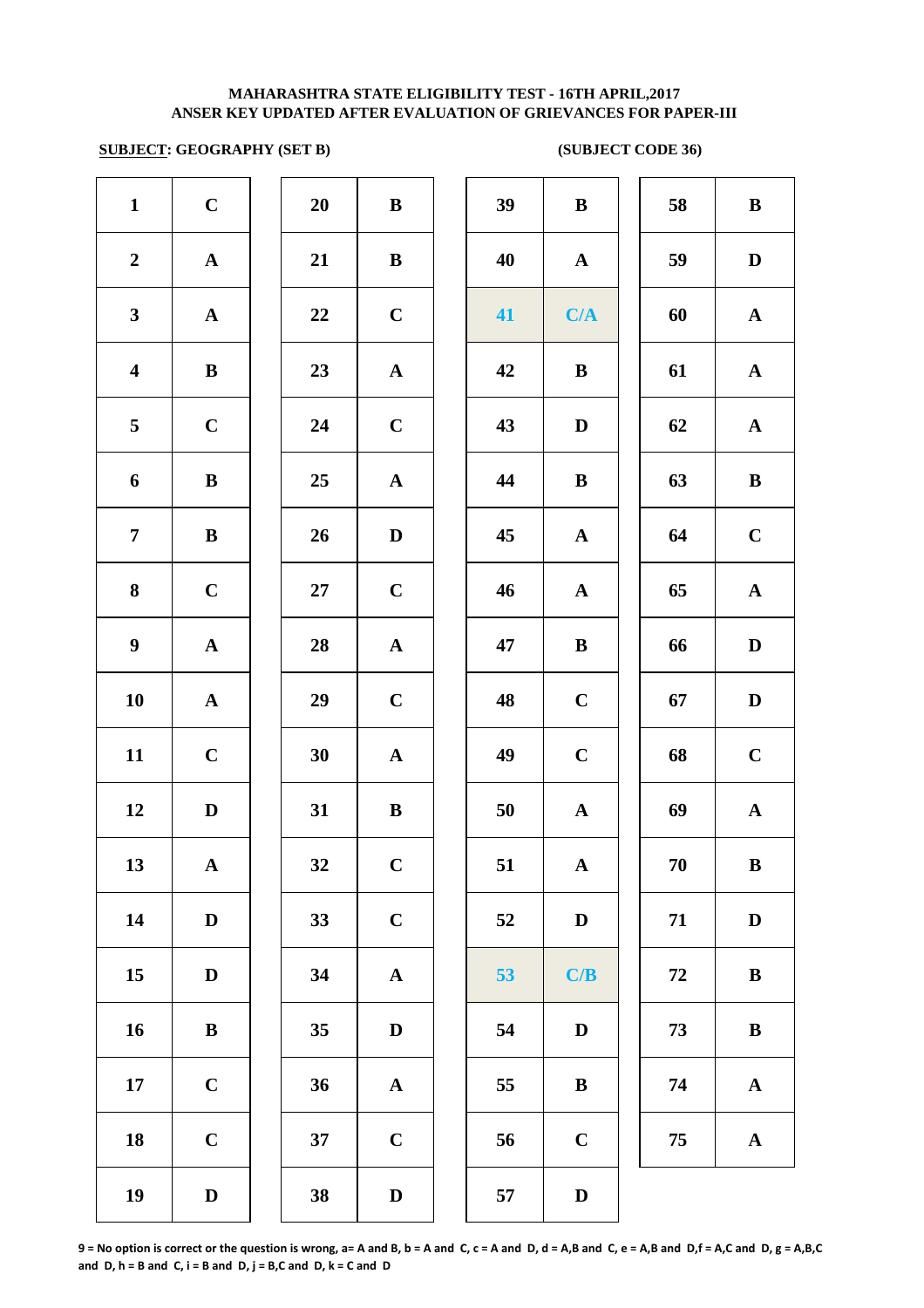# **SUBJECT: GEOGRAPHY (SET C) (SUBJECT CODE 36)**

| $\mathbf{1}$            | $\mathbf C$  | 20     | ${\bf A}$    | 39 | $\mathbf C$ | 58         | $\mathbf C$  |
|-------------------------|--------------|--------|--------------|----|-------------|------------|--------------|
| $\boldsymbol{2}$        | $\mathbf D$  | 21     | $\bf{B}$     | 40 | ${\bf A}$   | 59         | $\mathbf A$  |
| $\mathbf{3}$            | ${\bf A}$    | 22     | $\mathbf C$  | 41 | ${\bf A}$   | 60         | $\bf{B}$     |
| $\overline{\mathbf{4}}$ | $\mathbf D$  | 23     | $\mathbf C$  | 42 | $\mathbf D$ | 61         | $\mathbf{D}$ |
| $\overline{\mathbf{5}}$ | $\mathbf{D}$ | 24     | ${\bf A}$    | 43 | C/B         | 62         | $\bf{B}$     |
| 6                       | $\mathbf{B}$ | 25     | $\mathbf D$  | 44 | $\mathbf D$ | 63         | $\bf{B}$     |
| $7\phantom{.}$          | $\mathbf C$  | 26     | ${\bf A}$    | 45 | $\bf{B}$    | 64         | $\mathbf A$  |
| 8                       | $\mathbf C$  | $27\,$ | $\mathbf C$  | 46 | $\mathbf C$ | 65         | $\mathbf A$  |
| $\boldsymbol{9}$        | $\mathbf{D}$ | 28     | $\mathbf D$  | 47 | $\mathbf D$ | 66         | $\mathbf C$  |
| 10                      | $\bf{B}$     | 29     | $\bf{B}$     | 48 | $\bf{B}$    | 67         | $\mathbf A$  |
| 11                      | $\bf{B}$     | 30     | ${\bf A}$    | 49 | $\mathbf D$ | 68         | $\mathbf A$  |
| 12                      | $\mathbf C$  | 31     | C/A          | 50 | ${\bf A}$   | 69         | $\bf{B}$     |
| 13                      | ${\bf A}$    | 32     | $\, {\bf B}$ | 51 | ${\bf A}$   | 70         | $\mathbf C$  |
| 14                      | $\mathbf C$  | 33     | $\mathbf D$  | 52 | ${\bf A}$   | 71         | $\bf{B}$     |
| 15                      | ${\bf A}$    | 34     | ${\bf B}$    | 53 | $\bf{B}$    | ${\bf 72}$ | $\bf{B}$     |
| 16                      | $\mathbf D$  | 35     | ${\bf A}$    | 54 | $\mathbf C$ | 73         | $\mathbf C$  |
| $17\,$                  | $\mathbf C$  | 36     | ${\bf A}$    | 55 | ${\bf A}$   | 74         | $\mathbf A$  |
| 18                      | ${\bf A}$    | 37     | $\bf{B}$     | 56 | D           | 75         | $\mathbf A$  |
| 19                      | $\mathbf C$  | 38     | $\mathbf C$  | 57 | $\mathbf D$ |            |              |

| J                        | $\mathbf A$             | 3 <sup>0</sup>            |
|--------------------------|-------------------------|---------------------------|
| $\overline{\mathsf{L}}$  | B                       | $\overline{4}$            |
| $\overline{\phantom{a}}$ | $\mathbf C$             | $\overline{\mathbf{4}}$   |
| ,                        | $\mathbf C$             | $\ddot{ }$                |
| ļ                        | $\mathbf{A}$            | $\ddot{\mathbf{4}}$       |
| 5                        | D                       | $\overline{4}$            |
| í                        | ${\bf A}$               | $\overline{4}$            |
| 7                        | $\overline{\mathbf{C}}$ | $\overline{4}$            |
| $\overline{\phantom{a}}$ | D                       | $\boldsymbol{4}^{\prime}$ |
| $\blacksquare$           | $\bf{B}$                | $\overline{4}$            |
| $\blacksquare$           | ${\bf A}$               | $\overline{4}$            |
| $\overline{\phantom{a}}$ | C/A                     | 5 <sub>0</sub>            |
| ļ                        | B                       | 5 <sup>2</sup>            |
| ļ                        | D                       | 5 <sup>′</sup>            |
| ļ                        | $\bf{B}$                | 5.                        |
| 5                        | $\overline{\mathbf{A}}$ | 5 <sup>′</sup>            |
| í                        | $\mathbf{A}$            | 5.                        |
| 7                        | B                       | 5 <sub>0</sub>            |
| ì                        | $\mathbf C$             | $5^{\prime}$              |

| $\mathbf C$           | 58 | $\mathbf C$           |
|-----------------------|----|-----------------------|
| $\mathbf{A}$          | 59 | $\mathbf A$           |
| $\mathbf A$           | 60 | B                     |
| $\mathbf D$           | 61 | $\mathbf D$           |
| C/B                   | 62 | B                     |
| $\mathbf D$           | 63 | $\bf{B}$              |
| $\bf{B}$              | 64 | ${\bf A}$             |
| $\mathbf C$           | 65 | $\mathbf A$           |
| $\mathbf D$           | 66 | $\mathbf C$           |
| B                     | 67 | $\mathbf A$           |
| D                     | 68 | $\mathbf A$           |
| $\boldsymbol{\rm{A}}$ | 69 | B                     |
| $\mathbf A$           | 70 | $\mathbf C$           |
| $\mathbf A$           | 71 | $\bf{B}$              |
| B                     | 72 | B                     |
| $\mathbf C$           | 73 | $\mathbf C$           |
| ${\bf A}$             | 74 | $\boldsymbol{\rm{A}}$ |
| D                     | 75 | ${\bf A}$             |
| ${\bf D}$             |    |                       |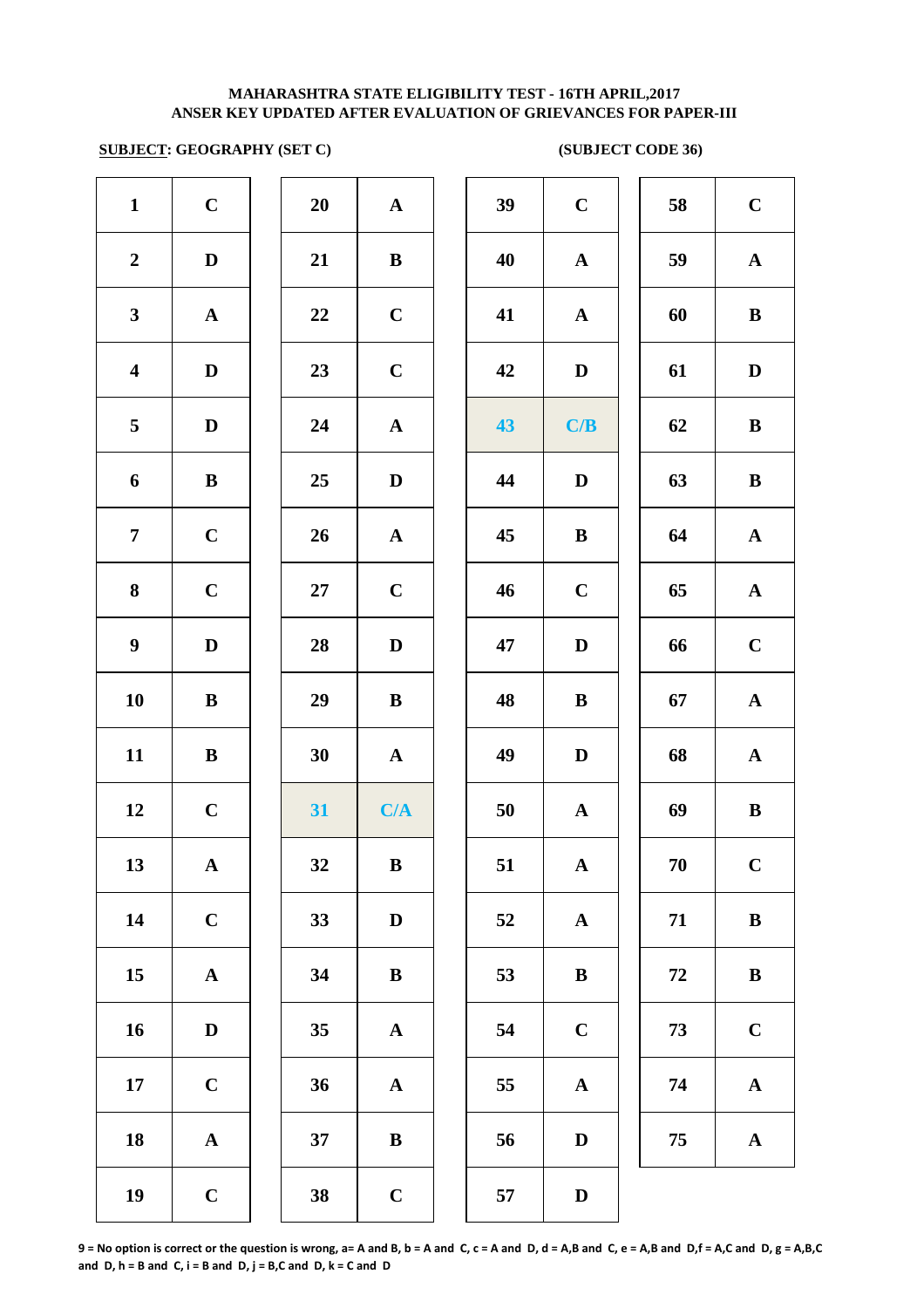## **ANSER KEY UPDATED AFTER EVALUATION OF GRIEVANCES FOR PAPER-III MAHARASHTRA STATE ELIGIBILITY TEST - 16TH APRIL,2017**

# **SUBJECT: GEOGRAPHY (SET D) (SUBJECT CODE 36)**

| $\mathbf{1}$            | $\, {\bf B}$          | 20 | ${\bf A}$             | 39 | $\mathbf{D}$ |
|-------------------------|-----------------------|----|-----------------------|----|--------------|
| $\boldsymbol{2}$        | $\mathbf C$           | 21 | C/A                   | 40 | $\mathbf A$  |
| $\mathbf{3}$            | $\boldsymbol{\rm{A}}$ | 22 | $\bf{B}$              | 41 | $\mathbf A$  |
| $\overline{\mathbf{4}}$ | $\mathbf C$           | 23 | $\mathbf D$           | 42 | $\mathbf A$  |
| 5                       | ${\bf A}$             | 24 | $\bf{B}$              | 43 | $\bf{B}$     |
| 6                       | $\mathbf D$           | 25 | ${\bf A}$             | 44 | $\mathbf C$  |
| $\overline{7}$          | $\mathbf C$           | 26 | $\mathbf A$           | 45 | $\mathbf A$  |
| $\bf{8}$                | ${\bf A}$             | 27 | $\, {\bf B}$          | 46 | $\mathbf{D}$ |
| $\boldsymbol{9}$        | $\mathbf C$           | 28 | $\mathbf C$           | 47 | $\mathbf{D}$ |
| ${\bf 10}$              | $\boldsymbol{\rm{A}}$ | 29 | $\mathbf C$           | 48 | $\mathbf C$  |
| 11                      | $\, {\bf B}$          | 30 | $\boldsymbol{\rm{A}}$ | 49 | $\mathbf{A}$ |
| 12                      | $\mathbf C$           | 31 | $\boldsymbol{\rm{A}}$ | 50 | $\bf{B}$     |
| 13                      | $\mathbf C$           | 32 | $\mathbf D$           | 51 | $\mathbf{D}$ |
| 14                      | $\boldsymbol{\rm{A}}$ | 33 | C/B                   | 52 | $\bf{B}$     |
| $15\,$                  | $\mathbf D$           | 34 | $\mathbf D$           | 53 | $\bf{B}$     |
| 16                      | $\boldsymbol{\rm{A}}$ | 35 | $\, {\bf B}$          | 54 | $\mathbf A$  |
| 17                      | $\mathbf C$           | 36 | $\mathbf C$           | 55 | $\mathbf A$  |
| 18                      | $\mathbf D$           | 37 | $\mathbf{D}%$         | 56 | $\mathbf C$  |
| 19                      | $\, {\bf B}$          | 38 | $\, {\bf B}$          | 57 | $\mathbf A$  |
|                         |                       |    |                       |    |              |

| 20 | A                       |
|----|-------------------------|
| 21 | C/A                     |
| 22 | B                       |
| 23 | D                       |
| 24 | B                       |
| 25 | $\mathbf A$             |
| 26 | $\mathbf A$             |
| 27 | B                       |
| 28 | $\mathbf C$             |
| 29 | $\mathbf C$             |
| 30 | $\mathbf A$             |
| 31 | $\overline{\mathbf{A}}$ |
| 32 | D                       |
| 33 | C/B                     |
| 34 | $\mathbf D$             |
| 35 | B                       |
| 36 | $\mathbf C$             |
| 37 | D                       |
| 38 | B                       |

| $\mathbf{1}$            | $\bf{B}$     | 20 | ${\bf A}$    | 39     | D            | 58 | ${\bf A}$   |
|-------------------------|--------------|----|--------------|--------|--------------|----|-------------|
| $\overline{2}$          | $\mathbf C$  | 21 | C/A          | 40     | $\mathbf{A}$ | 59 | $\bf{B}$    |
| $\mathbf{3}$            | $\mathbf A$  | 22 | $\, {\bf B}$ | 41     | $\mathbf{A}$ | 60 | $\mathbf C$ |
| $\overline{\mathbf{4}}$ | $\mathbf C$  | 23 | $\mathbf{D}$ | 42     | $\mathbf{A}$ | 61 | $\bf{B}$    |
| $\overline{\mathbf{5}}$ | $\mathbf A$  | 24 | $\bf{B}$     | 43     | $\, {\bf B}$ | 62 | $\bf{B}$    |
| 6                       | $\mathbf D$  | 25 | $\mathbf{A}$ | 44     | $\mathbf C$  | 63 | $\mathbf C$ |
| $\overline{7}$          | $\mathbf C$  | 26 | $\mathbf{A}$ | 45     | $\mathbf{A}$ | 64 | ${\bf A}$   |
| 8                       | $\mathbf A$  | 27 | $\bf{B}$     | 46     | $\mathbf D$  | 65 | ${\bf A}$   |
| $\boldsymbol{9}$        | $\mathbf C$  | 28 | $\mathbf C$  | 47     | $\mathbf D$  | 66 | $\mathbf C$ |
| 10                      | ${\bf A}$    | 29 | $\mathbf C$  | 48     | $\mathbf C$  | 67 | $\mathbf D$ |
| 11                      | $\bf{B}$     | 30 | ${\bf A}$    | 49     | ${\bf A}$    | 68 | ${\bf A}$   |
| 12                      | $\mathbf C$  | 31 | ${\bf A}$    | 50     | $\bf{B}$     | 69 | $\mathbf D$ |
| 13                      | $\mathbf C$  | 32 | $\mathbf D$  | 51     | $\mathbf D$  | 70 | $\mathbf D$ |
| 14                      | $\mathbf A$  | 33 | C/B          | 52     | B            | 71 | $\bf{B}$    |
| 15                      | D            | 34 | D            | 53     | $\bf{B}$     | 72 | $\mathbf C$ |
| 16                      | $\mathbf{A}$ | 35 | $\bf{B}$     | 54     | $\mathbf{A}$ | 73 | $\mathbf C$ |
| 17                      | $\mathbf C$  | 36 | $\mathbf C$  | 55     | $\mathbf{A}$ | 74 | $\mathbf D$ |
| 18                      | $\mathbf{D}$ | 37 | $\mathbf{D}$ | 56     | $\mathbf C$  | 75 | $\bf{B}$    |
| 19                      | $\bf{B}$     | 38 | $\, {\bf B}$ | $57\,$ | $\mathbf{A}$ |    |             |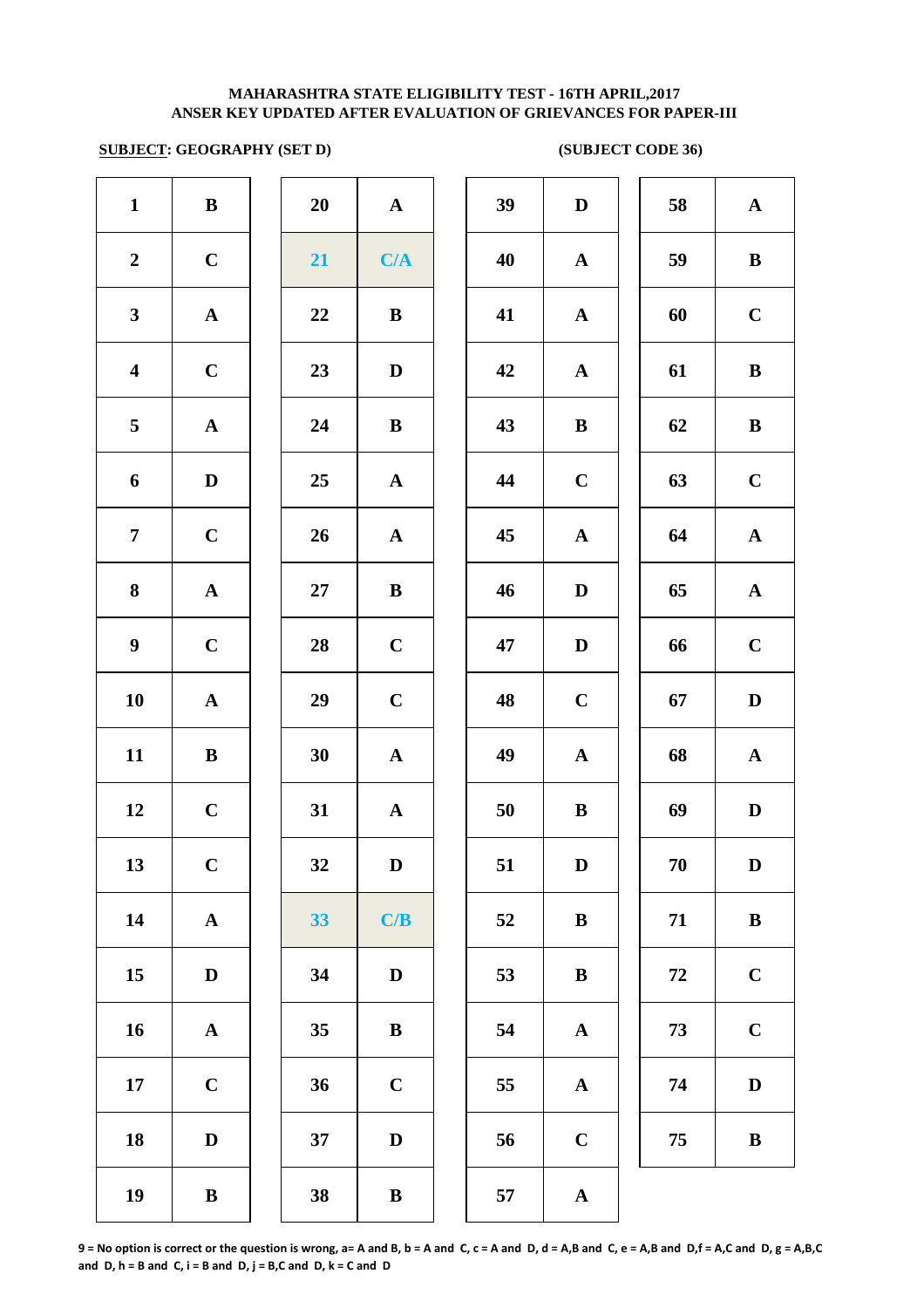# **SUBJECT: COMPUTER SCIENCE & APPLICATION (SET A) (SUBJECT CODE 37)**

| $\mathbf{1}$            | $\mathbf D$           | 20               | ${\bf A}$               | 39 | $\mathbf{D}$ |
|-------------------------|-----------------------|------------------|-------------------------|----|--------------|
| $\boldsymbol{2}$        | $\mathbf C$           | 21               | $\, {\bf B}$            | 40 | 9            |
| $\mathbf{3}$            | ${\bf A}$             | 22               | $\mathbf D$             | 41 | $\bf{B}$     |
| $\overline{\mathbf{4}}$ | $\mathbf C$           | 23               | $\, {\bf B}$            | 42 | $\mathbf C$  |
| 5                       | $\mathbf C$           | 24               | $\mathbf D$             | 43 | $\bf{B}$     |
| 6                       | $\mathbf{i}$          | $25\phantom{.0}$ | A/B                     | 44 | $\bf{B}$     |
| $\overline{7}$          | ${\bf A}$             | 26               | D                       | 45 | $\bf{B}$     |
| 8                       | ${\bf A}$             | 27               | $\mathbf D$             | 46 | $\bf{B}$     |
| $\boldsymbol{9}$        | $\mathbf C$           | 28               | $\mathbf C$             | 47 | $\mathbf C$  |
| 10                      | $\, {\bf B}$          | 29               | $\overline{\mathbf{9}}$ | 48 | $\bf{B}$     |
| 11                      | $\boldsymbol{\rm{A}}$ | 30               | $\, {\bf B}$            | 49 | $\mathbf{D}$ |
| 12                      | $\mathbf D$           | 31               | $\mathbf C$             | 50 | D            |
| 13                      | ${\bf A}$             | 32               | ${\bf A}$               | 51 | $\bf{B}$     |
| 14                      | $\, {\bf B}$          | 33               | $\boldsymbol{\rm{A}}$   | 52 | $\bf{D}$     |
| 15                      | $\bf{a}$              | 34               | $\bf{B}$                | 53 | 9            |
| 16                      | $\mathbf D$           | 35               | $\mathbf D$             | 54 | 9            |
| 17                      | $\bf{B}$              | 36               | $\boldsymbol{g}$        | 55 | D            |
| 18                      | $\bf{B}$              | 37               | $\mathbf C$             | 56 | $\mathbf A$  |
| 19                      | $\, {\bf B}$          | 38               | $\, {\bf B}$            | 57 | $\bf{B}$     |
|                         |                       |                  |                         |    |              |

| 20 | $\mathbf A$             |
|----|-------------------------|
| 21 | B                       |
| 22 | D                       |
| 23 | B                       |
| 24 | D                       |
| 25 | A/B                     |
| 26 | $\mathbf D$             |
| 27 | D                       |
| 28 | $\mathbf C$             |
| 29 | 9                       |
| 30 | B                       |
| 31 | $\overline{\mathbf{C}}$ |
| 32 | $\overline{\mathbf{A}}$ |
| 33 | A                       |
| 34 | B                       |
| 35 | D                       |
| 36 | g                       |
| 37 | $\overline{\mathbf{C}}$ |

| $\mathbf{1}$            | D            | 20 | $\mathbf{A}$            | 39 | D                | 58 | $\bf{B}$     |
|-------------------------|--------------|----|-------------------------|----|------------------|----|--------------|
| $\overline{2}$          | $\mathbf C$  | 21 | $\bf{B}$                | 40 | $\boldsymbol{9}$ | 59 | $\mathbf{A}$ |
| $\mathbf{3}$            | ${\bf A}$    | 22 | D                       | 41 | $\bf{B}$         | 60 | $\mathbf{D}$ |
| $\overline{\mathbf{4}}$ | $\mathbf C$  | 23 | $\bf{B}$                | 42 | $\mathbf C$      | 61 | $\mathbf{A}$ |
| 5                       | $\mathbf C$  | 24 | $\mathbf D$             | 43 | $\bf{B}$         | 62 | D            |
| 6                       | $\mathbf{i}$ | 25 | A/B                     | 44 | $\bf{B}$         | 63 | $\mathbf C$  |
| $\overline{7}$          | $\mathbf{A}$ | 26 | D                       | 45 | $\bf{B}$         | 64 | $\bf{B}$     |
| 8                       | $\mathbf{A}$ | 27 | D                       | 46 | $\bf{B}$         | 65 | $\mathbf{A}$ |
| 9                       | $\mathbf C$  | 28 | $\mathbf C$             | 47 | $\mathbf C$      | 66 | $\bf{B}$     |
| 10                      | $\, {\bf B}$ | 29 | $\overline{\mathbf{9}}$ | 48 | $\bf{B}$         | 67 | $\mathbf C$  |
| 11                      | $\mathbf A$  | 30 | $\bf{B}$                | 49 | D                | 68 | $\mathbf C$  |
| 12                      | $\mathbf{D}$ | 31 | $\mathbf C$             | 50 | $\mathbf{D}$     | 69 | $\mathbf D$  |
| 13                      | ${\bf A}$    | 32 | ${\bf A}$               | 51 | $\bf{B}$         | 70 | $\mathbf{A}$ |
| 14                      | $\, {\bf B}$ | 33 | ${\bf A}$               | 52 | $\mathbf D$      | 71 | ${\bf A}$    |
| 15                      | $\mathbf a$  | 34 | $\bf{B}$                | 53 | $\boldsymbol{9}$ | 72 | $\mathbf C$  |
| 16                      | D            | 35 | $\mathbf D$             | 54 | $\boldsymbol{9}$ | 73 | $\, {\bf B}$ |
| 17                      | $\bf{B}$     | 36 | $\boldsymbol{g}$        | 55 | $\mathbf{D}$     | 74 | D            |
| 18                      | $\bf{B}$     | 37 | $\mathbf C$             | 56 | $\mathbf A$      | 75 | $\bf{B}$     |
| 10                      | $\mathbf{D}$ | 20 | $\mathbf{D}$            | E7 | $\mathbf{D}$     |    |              |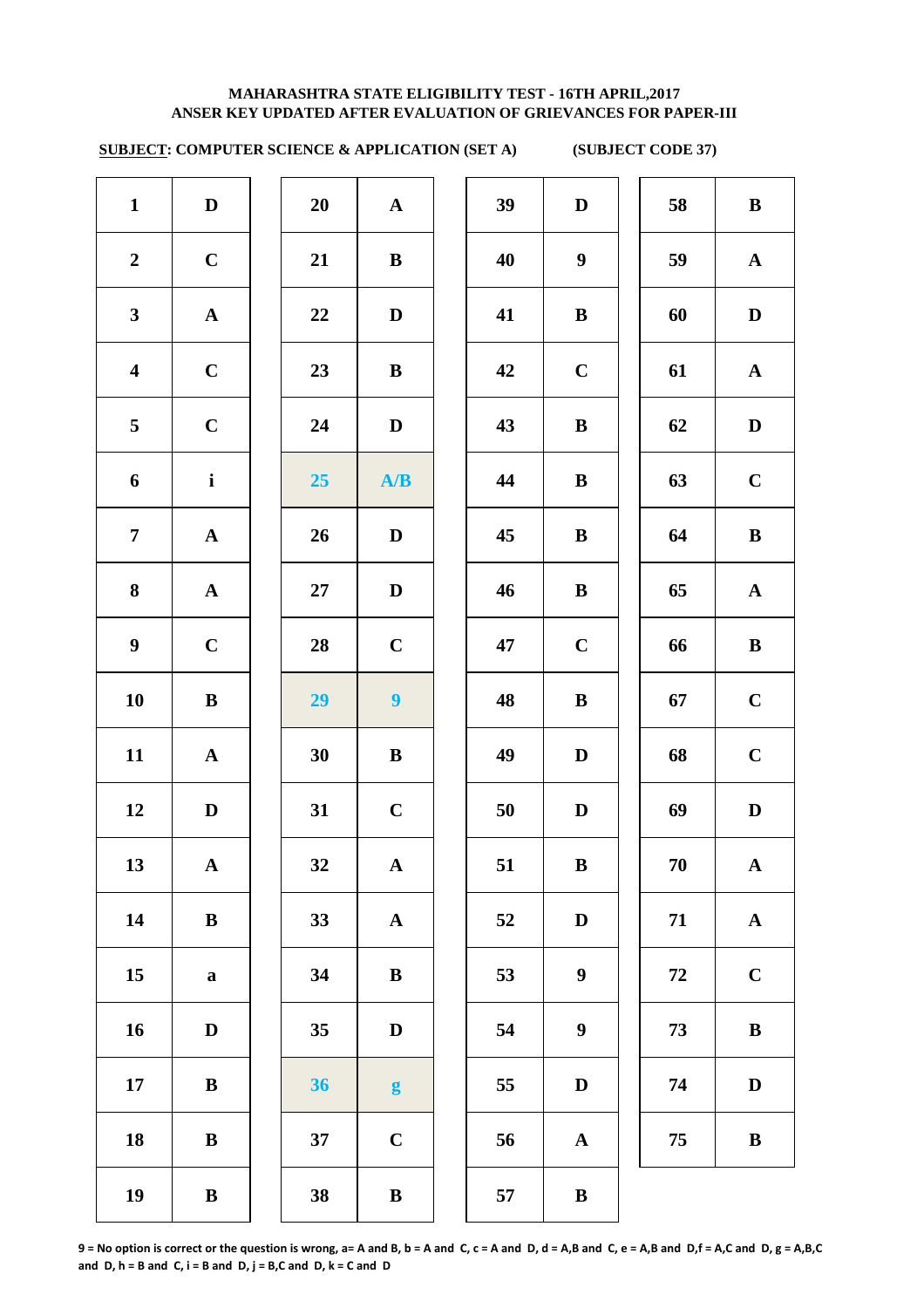# **SUBJECT: COMPUTER SCIENCE & APPLICATION (SET B) (SUBJECT CODE 37)**

| $\mathbf{1}$            | ${\bf B}$               | 20 | $\boldsymbol{9}$ | 39 | ${\bf A}$   | 58         | $\mathbf A$  |
|-------------------------|-------------------------|----|------------------|----|-------------|------------|--------------|
| $\boldsymbol{2}$        | $\mathbf D$             | 21 | $\bf{B}$         | 40 | $\mathbf D$ | 59         | $\mathbf C$  |
| $\mathbf{3}$            | $\mathbf{B}$            | 22 | $\mathbf C$      | 41 | ${\bf A}$   | 60         | $\mathbf C$  |
| $\overline{\mathbf{4}}$ | $\mathbf D$             | 23 | $\bf{B}$         | 42 | $\mathbf D$ | 61         | $\mathbf{i}$ |
| 5 <sup>5</sup>          | A/B                     | 24 | $\bf{B}$         | 43 | $\mathbf C$ | 62         | $\mathbf A$  |
| 6                       | $\mathbf D$             | 25 | $\bf{B}$         | 44 | $\bf{B}$    | 63         | $\mathbf A$  |
| $\overline{7}$          | $\mathbf D$             | 26 | $\bf{B}$         | 45 | ${\bf A}$   | 64         | $\mathbf C$  |
| 8                       | $\mathbf C$             | 27 | $\mathbf C$      | 46 | $\bf{B}$    | 65         | $\bf{B}$     |
| $\boldsymbol{9}$        | $\overline{\mathbf{9}}$ | 28 | $\bf{B}$         | 47 | $\mathbf C$ | 66         | $\mathbf A$  |
| 10                      | $\bf{B}$                | 29 | $\mathbf{D}$     | 48 | $\bf C$     | 67         | $\mathbf{D}$ |
| 11                      | $\mathbf C$             | 30 | $\mathbf{D}$     | 49 | $\mathbf D$ | 68         | $\mathbf A$  |
| 12                      | ${\bf A}$               | 31 | $\, {\bf B}$     | 50 | ${\bf A}$   | 69         | $\bf{B}$     |
| 13                      | ${\bf A}$               | 32 | $\mathbf D$      | 51 | ${\bf A}$   | 70         | $\mathbf a$  |
| 14                      | $\, {\bf B}$            | 33 | $\boldsymbol{9}$ | 52 | $\mathbf C$ | 71         | $\mathbf{D}$ |
| 15                      | $\mathbf D$             | 34 | $\boldsymbol{9}$ | 53 | $\bf{B}$    | ${\bf 72}$ | $\bf{B}$     |
| <b>16</b>               | $\boldsymbol{g}$        | 35 | $\mathbf D$      | 54 | $\mathbf D$ | 73         | $\bf{B}$     |
| 17                      | $\mathbf C$             | 36 | ${\bf A}$        | 55 | $\bf{B}$    | 74         | $\bf{B}$     |
| 18                      | $\bf{B}$                | 37 | $\bf{B}$         | 56 | D           | 75         | $\mathbf A$  |
| 19                      | $\mathbf D$             | 38 | $\, {\bf B}$     | 57 | $\mathbf C$ |            |              |
|                         |                         |    |                  |    |             |            |              |

| $\mathbf{1}$            | $\bf{B}$                | 20     | $\boldsymbol{9}$ | 39 | ${\bf A}$    | 58 | $\mathbf{A}$ |
|-------------------------|-------------------------|--------|------------------|----|--------------|----|--------------|
| $\overline{\mathbf{2}}$ | $\mathbf D$             | 21     | $\mathbf{B}$     | 40 | $\mathbf D$  | 59 | $\mathbf C$  |
| $\overline{\mathbf{3}}$ | $\bf{B}$                | 22     | $\mathbf C$      | 41 | $\mathbf{A}$ | 60 | $\mathbf C$  |
| $\overline{\mathbf{4}}$ | $\mathbf D$             | 23     | $\bf{B}$         | 42 | $\mathbf D$  | 61 | $\mathbf{i}$ |
| 5                       | A/B                     | 24     | $\bf{B}$         | 43 | $\mathbf C$  | 62 | ${\bf A}$    |
| 6                       | $\mathbf D$             | 25     | $\bf{B}$         | 44 | $\bf{B}$     | 63 | $\mathbf{A}$ |
| $\overline{7}$          | $\mathbf D$             | 26     | $\bf{B}$         | 45 | ${\bf A}$    | 64 | $\mathbf C$  |
| 8                       | $\mathbf C$             | $27\,$ | $\mathbf C$      | 46 | $\bf{B}$     | 65 | $\, {\bf B}$ |
| $\overline{9}$          | $\overline{\mathbf{9}}$ | 28     | $\, {\bf B}$     | 47 | $\mathbf C$  | 66 | ${\bf A}$    |
| $\overline{\mathbf{0}}$ | $\bf{B}$                | 29     | $\mathbf D$      | 48 | $\mathbf C$  | 67 | D            |
| $\overline{1}$          | $\mathbf C$             | 30     | $\mathbf D$      | 49 | $\mathbf D$  | 68 | ${\bf A}$    |
| $\overline{2}$          | $\mathbf{A}$            | 31     | $\bf{B}$         | 50 | $\mathbf{A}$ | 69 | $\bf{B}$     |
| $\overline{3}$          | $\mathbf{A}$            | 32     | D                | 51 | $\mathbf{A}$ | 70 | $\mathbf{a}$ |
| $\overline{14}$         | $\bf{B}$                | 33     | $\boldsymbol{9}$ | 52 | $\mathbf C$  | 71 | D            |
| 15 <sup>5</sup>         | $\mathbf D$             | 34     | $\boldsymbol{9}$ | 53 | $\bf{B}$     | 72 | $\bf{B}$     |
| $16 \,$                 | $\boldsymbol{g}$        | 35     | $\mathbf D$      | 54 | $\mathbf D$  | 73 | $\, {\bf B}$ |
| $\overline{17}$         | $\mathbf C$             | 36     | ${\bf A}$        | 55 | $\bf{B}$     | 74 | $\, {\bf B}$ |
| $\overline{8}$          | $\, {\bf B}$            | 37     | $\bf{B}$         | 56 | D            | 75 | $\mathbf A$  |
| $\overline{9}$          | $\mathbf{D}$            | 38     | $\mathbf{R}$     | 57 | $\mathbf C$  |    |              |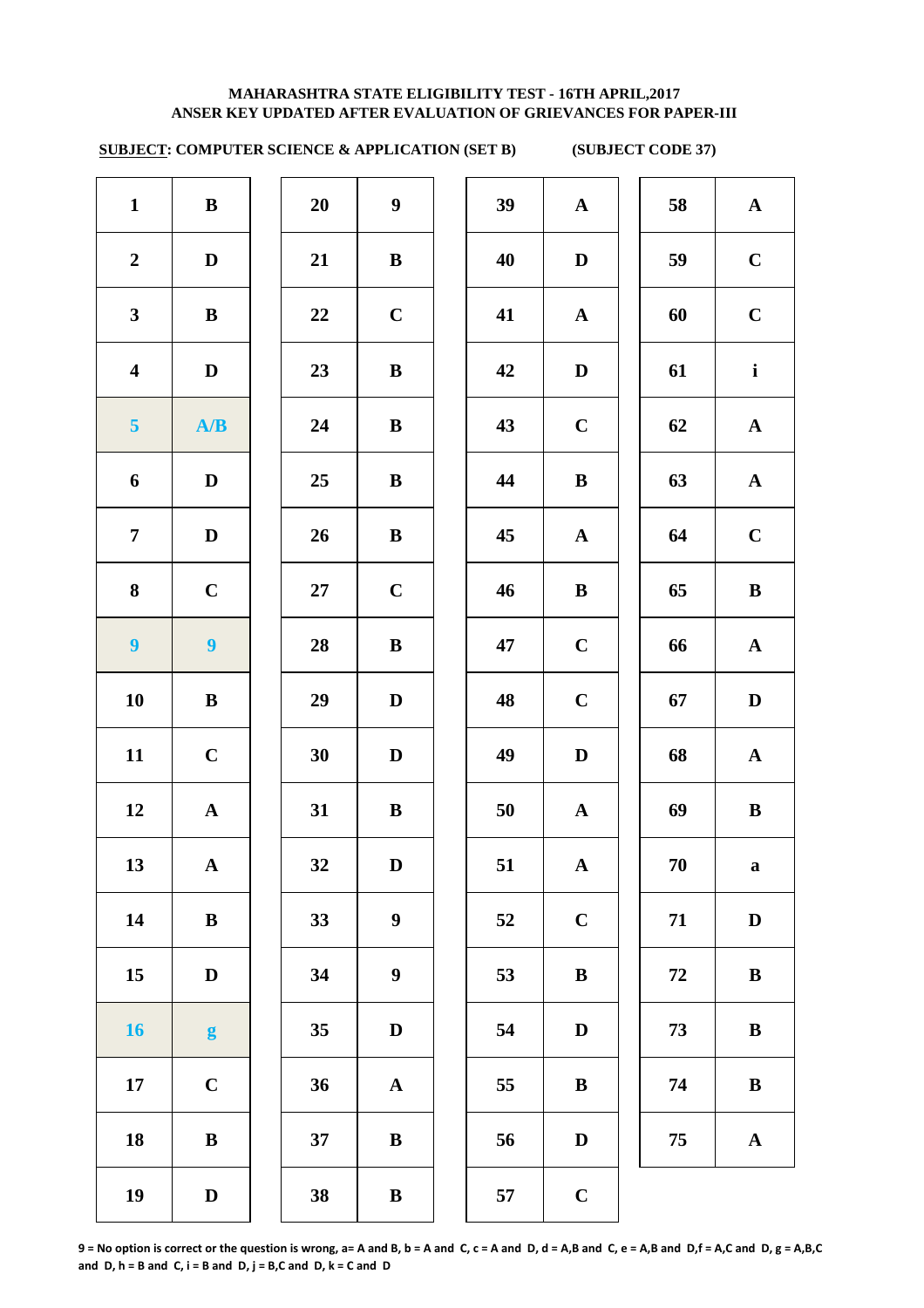# **SUBJECT: COMPUTER SCIENCE & APPLICATION (SET C) (SUBJECT CODE 37)**

| $\mathbf{1}$            | $\mathbf C$      | 20     | $\mathbf D$      | 39 | $\mathbf D$  | 58 | ${\bf A}$        |
|-------------------------|------------------|--------|------------------|----|--------------|----|------------------|
| $\boldsymbol{2}$        | ${\bf A}$        | 21     | $\, {\bf B}$     | 40 | ${\bf A}$    | 59 | $\bf{B}$         |
| $\mathbf{3}$            | ${\bf A}$        | 22     | $\mathbf D$      | 41 | ${\bf A}$    | 60 | $\mathbf a$      |
| $\overline{\mathbf{4}}$ | ${\bf B}$        | 23     | $\boldsymbol{9}$ | 42 | $\mathbf C$  | 61 | $\mathbf D$      |
| 5                       | $\mathbf D$      | 24     | $\boldsymbol{9}$ | 43 | $\bf{B}$     | 62 | $\bf{B}$         |
| $\boldsymbol{6}$        | g                | 25     | $\mathbf D$      | 44 | $\mathbf D$  | 63 | $\bf{B}$         |
| $\overline{7}$          | $\mathbf C$      | 26     | ${\bf A}$        | 45 | $\bf{B}$     | 64 | $\bf{B}$         |
| 8                       | ${\bf B}$        | $27\,$ | $\bf{B}$         | 46 | $\mathbf D$  | 65 | ${\bf A}$        |
| $\boldsymbol{9}$        | $\mathbf D$      | 28     | $\mathbf{B}$     | 47 | $\mathbf C$  | 66 | $\bf{B}$         |
| 10                      | $\boldsymbol{9}$ | 29     | ${\bf A}$        | 48 | ${\bf A}$    | 67 | $\mathbf D$      |
| 11                      | ${\bf B}$        | 30     | $\mathbf D$      | 49 | $\mathbf C$  | 68 | $\bf{B}$         |
| 12                      | $\mathbf C$      | 31     | ${\bf A}$        | 50 | $\mathbf C$  | 69 | $\mathbf D$      |
| 13                      | $\bf{B}$         | 32     | $\mathbf{D}$     | 51 | $\mathbf{i}$ | 70 | A/B              |
| 14                      | $\bf{B}$         | 33     | $\mathbf C$      | 52 | ${\bf A}$    | 71 | $\mathbf D$      |
| 15                      | $\bf{B}$         | 34     | $\, {\bf B}$     | 53 | ${\bf A}$    | 72 | $\mathbf D$      |
| 16                      | $\bf{B}$         | 35     | ${\bf A}$        | 54 | $\mathbf C$  | 73 | $\mathbf C$      |
| $17\,$                  | $\mathbf C$      | 36     | $\bf{B}$         | 55 | $\bf{B}$     | 74 | $\boldsymbol{9}$ |
| 18                      | $\bf{B}$         | 37     | $\mathbf C$      | 56 | ${\bf A}$    | 75 | $\bf{B}$         |
| 19                      | $\mathbf D$      | 38     | $\mathbf C$      | 57 | $\mathbf D$  |    |                  |
|                         |                  |        |                  |    |              |    |                  |

| 39 | $\mathbf D$           | 58         | ${\bf A}$               |
|----|-----------------------|------------|-------------------------|
| 40 | $\mathbf A$           | 59         | $\bf{B}$                |
| 41 | $\mathbf A$           | 60         | $\mathbf a$             |
| 42 | $\mathbf C$           | 61         | D                       |
| 43 | B                     | 62         | $\bf{B}$                |
| 44 | $\mathbf D$           | 63         | $\bf{B}$                |
| 45 | B                     | 64         | $\bf{B}$                |
| 46 | D                     | 65         | $\mathbf A$             |
| 47 | $\mathbf C$           | 66         | $\bf{B}$                |
| 48 | ${\bf A}$             | 67         | D                       |
| 49 | $\mathbf C$           | 68         | $\bf{B}$                |
| 50 | $\mathbf C$           | 69         | $\mathbf{D}$            |
| 51 | $\mathbf{i}$          | 70         | A/B                     |
| 52 | $\boldsymbol{\rm{A}}$ | 71         | $\mathbf{D}$            |
| 53 | ${\bf A}$             | ${\bf 72}$ | $\mathbf D$             |
| 54 | $\mathbf C$           | 73         | $\mathbf C$             |
| 55 | $\bf{B}$              | 74         | $\overline{\mathbf{9}}$ |
| 56 | $\mathbf A$           | 75         | $\bf{B}$                |
| 57 | D                     |            |                         |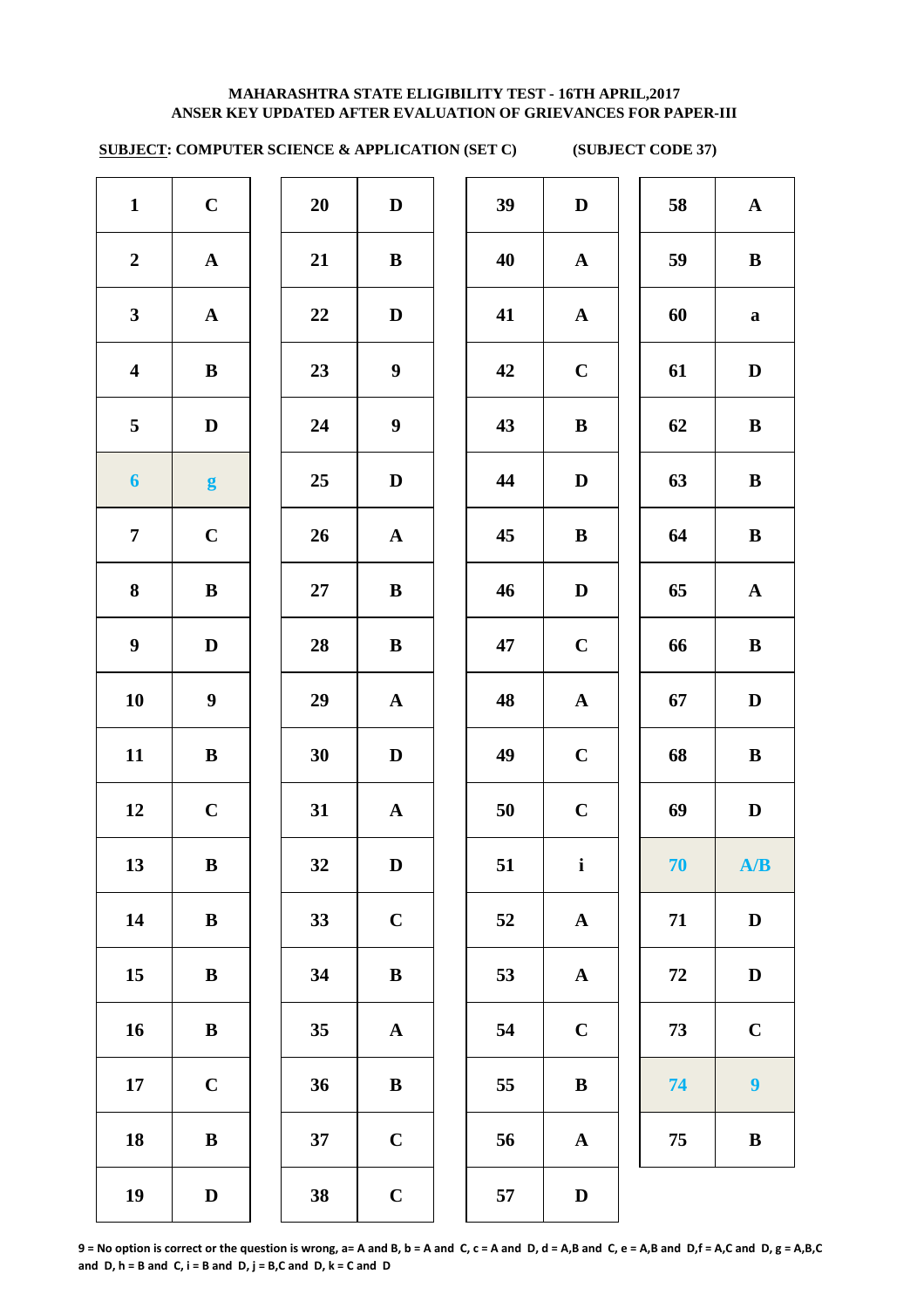# **SUBJECT: COMPUTER SCIENCE & APPLICATION (SET D) (SUBJECT CODE 37)**

| $\mathbf{1}$            | $\bf{B}$         | 20     | $\mathbf D$ | 39 | $\mathbf C$  | 58 | $\bf{B}$         |
|-------------------------|------------------|--------|-------------|----|--------------|----|------------------|
| $\boldsymbol{2}$        | $\mathbf C$      | 21     | ${\bf A}$   | 40 | $\mathbf C$  | 59 | $\mathbf D$      |
| $\mathbf{3}$            | $\, {\bf B}$     | 22     | $\mathbf D$ | 41 | $\mathbf{i}$ | 60 | A/B              |
| $\overline{\mathbf{4}}$ | ${\bf B}$        | 23     | $\bf C$     | 42 | $\mathbf{A}$ | 61 | $\mathbf D$      |
| 5                       | ${\bf B}$        | 24     | ${\bf B}$   | 43 | ${\bf A}$    | 62 | $\mathbf D$      |
| 6                       | $\bf{B}$         | 25     | ${\bf A}$   | 44 | $\mathbf C$  | 63 | $\bf C$          |
| $\overline{7}$          | $\mathbf C$      | 26     | $\bf{B}$    | 45 | $\bf{B}$     | 64 | $\boldsymbol{9}$ |
| 8                       | ${\bf B}$        | $27\,$ | $\mathbf C$ | 46 | $\mathbf{A}$ | 65 | $\bf{B}$         |
| $\boldsymbol{9}$        | $\mathbf D$      | 28     | $\mathbf C$ | 47 | $\mathbf D$  | 66 | $\mathbf C$      |
| 10                      | $\mathbf D$      | 29     | $\mathbf D$ | 48 | ${\bf A}$    | 67 | ${\bf A}$        |
| 11                      | $\bf{B}$         | 30     | ${\bf A}$   | 49 | $\bf{B}$     | 68 | ${\bf A}$        |
| 12                      | $\mathbf D$      | 31     | ${\bf A}$   | 50 | $\mathbf a$  | 69 | $\bf{B}$         |
| 13                      | 9 <sup>1</sup>   | 32     | $\mathbf C$ | 51 | $\mathbf D$  | 70 | $\mathbf{D}$     |
| 14                      | $\boldsymbol{9}$ | 33     | ${\bf B}$   | 52 | $\, {\bf B}$ | 71 | $\boldsymbol{g}$ |
| 15                      | $\mathbf D$      | 34     | $\mathbf D$ | 53 | $\bf{B}$     | 72 | $\mathbf C$      |
| 16                      | ${\bf A}$        | 35     | $\bf{B}$    | 54 | $\bf{B}$     | 73 | $\, {\bf B}$     |
| 17                      | $\, {\bf B}$     | 36     | $\mathbf D$ | 55 | ${\bf A}$    | 74 | $\mathbf D$      |
| 18                      | ${\bf B}$        | 37     | $\mathbf C$ | 56 | $\bf{B}$     | 75 | $\boldsymbol{9}$ |
| 19                      | ${\bf A}$        | 38     | ${\bf A}$   | 57 | D            |    |                  |

| $9^{\circ}$             | $\mathbf C$           | 58 | $\, {\bf B}$ |
|-------------------------|-----------------------|----|--------------|
| 10                      | $\mathbf C$           | 59 | $\mathbf D$  |
| $\mathbf{1}$            | $\mathbf i$           | 60 | A/B          |
| $\overline{2}$          | ${\bf A}$             | 61 | D            |
| $\overline{3}$          | ${\bf A}$             | 62 | D            |
| 4                       | $\mathbf C$           | 63 | $\mathbf C$  |
| 15                      | $\bf{B}$              | 64 | 9            |
| 16                      | $\boldsymbol{\rm{A}}$ | 65 | B            |
| 17                      | $\mathbf D$           | 66 | $\mathbf C$  |
| $\overline{\mathbf{8}}$ | ${\bf A}$             | 67 | $\mathbf A$  |
| 19                      | $\bf{B}$              | 68 | $\mathbf A$  |
| $\ddot{\bm{0}}$         | $\mathbf a$           | 69 | $\bf{B}$     |
| $\mathbf{1}$            | D                     | 70 | D            |
| $\mathbf{2}$            | $\bf{B}$              | 71 | g            |
| $\mathbf{3}$            | $\bf{B}$              | 72 | $\mathbf C$  |
| $\mathbf{54}$           | $\bf{B}$              | 73 | B            |
| $5\overline{5}$         | $\boldsymbol{\rm{A}}$ | 74 | $\mathbf D$  |
| $\mathbf{56}$           | $\bf{B}$              | 75 | 9            |
| $\overline{7}$          | $\mathbf D$           |    |              |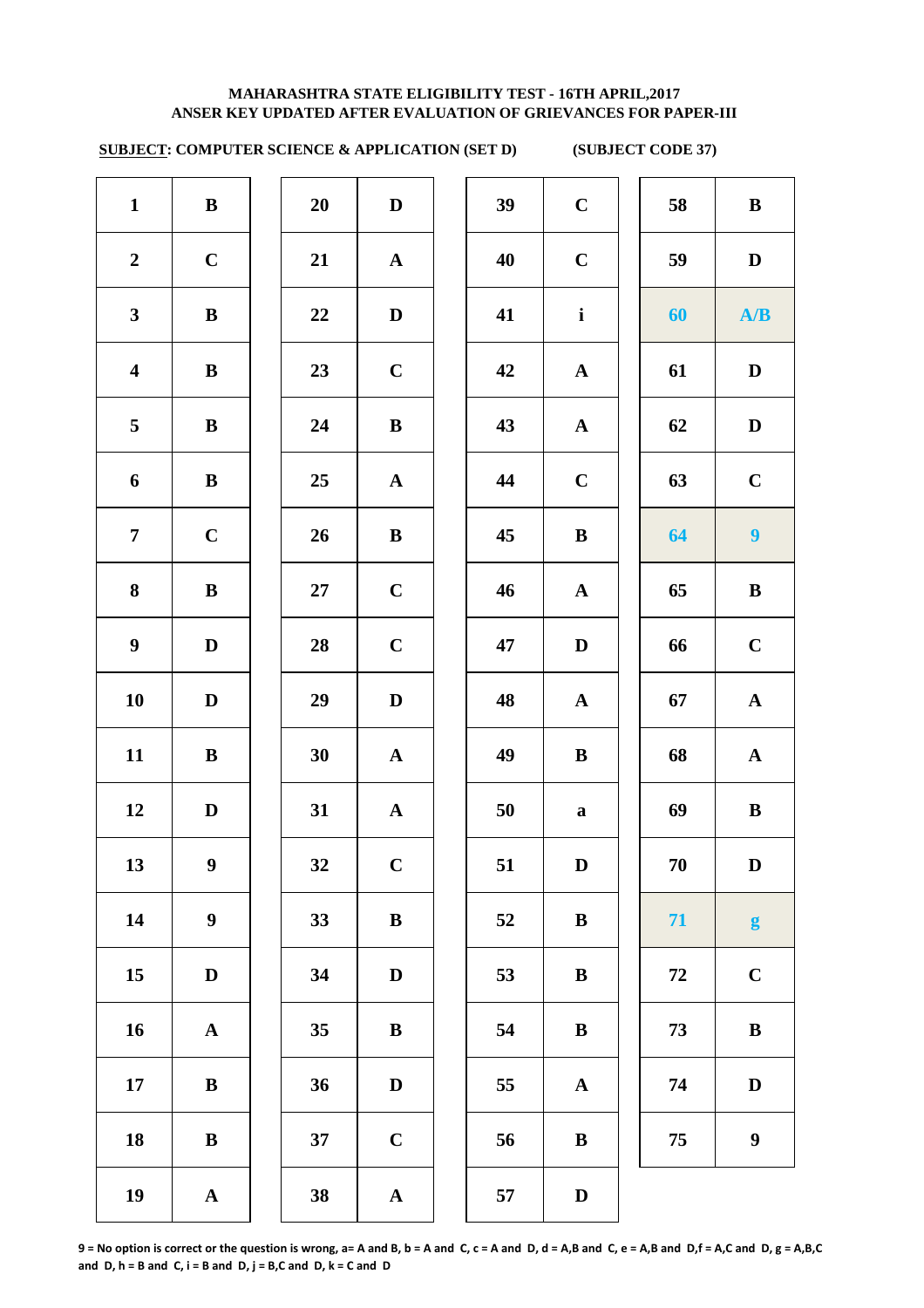# **ANSER KEY UPDATED AFTER EVALUATION OF GRIEVANCES FOR PAPER-III MAHARASHTRA STATE ELIGIBILITY TEST - 16TH APRIL,2017**

# **SUBJECT: ELECTRONIC SCIENCE (SET A) (SUBJECT CODE 38)**

| $\mathbf{1}$            | $\mathbf D$           | 20     | $\mathbf C$           | 39 | $\mathbf{D}$ |
|-------------------------|-----------------------|--------|-----------------------|----|--------------|
| $\boldsymbol{2}$        | $\, {\bf B}$          | 21     | $\mathbf C$           | 40 | $\mathbf C$  |
| $\mathbf{3}$            | $\mathbf C$           | 22     | $\mathbf C$           | 41 | $\bf{B}$     |
| $\overline{\mathbf{4}}$ | $\mathbf D$           | 23     | $\mathbf C$           | 42 | $\mathbf{D}$ |
| 5                       | $\mathbf C$           | 24     | $\mathbf A$           | 43 | $\mathbf A$  |
| 6                       | $\bf{B}$              | 25     | $\, {\bf B}$          | 44 | $\mathbf C$  |
| $\overline{7}$          | $\mathbf C$           | 26     | $\mathbf D$           | 45 | $\mathbf{D}$ |
| 8                       | $\boldsymbol{\rm{A}}$ | $27\,$ | $\bf{B}$              | 46 | $\mathbf{D}$ |
| $\boldsymbol{9}$        | $\boldsymbol{\rm{A}}$ | 28     | $\mathbf C$           | 47 | $\mathbf C$  |
| 10                      | $\mathbf D$           | 29     | $\mathbf C$           | 48 | $\mathbf A$  |
| 11                      | $\mathbf D$           | 30     | $\, {\bf B}$          | 49 | $\bf{B}$     |
| 12                      | $\boldsymbol{\rm{A}}$ | 31     | $\mathbf C$           | 50 | $\mathbf{D}$ |
| 13                      | ${\bf A}$             | 32     | ${\bf A}$             | 51 | $\mathbf A$  |
| 14                      | $\mathbf D$           | 33     | $\boldsymbol{\rm{A}}$ | 52 | $\mathbf A$  |
| 15                      | $\mathbf C$           | 34     | $\mathbf C$           | 53 | $\bf{B}$     |
| 16                      | $\mathbf D$           | 35     | $\mathbf C$           | 54 | $\mathbf C$  |
| 17                      | $\mathbf D$           | 36     | $\bf{B}$              | 55 | $\bf{D}$     |
| 18                      | $\bf{B}$              | 37     | $\, {\bf B}$          | 56 | $\mathbf A$  |
| 19                      | $\mathbf C$           | 38     | $\, {\bf B}$          | 57 | $\mathbf{D}$ |
|                         |                       |        |                       |    |              |

| 20 | $\mathbf C$             |  |
|----|-------------------------|--|
| 21 | $\mathbf C$             |  |
| 22 | $\mathbf C$             |  |
| 23 | $\mathbf C$             |  |
| 24 | $\mathbf A$             |  |
| 25 | B                       |  |
| 26 | D                       |  |
| 27 | B                       |  |
| 28 | $\mathbf C$             |  |
| 29 | $\mathbf C$             |  |
| 30 | B                       |  |
| 31 | $\overline{\mathbf{C}}$ |  |
| 32 | $\mathbf{A}$            |  |
| 33 | $\mathbf A$             |  |
| 34 | $\mathbf C$             |  |
| 35 | $\mathbf C$             |  |
| 36 | B                       |  |
| 37 | B                       |  |
| 20 | D                       |  |

| $\mathbf{1}$            | $\mathbf D$  | 20     | $\mathbf C$  | 39 | $\mathbf D$  | 58 | $\, {\bf B}$ |
|-------------------------|--------------|--------|--------------|----|--------------|----|--------------|
| $\boldsymbol{2}$        | $\bf{B}$     | 21     | $\mathbf C$  | 40 | $\mathbf C$  | 59 | $\, {\bf B}$ |
| $\mathbf{3}$            | $\mathbf C$  | 22     | $\mathbf C$  | 41 | $\bf{B}$     | 60 | $\mathbf C$  |
| $\overline{\mathbf{4}}$ | $\mathbf D$  | 23     | $\mathbf C$  | 42 | $\mathbf D$  | 61 | $\mathbf D$  |
| $\overline{5}$          | $\mathbf C$  | 24     | $\mathbf{A}$ | 43 | $\mathbf{A}$ | 62 | $\bf{B}$     |
| 6                       | ${\bf B}$    | 25     | $\bf{B}$     | 44 | $\mathbf C$  | 63 | $\mathbf C$  |
| $\overline{7}$          | $\mathbf C$  | 26     | $\mathbf{D}$ | 45 | $\mathbf D$  | 64 | $\mathbf C$  |
| 8                       | ${\bf A}$    | $27\,$ | ${\bf B}$    | 46 | $\mathbf D$  | 65 | $\mathbf C$  |
| $\boldsymbol{9}$        | ${\bf A}$    | 28     | $\mathbf C$  | 47 | $\mathbf C$  | 66 | $\, {\bf B}$ |
| 10                      | $\mathbf D$  | 29     | $\mathbf C$  | 48 | ${\bf A}$    | 67 | $\mathbf C$  |
| 11                      | $\mathbf D$  | 30     | $\bf{B}$     | 49 | $\bf{B}$     | 68 | $\mathbf C$  |
| 12                      | ${\bf A}$    | 31     | $\mathbf C$  | 50 | D            | 69 | $\mathbf D$  |
| 13                      | ${\bf A}$    | 32     | ${\bf A}$    | 51 | ${\bf A}$    | 70 | $\mathbf{D}$ |
| 14                      | $\mathbf D$  | 33     | ${\bf A}$    | 52 | ${\bf A}$    | 71 | $\bf{B}$     |
| 15                      | $\mathbf C$  | 34     | $\mathbf C$  | 53 | $\bf{B}$     | 72 | $\mathbf C$  |
| 16                      | $\mathbf D$  | 35     | $\mathbf C$  | 54 | $\mathbf C$  | 73 | $\mathbf D$  |
| 17                      | D            | 36     | $\, {\bf B}$ | 55 | $\mathbf D$  | 74 | ${\bf A}$    |
| 18                      | $\, {\bf B}$ | 37     | ${\bf B}$    | 56 | ${\bf A}$    | 75 | $\mathbf D$  |
| 19                      | $\mathbf C$  | 38     | $\bf{B}$     | 57 | D            |    |              |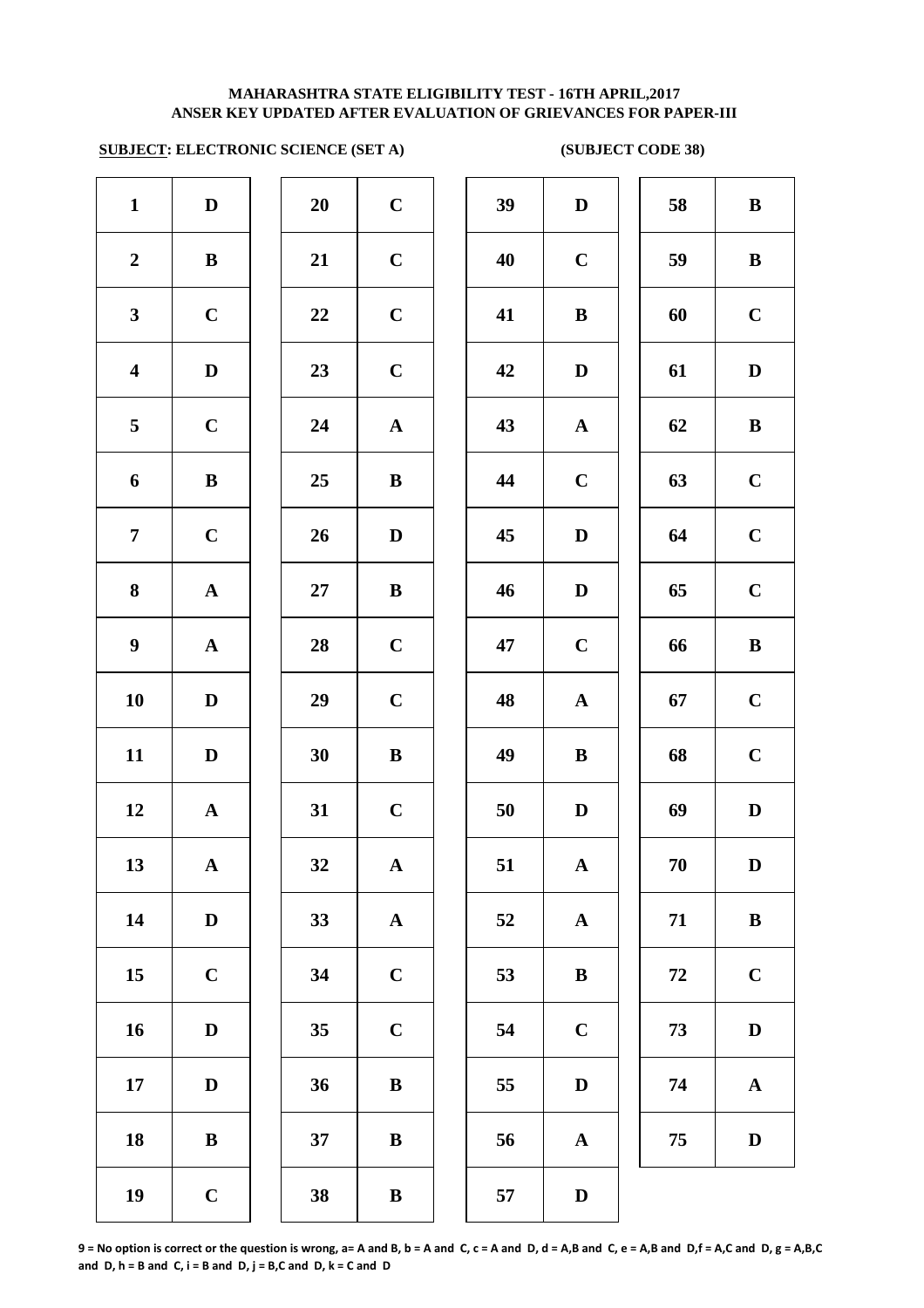# **SUBJECT: ELECTRONIC SCIENCE (SET B) (SUBJECT CODE 38)**

| $\mathbf{1}$            | $\mathbf C$           | 20     | $\mathbf C$           | 39         | $\bf{B}$     |
|-------------------------|-----------------------|--------|-----------------------|------------|--------------|
| $\boldsymbol{2}$        | $\mathbf C$           | 21     | $\, {\bf B}$          | 40         | $\mathbf C$  |
| $\mathbf{3}$            | $\mathbf C$           | 22     | $\mathbf D$           | 41         | $\bf{D}$     |
| $\overline{\mathbf{4}}$ | ${\bf A}$             | 23     | ${\bf A}$             | 42         | $\bf{B}$     |
| 5                       | ${\bf B}$             | 24     | $\mathbf C$           | 43         | $\mathbf C$  |
| 6                       | $\mathbf D$           | 25     | $\mathbf D$           | 44         | $\mathbf C$  |
| $\overline{7}$          | $\, {\bf B}$          | 26     | $\mathbf D$           | 45         | $\mathbf C$  |
| 8                       | $\mathbf C$           | $27\,$ | $\mathbf C$           | 46         | $\bf{B}$     |
| $\boldsymbol{9}$        | $\mathbf C$           | 28     | $\boldsymbol{\rm{A}}$ | 47         | $\mathbf C$  |
| 10                      | $\, {\bf B}$          | 29     | $\, {\bf B}$          | 48         | $\mathbf C$  |
| 11                      | $\mathbf C$           | 30     | $\mathbf{D}%$         | 49         | $\mathbf{D}$ |
| 12                      | $\boldsymbol{\rm{A}}$ | 31     | $\boldsymbol{\rm{A}}$ | 50         | $\mathbf{D}$ |
| 13                      | ${\bf A}$             | 32     | ${\bf A}$             | 51         | $\bf{B}$     |
| 14                      | $\mathbf C$           | 33     | $\bf{B}$              | 52         | $\mathbf C$  |
| 15                      | $\mathbf C$           | 34     | $\mathbf C$           | 53         | D            |
| 16                      | $\, {\bf B}$          | 35     | $\mathbf D$           | 54         | $\mathbf A$  |
| 17                      | $\, {\bf B}$          | 36     | ${\bf A}$             | 55         | D            |
| 18                      | $\, {\bf B}$          | 37     | $\mathbf{D}%$         | 56         | $\mathbf D$  |
| 19                      | $\mathbf D$           | 38     | $\, {\bf B}$          | ${\bf 57}$ | $\bf{B}$     |
|                         |                       |        |                       |            |              |

| 20 | $\mathbf C$             |
|----|-------------------------|
| 21 | B                       |
| 22 | D                       |
| 23 | $\mathbf A$             |
| 24 | $\overline{C}$          |
| 25 | $\mathbf D$             |
| 26 | $\mathbf D$             |
| 27 | $\mathbf C$             |
| 28 | $\mathbf A$             |
| 29 | B                       |
| 30 | $\mathbf D$             |
| 31 | $\mathbf A$             |
| 32 | $\mathbf A$             |
| 33 | B                       |
| 34 | $\overline{\mathbf{C}}$ |
| 35 | $\mathbf D$             |
| 36 | $\mathbf A$             |
| 37 | D                       |
|    |                         |

| $\mathbf{1}$            | $\mathbf C$  | 20     | $\mathbf C$  | 39 | $\, {\bf B}$ | 58 | $\mathbf C$           |
|-------------------------|--------------|--------|--------------|----|--------------|----|-----------------------|
| $\overline{2}$          | $\mathbf C$  | 21     | $\bf{B}$     | 40 | $\mathbf C$  | 59 | ${\bf D}$             |
| $\mathbf{3}$            | $\mathbf C$  | 22     | $\mathbf D$  | 41 | D            | 60 | $\mathbf C$           |
| $\overline{\mathbf{4}}$ | ${\bf A}$    | 23     | ${\bf A}$    | 42 | $\bf{B}$     | 61 | $\, {\bf B}$          |
| $\overline{5}$          | $\, {\bf B}$ | 24     | $\mathbf C$  | 43 | $\mathbf C$  | 62 | $\mathbf C$           |
| 6                       | $\mathbf D$  | 25     | $\mathbf D$  | 44 | $\mathbf C$  | 63 | $\boldsymbol{\rm{A}}$ |
| $\overline{7}$          | $\, {\bf B}$ | 26     | $\mathbf D$  | 45 | $\mathbf C$  | 64 | ${\bf A}$             |
| $\boldsymbol{8}$        | $\mathbf C$  | $27\,$ | $\mathbf C$  | 46 | $\, {\bf B}$ | 65 | $\mathbf D$           |
| $\boldsymbol{9}$        | $\mathbf C$  | 28     | ${\bf A}$    | 47 | $\mathbf C$  | 66 | $\mathbf D$           |
| 10                      | $\, {\bf B}$ | 29     | $\, {\bf B}$ | 48 | $\mathbf C$  | 67 | ${\bf A}$             |
| 11                      | $\mathbf C$  | 30     | $\mathbf D$  | 49 | $\mathbf D$  | 68 | $\mathbf{A}$          |
| 12                      | $\mathbf A$  | 31     | ${\bf A}$    | 50 | $\mathbf D$  | 69 | $\mathbf D$           |
| 13                      | $\mathbf A$  | 32     | $\mathbf{A}$ | 51 | B            | 70 | $\mathbf{C}$          |
| 14                      | $\mathbf C$  | 33     | $\bf{B}$     | 52 | $\mathbf C$  | 71 | $\mathbf D$           |
| 15                      | $\mathbf C$  | 34     | $\mathbf C$  | 53 | $\mathbf D$  | 72 | $\mathbf D$           |
| 16                      | $\, {\bf B}$ | 35     | $\mathbf D$  | 54 | $\mathbf{A}$ | 73 | $\, {\bf B}$          |
| 17                      | $\bf{B}$     | 36     | ${\bf A}$    | 55 | $\mathbf D$  | 74 | $\mathbf C$           |
| 18                      | $\, {\bf B}$ | 37     | $\mathbf D$  | 56 | $\mathbf D$  | 75 | $\mathbf C$           |
| 10                      | $\mathbf{D}$ | 38     | $\mathbf{R}$ | 57 | $\mathbf{R}$ |    |                       |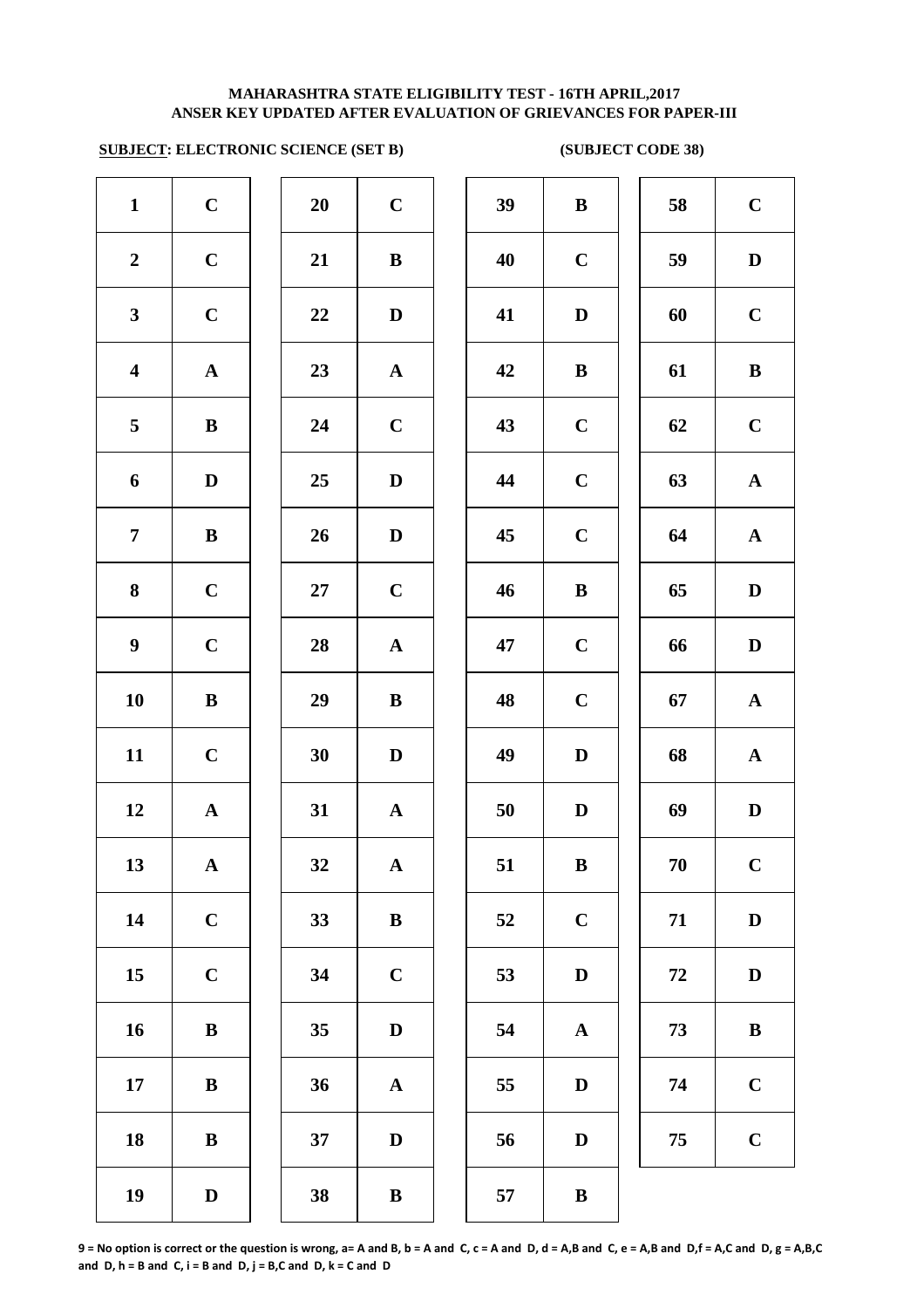# **SUBJECT: ELECTRONIC SCIENCE (SET C) (SUBJECT CODE 38)**

| $\mathbf{1}$            | $\mathbf C$           | 20     | $\mathbf D$           | 39 | $\mathbf{D}$ |
|-------------------------|-----------------------|--------|-----------------------|----|--------------|
| $\boldsymbol{2}$        | $\mathbf A$           | 21     | $\mathbf A$           | 40 | $\mathbf{D}$ |
| $\mathbf{3}$            | ${\bf A}$             | 22     | $\mathbf A$           | 41 | $\bf{B}$     |
| $\overline{\mathbf{4}}$ | $\mathbf C$           | 23     | $\, {\bf B}$          | 42 | $\mathbf C$  |
| 5                       | $\mathbf C$           | 24     | $\mathbf C$           | 43 | $\mathbf{D}$ |
| 6                       | $\, {\bf B}$          | 25     | $\mathbf D$           | 44 | $\mathbf A$  |
| $\overline{7}$          | $\, {\bf B}$          | 26     | $\boldsymbol{\rm{A}}$ | 45 | $\mathbf{D}$ |
| 8                       | $\bf{B}$              | $27\,$ | ${\bf D}$             | 46 | $\mathbf{D}$ |
| $\boldsymbol{9}$        | $\mathbf D$           | 28     | $\, {\bf B}$          | 47 | $\bf{B}$     |
| 10                      | $\mathbf C$           | 29     | $\, {\bf B}$          | 48 | $\mathbf C$  |
| 11                      | $\, {\bf B}$          | 30     | $\mathbf C$           | 49 | $\mathbf{D}$ |
| 12                      | $\mathbf D$           | 31     | $\mathbf D$           | 50 | $\mathbf C$  |
| 13                      | $\mathbf A$           | 32     | $\bf{B}$              | 51 | $\bf{B}$     |
| 14                      | $\mathbf C$           | 33     | $\mathbf C$           | 52 | $\mathbf C$  |
| 15                      | $\mathbf D$           | 34     | $\mathbf C$           | 53 | $\mathbf A$  |
| 16                      | $\mathbf D$           | 35     | $\mathbf C$           | 54 | $\mathbf A$  |
| 17                      | $\mathbf C$           | 36     | $\bf{B}$              | 55 | $\bf{D}$     |
| 18                      | $\boldsymbol{\rm{A}}$ | 37     | $\mathbf C$           | 56 | $\bf{D}$     |
| 19                      | $\bf{B}$              | 38     | $\mathbf C$           | 57 | $\mathbf A$  |
|                         |                       |        |                       |    |              |

| 20 | $\bf{D}$                |
|----|-------------------------|
| 21 | $\mathbf A$             |
| 22 | $\mathbf A$             |
| 23 | B                       |
| 24 | $\mathbf C$             |
| 25 | D                       |
| 26 | $\mathbf A$             |
| 27 | D                       |
| 28 | B                       |
| 29 | B                       |
| 30 | $\mathbf C$             |
| 31 | D                       |
| 32 | B                       |
| 33 | $\mathbf C$             |
| 34 | $\mathbf C$             |
| 35 | $\overline{\mathbf{C}}$ |
| 36 | B                       |
| 37 | $\mathbf C$             |
|    |                         |

| $\mathbf{1}$            | $\mathbf C$  | 20 | $\mathbf{D}$ | 39 | $\mathbf D$      | 58         | ${\bf A}$    |
|-------------------------|--------------|----|--------------|----|------------------|------------|--------------|
| $\overline{2}$          | ${\bf A}$    | 21 | ${\bf A}$    | 40 | $\mathbf D$      | 59         | $\mathbf D$  |
| $\mathbf{3}$            | ${\bf A}$    | 22 | ${\bf A}$    | 41 | $\bf{B}$         | 60         | $\mathbf C$  |
| $\overline{\mathbf{4}}$ | $\mathbf C$  | 23 | ${\bf B}$    | 42 | $\mathbf C$      | 61         | $\mathbf D$  |
| 5                       | $\mathbf C$  | 24 | $\mathbf C$  | 43 | $\mathbf D$      | 62         | $\mathbf D$  |
| 6                       | $\, {\bf B}$ | 25 | $\mathbf D$  | 44 | ${\bf A}$        | 63         | $\, {\bf B}$ |
| $\overline{7}$          | $\bf{B}$     | 26 | $\mathbf{A}$ | 45 | $\mathbf D$      | 64         | $\mathbf C$  |
| $\boldsymbol{8}$        | $\, {\bf B}$ | 27 | D            | 46 | $\mathbf D$      | 65         | $\mathbf C$  |
| $\boldsymbol{9}$        | D            | 28 | $\bf{B}$     | 47 | $\bf{B}$         | 66         | $\mathbf C$  |
| 10                      | $\mathbf C$  | 29 | $\bf{B}$     | 48 | $\mathbf C$      | 67         | $\mathbf C$  |
| 11                      | $\bf{B}$     | 30 | $\mathbf C$  | 49 | $\mathbf D$      | 68         | $\mathbf C$  |
| 12                      | D            | 31 | $\mathbf D$  | 50 | $\mathbf C$      | 69         | $\mathbf A$  |
| 13                      | $\mathbf A$  | 32 | $\, {\bf B}$ | 51 | $\, {\bf B}$     | 70         | $\, {\bf B}$ |
| 14                      | $\mathbf C$  | 33 | $\mathbf C$  | 52 | $\mathbf C$      | 71         | $\mathbf D$  |
| 15                      | D            | 34 | $\mathbf C$  | 53 | ${\bf A}$        | ${\bf 72}$ | $\, {\bf B}$ |
| 16                      | $\mathbf D$  | 35 | $\mathbf C$  | 54 | ${\bf A}$        | 73         | $\mathbf C$  |
| 17                      | $\mathbf C$  | 36 | $\, {\bf B}$ | 55 | $\mathbf D$      | 74         | $\mathbf C$  |
| 18                      | $\mathbf A$  | 37 | $\mathbf C$  | 56 | $\mathbf D$      | 75         | $\, {\bf B}$ |
| 19                      | $\mathbf{R}$ | 38 | $\mathbf C$  | 57 | $\blacktriangle$ |            |              |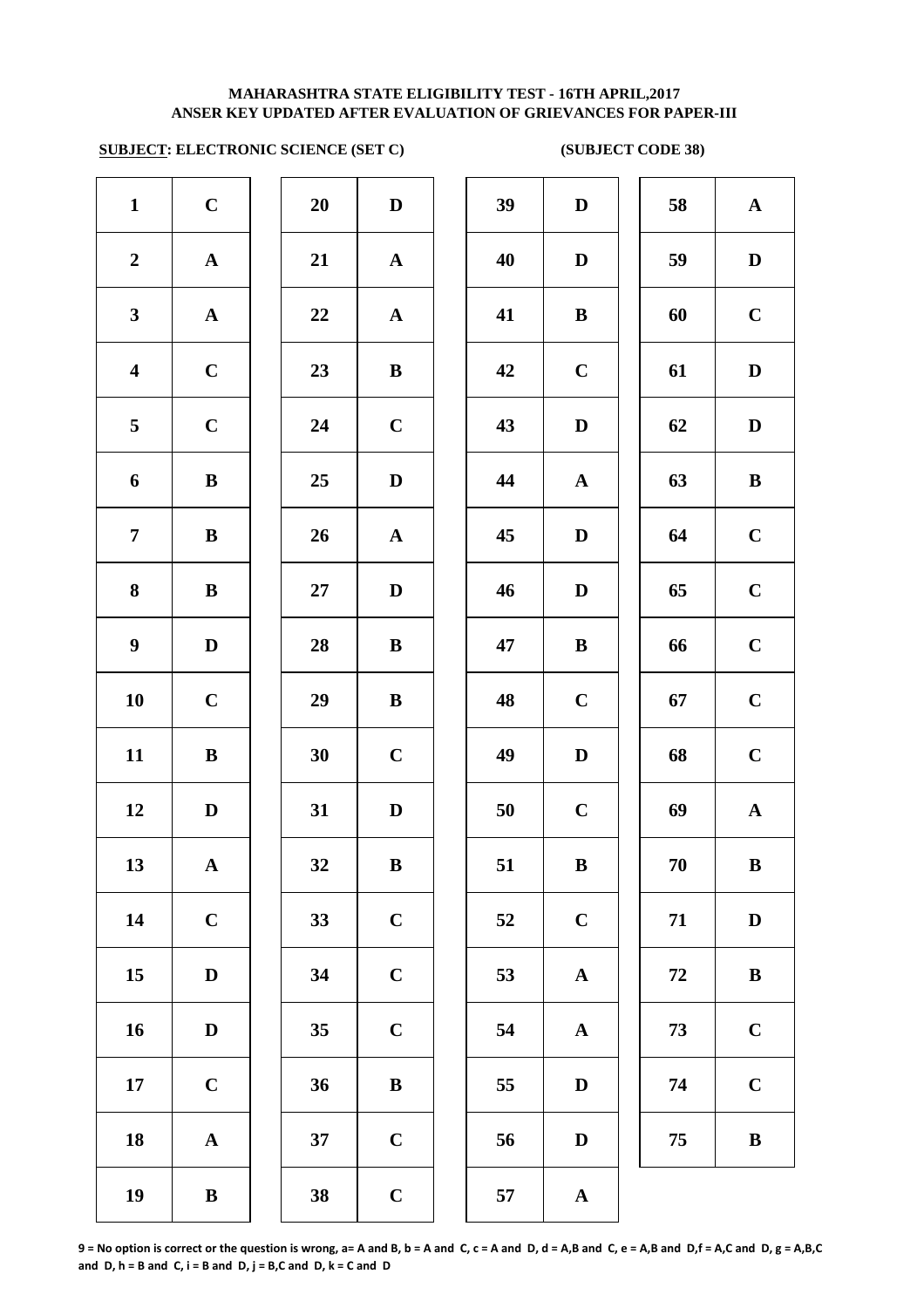# **SUBJECT: ELECTRONIC SCIENCE (SET D) (SUBJECT CODE 38)**

|                       |              | 20     | $\mathbf C$  | 39 | $\mathbf{D}$ |
|-----------------------|--------------|--------|--------------|----|--------------|
| $\mathbf D$           |              | 21     | $\mathbf D$  | 40 | $\mathbf C$  |
| ${\bf A}$             |              | 22     | $\bf{B}$     | 41 | $\bf{B}$     |
| $\mathbf C$           |              | 23     | $\mathbf C$  | 42 | $\mathbf C$  |
| $\mathbf D$           |              | 24     | $\mathbf C$  | 43 | $\mathbf A$  |
| $\mathbf D$           |              | 25     | $\mathbf C$  | 44 | $\mathbf A$  |
| $\mathbf C$           |              | 26     | $\, {\bf B}$ | 45 | $\mathbf{D}$ |
| $\boldsymbol{\rm{A}}$ |              | $27\,$ | $\mathbf C$  | 46 | $\mathbf{D}$ |
| $\, {\bf B}$          |              | 28     | $\mathbf C$  | 47 | $\mathbf A$  |
| $\mathbf D$           |              | 29     | $\mathbf D$  | 48 | $\mathbf{A}$ |
| $\mathbf A$           |              | 30     | $\mathbf D$  | 49 | $\mathbf{D}$ |
| $\boldsymbol{\rm{A}}$ |              | 31     | $\, {\bf B}$ | 50 | $\mathbf C$  |
| $\bf{B}$              |              | 32     | $\mathbf C$  | 51 | $\bf{D}$     |
| $\mathbf C$           |              | 33     | $\mathbf D$  | 52 | $\bf{D}$     |
| $\mathbf D$           |              | 34     | ${\bf A}$    | 53 | $\bf{B}$     |
| ${\bf A}$             |              | 35     | ${\bf D}$    | 54 | $\mathbf C$  |
| $\mathbf D$           |              | 36     | $\mathbf D$  | 55 | $\mathbf C$  |
| $\, {\bf B}$          |              | 37     | $\, {\bf B}$ | 56 | $\mathbf C$  |
| $\, {\bf B}$          |              | 38     | $\mathbf C$  | 57 | $\mathbf C$  |
|                       | $\, {\bf B}$ |        |              |    |              |

| 20 | $\mathbf C$ |
|----|-------------|
| 21 | D           |
| 22 | B           |
| 23 | $\mathbf C$ |
| 24 | $\mathbf C$ |
| 25 | $\mathbf C$ |
| 26 | B           |
| 27 | $\mathbf C$ |
| 28 | $\mathbf C$ |
| 29 | D           |
| 30 | D           |
| 31 | B           |
| 32 | $\mathbf C$ |
| 33 | D           |
| 34 | A           |
| 35 | D           |
| 36 | D           |
| 37 | B           |
|    |             |

| $\mathbf{1}$            | $\, {\bf B}$ | 20     | $\mathbf C$ | 39 | $\mathbf D$  | 58 | $\mathbf C$  |
|-------------------------|--------------|--------|-------------|----|--------------|----|--------------|
| $\boldsymbol{2}$        | $\mathbf D$  | 21     | $\mathbf D$ | 40 | $\mathbf C$  | 59 | ${\bf A}$    |
| $\mathbf{3}$            | ${\bf A}$    | 22     | $\bf{B}$    | 41 | $\, {\bf B}$ | 60 | $\, {\bf B}$ |
| $\overline{\mathbf{4}}$ | $\mathbf C$  | 23     | $\mathbf C$ | 42 | $\mathbf C$  | 61 | $\mathbf D$  |
| $\overline{5}$          | $\mathbf D$  | 24     | $\mathbf C$ | 43 | ${\bf A}$    | 62 | $\, {\bf B}$ |
| 6                       | $\mathbf D$  | 25     | $\mathbf C$ | 44 | $\mathbf{A}$ | 63 | $\mathbf C$  |
| $\overline{7}$          | $\mathbf C$  | 26     | $\bf{B}$    | 45 | $\mathbf D$  | 64 | $\mathbf C$  |
| 8                       | ${\bf A}$    | $27\,$ | $\mathbf C$ | 46 | $\mathbf D$  | 65 | $\, {\bf B}$ |
| $\boldsymbol{9}$        | $\bf{B}$     | 28     | $\mathbf C$ | 47 | ${\bf A}$    | 66 | $\mathbf C$  |
| 10                      | $\mathbf D$  | 29     | $\mathbf D$ | 48 | ${\bf A}$    | 67 | ${\bf A}$    |
| 11                      | ${\bf A}$    | 30     | $\mathbf D$ | 49 | $\mathbf D$  | 68 | ${\bf A}$    |
| 12                      | ${\bf A}$    | 31     | $\bf{B}$    | 50 | $\mathbf C$  | 69 | $\mathbf C$  |
| 13                      | $\bf{B}$     | 32     | $\mathbf C$ | 51 | $\mathbf D$  | 70 | $\mathbf C$  |
| 14                      | $\mathbf C$  | 33     | $\mathbf D$ | 52 | $\mathbf D$  | 71 | $\bf{B}$     |
| 15                      | $\mathbf D$  | 34     | ${\bf A}$   | 53 | $\bf{B}$     | 72 | $\, {\bf B}$ |
| 16                      | ${\bf A}$    | 35     | D           | 54 | $\mathbf C$  | 73 | $\bf{B}$     |
| 17                      | $\mathbf D$  | 36     | $\mathbf D$ | 55 | $\mathbf C$  | 74 | $\mathbf D$  |
| 18                      | $\, {\bf B}$ | 37     | ${\bf B}$   | 56 | $\mathbf C$  | 75 | $\mathbf C$  |
| 19                      | $\bf{B}$     | 38     | $\mathbf C$ | 57 | $\mathbf C$  |    |              |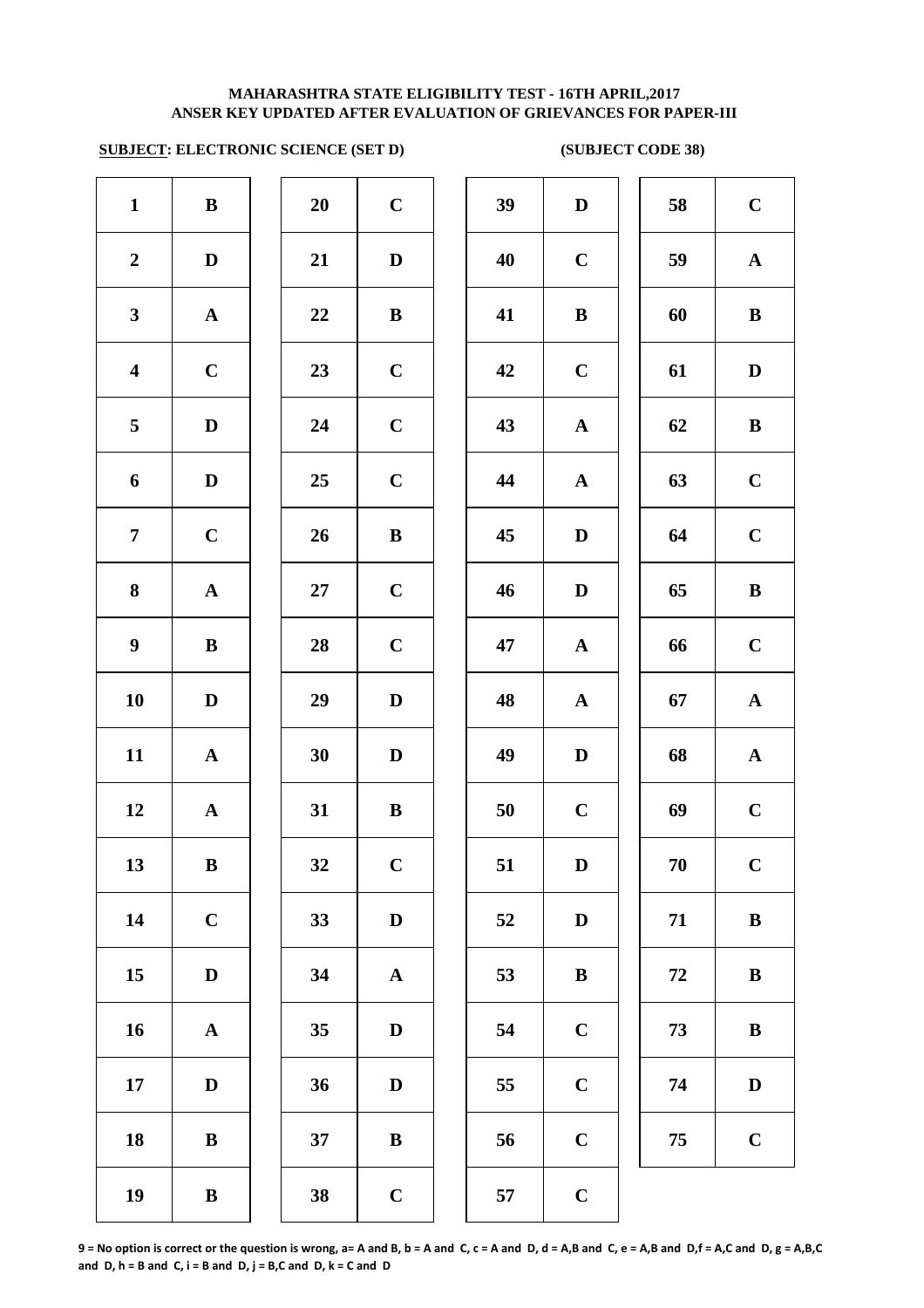# **SUBJECT: FORENSIC SCIENCE (SET A)** (SUBJECT CODE 39)

| $\mathbf{1}$            | $\boldsymbol{\rm{A}}$ | 20 | $\mathbf A$  | 39 | $\mathbf{D}$ |
|-------------------------|-----------------------|----|--------------|----|--------------|
| $\boldsymbol{2}$        | ${\bf A}$             | 21 | $\mathbf C$  | 40 | $\bf{B}$     |
| $\mathbf{3}$            | $\, {\bf B}$          | 22 | $\, {\bf B}$ | 41 | $\mathbf C$  |
| $\overline{\mathbf{4}}$ | $\mathbf C$           | 23 | $\mathbf C$  | 42 | $\bf{B}$     |
| 5                       | $\boldsymbol{\rm{A}}$ | 24 | $\mathbf D$  | 43 | $\mathbf C$  |
| 6                       | $\mathbf D$           | 25 | $\bf{B}$     | 44 | $\bf{B}$     |
| $\overline{7}$          | $\bf{B}$              | 26 | $\mathbf A$  | 45 | $\mathbf A$  |
| 8                       | $\mathbf D$           | 27 | $\mathbf D$  | 46 | $\bf{B}$     |
| $\boldsymbol{9}$        | $\mathbf D$           | 28 | $\mathbf C$  | 47 | $\mathbf A$  |
| ${\bf 10}$              | ${\bf A}$             | 29 | $\mathbf C$  | 48 | $\mathbf C$  |
| 11                      | $\mathbf D$           | 30 | $\, {\bf B}$ | 49 | $\mathbf A$  |
| 12                      | $\, {\bf B}$          | 31 | $\mathbf D$  | 50 | $\mathbf{A}$ |
| 13                      | $\mathbf C$           | 32 | $\mathbf C$  | 51 | $\mathbf A$  |
| 14                      | $\, {\bf B}$          | 33 | $\mathbf D$  | 52 | $\mathbf C$  |
| 15                      | $\mathbf D$           | 34 | $\, {\bf B}$ | 53 | $\mathbf C$  |
| 16                      | $\mathbf D$           | 35 | $\mathbf D$  | 54 | $\bf{D}$     |
| 17                      | $\mathbf C$           | 36 | $\, {\bf B}$ | 55 | $\bf{B}$     |
| 18                      | $\mathbf C$           | 37 | $\mathbf D$  | 56 | $\bf{B}$     |
| 19                      | $\boldsymbol{\rm{A}}$ | 38 | $\, {\bf B}$ | 57 | $\mathbf C$  |
|                         |                       |    |              |    |              |

| 20 | $\mathbf A$             |  |
|----|-------------------------|--|
| 21 | $\mathbf C$             |  |
| 22 | B                       |  |
| 23 | $\mathbf C$             |  |
| 24 | D                       |  |
| 25 | B                       |  |
| 26 | $\mathbf A$             |  |
| 27 | $\mathbf D$             |  |
| 28 | $\mathbf C$             |  |
| 29 | $\overline{C}$          |  |
| 30 | B                       |  |
| 31 | D                       |  |
| 32 | $\overline{\mathbf{C}}$ |  |
| 33 | D                       |  |
| 34 | B                       |  |
| 35 | D                       |  |
| 36 | B                       |  |
| 37 | D                       |  |
|    |                         |  |

| $\mathbf{1}$            | ${\bf A}$    | 20 | ${\bf A}$    | 39 | $\mathbf D$  | 58 | $\, {\bf B}$ |
|-------------------------|--------------|----|--------------|----|--------------|----|--------------|
| $\overline{2}$          | ${\bf A}$    | 21 | $\mathbf C$  | 40 | $\bf{B}$     | 59 | $\mathbf C$  |
| $\mathbf{3}$            | $\bf{B}$     | 22 | $\bf{B}$     | 41 | $\mathbf C$  | 60 | $\mathbf C$  |
| $\overline{\mathbf{4}}$ | $\mathbf C$  | 23 | $\mathbf C$  | 42 | $\bf{B}$     | 61 | $\bf{B}$     |
| $5\overline{)}$         | ${\bf A}$    | 24 | D            | 43 | $\mathbf C$  | 62 | $\mathbf{A}$ |
| 6                       | $\mathbf D$  | 25 | $\bf{B}$     | 44 | $\bf{B}$     | 63 | $\mathbf C$  |
| $\overline{7}$          | $\, {\bf B}$ | 26 | ${\bf A}$    | 45 | $\mathbf{A}$ | 64 | $\bf{B}$     |
| 8                       | $\mathbf D$  | 27 | $\mathbf D$  | 46 | $\bf{B}$     | 65 | $\mathbf{A}$ |
| $\boldsymbol{9}$        | $\mathbf D$  | 28 | $\mathbf C$  | 47 | ${\bf A}$    | 66 | $\mathbf C$  |
| 10                      | ${\bf A}$    | 29 | $\mathbf C$  | 48 | $\mathbf C$  | 67 | $\mathbf D$  |
| 11                      | $\mathbf{D}$ | 30 | $\bf{B}$     | 49 | ${\bf A}$    | 68 | $\, {\bf B}$ |
| 12                      | $\bf{B}$     | 31 | D            | 50 | ${\bf A}$    | 69 | $\mathbf C$  |
| 13                      | $\mathbf C$  | 32 | $\mathbf C$  | 51 | ${\bf A}$    | 70 | ${\bf A}$    |
| 14                      | $\bf{B}$     | 33 | D            | 52 | $\mathbf C$  | 71 | $\mathbf A$  |
| 15                      | $\mathbf D$  | 34 | $\bf{B}$     | 53 | $\mathbf C$  | 72 | $\bf{B}$     |
| 16                      | $\mathbf D$  | 35 | $\mathbf D$  | 54 | $\mathbf D$  | 73 | $\mathbf C$  |
| 17                      | $\mathbf C$  | 36 | ${\bf B}$    | 55 | $\bf{B}$     | 74 | $\mathbf C$  |
| 18                      | $\mathbf C$  | 37 | $\mathbf D$  | 56 | $\, {\bf B}$ | 75 | ${\bf A}$    |
| 19                      | $\mathbf{A}$ | 38 | $\mathbf{R}$ | 57 | $\mathbf C$  |    |              |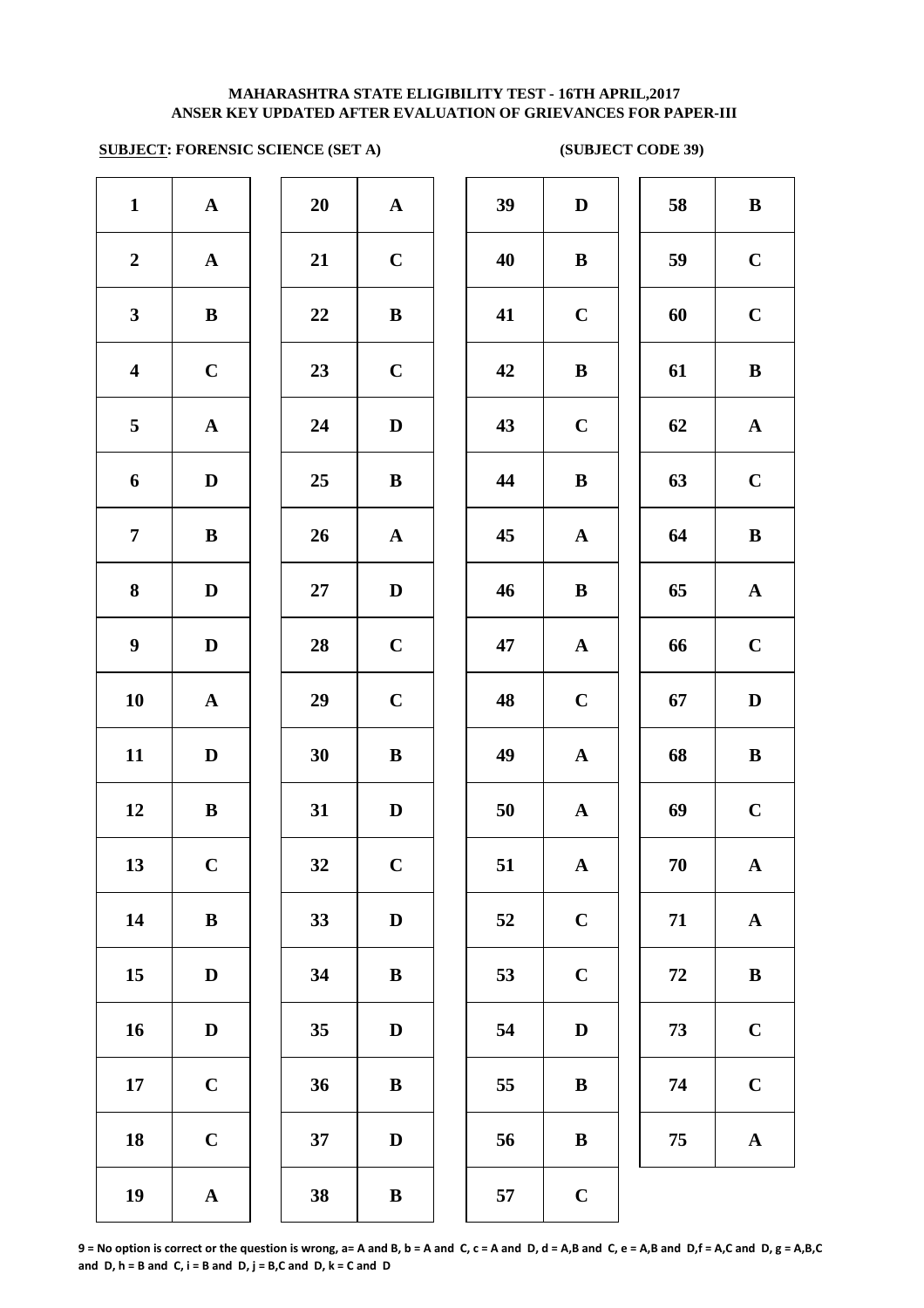# **ANSER KEY UPDATED AFTER EVALUATION OF GRIEVANCES FOR PAPER-III MAHARASHTRA STATE ELIGIBILITY TEST - 16TH APRIL,2017**

# **SUBJECT: FORENSIC SCIENCE (SET B)** (SUBJECT CODE 39)

| $\mathbf{1}$            | $\mathbf C$  | 20     | $\, {\bf B}$          | 39 | $\mathbf C$ |
|-------------------------|--------------|--------|-----------------------|----|-------------|
| $\boldsymbol{2}$        | $\, {\bf B}$ | 21     | $\mathbf C$           | 40 | $\mathbf C$ |
| $\mathbf{3}$            | $\mathbf C$  | $22\,$ | $\, {\bf B}$          | 41 | $\bf{B}$    |
| $\overline{\mathbf{4}}$ | $\mathbf D$  | 23     | $\mathbf C$           | 42 | $\mathbf A$ |
| 5                       | $\, {\bf B}$ | 24     | $\, {\bf B}$          | 43 | $\mathbf C$ |
| 6                       | ${\bf A}$    | 25     | ${\bf A}$             | 44 | $\bf{B}$    |
| $\overline{7}$          | $\mathbf D$  | 26     | $\, {\bf B}$          | 45 | $\mathbf A$ |
| $\bf{8}$                | $\mathbf C$  | 27     | ${\bf A}$             | 46 | $\mathbf C$ |
| $\boldsymbol{9}$        | $\mathbf C$  | 28     | $\mathbf C$           | 47 | $\mathbf D$ |
| 10                      | $\, {\bf B}$ | 29     | $\boldsymbol{\rm{A}}$ | 48 | $\bf{B}$    |
| 11                      | $\mathbf D$  | 30     | $\boldsymbol{\rm{A}}$ | 49 | $\mathbf C$ |
| 12                      | $\mathbf C$  | 31     | $\boldsymbol{\rm{A}}$ | 50 | $\mathbf A$ |
| 13                      | D            | 32     | $\mathbf C$           | 51 | $\mathbf A$ |
| 14                      | $\, {\bf B}$ | 33     | $\mathbf C$           | 52 | $\bf{B}$    |
| 15                      | $\mathbf D$  | 34     | $\mathbf D$           | 53 | $\mathbf C$ |
| 16                      | $\, {\bf B}$ | 35     | $\, {\bf B}$          | 54 | $\mathbf C$ |
| 17                      | $\mathbf D$  | 36     | $\, {\bf B}$          | 55 | $\mathbf A$ |
| 18                      | $\, {\bf B}$ | 37     | $\mathbf C$           | 56 | $\mathbf A$ |
| 19                      | $\mathbf D$  | 38     | $\, {\bf B}$          | 57 | $\mathbf A$ |

| $\mathbf{1}$            | $\mathbf C$ | 20 | ${\bf B}$   | 39 | $\mathbf C$  | 58     | $\, {\bf B}$ |
|-------------------------|-------------|----|-------------|----|--------------|--------|--------------|
| $\overline{2}$          | ${\bf B}$   | 21 | $\mathbf C$ | 40 | $\mathbf C$  | 59     | $\mathbf C$  |
| $\mathbf{3}$            | $\bf C$     | 22 | ${\bf B}$   | 41 | $\bf{B}$     | 60     | ${\bf A}$    |
| $\overline{\mathbf{4}}$ | $\mathbf D$ | 23 | $\mathbf C$ | 42 | ${\bf A}$    | 61     | $\mathbf D$  |
| $\overline{\mathbf{5}}$ | $\bf{B}$    | 24 | $\bf{B}$    | 43 | $\mathbf C$  | 62     | $\, {\bf B}$ |
| 6                       | ${\bf A}$   | 25 | ${\bf A}$   | 44 | $\, {\bf B}$ | 63     | $\mathbf D$  |
| $\overline{7}$          | $\mathbf D$ | 26 | ${\bf B}$   | 45 | ${\bf A}$    | 64     | $\mathbf D$  |
| 8                       | $\mathbf C$ | 27 | ${\bf A}$   | 46 | $\mathbf C$  | 65     | ${\bf A}$    |
| $\boldsymbol{9}$        | $\mathbf C$ | 28 | $\mathbf C$ | 47 | $\mathbf D$  | 66     | $\mathbf D$  |
| 10                      | ${\bf B}$   | 29 | ${\bf A}$   | 48 | $\bf{B}$     | 67     | $\, {\bf B}$ |
| 11                      | $\mathbf D$ | 30 | ${\bf A}$   | 49 | $\mathbf C$  | 68     | $\mathbf C$  |
| 12                      | $\mathbf C$ | 31 | ${\bf A}$   | 50 | ${\bf A}$    | 69     | $\, {\bf B}$ |
| 13                      | $\mathbf D$ | 32 | $\mathbf C$ | 51 | ${\bf A}$    | 70     | $\mathbf D$  |
| 14                      | $\bf{B}$    | 33 | $\mathbf C$ | 52 | $\, {\bf B}$ | 71     | $\mathbf D$  |
| 15                      | $\mathbf D$ | 34 | $\mathbf D$ | 53 | $\mathbf C$  | $72\,$ | $\mathbf C$  |
| 16                      | $\bf{B}$    | 35 | $\bf{B}$    | 54 | $\mathbf C$  | 73     | $\mathbf C$  |
| 17                      | $\mathbf D$ | 36 | ${\bf B}$   | 55 | ${\bf A}$    | 74     | $\mathbf A$  |
| 18                      | ${\bf B}$   | 37 | $\mathbf C$ | 56 | ${\bf A}$    | 75     | ${\bf A}$    |
| 19                      | $\mathbf D$ | 38 | ${\bf B}$   | 57 | $\mathbf{A}$ |        |              |
|                         |             |    |             |    |              |        |              |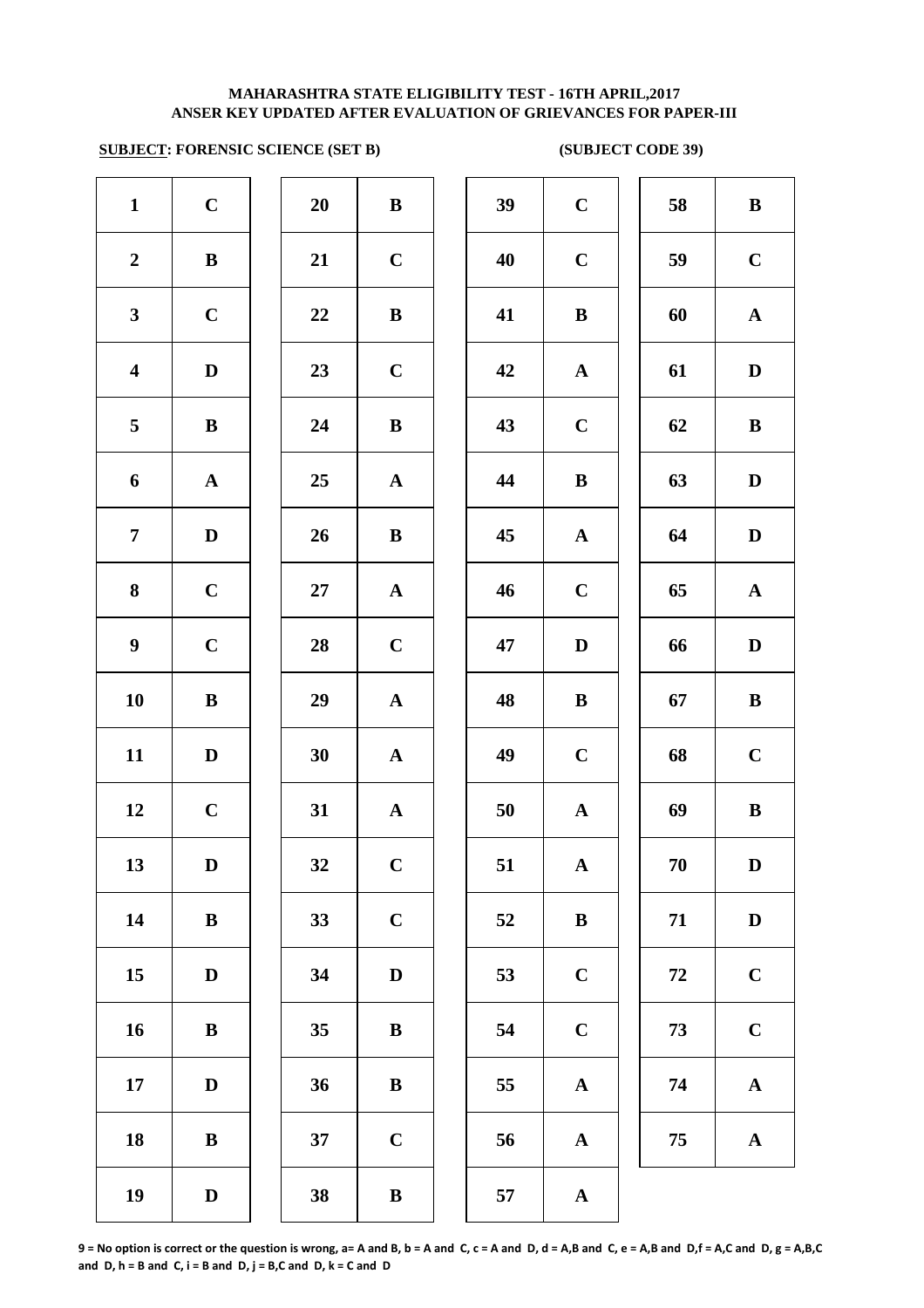# **SUBJECT: FORENSIC SCIENCE (SET C)** (SUBJECT CODE 39)

| $\mathbf{1}$            | $\mathbf D$           | 20 | $\boldsymbol{\rm{A}}$ | 39 | $\mathbf C$  |
|-------------------------|-----------------------|----|-----------------------|----|--------------|
| $\boldsymbol{2}$        | $\mathbf C$           | 21 | ${\bf A}$             | 40 | $\mathbf A$  |
| $\mathbf{3}$            | $\mathbf D$           | 22 | $\mathbf C$           | 41 | $\mathbf A$  |
| $\overline{\mathbf{4}}$ | $\, {\bf B}$          | 23 | $\mathbf C$           | 42 | $\bf{B}$     |
| 5                       | $\mathbf D$           | 24 | $\mathbf D$           | 43 | $\mathbf C$  |
| 6                       | $\bf{B}$              | 25 | $\bf{B}$              | 44 | $\mathbf C$  |
| $\overline{7}$          | $\mathbf D$           | 26 | $\bf{B}$              | 45 | $\mathbf{A}$ |
| 8                       | $\bf{B}$              | 27 | $\mathbf C$           | 46 | $\mathbf A$  |
| $\boldsymbol{9}$        | $\mathbf D$           | 28 | $\, {\bf B}$          | 47 | $\mathbf A$  |
| 10                      | $\, {\bf B}$          | 29 | $\mathbf C$           | 48 | $\bf{B}$     |
| 11                      | $\mathbf C$           | 30 | $\mathbf C$           | 49 | $\mathbf C$  |
| 12                      | $\, {\bf B}$          | 31 | $\, {\bf B}$          | 50 | $\mathbf A$  |
| 13                      | $\mathbf C$           | 32 | ${\bf A}$             | 51 | $\mathbf D$  |
| 14                      | $\, {\bf B}$          | 33 | $\mathbf C$           | 52 | $\bf{B}$     |
| 15                      | $\boldsymbol{\rm{A}}$ | 34 | $\, {\bf B}$          | 53 | $\bf{D}$     |
| 16                      | ${\bf B}$             | 35 | $\boldsymbol{\rm{A}}$ | 54 | D            |
| ${\bf 17}$              | $\boldsymbol{\rm{A}}$ | 36 | $\mathbf C$           | 55 | $\mathbf A$  |
| 18                      | $\mathbf C$           | 37 | $\mathbf D$           | 56 | D            |
| 19                      | $\boldsymbol{\rm{A}}$ | 38 | $\, {\bf B}$          | 57 | $\bf{B}$     |
|                         |                       |    |                       |    |              |

| 20 | $\mathbf A$             |
|----|-------------------------|
| 21 | $\mathbf A$             |
| 22 | $\mathbf C$             |
| 23 | $\mathbf C$             |
| 24 | D                       |
| 25 | B                       |
| 26 | B                       |
| 27 | $\mathbf C$             |
| 28 | B                       |
| 29 | $\mathbf C$             |
| 30 | $\mathbf C$             |
| 31 | B                       |
| 32 | $\overline{\mathbf{A}}$ |
| 33 | $\mathbf C$             |
| 34 | B                       |
| 35 | $\mathbf A$             |
| 36 | $\mathbf C$             |
| 37 | D                       |
|    |                         |

| $\mathbf{1}$            | $\mathbf D$  | 20              | ${\bf A}$    | 39 | $\mathbf C$  | 58 | $\mathbf C$  |
|-------------------------|--------------|-----------------|--------------|----|--------------|----|--------------|
| $\overline{2}$          | $\mathbf C$  | 21              | ${\bf A}$    | 40 | ${\bf A}$    | 59 | $\, {\bf B}$ |
| $\mathbf{3}$            | $\mathbf D$  | 22              | $\mathbf C$  | 41 | $\mathbf{A}$ | 60 | D            |
| $\overline{\mathbf{4}}$ | $\bf{B}$     | 23              | $\mathbf C$  | 42 | $\bf{B}$     | 61 | D            |
| $5\overline{)}$         | $\mathbf D$  | 24              | $\mathbf D$  | 43 | $\mathbf C$  | 62 | $\mathbf C$  |
| 6                       | $\bf{B}$     | 25              | $\bf{B}$     | 44 | $\mathbf C$  | 63 | $\mathbf C$  |
| $\overline{7}$          | $\mathbf D$  | 26              | $\bf{B}$     | 45 | ${\bf A}$    | 64 | ${\bf A}$    |
| 8                       | $\bf{B}$     | 27              | $\mathbf C$  | 46 | ${\bf A}$    | 65 | ${\bf A}$    |
| $\boldsymbol{9}$        | $\mathbf D$  | 28              | $\bf{B}$     | 47 | ${\bf A}$    | 66 | $\mathbf C$  |
| 10                      | $\bf{B}$     | 29              | $\mathbf C$  | 48 | $\, {\bf B}$ | 67 | $\, {\bf B}$ |
| 11                      | $\mathbf C$  | 30              | $\mathbf C$  | 49 | $\mathbf C$  | 68 | $\mathbf C$  |
| 12                      | $\bf{B}$     | 31              | $\bf{B}$     | 50 | $\mathbf{A}$ | 69 | $\mathbf D$  |
| 13                      | $\mathbf C$  | 32              | ${\bf A}$    | 51 | D            | 70 | $\bf{B}$     |
| 14                      | $\bf{B}$     | 33              | $\mathbf C$  | 52 | $\bf{B}$     | 71 | ${\bf A}$    |
| 15                      | ${\bf A}$    | 34              | $\bf{B}$     | 53 | D            | 72 | $\mathbf D$  |
| 16                      | $\, {\bf B}$ | 35              | ${\bf A}$    | 54 | $\mathbf D$  | 73 | $\mathbf C$  |
| 17                      | ${\bf A}$    | 36              | $\mathbf C$  | 55 | $\mathbf A$  | 74 | $\mathbf C$  |
| 18                      | $\mathbf C$  | 37              | $\mathbf D$  | 56 | $\mathbf D$  | 75 | $\, {\bf B}$ |
| 10                      |              | 20 <sub>o</sub> | $\mathbf{D}$ | E7 | $\mathbf{D}$ |    |              |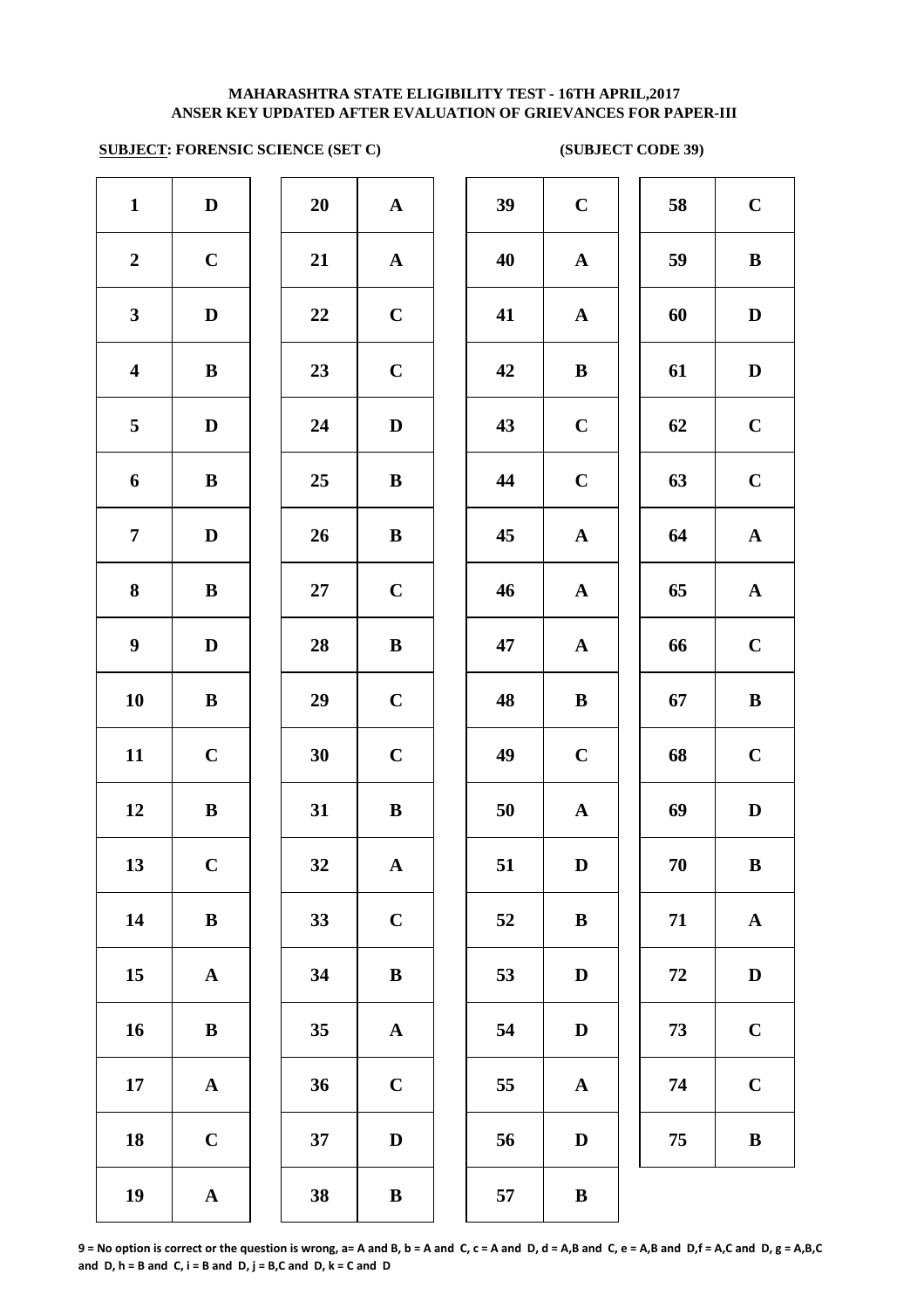# **SUBJECT: FORENSIC SCIENCE (SET D)** (SUBJECT CODE 39)

| $\mathbf{1}$            | $\mathbf C$ | 20     | $\mathbf C$  | 39 | $\mathbf C$ | 58     | $\mathbf C$  |
|-------------------------|-------------|--------|--------------|----|-------------|--------|--------------|
| $\boldsymbol{2}$        | ${\bf B}$   | 21     | $\bf{B}$     | 40 | ${\bf A}$   | 59     | $\mathbf{D}$ |
| $\mathbf{3}$            | $\mathbf C$ | 22     | ${\bf A}$    | 41 | $\mathbf D$ | 60     | $\bf{B}$     |
| $\overline{\mathbf{4}}$ | ${\bf B}$   | 23     | $\mathbf C$  | 42 | $\bf{B}$    | 61     | $\mathbf A$  |
| $5\phantom{.0}$         | ${\bf A}$   | 24     | $\mathbf{B}$ | 43 | $\mathbf D$ | 62     | D            |
| 6                       | $\bf{B}$    | 25     | ${\bf A}$    | 44 | $\mathbf D$ | 63     | $\mathbf C$  |
| $\overline{7}$          | ${\bf A}$   | 26     | $\mathbf C$  | 45 | ${\bf A}$   | 64     | $\mathbf C$  |
| 8                       | $\mathbf C$ | $27\,$ | $\mathbf D$  | 46 | $\mathbf D$ | 65     | $\bf{B}$     |
| $\boldsymbol{9}$        | ${\bf A}$   | 28     | $\bf{B}$     | 47 | $\bf{B}$    | 66     | D            |
| 10                      | ${\bf A}$   | 29     | $\mathbf C$  | 48 | $\mathbf C$ | 67     | $\mathbf C$  |
| 11                      | ${\bf A}$   | 30     | ${\bf A}$    | 49 | $\bf{B}$    | 68     | $\mathbf{D}$ |
| 12                      | $\mathbf C$ | 31     | ${\bf A}$    | 50 | $\mathbf D$ | 69     | $\bf{B}$     |
| 13                      | $\mathbf C$ | 32     | $\, {\bf B}$ | 51 | ${\bf D}$   | $70\,$ | $\bf{D}$     |
| 14                      | $\mathbf D$ | 33     | $\mathbf C$  | 52 | $\mathbf C$ | 71     | $\bf{B}$     |
| 15                      | $\bf{B}$    | 34     | $\mathbf C$  | 53 | $\mathbf C$ | 72     | D            |
| 16                      | ${\bf B}$   | 35     | ${\bf A}$    | 54 | ${\bf A}$   | 73     | $\bf{B}$     |
| 17                      | $\mathbf C$ | 36     | ${\bf A}$    | 55 | ${\bf A}$   | 74     | D            |
| 18                      | ${\bf B}$   | 37     | ${\bf A}$    | 56 | $\mathbf C$ | 75     | $\bf{B}$     |
| 19                      | $\mathbf C$ | 38     | $\bf{B}$     | 57 | $\bf{B}$    |        |              |
|                         |             |        |              |    |             |        |              |

| $\boldsymbol{0}$        | $\mathbf C$             | $\ddot{\phantom{0}}$     |
|-------------------------|-------------------------|--------------------------|
| $\mathbf{1}$            | B                       | $\overline{\phantom{a}}$ |
| $\overline{\mathbf{c}}$ | ${\bf A}$               | $\overline{\phantom{a}}$ |
| $\mathbf{3}$            | $\overline{\mathbf{C}}$ | $\overline{\phantom{a}}$ |
| 4                       | $\bf{B}$                | $\overline{\phantom{a}}$ |
| 5                       | ${\bf A}$               | $\overline{\phantom{a}}$ |
| 6                       | $\mathbf C$             | $\overline{\phantom{a}}$ |
| 7                       | $\mathbf D$             | $\overline{\phantom{a}}$ |
| 8                       | B                       | $\overline{\phantom{a}}$ |
| $\mathbf{9}$            | $\mathbf C$             | $\overline{\phantom{a}}$ |
| $\boldsymbol{0}$        | ${\bf A}$               | $\overline{\phantom{a}}$ |
| $\mathbf{1}$            | $\overline{\mathbf{A}}$ | $\ddot{\cdot}$           |
| $\overline{\mathbf{c}}$ | B                       | $\ddot{\cdot}$           |
| $\mathbf{3}$            | $\mathbf{C}$            | $\ddot{\cdot}$           |
| 4                       | $\mathbf C$             | $\frac{1}{2}$            |
| 5                       | ${\bf A}$               | $\frac{1}{2}$            |
| 6                       | $\mathbf A$             | $\ddot{\cdot}$           |
| 7                       | $\mathbf A$             | $\ddot{\cdot}$           |
|                         |                         |                          |

| $\mathbf C$           | 58 | $\mathbf C$ |
|-----------------------|----|-------------|
| $\mathbf{A}$          | 59 | D           |
| D                     | 60 | $\bf{B}$    |
| B                     | 61 | $\mathbf A$ |
| D                     | 62 | D           |
| $\mathbf D$           | 63 | $\mathbf C$ |
| $\boldsymbol{\rm{A}}$ | 64 | $\mathbf C$ |
| D                     | 65 | B           |
| B                     | 66 | D           |
| $\mathbf C$           | 67 | $\mathbf C$ |
| B                     | 68 | D           |
| $\mathbf D$           | 69 | $\bf{B}$    |
| D                     | 70 | D           |
| $\mathbf C$           | 71 | $\bf{B}$    |
| $\mathbf C$           | 72 | $\mathbf D$ |
| ${\bf A}$             | 73 | B           |
| ${\bf A}$             | 74 | D           |
| $\mathbf C$           | 75 | B           |
| $\bf{B}$              |    |             |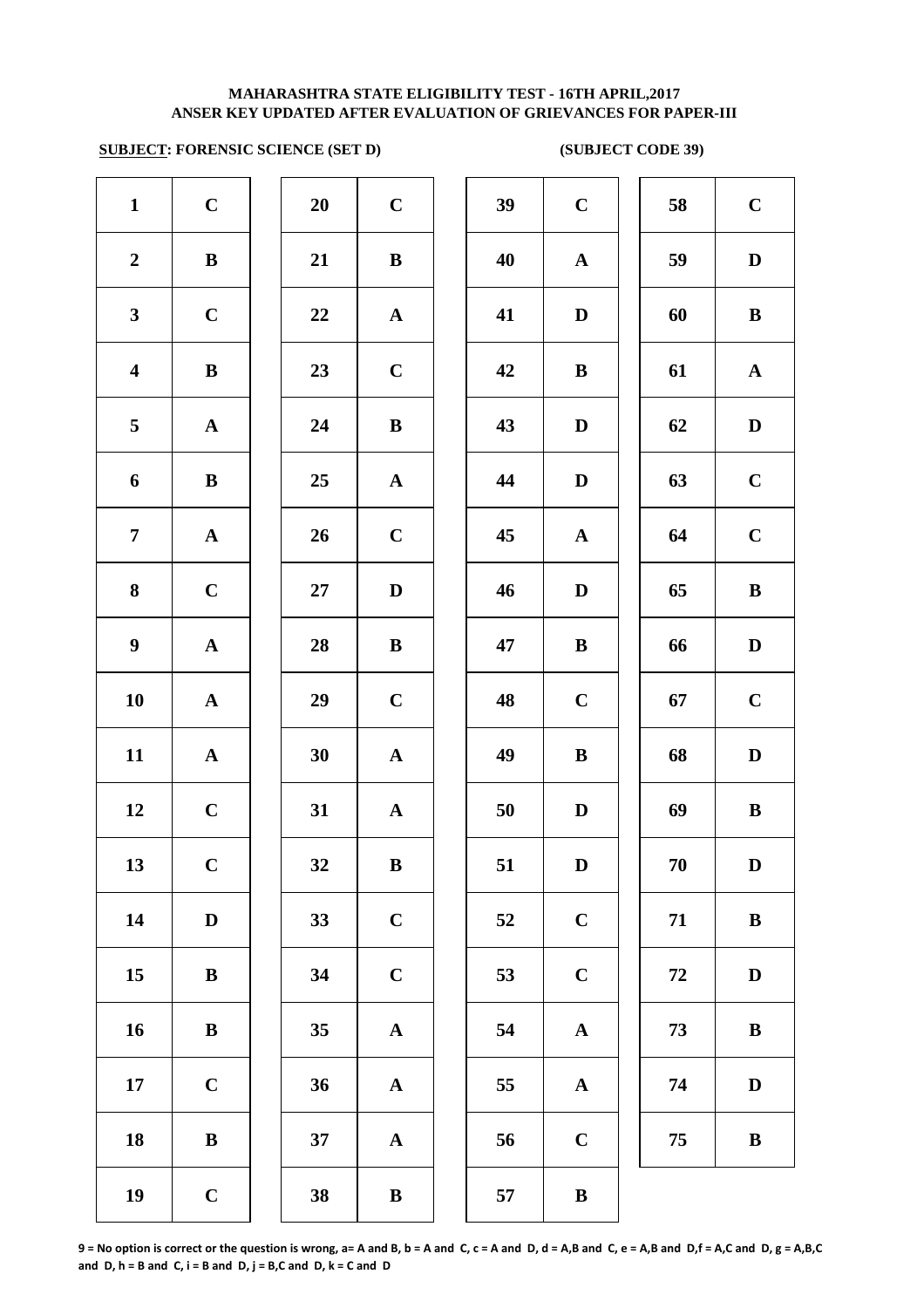# **SUBJECT: COMMERCE(SET A)** (SUBJECT CODE 50)

| $\mathbf{1}$            | ${\bf A}$    | 20     | $\mathbf C$  | 39 | $\mathbf{D}$ |
|-------------------------|--------------|--------|--------------|----|--------------|
| $\boldsymbol{2}$        | $\, {\bf B}$ | 21     | $\mathbf D$  | 40 | $\mathbf C$  |
| $\mathbf{3}$            | ${\bf A}$    | 22     | $\bf{B}$     | 41 | $\mathbf C$  |
| $\overline{\mathbf{4}}$ | $\mathbf C$  | 23     | $\, {\bf B}$ | 42 | $\mathbf{D}$ |
| 5                       | $\mathbf C$  | 24     | ${\bf A}$    | 43 | $\mathbf A$  |
| 6                       | $\, {\bf B}$ | 25     | $\mathbf D$  | 44 | $\mathbf A$  |
| $\overline{7}$          | $\mathbf D$  | 26     | ${\bf A}$    | 45 | $\bf{B}$     |
| ${\bf 8}$               | ${\bf A}$    | $27\,$ | $\mathbf C$  | 46 | $\mathbf C$  |
| $\boldsymbol{9}$        | $\, {\bf B}$ | 28     | $\mathbf C$  | 47 | $\mathbf A$  |
| 10                      | $\bf{B}$     | 29     | $\, {\bf B}$ | 48 | $\bf{B}$     |
| 11                      | $\mathbf D$  | 30     | $\, {\bf B}$ | 49 | $\mathbf C$  |
| 12                      | $\mathbf A$  | 31     | ${\bf A}$    | 50 | $\mathbf A$  |
| 13                      | ${\bf A}$    | 32     | $\bf{B}$     | 51 | $\bf{B}$     |
| 14                      | $\, {\bf B}$ | 33     | ${\bf A}$    | 52 | $\mathbf C$  |
| 15                      | $\mathbf C$  | 34     | $\mathbf D$  | 53 | $\mathbf C$  |
| 16                      | $\mathbf C$  | 35     | $\, {\bf B}$ | 54 | $\mathbf{D}$ |
| $\bf 17$                | $\mathbf A$  | 36     | $\mathbf A$  | 55 | $\bf{D}$     |
| 18                      | $\mathbf D$  | 37     | $\mathbf C$  | 56 | $\mathbf A$  |
| 19                      | $\, {\bf B}$ | 38     | $\, {\bf B}$ | 57 | $\mathbf C$  |
|                         |              |        |              |    |              |

| $\mathbf{1}$            | ${\bf A}$    | 20         | $\mathbf C$  | 39 | $\mathbf D$  | 58 | $\, {\bf B}$     |
|-------------------------|--------------|------------|--------------|----|--------------|----|------------------|
| $\overline{2}$          | $\bf{B}$     | 21         | D            | 40 | $\mathbf C$  | 59 | $\mathbf C$      |
| $\mathbf{3}$            | $\mathbf{A}$ | 22         | $\bf{B}$     | 41 | $\mathbf C$  | 60 | $\bf{B}$         |
| $\overline{\mathbf{4}}$ | $\mathbf C$  | 23         | $\bf{B}$     | 42 | $\mathbf D$  | 61 | $\mathbf D$      |
| $\overline{5}$          | $\mathbf C$  | 24         | ${\bf A}$    | 43 | ${\bf A}$    | 62 | $\mathbf D$      |
| 6                       | $\, {\bf B}$ | 25         | $\mathbf D$  | 44 | $\mathbf A$  | 63 | $\mathbf C$      |
| $\overline{7}$          | $\mathbf D$  | 26         | ${\bf A}$    | 45 | $\bf{B}$     | 64 | $\mathbf C$      |
| $\boldsymbol{8}$        | ${\bf A}$    | ${\bf 27}$ | $\mathbf C$  | 46 | $\mathbf C$  | 65 | $\mathbf C$      |
| $\boldsymbol{9}$        | $\, {\bf B}$ | 28         | $\mathbf C$  | 47 | $\mathbf{A}$ | 66 | $\mathbf D$      |
| 10                      | $\bf{B}$     | 29         | $\, {\bf B}$ | 48 | $\, {\bf B}$ | 67 | $\, {\bf B}$     |
| 11                      | D            | 30         | $\bf{B}$     | 49 | $\mathbf C$  | 68 | $\mathbf C$      |
| 12                      | $\mathbf A$  | 31         | $\mathbf{A}$ | 50 | ${\bf A}$    | 69 | $\mathbf C$      |
| 13                      | $\mathbf{A}$ | 32         | B            | 51 | B            | 70 | D                |
| 14                      | $\, {\bf B}$ | 33         | $\mathbf{A}$ | 52 | $\mathbf C$  | 71 | $\mathbf C$      |
| 15                      | $\mathbf C$  | 34         | $\mathbf D$  | 53 | $\mathbf C$  | 72 | $\, {\bf B}$     |
| 16                      | $\mathbf C$  | 35         | $\bf{B}$     | 54 | $\mathbf D$  | 73 | ${\bf A}$        |
| 17                      | ${\bf A}$    | 36         | ${\bf A}$    | 55 | D            | 74 | $\mathbf C$      |
| 18                      | D            | 37         | $\mathbf C$  | 56 | $\mathbf{A}$ | 75 | $\boldsymbol{9}$ |
| 19                      | $\, {\bf B}$ | 38         | $\, {\bf B}$ | 57 | $\mathbf C$  |    |                  |
|                         |              |            |              |    |              |    |                  |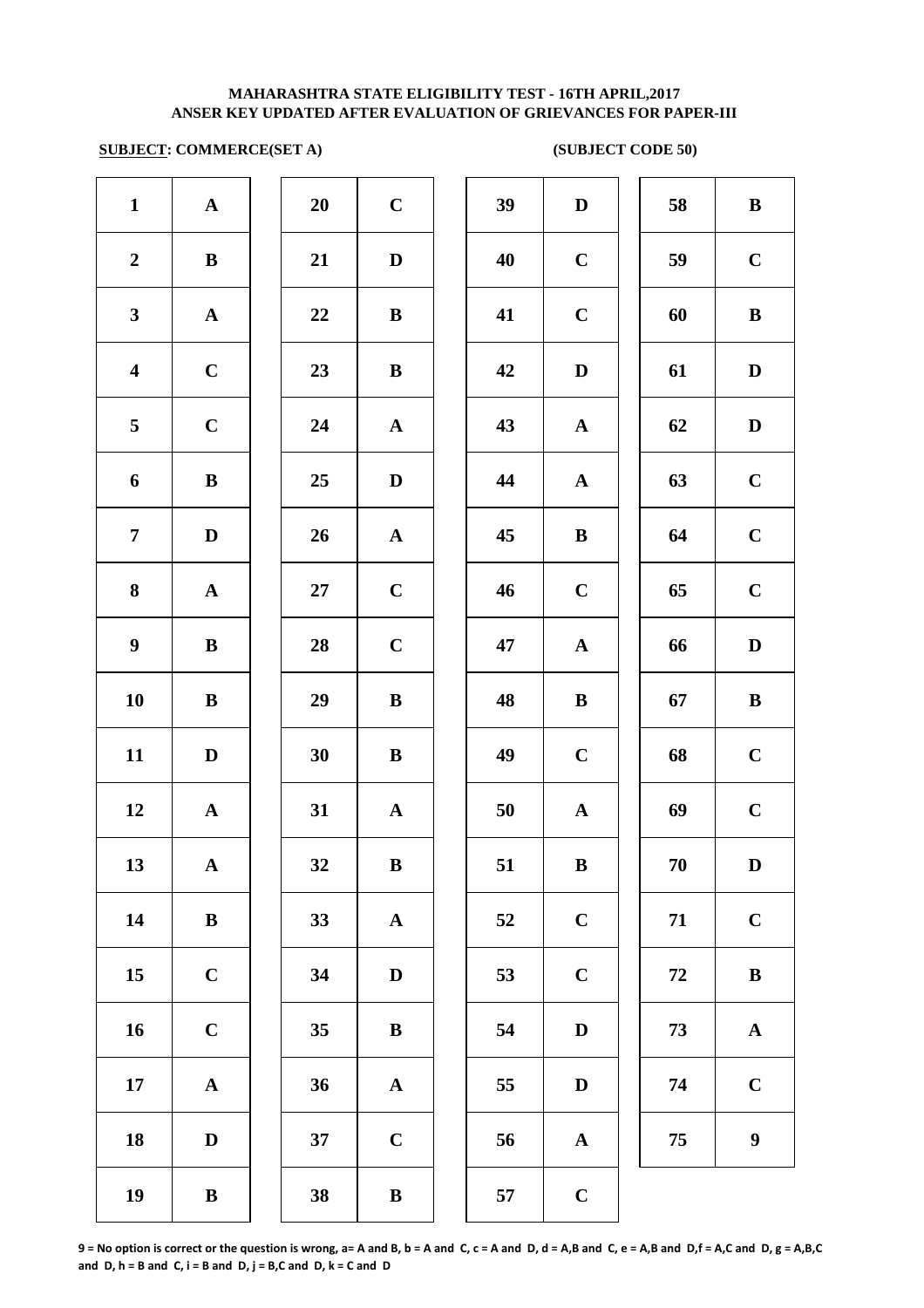# **SUBJECT: COMMERCE(SET B) (SUBJECT CODE 50)**

| $\mathbf{1}$            | $\mathbf D$  | 20        | $\mathbf C$           | 39 | $\mathbf C$  |
|-------------------------|--------------|-----------|-----------------------|----|--------------|
| $\boldsymbol{2}$        | $\bf{B}$     | 21        | $\mathbf C$           | 40 | $\bf{B}$     |
| $\mathbf{3}$            | $\, {\bf B}$ | 22        | $\mathbf D$           | 41 | $\mathbf{D}$ |
| $\overline{\mathbf{4}}$ | ${\bf A}$    | 23        | ${\bf A}$             | 42 | $\mathbf D$  |
| 5                       | $\mathbf D$  | 24        | $\boldsymbol{\rm{A}}$ | 43 | $\mathbf C$  |
| 6                       | ${\bf A}$    | 25        | $\bf{B}$              | 44 | $\mathbf C$  |
| $\overline{7}$          | $\mathbf C$  | 26        | $\mathbf C$           | 45 | $\mathbf C$  |
| 8                       | $\mathbf C$  | <b>27</b> | $\boldsymbol{\rm{A}}$ | 46 | $\bf{D}$     |
| $\boldsymbol{9}$        | $\bf{B}$     | 28        | $\bf{B}$              | 47 | $\bf{B}$     |
| 10                      | $\bf{B}$     | 29        | $\mathbf C$           | 48 | $\mathbf C$  |
| 11                      | ${\bf A}$    | 30        | $\boldsymbol{\rm{A}}$ | 49 | $\mathbf C$  |
| 12                      | $\, {\bf B}$ | 31        | $\, {\bf B}$          | 50 | D            |
| 13                      | ${\bf A}$    | 32        | $\mathbf C$           | 51 | $\mathbf C$  |
| 14                      | $\mathbf D$  | 33        | $\mathbf C$           | 52 | $\bf{B}$     |
| 15                      | $\, {\bf B}$ | 34        | $\mathbf D$           | 53 | $\mathbf A$  |
| 16                      | ${\bf A}$    | 35        | $\mathbf D$           | 54 | $\mathbf C$  |
| 17                      | $\mathbf C$  | 36        | $\boldsymbol{\rm{A}}$ | 55 | 9            |
| 18                      | $\bf{B}$     | 37        | $\mathbf C$           | 56 | $\mathbf A$  |
| 19                      | $\mathbf D$  | 38        | $\, {\bf B}$          | 57 | $\bf{B}$     |
|                         |              |           |                       |    |              |

| 20 | $\mathbf C$             |
|----|-------------------------|
| 21 | $\mathbf C$             |
| 22 | D                       |
| 23 | $\mathbf A$             |
| 24 | A                       |
| 25 | B                       |
| 26 | $\mathbf C$             |
| 27 | $\mathbf A$             |
| 28 | B                       |
| 29 | $\mathbf C$             |
| 30 | $\overline{\mathbf{A}}$ |
| 31 | B                       |
| 32 | $\overline{\mathbf{C}}$ |
| 33 | $\mathbf C$             |
| 34 | D                       |
| 35 | D                       |
| 36 | A                       |
| 37 | $\overline{C}$          |
|    |                         |

| $\mathbf{1}$            | D            | 20        | $\mathbf C$  | 39    | $\mathbf C$      | 58     | $\mathbf{A}$ |
|-------------------------|--------------|-----------|--------------|-------|------------------|--------|--------------|
| $\overline{2}$          | $\bf{B}$     | 21        | $\mathbf C$  | 40    | $\bf{B}$         | 59     | $\mathbf C$  |
| $\mathbf{3}$            | $\bf{B}$     | 22        | $\mathbf D$  | 41    | D                | 60     | $\mathbf C$  |
| $\overline{\mathbf{4}}$ | $\mathbf{A}$ | 23        | ${\bf A}$    | 42    | $\mathbf D$      | 61     | $\bf{B}$     |
| $\overline{5}$          | $\mathbf D$  | 24        | ${\bf A}$    | 43    | $\mathbf C$      | 62     | $\mathbf D$  |
| 6                       | ${\bf A}$    | 25        | $\bf{B}$     | 44    | $\mathbf C$      | 63     | ${\bf A}$    |
| $\overline{7}$          | $\mathbf C$  | 26        | $\mathbf C$  | 45    | $\mathbf C$      | 64     | $\bf{B}$     |
| 8                       | $\mathbf C$  | $27\,$    | ${\bf A}$    | 46    | D                | 65     | $\, {\bf B}$ |
| $\boldsymbol{9}$        | $\bf{B}$     | 28        | $\bf{B}$     | 47    | $\bf{B}$         | 66     | $\mathbf D$  |
| 10                      | $\, {\bf B}$ | 29        | $\mathbf C$  | 48    | $\mathbf C$      | 67     | ${\bf A}$    |
| 11                      | ${\bf A}$    | 30        | $\mathbf{A}$ | 49    | $\mathbf C$      | 68     | ${\bf A}$    |
| 12                      | $\bf{B}$     | 31        | $\bf{B}$     | 50    | $\mathbf D$      | 69     | $\bf{B}$     |
| 13                      | $\mathbf A$  | 32        | $\mathbf C$  | 51    | $\mathbf C$      | $70\,$ | $\mathbf C$  |
| 14                      | $\mathbf D$  | 33        | $\mathbf C$  | 52    | $\bf{B}$         | 71     | $\mathbf C$  |
| 15                      | $\bf{B}$     | 34        | $\mathbf D$  | 53    | ${\bf A}$        | 72     | ${\bf A}$    |
| 16                      | ${\bf A}$    | 35        | $\mathbf D$  | 54    | $\mathbf C$      | 73     | $\mathbf D$  |
| 17                      | $\mathbf C$  | 36        | ${\bf A}$    | 55    | $\boldsymbol{9}$ | 74     | $\, {\bf B}$ |
| 18                      | $\, {\bf B}$ | 37        | $\mathbf C$  | 56    | ${\bf A}$        | 75     | $\mathbf C$  |
| 10                      | D            | <b>30</b> | <b>D</b>     | $- -$ | <b>D</b>         |        |              |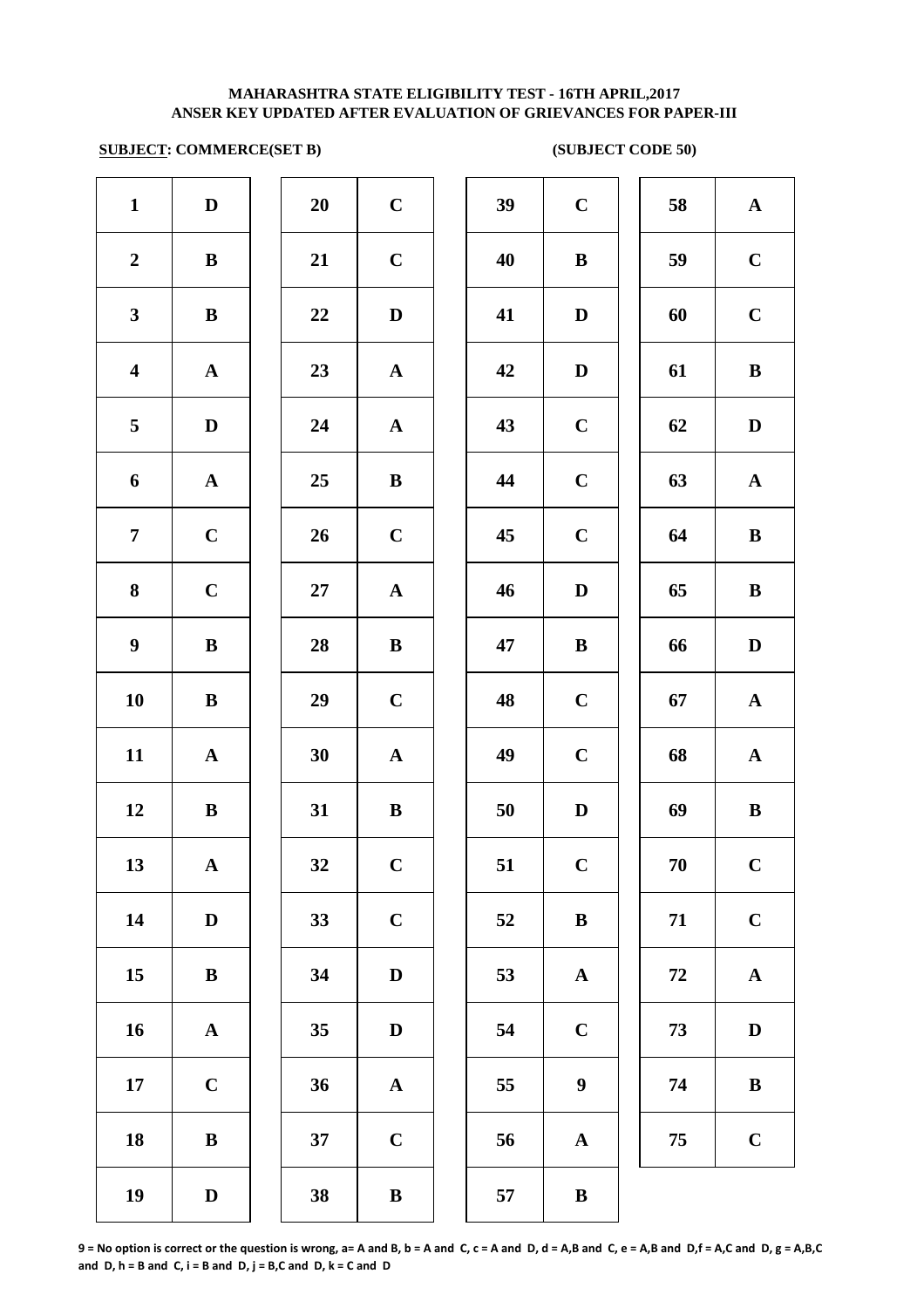# **ANSER KEY UPDATED AFTER EVALUATION OF GRIEVANCES FOR PAPER-III MAHARASHTRA STATE ELIGIBILITY TEST - 16TH APRIL,2017**

# **SUBJECT: COMMERCE(SET C) (SUBJECT CODE 50)**

| $\mathbf{1}$            | $\mathbf A$           | 20     | $\boldsymbol{\rm{A}}$ | 39     | $\mathbf C$      |
|-------------------------|-----------------------|--------|-----------------------|--------|------------------|
| $\boldsymbol{2}$        | $\, {\bf B}$          | 21     | $\, {\bf B}$          | 40     | $\mathbf{D}$     |
| $\mathbf{3}$            | $\boldsymbol{\rm{A}}$ | 22     | $\mathbf C$           | 41     | $\mathbf C$      |
| $\overline{\mathbf{4}}$ | $\mathbf D$           | 23     | $\mathbf C$           | 42     | $\bf{B}$         |
| 5                       | $\bf{B}$              | 24     | $\mathbf D$           | 43     | $\mathbf A$      |
| 6                       | ${\bf A}$             | 25     | $\mathbf D$           | 44     | $\mathbf C$      |
| $\overline{7}$          | $\mathbf C$           | 26     | $\mathbf A$           | 45     | $\boldsymbol{9}$ |
| 8                       | $\, {\bf B}$          | $27\,$ | $\mathbf C$           | 46     | $\mathbf A$      |
| $\boldsymbol{9}$        | $\mathbf D$           | 28     | $\, {\bf B}$          | 47     | $\bf{B}$         |
| ${\bf 10}$              | $\mathbf C$           | 29     | $\mathbf C$           | 48     | $\mathbf{A}$     |
| 11                      | $\mathbf C$           | 30     | $\, {\bf B}$          | 49     | $\mathbf C$      |
| 12                      | $\mathbf D$           | 31     | $\mathbf D$           | $50\,$ | $\mathbf C$      |
| 13                      | ${\bf A}$             | 32     | $\mathbf D$           | 51     | $\bf{B}$         |
| 14                      | $\boldsymbol{\rm{A}}$ | 33     | $\mathbf C$           | 52     | $\mathbf{D}$     |
| 15                      | $\, {\bf B}$          | 34     | $\mathbf C$           | 53     | $\mathbf A$      |
| 16                      | $\mathbf C$           | 35     | $\mathbf C$           | 54     | $\bf{B}$         |
| ${\bf 17}$              | ${\bf A}$             | 36     | $\mathbf D$           | 55     | $\bf{B}$         |
| 18                      | $\, {\bf B}$          | 37     | $\, {\bf B}$          | 56     | $\mathbf{D}$     |
| 19                      | $\mathbf C$           | 38     | $\mathbf C$           | 57     | $\mathbf A$      |
|                         |                       |        |                       |        |                  |

| 20 | $\mathbf A$  |  |
|----|--------------|--|
| 21 | B            |  |
| 22 | $\mathbf C$  |  |
| 23 | $\mathbf C$  |  |
| 24 | D            |  |
| 25 | D            |  |
| 26 | $\mathbf{A}$ |  |
| 27 | $\mathbf C$  |  |
| 28 | B            |  |
| 29 | $\mathbf C$  |  |
| 30 | B            |  |
| 31 | D            |  |
| 32 | D            |  |
| 33 | $\mathbf C$  |  |
| 34 | $\mathbf C$  |  |
| 35 | $\mathbf C$  |  |
| 36 | D            |  |
| 37 | B            |  |
|    |              |  |

| $\mathbf{1}$            | ${\bf A}$    | 20 | ${\bf A}$    | 39 | $\mathbf C$      | 58       | ${\bf A}$    |
|-------------------------|--------------|----|--------------|----|------------------|----------|--------------|
| $\overline{2}$          | $\, {\bf B}$ | 21 | $\bf{B}$     | 40 | $\mathbf D$      | 59       | $\, {\bf B}$ |
| $\mathbf{3}$            | ${\bf A}$    | 22 | $\mathbf C$  | 41 | $\mathbf C$      | 60       | $\mathbf C$  |
| $\overline{\mathbf{4}}$ | $\mathbf D$  | 23 | $\mathbf C$  | 42 | $\bf{B}$         | 61       | $\mathbf C$  |
| 5                       | $\, {\bf B}$ | 24 | $\mathbf D$  | 43 | ${\bf A}$        | 62       | ${\bf A}$    |
| 6                       | ${\bf A}$    | 25 | $\mathbf D$  | 44 | $\mathbf C$      | 63       | $\mathbf D$  |
| $\overline{7}$          | $\mathbf C$  | 26 | ${\bf A}$    | 45 | $\boldsymbol{9}$ | 64       | $\, {\bf B}$ |
| $\boldsymbol{8}$        | $\, {\bf B}$ | 27 | $\mathbf C$  | 46 | ${\bf A}$        | 65       | $\mathbf C$  |
| $\boldsymbol{9}$        | D            | 28 | $\bf{B}$     | 47 | $\, {\bf B}$     | 66       | $\mathbf D$  |
| 10                      | $\mathbf C$  | 29 | $\mathbf C$  | 48 | ${\bf A}$        | 67       | $\, {\bf B}$ |
| 11                      | $\mathbf C$  | 30 | $\bf{B}$     | 49 | $\mathbf C$      | 68       | $\, {\bf B}$ |
| 12                      | $\mathbf{D}$ | 31 | D            | 50 | $\mathbf C$      | 69       | $\mathbf A$  |
| 13                      | $\mathbf A$  | 32 | $\mathbf D$  | 51 | $\, {\bf B}$     | 70       | $\mathbf D$  |
| 14                      | ${\bf A}$    | 33 | $\mathbf C$  | 52 | $\mathbf D$      | 71       | ${\bf A}$    |
| 15                      | ${\bf B}$    | 34 | $\mathbf C$  | 53 | ${\bf A}$        | $\bf 72$ | $\mathbf C$  |
| 16                      | $\mathbf C$  | 35 | $\mathbf C$  | 54 | $\bf{B}$         | 73       | $\mathbf C$  |
| 17                      | $\mathbf A$  | 36 | $\mathbf D$  | 55 | $\, {\bf B}$     | 74       | $\, {\bf B}$ |
| 18                      | $\, {\bf B}$ | 37 | $\, {\bf B}$ | 56 | $\mathbf D$      | 75       | $\, {\bf B}$ |
| 19                      | $\mathbf C$  | 38 | $\mathbf C$  | 57 | $\mathbf A$      |          |              |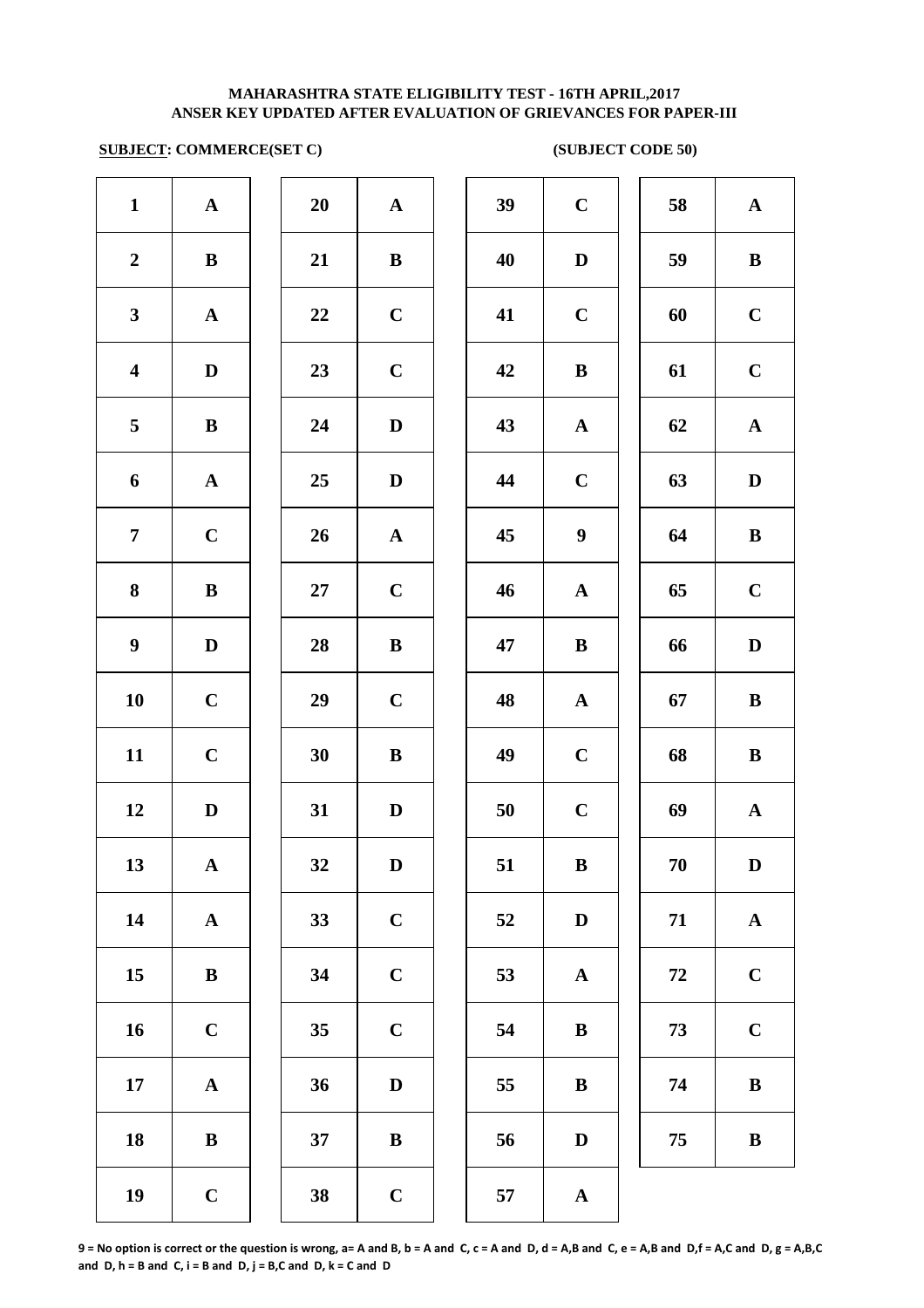# **SUBJECT: COMMERCE(SET D) (SUBJECT CODE 50)**

| $\mathbf{1}$            | $\mathbf C$           | 20 | $\, {\bf B}$          | 39 | $\mathbf C$ |
|-------------------------|-----------------------|----|-----------------------|----|-------------|
| $\boldsymbol{2}$        | $\mathbf D$           | 21 | $\mathbf D$           | 40 | $\mathbf C$ |
| $\mathbf{3}$            | $\boldsymbol{\rm{A}}$ | 22 | $\mathbf D$           | 41 | $\bf{B}$    |
| $\overline{\mathbf{4}}$ | ${\bf A}$             | 23 | $\mathbf C$           | 42 | $\mathbf D$ |
| 5                       | $\, {\bf B}$          | 24 | $\mathbf C$           | 43 | $\mathbf A$ |
| 6                       | $\mathbf C$           | 25 | $\mathbf C$           | 44 | $\bf{B}$    |
| $\overline{7}$          | ${\bf A}$             | 26 | $\mathbf D$           | 45 | $\bf{B}$    |
| 8                       | $\bf{B}$              | 27 | $\bf{B}$              | 46 | $\bf{D}$    |
| $\boldsymbol{9}$        | $\mathbf C$           | 28 | $\mathbf C$           | 47 | $\mathbf A$ |
| 10                      | ${\bf A}$             | 29 | $\mathbf C$           | 48 | $\mathbf A$ |
| 11                      | $\, {\bf B}$          | 30 | $\mathbf{D}%$         | 49 | $\bf{B}$    |
| 12                      | $\mathbf C$           | 31 | $\mathbf C$           | 50 | $\mathbf C$ |
| 13                      | $\mathbf C$           | 32 | $\, {\bf B}$          | 51 | $\mathbf C$ |
| 14                      | $\mathbf D$           | 33 | $\boldsymbol{\rm{A}}$ | 52 | $\mathbf A$ |
| 15                      | $\mathbf D$           | 34 | $\mathbf C$           | 53 | $\bf{D}$    |
| 16                      | $\boldsymbol{\rm{A}}$ | 35 | $\boldsymbol{9}$      | 54 | $\bf{B}$    |
| 17                      | $\mathbf C$           | 36 | $\boldsymbol{\rm{A}}$ | 55 | $\mathbf C$ |
| 18                      | $\bf{B}$              | 37 | $\bf{B}$              | 56 | $\bf{D}$    |
| 19                      | $\mathbf C$           | 38 | ${\bf A}$             | 57 | $\bf{B}$    |
|                         |                       |    |                       |    |             |

| 20 | B              |  |
|----|----------------|--|
| 21 | D              |  |
| 22 | D              |  |
| 23 | $\overline{C}$ |  |
| 24 | $\mathbf C$    |  |
| 25 | $\mathbf C$    |  |
| 26 | $\mathbf D$    |  |
| 27 | B              |  |
| 28 | $\mathbf C$    |  |
| 29 | $\mathbf C$    |  |
| 30 | D              |  |
| 31 | $\overline{C}$ |  |
| 32 | B              |  |
| 33 | A              |  |
| 34 | $\mathbf C$    |  |
| 35 | 9              |  |
| 36 | A              |  |
| 37 | B              |  |
|    |                |  |

| $\mathbf{1}$            | $\bf C$      | 20     | $\bf{B}$                | 39 | $\mathbf C$  | 58 | $\bf{B}$     |
|-------------------------|--------------|--------|-------------------------|----|--------------|----|--------------|
| $\overline{2}$          | $\mathbf D$  | 21     | $\mathbf{D}$            | 40 | $\mathbf C$  | 59 | ${\bf A}$    |
| $\mathbf{3}$            | ${\bf A}$    | 22     | $\mathbf D$             | 41 | $\bf{B}$     | 60 | D            |
| $\overline{\mathbf{4}}$ | $\mathbf{A}$ | 23     | $\mathbf C$             | 42 | D            | 61 | ${\bf A}$    |
| $5\overline{)}$         | $\bf{B}$     | 24     | $\mathbf C$             | 43 | $\mathbf{A}$ | 62 | $\mathbf C$  |
| 6                       | $\mathbf C$  | 25     | $\mathbf C$             | 44 | $\bf{B}$     | 63 | $\mathbf C$  |
| $\overline{7}$          | ${\bf A}$    | 26     | $\mathbf{D}$            | 45 | $\bf{B}$     | 64 | $\bf{B}$     |
| 8                       | ${\bf B}$    | $27\,$ | $\bf{B}$                | 46 | $\mathbf D$  | 65 | $\, {\bf B}$ |
| $\boldsymbol{9}$        | $\mathbf C$  | 28     | $\mathbf C$             | 47 | ${\bf A}$    | 66 | ${\bf A}$    |
| 10                      | ${\bf A}$    | 29     | $\mathbf C$             | 48 | ${\bf A}$    | 67 | $\bf{B}$     |
| 11                      | $\, {\bf B}$ | 30     | $\mathbf D$             | 49 | $\bf{B}$     | 68 | ${\bf A}$    |
| 12                      | $\mathbf C$  | 31     | $\mathbf C$             | 50 | $\mathbf C$  | 69 | $\mathbf D$  |
| 13                      | $\mathbf C$  | 32     | $\bf{B}$                | 51 | $\mathbf C$  | 70 | $\bf{B}$     |
| 14                      | $\mathbf D$  | 33     | ${\bf A}$               | 52 | $\mathbf{A}$ | 71 | ${\bf A}$    |
| 15                      | $\mathbf D$  | 34     | $\mathbf C$             | 53 | $\mathbf D$  | 72 | $\mathbf C$  |
| 16                      | ${\bf A}$    | 35     | $\boldsymbol{9}$        | 54 | $\bf{B}$     | 73 | $\bf{B}$     |
| 17                      | $\mathbf C$  | 36     | ${\bf A}$               | 55 | $\mathbf C$  | 74 | $\mathbf D$  |
| 18                      | $\, {\bf B}$ | 37     | $\, {\bf B}$            | 56 | $\mathbf D$  | 75 | $\mathbf C$  |
| 19                      | $\mathbf C$  | 38     | $\overline{\mathbf{A}}$ | 57 | $\bf{B}$     |    |              |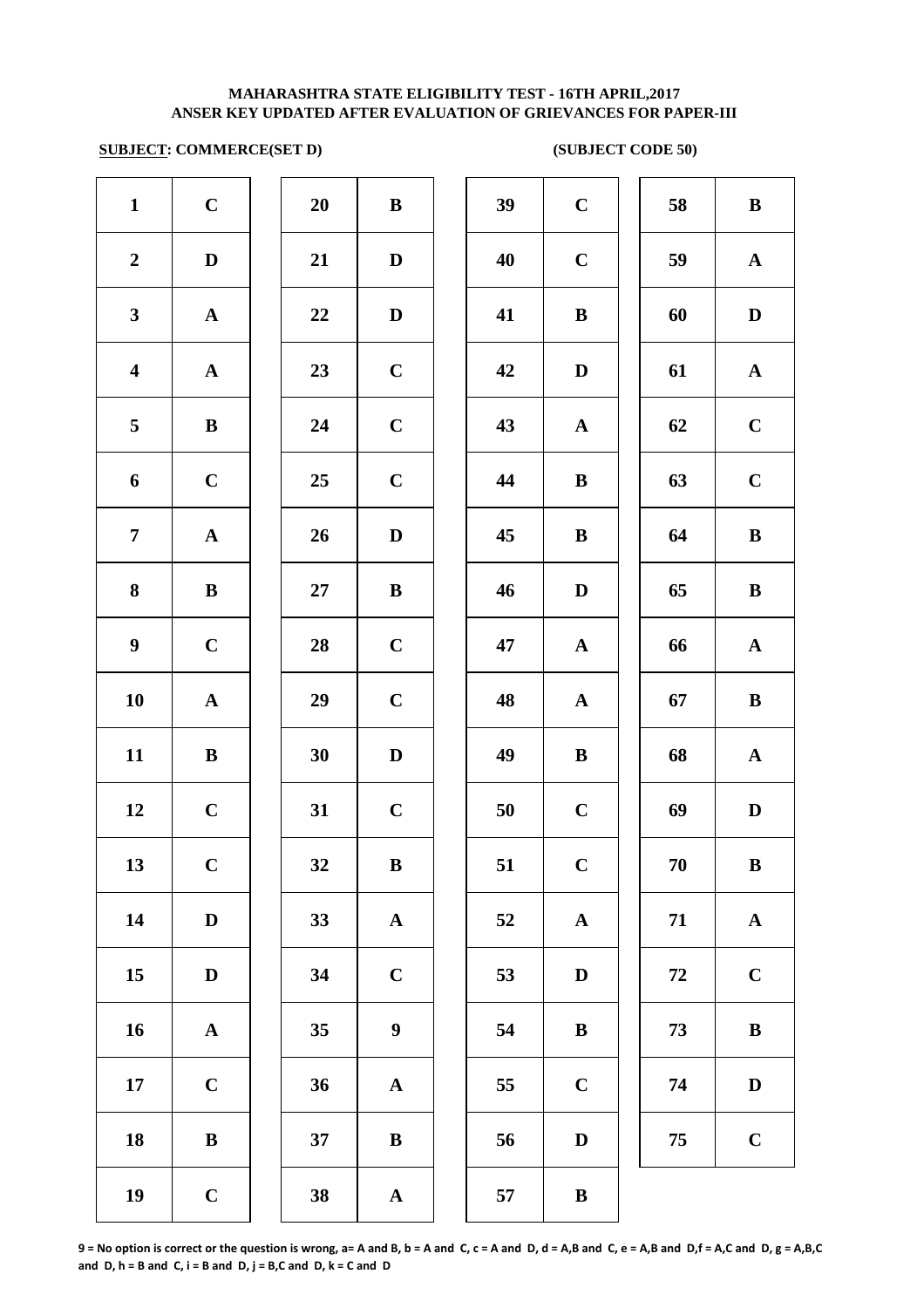### **SUBJECT: MANAGEMENT(SET A)** (SUBJECT CODE 51)

| $\mathbf{1}$            | $\mathbf C$           | 20     | ${\bf A}$             | 39 | $\mathbf A$               |
|-------------------------|-----------------------|--------|-----------------------|----|---------------------------|
| $\boldsymbol{2}$        | $\boldsymbol{g}$      | 21     | ${\bf A}$             | 40 | $\bf{B}$                  |
| $\mathbf{3}$            | $\mathbf C$           | 22     | $\mathbf C$           | 41 | $\mathbf A$               |
| $\overline{\mathbf{4}}$ | $\boldsymbol{\rm{A}}$ | 23     | ${\bf A}$             | 42 | $\mathbf D$               |
| 5                       | $\boldsymbol{\rm{A}}$ | 24     | $\, {\bf B}$          | 43 | $\mathbf A$               |
| 6                       | $\mathbf C$           | 25     | $\, {\bf B}$          | 44 | $\mathbf A$               |
| $\overline{7}$          | $\mathbf D$           | 26     | $\boldsymbol{\rm{A}}$ | 45 | $\mathbf A$               |
| 8                       | $\mathbf C$           | $27\,$ | $\boldsymbol{\rm{A}}$ | 46 | $\mathbf C$               |
| $\boldsymbol{9}$        | $\boldsymbol{\rm{A}}$ | 28     | $\mathbf D$           | 47 | D                         |
| 10                      | $\mathbf C$           | 29     | $\, {\bf B}$          | 48 | $\bf{B}$                  |
| 11                      | ${\bf A}$             | 30     | ${\bf A}$             | 49 | $\bf{B}$                  |
| 12                      | $\, {\bf B}$          | 31     | ${\bf A}$             | 50 | $\mathbf C$               |
| 13                      | $\mathbf D$           | 32     | $\mathbf D$           | 51 | $\mathbf C$               |
| 14                      | $\mathbf C$           | 33     | $\mathbf{D}%$         | 52 | $\boldsymbol{\mathsf{A}}$ |
| 15                      | $\, {\bf B}$          | 34     | $\boldsymbol{\rm{A}}$ | 53 | $\mathbf A$               |
| 16                      | $\, {\bf B}$          | 35     | ${\bf A}$             | 54 | $\mathbf A$               |
| 17                      | $\mathbf C$           | 36     | $\, {\bf B}$          | 55 | $\bf{D}$                  |
| 18                      | $\mathbf D$           | 37     | $\mathbf C$           | 56 | $\mathbf A$               |
| 19                      | ${\bf A}$             | 38     | $\mathbf D$           | 57 | $\bf{B}$                  |
|                         |                       |        |                       |    |                           |

| $\mathbf{1}$            | $\mathbf C$      | 20 | ${\bf A}$    | 39 | ${\bf A}$    | 58 | $\mathbf D$  |
|-------------------------|------------------|----|--------------|----|--------------|----|--------------|
| $\overline{2}$          | $\boldsymbol{g}$ | 21 | ${\bf A}$    | 40 | $\bf{B}$     | 59 | $\mathbf C$  |
| $\mathbf{3}$            | $\mathbf C$      | 22 | $\mathbf C$  | 41 | ${\bf A}$    | 60 | $\, {\bf B}$ |
| $\overline{\mathbf{4}}$ | ${\bf A}$        | 23 | ${\bf A}$    | 42 | $\mathbf D$  | 61 | $\mathbf C$  |
| $\overline{\mathbf{5}}$ | $\mathbf A$      | 24 | $\bf{B}$     | 43 | ${\bf A}$    | 62 | $\bf{B}$     |
| 6                       | $\mathbf C$      | 25 | $\bf{B}$     | 44 | ${\bf A}$    | 63 | $\mathbf{A}$ |
| $\overline{7}$          | $\mathbf D$      | 26 | $\mathbf{A}$ | 45 | ${\bf A}$    | 64 | $\mathbf C$  |
| 8                       | $\mathbf C$      | 27 | $\mathbf{A}$ | 46 | $\mathbf C$  | 65 | D            |
| $\boldsymbol{9}$        | $\mathbf A$      | 28 | D            | 47 | D            | 66 | $\mathbf C$  |
| 10                      | $\mathbf C$      | 29 | $\bf{B}$     | 48 | $\bf{B}$     | 67 | $\mathbf A$  |
| 11                      | $\mathbf A$      | 30 | $\mathbf{A}$ | 49 | $\bf{B}$     | 68 | $\mathbf C$  |
| 12                      | $\bf{B}$         | 31 | $\mathbf{A}$ | 50 | $\mathbf C$  | 69 | $\mathbf D$  |
| 13                      | $\mathbf D$      | 32 | $\mathbf D$  | 51 | $\mathbf C$  | 70 | $\mathbf C$  |
| 14                      | $\mathbf C$      | 33 | $\mathbf D$  | 52 | ${\bf A}$    | 71 | $\bf{B}$     |
| 15                      | $\, {\bf B}$     | 34 | $\mathbf{A}$ | 53 | $\mathbf A$  | 72 | $\mathbf C$  |
| 16                      | $\, {\bf B}$     | 35 | $\mathbf{A}$ | 54 | ${\bf A}$    | 73 | $\mathbf C$  |
| 17                      | $\mathbf C$      | 36 | ${\bf B}$    | 55 | $\mathbf D$  | 74 | $\mathbf C$  |
| 18                      | $\mathbf D$      | 37 | $\mathbf C$  | 56 | $\mathbf A$  | 75 | $\bf{B}$     |
| 19                      | $\mathbf A$      | 38 | $\mathbf D$  | 57 | $\, {\bf B}$ |    |              |
|                         |                  |    |              |    |              |    |              |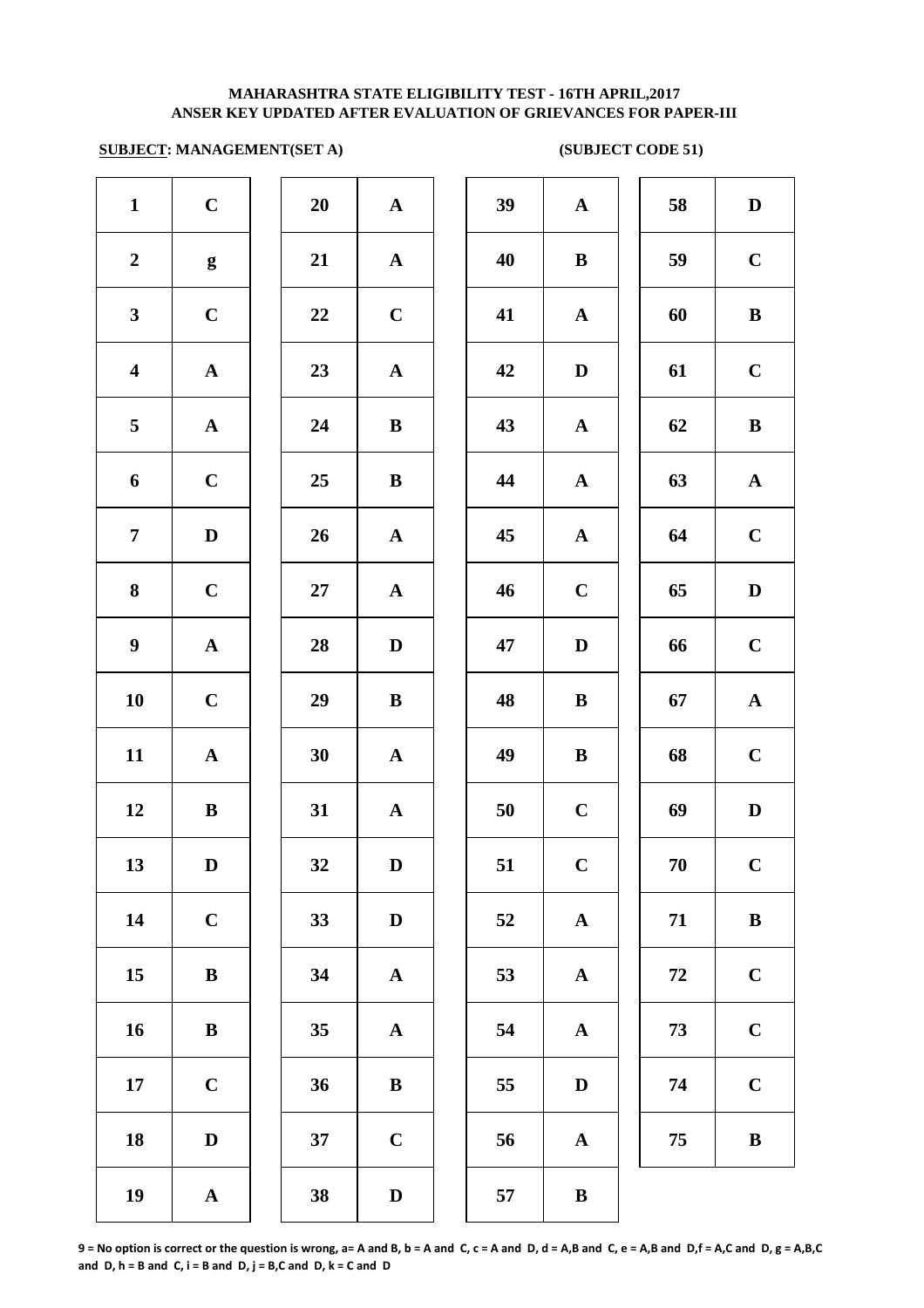### **SUBJECT: MANAGEMENT(SET B) (SUBJECT CODE 51)**

| $\mathbf{1}$            | ${\bf A}$             | 20     | $\bf{B}$              | 39 | $\mathbf C$      |
|-------------------------|-----------------------|--------|-----------------------|----|------------------|
| $\boldsymbol{2}$        | $\mathbf C$           | 21     | ${\bf A}$             | 40 | $\bf{B}$         |
| $\mathbf{3}$            | $\boldsymbol{\rm{A}}$ | 22     | $\mathbf D$           | 41 | $\mathbf C$      |
| $\overline{\mathbf{4}}$ | $\bf{B}$              | 23     | ${\bf A}$             | 42 | $\bf{B}$         |
| 5                       | $\bf{B}$              | 24     | $\mathbf A$           | 43 | $\boldsymbol{A}$ |
| 6                       | $\mathbf A$           | 25     | ${\bf A}$             | 44 | $\mathbf C$      |
| $\overline{7}$          | ${\bf A}$             | 26     | $\mathbf C$           | 45 | $\bf{D}$         |
| 8                       | $\mathbf D$           | $27\,$ | $\mathbf D$           | 46 | $\mathbf C$      |
| $\boldsymbol{9}$        | $\, {\bf B}$          | 28     | $\, {\bf B}$          | 47 | $\boldsymbol{A}$ |
| 10                      | ${\bf A}$             | 29     | $\, {\bf B}$          | 48 | $\mathbf C$      |
| 11                      | ${\bf A}$             | 30     | $\mathbf C$           | 49 | $\mathbf{D}$     |
| 12                      | $\mathbf D$           | 31     | $\mathbf C$           | 50 | $\mathbf C$      |
| 13                      | $\mathbf D$           | 32     | A                     | 51 | $\bf{B}$         |
| 14                      | $\boldsymbol{\rm{A}}$ | 33     | $\boldsymbol{\rm{A}}$ | 52 | $\mathbf C$      |
| 15                      | $\mathbf A$           | 34     | $\mathbf A$           | 53 | $\mathbf C$      |
| 16                      | $\, {\bf B}$          | 35     | $\mathbf D$           | 54 | $\mathbf C$      |
| ${\bf 17}$              | $\mathbf C$           | 36     | $\boldsymbol{\rm{A}}$ | 55 | $\bf{B}$         |
| 18                      | $\mathbf D$           | 37     | $\, {\bf B}$          | 56 | $\mathbf C$      |
| 19                      | $\boldsymbol{\rm{A}}$ | 38     | $\mathbf D$           | 57 | g                |
|                         |                       |        |                       |    |                  |

| $\mathbf{1}$            | $\mathbf{A}$ | 20 | $\bf{B}$     | 39 | $\mathbf C$  | 58 | $\mathbf C$  |
|-------------------------|--------------|----|--------------|----|--------------|----|--------------|
| $\overline{2}$          | $\mathbf C$  | 21 | ${\bf A}$    | 40 | $\bf{B}$     | 59 | $\mathbf{A}$ |
| $\mathbf{3}$            | $\mathbf A$  | 22 | $\mathbf D$  | 41 | $\mathbf C$  | 60 | $\mathbf{A}$ |
| $\overline{\mathbf{4}}$ | $\bf{B}$     | 23 | $\mathbf A$  | 42 | $\bf{B}$     | 61 | $\mathbf C$  |
| $\overline{5}$          | $\bf{B}$     | 24 | $\mathbf{A}$ | 43 | $\mathbf{A}$ | 62 | $\mathbf D$  |
| 6                       | $\mathbf A$  | 25 | $\mathbf A$  | 44 | $\mathbf C$  | 63 | $\mathbf C$  |
| $\overline{7}$          | ${\bf A}$    | 26 | $\mathbf C$  | 45 | $\mathbf D$  | 64 | ${\bf A}$    |
| 8                       | $\mathbf D$  | 27 | $\mathbf D$  | 46 | $\mathbf C$  | 65 | $\mathbf C$  |
| $\boldsymbol{9}$        | $\bf{B}$     | 28 | $\bf{B}$     | 47 | ${\bf A}$    | 66 | ${\bf A}$    |
| 10                      | ${\bf A}$    | 29 | ${\bf B}$    | 48 | $\mathbf C$  | 67 | $\bf{B}$     |
| 11                      | ${\bf A}$    | 30 | $\mathbf C$  | 49 | $\mathbf D$  | 68 | $\mathbf D$  |
| 12                      | D            | 31 | $\mathbf C$  | 50 | $\mathbf C$  | 69 | $\mathbf C$  |
| 13                      | $\mathbf{D}$ | 32 | ${\bf A}$    | 51 | B            | 70 | B            |
| 14                      | ${\bf A}$    | 33 | ${\bf A}$    | 52 | $\mathbf C$  | 71 | $\bf{B}$     |
| 15                      | ${\bf A}$    | 34 | ${\bf A}$    | 53 | $\mathbf C$  | 72 | $\mathbf C$  |
| 16                      | $\bf{B}$     | 35 | $\mathbf D$  | 54 | $\mathbf C$  | 73 | $\mathbf D$  |
| 17                      | $\mathbf C$  | 36 | $\mathbf{A}$ | 55 | $\bf{B}$     | 74 | ${\bf A}$    |
| 18                      | ${\bf D}$    | 37 | $\bf{B}$     | 56 | $\mathbf C$  | 75 | ${\bf A}$    |
| 10                      | $\Lambda$    | 38 | $\mathbf{D}$ | 57 | $\alpha$     |    |              |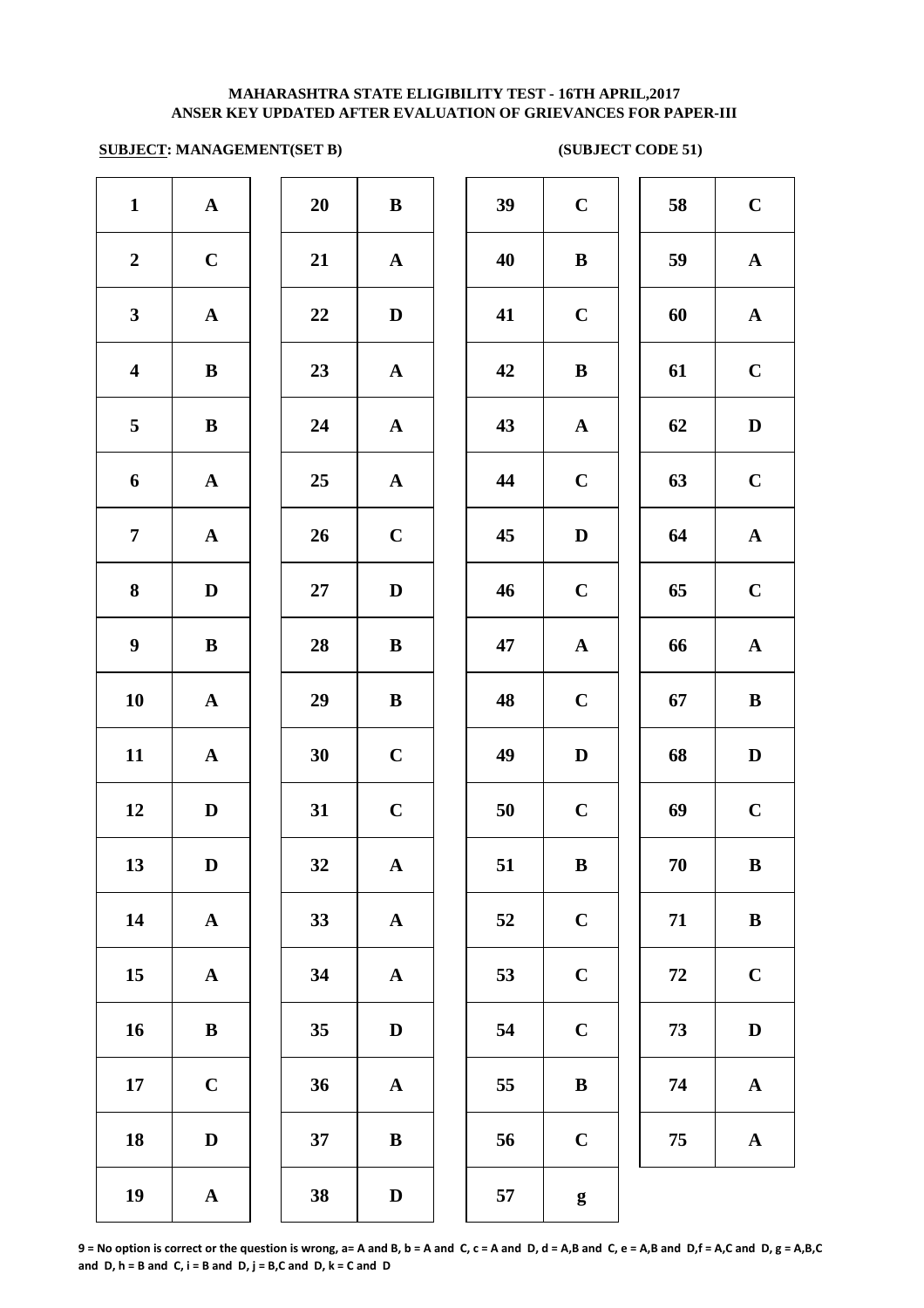### **SUBJECT: MANAGEMENT(SET C) (SUBJECT CODE 51)**

| $\mathbf{1}$            | $\boldsymbol{\rm{A}}$ | 20 | $\mathbf C$           | 39 | $\mathbf{D}$ |
|-------------------------|-----------------------|----|-----------------------|----|--------------|
| $\boldsymbol{2}$        | $\mathbf D$           | 21 | $\mathbf C$           | 40 | $\mathbf C$  |
| $\mathbf{3}$            | $\mathbf D$           | 22 | ${\bf A}$             | 41 | $\bf{B}$     |
| $\overline{\mathbf{4}}$ | ${\bf A}$             | 23 | ${\bf A}$             | 42 | $\mathbf C$  |
| 5                       | $\boldsymbol{\rm{A}}$ | 24 | $\mathbf A$           | 43 | $\mathbf C$  |
| 6                       | $\bf{B}$              | 25 | ${\bf D}$             | 44 | $\mathbf C$  |
| $\overline{7}$          | $\mathbf C$           | 26 | $\boldsymbol{\rm{A}}$ | 45 | $\bf{B}$     |
| 8                       | $\mathbf D$           | 27 | $\bf{B}$              | 46 | $\mathbf C$  |
| $\boldsymbol{9}$        | ${\bf A}$             | 28 | $\mathbf D$           | 47 | g            |
| 10                      | $\, {\bf B}$          | 29 | $\mathbf C$           | 48 | $\mathbf C$  |
| 11                      | $\boldsymbol{\rm{A}}$ | 30 | $\bf{B}$              | 49 | $\mathbf{A}$ |
| 12                      | $\mathbf D$           | 31 | $\mathbf C$           | 50 | $\mathbf A$  |
| 13                      | ${\bf A}$             | 32 | $\, {\bf B}$          | 51 | $\mathbf C$  |
| 14                      | $\boldsymbol{\rm{A}}$ | 33 | $\mathbf A$           | 52 | D            |
| 15                      | $\boldsymbol{\rm{A}}$ | 34 | $\mathbf C$           | 53 | $\mathbf C$  |
| 16                      | $\mathbf C$           | 35 | $\mathbf D$           | 54 | $\mathbf A$  |
| 17                      | $\mathbf D$           | 36 | $\mathbf C$           | 55 | $\mathbf C$  |
| 18                      | $\bf{B}$              | 37 | ${\bf A}$             | 56 | $\mathbf A$  |
| 19                      | $\, {\bf B}$          | 38 | $\mathbf C$           | 57 | $\bf{B}$     |
|                         |                       |    |                       |    |              |

| 20 | $\mathbf C$    |
|----|----------------|
| 21 | $\mathbf C$    |
| 22 | $\mathbf A$    |
| 23 | $\mathbf{A}$   |
| 24 | $\mathbf{A}$   |
| 25 | D              |
| 26 | $\mathbf A$    |
| 27 | B              |
| 28 | $\mathbf D$    |
| 29 | $\mathbf C$    |
| 30 | B              |
| 31 | $\overline{C}$ |
| 32 | B              |
| 33 | A              |
| 34 | $\mathbf C$    |
| 35 | D              |
| 36 | $\mathbf C$    |
| 37 | A              |
| 20 |                |

| $\mathbf{1}$            | $\mathbf A$  | 20 | $\mathbf C$  | 39 | $\mathbf D$      | 58 | $\mathbf D$  |
|-------------------------|--------------|----|--------------|----|------------------|----|--------------|
| $\boldsymbol{2}$        | D            | 21 | $\mathbf C$  | 40 | $\mathbf C$      | 59 | $\mathbf C$  |
| $\mathbf{3}$            | $\mathbf D$  | 22 | ${\bf A}$    | 41 | $\bf{B}$         | 60 | $\, {\bf B}$ |
| $\overline{\mathbf{4}}$ | $\mathbf{A}$ | 23 | ${\bf A}$    | 42 | $\mathbf C$      | 61 | $\bf{B}$     |
| $\overline{5}$          | $\mathbf{A}$ | 24 | $\mathbf{A}$ | 43 | $\mathbf C$      | 62 | $\mathbf C$  |
| 6                       | $\bf{B}$     | 25 | D            | 44 | $\mathbf C$      | 63 | $\mathbf D$  |
| $\overline{7}$          | $\mathbf C$  | 26 | $\mathbf A$  | 45 | $\, {\bf B}$     | 64 | ${\bf A}$    |
| 8                       | $\mathbf D$  | 27 | $\bf{B}$     | 46 | $\mathbf C$      | 65 | ${\bf A}$    |
| $\boldsymbol{9}$        | ${\bf A}$    | 28 | $\mathbf{D}$ | 47 | $\boldsymbol{g}$ | 66 | ${\bf A}$    |
| 10                      | $\, {\bf B}$ | 29 | $\mathbf C$  | 48 | $\mathbf C$      | 67 | $\mathbf C$  |
| 11                      | ${\bf A}$    | 30 | $\bf{B}$     | 49 | ${\bf A}$        | 68 | ${\bf A}$    |
| 12                      | $\mathbf D$  | 31 | $\mathbf C$  | 50 | $\mathbf{A}$     | 69 | $\bf{B}$     |
| 13                      | ${\bf A}$    | 32 | $\, {\bf B}$ | 51 | $\mathbf C$      | 70 | $\bf{B}$     |
| 14                      | $\mathbf{A}$ | 33 | ${\bf A}$    | 52 | $\mathbf D$      | 71 | ${\bf A}$    |
| 15                      | $\mathbf A$  | 34 | $\mathbf C$  | 53 | $\mathbf C$      | 72 | ${\bf A}$    |
| 16                      | $\mathbf C$  | 35 | $\mathbf D$  | 54 | $\mathbf A$      | 73 | ${\bf D}$    |
| 17                      | $\mathbf D$  | 36 | $\mathbf C$  | 55 | $\mathbf C$      | 74 | $\, {\bf B}$ |
| 18                      | ${\bf B}$    | 37 | ${\bf A}$    | 56 | $\mathbf A$      | 75 | $\mathbf A$  |
| 19                      | $\, {\bf B}$ | 38 | $\mathbf C$  | 57 | $\, {\bf B}$     |    |              |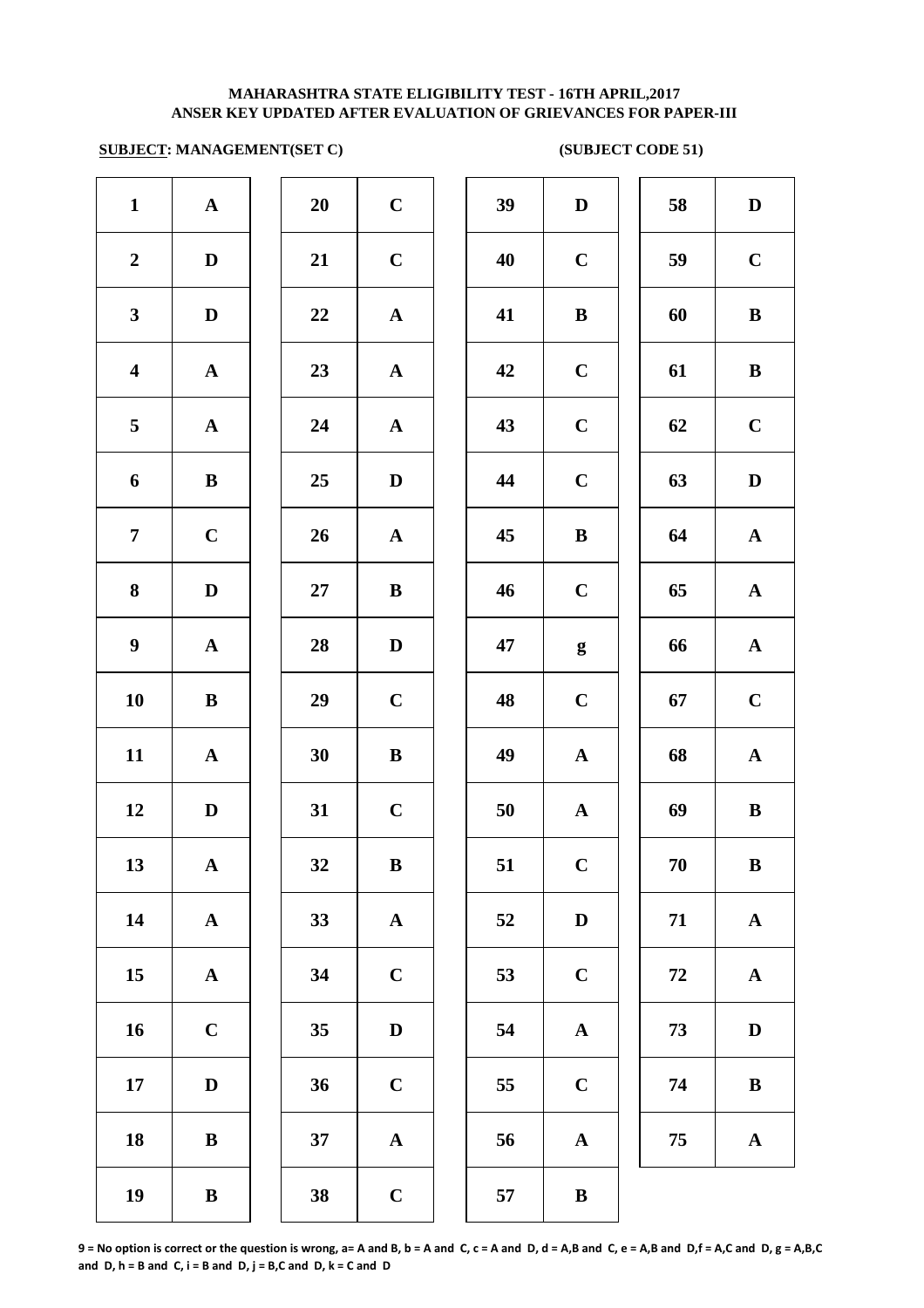### **ANSER KEY UPDATED AFTER EVALUATION OF GRIEVANCES FOR PAPER-III MAHARASHTRA STATE ELIGIBILITY TEST - 16TH APRIL,2017**

### **SUBJECT: MANAGEMENT(SET D) (SUBJECT CODE 51)**

| $\mathbf{1}$            | ${\bf A}$             | 20     | $\, {\bf B}$     | 39 | $\mathbf A$  |
|-------------------------|-----------------------|--------|------------------|----|--------------|
| $\boldsymbol{2}$        | $\mathbf D$           | 21     | $\mathbf C$      | 40 | $\mathbf A$  |
| $\mathbf{3}$            | $\boldsymbol{\rm{A}}$ | 22     | $\bf{B}$         | 41 | $\mathbf C$  |
| $\overline{\mathbf{4}}$ | $\boldsymbol{\rm{A}}$ | 23     | ${\bf A}$        | 42 | $\mathbf{D}$ |
| 5                       | $\boldsymbol{\rm{A}}$ | 24     | $\mathbf C$      | 43 | $\mathbf C$  |
| 6                       | $\mathbf C$           | 25     | $\mathbf D$      | 44 | $\mathbf A$  |
| $\overline{7}$          | $\mathbf D$           | 26     | $\mathbf C$      | 45 | $\mathbf C$  |
| 8                       | $\bf{B}$              | $27\,$ | ${\bf A}$        | 46 | $\mathbf A$  |
| $\boldsymbol{9}$        | $\, {\bf B}$          | 28     | $\mathbf C$      | 47 | $\bf{B}$     |
| 10                      | $\mathbf C$           | 29     | $\mathbf D$      | 48 | $\mathbf{D}$ |
| 11                      | $\mathbf C$           | 30     | $\mathbf C$      | 49 | $\mathbf C$  |
| 12                      | $\boldsymbol{\rm{A}}$ | 31     | $\, {\bf B}$     | 50 | $\bf{B}$     |
| 13                      | $\mathbf A$           | 32     | $\mathbf C$      | 51 | $\bf{B}$     |
| 14                      | ${\bf A}$             | 33     | $\mathbf C$      | 52 | $\mathbf C$  |
| 15                      | $\mathbf D$           | 34     | $\mathbf C$      | 53 | $\bf{D}$     |
| 16                      | $\mathbf A$           | 35     | $\bf{B}$         | 54 | $\mathbf A$  |
| 17                      | $\bf{B}$              | 36     | $\mathbf C$      | 55 | $\mathbf A$  |
| 18                      | $\mathbf D$           | 37     | $\boldsymbol{g}$ | 56 | $\mathbf A$  |
| 19                      | $\mathbf C$           | 38     | $\mathbf C$      | 57 | $\mathbf C$  |
|                         |                       |        |                  |    |              |

| 20             | B              |  |
|----------------|----------------|--|
| 21             | $\mathbf C$    |  |
| 22             | B              |  |
| 23             | $\mathbf{A}$   |  |
| 24             | $\mathbf C$    |  |
| 25             | D              |  |
| 26             | $\mathbf C$    |  |
| <b>27</b>      | $\mathbf{A}$   |  |
| 28             | $\mathbf C$    |  |
| 29             | D              |  |
| 30             | $\overline{C}$ |  |
| 31             | B              |  |
| 32             | $\mathbf C$    |  |
| 33             | $\mathbf C$    |  |
| 34             | $\mathbf C$    |  |
| 35             | B              |  |
| 36             | $\mathbf C$    |  |
| 37             | g              |  |
| 3 <sub>Q</sub> | r              |  |

| $\mathbf{1}$            | $\mathbf A$  | 20       | $\, {\bf B}$     | 39 | $\mathbf A$  | 58 | ${\bf A}$    |
|-------------------------|--------------|----------|------------------|----|--------------|----|--------------|
| $\overline{2}$          | D            | 21       | $\mathbf C$      | 40 | ${\bf A}$    | 59 | $\bf{B}$     |
| $\mathbf{3}$            | $\mathbf{A}$ | $\bf 22$ | $\, {\bf B}$     | 41 | $\mathbf C$  | 60 | $\bf{B}$     |
| $\overline{\mathbf{4}}$ | ${\bf A}$    | 23       | ${\bf A}$        | 42 | $\mathbf D$  | 61 | ${\bf A}$    |
| $\overline{5}$          | $\mathbf{A}$ | 24       | $\mathbf C$      | 43 | $\mathbf C$  | 62 | $\mathbf{A}$ |
| 6                       | $\mathbf C$  | 25       | $\mathbf{D}$     | 44 | ${\bf A}$    | 63 | D            |
| $\overline{7}$          | D            | 26       | $\mathbf C$      | 45 | $\mathbf C$  | 64 | $\bf{B}$     |
| 8                       | $\bf{B}$     | 27       | $\mathbf{A}$     | 46 | $\mathbf{A}$ | 65 | ${\bf A}$    |
| $\boldsymbol{9}$        | $\, {\bf B}$ | 28       | $\mathbf C$      | 47 | $\bf{B}$     | 66 | ${\bf A}$    |
| 10                      | $\mathbf C$  | 29       | $\mathbf D$      | 48 | $\mathbf D$  | 67 | $\mathbf D$  |
| 11                      | $\mathbf C$  | 30       | $\mathbf C$      | 49 | $\mathbf C$  | 68 | $\mathbf D$  |
| 12                      | ${\bf A}$    | 31       | $\bf{B}$         | 50 | $\bf{B}$     | 69 | ${\bf A}$    |
| 13                      | $\mathbf{A}$ | 32       | $\mathbf C$      | 51 | $\bf{B}$     | 70 | $\mathbf{A}$ |
| 14                      | $\mathbf A$  | 33       | $\mathbf C$      | 52 | $\mathbf C$  | 71 | $\, {\bf B}$ |
| 15                      | D            | 34       | $\mathbf C$      | 53 | D            | 72 | $\mathbf C$  |
| 16                      | $\mathbf A$  | 35       | $\bf{B}$         | 54 | ${\bf A}$    | 73 | $\mathbf D$  |
| 17                      | $\bf{B}$     | 36       | $\mathbf C$      | 55 | $\mathbf A$  | 74 | ${\bf A}$    |
| 18                      | D            | 37       | $\boldsymbol{g}$ | 56 | $\mathbf{A}$ | 75 | $\bf{B}$     |
| 19                      | $\mathbf C$  | 38       | $\mathbf C$      | 57 | $\bf C$      |    |              |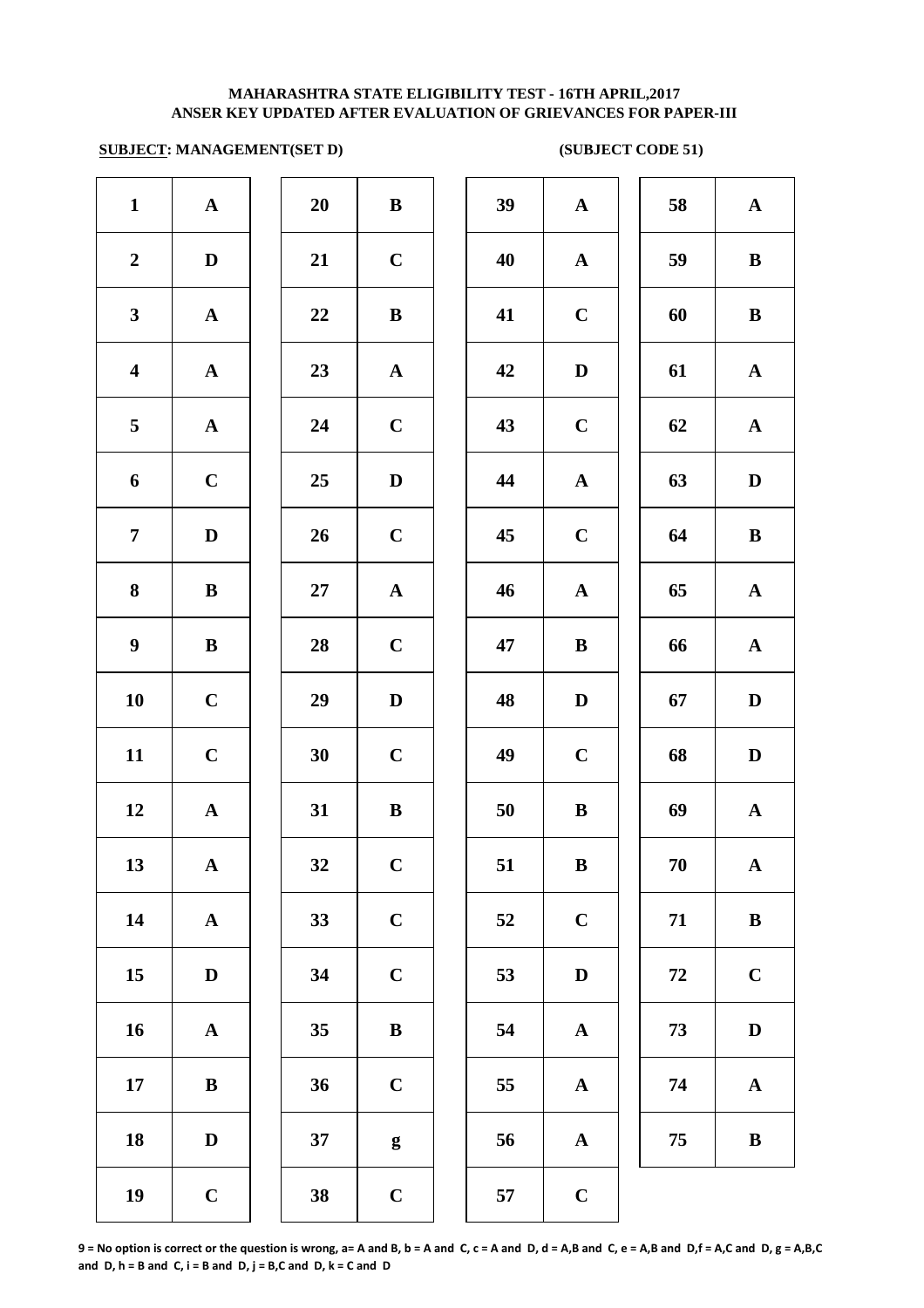## **SUBJECT: LAW (SET A)** (SUBJECT CODE 60)

| $\mathbf{1}$            | $\mathbf D$           | 20     | $\mathbf D$           | 39 | $\mathbf A$  |
|-------------------------|-----------------------|--------|-----------------------|----|--------------|
| $\boldsymbol{2}$        | $\mathbf C$           | 21     | $\mathbf C$           | 40 | $\bf{B}$     |
| $\mathbf{3}$            | $\, {\bf B}$          | 22     | $\mathbf C$           | 41 | $\bf{B}$     |
| $\overline{\mathbf{4}}$ | $\, {\bf B}$          | 23     | $\mathbf D$           | 42 | $\mathbf{D}$ |
| 5                       | $\, {\bf B}$          | 24     | ${\bf A}$             | 43 | $\bf{B}$     |
| 6                       | $\mathbf C$           | 25     | $\mathbf D$           | 44 | $\mathbf{D}$ |
| $\overline{7}$          | $\mathbf C$           | 26     | $\mathbf D$           | 45 | $\bf{B}$     |
| 8                       | $\boldsymbol{\rm{A}}$ | $27\,$ | $\mathbf D$           | 46 | $\mathbf A$  |
| $\boldsymbol{9}$        | ${\bf A}$             | 28     | $\mathbf D$           | 47 | $\mathbf{D}$ |
| ${\bf 10}$              | $\mathbf D$           | 29     | $\bf{B}$              | 48 | $\mathbf{D}$ |
| 11                      | $\bf{B}$              | 30     | $\bf{B}$              | 49 | $\mathbf C$  |
| 12                      | $\mathbf A$           | 31     | $\mathbf A$           | 50 | $\bf{B}$     |
| 13                      | $\mathbf C$           | 32     | $\mathbf D$           | 51 | $\mathbf C$  |
| 14                      | $\, {\bf B}$          | 33     | $\mathbf A$           | 52 | $\bf{B}$     |
| 15                      | $\boldsymbol{\rm{A}}$ | 34     | $\mathbf D$           | 53 | $\mathbf C$  |
| 16                      | $\mathbf C$           | 35     | $\boldsymbol{\rm{A}}$ | 54 | $\mathbf C$  |
| 17                      | $\mathbf D$           | 36     | $\mathbf D$           | 55 | $\bf{B}$     |
| 18                      | $\mathbf C$           | $37\,$ | $\, {\bf B}$          | 56 | $\mathbf A$  |
| 19                      | $\, {\bf B}$          | 38     | $\mathbf D$           | 57 | $\bf{D}$     |

| 20 | $\mathbf{D}$ |
|----|--------------|
| 21 | $\mathbf C$  |
| 22 | $\mathbf C$  |
| 23 | D            |
| 24 | A            |
| 25 | D            |
| 26 | D            |
| 27 | D            |
| 28 | D            |
| 29 | B            |
| 30 | B            |
| 31 | A            |
| 32 | $\bf{D}$     |
| 33 | A            |
| 34 | D            |
| 35 | A            |
| 36 | $\mathbf D$  |
| 37 | B            |
|    |              |

| $\mathbf{1}$            | $\mathbf D$  | 20     | $\mathbf D$  | 39 | ${\bf A}$    | 58 | $\, {\bf B}$ |
|-------------------------|--------------|--------|--------------|----|--------------|----|--------------|
| $\overline{2}$          | $\mathbf C$  | 21     | $\mathbf C$  | 40 | $\bf{B}$     | 59 | $\mathbf C$  |
| $\mathbf{3}$            | $\, {\bf B}$ | 22     | $\mathbf C$  | 41 | $\, {\bf B}$ | 60 | $\mathbf D$  |
| $\overline{\mathbf{4}}$ | $\, {\bf B}$ | 23     | $\mathbf D$  | 42 | $\mathbf D$  | 61 | ${\bf A}$    |
| $\overline{5}$          | $\, {\bf B}$ | 24     | ${\bf A}$    | 43 | $\bf{B}$     | 62 | $\mathbf C$  |
| 6                       | $\mathbf C$  | 25     | $\mathbf D$  | 44 | $\mathbf D$  | 63 | ${\bf A}$    |
| $\overline{7}$          | $\mathbf C$  | 26     | $\mathbf D$  | 45 | $\bf{B}$     | 64 | $\, {\bf B}$ |
| $\boldsymbol{8}$        | ${\bf A}$    | $27\,$ | $\mathbf D$  | 46 | $\mathbf{A}$ | 65 | $\mathbf D$  |
| $\boldsymbol{9}$        | ${\bf A}$    | 28     | D            | 47 | $\mathbf D$  | 66 | $\mathbf C$  |
| 10                      | D            | 29     | $\bf{B}$     | 48 | $\mathbf D$  | 67 | $\mathbf D$  |
| 11                      | $\bf{B}$     | 30     | $\bf{B}$     | 49 | $\mathbf C$  | 68 | $\mathbf D$  |
| 12                      | $\mathbf{A}$ | 31     | $\mathbf{A}$ | 50 | $\bf{B}$     | 69 | $\, {\bf B}$ |
| 13                      | $\mathbf C$  | 32     | D            | 51 | $\mathbf C$  | 70 | B            |
| 14                      | $\bf{B}$     | 33     | $\mathbf{A}$ | 52 | $\bf{B}$     | 71 | $\mathbf D$  |
| 15                      | $\mathbf A$  | 34     | $\mathbf D$  | 53 | $\mathbf C$  | 72 | $\mathbf C$  |
| 16                      | $\mathbf C$  | 35     | $\mathbf{A}$ | 54 | $\mathbf C$  | 73 | $\bf C$      |
| 17                      | D            | 36     | $\mathbf D$  | 55 | $\bf{B}$     | 74 | $\bf{B}$     |
| 18                      | $\mathbf C$  | 37     | $\bf{B}$     | 56 | $\mathbf{A}$ | 75 | ${\bf A}$    |
| 19                      | $\mathbf{R}$ | 38     | $\mathbf{D}$ | 57 | $\mathbf{D}$ |    |              |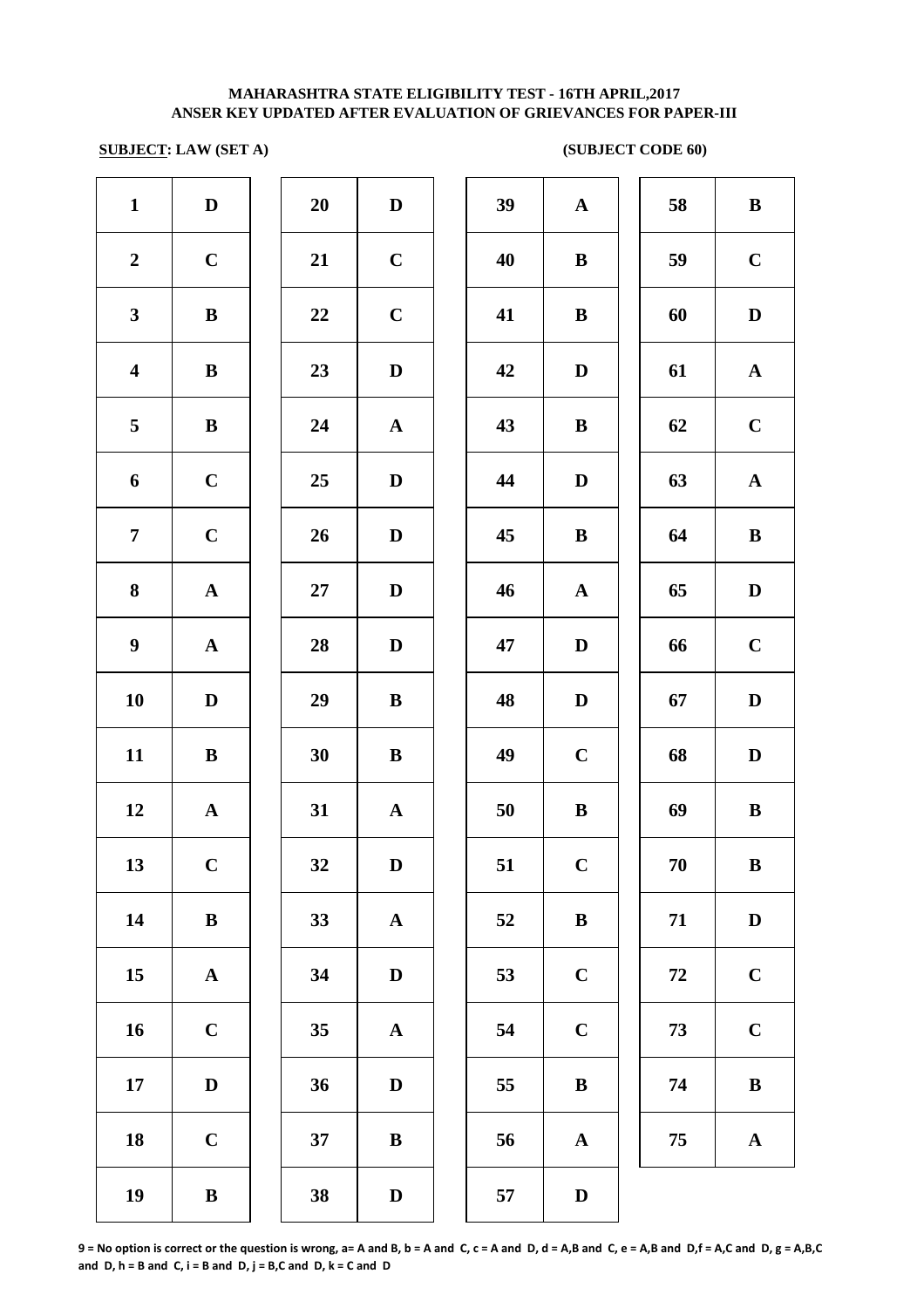### **SUBJECT: LAW (SET B)** (SUBJECT CODE 60)

| $\mathbf{1}$            | $\mathbf C$           | 20     | $\bf{B}$              | 39 | $\mathbf C$  |
|-------------------------|-----------------------|--------|-----------------------|----|--------------|
| $\boldsymbol{2}$        | $\mathbf C$           | 21     | $\, {\bf B}$          | 40 | $\mathbf{D}$ |
| $\mathbf{3}$            | $\mathbf D$           | 22     | $\mathbf D$           | 41 | $\mathbf A$  |
| $\overline{\mathbf{4}}$ | $\boldsymbol{\rm{A}}$ | 23     | $\, {\bf B}$          | 42 | $\mathbf C$  |
| 5                       | $\mathbf D$           | 24     | $\mathbf{D}%$         | 43 | $\mathbf A$  |
| 6                       | $\mathbf D$           | 25     | $\, {\bf B}$          | 44 | $\bf{B}$     |
| $\boldsymbol{7}$        | ${\bf D}$             | 26     | $\boldsymbol{\rm{A}}$ | 45 | $\mathbf{D}$ |
| ${\bf 8}$               | ${\bf D}$             | $27\,$ | $\mathbf D$           | 46 | $\mathbf C$  |
| $\boldsymbol{9}$        | $\, {\bf B}$          | 28     | $\mathbf D$           | 47 | $\mathbf{D}$ |
| 10                      | $\, {\bf B}$          | 29     | $\mathbf C$           | 48 | $\mathbf{D}$ |
| 11                      | ${\bf A}$             | 30     | $\, {\bf B}$          | 49 | $\bf{B}$     |
| 12                      | $\mathbf D$           | 31     | $\mathbf C$           | 50 | $\bf{B}$     |
| 13                      | $\mathbf A$           | 32     | $\bf{B}$              | 51 | $\bf{D}$     |
| 14                      | $\mathbf D$           | 33     | $\mathbf C$           | 52 | $\mathbf C$  |
| 15                      | $\mathbf A$           | 34     | $\mathbf C$           | 53 | $\mathbf C$  |
| 16                      | $\mathbf D$           | 35     | $\, {\bf B}$          | 54 | $\bf{B}$     |
| 17                      | $\, {\bf B}$          | 36     | $\boldsymbol{\rm{A}}$ | 55 | $\mathbf A$  |
| 18                      | ${\bf D}$             | 37     | $\mathbf D$           | 56 | $\bf{D}$     |
| 19                      | ${\bf A}$             | 38     | $\, {\bf B}$          | 57 | $\mathbf C$  |
|                         |                       |        |                       |    |              |

| 20 | B              |  |
|----|----------------|--|
| 21 | B              |  |
| 22 | D              |  |
| 23 | B              |  |
| 24 | D              |  |
| 25 | B              |  |
| 26 | $\mathbf A$    |  |
| 27 | D              |  |
| 28 | D              |  |
| 29 | $\overline{C}$ |  |
| 30 | B              |  |
| 31 | $\mathbf C$    |  |
| 32 | B              |  |
| 33 | $\mathbf C$    |  |
| 34 | $\mathbf C$    |  |
| 35 | B              |  |
| 36 | A              |  |
| 37 | D              |  |
|    |                |  |

| $\mathbf{1}$            | $\mathbf C$  | 20 | $\bf{B}$     | 39 | $\mathbf C$  | 58     | $\bf{B}$     |
|-------------------------|--------------|----|--------------|----|--------------|--------|--------------|
| $\overline{2}$          | $\mathbf C$  | 21 | $\bf{B}$     | 40 | $\mathbf D$  | 59     | $\bf{B}$     |
| $\mathbf{3}$            | $\mathbf D$  | 22 | $\mathbf D$  | 41 | ${\bf A}$    | 60     | $\, {\bf B}$ |
| $\overline{\mathbf{4}}$ | ${\bf A}$    | 23 | $\bf{B}$     | 42 | $\mathbf C$  | 61     | $\mathbf C$  |
| 5                       | $\mathbf D$  | 24 | $\mathbf D$  | 43 | ${\bf A}$    | 62     | $\mathbf C$  |
| 6                       | $\mathbf D$  | 25 | $\bf{B}$     | 44 | $\bf{B}$     | 63     | $\mathbf A$  |
| $\overline{7}$          | D            | 26 | $\mathbf{A}$ | 45 | D            | 64     | $\mathbf{A}$ |
| 8                       | D            | 27 | D            | 46 | $\mathbf C$  | 65     | $\mathbf{D}$ |
| $\boldsymbol{9}$        | $\bf{B}$     | 28 | $\mathbf D$  | 47 | $\mathbf D$  | 66     | $\bf{B}$     |
| 10                      | $\bf{B}$     | 29 | $\mathbf C$  | 48 | D            | 67     | $\mathbf{A}$ |
| 11                      | $\mathbf A$  | 30 | ${\bf B}$    | 49 | $\bf{B}$     | 68     | $\mathbf C$  |
| 12                      | $\mathbf D$  | 31 | $\bf C$      | 50 | $\bf{B}$     | 69     | $\, {\bf B}$ |
| 13                      | $\mathbf{A}$ | 32 | $\bf{B}$     | 51 | D            | $70\,$ | $\mathbf A$  |
| 14                      | D            | 33 | $\mathbf C$  | 52 | $\mathbf C$  | 71     | $\mathbf C$  |
| 15                      | $\mathbf{A}$ | 34 | $\mathbf C$  | 53 | $\mathbf C$  | 72     | $\mathbf D$  |
| 16                      | D            | 35 | $\bf{B}$     | 54 | $\bf{B}$     | 73     | $\mathbf C$  |
| 17                      | $\bf{B}$     | 36 | $\mathbf A$  | 55 | $\mathbf{A}$ | 74     | $\bf{B}$     |
| 18                      | D            | 37 | $\mathbf{D}$ | 56 | $\mathbf D$  | 75     | $\mathbf D$  |
| 10                      |              | 20 | D            | E7 | $\mathbf{C}$ |        |              |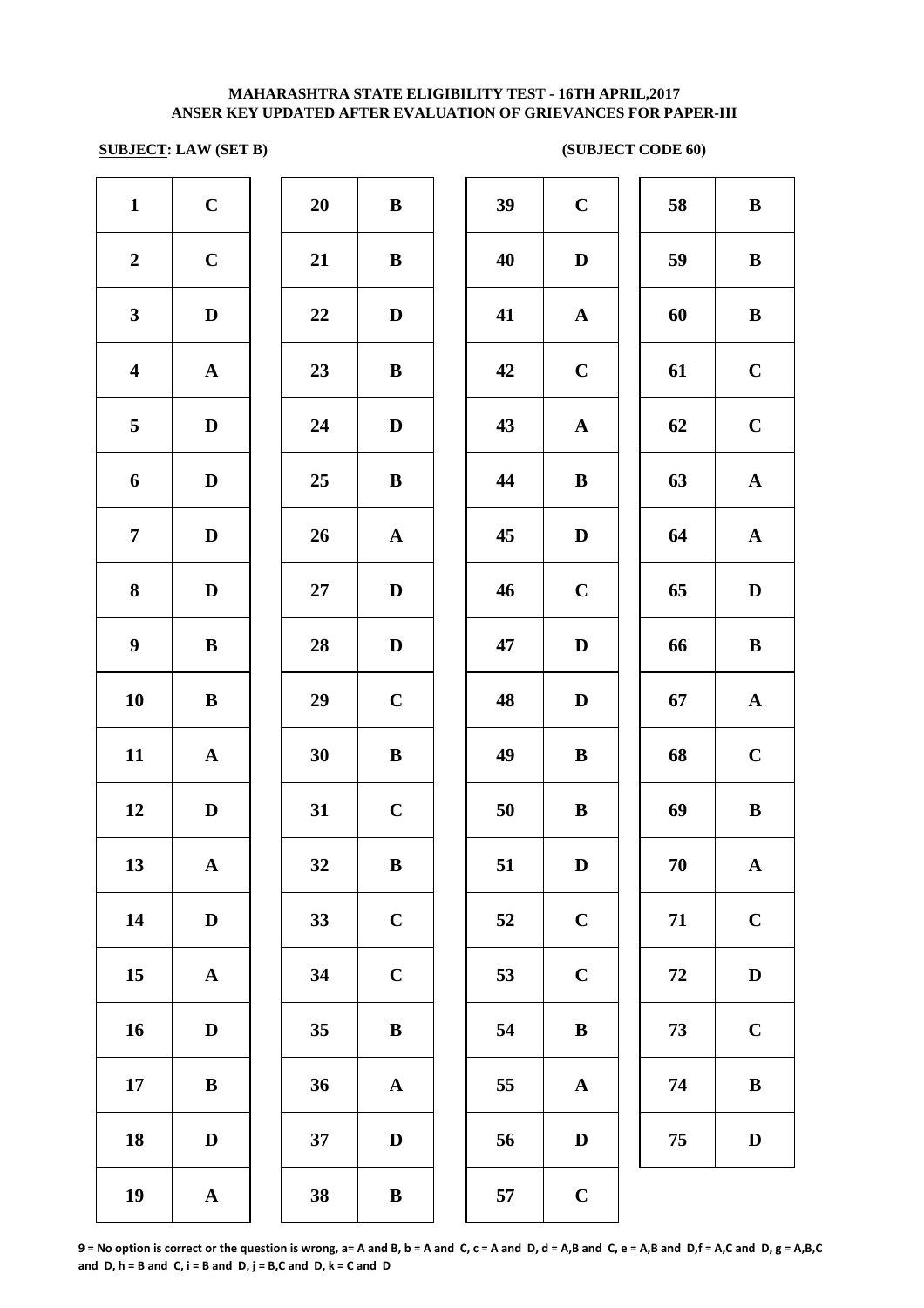### **SUBJECT: LAW (SET C) (SUBJECT CODE 60)**

| $\mathbf{1}$            | $\boldsymbol{\rm{A}}$ | 20 | $\, {\bf B}$ | 39 | $\bf{B}$     |
|-------------------------|-----------------------|----|--------------|----|--------------|
| $\boldsymbol{2}$        | $\mathbf D$           | 21 | $\mathbf C$  | 40 | $\bf{B}$     |
| $\mathbf{3}$            | ${\bf A}$             | 22 | $\bf{B}$     | 41 | $\mathbf{D}$ |
| $\overline{\mathbf{4}}$ | $\mathbf D$           | 23 | $\mathbf C$  | 42 | $\mathbf C$  |
| 5                       | ${\bf A}$             | 24 | $\mathbf C$  | 43 | $\mathbf C$  |
| 6                       | $\mathbf D$           | 25 | $\bf{B}$     | 44 | $\bf{B}$     |
| $\overline{7}$          | $\bf{B}$              | 26 | ${\bf A}$    | 45 | $\mathbf A$  |
| 8                       | $\mathbf D$           | 27 | $\mathbf D$  | 46 | $\mathbf{D}$ |
| $\boldsymbol{9}$        | ${\bf A}$             | 28 | $\, {\bf B}$ | 47 | $\mathbf C$  |
| 10                      | $\, {\bf B}$          | 29 | $\mathbf C$  | 48 | $\bf{B}$     |
| 11                      | $\, {\bf B}$          | 30 | $\mathbf D$  | 49 | $\bf{B}$     |
| 12                      | $\mathbf D$           | 31 | $\mathbf A$  | 50 | $\bf{B}$     |
| 13                      | $\bf{B}$              | 32 | $\mathbf C$  | 51 | $\mathbf C$  |
| 14                      | $\mathbf D$           | 33 | $\mathbf A$  | 52 | $\mathbf C$  |
| 15                      | $\bf{B}$              | 34 | $\bf{B}$     | 53 | $\mathbf A$  |
| 16                      | ${\bf A}$             | 35 | $\mathbf D$  | 54 | $\mathbf A$  |
| 17                      | $\mathbf D$           | 36 | $\mathbf C$  | 55 | $\mathbf{D}$ |
| 18                      | $\mathbf D$           | 37 | $\mathbf D$  | 56 | $\bf{B}$     |
| 19                      | $\mathbf C$           | 38 | $\mathbf D$  | 57 | $\mathbf A$  |
|                         |                       |    |              |    |              |

| 20 | B              |
|----|----------------|
| 21 | $\mathbf C$    |
| 22 | B              |
| 23 | $\mathbf C$    |
| 24 | $\mathbf C$    |
| 25 | B              |
| 26 | $\mathbf{A}$   |
| 27 | $\mathbf D$    |
| 28 | B              |
| 29 | $\mathbf C$    |
| 30 | D              |
| 31 | A              |
| 32 | $\mathbf C$    |
| 33 | A              |
| 34 | B              |
| 35 | D              |
| 36 | $\overline{C}$ |
| 37 | D              |
|    |                |

| $\mathbf{1}$            | ${\bf A}$    | 20 | $\bf{B}$     | 39 | $\bf{B}$     | 58 | $\mathbf C$  |
|-------------------------|--------------|----|--------------|----|--------------|----|--------------|
| $\overline{2}$          | $\mathbf D$  | 21 | $\mathbf C$  | 40 | $\bf{B}$     | 59 | $\, {\bf B}$ |
| $\mathbf{3}$            | ${\bf A}$    | 22 | $\, {\bf B}$ | 41 | $\mathbf D$  | 60 | ${\bf A}$    |
| $\overline{\mathbf{4}}$ | $\mathbf D$  | 23 | $\mathbf C$  | 42 | $\mathbf C$  | 61 | $\mathbf C$  |
| 5                       | ${\bf A}$    | 24 | $\mathbf C$  | 43 | $\mathbf C$  | 62 | $\mathbf D$  |
| 6                       | $\mathbf D$  | 25 | $\, {\bf B}$ | 44 | $\, {\bf B}$ | 63 | $\mathbf C$  |
| $\overline{7}$          | $\bf{B}$     | 26 | ${\bf A}$    | 45 | ${\bf A}$    | 64 | $\, {\bf B}$ |
| 8                       | D            | 27 | $\mathbf{D}$ | 46 | $\mathbf D$  | 65 | $\mathbf D$  |
| $\boldsymbol{9}$        | $\mathbf{A}$ | 28 | $\bf{B}$     | 47 | $\mathbf C$  | 66 | $\mathbf C$  |
| 10                      | $\bf{B}$     | 29 | $\mathbf C$  | 48 | $\bf{B}$     | 67 | $\mathbf C$  |
| 11                      | $\bf{B}$     | 30 | $\mathbf{D}$ | 49 | $\bf{B}$     | 68 | $\mathbf D$  |
| 12                      | $\mathbf{D}$ | 31 | $\mathbf{A}$ | 50 | $\bf{B}$     | 69 | $\mathbf A$  |
| 13                      | $\bf{B}$     | 32 | $\mathbf C$  | 51 | $\mathbf C$  | 70 | $\mathbf D$  |
| 14                      | $\mathbf D$  | 33 | ${\bf A}$    | 52 | $\mathbf C$  | 71 | $\mathbf D$  |
| 15                      | $\bf{B}$     | 34 | $\bf{B}$     | 53 | $\mathbf A$  | 72 | $\mathbf D$  |
| 16                      | $\mathbf{A}$ | 35 | $\mathbf D$  | 54 | $\mathbf{A}$ | 73 | $\mathbf D$  |
| 17                      | D            | 36 | $\mathbf C$  | 55 | $\mathbf D$  | 74 | $\bf{B}$     |
| 18                      | D            | 37 | $\mathbf{D}$ | 56 | $\bf{B}$     | 75 | $\, {\bf B}$ |
| 10                      | $\mathbf C$  | 38 | $\mathbf{D}$ | 57 |              |    |              |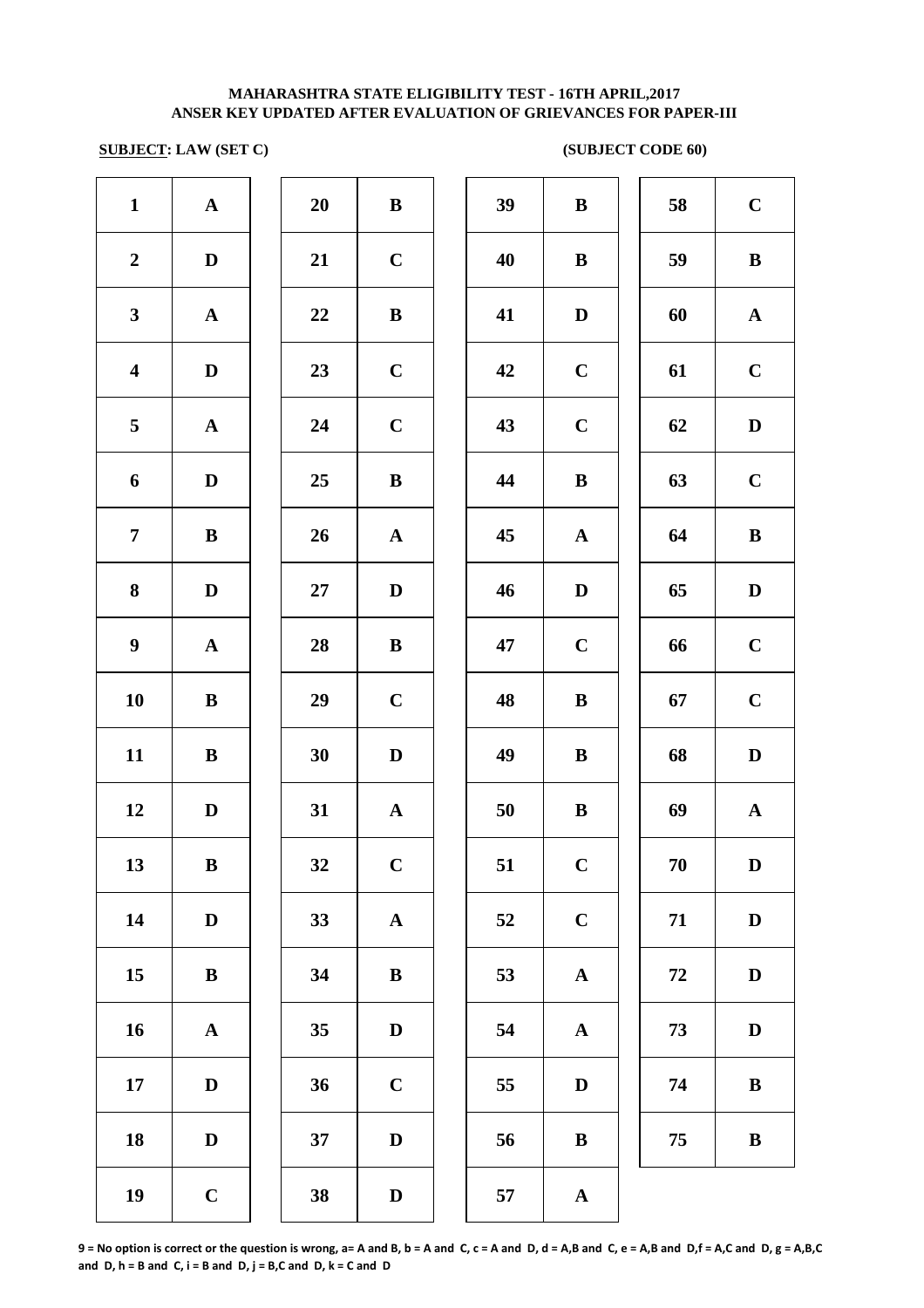## **SUBJECT: LAW (SET D)** (SUBJECT CODE 60)

| $\mathbf{1}$            | $\, {\bf B}$ | 20 | $\mathbf D$           | 39 | $\bf{B}$     |
|-------------------------|--------------|----|-----------------------|----|--------------|
| $\boldsymbol{2}$        | $\mathbf D$  | 21 | $\mathbf A$           | 40 | $\bf{B}$     |
| $\mathbf{3}$            | $\, {\bf B}$ | 22 | $\mathbf C$           | 41 | $\mathbf C$  |
| $\overline{\mathbf{4}}$ | $\mathbf D$  | 23 | ${\bf A}$             | 42 | $\mathbf C$  |
| 5                       | $\, {\bf B}$ | 24 | $\, {\bf B}$          | 43 | $\mathbf A$  |
| 6                       | ${\bf A}$    | 25 | $\mathbf D$           | 44 | $\mathbf A$  |
| $\overline{7}$          | $\mathbf D$  | 26 | $\mathbf C$           | 45 | $\mathbf{D}$ |
| 8                       | $\mathbf D$  | 27 | ${\bf D}$             | 46 | $\bf{B}$     |
| $\boldsymbol{9}$        | $\mathbf C$  | 28 | $\mathbf D$           | 47 | $\mathbf A$  |
| 10                      | $\, {\bf B}$ | 29 | $\bf{B}$              | 48 | $\mathbf C$  |
| 11                      | $\mathbf C$  | 30 | $\bf{B}$              | 49 | $\bf{B}$     |
| 12                      | $\, {\bf B}$ | 31 | $\mathbf D$           | 50 | $\mathbf A$  |
| 13                      | $\mathbf C$  | 32 | $\mathbf C$           | 51 | $\mathbf C$  |
| 14                      | $\mathbf C$  | 33 | $\mathbf C$           | 52 | $\mathbf{D}$ |
| 15                      | $\, {\bf B}$ | 34 | $\, {\bf B}$          | 53 | $\mathbf C$  |
| 16                      | ${\bf A}$    | 35 | $\boldsymbol{\rm{A}}$ | 54 | $\bf{B}$     |
| $17\phantom{.}$         | $\mathbf D$  | 36 | $\mathbf D$           | 55 | $\mathbf{D}$ |
| 18                      | $\bf{B}$     | 37 | $\mathbf C$           | 56 | $\mathbf C$  |
| 19                      | $\mathbf C$  | 38 | $\, {\bf B}$          | 57 | $\mathbf C$  |
|                         |              |    |                       |    |              |

| 20 | $\mathbf D$             |
|----|-------------------------|
| 21 | A                       |
| 22 | $\mathbf C$             |
| 23 | A                       |
| 24 | B                       |
| 25 | D                       |
| 26 | $\mathbf C$             |
| 27 | D                       |
| 28 | $\bf{D}$                |
| 29 | B                       |
| 30 | B                       |
| 31 | D                       |
| 32 | $\mathbf C$             |
| 33 | $\overline{\mathbf{C}}$ |
| 34 | B                       |
| 35 | $\mathbf A$             |
| 36 | D                       |
| 37 | $\overline{\mathbf{C}}$ |
|    |                         |

| $\mathbf{1}$            | $\, {\bf B}$ | 20              | $\mathbf{D}$ | 39 | $\bf{B}$     | 58     | $\mathbf D$  |
|-------------------------|--------------|-----------------|--------------|----|--------------|--------|--------------|
| $\overline{2}$          | $\mathbf D$  | 21              | ${\bf A}$    | 40 | $\, {\bf B}$ | 59     | ${\bf A}$    |
| $\mathbf{3}$            | $\, {\bf B}$ | $22\,$          | $\mathbf C$  | 41 | $\mathbf C$  | 60     | $\mathbf D$  |
| $\overline{\mathbf{4}}$ | D            | 23              | $\mathbf{A}$ | 42 | $\mathbf C$  | 61     | $\mathbf D$  |
| $\overline{\mathbf{5}}$ | $\bf{B}$     | 24              | $\bf{B}$     | 43 | ${\bf A}$    | 62     | $\mathbf D$  |
| 6                       | ${\bf A}$    | 25              | $\mathbf D$  | 44 | ${\bf A}$    | 63     | $\mathbf D$  |
| $\overline{7}$          | $\mathbf D$  | 26              | $\mathbf C$  | 45 | D            | 64     | $\, {\bf B}$ |
| 8                       | $\mathbf D$  | 27              | $\mathbf D$  | 46 | $\bf{B}$     | 65     | $\bf{B}$     |
| $\boldsymbol{9}$        | $\mathbf C$  | 28              | $\mathbf D$  | 47 | ${\bf A}$    | 66     | ${\bf A}$    |
| 10                      | $\bf{B}$     | 29              | $\bf{B}$     | 48 | $\mathbf C$  | 67     | $\mathbf D$  |
| 11                      | $\mathbf C$  | 30              | $\bf{B}$     | 49 | $\, {\bf B}$ | 68     | ${\bf A}$    |
| 12                      | $\, {\bf B}$ | 31              | $\mathbf D$  | 50 | ${\bf A}$    | 69     | $\mathbf D$  |
| 13                      | $\mathbf C$  | 32              | $\mathbf C$  | 51 | $\mathbf C$  | $70\,$ | $\mathbf{A}$ |
| 14                      | $\mathbf C$  | 33              | $\mathbf C$  | 52 | $\mathbf D$  | 71     | $\mathbf D$  |
| 15                      | $\bf{B}$     | 34              | $\bf{B}$     | 53 | $\mathbf C$  | 72     | $\bf{B}$     |
| 16                      | ${\bf A}$    | 35              | $\mathbf{A}$ | 54 | $\bf{B}$     | 73     | $\mathbf D$  |
| 17                      | D            | 36              | $\mathbf D$  | 55 | $\mathbf D$  | 74     | ${\bf A}$    |
| 18                      | $\bf{B}$     | 37              | $\mathbf C$  | 56 | $\mathbf C$  | 75     | ${\bf B}$    |
| 10                      | $\mathbf{C}$ | 20 <sub>o</sub> | D            | E7 | $\mathbf{C}$ |        |              |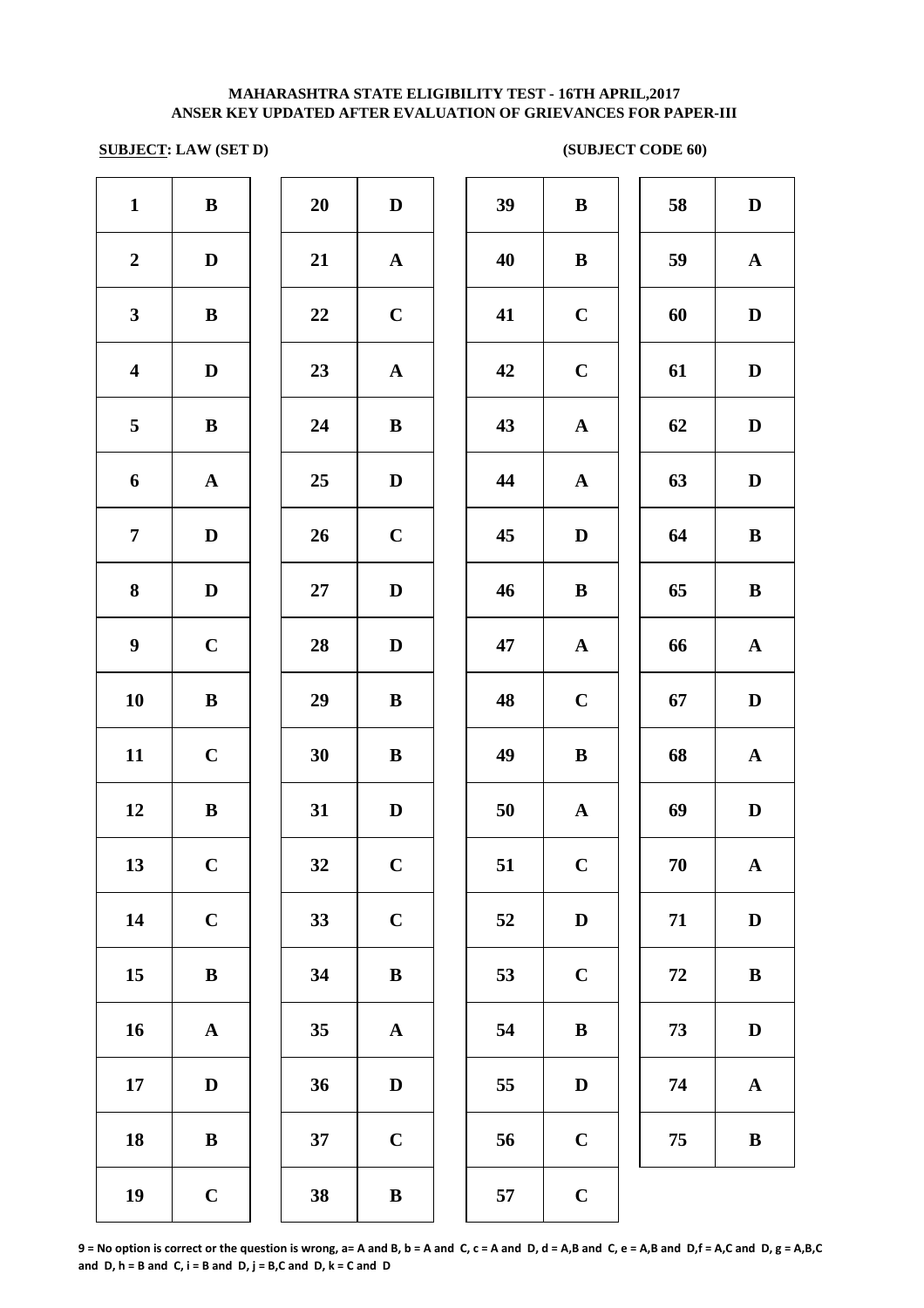### **ANSER KEY UPDATED AFTER EVALUATION OF GRIEVANCES FOR PAPER-III MAHARASHTRA STATE ELIGIBILITY TEST - 16TH APRIL,2017**

### **SUBJECT: EDUCATION (SET A)** (SUBJECT CODE 70)

| $\mathbf{1}$            | A/D                   | 20     | ${\bf A}$             | 39 | $\bf{B}$     |
|-------------------------|-----------------------|--------|-----------------------|----|--------------|
| $\boldsymbol{2}$        | $\mathbf D$           | 21     | $\bf{B}$              | 40 | $\mathbf C$  |
| $\overline{\mathbf{3}}$ | C/A                   | 22     | $\bf{B}$              | 41 | $\mathbf{A}$ |
| $\overline{\mathbf{4}}$ | ${\bf B}$             | 23     | $\mathbf C$           | 42 | $\mathbf{D}$ |
| $\overline{\mathbf{5}}$ | $\mathbf C$           | 24     | $\mathbf{D}%$         | 43 | $\bf{B}$     |
| 6                       | $\boldsymbol{\rm{A}}$ | 25     | $\mathbf C$           | 44 | $\bf{B}$     |
| $\overline{7}$          | $\, {\bf B}$          | 26     | $\mathbf{D}%$         | 45 | $\mathbf C$  |
| $\bf{8}$                | $\mathbf C$           | $27\,$ | $\mathbf{D}%$         | 46 | $\mathbf A$  |
| $\boldsymbol{9}$        | $\boldsymbol{\rm{A}}$ | 28     | $\mathbf C$           | 47 | $\mathbf A$  |
| 10                      | $\mathbf D$           | 29     | $\, {\bf B}$          | 48 | $\mathbf D$  |
| 11                      | $\mathbf D$           | 30     | $\mathbf D$           | 49 | $\bf{B}$     |
| 12                      | $\, {\bf B}$          | 31     | $\boldsymbol{\rm{A}}$ | 50 | $\bf{D}$     |
| 13                      | $\mathbf C$           | 32     | $\mathbf{A}$          | 51 | $\mathbf{A}$ |
| 14                      | $\mathbf D$           | 33     | $\mathbf D$           | 52 | $\mathbf C$  |
| 15                      | $\mathbf D$           | 34     | $\mathbf C$           | 53 | D            |
| 16                      | $\boldsymbol{\rm{A}}$ | 35     | $\mathbf A$           | 54 | $\bf{B}$     |
| $17\phantom{.}$         | $\, {\bf B}$          | 36     | $\mathbf C$           | 55 | $\mathbf A$  |
| 18                      | $\mathbf C$           | 37     | $\mathbf C$           | 56 | $\mathbf{D}$ |
| 19                      | $\, {\bf B}$          | 38     | $\mathbf C$           | 57 | $\bf{B}$     |
|                         |                       |        |                       |    |              |

| 20 | $\mathbf A$  |
|----|--------------|
| 21 | B            |
| 22 | B            |
| 23 | $\mathbf C$  |
| 24 | D            |
| 25 | $\mathbf C$  |
| 26 | D            |
| 27 | D            |
| 28 | $\mathbf C$  |
| 29 | B            |
| 30 | D            |
| 31 | $\mathbf{A}$ |
| 32 | $\mathbf A$  |
| 33 | D            |
| 34 | $\mathbf C$  |
| 35 | A            |
| 36 | $\mathbf C$  |
| 37 | $\mathbf C$  |
| 38 | $\mathsf{C}$ |

| $\mathbf{1}$            | A/D          | 20 | $\mathbf{A}$ | 39 | $\, {\bf B}$ | 58 | $\mathbf D$  |
|-------------------------|--------------|----|--------------|----|--------------|----|--------------|
| $\boldsymbol{2}$        | D            | 21 | $\bf{B}$     | 40 | $\mathbf C$  | 59 | $\mathbf A$  |
| $\mathbf{3}$            | C/A          | 22 | $\bf{B}$     | 41 | ${\bf A}$    | 60 | $\bf{B}$     |
| $\overline{\mathbf{4}}$ | $\, {\bf B}$ | 23 | $\mathbf C$  | 42 | $\mathbf D$  | 61 | $\mathbf D$  |
| $\overline{5}$          | $\mathbf C$  | 24 | $\mathbf D$  | 43 | $\bf{B}$     | 62 | $\mathbf C$  |
| 6                       | $\mathbf A$  | 25 | $\mathbf C$  | 44 | $\bf{B}$     | 63 | $\bf{B}$     |
| $\overline{7}$          | $\bf{B}$     | 26 | $\mathbf D$  | 45 | $\mathbf C$  | 64 | $\mathbf A$  |
| 8                       | $\mathbf C$  | 27 | $\mathbf D$  | 46 | $\mathbf{A}$ | 65 | $\mathbf A$  |
| $\boldsymbol{9}$        | ${\bf A}$    | 28 | $\mathbf C$  | 47 | $\mathbf{A}$ | 66 | $\mathbf C$  |
| 10                      | $\mathbf D$  | 29 | $\, {\bf B}$ | 48 | $\mathbf D$  | 67 | $\mathbf D$  |
| 11                      | $\mathbf D$  | 30 | $\mathbf D$  | 49 | $\bf{B}$     | 68 | ${\bf A}$    |
| 12                      | ${\bf B}$    | 31 | $\mathbf{A}$ | 50 | D            | 69 | $\bf{B}$     |
| 13                      | $\mathbf C$  | 32 | $\mathbf A$  | 51 | ${\bf A}$    | 70 | $\mathbf C$  |
| 14                      | D            | 33 | $\mathbf D$  | 52 | $\mathbf C$  | 71 | ${\bf A}$    |
| 15                      | D            | 34 | $\mathbf C$  | 53 | D            | 72 | $\bf{B}$     |
| 16                      | $\mathbf A$  | 35 | ${\bf A}$    | 54 | $\bf{B}$     | 73 | $\, {\bf B}$ |
| 17                      | ${\bf B}$    | 36 | $\mathbf C$  | 55 | $\mathbf A$  | 74 | $\mathbf C$  |
| 18                      | $\mathbf C$  | 37 | $\mathbf C$  | 56 | $\mathbf D$  | 75 | $\bf{B}$     |
| 19                      | $\bf{B}$     | 38 | $\mathbf C$  | 57 | $\bf{B}$     |    |              |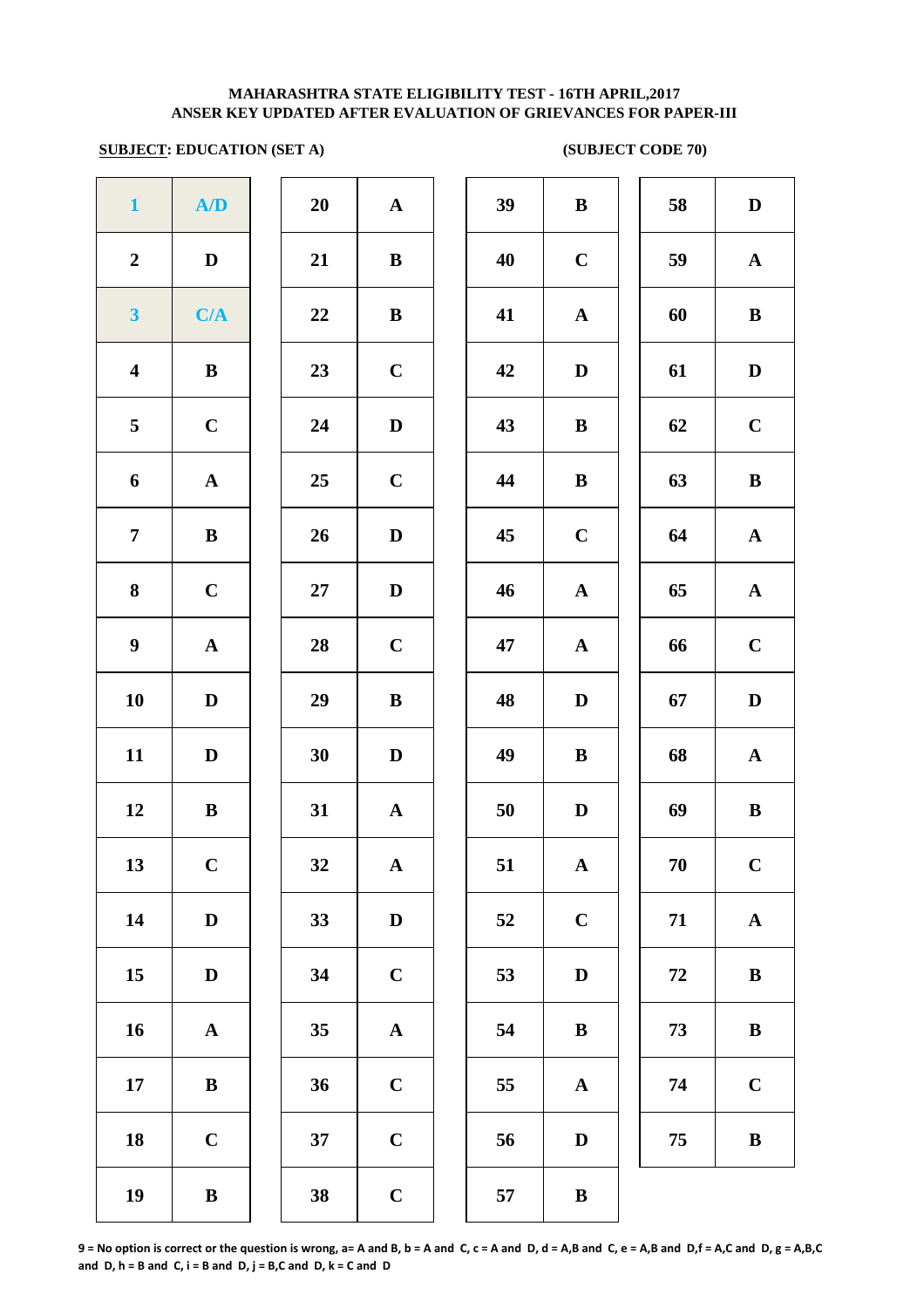### **SUBJECT: EDUCATION (SET B)** (SUBJECT CODE 70)

| $\mathbf{1}$            | ${\bf B}$    | 20     | $\mathbf C$  | 39 | $\mathbf{A}$ | 58     | C/A          |
|-------------------------|--------------|--------|--------------|----|--------------|--------|--------------|
| $\boldsymbol{2}$        | ${\bf B}$    | 21     | ${\bf A}$    | 40 | $\bf{B}$     | 59     | $\bf{B}$     |
| $\mathbf{3}$            | $\mathbf C$  | 22     | $\mathbf D$  | 41 | $\mathbf D$  | 60     | $\mathbf C$  |
| $\overline{\mathbf{4}}$ | $\mathbf D$  | 23     | $\, {\bf B}$ | 42 | $\mathbf C$  | 61     | $\mathbf{A}$ |
| 5                       | $\mathbf C$  | 24     | ${\bf B}$    | 43 | ${\bf B}$    | 62     | $\bf{B}$     |
| 6                       | $\mathbf D$  | 25     | $\mathbf C$  | 44 | ${\bf A}$    | 63     | $\mathbf C$  |
| $\overline{7}$          | $\mathbf D$  | 26     | ${\bf A}$    | 45 | ${\bf A}$    | 64     | ${\bf A}$    |
| 8                       | $\mathbf C$  | $27\,$ | ${\bf A}$    | 46 | $\mathbf C$  | 65     | $\mathbf D$  |
| $\boldsymbol{9}$        | $\, {\bf B}$ | 28     | $\mathbf D$  | 47 | $\mathbf D$  | 66     | $\mathbf D$  |
| 10                      | $\mathbf D$  | 29     | ${\bf B}$    | 48 | $\mathbf{A}$ | 67     | $\bf{B}$     |
| 11                      | ${\bf A}$    | 30     | $\mathbf D$  | 49 | $\bf{B}$     | 68     | $\mathbf C$  |
| 12                      | ${\bf A}$    | 31     | $\mathbf{A}$ | 50 | $\mathbf C$  | 69     | D            |
| 13                      | $\mathbf D$  | 32     | $\mathbf C$  | 51 | $\mathbf{A}$ | $70\,$ | $\mathbf{D}$ |
| 14                      | $\mathbf C$  | 33     | $\mathbf D$  | 52 | $\, {\bf B}$ | 71     | ${\bf A}$    |
| 15                      | ${\bf A}$    | 34     | $\, {\bf B}$ | 53 | $\bf{B}$     | 72     | $\bf{B}$     |
| 16                      | $\mathbf C$  | 35     | ${\bf A}$    | 54 | $\bf C$      | 73     | $\mathbf C$  |
| 17                      | $\mathbf C$  | 36     | $\mathbf D$  | 55 | $\bf{B}$     | 74     | $\bf{B}$     |
| 18                      | $\mathbf C$  | 37     | ${\bf B}$    | 56 | A/D          | 75     | ${\bf A}$    |
| 19                      | $\, {\bf B}$ | 38     | $\mathbf D$  | 57 | $\mathbf D$  |        |              |
|                         |              |        |              |    |              |        |              |

| 39 | $\mathbf A$           | 58 | C/A                   |
|----|-----------------------|----|-----------------------|
| 40 | $\bf{B}$              | 59 | ${\bf B}$             |
| 41 | $\mathbf D$           | 60 | $\mathbf C$           |
| 42 | $\mathbf C$           | 61 | $\mathbf A$           |
| 43 | $\bf{B}$              | 62 | $\bf{B}$              |
| 44 | $\mathbf A$           | 63 | $\mathbf C$           |
| 45 | $\boldsymbol{\rm{A}}$ | 64 | $\boldsymbol{\rm{A}}$ |
| 46 | $\mathbf C$           | 65 | $\mathbf D$           |
| 47 | $\mathbf D$           | 66 | $\mathbf D$           |
| 48 | $\mathbf A$           | 67 | $\bf{B}$              |
| 49 | $\bf{B}$              | 68 | $\mathbf C$           |
| 50 | $\mathbf C$           | 69 | D                     |
| 51 | A                     | 70 | $\mathbf D$           |
| 52 | B                     | 71 | $\boldsymbol{\rm{A}}$ |
| 53 | $\bf{B}$              | 72 | $\, {\bf B}$          |
| 54 | $\mathbf C$           | 73 | $\mathbf C$           |
| 55 | $\bf{B}$              | 74 | $\, {\bf B}$          |
| 56 | A/D                   | 75 | $\mathbf A$           |
|    |                       |    |                       |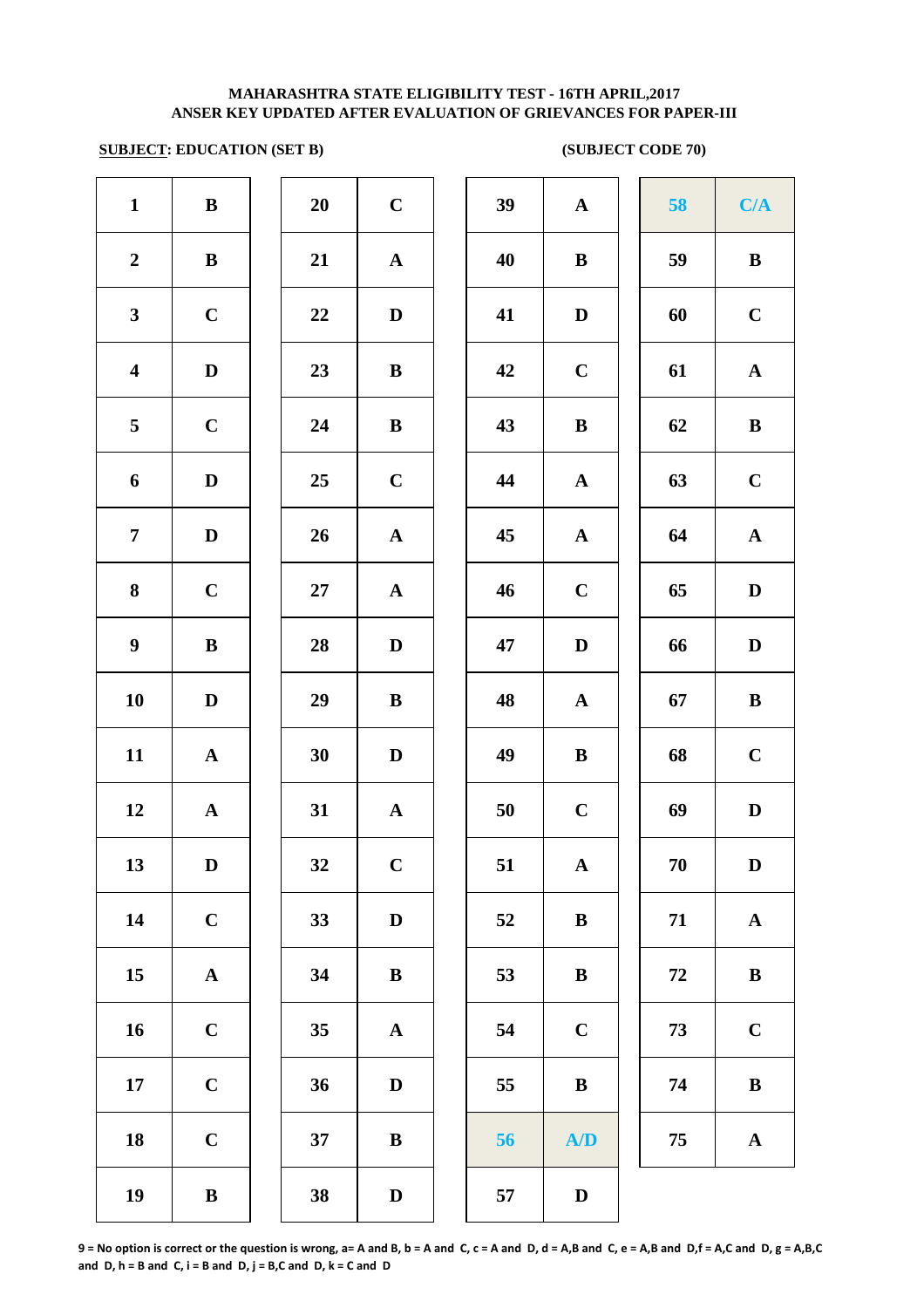### **SUBJECT: EDUCATION (SET C)** (SUBJECT CODE 70)

| $\mathbf{1}$            | $\mathbf A$           | 20 | $\mathbf D$  | 39 | $\bf{B}$    |
|-------------------------|-----------------------|----|--------------|----|-------------|
| $\boldsymbol{2}$        | ${\bf A}$             | 21 | ${\bf A}$    | 40 | $\mathbf C$ |
| $\mathbf{3}$            | $\mathbf D$           | 22 | $\mathbf C$  | 41 | $\mathbf A$ |
| $\overline{\mathbf{4}}$ | $\mathbf C$           | 23 | $\mathbf D$  | 42 | $\bf{B}$    |
| 5                       | $\boldsymbol{\rm{A}}$ | 24 | $\bf{B}$     | 43 | $\bf{B}$    |
| 6                       | $\mathbf C$           | 25 | ${\bf A}$    | 44 | $\mathbf C$ |
| $\overline{7}$          | $\mathbf C$           | 26 | $\mathbf D$  | 45 | $\bf{B}$    |
| 8                       | $\mathbf C$           | 27 | $\bf{B}$     | 46 | A           |
| $\boldsymbol{9}$        | $\bf{B}$              | 28 | $\mathbf D$  | 47 | $\mathbf D$ |
| ${\bf 10}$              | $\mathbf C$           | 29 | ${\bf A}$    | 48 | C/          |
| 11                      | $\boldsymbol{\rm{A}}$ | 30 | $\, {\bf B}$ | 49 | $\bf{B}$    |
| 12                      | $\mathbf D$           | 31 | ${\bf D}$    | 50 | $\mathbf C$ |
| 13                      | $\, {\bf B}$          | 32 | $\mathbf C$  | 51 | $\mathbf A$ |
| 14                      | $\, {\bf B}$          | 33 | $\, {\bf B}$ | 52 | $\bf{B}$    |
| 15                      | $\mathbf C$           | 34 | ${\bf A}$    | 53 | $\mathbf C$ |
| 16                      | $\boldsymbol{\rm{A}}$ | 35 | ${\bf A}$    | 54 | $\mathbf A$ |
| 17                      | $\boldsymbol{\rm{A}}$ | 36 | $\mathbf C$  | 55 | $\bf{D}$    |
| 18                      | $\mathbf D$           | 37 | $\mathbf D$  | 56 | $\bf{D}$    |
| 19                      | $\, {\bf B}$          | 38 | ${\bf A}$    | 57 | $\bf{B}$    |
|                         |                       |    |              |    |             |

| 20 | D                       |  |
|----|-------------------------|--|
| 21 | $\mathbf A$             |  |
| 22 | $\mathbf C$             |  |
| 23 | D                       |  |
| 24 | B                       |  |
| 25 | $\mathbf A$             |  |
| 26 | D                       |  |
| 27 | B                       |  |
| 28 | D                       |  |
| 29 | $\mathbf A$             |  |
|    |                         |  |
| 30 | B                       |  |
| 31 | D                       |  |
| 32 | $\overline{\mathbf{C}}$ |  |
| 33 | $\bf{B}$                |  |
| 34 | $\mathbf A$             |  |
| 35 | A                       |  |
| 36 | $\mathbf C$             |  |
| 37 | D                       |  |

| $\mathbf{1}$            | $\mathbf A$  | 20 | $\mathbf D$  | 39 | $\bf{B}$     | 58 | $\mathbf C$  |
|-------------------------|--------------|----|--------------|----|--------------|----|--------------|
| $\overline{2}$          | $\mathbf{A}$ | 21 | $\mathbf{A}$ | 40 | $\mathbf C$  | 59 | $\mathbf D$  |
| $\mathbf{3}$            | $\mathbf D$  | 22 | $\mathbf C$  | 41 | ${\bf A}$    | 60 | $\mathbf D$  |
| $\overline{\mathbf{4}}$ | $\mathbf C$  | 23 | $\mathbf D$  | 42 | $\bf{B}$     | 61 | $\mathbf{A}$ |
| $\overline{5}$          | ${\bf A}$    | 24 | $\bf{B}$     | 43 | $\bf{B}$     | 62 | $\, {\bf B}$ |
| 6                       | $\mathbf C$  | 25 | $\mathbf A$  | 44 | $\mathbf C$  | 63 | $\bf C$      |
| $\overline{7}$          | $\mathbf C$  | 26 | $\mathbf D$  | 45 | $\bf{B}$     | 64 | $\, {\bf B}$ |
| 8                       | $\mathbf C$  | 27 | $\bf{B}$     | 46 | A/D          | 65 | ${\bf A}$    |
| $\boldsymbol{9}$        | $\, {\bf B}$ | 28 | $\mathbf D$  | 47 | $\mathbf D$  | 66 | $\, {\bf B}$ |
| 10                      | $\mathbf C$  | 29 | $\mathbf{A}$ | 48 | C/A          | 67 | $\, {\bf B}$ |
| 11                      | ${\bf A}$    | 30 | $\bf{B}$     | 49 | $\, {\bf B}$ | 68 | $\mathbf C$  |
| 12                      | D            | 31 | $\mathbf D$  | 50 | $\mathbf C$  | 69 | $\mathbf D$  |
| 13                      | $\bf{B}$     | 32 | $\bf C$      | 51 | ${\bf A}$    | 70 | $\mathbf C$  |
| 14                      | ${\bf B}$    | 33 | $\, {\bf B}$ | 52 | $\bf{B}$     | 71 | $\mathbf D$  |
| 15                      | $\mathbf C$  | 34 | ${\bf A}$    | 53 | $\mathbf C$  | 72 | $\mathbf D$  |
| 16                      | ${\bf A}$    | 35 | ${\bf A}$    | 54 | $\mathbf A$  | 73 | $\mathbf C$  |
| 17                      | ${\bf A}$    | 36 | $\mathbf C$  | 55 | $\mathbf D$  | 74 | $\, {\bf B}$ |
| 18                      | $\mathbf D$  | 37 | $\mathbf D$  | 56 | $\mathbf D$  | 75 | $\mathbf D$  |
|                         |              |    |              |    |              |    |              |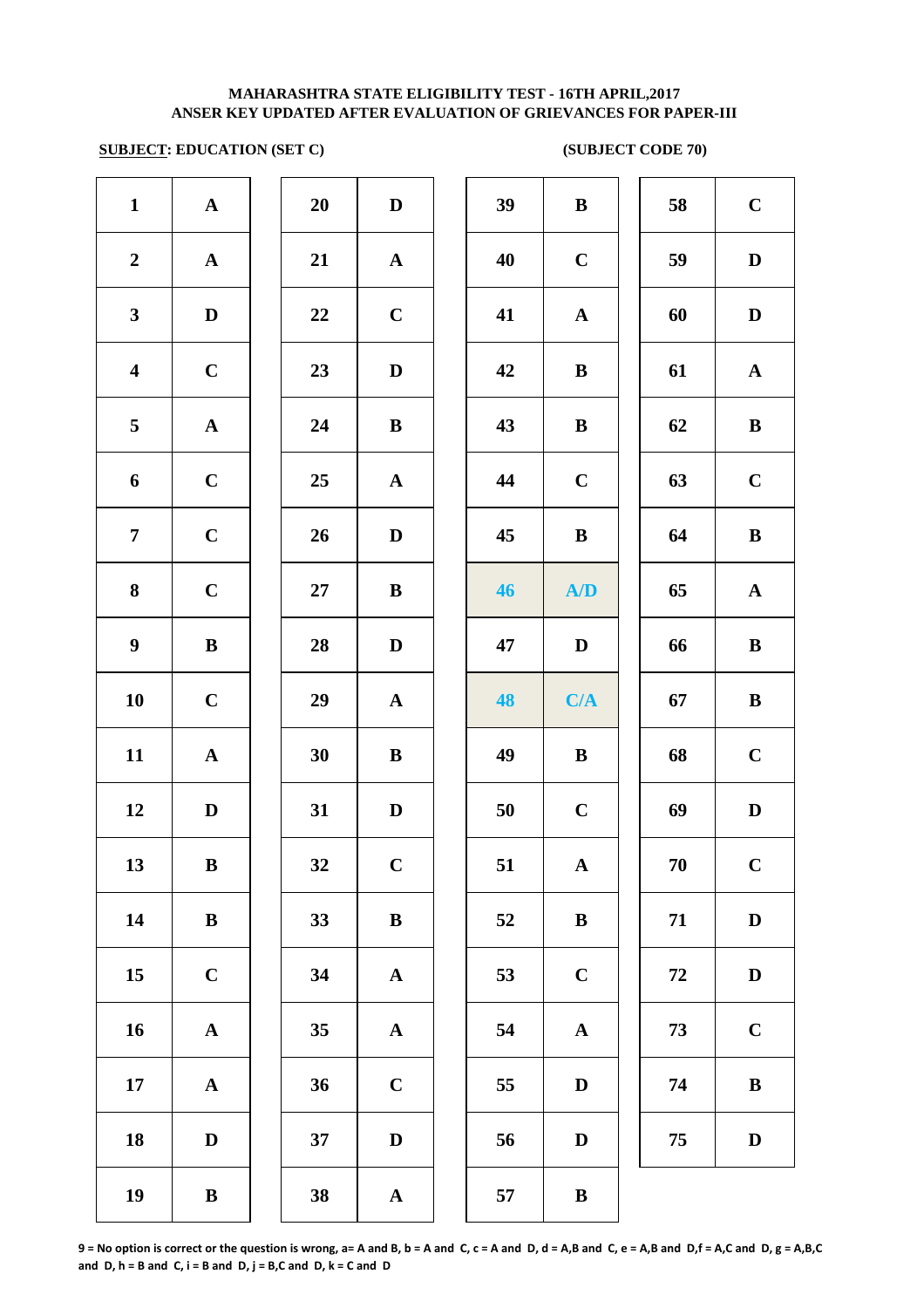### **SUBJECT: EDUCATION (SET D)** (SUBJECT CODE 70)

| $\mathbf{1}$            | ${\bf A}$             | 20 | $\, {\bf B}$ | 39 | $\bf{B}$    |
|-------------------------|-----------------------|----|--------------|----|-------------|
| $\boldsymbol{2}$        | $\mathbf D$           | 21 | $\mathbf D$  | 40 | $\mathbf C$ |
| $\mathbf{3}$            | $\bf{B}$              | 22 | $\mathbf C$  | 41 | $\mathbf A$ |
| $\overline{\mathbf{4}}$ | $\bf{B}$              | 23 | $\, {\bf B}$ | 42 | $\bf{B}$    |
| 5                       | $\mathbf C$           | 24 | ${\bf A}$    | 43 | $\mathbf C$ |
| 6                       | ${\bf A}$             | 25 | ${\bf A}$    | 44 | $\mathbf A$ |
| $\overline{7}$          | ${\bf A}$             | 26 | $\mathbf C$  | 45 | D           |
| 8                       | $\mathbf D$           | 27 | $\mathbf D$  | 46 | $\mathbf D$ |
| $\boldsymbol{9}$        | $\bf{B}$              | 28 | ${\bf A}$    | 47 | $\bf{B}$    |
| 10                      | $\mathbf D$           | 29 | $\, {\bf B}$ | 48 | $\mathbf C$ |
| 11                      | $\boldsymbol{\rm{A}}$ | 30 | $\mathbf C$  | 49 | $\mathbf D$ |
| 12                      | $\mathbf C$           | 31 | ${\bf A}$    | 50 | D           |
| 13                      | $\mathbf D$           | 32 | $\bf{B}$     | 51 | $\mathbf A$ |
| 14                      | $\, {\bf B}$          | 33 | $\, {\bf B}$ | 52 | $\bf{B}$    |
| 15                      | $\boldsymbol{\rm{A}}$ | 34 | $\mathbf C$  | 53 | $\mathbf C$ |
| 16                      | $\mathbf D$           | 35 | $\, {\bf B}$ | 54 | $\bf{B}$    |
| 17                      | $\bf{B}$              | 36 | A/D          | 55 | $\mathbf A$ |
| 18                      | ${\bf D}$             | 37 | ${\bf D}$    | 56 | $\bf{B}$    |
| 19                      | $\boldsymbol{\rm{A}}$ | 38 | C/A          | 57 | $\bf{B}$    |
|                         |                       |    |              |    |             |

| 20        | B                       |  |
|-----------|-------------------------|--|
| 21        | D                       |  |
| 22        | $\mathbf C$             |  |
| 23        | B                       |  |
| 24        | $\mathbf{A}$            |  |
| 25        | $\mathbf{A}$            |  |
| 26        | $\mathbf C$             |  |
| <b>27</b> | D                       |  |
| 28        | $\mathbf A$             |  |
| 29        | B                       |  |
| 30        | $\mathbf C$             |  |
| 31        | $\overline{\mathbf{A}}$ |  |
| 32        | B                       |  |
| 33        | B                       |  |
| 34        | $\overline{\mathbf{C}}$ |  |
| 35        | B                       |  |
| 36        | ${\bf A} / {\bf D}$     |  |
| 37        | D                       |  |
| 38        | C/A                     |  |

| $\mathbf{1}$            | ${\bf A}$   | 20 | $\, {\bf B}$ | 39 | $\, {\bf B}$ | 58     | $\mathbf C$  |
|-------------------------|-------------|----|--------------|----|--------------|--------|--------------|
| $\overline{2}$          | $\mathbf D$ | 21 | $\mathbf D$  | 40 | $\mathbf C$  | 59     | $\mathbf D$  |
| $\mathbf{3}$            | $\bf{B}$    | 22 | $\mathbf C$  | 41 | $\mathbf{A}$ | 60     | $\mathbf C$  |
| $\overline{\mathbf{4}}$ | ${\bf B}$   | 23 | $\bf{B}$     | 42 | $\, {\bf B}$ | 61     | $\mathbf D$  |
| $\overline{5}$          | $\mathbf C$ | 24 | $\mathbf{A}$ | 43 | $\mathbf C$  | 62     | $\mathbf D$  |
| 6                       | $\mathbf A$ | 25 | $\mathbf{A}$ | 44 | $\mathbf{A}$ | 63     | $\mathbf C$  |
| $\overline{7}$          | ${\bf A}$   | 26 | $\bf C$      | 45 | $\mathbf D$  | 64     | $\, {\bf B}$ |
| 8                       | $\mathbf D$ | 27 | $\mathbf D$  | 46 | $\mathbf D$  | 65     | $\mathbf D$  |
| $\boldsymbol{9}$        | $\bf{B}$    | 28 | ${\bf A}$    | 47 | $\, {\bf B}$ | 66     | ${\bf A}$    |
| 10                      | $\mathbf D$ | 29 | ${\bf B}$    | 48 | $\mathbf C$  | 67     | ${\bf A}$    |
| 11                      | ${\bf A}$   | 30 | $\mathbf C$  | 49 | $\mathbf D$  | 68     | $\mathbf D$  |
| 12                      | $\bf C$     | 31 | $\mathbf{A}$ | 50 | $\mathbf D$  | 69     | $\mathbf C$  |
| 13                      | $\mathbf D$ | 32 | $\bf{B}$     | 51 | ${\bf A}$    | $70\,$ | ${\bf A}$    |
| 14                      | $\bf{B}$    | 33 | $\, {\bf B}$ | 52 | $\bf{B}$     | 71     | $\mathbf C$  |
| 15                      | $\mathbf A$ | 34 | $\mathbf C$  | 53 | $\mathbf C$  | 72     | $\mathbf C$  |
| 16                      | $\mathbf D$ | 35 | ${\bf B}$    | 54 | $\bf{B}$     | 73     | $\mathbf C$  |
| 17                      | $\bf{B}$    | 36 | A/D          | 55 | $\mathbf A$  | 74     | $\, {\bf B}$ |
| 18                      | $\mathbf D$ | 37 | $\mathbf D$  | 56 | $\bf{B}$     | 75     | $\mathbf C$  |
| 19                      | ${\bf A}$   | 38 | C/A          | 57 | $\, {\bf B}$ |        |              |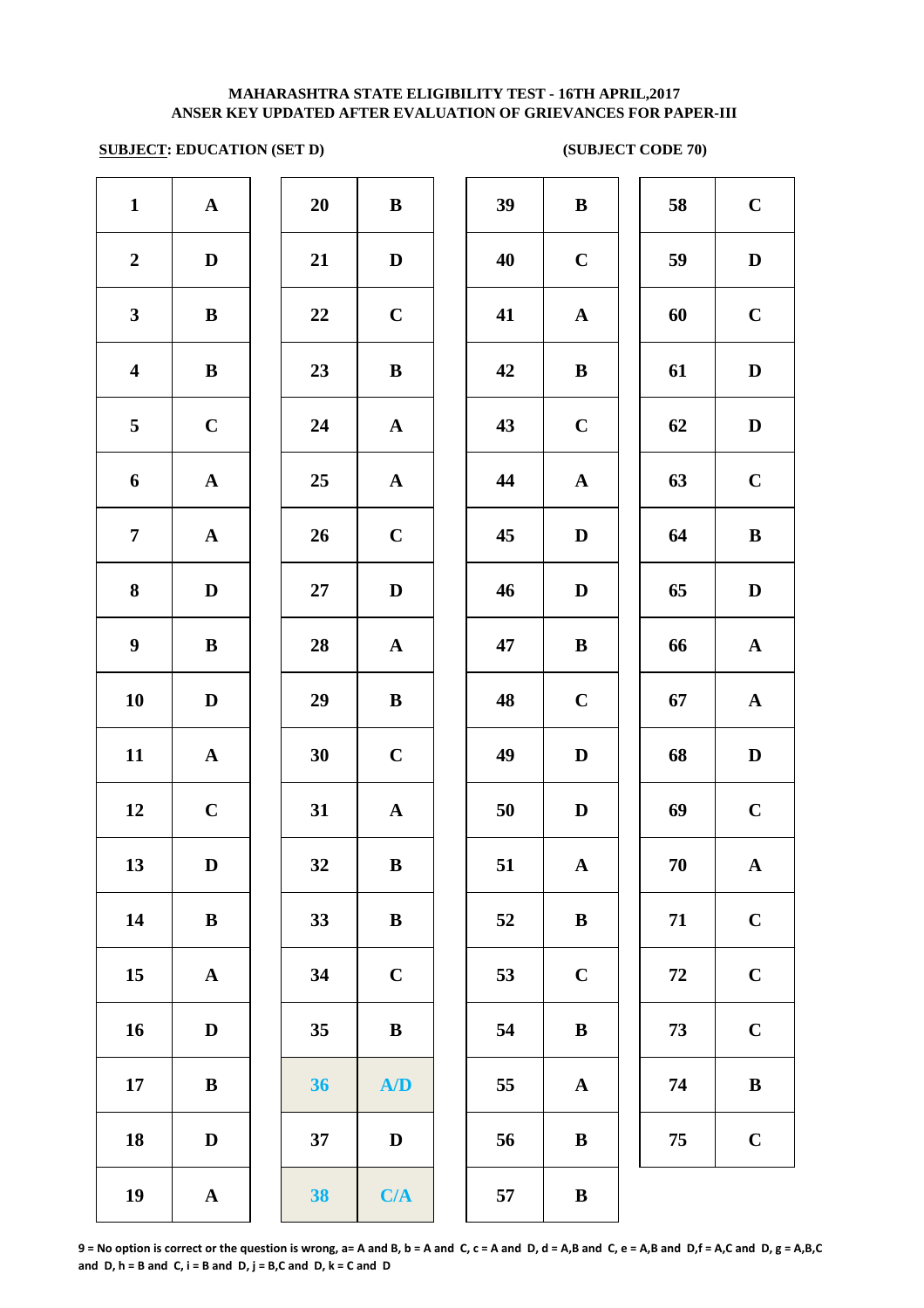# **SUBJECT: PHYSICAL EDUCATION (SET A)** (SUBJECT CODE 71)

| $\mathbf{1}$            | $\boldsymbol{\rm{A}}$ | 20 | ${\bf A}$             | 39 | $\mathbf{D}$ |
|-------------------------|-----------------------|----|-----------------------|----|--------------|
| $\boldsymbol{2}$        | $\mathbf D$           | 21 | ${\bf A}$             | 40 | $\mathbf C$  |
| $\mathbf{3}$            | $\mathbf C$           | 22 | D/B                   | 41 | $\mathbf A$  |
| $\overline{\mathbf{4}}$ | $\mathbf C$           | 23 | $\mathbf C$           | 42 | $\mathbf C$  |
| 5                       | $\boldsymbol{\rm{A}}$ | 24 | $\mathbf C$           | 43 | $\mathbf C$  |
| 6                       | ${\bf B}$             | 25 | ${\bf A}$             | 44 | $\mathbf{D}$ |
| $\overline{7}$          | ${\bf A}$             | 26 | $\bf{B}$              | 45 | $\mathbf C$  |
| 8                       | $\bf{B}$              | 27 | $\bf{B}$              | 46 | $\mathbf{D}$ |
| $\boldsymbol{9}$        | $\mathbf A$           | 28 | $\mathbf C$           | 47 | $\mathbf{D}$ |
| <b>10</b>               | $\bf{B}$              | 29 | $\boldsymbol{\rm{A}}$ | 48 | $\bf{B}$     |
| 11                      | $\mathbf D$           | 30 | $\boldsymbol{\rm{A}}$ | 49 | $\mathbf{D}$ |
| 12                      | $\mathbf D$           | 31 | $\mathbf D$           | 50 | $\mathbf{A}$ |
| 13                      | $\mathbf C$           | 32 | $\mathbf D$           | 51 | $\mathbf{D}$ |
| 14                      | $\boldsymbol{\rm{A}}$ | 33 | $\mathbf C$           | 52 | $\mathbf C$  |
| 15                      | $\mathbf C$           | 34 | $\mathbf C$           | 53 | $\mathbf C$  |
| 16                      | $\mathbf D$           | 35 | $\boldsymbol{\rm{A}}$ | 54 | $\mathbf C$  |
| 17                      | $\bf{B}$              | 36 | $\mathbf D$           | 55 | $\bf{B}$     |
| 18                      | $\mathbf C$           | 37 | $\mathbf C$           | 56 | $\mathbf C$  |
| 19                      | $\mathbf C$           | 38 | $\mathbf C$           | 57 | $\mathbf{D}$ |
|                         |                       |    |                       |    |              |

| 20 | A                       |  |
|----|-------------------------|--|
| 21 | A                       |  |
| 22 | D/B                     |  |
| 23 | $\mathbf C$             |  |
| 24 | $\mathbf C$             |  |
| 25 | $\mathbf A$             |  |
| 26 | B                       |  |
| 27 | B                       |  |
| 28 | $\mathbf C$             |  |
| 29 | $\mathbf A$             |  |
| 30 | $\overline{\mathbf{A}}$ |  |
| 31 | D                       |  |
| 32 | $\bf{D}$                |  |
| 33 | $\mathbf C$             |  |
| 34 | $\mathbf C$             |  |
| 35 | $\mathbf A$             |  |
| 36 | D                       |  |
| 37 | $\overline{\mathbf{C}}$ |  |
|    |                         |  |

| $\mathbf{1}$            | $\mathbf{A}$ | 20 | ${\bf A}$    | 39 | $\mathbf D$  | 58 | $\, {\bf B}$ |
|-------------------------|--------------|----|--------------|----|--------------|----|--------------|
| $\overline{2}$          | $\mathbf D$  | 21 | ${\bf A}$    | 40 | $\mathbf C$  | 59 | $\mathbf C$  |
| $\mathbf{3}$            | $\mathbf C$  | 22 | D/B          | 41 | ${\bf A}$    | 60 | $\mathbf C$  |
| $\overline{\mathbf{4}}$ | $\mathbf C$  | 23 | $\mathbf C$  | 42 | $\mathbf C$  | 61 | $\mathbf D$  |
| $\overline{\mathbf{5}}$ | ${\bf A}$    | 24 | $\mathbf C$  | 43 | $\mathbf C$  | 62 | ${\bf A}$    |
| 6                       | $\bf{B}$     | 25 | ${\bf A}$    | 44 | $\mathbf D$  | 63 | $\bf{B}$     |
| $\overline{7}$          | ${\bf A}$    | 26 | $\bf{B}$     | 45 | $\mathbf C$  | 64 | $\, {\bf B}$ |
| 8                       | ${\bf B}$    | 27 | $\bf{B}$     | 46 | D            | 65 | $\mathbf C$  |
| $\boldsymbol{9}$        | ${\bf A}$    | 28 | $\mathbf C$  | 47 | $\mathbf D$  | 66 | $\bf{B}$     |
| 10                      | ${\bf B}$    | 29 | $\mathbf{A}$ | 48 | $\bf{B}$     | 67 | $\mathbf C$  |
| 11                      | $\mathbf D$  | 30 | ${\bf A}$    | 49 | $\mathbf D$  | 68 | $\mathbf C$  |
| 12                      | $\mathbf{D}$ | 31 | $\mathbf D$  | 50 | ${\bf A}$    | 69 | $\mathbf D$  |
| 13                      | $\mathbf C$  | 32 | $\mathbf D$  | 51 | $\mathbf D$  | 70 | $\mathbf C$  |
| 14                      | ${\bf A}$    | 33 | $\mathbf C$  | 52 | $\mathbf C$  | 71 | $\, {\bf B}$ |
| 15                      | $\mathbf C$  | 34 | $\mathbf C$  | 53 | $\mathbf C$  | 72 | $\mathbf C$  |
| 16                      | ${\bf D}$    | 35 | ${\bf A}$    | 54 | $\mathbf C$  | 73 | ${\bf A}$    |
| 17                      | ${\bf B}$    | 36 | $\mathbf D$  | 55 | $\, {\bf B}$ | 74 | $\mathbf D$  |
| 18                      | $\mathbf C$  | 37 | $\mathbf C$  | 56 | $\mathbf C$  | 75 | ${\bf A}$    |
| 19                      | $\mathbf C$  | 38 | $\mathbf C$  | 57 | $\mathbf{D}$ |    |              |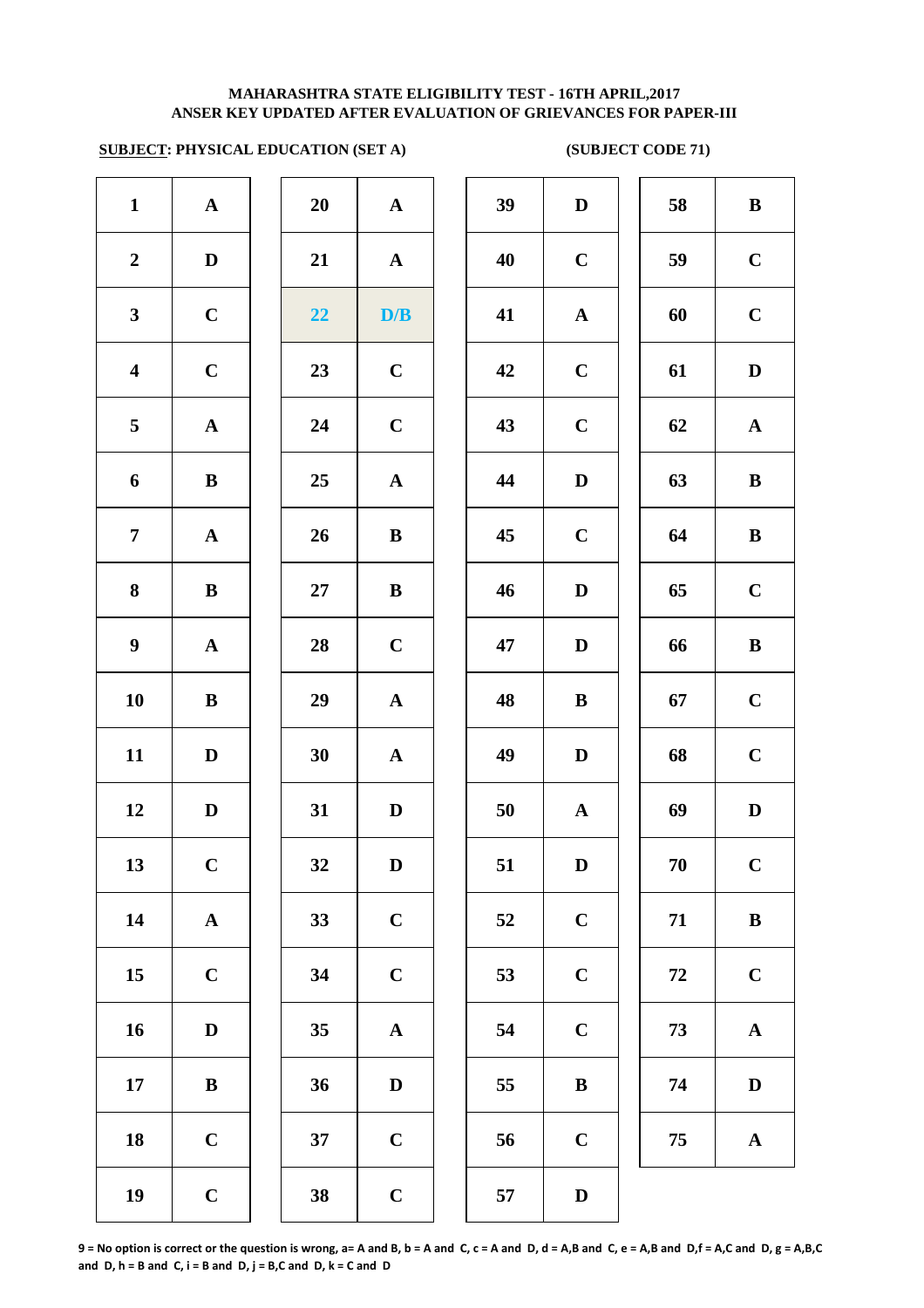### **ANSER KEY UPDATED AFTER EVALUATION OF GRIEVANCES FOR PAPER-III MAHARASHTRA STATE ELIGIBILITY TEST - 16TH APRIL,2017**

# **SUBJECT: PHYSICAL EDUCATION (SET B)** (SUBJECT CODE 71)

| $\mathbf{1}$            | $\boldsymbol{\rm{A}}$ | 20 | $\mathbf C$  | 39 | $\mathbf C$  |
|-------------------------|-----------------------|----|--------------|----|--------------|
| $\overline{\mathbf{2}}$ | D/B                   | 21 | ${\bf A}$    | 40 | $\mathbf C$  |
| $\mathbf{3}$            | $\mathbf C$           | 22 | $\mathbf C$  | 41 | $\mathbf{D}$ |
| $\overline{\mathbf{4}}$ | $\mathbf C$           | 23 | $\mathbf C$  | 42 | $\mathbf A$  |
| 5                       | ${\bf A}$             | 24 | $\mathbf D$  | 43 | $\bf{B}$     |
| 6                       | ${\bf B}$             | 25 | $\mathbf C$  | 44 | $\bf{B}$     |
| $\overline{7}$          | $\bf{B}$              | 26 | $\mathbf D$  | 45 | $\mathbf C$  |
| 8                       | $\mathbf C$           | 27 | $\mathbf D$  | 46 | $\bf{B}$     |
| $\boldsymbol{9}$        | ${\bf A}$             | 28 | $\bf{B}$     | 47 | $\mathbf C$  |
| 10                      | $\boldsymbol{\rm{A}}$ | 29 | $\mathbf D$  | 48 | $\mathbf C$  |
| 11                      | $\mathbf D$           | 30 | $\mathbf A$  | 49 | $\mathbf{D}$ |
| 12                      | $\mathbf D$           | 31 | $\mathbf D$  | 50 | $\mathbf C$  |
| 13                      | $\mathbf C$           | 32 | $\mathbf C$  | 51 | $\bf{B}$     |
| 14                      | $\mathbf C$           | 33 | $\mathbf C$  | 52 | $\mathbf C$  |
| 15                      | $\boldsymbol{\rm{A}}$ | 34 | $\mathbf C$  | 53 | $\mathbf A$  |
| 16                      | $\mathbf D$           | 35 | $\, {\bf B}$ | 54 | $\mathbf{D}$ |
| 17                      | $\mathbf C$           | 36 | $\mathbf C$  | 55 | $\mathbf A$  |
| 18                      | $\mathbf C$           | 37 | ${\bf D}$    | 56 | $\mathbf A$  |
| 19                      | $\mathbf D$           | 38 | $\, {\bf B}$ | 57 | $\mathbf{D}$ |
|                         |                       |    |              |    |              |

| 20 | $\mathbf C$ |
|----|-------------|
| 21 | A           |
| 22 | $\mathbf C$ |
| 23 | $\mathbf C$ |
| 24 | D           |
| 25 | $\mathbf C$ |
| 26 | D           |
| 27 | D           |
| 28 | B           |
| 29 | $\mathbf D$ |
| 30 | $\mathbf A$ |
| 31 | D           |
| 32 | $\mathbf C$ |
| 33 | $\mathbf C$ |
| 34 | $\mathbf C$ |
| 35 | B           |
| 36 | $\mathbf C$ |
|    |             |
| 37 | D           |

| $\mathbf{1}$            | ${\bf A}$    | 20     | $\mathbf C$ | 39 | $\mathbf C$  | 58 | $\mathbf C$  |
|-------------------------|--------------|--------|-------------|----|--------------|----|--------------|
| $\overline{\mathbf{2}}$ | D/B          | 21     | ${\bf A}$   | 40 | $\mathbf C$  | 59 | $\mathbf C$  |
| $\mathbf{3}$            | $\mathbf C$  | 22     | $\mathbf C$ | 41 | $\mathbf D$  | 60 | ${\bf A}$    |
| $\overline{\mathbf{4}}$ | $\mathbf C$  | 23     | $\mathbf C$ | 42 | ${\bf A}$    | 61 | $\, {\bf B}$ |
| 5                       | ${\bf A}$    | 24     | $\mathbf D$ | 43 | $\, {\bf B}$ | 62 | ${\bf A}$    |
| 6                       | $\, {\bf B}$ | 25     | $\mathbf C$ | 44 | $\, {\bf B}$ | 63 | $\, {\bf B}$ |
| $\overline{7}$          | $\, {\bf B}$ | 26     | $\mathbf D$ | 45 | $\mathbf C$  | 64 | ${\bf A}$    |
| $\boldsymbol{8}$        | $\mathbf C$  | $27\,$ | $\mathbf D$ | 46 | $\, {\bf B}$ | 65 | $\, {\bf B}$ |
| $\boldsymbol{9}$        | $\mathbf{A}$ | 28     | $\bf{B}$    | 47 | $\mathbf C$  | 66 | $\mathbf D$  |
| 10                      | $\mathbf{A}$ | 29     | $\mathbf D$ | 48 | $\mathbf C$  | 67 | $\mathbf D$  |
| 11                      | D            | 30     | ${\bf A}$   | 49 | $\mathbf D$  | 68 | $\mathbf C$  |
| 12                      | D            | 31     | D           | 50 | $\mathbf C$  | 69 | $\mathbf A$  |
| 13                      | $\mathbf C$  | 32     | $\mathbf C$ | 51 | $\bf{B}$     | 70 | $\mathbf C$  |
| 14                      | $\mathbf C$  | 33     | $\mathbf C$ | 52 | $\mathbf C$  | 71 | $\mathbf D$  |
| 15                      | $\mathbf A$  | 34     | $\mathbf C$ | 53 | $\mathbf A$  | 72 | $\, {\bf B}$ |
| 16                      | D            | 35     | $\bf{B}$    | 54 | $\mathbf D$  | 73 | $\mathbf C$  |
| 17                      | $\mathbf C$  | 36     | $\mathbf C$ | 55 | ${\bf A}$    | 74 | $\mathbf C$  |
| 18                      | $\mathbf C$  | 37     | D           | 56 | ${\bf A}$    | 75 | $\mathbf A$  |
| 19                      | D            | 38     | $\bf{B}$    | 57 | D            |    |              |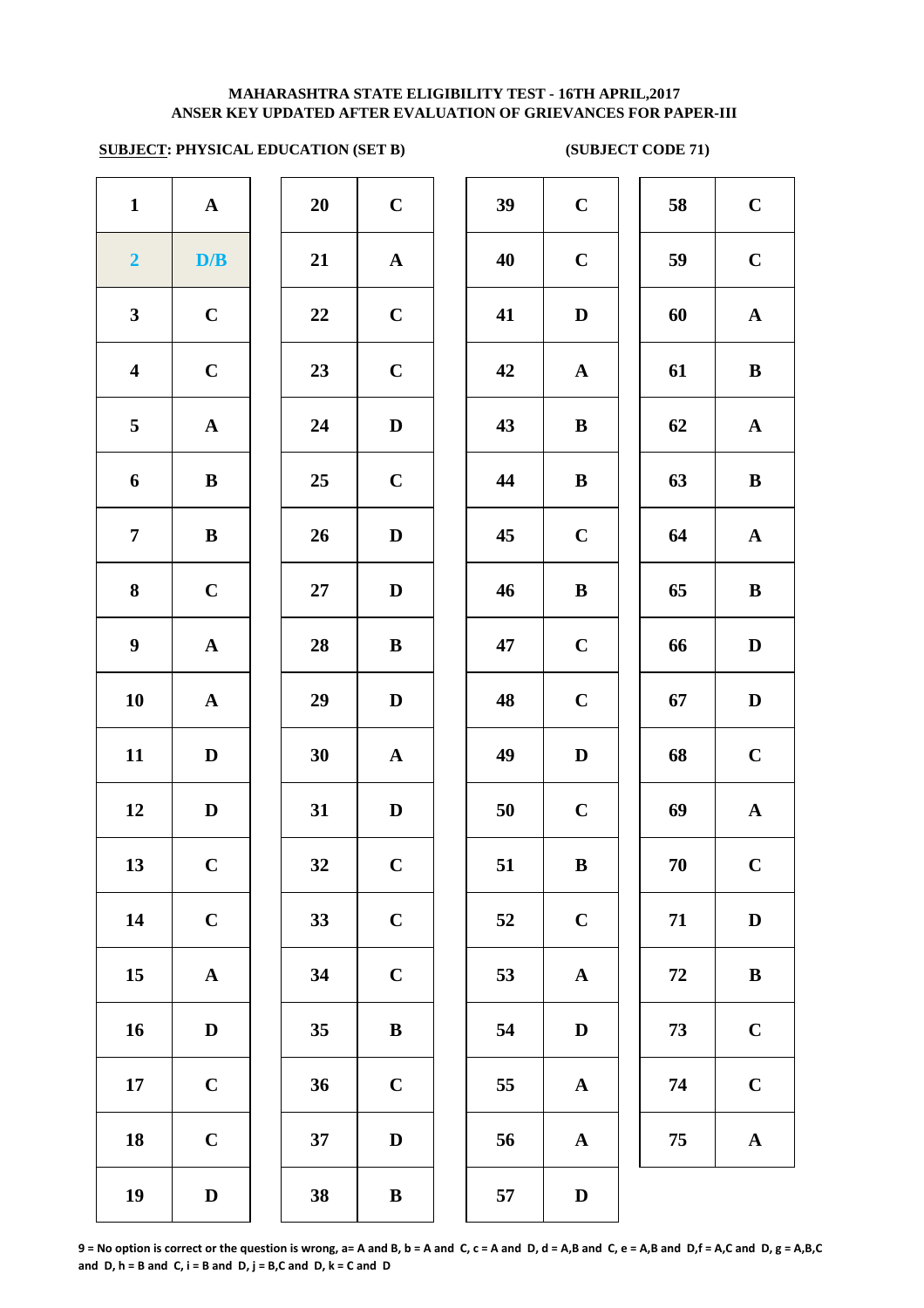# **SUBJECT: PHYSICAL EDUCATION (SET C)** (SUBJECT CODE 71)

| $\mathbf{1}$            | ${\bf D}$             | 20     | $\mathbf A$  | 39 | $\mathbf{D}$ |
|-------------------------|-----------------------|--------|--------------|----|--------------|
| $\boldsymbol{2}$        | $\mathbf D$           | 21     | $\mathbf D$  | 40 | $\mathbf C$  |
| $\mathbf{3}$            | $\mathbf C$           | 22     | $\mathbf C$  | 41 | $\bf{B}$     |
| $\overline{\mathbf{4}}$ | $\mathbf C$           | 23     | $\mathbf C$  | 42 | $\mathbf C$  |
| 5                       | ${\bf A}$             | 24     | $\mathbf C$  | 43 | $\mathbf A$  |
| 6                       | ${\bf D}$             | 25     | $\, {\bf B}$ | 44 | $\mathbf{D}$ |
| $\overline{7}$          | $\mathbf C$           | 26     | $\mathbf C$  | 45 | $\mathbf A$  |
| 8                       | $\mathbf C$           | $27\,$ | $\mathbf D$  | 46 | $\mathbf A$  |
| $\boldsymbol{9}$        | $\mathbf D$           | 28     | $\bf{B}$     | 47 | $\mathbf{D}$ |
| 10                      | $\mathbf C$           | 29     | $\mathbf C$  | 48 | $\mathbf C$  |
| 11                      | $\boldsymbol{\rm{A}}$ | 30     | $\mathbf C$  | 49 | $\mathbf C$  |
| 12                      | $\mathbf C$           | 31     | $\mathbf D$  | 50 | $\mathbf A$  |
| 13                      | $\mathbf C$           | 32     | ${\bf A}$    | 51 | $\bf{B}$     |
| 14                      | $\mathbf D$           | 33     | $\, {\bf B}$ | 52 | $\mathbf A$  |
| 15                      | $\mathbf C$           | 34     | $\, {\bf B}$ | 53 | $\bf{B}$     |
| 16                      | $\mathbf D$           | 35     | $\mathbf C$  | 54 | $\mathbf A$  |
| 17                      | $\mathbf D$           | 36     | $\bf{B}$     | 55 | $\bf{B}$     |
| 18                      | $\bf{B}$              | 37     | $\mathbf C$  | 56 | $\bf{D}$     |
| 19                      | $\mathbf D$           | 38     | $\mathbf C$  | 57 | $\mathbf{D}$ |
|                         |                       |        |              |    |              |

| 20 | A                       |
|----|-------------------------|
| 21 | $\bf{D}$                |
| 22 | $\mathbf C$             |
| 23 | $\mathbf C$             |
| 24 | $\overline{\mathbf{C}}$ |
| 25 | B                       |
| 26 | $\mathbf C$             |
| 27 | D                       |
| 28 | B                       |
| 29 | $\mathbf C$             |
| 30 | $\mathbf C$             |
| 31 | D                       |
| 32 | A                       |
| 33 | B                       |
| 34 | B                       |
| 35 | $\mathbf C$             |
| 36 | B                       |
| 37 | $\overline{\mathbf{C}}$ |
| 38 |                         |

| $\mathbf{1}$            | $\mathbf D$  | 20 | ${\bf A}$    | 39 | $\mathbf D$  | 58 | $\mathbf C$  |
|-------------------------|--------------|----|--------------|----|--------------|----|--------------|
| $\overline{2}$          | $\mathbf D$  | 21 | $\mathbf D$  | 40 | $\mathbf C$  | 59 | $\mathbf A$  |
| $\mathbf{3}$            | $\mathbf C$  | 22 | $\mathbf C$  | 41 | $\, {\bf B}$ | 60 | $\mathbf C$  |
| $\overline{\mathbf{4}}$ | $\mathbf C$  | 23 | $\bf C$      | 42 | $\mathbf C$  | 61 | ${\bf D}$    |
| 5                       | ${\bf A}$    | 24 | $\mathbf C$  | 43 | $\mathbf A$  | 62 | $\, {\bf B}$ |
| 6                       | D            | 25 | $\, {\bf B}$ | 44 | $\mathbf D$  | 63 | $\mathbf C$  |
| $\overline{7}$          | $\mathbf C$  | 26 | $\mathbf C$  | 45 | ${\bf A}$    | 64 | $\mathbf C$  |
| 8                       | $\mathbf C$  | 27 | $\mathbf D$  | 46 | ${\bf A}$    | 65 | ${\bf A}$    |
| $\boldsymbol{9}$        | D            | 28 | $\bf{B}$     | 47 | $\mathbf D$  | 66 | ${\bf A}$    |
| 10                      | $\mathbf C$  | 29 | $\mathbf C$  | 48 | $\mathbf C$  | 67 | D/B          |
| 11                      | $\mathbf{A}$ | 30 | $\mathbf C$  | 49 | $\mathbf C$  | 68 | $\mathbf C$  |
| 12                      | $\mathbf C$  | 31 | $\mathbf D$  | 50 | $\mathbf A$  | 69 | $\mathbf C$  |
| 13                      | $\mathbf C$  | 32 | $\mathbf{A}$ | 51 | $\, {\bf B}$ | 70 | ${\bf A}$    |
| 14                      | D            | 33 | $\bf{B}$     | 52 | ${\bf A}$    | 71 | $\bf{B}$     |
| 15                      | $\mathbf C$  | 34 | $\bf{B}$     | 53 | $\bf{B}$     | 72 | $\, {\bf B}$ |
| 16                      | $\mathbf D$  | 35 | $\mathbf C$  | 54 | ${\bf A}$    | 73 | $\mathbf C$  |
| 17                      | D            | 36 | $\bf{B}$     | 55 | $\bf{B}$     | 74 | $\mathbf A$  |
| 18                      | $\bf{B}$     | 37 | $\mathbf C$  | 56 | $\mathbf D$  | 75 | $\mathbf A$  |
| 19                      | $\mathbf D$  | 38 | $\mathbf C$  | 57 | ${\bf D}$    |    |              |